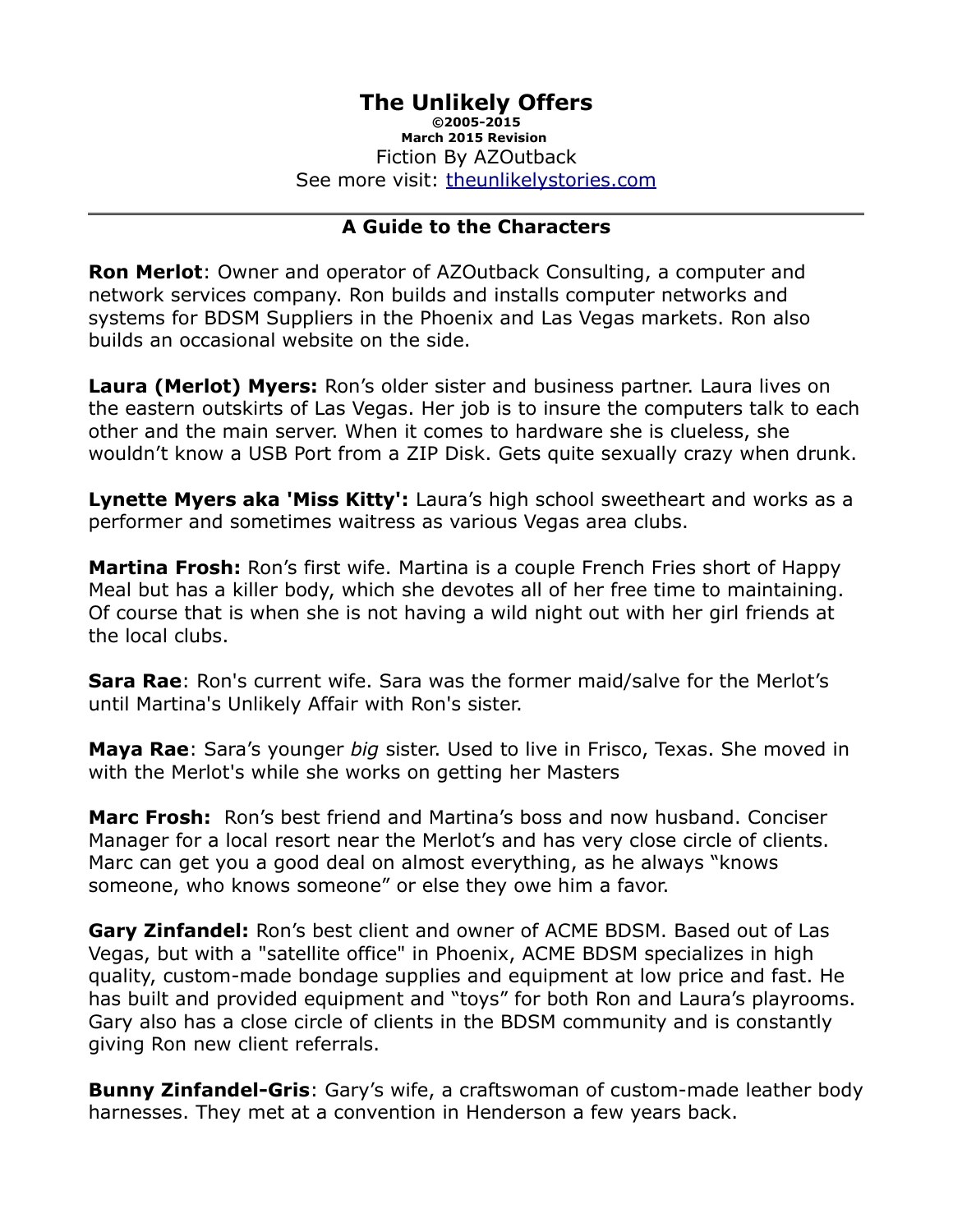**Bambi Gris:** Bunny's sister and business partner. While she does make some of the harnesses herself, Bambi is more a model than a craftswoman.

**Andy McGrawl**: Former owner of a chain of computer stores in the Tucson metro area, recently opened stores in Fountain Hills and North Scottsdale.

**Lindsay McGrawl-Sauvignon:** Andy's bi-sexual wife. Model/sales associated Budget Holstein North.

**Jed Rae**: Sara & Maya's father.

**Tess Rae-Whitewater:** Jed's wife.

**Anna Adela aka 'Peaches':** Whitewater Ranch caretaker.

**Linda Holstein**: Owner of Budget Holstein Leather Works, better known as Budget Holstein and co-owner of Corona de las Estrella's. She was Ron & Laura's very first client, specializing in leather S&M outfits, shoes and specialty items such as high end corsets and lingerie.

**Olivia Esmeralda –** Kayré's best friend from high school and co-owner of Corona de las Estrella's.

**Kayré Holstein**: Linda's daughter and business partner.

**Kacie O'Neill:** Kayré's partner.

The Unlikely Offer is the next part of The *Unlikely Stories* series by AZOutback and picks up where *the Unlikely Visitor* ended. The drama with Chugwater is behind the Merlot's, but that with the 'little' mishap between Lindsay and Wynn still lingers. Add Maya into this already volatile mix and you've got a powder keg just waiting to blow! Ron really hopes it will all end soon. However, everyone is caught off guard by some *Unlikely Offers*.

# **Chapter 1: Tonight is the Night!**

I looked over at Lindsay who was in tears, I was not sure if it was from the pain of kneeling or from Sara's response. Nor was I sure if I should intervene or let Sara decide for herself. However, Lindsay did end up respecting Sara's wishes, "Okay, tomorrow then...I'm sorry." Andy helped her up and they went back into the house. I didn't say anything to Sara, after all it was her choice even if I felt she was unfairly punishing Lindsay.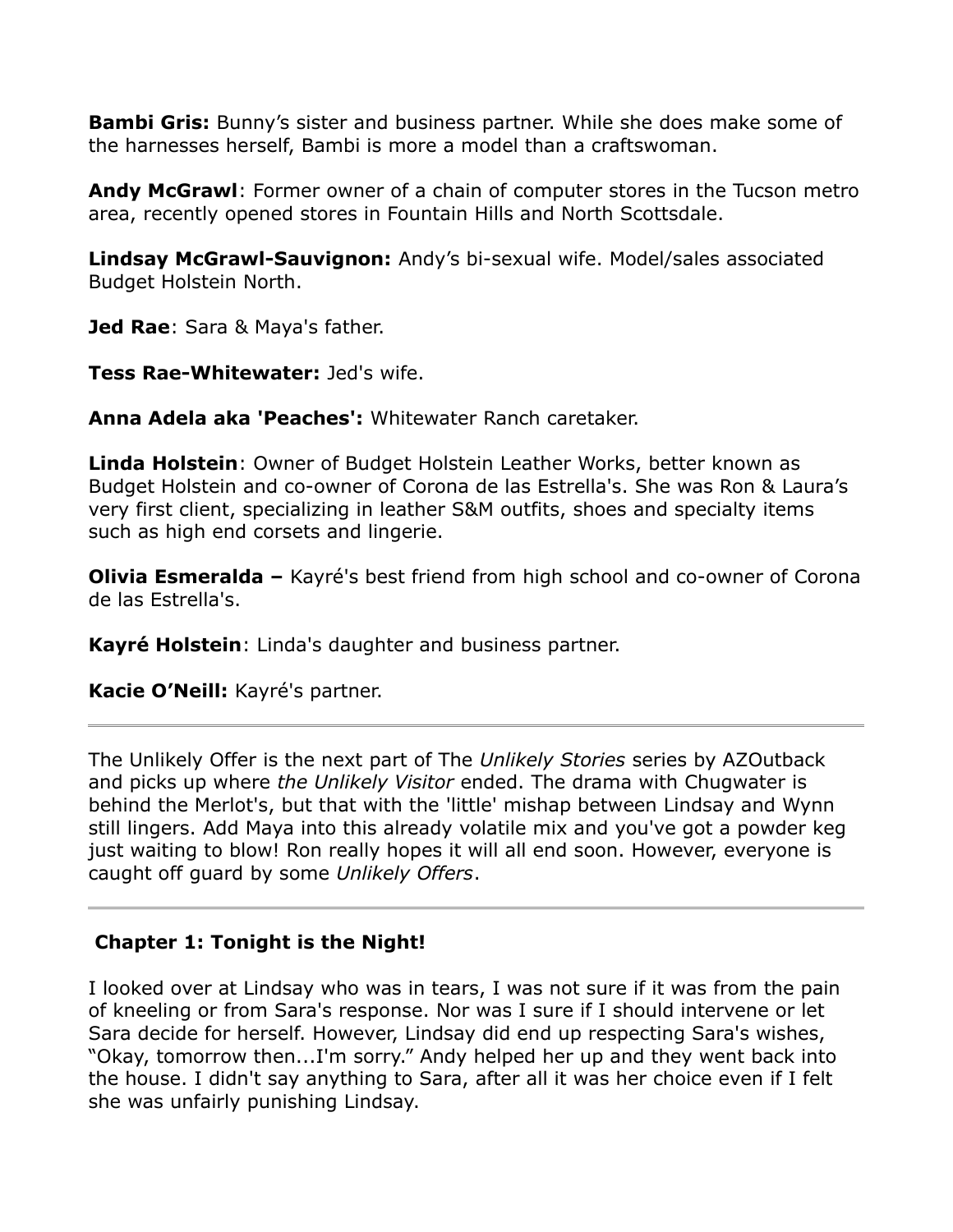After a couple minutes, I asked, "You ready?"

Sara replied, "Huh..oh...yes. You've got everything?"

I double checked, "Think so; phone, laptop, yep. Do you have your black widow corset, long black skirt and dress sandals?"

Sara replied, "Yes, they are in the purple bag on the back seat. Everything else is in the back."

I told her, "Okay then, let's head down and get Kayré and Kacie."

We headed down to the Foothills Condos and came over to the Holstein's building. Sara went up the stairs and brought down their bags. Kacie got into the car, "Thanks Ron for taking us."

I told her, "No problem, saves you guys on gas."

Kayré and Sara finished loading the bags and got into the car. Kayré informed me, "We will have to stop over at Mom's place and get the keys for The Ranch. I have an address, but no idea where it is and you know how my mother is with directions!"

I assured her, "I have Google Maps on my laptop, I'll punch in the address when we stop for lunch in Florence." We made fairly decent timing being it was a holiday helped. I got out my laptop and pulled up Google Maps and inputted the address Kayré gave me. Turns out Linda was very close to her office as well as Corona de la Estrella's, but a bit of ways from The Ranch. I gave Linda a call to confirm she was home and informed her we would be down in an about an hour. We found Linda's condo, which had a striking resemblance to that of Kacie and Kayré's.

Linda greeted us and gave us a quick tour, "Sorry to cut this short, but I have a lot to do. Here Ron, the keys and garage door opener. Kayré can you stick around and help me out?"

Kayré informed Linda, "Yea I can. Sure Ron, Sara and Kacie can handle everything."

Linda reminded me, "I will need to have Sara there around 5:00 PM and you as well for the walk-thru. The dinner starts at 7:00. I really appreciate this y'all, it is a special day for us."

Sara, Kacie and I headed up to The Ranch. This time around we did notice the absence of a 'For Sale' sign up front. Upon entering I noticed rental furniture, not that there was anything wrong with that just not furniture most people would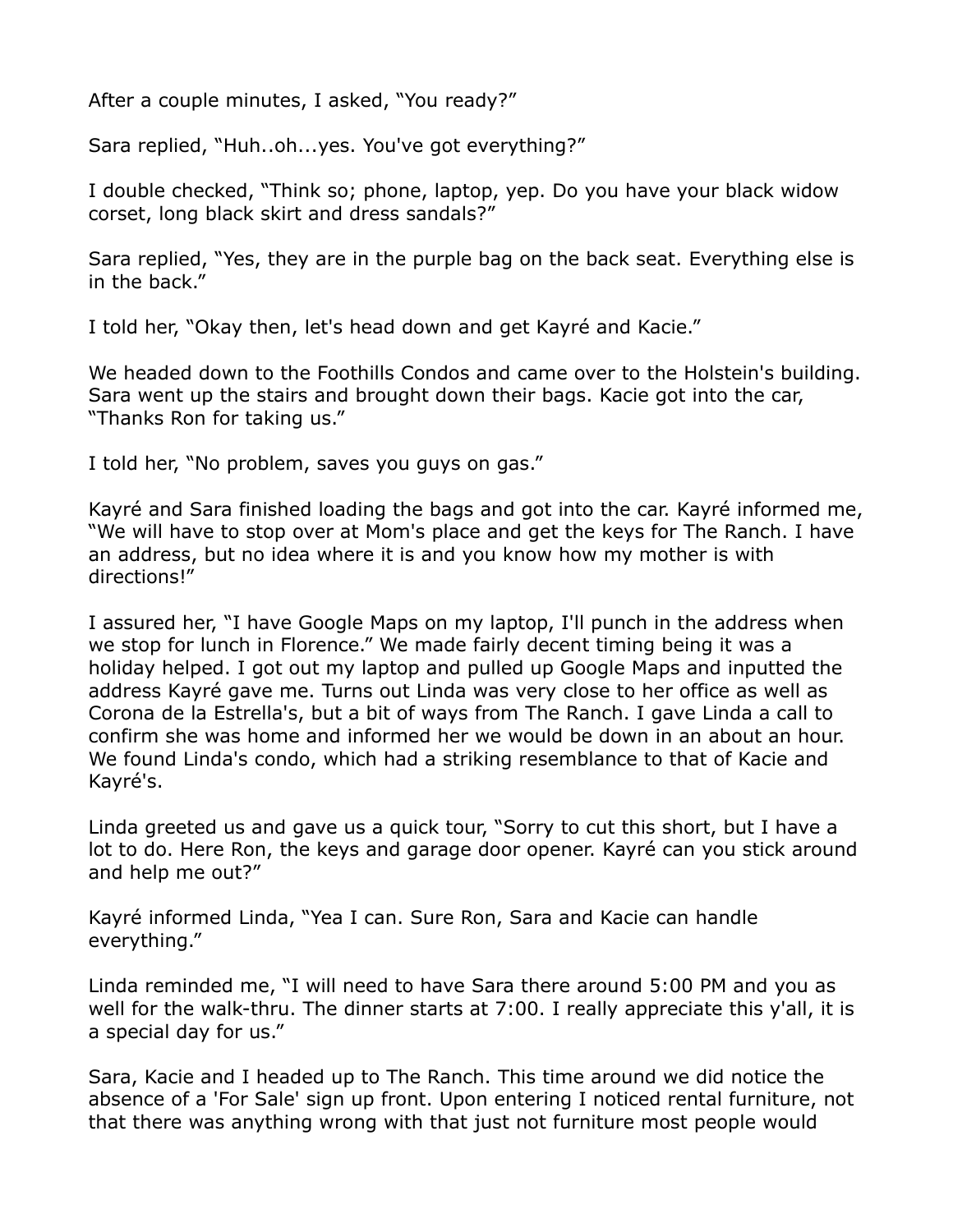normally have. I asked Kacie, "Any preference on the rooms?"

She replied, "I think Kayré would want to be in her old room. You and Sara can take her mother's room if you like. Who else do we have?"

I told her, "Just Andy and Lindsay along with Wynn tomorrow. My sister, her partner along with Sophie are staying down at Lowe's. I think we'll do that, you and Kayré might keep us up."

Kacie laughed, "Or you two could keep us up!"

Sara ended up heading into the room we had on Thanksgiving (next to Kayré's) and set her bags on the floor with the exception of the purple bag which had her outfit for tonight which she threw upon the bed. She asked, "Do I have enough time for a shower?"

I checked my phone, "We've got an hour and half so yes."

Sara told me, "Okay then, I'll take a shower."

I headed into the living room and noticed the large flat screen TV. I was able to watch a pre-season Diamondback's game from Tucson Electric Park. Unfortunately, it was against the Chicago Cubs so I was a bit torn as to who to route for in this particular game. Sara came in to the living room and asked, "Well, how do I look?"

I was stunned there stood Sara in her black-widow corset, a long black skirt with slits on each side clear up to her thighs but low enough to conceal the tops of her black fishnet stockings. She was wearing the 5-inch strappy black dress sandals that Linda had given her last year. I was amazed, "You look really, really hot."

Kacie walked in and asked, "Who's hot?" She saw Sara, "Oh my god! Wow! Ron's right you are hot! I love that corset."

Sara told her, "It's a Black Widow from the Budget Holstein."

Kacie was drooling, "Oh man, I would love to see Kayré in one those!"

I told her, "I think she will be tonight along with Olivia." Kacie was practically hyper-ventilating with excitement, "You okay over there?!"

Kacie blushed, "Sorry. I'm fine!"

We headed over to Corona de la Estrella's and met up with Linda who was in a traditional Mexican style long dress. Kayré was dressed like Sara, I walked up to her and warned her, "Kacie is going to be breathless when she sees you dressed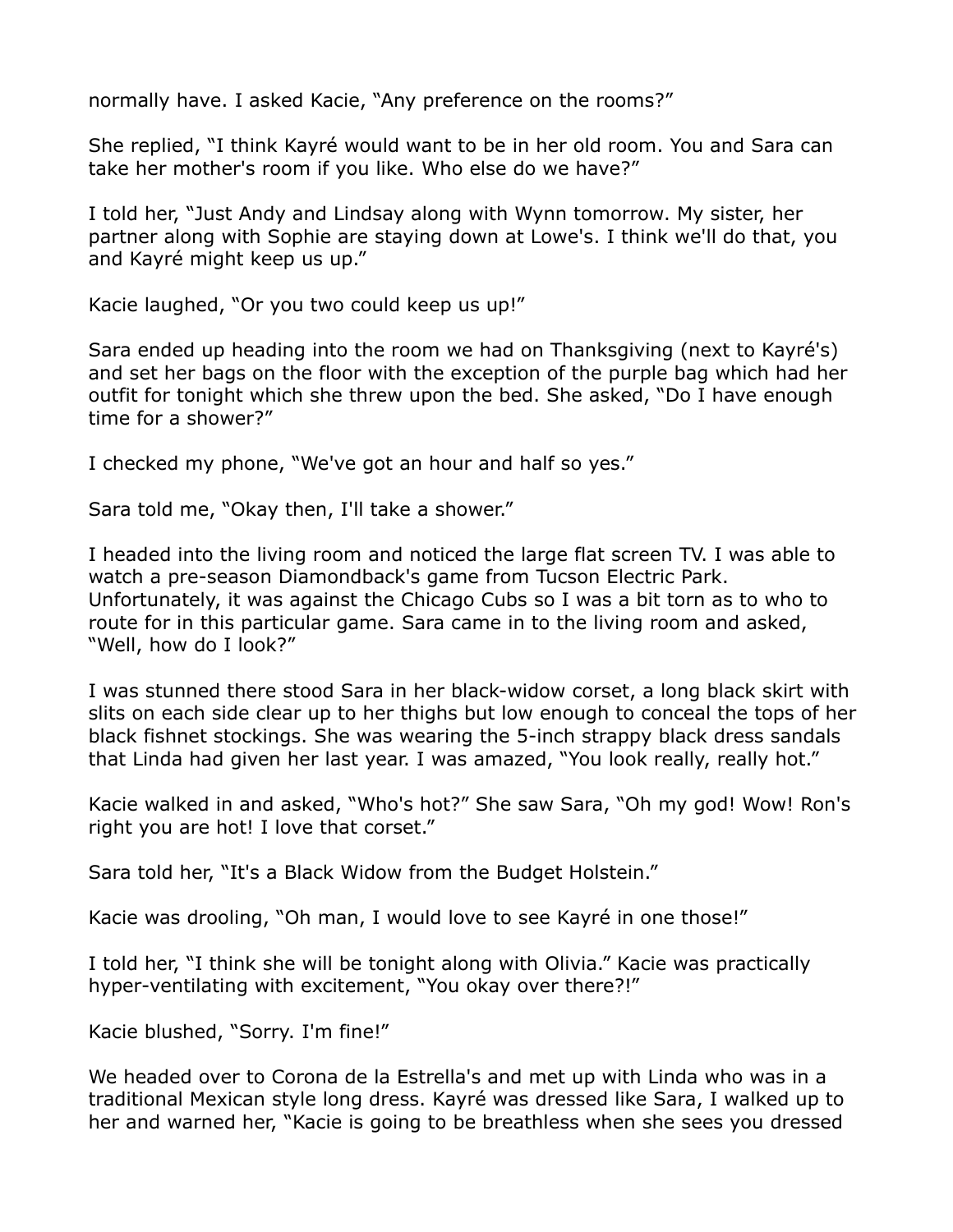like that. She already had an orgasm when she saw Sara!"

Kayré giggled, "She does tend to get easily excited. Thanks for the warning."

I sat down with Linda who explained, "Tonight is a special invitation only dinner. Mainly our best customers and some 'big-wigs' from the local community. Everything seems to be working well, Olivia was testing out the tablets this morning and says everything was going smoothly. I have you on standby in case anything goes wrong." I ran a few more tests just to be safe and everything seemed to be working as it should.

A little after 7:00 Linda came into the center of their new grand dining room and announced, "Attention please! Can I have Kayré, Olivia and Ron up here please." I was wondering why she was wanting me, but I was not about to object. Linda continued, "First off thanks to everyone who came here tonight." Linda was getting choked up, "Sorry, this is really an emotional event for me. I am sure most of you know me, for those who do not, I am Linda Holstein. I am the owner of the Budget Holstein Boutique, co-owner of Corona de la Estrella's and the widow of the late Hal Holstein. Those of you who are here tonight have been part of the Corona de la Estrella's 'family' during the past 10-years. On the morning of March 21, 1998, back in days of the Oro Valley Cantina, I lost my husband and Olivia here lost her mother in a freak accident. I almost gave up and abandoned this restaurant and my business. But my daughter, Kayré, who I'll add was a teenager at the time thought she knew it all. Anyway, she thought that her and her best friend Olivia could run this place right out of high school. I didn't have much faith in her, she was teenager for crying out loud!" Linda paused to wipe the tears from her eyes..."But, the more I thought about it, the more I knew this would be what Hal Holstein, my husband and Maria Esmeralda, Olivia's mother would have wanted. So Olivia and I pooled our insurance money and bought this place out-right. We renamed it to Corona de la Estrella's to honor Hal and Maria. Looking back I am sure glad I listened to her. Corona de la Estrella's has become one of the most popular restaurants in the Tucson area as our success over the past 10-years has proven."

There was a large round of applause and Linda continue with a laugh, "You know, when we closed down the restaurant last October, given the economy right now, everyone was scared that this was the end of Corona de la Estrella's. I kept assuring everyone we are only closed for remodeling and we would re-open shortly. Well, we are reopening and we are going to better than ever. We have this new grand dining room, state-of-the-art kitchen and thanks to all the technology improvements made by great friend here Ron Merlot with AZ Outback Consulting we're in the  $21<sup>st</sup>$  century now! Olivia would like to say a few words."

Olivia walked over and Linda handed her the microphone as the crowd applauded, "Thank you Linda. I am Olivia Esmeralda, the daughter of the late Maria Esmeralda. It has been a tough tens years for me as well. There are times I walk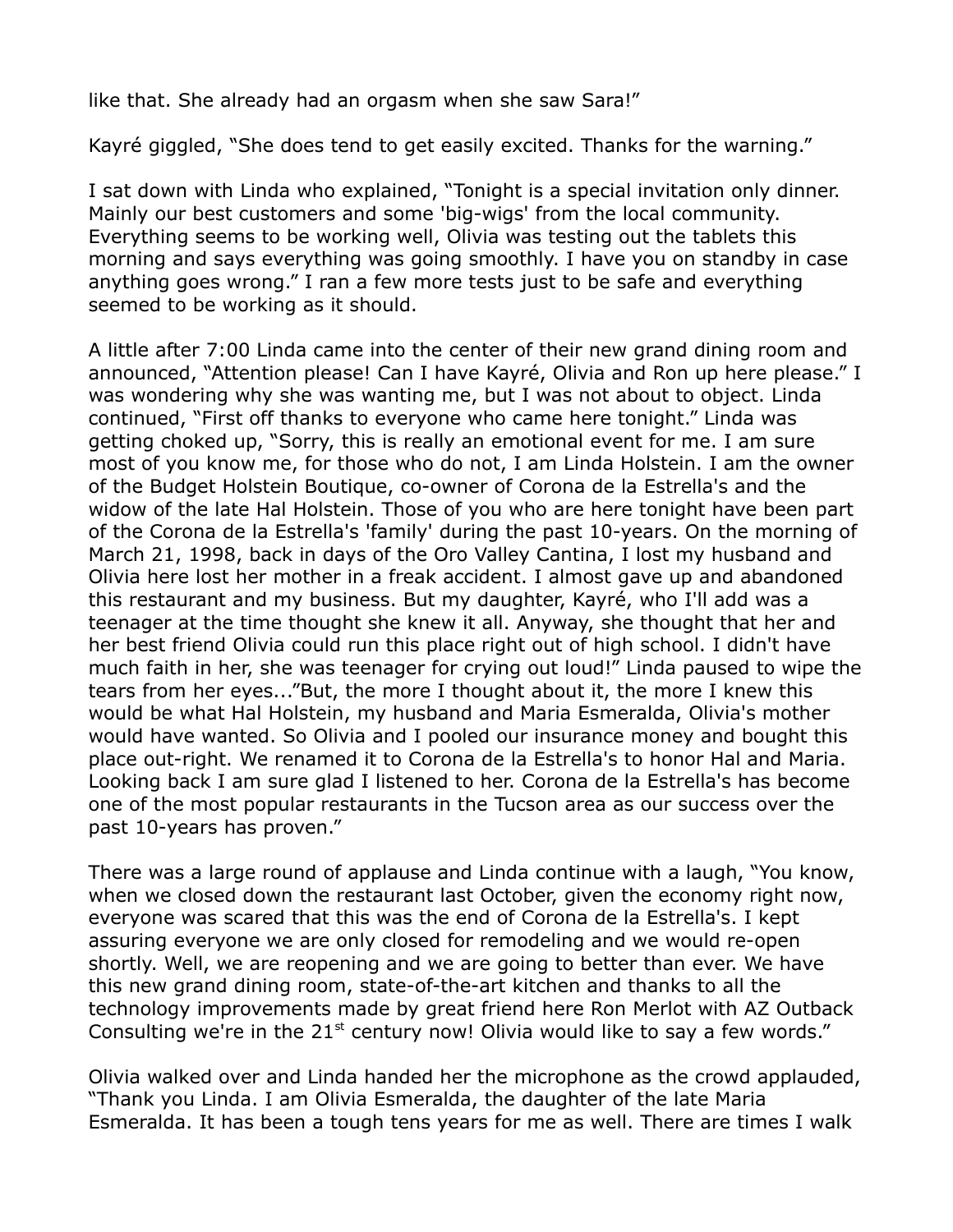into the dining room and I swear I am seeing my mother in there waiting tables. I too didn't have much faith in Kayré's ideas either, but she proved her mother and myself wrong. Look at us now! Tonight we celebrate a new beginning of Corona de la Estrella's, but let us not forget Maria and Hal. ¡Esto es para ti madre! (This is for you mom!)"

Olivia handed the microphone back to Linda and disappeared in to the kitchen. Linda made on final announcement, "We have a tribute and memorial to Hal and Maria in the lobby, please take a look on your way out. There are also some historic photos and articles about The Oro Valley Cantina/Corona de la Estrella's. A very special thanks to Ron Merlot's sister-in-law Maya Rae for putting this all together. Unfortunately, she was not able to join us tonight. She spent quite a bit of time researching and putting together the memorial and tributes!" More applause. Sara and I looked at each other wondering if the other knew about Maya's contribution to Corona de la Estrella's. Linda raised her glass and declared, "Tonight is for you Hal, I miss you!"

Linda had only planned on the dinner lasting until 9:00 PM, but it was nearly 11:00 PM when the last of the local 'big-wigs' left. She was exhausted but happy, "Tonight really went well. Thank you Ron, Sara, Kayré and Olivia!"

Kayré joked, "See I told you so!"

Linda grabbed and hugged her daughter, "Yep, you sure did! Thank you!"

Olivia also hugged Kayré, "Sorry, I didn't believe in you. Tonight was incredible thank you all!"

#### **Chapter 2: The Final Phase of Budget Holstein Oro Valley & Easter Surprise!**

On the way back to The Ranch, Kayré asked, "I am guessing you all were just as surprised as I was about the tribute that Maya did?"

Sara replied, "I knew nothing about and neither did Ron."

I confirmed, "Yeah, that was a surprise to me had no idea she had done all that work."

We arrived back at The Ranch. Sara was so glad to get out the Black Widow, as she had not expected to be wearing it for such a long period of time. As she crawled into bed with me she commented, "Gee, just like Thanksgiving. Wonder if there are going to be any surprises this time around?"

I had to be careful how I replied, "As if we haven't had enough with Lindsay?"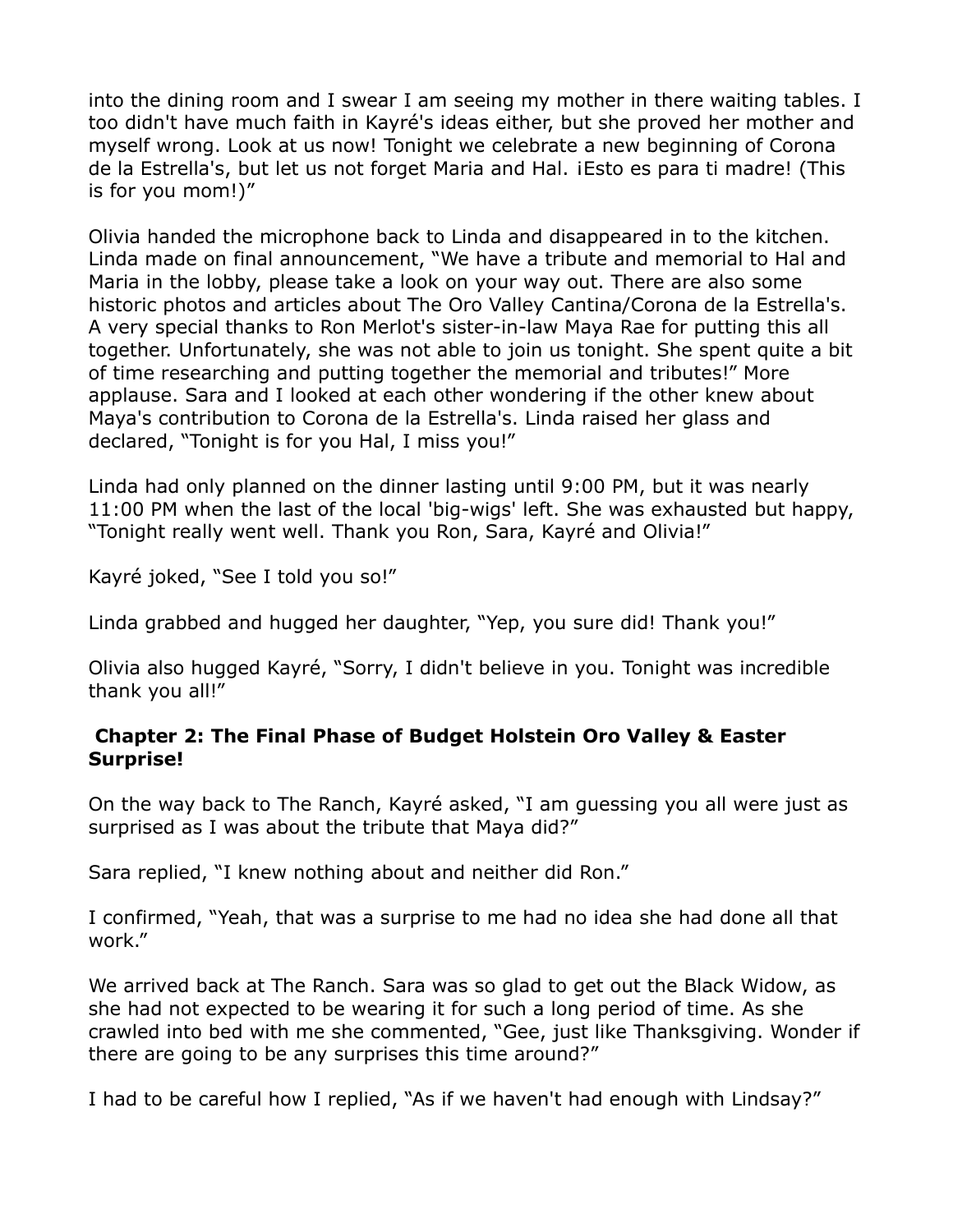Sara sighed, "Do you think I was a bit harsh with her today?"

I really didn't want to get involved, but I knew Sara would not let it go, "May be. But, I think she need to know how you felt no matter how painful. Are you going to forgive her? I would hate to see you two stay angry at each other, when really it was Andy's fault."

Sara agreed, "Yes, Andy is to blame for some of this. I just don't understand why she reacted the way she did. We always flirted with each others spouse's just the way we are and nothing every becomes of it. She always been so open and free spirited."

I added, "I just think she is under a lot of pressure right now. I don't think she was expecting Andy to move on the Fort McDowell store so soon. She feels bad she is not able to help out at the Budget Holstein North. I know things are going to get better on that end, Kayré is already taking care of that." Again I needed to be really careful here. "Now, can you please forgive Lindsay. It hurts me to see her in so much pain, but I think some of that is from her fall."

Sara started crying, "I know. When I saw her charge Wynn yesterday and both of them go though the door I was scared. For Wynn and Lindsay. We are all family, even if we are unrelated and I thought I was in a bad dream. I felt so bad for Wynn when I saw her when you brought her home from the ER. But then to see Lindsay this morning, my heart sank and yet I was so bitterly angry at her. Not just for the way she has treated me the past week, but for what happened to Wynn. Part of me wants to forgive and forget, but how can you forget something like that?"

Boy I hated being Doctor Phil, "Time, Sara, time. I'm sorry, may be I have should have intervened earlier. May be I shouldn't have had Wynn 'stand guard'. May be I shouldn't have called 9-1-1. I don't know Sara. But this is killing me. You two have been there for each other just like sisters when you needed each other."

Sara told me, "Don't blame yourself. You did the right thing, especially calling 9- 1-1, with Wynn on the floor unconscious. Yea, may be having her 'stand guard' wasn't the best idea, but the intentions were right." Sara let out a deep sigh, "You're right. God everything we both been through this past year. Dirk, my father, Andy and Lindsay getting banned from Pima county and Maya leaving."

I added, "Don't forget the Glenn Campbell night!"

Sara laughed, "How could I. That was one of the scariest nights, but oddly enough one of the best nights we spent together. God what I have done?! I can't stay mad at her. On the trip down here this afternoon all I could think about was seeing her on her knees begging for forgiveness. Shit! I need to make this right."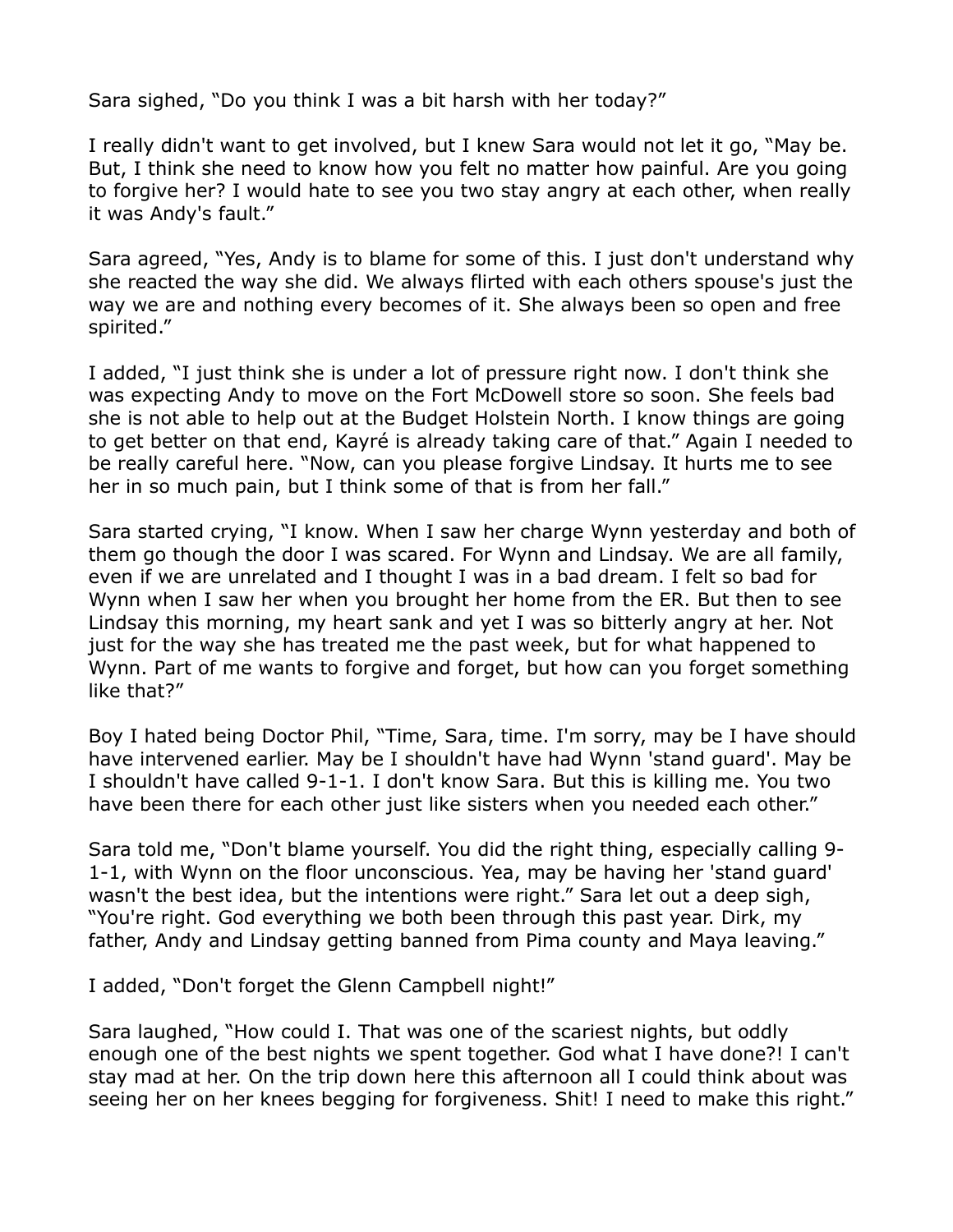I cuddled Sara and told her, "Andy and Wynn will be down here tomorrow afternoon with Lindsay. You can make it right then. Meanwhile, let's get some sleep, we got a lot of work to do tomorrow at the Budget Holstein."

Sara had a really rough night and looked like hell in the morning. She really didn't feel like eating breakfast, or more like coming to breakfast. I headed out to the kitchen and found Kayré and Kacie were already up. Kacie was making waffles while Kayré was making some bacon. I announced, "Morning you two!"

Kacie looked over, "Oh morning Ron. You two sleep okay?"

I slept fine, "Yea I did. Sara not so much. I'm going to bring her a little bit of food, she really doesn't feel like coming out."

Kayré asked, "She alright?"

I explained, "She dealing with some 'family' issues right now. Things should be better soon."

Kacie asked, "You going to leave her here? I can stay if you like, so she won't be alone."

I wasn't sure how this was going to play out. May be it would be a better idea to let Sara stay and rest. Lindsay seeing her in the condition she is in right now could make things worse. But, then Sara not being there was not going to make things any easier. I told her, "That's good, I'll let her know. Can I get a waffle and couple strips of bacon for her?" Kayré handed me a plate of food. I returned to the room and gave Sara the food. She was so tired she could barley stay awake to eat. I told her, "Go ahead and rest. Kacie is going to be here if you need anything."

Sara objected as she munched on the bacon strip, "But that is just going to further upset Lindsay."

I told her, "Not as much as her seeing you in this condition. Besides you can barely stay awake right now." Sara gave in, or more like feel asleep. I headed back out to the kitchen in time to see Kayré leaving, "Where you off to?"

Kayré told me, "Back to Corona de la Estrella's with my mother and Olivia. Tonight is the official grand opening to the public, so need to get ready. Think Sara will be up to helping out again tonight?"

I assured her, "I think so, she just needs to get some sleep." Turning my attention to Kacie, "She's asleep and as soon as I am done with breakfast I am going to be heading over to Linda's store. We all should be back late this afternoon with the McGrawl's and Wynn. I did let Sara know you would be here. Call me if you need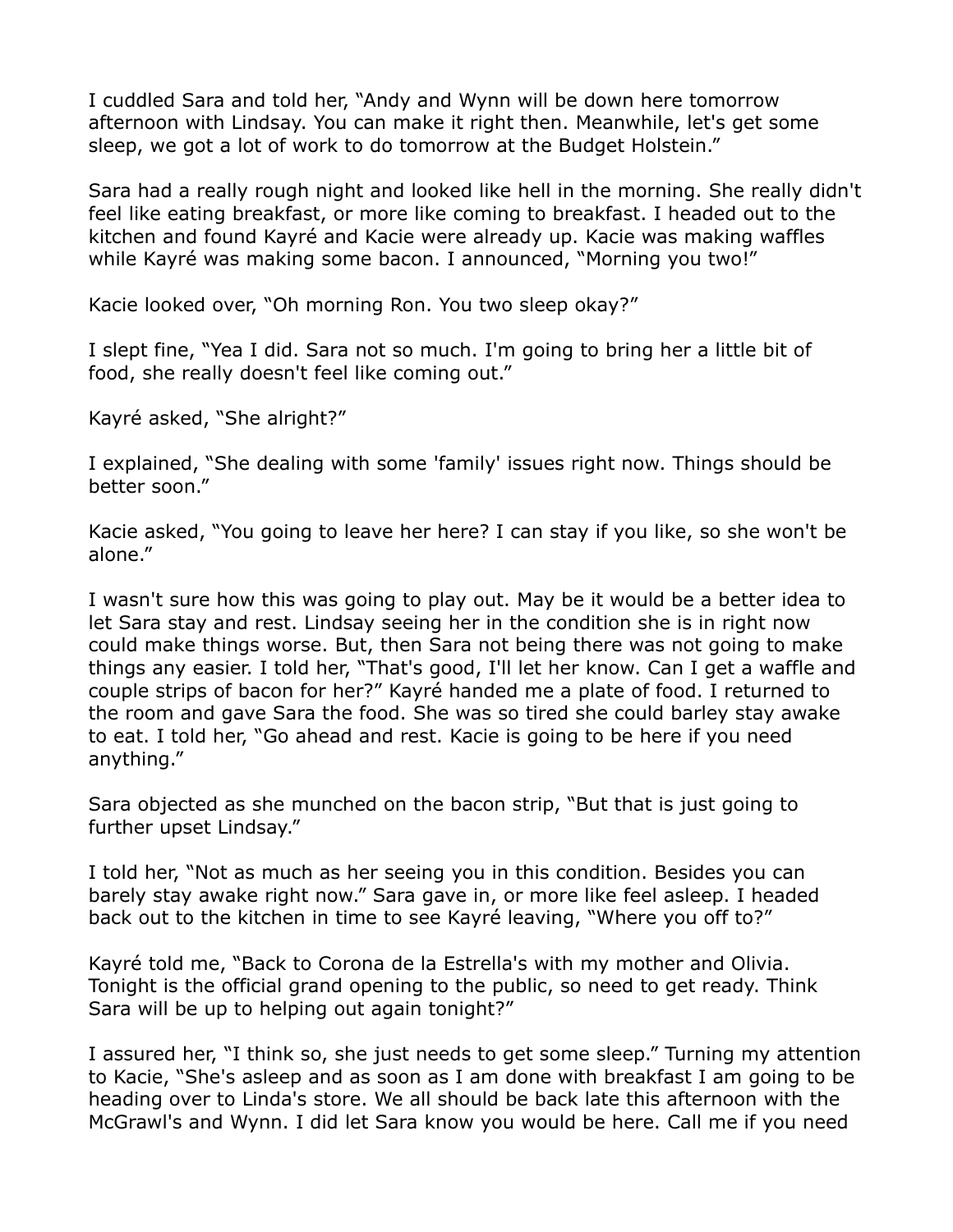anything."

Kacie replied, "Okay see you then."

I finished up breakfast and headed over to Linda's store. She had even remembered to give me a key. I walked in and saw her contractors had everything done including the electrical outlets for the Plasma TV's and shuttle boxes. I was unloading the Cruiser when the McGrawl's and Wynn pulled up in my Jeep. Andy was driving and Wynn was in the back. Lindsay got out and limped over towards me still in a lot of pain and asked, "Sara here?"

I told her, "No she is not. She had a rough night and did not get much sleep. She still over at The Holstein Ranch House and was asleep when I left. How you holding up?"

Lindsay trying hard to hide her pain, "I'm doing better, though still very sore." I looked at her and noticed her arms were covered in cuts and bruises. She also had a large gash on her forehead. She was wearing jeans, but I imagined her legs were pretty beat up too. She asked me, "Will I be able to see her later?" I was about to answer then she added, "...that is if she want to see me." I could tell Lindsay was deeply sorry for what she did and this was really hurting her.

I told her, "Yes, when we get done this afternoon we will go over to The Holstein Ranch. She is going to be helping Kayré and Olivia tonight over at Corona de la Estrella's so you won't have much time once we do get back. Now, we got a lot of work to do and the more we get done today, less we have to do tomorrow before Laura gets here."

Lindsay try as she may, really couldn't do much of the physical work as was just too painful. She was able to at least get the Shuttle box in the POS area setup. Wynn on crutches didn't help matters either, but she was able to do more physical work such as getting the cables plugged in to the router and switches. Andy and I were able to hang the plasma TVs and get the new server in place. It was mid afternoon when Linda came by. She saw Lindsay sitting at the POS area working on the Shuttle unit there, "Hey Lindsay! Where's Ron and Andy?" Before she had a chance to answer she saw the cuts on Lindsay, "My god! What happened to you?"

Lindsay really didn't want to talk about it and she was still in a lot of pain, "Oh hey there Linda. Had a bit of mishap in Ron's office the other night. Last I saw Andy was over with Ron by the dressing rooms." She went back to work on the computer, hoping Linda would take the hint and leave.

Linda was still in shock over Lindsay's condition, "Um...okay thanks." She headed over to the dressing rooms where Andy and I were finishing hanging the plasma. Wynn was on a chair with her left leg in the cast propped up on another chair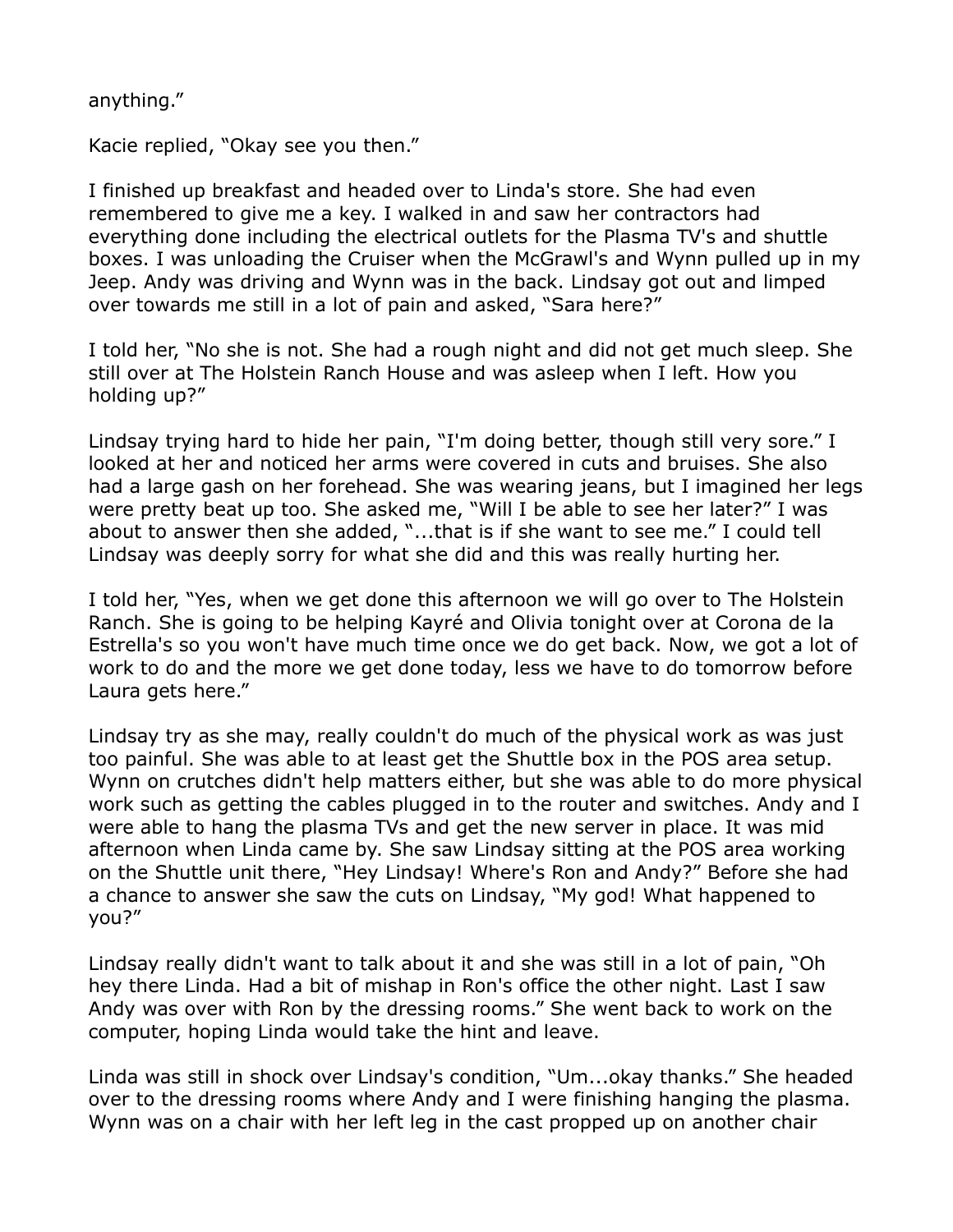working on the shuttle box for the dressing room area. Linda thought Lindsay looked bad, she let out scream when she saw Wynn, "Wynn dear what happened to you?!"

Wynn wasn't sure what to say, "Had a bit of an accident involving Lindsay in Ron's office the other night."

Linda asked, "Oh my. I saw Lindsay when I came in, but you..."

Wynn assured her, "I'm fine. A few cuts and bruises that's all. Oh and this broken leg. I'll be good as new in a few weeks."

Linda turned to me, "How did this happen?"

Andy and I explained the situation, "Lindsay was drunk and got upset with Sara. She tried to leave my office. Wynn in good intentions was blocking the door so she wouldn't leave. We were trying to get Sara and Lindsay to work out their issues. However, Lindsay charged at Wynn and they both ended up going through the French door into the library. Wynn was knocked out and broke her left leg. Wynn's armor prevented her from getting more seriously hurt, but I think in turn it caused more injuries to Lindsay."

Linda asked, "Have they worked it out yet?"

I wasn't sure if Lindsay could hear us or not but I warned in a low voice, "Um, let's not talk about this here. Lindsay is already in fragile state as it is and don't really need her to hear this. Sara didn't sleep well last night and that is why she is not here right now."

Linda nodded she understood, "Okay, so what's left?"

I gave her a run down, "Well, we are getting the Plasmas hooked up. Andy and I have already got your switch connected. Not much else left for us to do today. Laura (I hope) will be here tomorrow afternoon to get the software installed and then you should be good to go."

We wrapped up earlier than expected. I wanted to call Sara and see how she was doing, but given everything that had happened the day we left, she had forgotten to bring her phone with her. I asked Linda, "Do you happen to have Kacie's cell phone number?"

Linda replied, "Yea, why?"

I told her, "Kacie is staying with Sara at The Ranch. I wanted to call and let them know we are on our way."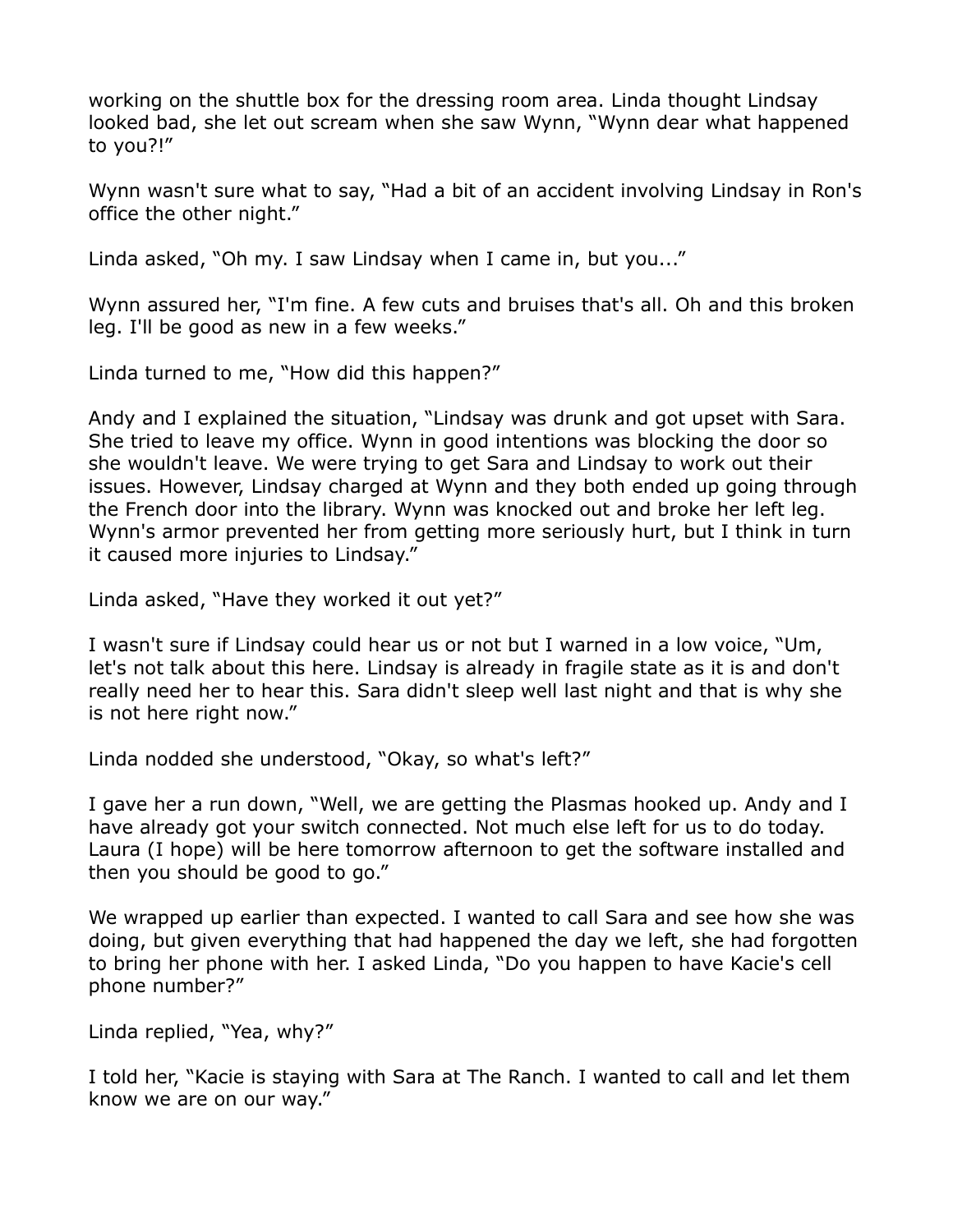Linda dialed Kacie's cell and handed me her phone, "Here."

Kacie answered, "Linda?"

I replied, "Actually Ron borrowing Linda's phone. How's Sara?"

Kacie replied, "She seems to be doing better. She made her way into the living room and told me what happened the other night. I think that helped her a bit."

I informed her, "Okay good. Well we are on our way back should be there in next 45 minutes." I handed Linda her phone back and we all headed back to The Holstein Ranch.

Lindsay made her way slowly inside. Sara saw her then walked up to her and gave her a hug. Normally Lindsay would have loved the affection, however this inflicted a great amount of pain on Lindsay, "Sara. Please don't. I am still in a lot of pain." Sara didn't say anything, she reached for Lindsay's arm instead, again not the best choice as this only inflicted more pain on Lindsay, "Ow! Sara! Please!"

Sara asked, "Can I at least take your hand?"

Lindsay reached out with her left hand, "Yes, but please be gentle."

Sara clasped her hand around Lindsay's and slowly led Lindsay over to the sofa. Sara was crying, "Lindsay I don't know what to say...I'm so sorry. I should've not have left you yesterday like I did...I kept thinking about you on your knees yesterday in pain...begging for forgiveness. Lindsay, we've been through too much together to let something like this come between us."

Lindsay too was crying, but likely from the pain, "Sara, I feel the same way. Please forgive me!"

Sara took a deep breath, "I do forgive you. But, I want to know..."

Lindsay was somewhat relieved, but she knew what was coming, "What is that?"

Sara interrogated her, "Why did you react the way you did when you saw me with Andy? I mean we are always flirting. You and Ron, me and Andy, what happened this time?"

Lindsay so wished she could answer that question, "I...I...I really don't know. I kept thinking about that while I was in jail, wondering what happened. I don't even remember what happened in the library, think I had too much to drink. I didn't even realize I was a top of Wynn. I was in pain and I saw I was bleeding so I made my way to the bathroom. Almost as if I was in auto-pilot. Reality came to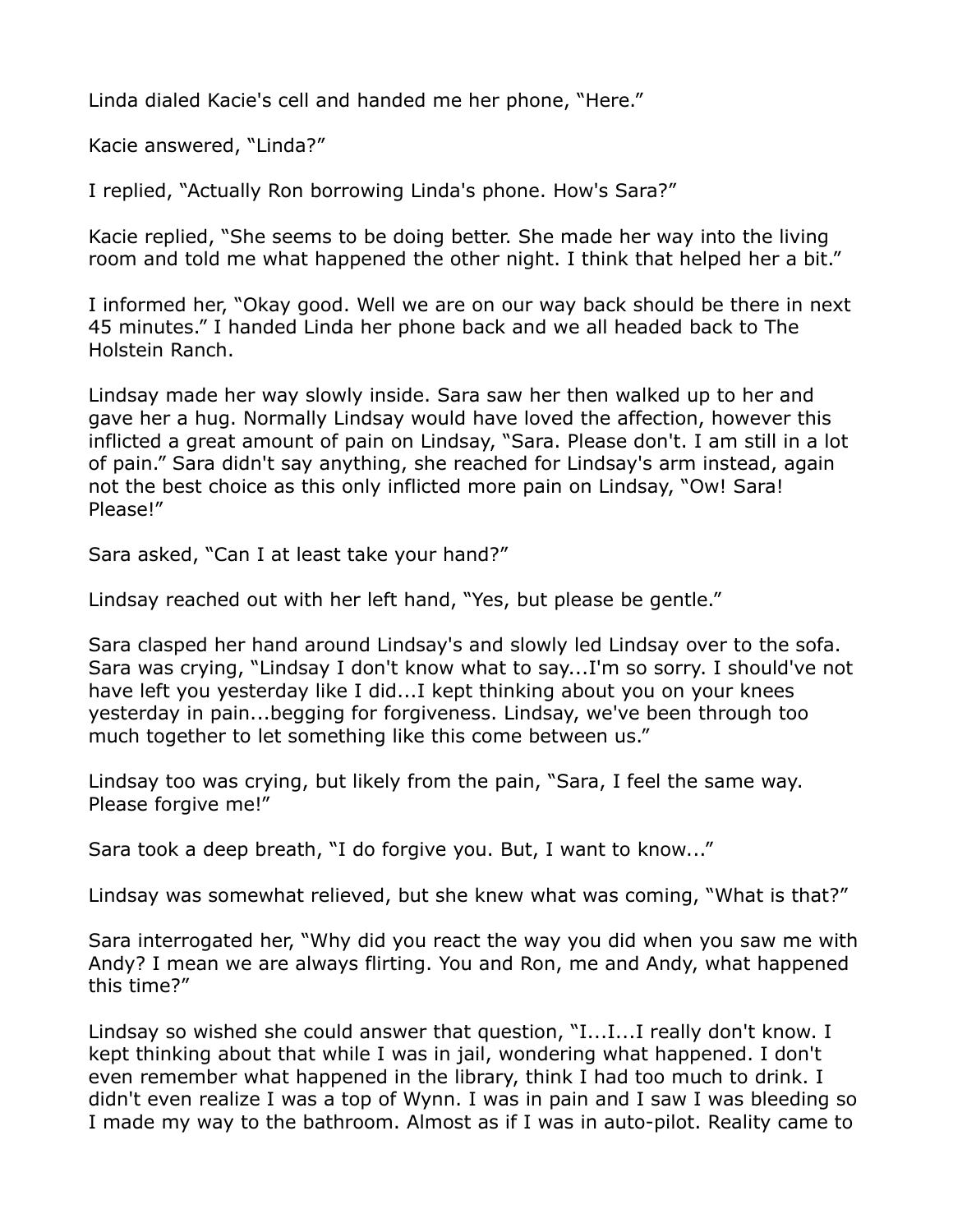me when I heard the police officer banging on the bathroom door. Oh god Sara why did it come to this?" Lindsay was sobbing now.

Kacie came over with a box of tissues, "Here Lindsay."

She looked up not expecting to see Kacie there, "I didn't know you were going to be here today."

Kacie giggled, "Well, I pretty much go where ever Kayré goes. Much like you and Sara!"

Lindsay laughed, "So true. Ow, gawd it even hurts to laugh." She turned to me, "Sorry about your office doors and tracking blood all over your house."

I told her, "That's okay Andy and Gary already replaced the doors. Sara and I were able to get the blood cleaned up."

Sara added, "I freaked when I saw the bathroom, you bled a lot in there."

Lindsay explained, "My right leg got slashed up by the broken glass."

I looked at my phone and told Sara, "You need to get ready."

Sara let Lindsay know, "I am working with Olivia and Kayré over at Corona de la Estrella's this weekend as a hostess. I need to get changed and going."

Lindsay very carefully leaned over and hugged Sara. She still cringed from the pain. While Sara was changing I asked, "You on anything for the pain?"

Lindsay explained, "No, I'd rather not. I just surprised I'd be in this much pain from gong through a door."

I reminded her, "I think it is more so from you hitting Wynn in her armor."

Lindsay agreed, "True. She said it prevented her from having more serious injuries." She turned herself around and laid down on the couch so she could see the TV, "Ow. If y'all don't mind I am going to rest here for a bit."

Kacie came over to Lindsay, "Hey there. If you need anything just let me know okay?"

Lindsay smiled, "Thank you Kacie." Sara walked out in her Black Widow and skirt from the other night. Lindsay's jaw dropped, "Oh my Sara you look gorgeous. I would so love to do you right now, but you have to go. Plus in my state right now it would be rather painful. I am so sorry..." She started crying again, "Kacie, I could use those tissues again please."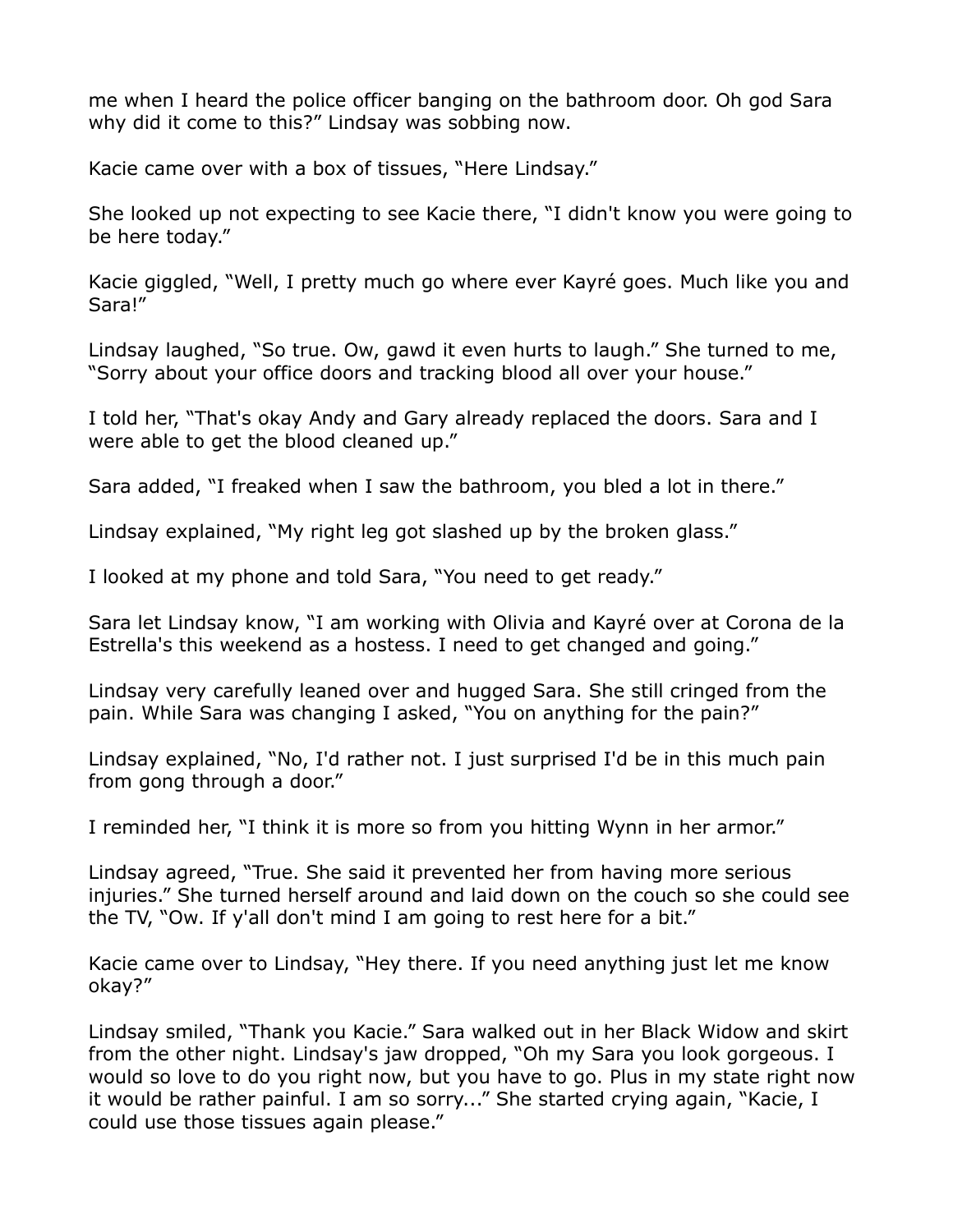Sara walked over and wiped the tears from Lindsay's face, "It's alright dear. Get some rest, you need to heal." Sara and I left for Corona de la Estrella's.

On the way over I asked Sara, "Are you feeling any better?"

Sara thought, "Well, not really. I mean I do for forgiving her, but seeing her condition just makes me feel bad. It seems she worse off than Wynn."

I reminded Sara, "Wynn has a broken leg and possible concussion. Lindsay has lots of cuts, bruises and some sore muscles."

We arrived at Corona de la Estrella's and noticed the place was already busy. Things went very well and everyone seemed to be impressed with the way they were taking the orders using the new tablets. Business was so good Saturday night they still had people waiting for tables at the normal 10:00 PM closing. Linda and Olivia made sure that those who were still waiting at closing would not be turned away. They even enlisted me to bring out food and take care of drinks. The last patron left a little after midnight. Linda came over to Sara and I, "Again thanks so much for your help. Now you understand why I needed to know how many for dinner on Sunday."

I replied, "Yep. Glad to see the new and improved Corona de la Estrella's is doing well. By the way, Sophie called me earlier and said they should be by around 1:00 in the afternoon on Sunday. At least I was able to warn her about Wynn and Lindsay. Hopefully, my mother or Blanche will call before they arrive for dinner tomorrow night so I can warn them."

Sara complained, "As much as I would love to stay and chat, I so badly want to get out this Black Widow and into a hot bath."

Linda laughed, "Okay, okay. You deserve that. See you in the afternoon."

We arrived back at The Ranch to find Kacie and Lindsay playing Go Fish! I told them, "You didn't need to wait up for us!"

Kacie laughed, "See Lindsay, I told you so." She left to talk to Andy out in the garage.

Lindsay smiled and motioned for Sara to come over. Sara didn't want to make Lindsay upset so as gently as she could she informed Lindsay, "I am just going to tell you good night. I really, really want to get out this corset and slip into a hot bath then go to bed. So good night." She did plant a kiss on Lindsay and then went about her way.

Andy happened to come out in time to catch Sara kissing Lindsay and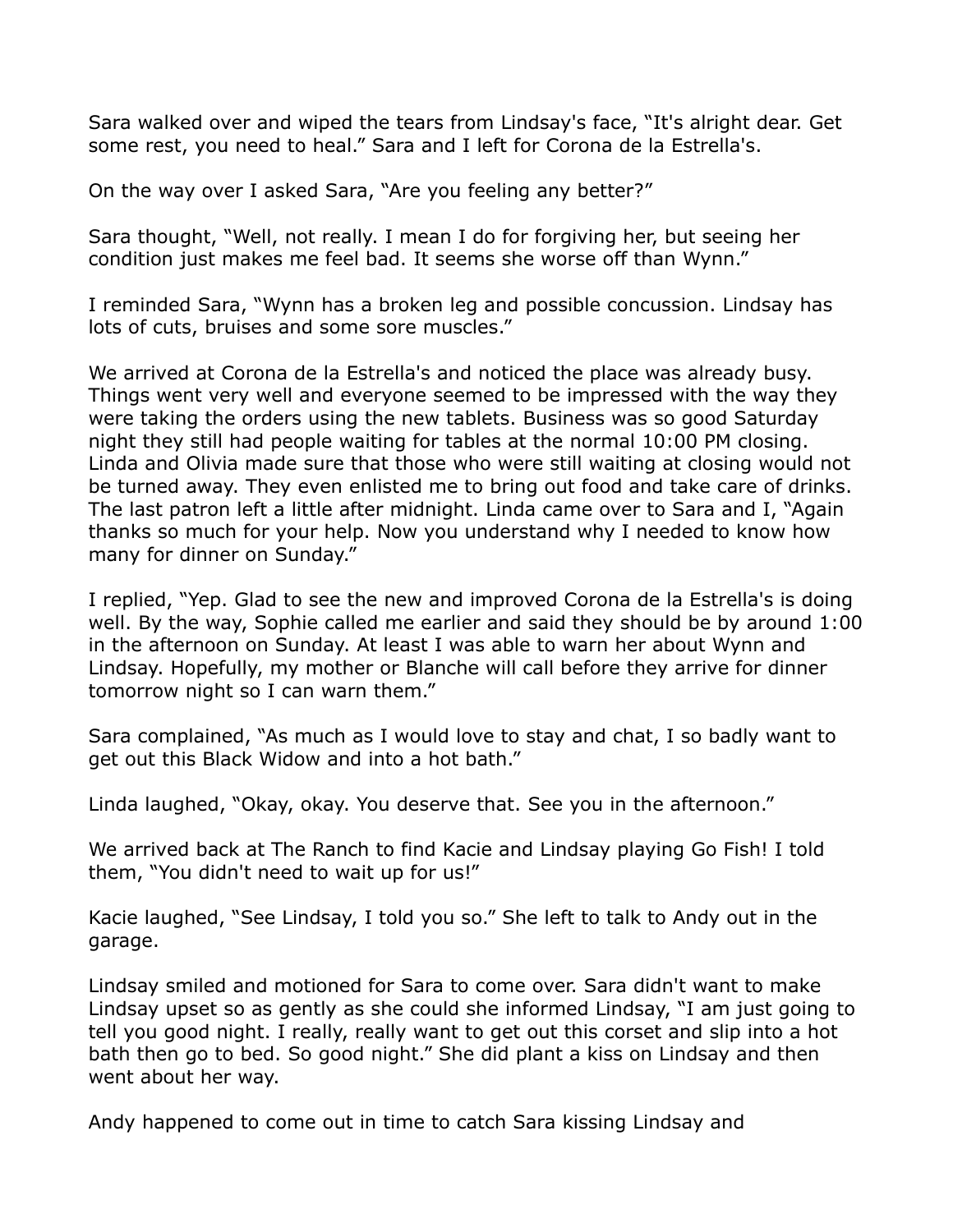commented, "Oh good, they've kissed and made up. Lindsay are you coming to bed or you staying out here?"

Lindsay attempted to get up, "Oh, ow. I think I'll stay here for now. Sorry."

Andy understood, "That's okay, I understand." Andy motioned for me to join him in the kitchen. Once in the kitchen he informed me, "Kacie told me Lindsay didn't move much today from that spot on the sofa. She said Lindsay got up and made her way to the bathroom a couple times but it looked like she was in a lot of pain and could barely walk. I'm worried, she doesn't seem to be getting better."

I too wondered, "Yea, I know. Wynn took the brunt of the fall through the door and Lindsay landed on top of her. Did she say what hurts?"

Andy replied, "Seems to be her right arm. She's been limping a lot too."

Given how late it was I told him, "Tell you what, we'll see how she is in the morning. If she is still this bad, I'll talk to Linda."

Andy seemed a little more calm, "Okay, thanks. I wasn't sure if I was overreacting. Lindsay does not want to take pain killers. She lost a dear friend of hers when she was younger who OD on pain killers. Good night Ron."

I headed into the master bedroom. Sara had already stripped out the black widow, skirt and stockings. She took a short bath and emerged a few minutes later in pearl stocking and a long night shirt and got into bed next to me. She asked, "Is it me or does it seem like Lindsay is worse than she appears?"

I told her, "You know Andy and I were just discussing this. I'll give Linda call when we get up and see what we can do. Good night."

A few hours later we woke up to Kacie knocking on the door, "Breakfast!" Sara and I quickly changed and joined everyone at the table for breakfast. Much to my surprise Lindsay was at the table but did not look well.

I told her, "Lindsay, we're worried about you. You don't seem to be getting better."

Lindsay replied, "I'm sorry guys."

I advised her, "Don't be." After we finished breakfast I gave Linda a call, "Hey Linda, Ron. Andy and I think Lindsay should go to urgent care. She seems to be worse now than Thursday night."

Linda informed me, "No. I'll have my family doctor come on over."

I reminded Linda, "Um, it's Sunday, Easter Sunday for that matter."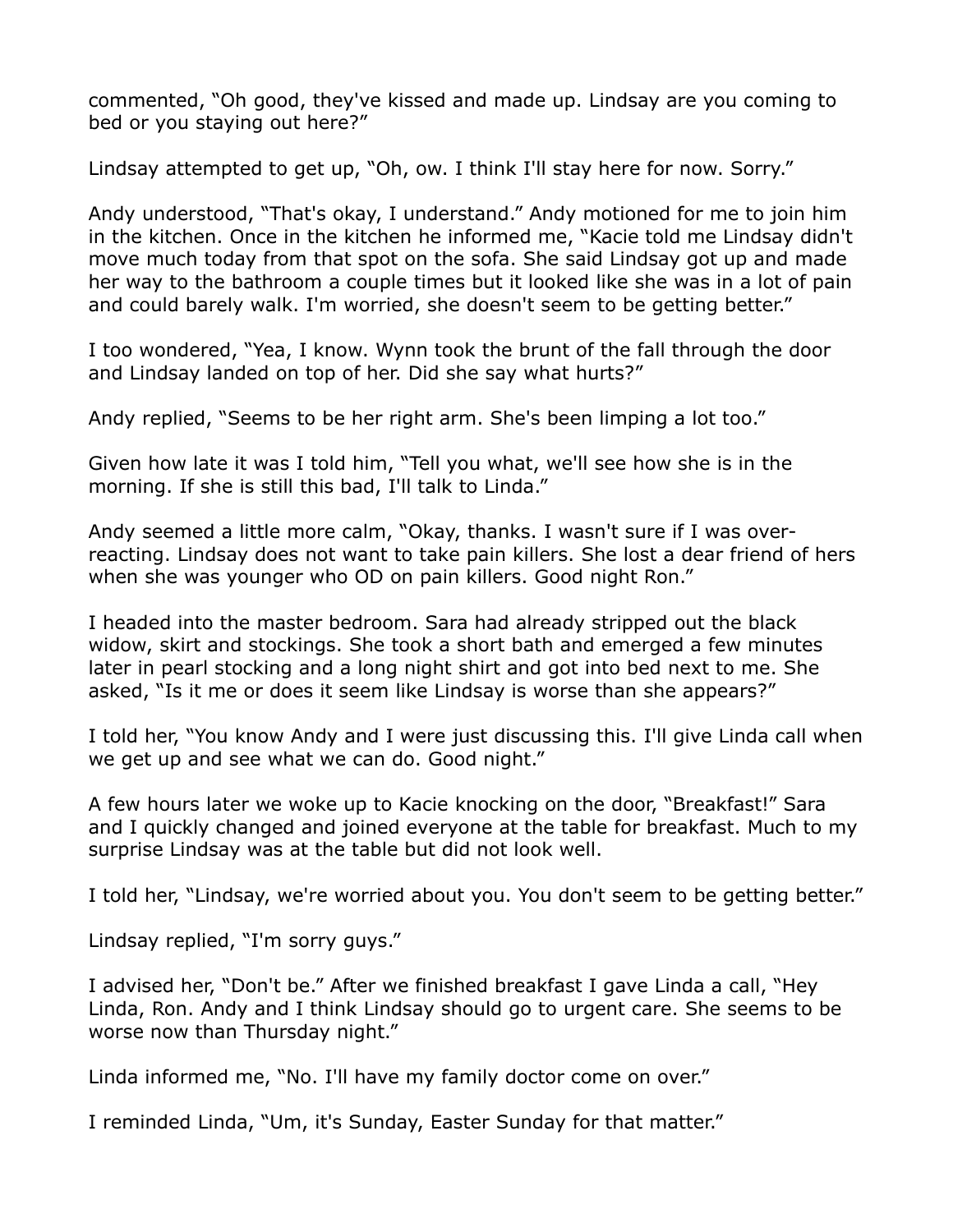Linda assured me, "She will come. She's been my doctor since before Kayré was born. I'll give her call right now and head on over."

I returned to the kitchen to find Lindsay still in the kitchen and pretty much in tears, "I'm so sorry! It hurts too much for me to try to walk."

I comforted her, "It's okay. I talked to Linda and she is going to have her family doctor come on over." About 15 minutes later Linda arrived with a lady about the same age as her. She introduced Doctor Amanda Lee Buffer. I told her, "Lindsay is in the kitchen. She says it is too painful for her to stand and walk."

Doctor Buffer asked, "Can you run through what happened and what type of treatment she has had?"

I explained, "She was intoxicated at the time. She charged Wynn over there and they both ended up going through a glass French door. Wynn though took the brunt of the impact and Lindsay had landed on top of her. As for treatment, I am not really sure. EMS came and patched her up then the police took her into custody."

Doctor Buffer was concerned, "So she was never taken to the ER?"

I confirmed, "No, she was not."

Doctor Buffer talked to Lindsay for a bit, "What hurts?" Lindsay told her that initially it was her right arm but now she couldn't really stand or walk. "Okay, let's get you into the living room so you can lie flat."

Linda suggested, "Andy and Ron why don't you two help her to the sofa."

Lindsay put her arms around Andy and my shoulders as we grabbed her legs. We carried her over to the living room sofa where though in a lot of pain managed to lay down. Once we got Lindsay on to the sofa Doctor Buffer asked, "Do you normally wear jeans that tight?"

I looked at her legs and noticed the jeans were skin-tight down there. Andy commented, "No, she doesn't. In fact she normally doesn't wear jeans. Usually a skirt and stockings."

Doctor Buffer got on her phone, "Yes can you send my ambulance over to..." After she got off the phone she turned to us, "I want to admit her to my hospital. She has sever swelling in her legs, which is why she is in so much pain when she tries to stand or walk. She may also have a sprained ankle. I don't think anything is broken as she would be in a lot more pain. What type of pain killers is she taking?" We advised her none, "Wow, young lady you have quite a tolerance for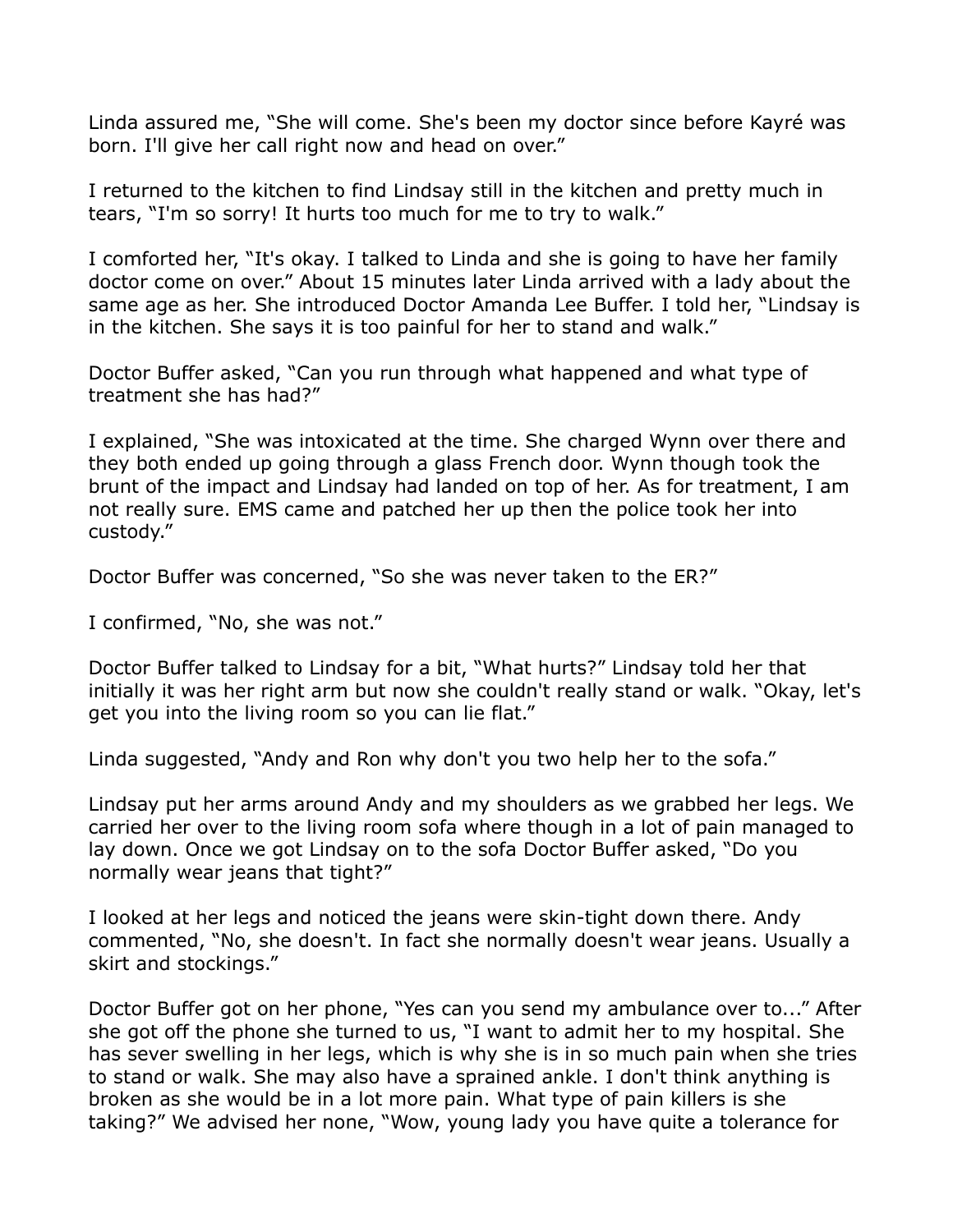pain. Reminds me of Miss Holstein over there. Ambulance should be here in about 10-minutes. Once we get her to my hospital I can do a more thorough exam."

Lindsay apologized to us, "Sorry for messing up Easter Dinner with the family!"

Doctor Buffer told her, "Nonsense! By the time I am done with you, will be able to make it for dinner. Andy, can you get her a change of clothes and ride along with her?" Andy disappeared into their room and returned a few minutes later with a simple change of clothes. Doctor Buffer's phone rang, "Okay, thanks. Ambulance is here. They are going to bring in a gurney for her." A couple very attractive female EMT's from the private ambulance company came in and loaded Lindsay up.

Linda came over to me, "I am going to go over to the hospital to support Andy and so he can have a ride home. Call me if Laura has any questions."

In all the excitement I had forgotten about Laura, "Hmm, kinda forgot about that. She was bringing Miss Kitty with her to browse the store."

Linda assured me, "Don't worry Kayré is already over at the store and can help her out."

Sara asked, "Is it okay if I go with Linda?"

I told her, "If it is okay with Andy." Andy thought it would be a good idea, "Okay, Wynn will be able to help me out if needed."

After everybody left Wynn came over, "Me thinks it was not a good idea having her arrested."

I told Wynn, "I know, not sure why they didn't take her to the ER first. Oh well, don't worry about it. She seems to be in good hands with Doctor Buffer and her private ambulance." I noticed Kacie was still around and I asked her, "Did you want to stay here or go over to The Budget Holstein with us?"

Kacie replied, "I suppose I can help out Kayré so I'll come with you."

We were on our way to the Budget Holstein when Laura called, "Hey Ron. I'm running early."

I must have misheard her, Laura 'early'? "Sorry, we must have a bad connection here, sounded like you said you are running early."

Laura laughed, "No, you heard correctly. I have Miss Kitty and Sophie with me."

I advised her, "Okay, we are leaving The Holstein Ranch right now, should be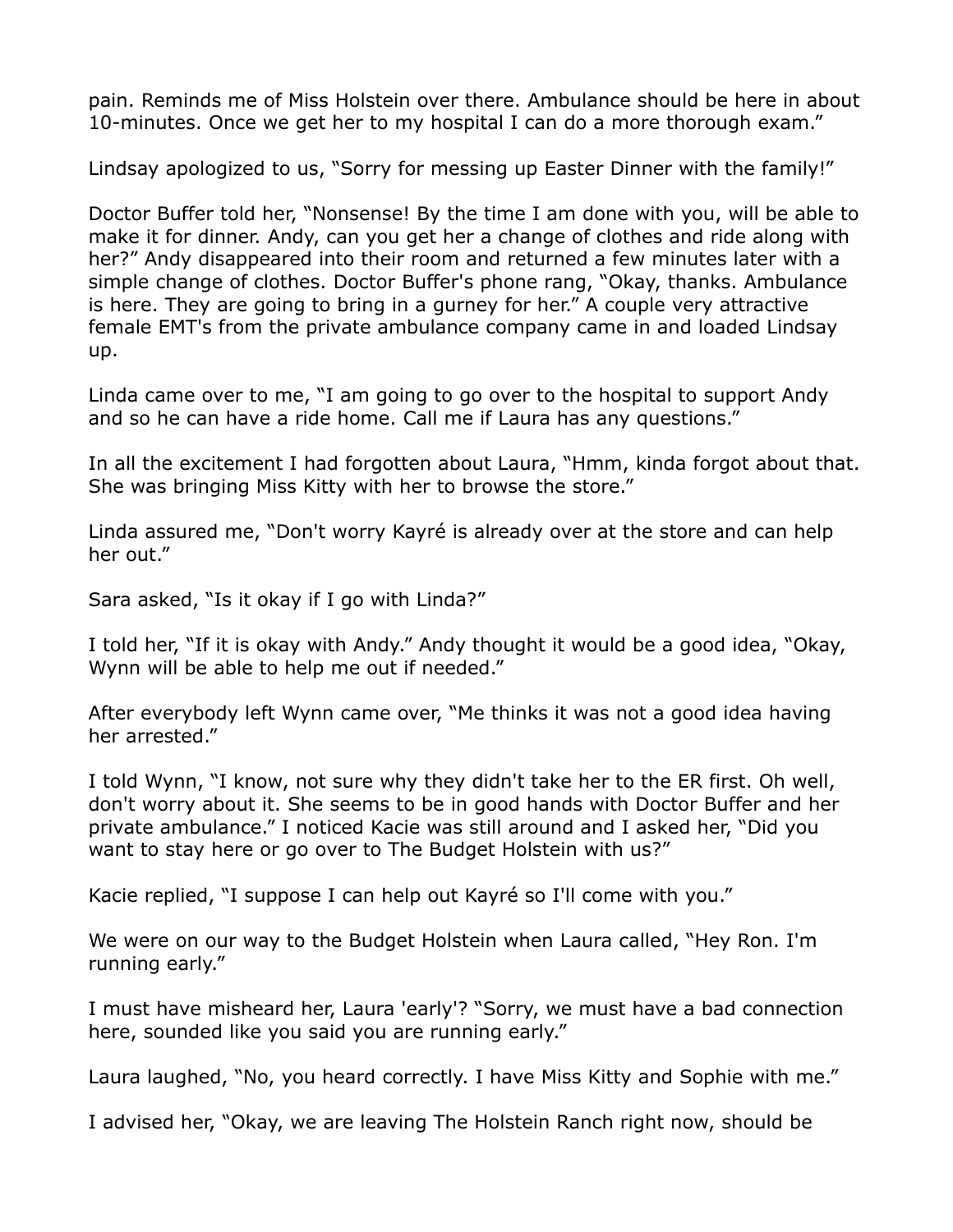there in about 35-minutes. Kayré is already over there. I should warn you though, it is only me and Wynn. Linda, Sara and Andy went to the hospital with Lindsay. She's wasn't doing too well. I'll fill you in when we get there."

Laura replied, "Sorry about Lindsay, she going to be alright?"

I told her, "She should. Linda's family doctor says Lindsay should be able to attend dinner tonight, so we shall see."

I sensed genuine concern from Laura, "Glad to hear that. Hopefully we'll see her tonight."

As I had estimated I arrived with Wynn and Kacie at the Budget Holstein. I didn't see any other cars in the lot other than Linda's which Kayré had driven over. However, a gold Cadillac turned into the lot a couple minutes later and parked up by the entrance. Sophie was in a very provocative driver's uniform consisting of a driver's hat, a black leather bustier, very short skirt and black fishnets. She exited the driver's side and opened the rear doors for Miss Kitty and Laura. I laughed at the scene, "Laura, what is with you and gold Cadillacs?"

Miss Kitty was curious, "What is that suppose to mean?"

I explained, "The 'Affair' with Martina, the wedding, Christmas and now today."

Miss Kitty commented, "Hmm, I didn't realized she had an obsession with Gold Cadillacs."

I advised Miss Kitty, "Anyway, I guess Laura informed you of what is going on with Lindsay?"

Miss Kitty replied, "Yes, but she didn't seem to know much."

At that moment Laura stepped out of the car and I didn't recognize her. Instead of her usual red hair she had dyed it all black and then added blonde highlights. I commented, "Wow Laura, like what you did with your..." she came from around the car and I noticed she as wearing a dress and walking kind of strangely, "...hair. Holy fuck, you're wearing a dress! I don't think I've seen you in a dress since my college graduation."

Miss Kitty laughed, "Shocking isn't it!"

Laura laughed, "Okay, so I can dress nicely once in a while." Indeed she was in an Ivory dress, nude stockings and pumps. She asked, "So, what happened with Lindsay?"

I explained, "Well, Lindsay has been in a lot of pain since the mishap on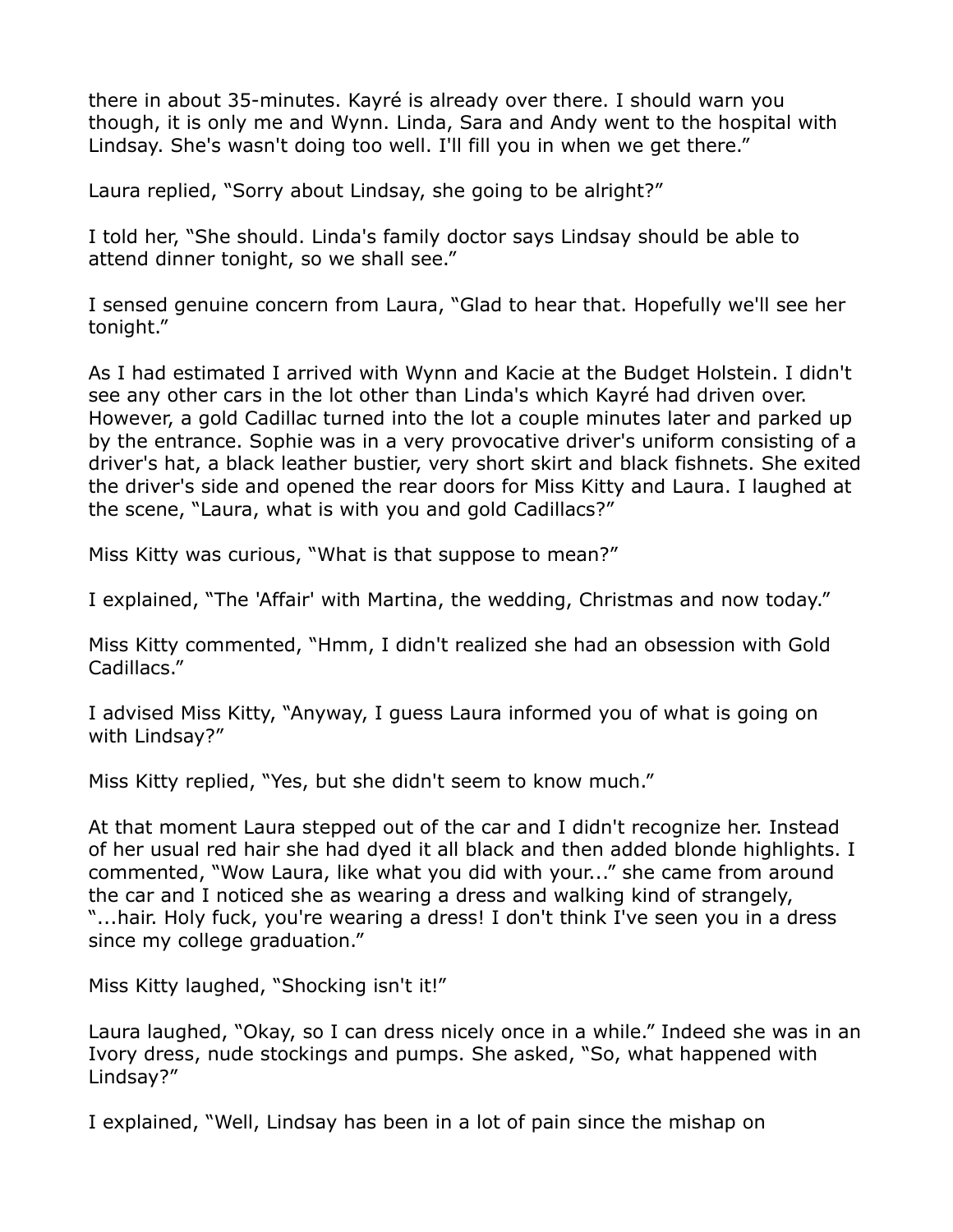Thursday. She was limping on Friday and yesterday she seemed a lot worse. This morning she couldn't even stand, much less walk. Linda's doctor observed that Lindsay's jeans seemed unusually tight."

Laura commented, "I don't think I've ever seen Lindsay in jeans."

I replied, "True, much like you in a dress. I think she was wearing jeans to cover her slashed legs. The doctor didn't think anything was broken as she would have been in more pain. She called for a private ambulance to take Lindsay to the hospital. Anyway, Kayré and Kacie will be able to assist Miss Kitty and Sophie. Wynn should be able to help me out with any issues we might run into."

Miss Kitty saw Wynn, "Oh my, Laura did not tell me she was on crutches. I'll admit she seems to be getting around well."

We headed inside and I was still noticing her odd walk, of course I thought it may been because she was wearing heels. Kayré and Kacie assisted Miss Kitty and Sophie while Laura and I worked on getting the install done. Laura asked, "Did you get the Shuttle boxes setup already?"

I informed her, "Yes, they are already setup and connected. The slide shows are loaded as well, just need to be able to access the Internet."

Laura seemed please, "Okay. So where is her server room now?" I directed her to the server room, "Nice. This is going to be a while."

My cell phone started ringing, a quick glance at the caller ID showed Linda. Actually turned out to be Sara, "Hey Ron, Lindsay is doing a lot better. They had to cut the jeans off of her and they gave her something to help bring down the swelling. X-Rays showed her right arm is fractured, but not broken and her left ankle is slightly sprained. Otherwise, she is in good shape. Have Laura and Miss Kitty arrived yet?"

I informed Sara, "Yes, they arrived at the same time we did and in a Gold Cadillac."

Sara laughed, "She likes to travel in style!"

I told her, "You should see Sophie's uniform...."

Laura called out, "RON!"

I informed Sara, "Gotta go Laura is bellowing!" I found Laura in the server room, "You bellowed?"

Laura giggled, "Yes. Hey, I'm done."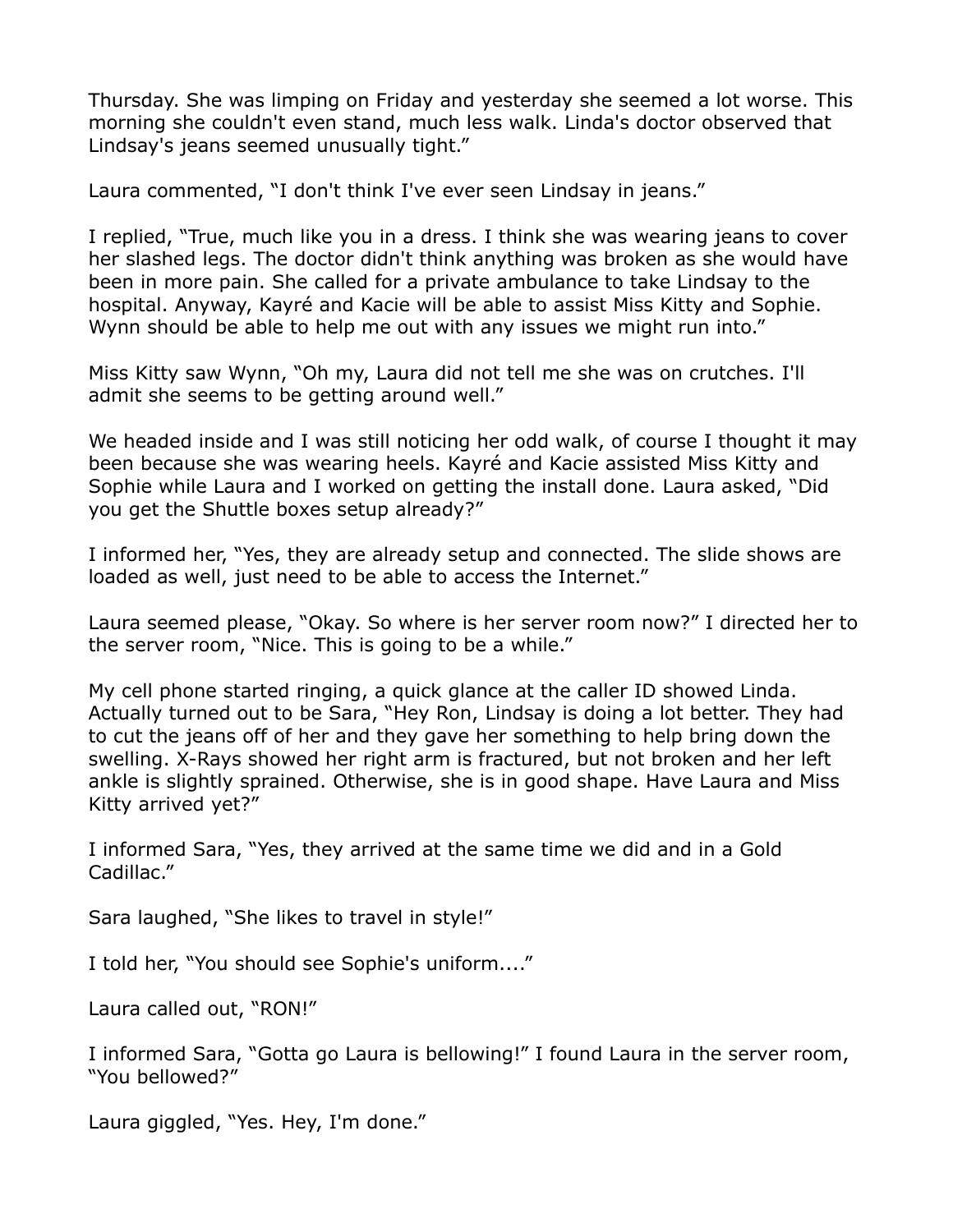I was confused, "You're done? Wait...what happened to 'this is going to be a while'?"

Laura explained, "I don't know why I was under the impression we were reprovisioning her server. All I needed to do is get the network to recognize the new machines and since they were already imaged and connected there was nothing else to do."

I laughed, "That was easy."

Laura warned me, "Hold off on the victory dance, let's make sure the slide shows work on them there shuttle boxes."

We walked into the reception area to find Wynn already had the shuttle booted and playing the slide show. She saw us enter, "Oh hey. Is this suppose to be working already?"

Laura replied, "Actually, yes. Now we just to make sure the one in the dressing rooms area works." Wynn started to get up but Laura told her, "Dear, go ahead and sit. We should be able to handle this on our own."

As I was walked back to the dressing rooms with Laura, I updated her on Lindsay, "Sara called. They had to cut the jeans off of Lindsay and they gave her something to bring down the swelling. Her right arm is fractured, but not broken and left ankle is slightly sprained."

Laura told me, "Good glad to hear this. Now, Sophie didn't exactly have all the details, what happened?"

I told Laura, "Andy played a prank on Lindsay involving Sara. Lindsay did not take it so well and was angry towards Sara. I had called them both in to my office along with Wynn to 'stand guard' while I tried to get them to work out their issues. Apparently, Lindsay had a lot to drink and was not in a good mind frame. She finally told Sara why she was mad and then made a beeline for the door. However, she ended up charging Wynn who was not expecting that from Lindsay. They both went through the door, Wynn taking the brunt of the impact. The doctor's say her armor likely saved her from more serious injury. However, it did the opposite for Lindsay. Wynn was out cold for a couple minutes and Lindsay had managed to drag herself into the hall bath. Have you said anything to mom?"

Laura booted up the Shuttle box in the dressing area and then fired up the slide show. She replied, "I think Sophie talked to her earlier and let her know. I'll check with her when we leave and if she hasn't I'll make sure she is warned. Okay, this one if working as well!."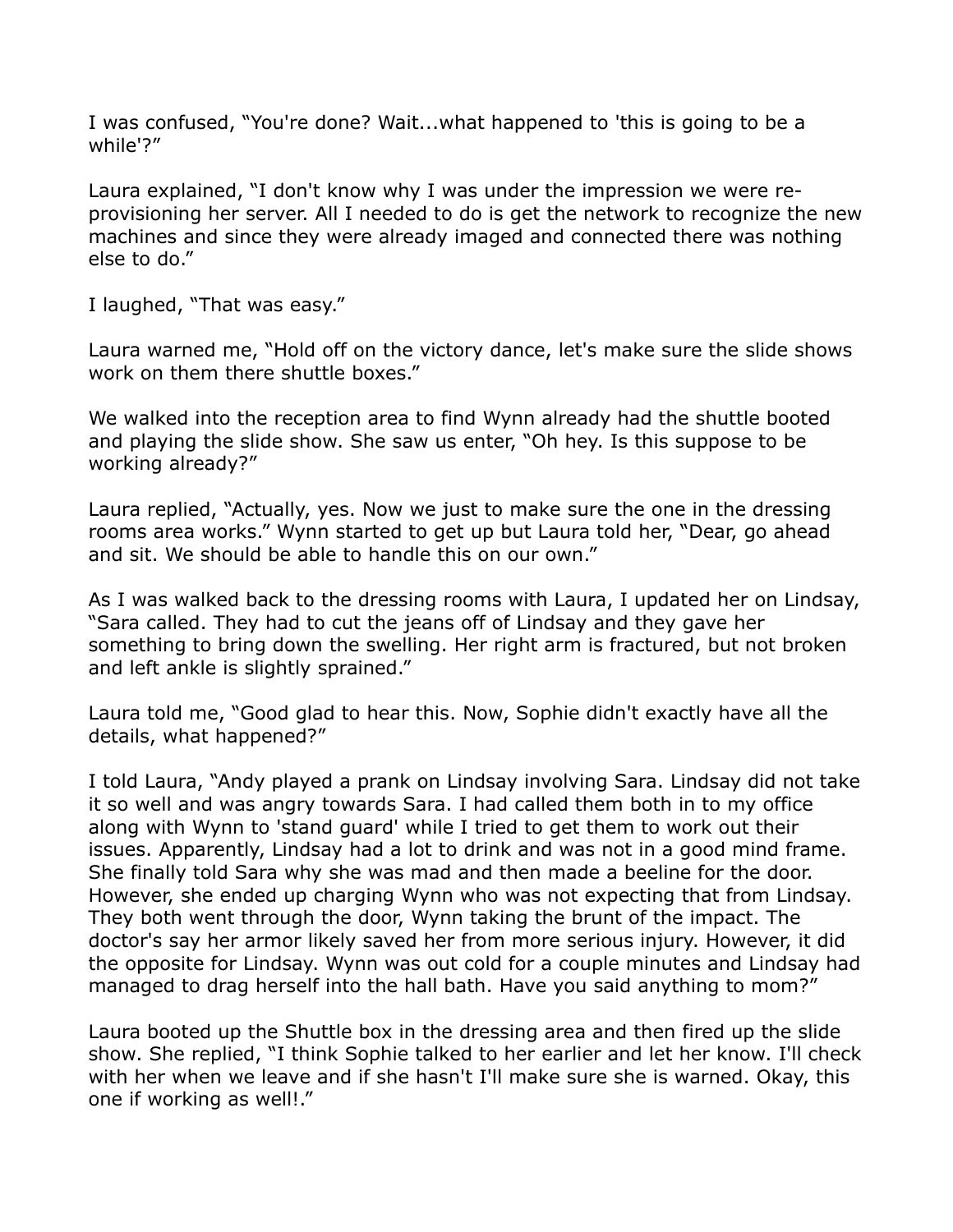I asked, "So, can I do the victory dance now?"

Laura laughed, "Sure!"

We headed back to main part of the store and found Kayré and Kacie. I informed them, "We are done, how's Miss Kitty and Sophie doing?"

Kayré replied, "They are trying on various items right now. Hey, I need to get over to Corona de la Estrella's. Kacie will ring you up and lock-up when you are done." As she left she announced, "See y'all tonight."

A couple hours later Miss Kitty and Sophie had picked out several outfits. Kacie took care of everything including getting the items boxed. My cell phone was ringing again with Linda's number, "Hey Ron, Linda. Lindsay has been discharged and we are heading back to The Ranch. How goes the install?"

I told Linda, "We're done. We didn't need to do a complete re-install so it was just a matter of making sure the new computers and Shuttles were working. Wynn and I are getting ready to head back. Kayré took off a few minutes ago to Corona de la Estrella's."

Linda replied, "Okay got a couple hours before the big dinner tonight."

I met up with Miss Kitty, Laura and Sophie in the parking lot as Kacie was locking up. They informed me, "We're going to take a drive around the area. Dinner is suppose to be at 4:00 PM?"

I confirmed, "Yes. So we'll see you then." I headed back to The Ranch with Kacie and Wynn. Upon returning I saw Lindsay up and about, "Wow, you look much better." I noticed she was wearing black opaque tights, most likely compression tights to help with the swelling. Also had a 'walking cast' on her left ankle.

She came over to me, "Yes. Thanks for looking out for me."

I reminded her, "You may not think so, but you are family and us Merlot's stick together. Which is more than I can say for The Rae's."

Sara heard my comment, "What the bloody hell is that suppose to mean?"

Oops, I had to think fast, "You'll understand later. You about ready, Olivia and Kayré are going to need you soon?"

Thankfully Sara was more occupied with getting ready to go to Corona de la Estrella's that she didn't really pay attention to what I said, "I'm almost ready."

I talked to Linda briefly and she informed me, "Lindsay should keep her arm in a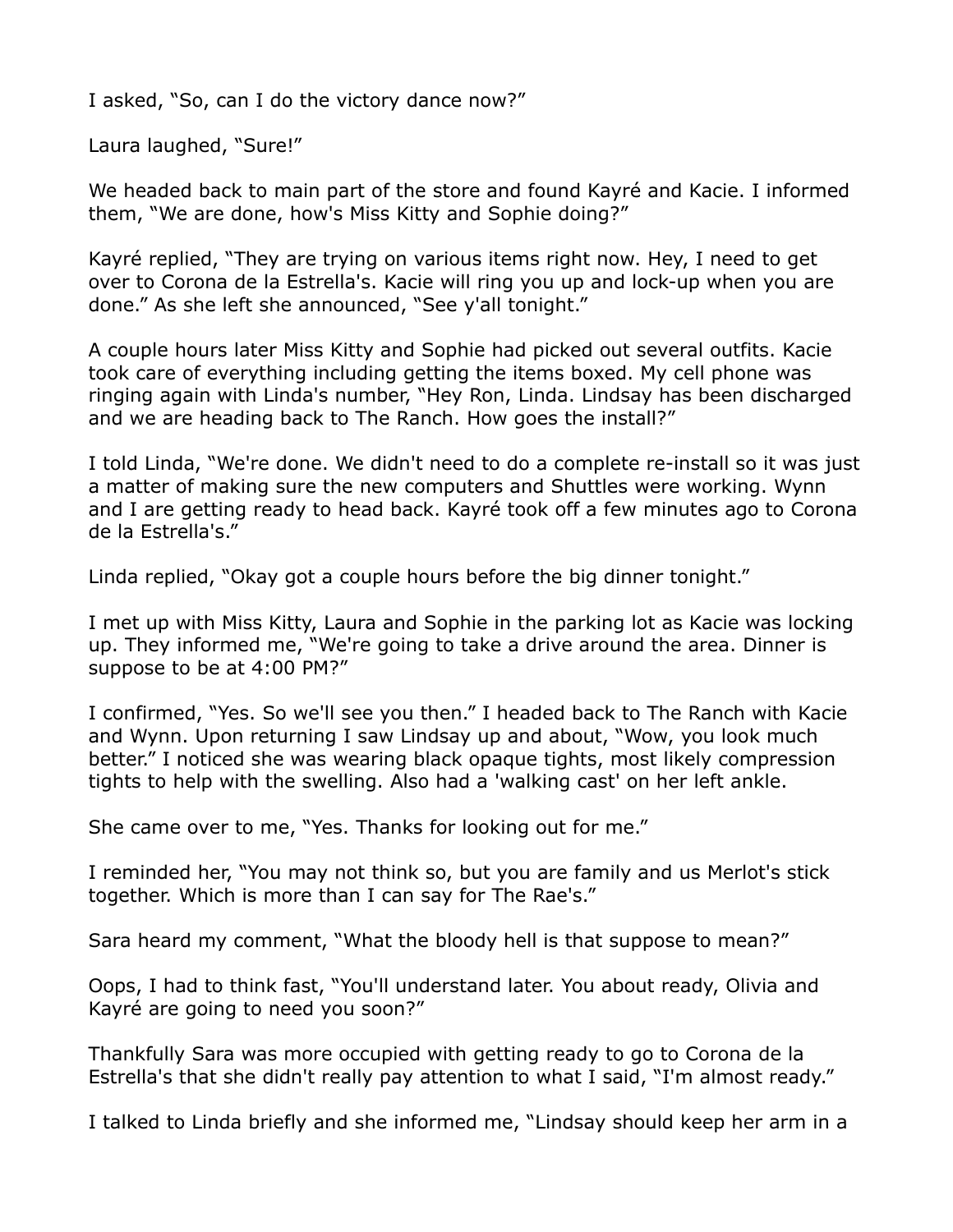sling as much as possible. She is also suppose to limit how much weight she puts on her ankle. The doctor suggested she get the tights to help ease the swelling. She is certainly doing a lot better now."

Sara and Linda left for Corona de la Estrella's, leaving Kacie, Andy, Lindsay, Wynn and I. About an hour later we headed over to Corona de la Estrella's. My cell phone started ringing, "Hey Ron, Peaches here. We delayed. Bad weather El Paso. Leaving Benson."

I told her, "Okay, that is fine." Since I had Lindsay with me I could not talk 'warn' them about Lindsay and Wynn as that could give away the 'surprise'. We arrived at Corona de la Estrella's and saw Sophie, Laura and Miss Kitty had already arrived along with my mother and Blanche.

We headed inside and were greeted by Kayré, "Welcome to the all new Corona de la Estrella's! Come this way please."

Sara saw Laura but didn't recognize her, "Who's that with Miss Kitty and Sophie?"

I laughed, "That's Laura."

Sara laughed, "Wow. Okay, I don't recall the last time I saw her in a dress."

I told Sara, "I don't think you have ever seen her in a dress. Last time *I* can recall was my college graduation."

Laura got up and made her way to the ladies room. Sara asked, "So when did Miss Kitty put her in a belt?"

I was surprised, "Hmm...okay that would explain why she is in a dress and the odd walk."

Sara informed me, "I am thinking she has thigh bands."

I informed Sara, "Interesting theory." I happened to see Linda, "Oh hey, I need to talk to Linda real quick about the install, I'll be back in a bit." I was able to grab Linda, "Hey, Maya and Peaches called about 30-minutes ago, they were outside of Benson. So they are going to be late. Unfortunately, they don't know about Lindsay and Wynn."

Linda understood, "Okay, thanks for the warning." Laura walked by us on her way back to the dining room, "Um...who is that...wait....is that Laura...in a dress?"

I confirmed, "Yes it is. Sara thinks she is belted with thigh-bands."

Linda laughed, "Ah, Missy Kitty is finally trying to get her to behave!"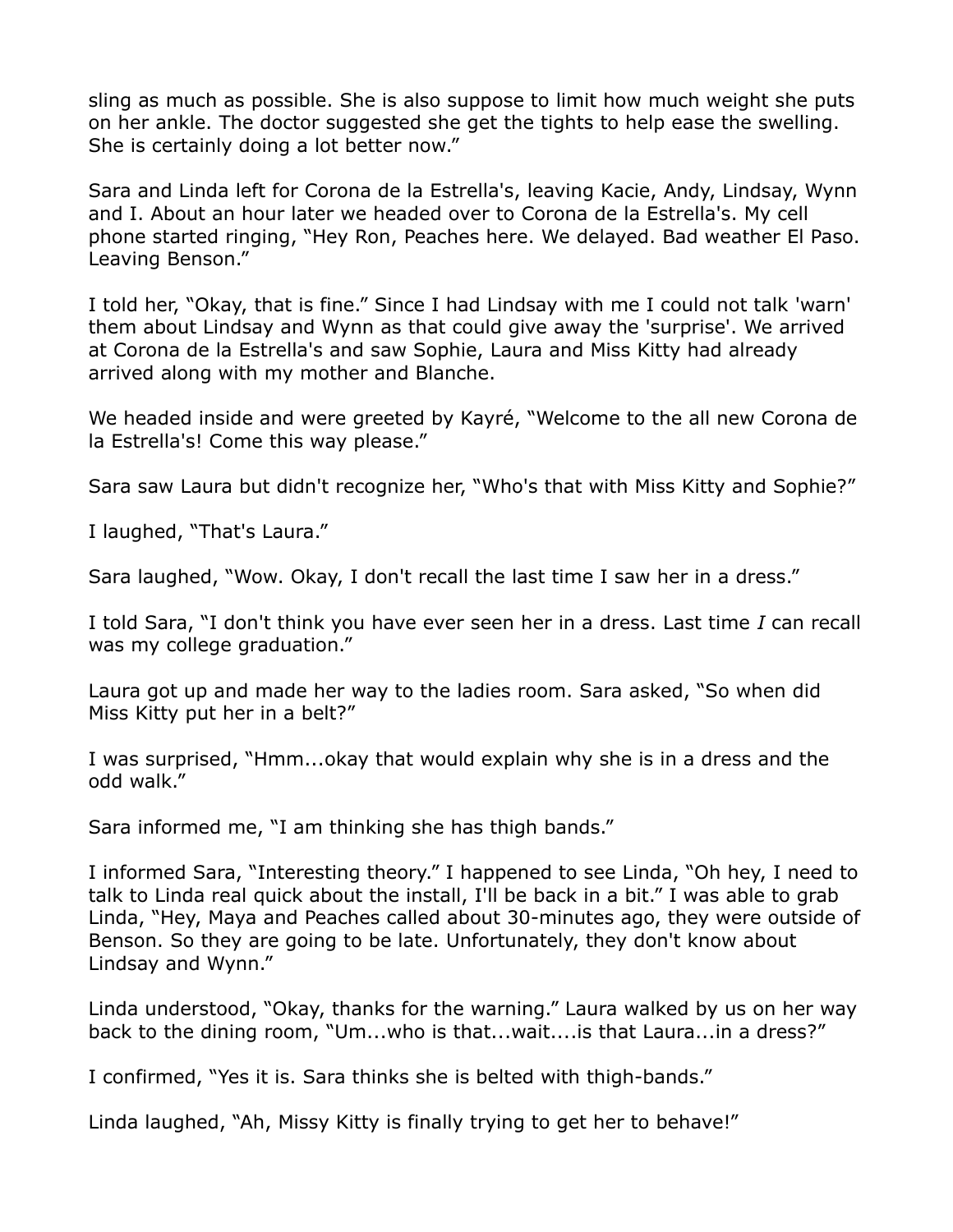I returned to our table and Sara was commenting about the extra place settings. I told her, "Kayré, Linda and Olivia will be joining us shortly." Sara still noticed there were too many settings. I told her, "They likely didn't have the exact number of people in our party, given it kept changing." I was sure hoping Maya and Peaches would hurry up as I was not sure how much longer I could keep stalling Sara. Thankfully Linda did another one of her '10-year anniversary' speeches so that bought me some time. My cell phone rang again, "AZ Outback, Ron." Peaches informed me they had arrived and would be entering shortly.

I signaled to Linda to 'wrap it up' and she took the hint and came back to our table, "Sara, can you come with me please. I need your help." Sara got up and followed Linda into the kitchen right as Maya and Peaches walked through the front door. Kayré saw them and brought them over to our table.

Maya announced, "Howdy Y'all! Sorry we're late." She first noticed Laura in a dress and her new hairdo, "Wow Laura, love the hair and you are in a dress too!" Then she noticed the crutches next to Wynn and saw Lindsay with her arm in the sling and the gash on her forehead, "Oh my god, what happened to you two?! Get into a cat fight?!"

I told her, "Long story. We will explain what happened later. Come take a seat you two, Sara and Olivia are about to start serving the food."

Sara walked out of the kitchen carrying a couple platters and almost ended up dropping everything when she saw Maya, "Maya! What are you doing here?"

## **Chapter 3: Maya's Return with 'Dirty Laundry'**

Maya being her usual smart ass self replied, "Having dinner."

Sara laughed, "Kinda figured as such, but a bit far from Chugwater." She then noticed Peaches, "You brought Peaches with you too?" Peaches smiled and waved.

Linda told Sara, "Olivia, Kayré and I can get the rest of the food, sounds as if you two have some things to talk about." She turned to Peaches and Maya and asked, "Anything you want to drink?"

Maya replied, "Double Dirty Martini."

Peaches looked up and replied, "Peach Margarita?"

Linda laughed, "Sure. An unusual drink but we can do it." She wondered if that was where her nickname came from and headed back to the kitchen.

Maya explained, "Okay, so y'all are likely wondering why Peaches and I are here?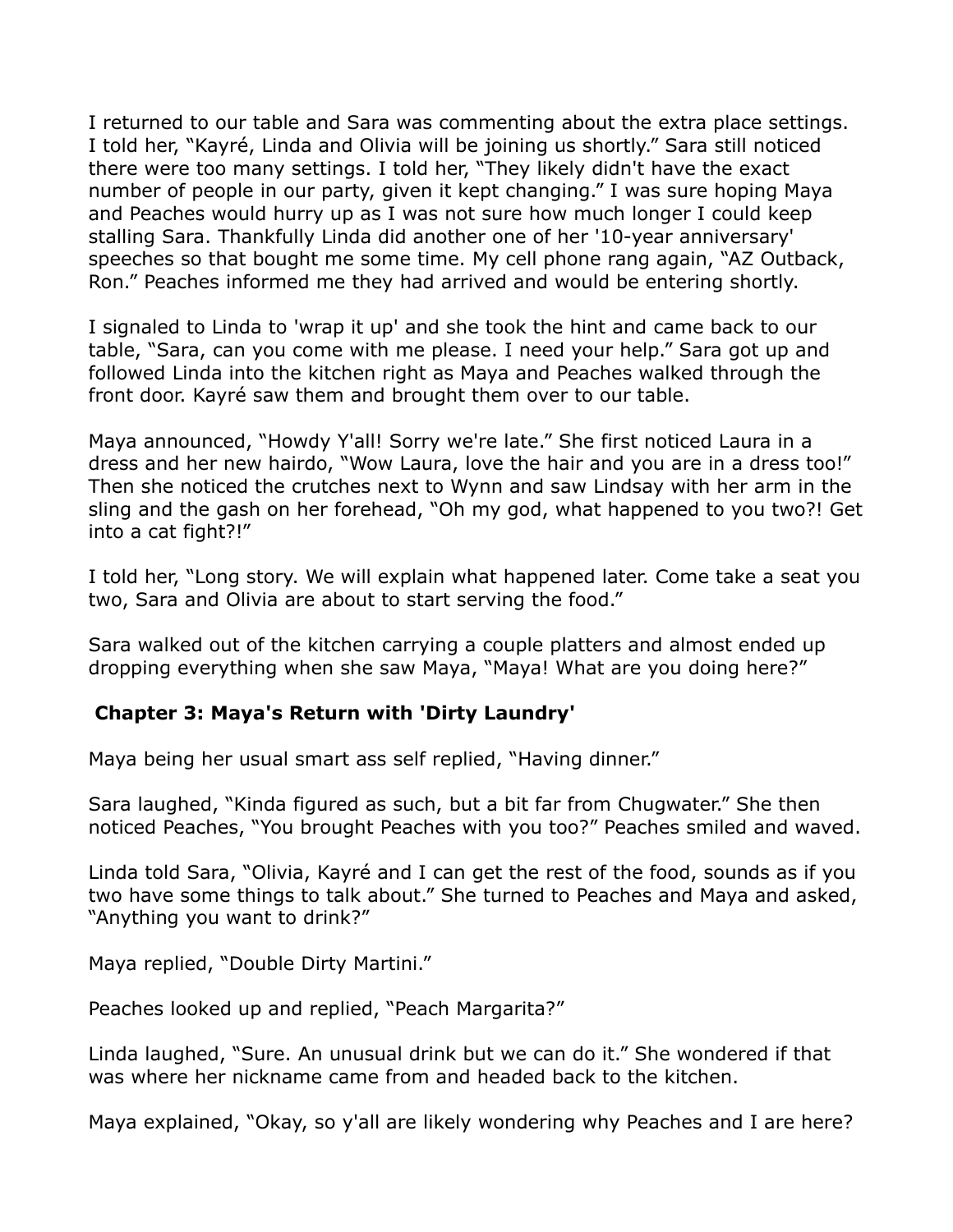Things did not work out with the Bed and Breakfast."

Lindsay asked, "How so, sounded like a good idea?"

Maya laughed, "Yep, looked good on paper. I suppose none of us expected Boots to take off like it did. Boots took up all my parent's time. The Bed and Breakfast never opened. An investor made them a really good offer so they sold The Ranch. The new owners did not want us around."

Sara asked, "So, couldn't you have helped out with Boots?"

Maya explained, "No. Our father did not want us involved with 'the' business. They got a condo out in Wheaton. Peaches and I were told we had to be out by today."

Sara was confused, "I don't understand, but some how I am not surprised."

Maya concurred, "I know. I had a 'talk' with our father the other day and accused him of making nice with us so he could get Ron and his crew to do their Boots job."

Surprisingly Lindsay scolded Maya, "That's not a very nice thing to say about y'alls father."

Sara intervened, "That may be so Lindsay, but believe me when I say I wouldn't put it past him. So what did he have to say?"

Maya was almost seemed to be relieved, "Glad you understand. Yes, he admitted that he 'used' us to get to Ron and his crew. So I called Ron and asked him if I could come back and bring Peaches with me."

Sara was angry, "Dang it, I knew he was up to something when he came out here. He tried to cover it by bringing Tess with him. Oh well, live and learn."

Maya shared in her sister's resentment, "Yeah, I know I should have listened to you...*again*."

Sara wondered, "Don't feel bad, I fell for it too. So going back to Vinnie's, school or what?"

That reminded me, "Oh Maya, I talked to Diane and she wants you to call her once we get back. She told me this coming week they are going to be closed as they will be moving the store in to the space occupied by a former restaurant within the Desert Oasis Market."

Wynn knew what I was talking about, "Oh yeah, it was some Fish & Chips place.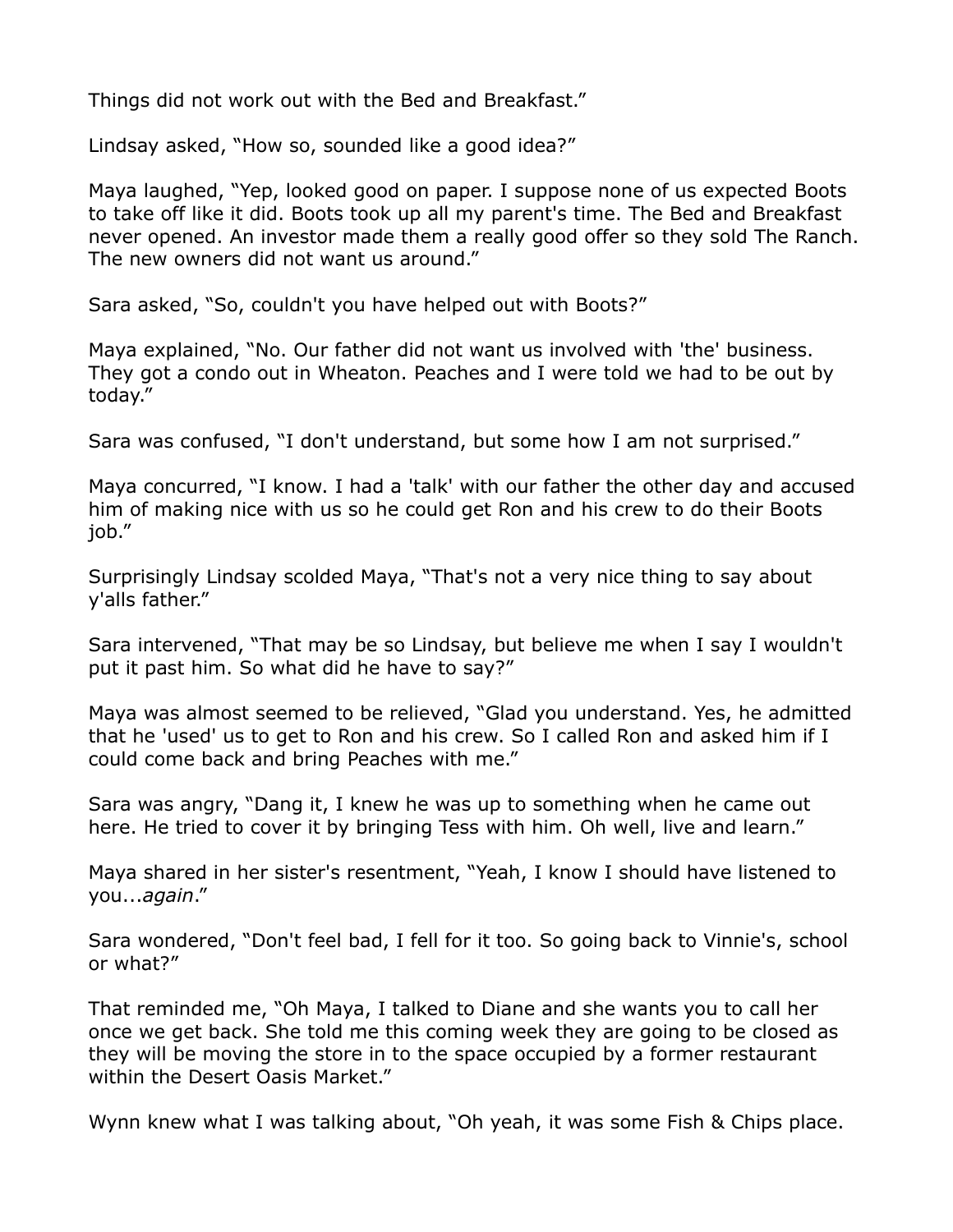Never really did much except stink up the market."

Maya replied, "Hmm, business must be good then. Anyway, as Ron has probably hinted to I am going back to Vinnie's. Then come this August I am going back to school as well. Now, I want to know what happened to Wynn and Lindsay." Nobody said anything, Maya looked at us confused, "Is this some big secret? Was it really a catfight?"

Linda came back with Maya's Double Dirty Martini and a Peach Margarita for Peaches.

Andy finally broke the silence, "Since I am the one who started the mess I suppose I should be the one to explain. No Maya, not a catfight, although if Ron hadn't intervened....anyway, so Lindsay was spending a lot of time with Sara after you left. I didn't mind this, but I wanted to get her attention. So I came up with this plan to make it look like Sara was sleeping with me. Now, for whatever reason it back fired."

Lindsay explained, "Ow...Yes it sure did. I got very mad at Sara and I really don't know why. As Sara has said in the past we always flirted with each other. May be it is the stress with getting the Fort McDowell store going and not being able to help Kayré and Kacie at the Budget Holstein North. I 'punished' Sara by taking control of the key to her armor and avoiding her as much as possible."

I added, "So, this went on for about a week. Last Thursday evening after you called, I tried to get them to work this out. I had Wynn bring them to my office and she 'stood guard' at the door in case either of them tried to make a run for it. I wanted them to work out whatever was going on between them before we went to bed that night. After a couple minutes of them sitting as far part as possible, Lindsay finally confronted Sara."

Lindsay now in tears, "I...I had a bit much to drink that night. Anyway, I told Sara I had seen her sleeping with Andy. She told me it was not what it looked like. Like a fool, I didn't believe her and I got up and ran to the door. I really don't remember much after that. I remember being on the floor and saw my legs were cut up. I made my way to the bathroom and may have passed out for a moment. Next thing I knew a police officer was knocking on the door."

Maya was surprised, "You called the police?" She took a sip of her Martini and then gulped the whole thing down. She asked Linda, "May get I another please?" Linda went to fetch another double dirty Martini for Maya.

I told her, "No, I had called for EMS, but given the situation of domestic altercation they also notified the police. You got to realized that Lindsay hit Wynn with such force, both of them went through the doors separating my office from the Library. Wynn was knocked out, which was why I called for EMS."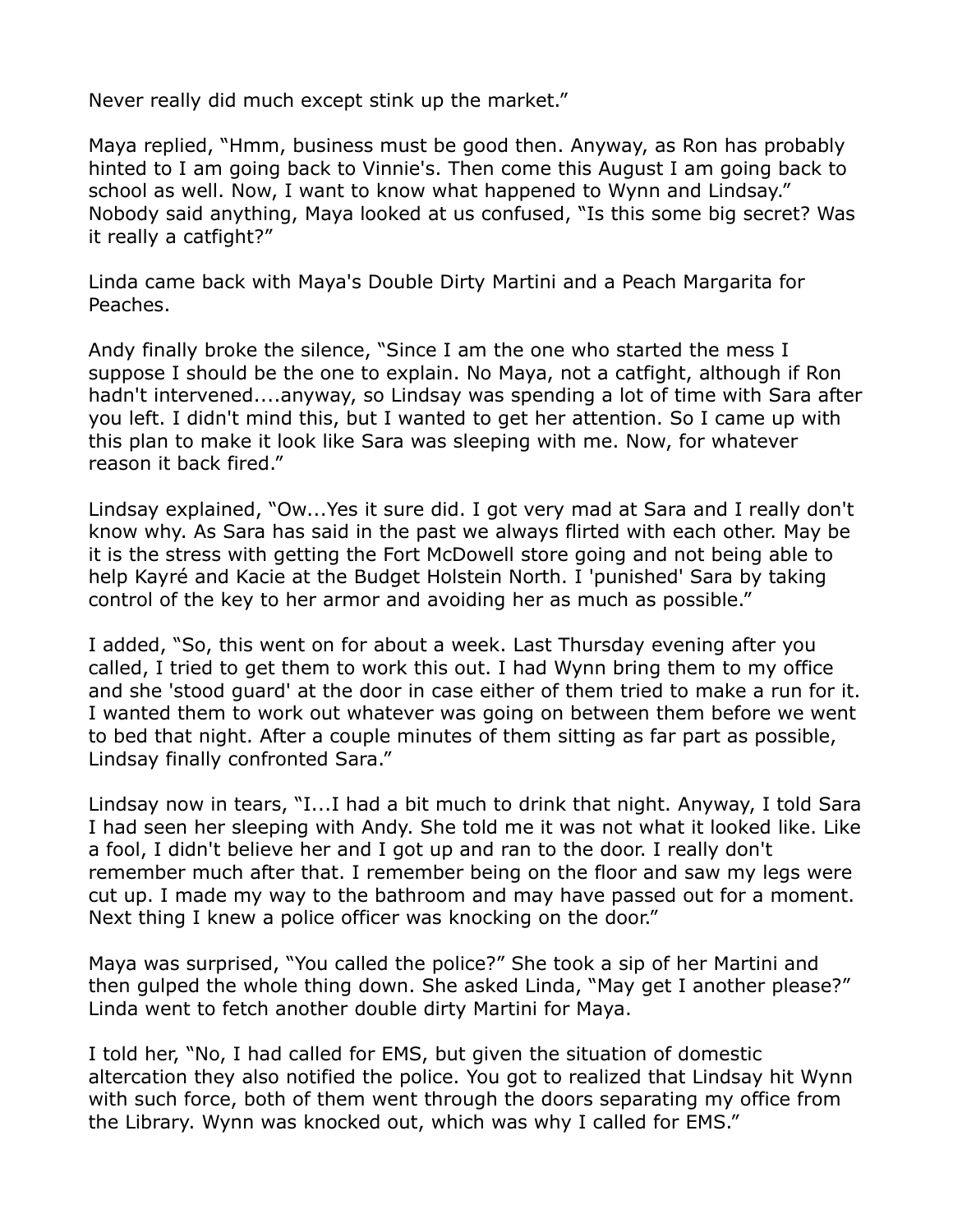Wynn added, "I wasn't thinking straight at the time and when the police asked if I want to press charges I told them yes. I am so sorry Lindsay. If I hadn't you wouldn't have gotten so worse."

Lindsay replied, "It's okay Wynn. I deserved to spend a night in jail."

Maya was shocked and yet at the same time laughing, "Wait, you had sweet little Lindsay here arrested?"

I asked, "Weren't you there after the 'Glenn Campbell' incident? Oh wait, you were at work and she was already asleep with Sara when you got home. Never mind." Maya had a puzzled look on her face as she had missed the whole 'Glen Campbell' night.

Before Wynn could defend herself Lindsay did so for her, "I was very drunk and as both Andy and Wynn put it, 'I needed to learn my lesson'. Believe me I have, never want to do that again."

Linda returned with Maya's drink. Maya took a sip and laughed, "Yea, I know what you mean. Spent a couple nights in jail back in Frisco thanks to Dirk." Once again she gulped the rest of the drink down.

Wynn did add, "I have since dropped the charges. Still, I think she would have gotten the treatment she needed had I not had her arrested in the first place."

Maya asked, "How so?"

Lindsay still in a lot of pain, "I was doing okay Friday. I didn't sleep well that night, but I thought because I was worried about Sara. We came down on Saturday and when I went to get out of the Jeep I nearly passed out from the pain. I made my way into The Holstein Ranch and parked myself on the sofa. I ended up sleeping there Saturday night. Ron and Andy were concerned."

I added, "As was Kacie, who told me Lindsay barley moved off the sofa and when she did she was in incredible amount of pain. So this morning I called Linda, to find out where the nearest urgent care was. Linda told me she would have her family doctor meet her at the Ranch. Once the doctor arrived the first she noticed was how tight Lindsay's jeans were."

Lindsay explained, "My legs were so swollen that when they got me in the ambulance, they had to cut the jeans off of me. Which actually felt really good..."

Andy laughed, "Or was it that hot EMT chick massaging your legs?"

Lindsay giggled, "Okay may be that too and I'll have you know they both were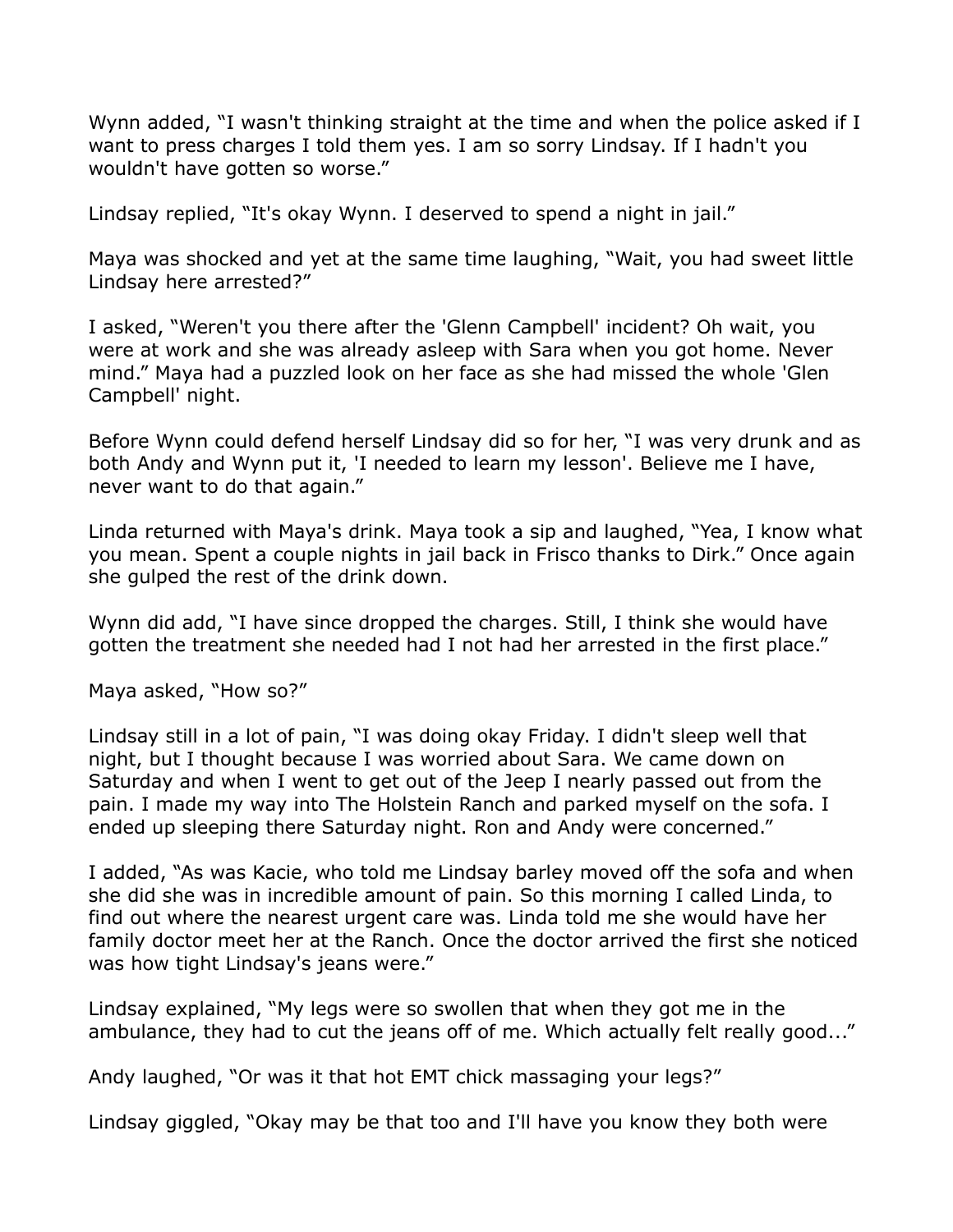quite hot. Anyway they did a bunch of X-rays and scans. My right arm is fractured, but not broken and I sprained my left ankle. The gash on my forehead looks worse than it really is but did not need stitches. They did give me something to help get the swelling down. They wanted to get me painkillers, but I declined."

I asked, "I take it those are compression tights you are wearing?"

Lindsay corrected me, "Yes they are compression stockings that too is suppose to help bring down the swelling. At least being opaque they hide my bruised and cut legs."

Maya scolded both of them, "I am so disappointed in you two! When I first saw you two together, I knew you had something special. A bond that was so strong, nothing could ever come between you two. I mean, as both of you admitted, you play and flirt all the time. We all do, so what was so different this time Lindsay?"

Lindsay looked at Maya ashamed of her behaviour, "I wish I knew. Really, I do. It should have never come to this and I realized that as I was spending the night in jail. I'm sorry."

I was a little taken aback at Maya's behaviour towards Lindsay. I was about to say something when Maya asked, "Remember that day I left?"

Lindsay even more ashamed of herself now, "Yes. Yes, you told me to keep an eye of Sara. To be there and support her after you left."

Maya continued, "and why?..."

Lindsay was in tears now, "Because we had such a strong bond..."

Andy looked at me as if to say what was happening, I decided to put a stop to this, "Maya, that is enough. Sara can you help Lindsay to the restroom." Very carefully, Sara helped Lindsay up and guide her to the restroom, I turned to Maya, "Can I see you for a minute?"

Maya knew she had gone too far and possibly jeopardized me allowing her to stay with us, "Yes, Ron." As we made our way to the lobby she admitted, "Okay, may be I was a little harsh with Lindsay."

I was trying not to be angry with her, "A little? What the heck were you thinking? The last 72-hours has been hell for both her and Sara...even me and Andy. Sara felt so bad and so responsible for what happened to Lindsay *and* Wynn. I don't know if I want you staying with us if this is the way your are going to be treating Lindsay and your sister. Of course that would be unfair to Peaches. Now, let's sit down and enjoy what is left of this dinner with family."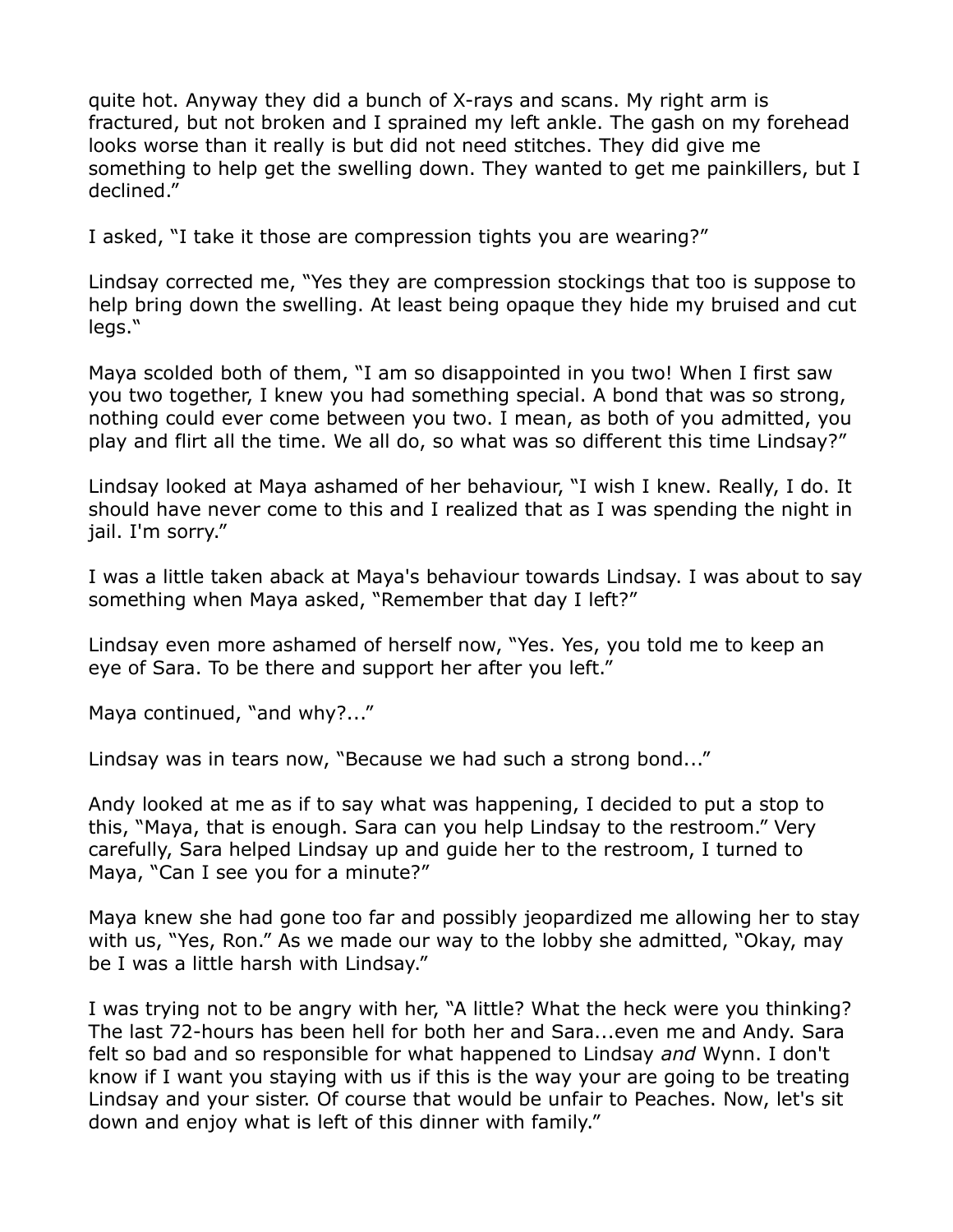I was walking back to the table and noticed Peaches was heading towards the lobby. I didn't really pay attention, just thought she was heading to the restroom. At least upon returning the discussion had turned to the PC's & Things Fort McDowell store. Sara and Lindsay returned a few minutes later and they joined in on the conversation. Linda brought out two cakes, a birthday cake for my mother and an 'anniversary cake' for Laura and Miss Kitty. She announced, "Okay we have a couple celebrations tonight. First off it is Lorena's 39<sup>th</sup> birthday."

Lorena laughed, "Oh I love you!"

Linda laughed, "I think Blanche would get a bit jealous. Anyway we are also celebrating Laura and Miss Kitty's anniversary of getting back together. Now, it is time for us to sing, then we shall eat cake"

Laura got up again and headed to the ladies room. Once she was gone I asked Miss Kitty, "Um, has Laura been 'naughty' lately"?

Sophie commented to Miss Kitty, "Pay up sister! I told you they'd notice."

Miss Kitty attempted to save herself, "But he didn't come out right and say it though."

Sophie wasn't buying it, "I knew what he meant and you do too. Show me the money!"

Miss Kitty asked, "What gave it away?"

Sara commented, "Well besides the fact she is in a dress, I recognized the walk. I'd seen it when Martina was in thigh-bands as well."

Sophie smiled, "Oh...that's double!"

Miss Kitty remarked, "Dang, I should have known the thigh-bands were going to give it away!" Laura returned, "Sophie just cost me \$100!"

Laura laughed, "Did you really think nobody was going to notice? I mean the bloody fucking dress was a dead give-away."

I corrected her, "Actually, your waddle because of the thigh bands was. But, yes I had my suspensions as to why you were in a dress."

We sang Happy Birthday to my mom. Linda cut the cakes and started serving everyone. During this time, no one had noticed that both Maya and Peaches were missing. An hour or so later after we had wrapped up with dinner Sara asked, "Hey what happened to Maya?"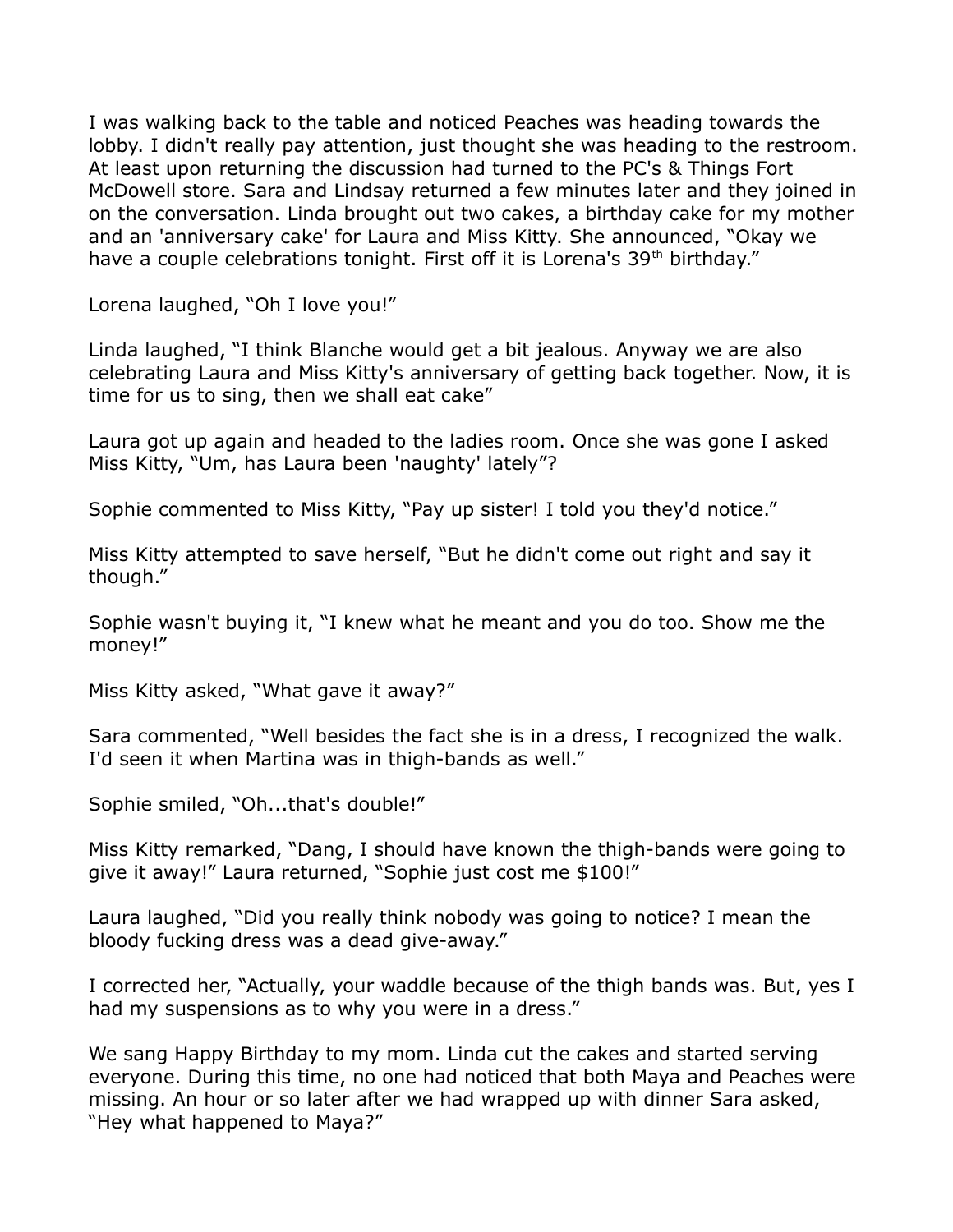I looked around and noticed that both her and Peaches were gone, "Hmm, Peaches is not here either. I know Maya wasn't feeling too well." I called her cell phone and Peaches answered, "Hey, what happened to you two?"

Peaches explained, "Maya needed to think. We in lounge."

I told them, "Okay, stay put, I'll be over there shortly." I informed Sara, "They are in the lounge. Y'all go ahead and head on back, I'll ride with them." I headed over to the lounge and found Maya clearly drunk.

Peaches came between her and me, "Careful, she drank lots."

I asked her, "So noted. How about you?"

She looked at me oddly, "No. Just peach margarita when we came here couple hours ago."

I told her, "Good, go ahead and bring the Hummer around I need to talk to her."

Maya was very drunk, "I can understand....why youz won't let us comez back. I screwed up. Story of my life....Dirk, my father and now Sara."

She was staggering about, so I grabbed her arm and guide her to a booth, "Listen, I know things are a bit rough right now. It has been for all us, so don't think it is just you. May be I over-reacted this evening with you giving Lindsay the third-degree. I know you're upset about your parents and I understand. But, please don't take it out on Sara and especially not Lindsay." I joked, "If any one deserves that treatment, it would be Andy as he started the whole thing. I thinking you are tired as well from the drive, not to mention you had a bit much to drink. I'll have Peaches take us back to the Ranch."

By this time Maya was pretty much passed out. Linda came by, "Everything alright Ron?"

I pointed to Maya, "She has had way too much to drink tonight. Help me get her outside, Peaches is bringing the Hummer around."

Linda and I were able to get Maya outside just as Peaches had brought the Hummer up to the door. She got out of the Hummer opened the passenger side rear door and told us, "I'll take her." Linda and I watched in amazement as Peaches picked up Maya and carried her to the Hummer, setting her in the seat. She told me, "Ron, you should drive. You know where go." Peaches jumped into the passenger seat. I bided Linda good night and got into the drivers seat of The Hummer. The last time I drove the Hummer was when Martina had drank too much at Flemming's.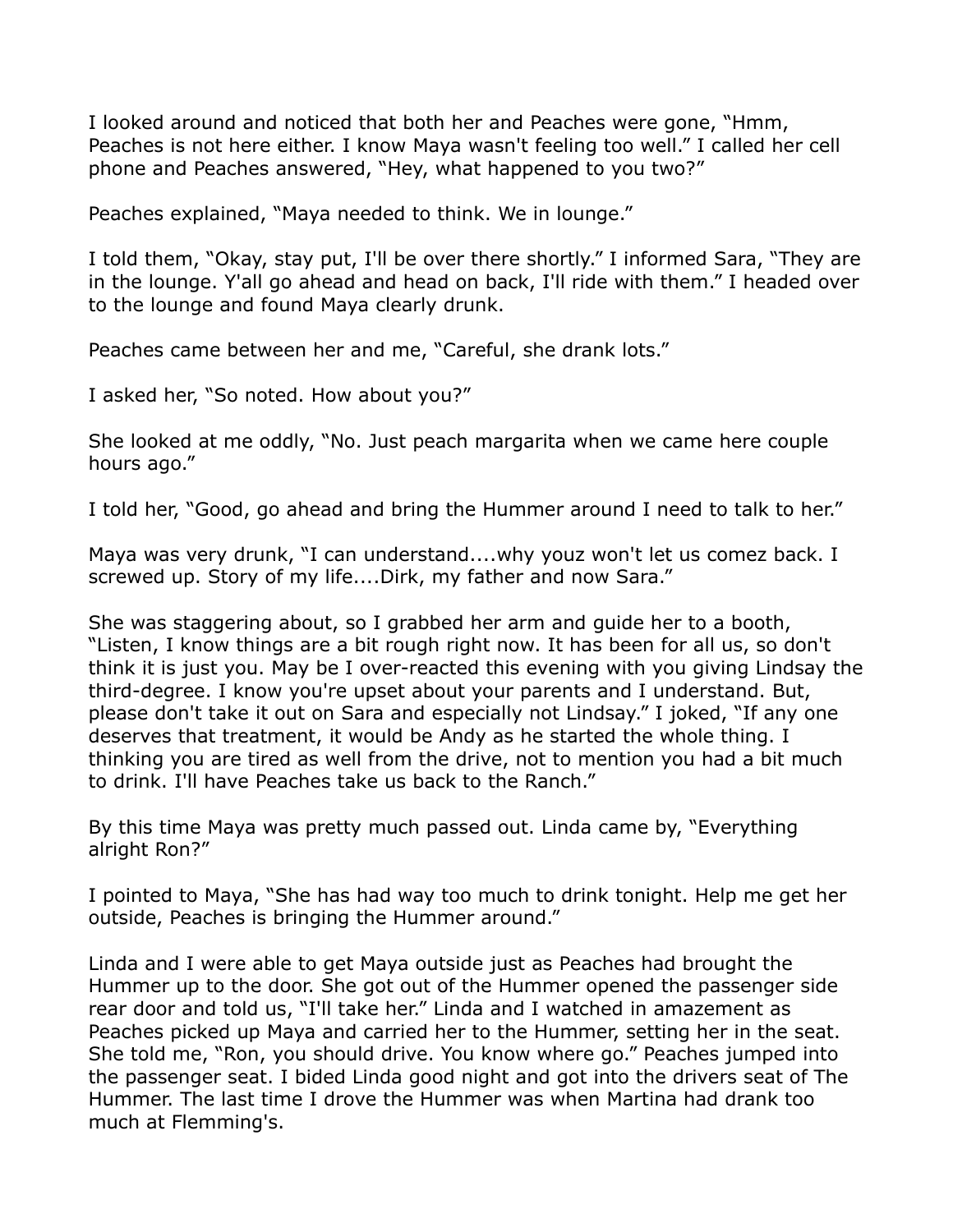I looked back at Maya who was out. I told Peaches, "Sorry about tonight. Things have been very hectic these last few days."

Peaches advised me, "I sorry too. She's been doing this a lot. She not easy to carry!"

I laughed, "I was surprised to see you handle her so effortlessly."

Peach laughed, "Yes. But I not like her this way! The mess with her father led to this."

I told her, "Neither do I. Hopefully, once we get back to Scottsdale things will improve."

Peaches asked, "We can stay? What can I do to help?"

I asked, "Yes, you're family. Help in what way?"

Peaches explained, "Around the house, get a job?"

I told her, "Well since Wynn is a bit limited in her mobility for the next few weeks she could use your help. As for getting a job that is something you will want to discuss with Maya. As I told Maya when she first came, she was welcome to stay as long as she needed."

We arrived back at the Holstein Ranch. Peaches looked back and saw Maya asleep, "Boy she drank lot. Open doors, I'll carry her in." We got into the Ranch house and Peaches still holding Maya asked, "Where should I put her?"

Kacie walked in and with a bit of surprised look. She told Peaches, "Um...oh okay...put her in the master suite down the hall to the left. There's a king size bed in there. Besides, Ron and Sara aren't using it." She turned to me and asked about Maya, "Is she alright?"

I told her, "Maya had a bit much to drink tonight."

Peaches told us, "Thanks. I'll put her in bed then bring in bags."

Kacie objected, "No Peaches, I'll take care of your bags. You attend to Maya."

Peaches thanked her, but confused her with her partner, "Thank you Kayré!"

Kacie giggle and corrected her, "No, no. I'm Kacie the Irish one. Kayré is my partner, the Hispanic one."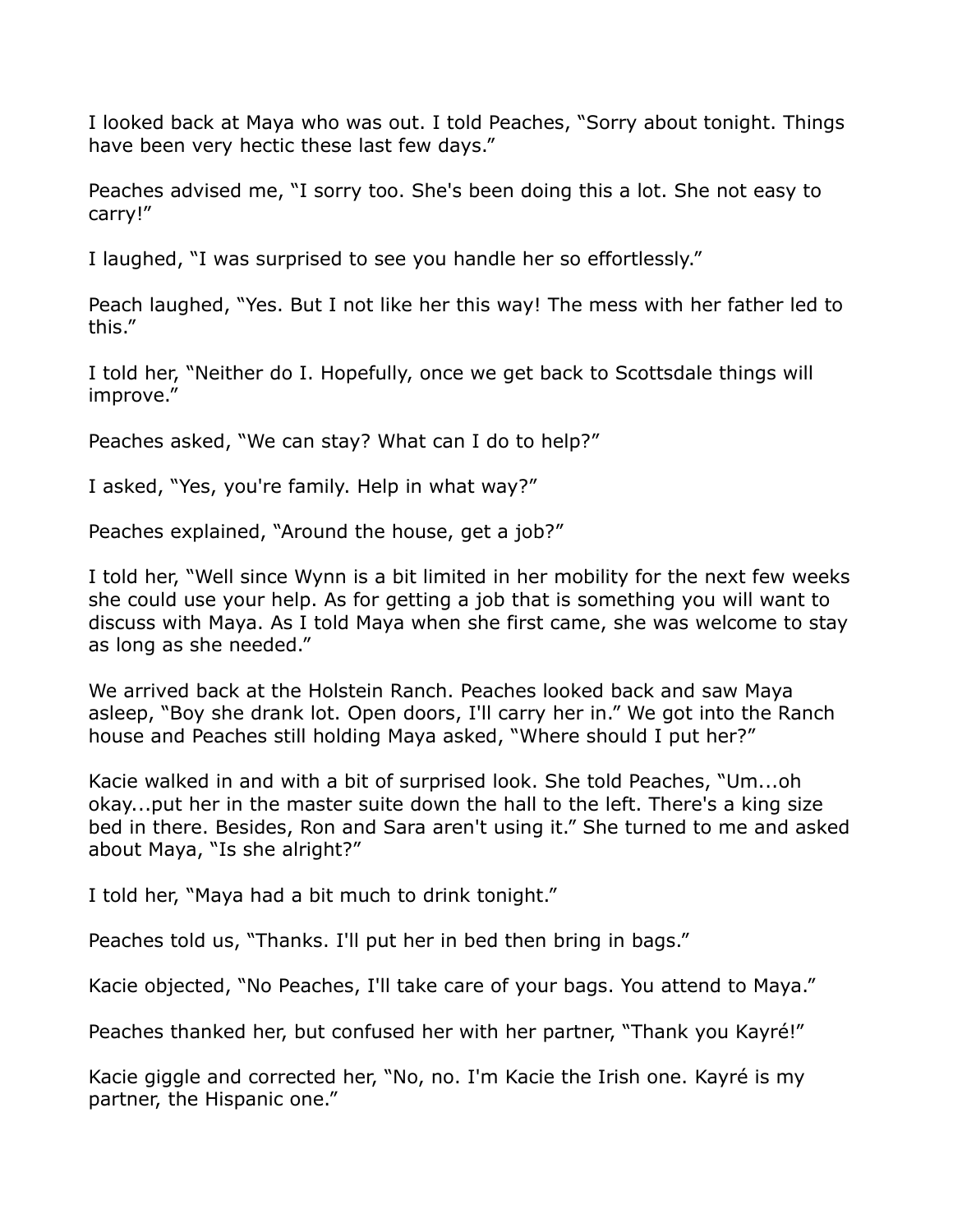Peaches turned red, "So sorry Kacie!"

Kacie laughed, "That's okay, you barely know us. Anyway let me grab your bags for you."

Peaches headed off into the master bedroom and I follow and as she deposited Maya on the bed she asked, "Should I leave her dressed?"

Maya was wearing a short red dress with tan fishnet stocking and platform sandals, "Very least you should remove her shoes."

Kacie came in with their bags, "Here you are. If you need anything else let me know." Peaches thanked Kacie. Kacie and I headed into the living room to join Kayré, Sara, Andy and even Lindsay. Kacie asked, "So when are we going back?"

I kind of wondered the same thing, "I don't know. How long do we have The Ranch for?"

Kacie told me, "Longs as we need it. Linda will put it back available for timeshare whenever we are done."

I asked, "Anyone want to go back tomorrow? I think we need sometime to unwind so spending a couple more days down here may be just the thing." No one objected.

## **Chapter 4: We Needed This and Things We Wish We Hadn't Done.**

Before going to bed Sara and I decided since we weren't going to be down this way for a while we should visit my mother and Blanche tomorrow. We really didn't get to spend much time with them tonight given all the other events going on. During the night Sara and I were awaken by Kacie's screams of pleasure. I looked over to Sara and noticed she was rubbing her clit under her shorts and panties. I got up and walked around the bed without saying anything, I yanked off her shorts and panties. I nudged Sara over towards the center of the bed and had her lay perpendicular so I would be able to lick her pussy. We were getting quite into it when we heard another scream of pleasure. Sara laughed, "Sounds like Kayré and Kacie are having a good time over there."

I was only joking when I suggested, "May be we should join them."

Sara got up, put on a robe and grabbed my arm. At least I still had on shorts and a muscle tank. Sara lead me over to Kayré's room and knocked on the door. We heard Kayré mumble something in Spanish as she cracked the door open slightly. She was not wearing anything, "Oops, did we wake you."

Sara pushed the door open, "Yes, but that is okay. We've come to join you." With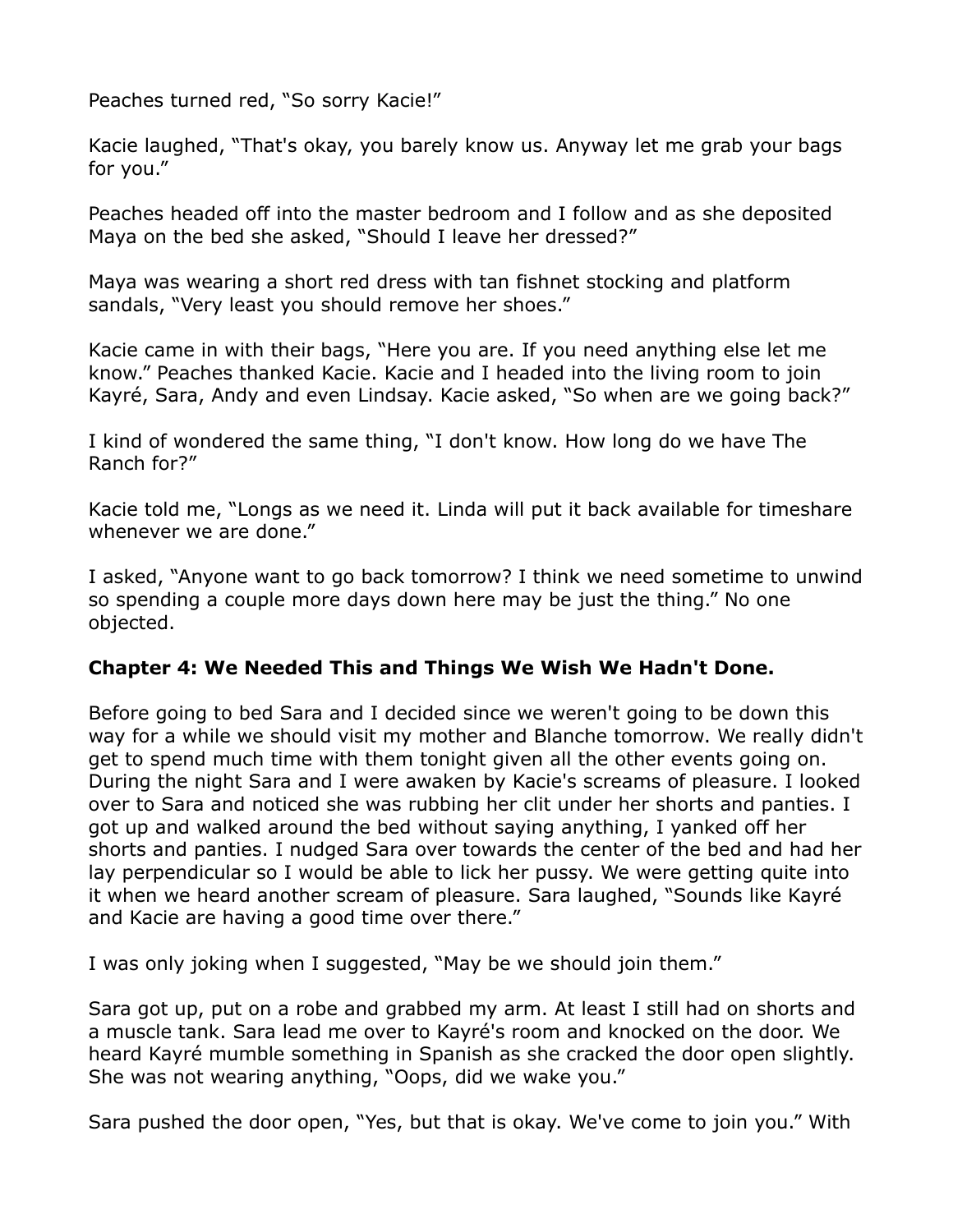that Sara made her way into the room, dropped her robe and pushed Kayré on to the bed. She glanced over at Kacie who was just standing there stunned, "Don't just stand there. I am sure Ron's cock could use some attention." Truth be told my cock was starting to get hard at the site of Sara doing it with Kayré.

Kacie complained, "I normally don't do guys anymore but since my partner is occupied." Pointing to a chair she demanded, "Strip and sit!"

Kayré laughed, "Wow! Where did that come from?"

Kacie smiled, "You're not the only one who can be dominate!" With that she started sucking my cock very aggressively, I was getting near orgasm when Kacie stopped, "Be right back." She headed in to the bathroom, returning a short time later with a bottle of lube along with a pair of latex gloves and explained, "Martina told me this would drive you wild."

I mumbled, "Oh shit! I knew I should've never let you two get near each other."

Kacie let out an evil laugh which caught the attention of Kayré, "Gee, I've never seen this side of her before. It is quite erotic!"

Kacie put on the latex gloves but headed back in to the bathroom. She returned with a towel, "Get up." She placed the towel on the chair and then directed me to sit. She slowly started sucking my cock and then pulled out a lube syringe placing it in the bottle and pulling the stopper up. Once she had the syringe filled she dabbed a couple globs of lube on her fingers and slowly started massaging my asshole. Once she got my sphincter to relax enough she inserted and unloaded the syringe. She withdrew the syringe and inserted her gloved finger and began massaging my prostrate. She then returned to aggressively sucking my cock while massaging my prostrate. Within a couple minutes, I had very intense orgasm and shot a large load in Kacie's mouth. She quickly swallowed my cum while continuing to massage my prostrate, "Hmm, forgotten how good cum tastes. Let's see if we can get some more out of you!" She continued massaging my prostrate and resumed sucking my cock.

Sara had a look of disbelief on her face and Kayré commented, "I swear Sara I've never seen her that way. Kinda turns me on!"

Sara giggled then demanded as she re-positioned herself, "Shut up and eat me!"

Kayré got up and grabbed a pillow to kneel on. She was working Sara's pussy pretty well, licking and biting Sara's clit while inserting a couple fingers into her pussy. She then noticed something under the bed, "Hey, I wondered where that went." Before Sara could ask, she suddenly felt a very intense vibrator on her clit. Sara was caught off-guard and nearly kicked Kayré in the head when the first orgasm hit. Kayré gave Sara a chance to recover and came over to Kacie and I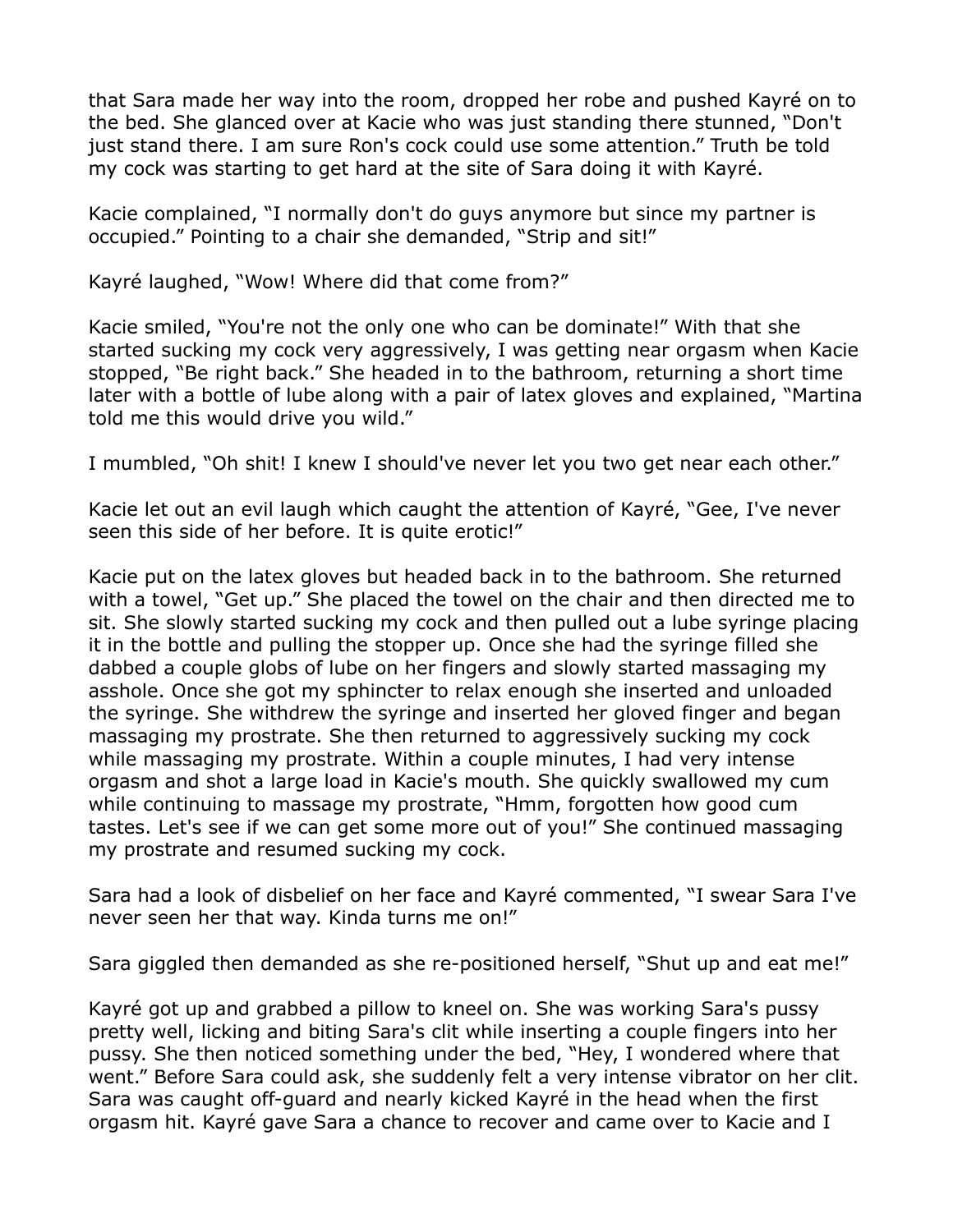with her vibrator. Before Kacie knew what was happening, Kayré was underneath Kacie licking her clit and then shoved the vibrator into Kacie's pussy. This caused Kacie to tense up, but then she also started massaging my prostrate faster and sucking on my cock harder. I could tell Kacie was about ready to cum as did Kayré who suddenly took the vibrator out of Kacie's pussy and placed on my scrotum. Holy shit! Between Kacie massaging my prostrate and sucking my cock and the vibrations I had another powerful orgasm. Kayré pulled Kacie off my cock and guided her to the bed. Sara came over to clean off my cock. We picked up our clothes and left Kayré and Kacie to themselves. We were both exhausted and feel asleep within minutes.

Later that morning Peaches was knocking our door, "Breakfast 10 minutes."

Sara dressed in a very tight turquoises sleeveless top with a black skirt and fishnet stockings. I asked, "Trying to torture Lindsay?"

Sara laughed, "No. But it seems I need to be careful around Kacie though."

We made our way to the kitchen to see Kacie and Peaches serving up blueberry pancakes. I noticed the pile in the center of table and asked, "So where's ours?"

Peaches was confused, "I not understand Ron."

Kacie explained, "Andy tends to eat a lot and Ron is saying that pile in the center of the table would be enough to feed Andy."

As luck would have it, Andy and Lindsay walked in. Upon seeing the stack of pancakes in the center Andy commented, "For me?!"

Peaches understood now and laughed, "No. You share with rest family."

I noticed Lindsay was dressed somewhat similar to Sara except in a white skirt and stockings. She seemed to be getting around fairly well. I asked, "How you doing this morning lady Lindsay?"

Lindsay looked up and smiled, "Much better thanks Ron." She then noticed Sara, "Nice outfit dear!"

Sara walked over to Lindsay and asked, "Is it safe to hug you?"

Lindsay replied, "Yes, just watch out for my arm." Sara very carefully hugged Lindsay and also gave her a long passionate kiss. Lindsay was puzzled, "What was that for?"

Sara replied, "Just to let you know I still like you and I'm sorry."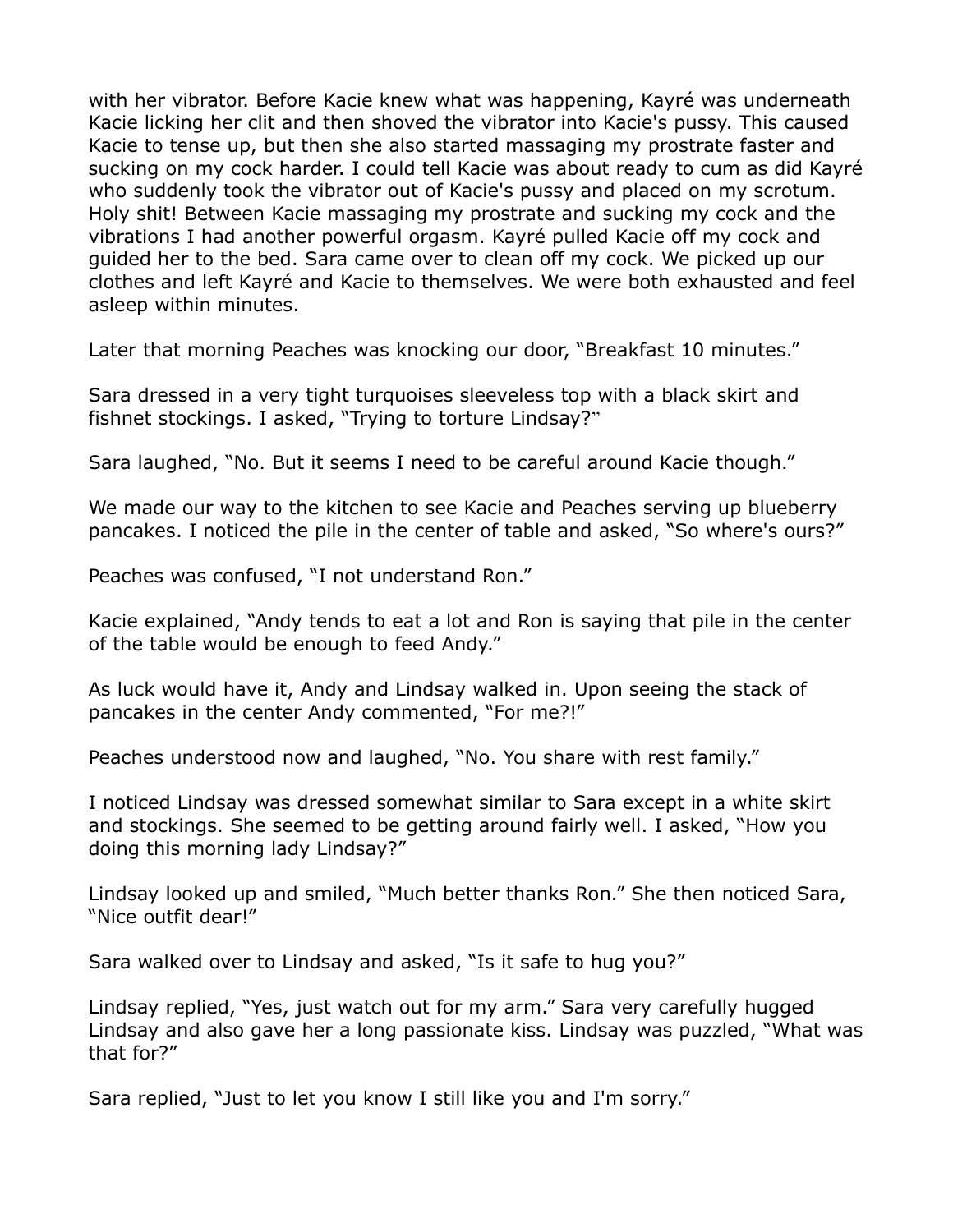Now that everyone was seated I stood for a moment, "Good morning everyone. Hope y'all slept well last night. I know these last few days have been tough for all of us. I know some of us did and said things we wished we hadn't. While we can not undo what has already has been done, let's move forward. No more anger, no more hostility. We're all a big family here and up until last week have gotten along great with each other. I know it is still tough for some of you with the recent events. Today will be a day to relax and have fun. There is nothing we have to do. We're done with The Budget Holstein Oro Valley and Corona de la Estrella's projects.

Lindsay asked, "But what about our stores?"

Andy explained, "We have Zina and our other managers watching the two stores. We can't do anything yet with Fort McDowell anyway."

Kayré added, "The Budget Holstein North we've closed down for this week anyway. Kacie and I knew about my mother wanting to reopen Corona de la Estrella's this past weekend for about a month now. We planned on having the store closed anyway, so we are fine."

Wynn asked, "Is it okay if I take Peaches and Maya with me to go see my lady friend?"

I told them, "By all means, yes. Go have fun while you are down here. We may not be out this way again for quite some time. Sara and I are going to go visit my mother and Blanche down in Tubac."

Kayré announced, "I am going to go spend some time with Olivia, give us a chance to catch up. We barely had a chance to talk to each other this weekend with the festivities at Corona de la Estrella's."

Andy advised, "I am going to meet up with some my computer industry buddies. Haven't seen them since we got banished from Pima County. Wanna join me Lindsay?"

Lindsay was busy eating, "Huh? Oh no, I'd just be bored and in the way." She quickly realized though she was going to be by herself, "Am I going to be the only one here then?"

Kacie raised her hand, "I have nowhere to go nor anyone to see. I'll stay here with you sister. We can have some fun together."

Lindsay had been spending quite a bit of time with Kacie lately and had a growing attractiveness to her. Lindsay though was uncertain what Kacie's idea of fun would be. But she figured, it would have to be better than spending the day alone or with Andy's boring crowd, "Okay, thanks."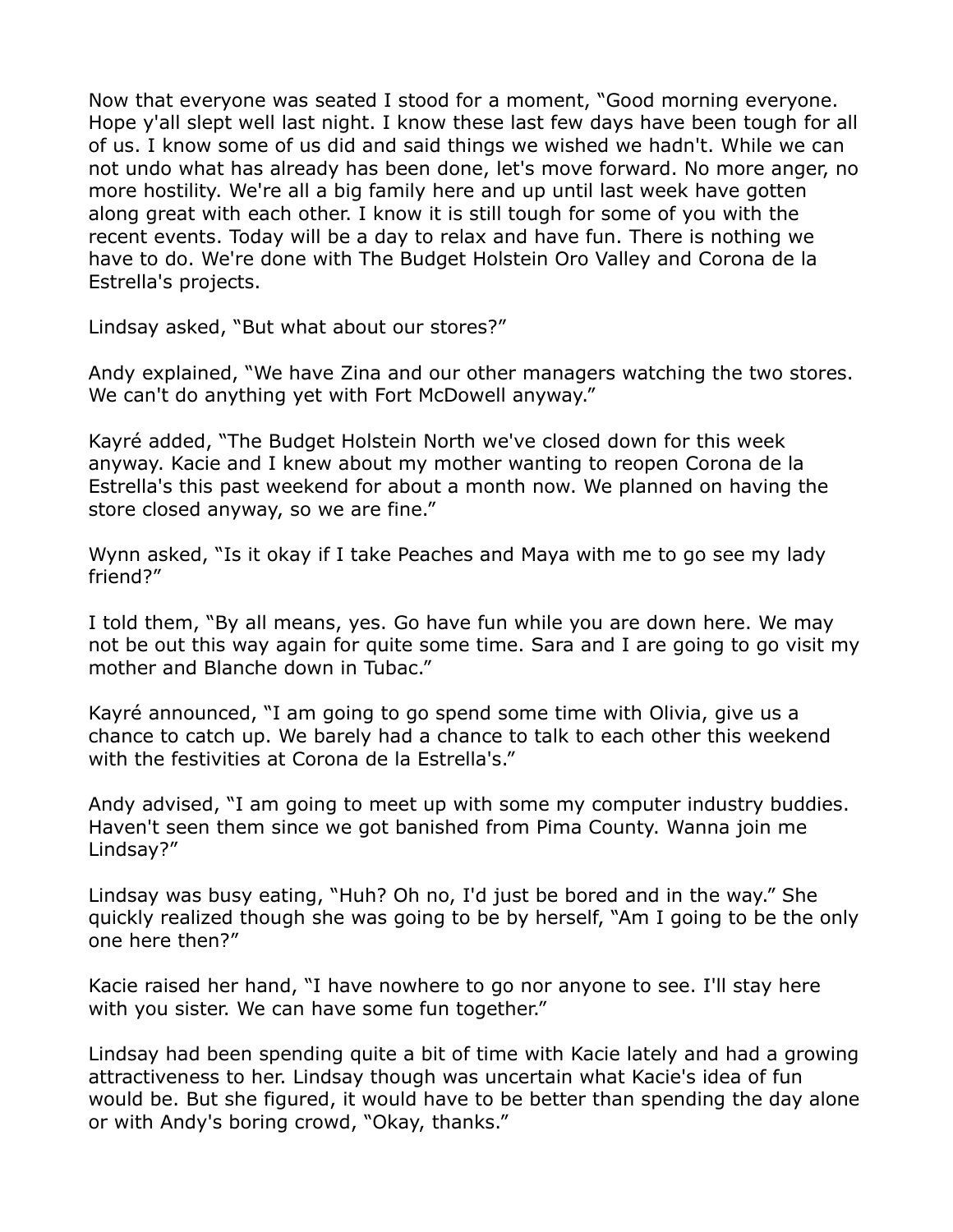Kacie grinned, "Don't worry, you *will* enjoy this."

Everyone left leaving Kacie and Lindsay alone. Lindsay was finishing up the breakfast dishes when Kacie told her, "I'll be back shortly."

Lindsay didn't really think anything of it and told her, "Okay." She had just assumed that she was going to the restroom.

Having finished the last of the dishes, Lindsay was about to head into the living room when she heard Kacie call out for her, "Lindsay can you come here please?" Lindsay made her way to Kacie and froze in her tracks when she saw Kacie dressed in sheer black long sleeve body stocking with hot-pants, waist-cincher and boots. Kacie directed her, "Strip and get on the bed!" Lindsay was a bit resistant at first. Kacie assured her, "Don't worry I'll be gentle with you. I know you are still recovering."

Lindsay decided what the heck and did as she was told. She did ask Kacie, "May I leave my stocking on please?"

Kacie told her, "Yes that is fine, but everything else including your panties needs to come off." Lindsay remove everything except for her stockings and then carefully climbed upon the bed. Kacie directed her, "Lay down on the bed, face down please." Lindsay laid down on the bed first on her back and then carefully rolled over on to her stomach. Kacie told her, "Good girl. Now just relax." For whatever reason Lindsay was extremely nervous and Kacie could tell when she started rubbing Lindsay's shoulders, "Come on Lindsay relax. Oh may be this will help." She walked over to the dresser and turned on a CD boombox.

Harp music filled the room. Lindsay objected, "Kacie? Sorry. I don't like this...The music that is...Harp that is."

Kacie laughed, "I cain't really say I like it either. I was playing it last night for Kayré. Let me see what else she has. How about this...*Garden of Eden*? I can work with that if it is okay with you?"

Lindsay laughed, "Sure, got be better than the harp."

Kacie put the CD on and as the first track started, "Oh, yea I can work with this. Now Lindsay relax and enjoy." Kacie closed the blinds, locked the door, lit a few candles and turned off the lights. She got upon the bed straddling Lindsay and took out a bottle of massage oil. She started with Lindsay's shoulder's giving her a very deep tissue massage. She worked her way down the Lindsay's lower back, buttocks and then moved down to her thighs.

Lindsay was becoming like jelly, "Oh wow Kacie. That feels so good." Kacie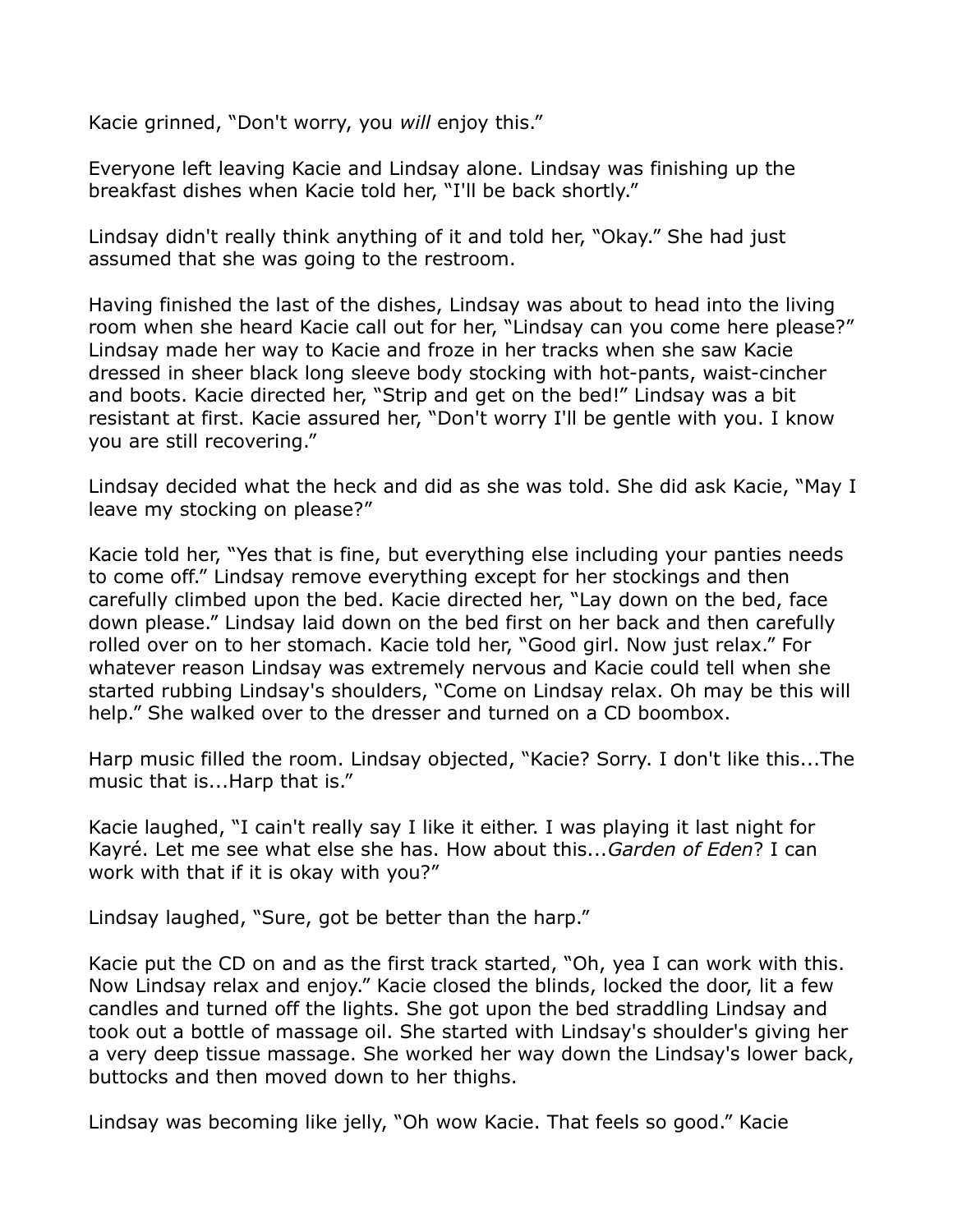switched things up a little by lightly dragging her long nails across Lindsay's back and arms, "Ohh...." Kacie switched between massaging and dragging her nails for next couple hours. Lindsay by this time as very relaxed. Kacie carefully spread Lindsay's legs and ever so gently licked her pussy and clit. Just when Lindsay thought it couldn't get any better Kacie started rimming her. Lindsay was heaven. She enjoyed having her asshole stimulated but never really admitted it to anyone including Sara.

Meanwhile, Sara and I made it over to my mother's place. Lorena asked, "So, is Lindsay doing better?"

I told her, "She seemed to be when we left. She stayed with Kacie over at The Holstein Ranch."

Lorena replied, "That is good to hear. Hey come on out to the yard and take a look at what we got growing out here."

I walked outside and saw along the back wall she had several grape vines growing. I recalled what Laura had mentioned to me when we discussed the gifts, "Wow, that is just how Laura described the yard back in Vegas."

Lorena told me, "Yeah, you never really saw it in its full splendor. You were already in Arizona when I started growing grapes. Thanks again for the gifts, Blanche and I really appreciate the items."

I reminder her, "Well, it was Blanche who pointed me in the right direction."

Back at The Ranch Kacie was still rimming Lindsay but then also inserted a couple fingers into her pussy. She stop and told Lindsay to roll over. Lindsay carefully rolled over as to not to stress her left arm. Kacie crawled up on to the bed next to Lindsay and started to suck on Lindsay's tits. Lindsay reached under Kacie's hotpants to rub her pussy but got a surprise instead, "What the...I didn't know you wore a belt?"

Kacie laughed, "Yes, Kayré likes to keep me for herself which means having me belted nearly 24/7." She continued to suck on Lindsay's tits.

Lindsay suggested, "Well, get yourself out that belt so I can eat your pussy."

Kacie sighed, "Sorry Lindsay, can't do that. Kayré won't allow me to have access to my key and/or pussy when she is not around. She says I masturbate too much."

Lindsay laughed, "There's such a thing?!"

Kacie agreed, "That's what I told her. But, she said it was becoming too much of a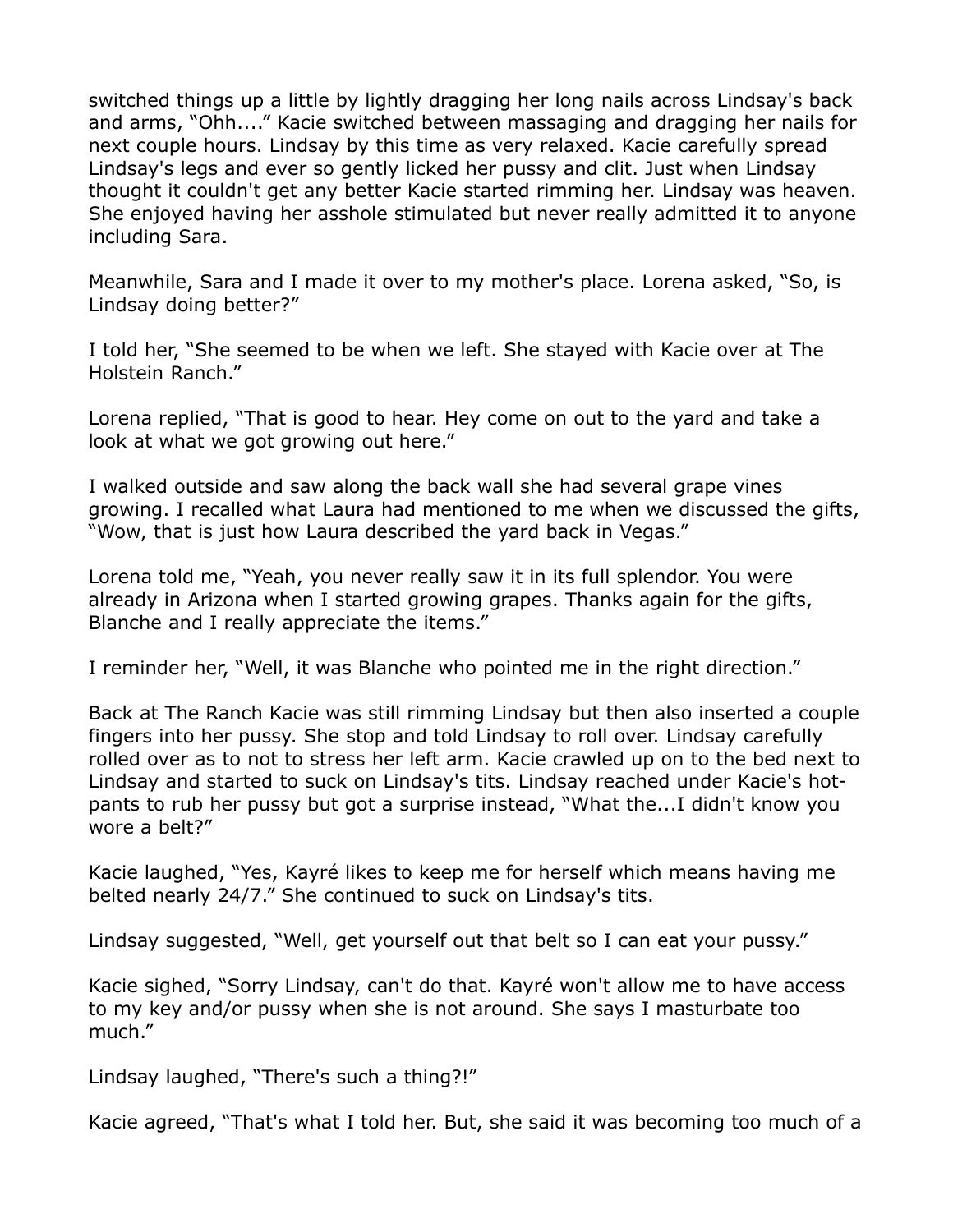distraction from my work."

Lindsay sighed, "Oh well, I'll make do with what I can get to."

Truth be told Lindsay was so relaxed she ended up falling asleep. Kacie kept the body stocking on, putting on a sleeveless crop-top to cover her tits along with shorts and headed into the kitchen. Around this time Wynn, Peaches and Maya had returned. Peaches asked Kacie, "Need help with dinner?"

Kacie was thankful for the help but unsure, "Yea sure. Don't know what to make though."

Wynn suggested, "Take a look and see what's in the fridge. Between the three of us we should be able to figure out something."

Kacie laughed, "Okay, I suppose that could help." She opened the fridge, "Hmm, not much in here."

Peaches looked in, "Lots vegetables. Tomatoes, bell peppers, onions, mushrooms, Italian squash...got pasta?"

Kacie wondered, "Good question. Let's see what we have in the pantry." She opened the pantry and noticed a 5 pound bag of Angel Hair pasta. She took the bag out and handed it to Peaches, "Yes."

Peaches asked, "Where big pot?"

Kacie replied, "Should be one hanging above the stove on the island."

Peaches looked up, "Ah yes. Okay. I'll get water."

Wynn told Kacie, "If you can get me a stool I can start chopping vegetables."

Kacie told Peaches, "Peaches, on the other side of the bar there are a couple stools, could you bring on over for Wynn please?"

Peaches replied, "Yes Ma'am."

Kacie blushed, "Ah...don't call me that, makes me feel old."

Peaches apologized, "Sorry, Mistress."

Kacie almost died laughing, "Mistress? Maya, what have you been teaching this girl?!"

Maya wasn't paying attention to the conversation as she was still thinking about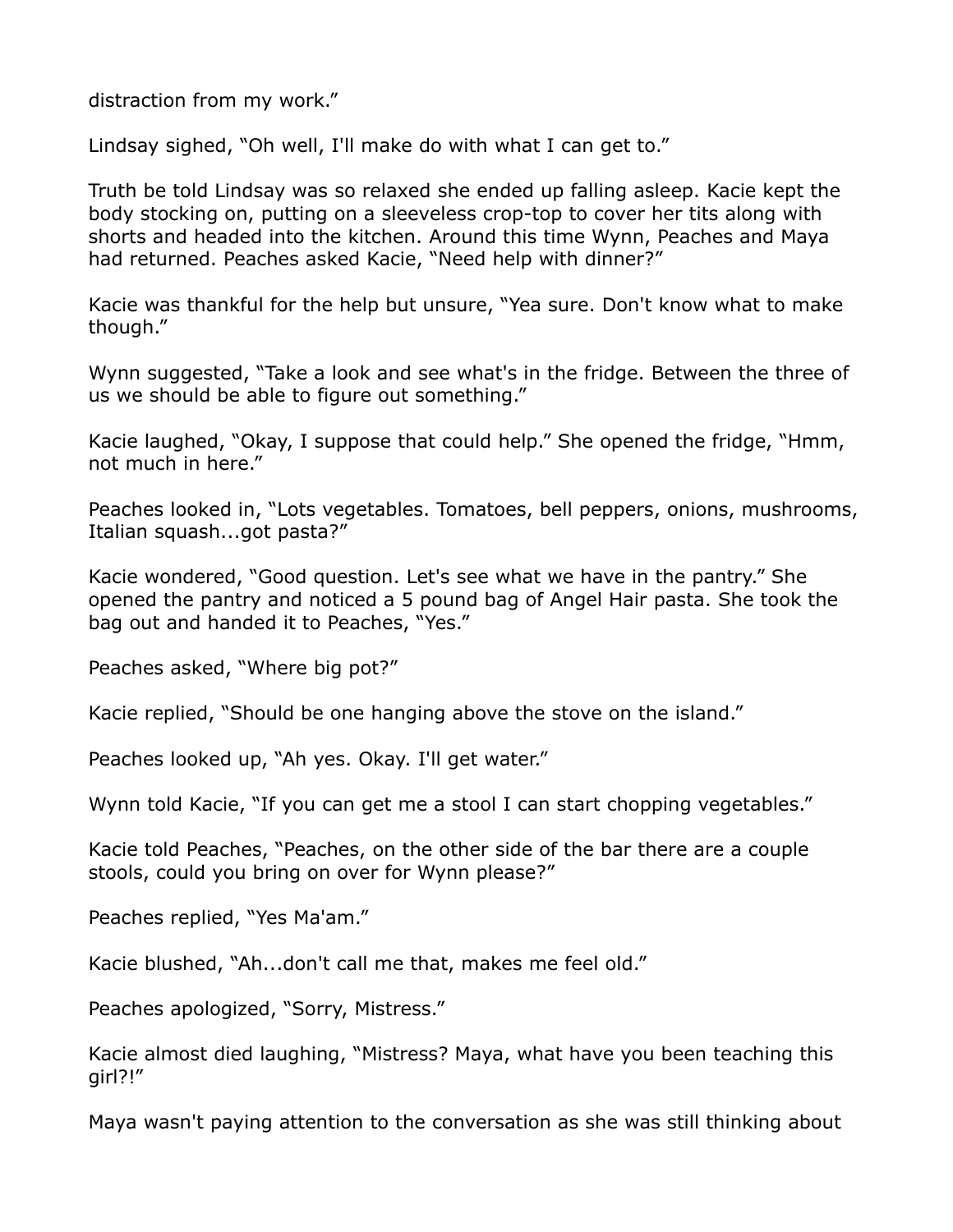what happened last night, "Huh?"

Kacie dismissed the whole incident, "Never mind, not important. Hey, when are Ron and Sara coming back?"

Maya told her, "Sara called me earlier they were gong to have dinner with his mother and Blanche."

Kacie explained, "Okay. Kayré and Olivia are having dinner with Linda. What about Andy?" Nobody said anything, "Anyone, know about Andy?"

Lindsay walked in was a little panicked, "What about Andy?"

Kacie tuned around, "Oh, sorry did we wake you?"

Lindsay told her, "No. What about Andy?" Lindsay was getting worried something had happened to him.

Kacie sensed Lindsay's nervousness, "Sorry. I was asking if anyone knew when he was going to be back? Ron and Sara won't be back until late. We are getting dinner prepped."

Lindsay was relived, "Oh good. I thought something had happened to him. Let me give him a call." She got a hold of Andy who informed her, he was going to have dinner with his former associates. Lindsay got off the phone and smiled, "Well, it is just us girls! What can I do to help?"

Kacie appreciated Lindsay's offer, "We're fine. Why don't you and Maya go chat in the living room. Wynn, Peaches and I can handled dinner."

Lindsay was puzzled, "Um...okay."

Maya took Lindsay's left hand and guide her to the living room, "Come Lindsay. I need to talk to you about last night."

Lindsay was wondering what she did now, "I am not sure what you mean? What did I do?"

Maya assured her, "You didn't do anything. I want to apologize to you for my behaviour last night. I was out-of-line and should have never treated you the way I did. For that I am deeply sorry."

Lindsay was relieved, "Thank you Maya, that was very sweet of you." She tried to give Maya a brief kiss. Maya backed away which surprised Lindsay, "Sorry, was I out of line?'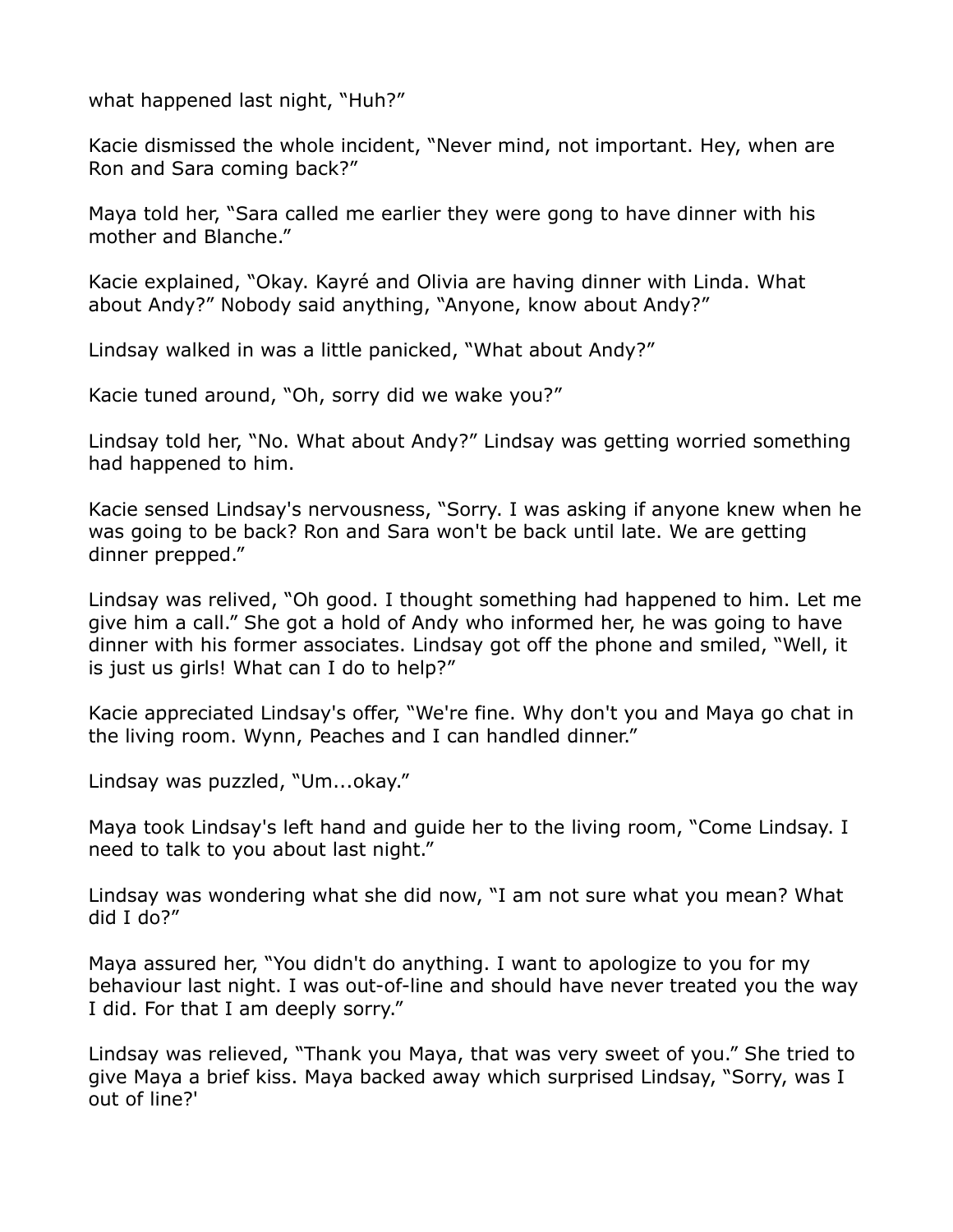Maya explained, "May be not, but Peaches likes to think she is the only girl I do."

Lindsay giggled, "Ah, okay."

Peaches walked in with a bottle of wine, "Anyone wants some?"

Lindsay declined, "No, I best not."

Maya not wanting a repeat of last night, "Dear, I don't think it is a good idea if I did either."

Peaches seemed a bit upset but understood, "May be good idea. You've been drinks a lot Mistress."

Maya was embarrassed, "I know and you saw what happened last night."

Peaches tried to lighten the mood, "I knows, still sore from carrying you. I be in kitchen."

Maya asked confused, "What did she mean by that?"

Lindsay explained, "You passed out last night. Peaches carried you out of the Hummer and then into the master bedroom."

Maya laughed, "Okay, I wondered how I ended up in there. Guess our firefighter workout did do her some good!"

Peaches returned a short time later, 'Dinner!" The five girls had dinner and then headed into the living room.

Kayré came in, "Hey! Who's all here?"

Kacie explained, "Easier to tell you who is not, which would be Ron, Sara and Andy."

Kayré laughed, "Okay. I take it y'all already had dinner. What do you want to do now?"

Maya laughed, "Well, I do have some *girl* movies if anyone is interested!" Maya went into her room to retrieve the DVD's. They spent the next couple hours *enjoying* the movies and each other. They had deiced to call it a night when Andy came back.

Andy asked, "Have Ron and Sara come back yet?"

Maya replied, "No, last I had heard they were going to have dinner with his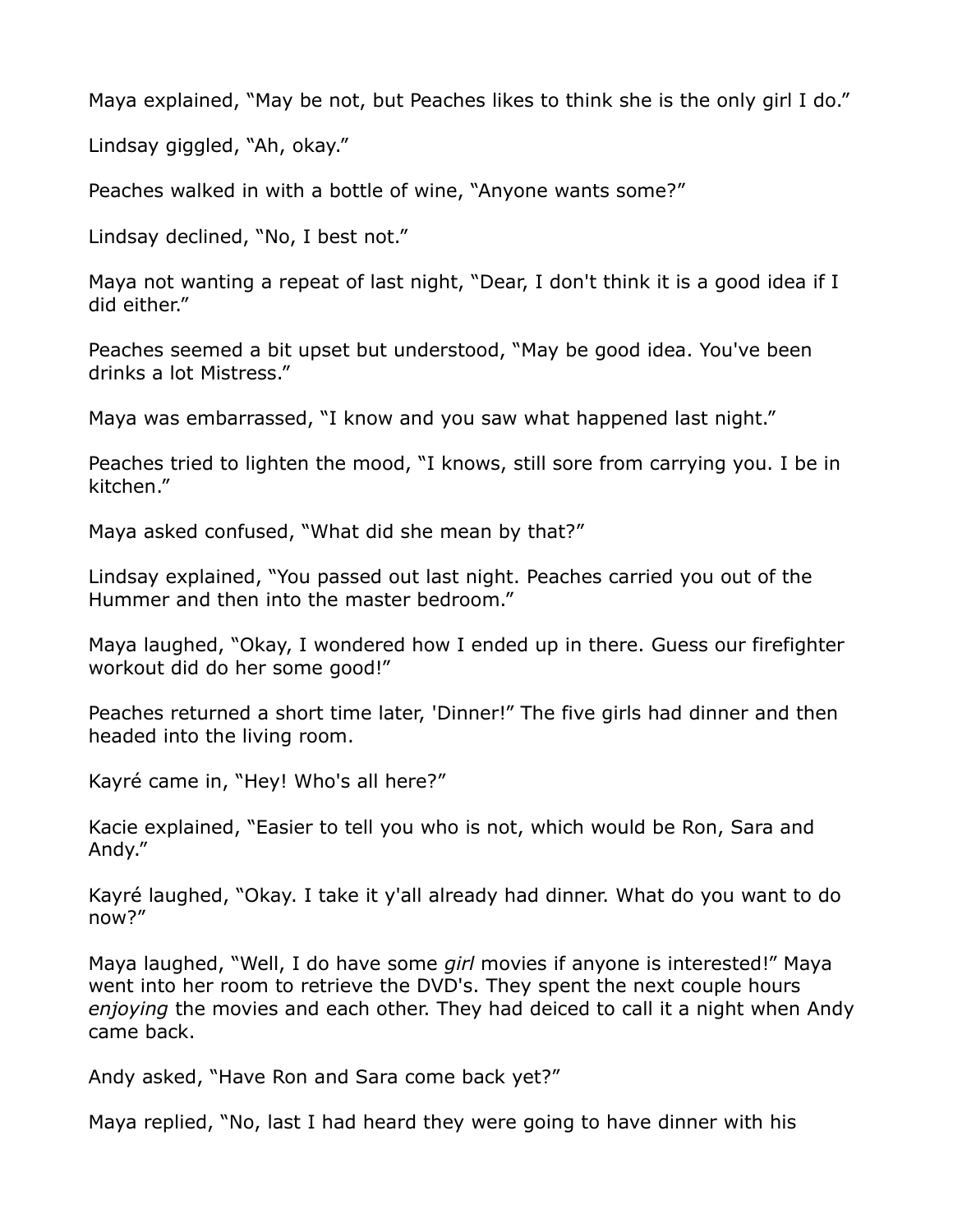mother and Blanche. Let me call them."

## **Chapter 5: The Truth Comes Out and Lindsay is Punished?**

We were on our way back coming up north on I-19 towards Tucson when my cell phone rang, I told Sara, "You answer it, it's your sister?"

Sara was being a smart ass, "Which one?"

I laughed, "Which one...you're paternal. Likely wants to know where we are. Let her know we will be there in about 45-minutes."

We arrive back at The Ranch a little before midnight. When we entered the garage we were greeted by Maya, "You two have fun?"

Sara replied, "Fun? I had dinner with the in-laws! Okay, yes we did. How you doing?"

Maya laughed, "See you two are so cute together. I'm doing better. Sorry about last night. I apologized to Lindsay earlier."

We walked in to the kitchen and noticed the house was fairly dark. I asked, "Anyone else still up?"

Maya replied, "I think Peaches is waiting up for me. But, I wanted to see you two when you got back. Again, I am really sorry about the other night at Corona de la Estrella's. Thanks for letting Peaches and I stay at the house...again."

As I have over and over, I reminded her, "You are family. You may not be a Merlot, but you are still family. We look out for each other. I told you in the beginning, stay as long as you need. Besides having Peaches around the house is going to help Wynn out until she gets the cast off in six weeks."

Maya had no idea, "Six weeks?"

Sara replied, "Yep. Then she will get a walking cast for another couple weeks. She will need to get the muscles in that leg strengthened up too."

Maya was in shock, "Gosh, never knew a broken leg would take that long to heal. I was very young when I broke my arm when Sara knocked me out of the tree house."

Sara laughed, "Oh god, forgot about that. Our dad built that for us in the spring and we spent most of the summer up there. As I recall, you didn't let the broken arm stop you from spending time up there though. You still managed to climb up with one arm."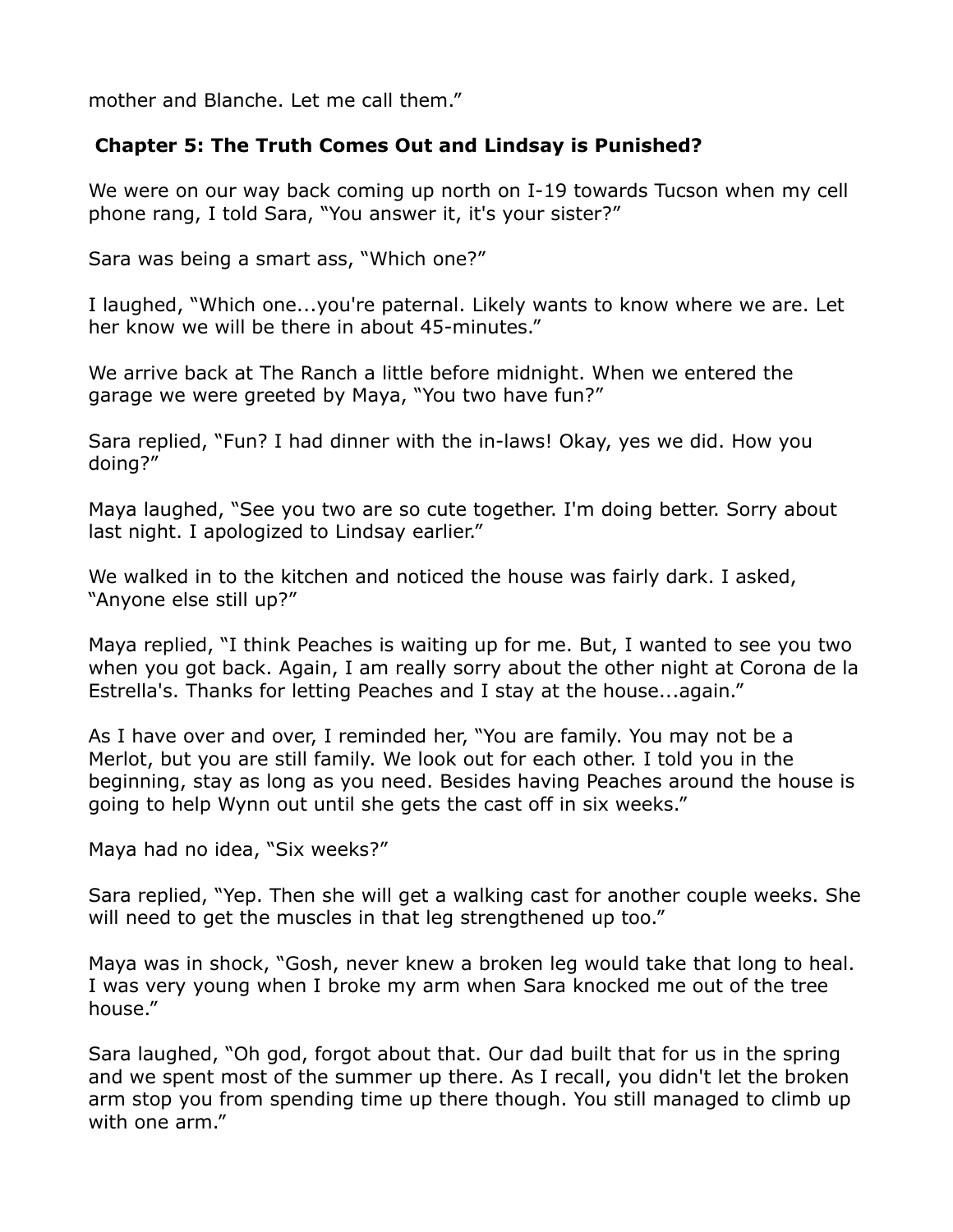Maya recalled, "Well, it was our hide-out from our *brother* and his friends." I was not aware they had a brother, of course up until a few months ago I was not even aware of Maya.

Sara agreed, "Yep, we had that big '*No Boys Allowed'* sign. They tried once to come up so we dropped water balloons on them! Those were the days. God I miss him!"

I wasn't sure if it was a good idea to bring it up, but I asked anyway "Brother?"

Maya informed me, "Yeah, Tony Orlando. Though technically, he was our neighbour but practically lived with us that summer. We always joked that he was our brother. Peaches is waiting up for me, so good night."

Sara replied, "Good night dear." We headed to bed.

Kacie was knocking at the door, "Breakfast is served." After getting dress we headed into the kitchen to find Peaches and Wynn had setup a breakfast buffet. During breakfast Kacie asked, "If it is not too much trouble, is it possible we can head back today?"

I didn't really have any reason to stay in Tuscon but was curious as to why the sudden urge to leave, "I don't see why not. Any particular reason?"

Kayré replied, "Yea, mom says she got some one wanting to rent out The Ranch this weekend. She needs a couple days to get it prepped after we leave."

I asked, "Is this okay with everyone else?"

Andy commented, "Fine. We really should be getting back to the stores. Dunn Brooks is suppose to be coming in this week too." They headed to their room to pack their bags.

I asked Kayré, "Anything we can do to help with The Ranch?"

Kayré assured us, "No, Mom has a service that will take care of everything. I'll give her a call and let her know." While Kayré was on the phone with her mother, the rest of us got packing. Later that morning we headed out. We arrived back at the Scottsdale house right around sunset.

Peaches got out the Jeep and looked around, "Forgot how beautiful up here. We don't get sunsets like this in Wyoming."

I told her, "You will really enjoy the view from your new room with Maya."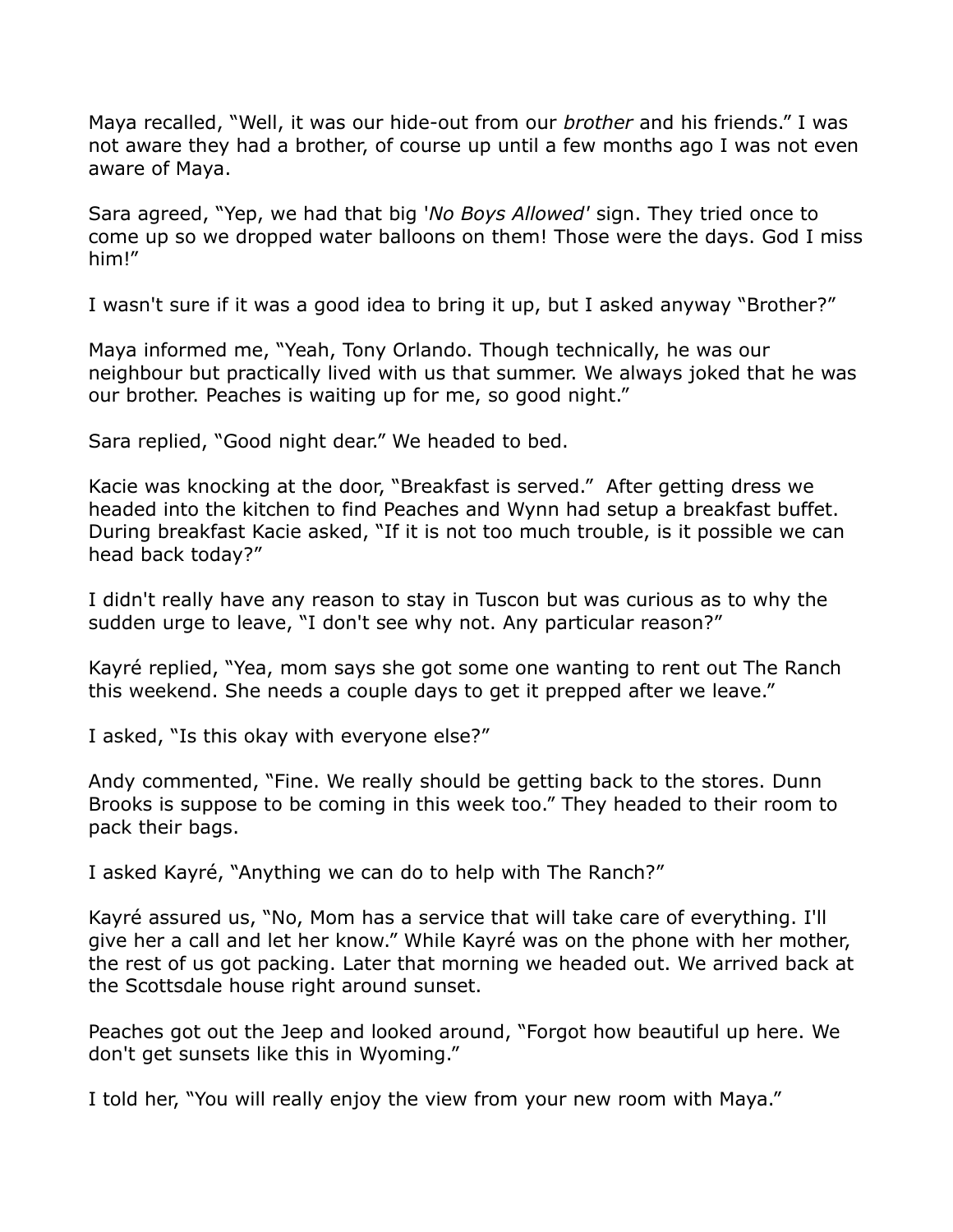Peaches wondered, "What happened Maya's room?"

Lindsay told her, "Andy and I had it turned into our office. I'm going to take a nap before dinner."

Wynn announced she was going to get going on dinner. Since she would not be able to make her way up to the Queen Suite, I guided Peaches and Maya to their new room, "Maya and Peaches come with me please." I led them to the Queen Suite, "I hope a Queen Size bed will do."

Peaches laughed, "We had double at The Chugwater Ranch."

Maya looked around and asked, "Is it me or this room bigger than my old one?"

I explained, "Yes, this room is a lot bigger than your old one. You even have a sitting area and an en-suite bathroom albeit it is a Jack and Jill."

Peaches not familiar with the term, "Who Jack and Jill?"

Maya explained, "It is a term for a bathroom that is shared between to rooms. I'll explain it in more detail some other time. Let's unpack and I want to take a bath."

Peaches replied, "Go ahead dear. I'll unpack later, I want to talk to Ron..." She then noticed the French Doors leading to the balcony. "...outside." I followed Peaches out onto the Balcony. She sat down on the swing and told me, "Maya says I no need to work. But, I don't feel right."

Again I explained, "Peaches, for the next six to eight weeks Wynn is going to be limited in what she can do. You can help her around the house. When she is better, we can take it from their. Don't worry about it. The only reason Maya is working is to pay her way though school and to feed the Pink Monster."

Peaches looked at me confused, "Pink Monster?" I was about to explain when she figured it out on her own, "Oh. Maya's Hummer?"

I told her, "Yea. Actually it was Martina's but she gave it to Maya when she ran off to Henderson with Marc."

Peaches laughed, "I wondered why Maya have Pink Hummer. Red, yes. Pink, no. Wow, what a view. Thank you sir!" She got up and gave me bear hug.

After I recovered I reminded her, "Your welcome, and call me Ron."

Maya walked out wearing a bathrobe. She stood out on the balcony for a couple minutes then commented, "Can't believe I am saying this, so glad to be back here."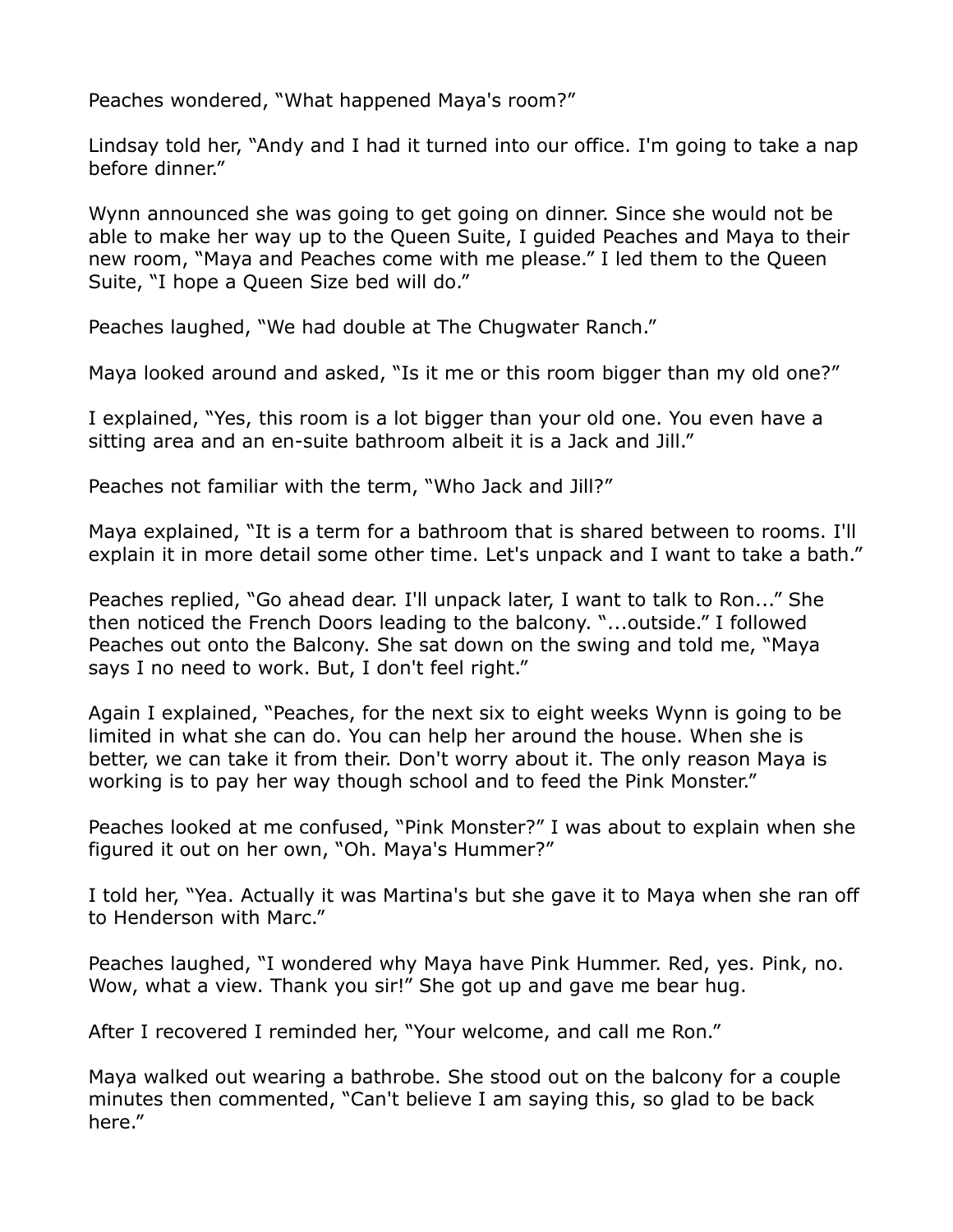I reminded her, "You're welcome to stay." I joked, "Don't be in such a hurry to leave this time!"

Maya laughed, "Don't worry I am not going anywhere. Got me several more semesters of school ahead of me. I thinking I may be able to get caught up to my friends by doing summer session." She turned to Peaches who was back sitting on the swing and looked very relax, "You doing okay?"

Peaches sighed, "I miss Wyoming. But you here with me. Why they abandon us?"

Maya sat down next to Peaches, "I am not sure. My father acts weird around money and women. Thought Tess would keep him in line. Can't believe those two got married so quickly."

Peaches replied with a laugh, "Married? No, no. They not married. Tess business partner."

Maya looked at Peaches in shock, "Um...wait...What?"

Peaches repeated, "Tess business partner. They not married. What part you not understand?"

Maya was holding back her anger, "All of it. Never mind. I really don't care anymore. I am not all that surprised. Should have seen that it was all a ploy. Oh well, I am going to take a soak." She kissed Peaches and headed back inside.

Peaches looked at me, "She took that well."

I was surprised too, "Yeah, yea she did..." But I was concerned and asked, "Keep an eye on her please, I don't want her self-destructing."

Peaches understood, "I'll make sure she don't drink lots."

I told her, "Glad you were able to come back with her. She needs you. Much like Sara needs Lindsay."

Peaches told me, "I take care of her, you no worry. Let's go downstairs and I help Wynn." We headed downstairs and found Wynn in the kitchen surveying the contents of the fridge. Peaches asked, "What can I help?"

Wynn replied, "Well, seeing as Andy has raided the fridge and it is almost empty, you can take me to the market. Don't think it is a good idea for me to be on my Vespa with this broken leg."

I pointed to the key rack by the door, "Take the Jeep. To exit the courtyard and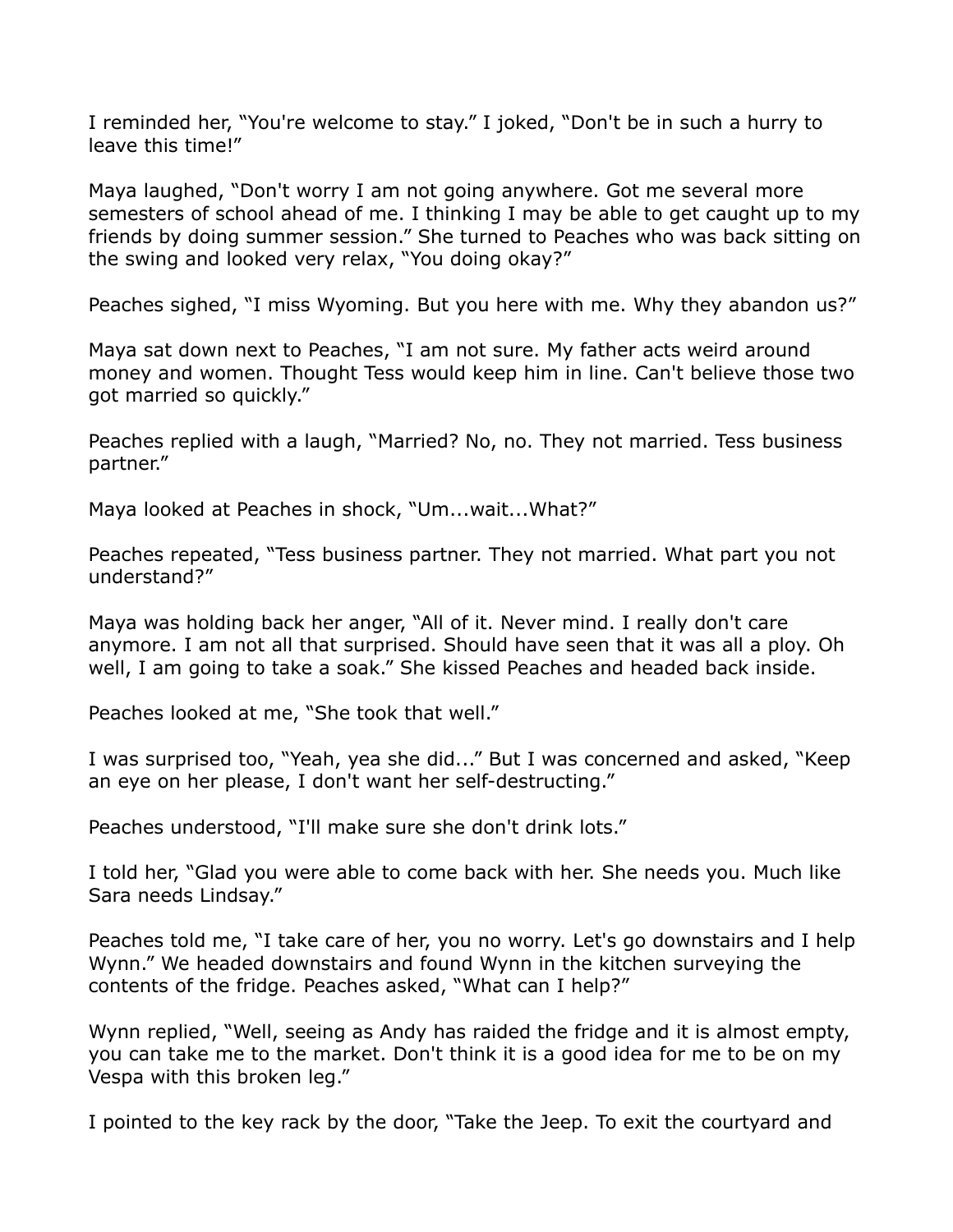the community just pull up towards the gates, they will open automatically. The community gates are opened with the first button on the visor remote. Wynn has a remote for the courtyard gates on her ring. By the way what's for dinner?"

Wynn replied, "Haven't made my spicy meatloaf in a while."

I reminder her, "We had that the night Jed mysteriously showed up."

Wynn recalled, "Oh yea, we did. Anyway I can sit while prepping most of the meal. Peaches can help me with the green beans and smashed potatoes."

The two of them left and headed to the market. I decided while I had some free time I'd head into my office and get some minor projects started. Maya came downstairs and into my office a little later. She commented on the doors, "I see you replaced both doors."

I explained, "Gary said it would cheaper and easier just to install a whole new unit instead of replacing the one door and repairing the other."

She had noticed the armoire, "Is that new? I don't recall seeing that before or that odd looking vase."

I walked into the library with her and explained, "Yeah, the armoire is new. Everything that was in the closet from the room formerly known as the Presentation Room is now in there. That vase hides the spreader bar clamp and if you look up you'll see the ceiling hook. Dundee built the armoire along with the desk for the McGrawl's office. He had a hell of time getting their desk into the house too."

Maya replied, "I haven't seen their office yet. I didn't want to bother them. I might have accidentally offended Lindsay yesterday."

I asked, "How so?"

Maya laughed, "After she apologized, she started to kiss me and I backed away. I told her it was because Peaches wants her to be the only girl I do. Speaking of Peaches, where is she?"

I explained, "She and Wynn went to the market to get some food for dinner and to restock the fridge after Tropical Storm Andy made landfall in the kitchen!"

Maya giggled, "He does eat a lot doesn't he? Well, since she is not around right now can I ask you a question?" I nodded yes, "So, what do you think about me having Peaches belted? I mean she knows about our lifestyle."

I wondered, "Has she seen you in your belt"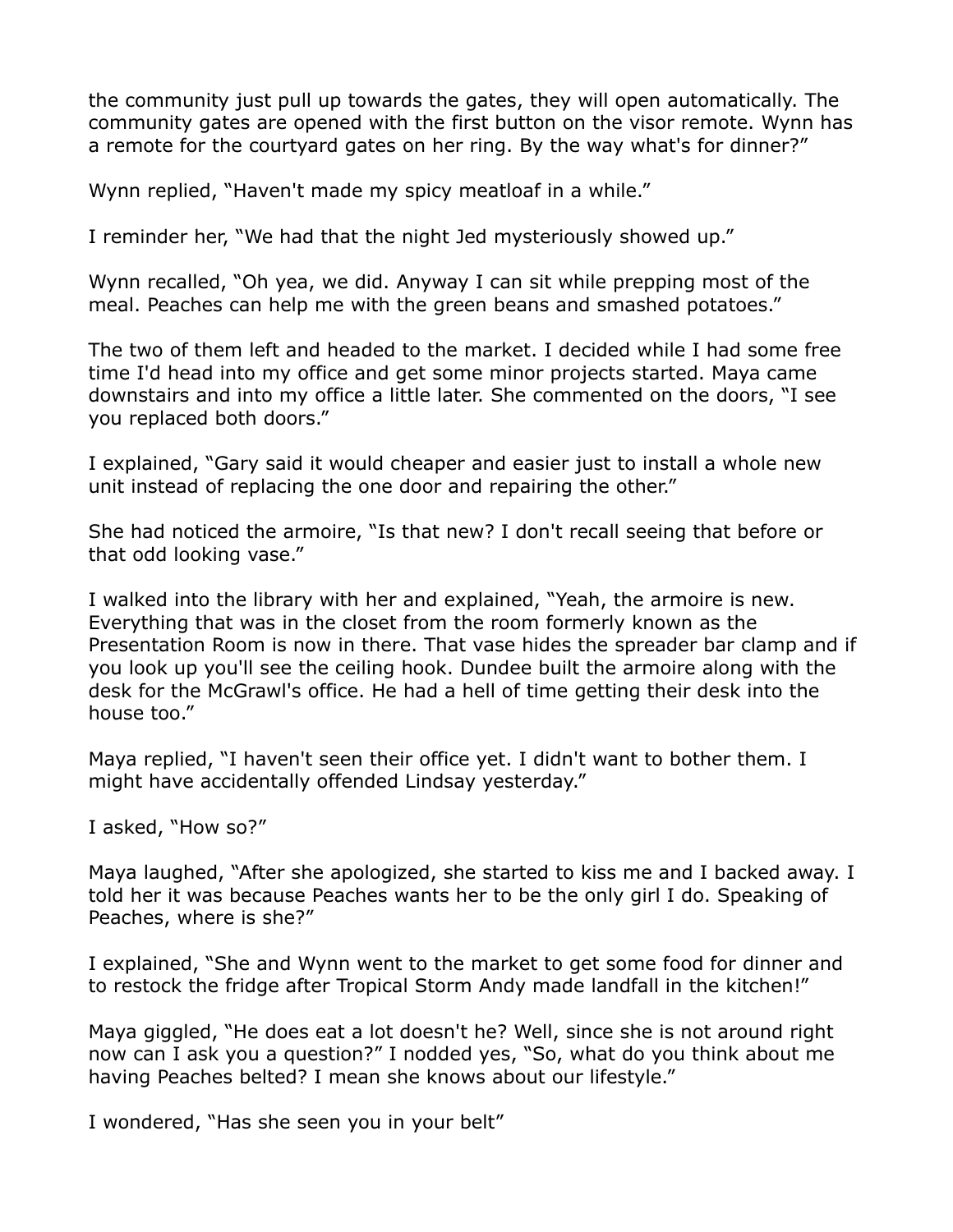Maya replied, "Actually no, she has not. We are about the same size so she should be able to fit into my older belt. May be slightly big for her, but she could at least get a feel for the belt. I suppose I can talk to Gary, need to talk to Bambi anyways."

I replied, "I have no say other than I have never required anyone, other than Martina to wear a belt. Sara and Wynn have done so voluntarily. Sara was more to protect herself against Martina and my sister."

Maya laughed, "Never thought I see the day she'd wear a dress!"

I added, "Or be belted."

Maya looked at me oddly, "Oh, she was? That would explain why she was walking so weird. Suppose that too is why she was in a dress. Interesting."

I wasn't really paying attention to her comments, was thinking about her response in regards to Peaches being the only girl she does, "Um hey. Okay so if you are reversing yourself just for Peaches, how is that going to affect your relationship with Bambi?"

Maya told me, "Like I said before I left, Bambi and I are nothing more than good friends. Okay?"

I think I struck a never, "Yes, Maya. I'll drop the subject now."

Maya left the library and headed back to her room. I still wanted to talk to her and Peaches together about this past weekend.

Up in the King Suite, Lindsay had kicked off her shoes and laid on top of the bed for a nap.

A short while later Andy and Sara walked in to the office. Sara explained, "Lindsay needs to be punished for her behaviour last week."

I objected, "As if she hasn't been already with her injuries and spending the night in jail."

Sara told me, "She got punished then for what she did to Wynn, but there is still the matter of what she did to *me*."

I looked at Andy who told me, "I have to agree with Sara on this one. Sara and I want Lindsay caned."

Sara added, "But neither Andy nor I can not bring ourselves to do it. We want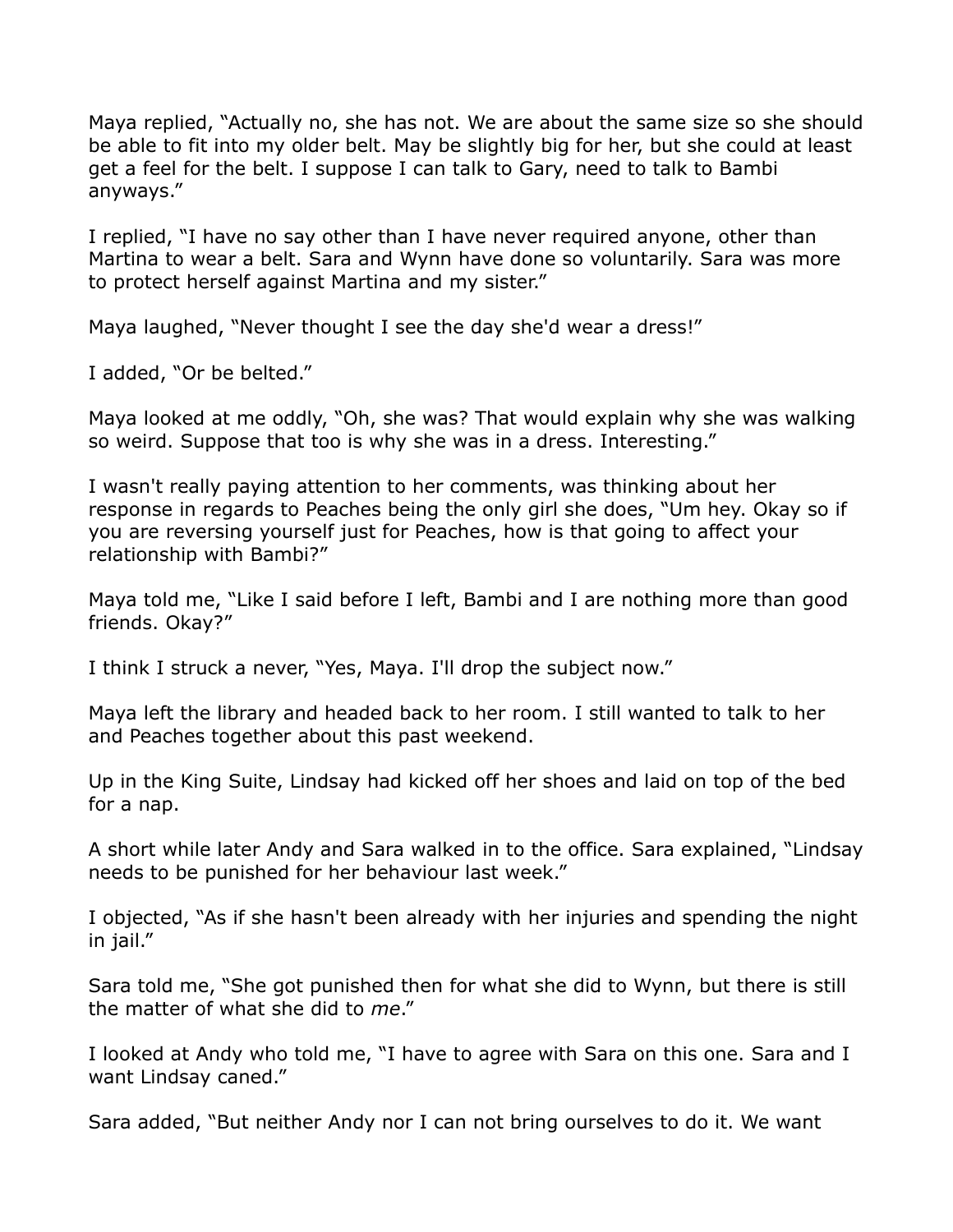Maya to cane her."

I warned her, "Maya is not going to be gentle and will very likely hurt Lindsay."

Andy confirmed, "We know. Please call Maya down here."

Sara excused herself while I paged Maya to my office. She appeared a few minutes later, "What now?"

I explained, "Andy needs your help."

Andy told Maya, "Sara and I want you to cane Lindsay, as punishment for what she did to Sara and I last week."

Maya was confused, "Why me? Why not you or Sara?"

Andy replied, "Because we would go too easy on her."

Maya turned to me, "Is this some kind of joke Ron?"

I explained, "While I don't agree with what they want to do to Lindsay, it is ultimately up to Andy."

Andy explained, "She will be in an eyeless hood, so she will not know who is caning her."

Maya agreed, but reluctantly, "Okay. When?"

Andy told us, "Now. I'll bring her down, you wait in the dressing room until I get the hood on her." Maya headed down to the playroom and waited in the dressing room with a rattan cane awaiting Andy's instructions. A few minutes later Andy was guiding Lindsay down the stairs. He explained, "Sara and I both feel you need to be punished for what you did to us last week. However, neither one of us can bring ourselves to punish you. So, we have someone else who is going to cane you."

Lindsay was confused, "Cane me? Who?"

Andy handed her a hood, "Put this on. You are not to know who is caning you."

Lindsay objected, "I don't want to put this hood on!"

Andy sighed and demanded, "Please don't make this anymore difficult for yourself. You will put the hood on, NOW!"

Lindsay was starting to get scared she had never seen Andy behave this way. She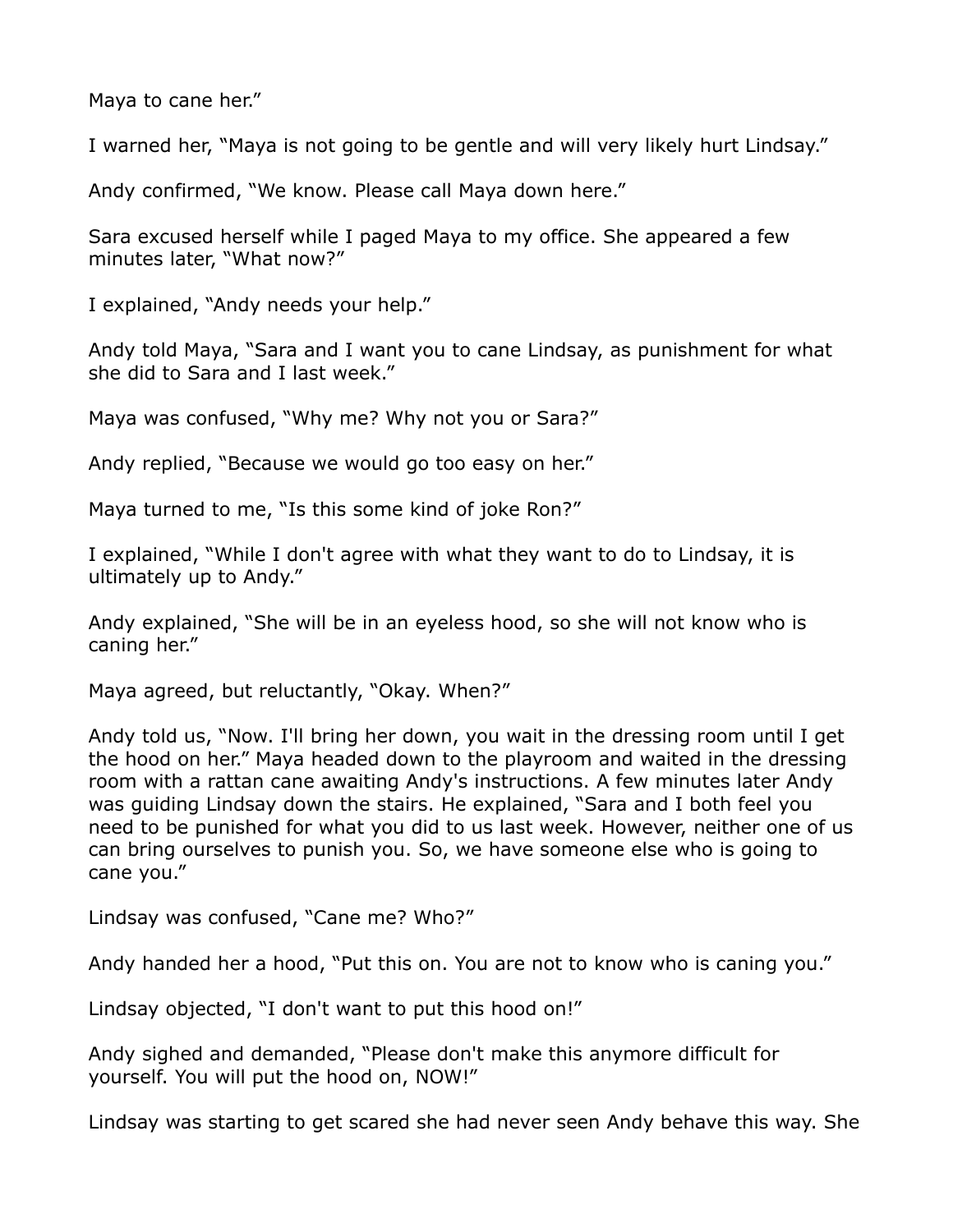knew he was already upset over the way she reacted to the whole incident. She decided if she knew what was good for her she'd better put on the hood, "Yes sir!"

She put the hood over her head and once Andy fastened and locked the collar he called out, "Ready for you now." He led Lindsay to the caning bench, "I'll do her arms, you get her legs." Andy secured the the forearm and wrist straps while Maya secured Lindsay's legs to the bench. Andy checked all the restraints and told Maya, "Let me leave here and then she is all yours."

Lindsay panicked, "Don't leave me!"

Andy told her, "Sorry, I can not stay here." He headed up the stairs and closed the door behind him loudly. Maya stood there looking at Lindsay shaking in the hood. She felt bad for Lindsay, but at the same time she knew Lindsay needed to be punished. She started with some light whacks to Lindsay's behind. Lindsay was thinking to herself that this wasn't going to be as bad as she thought. Maya started thinking about how Lindsay had hurt Sara, especially not believing Sara about 'sleeping with Andy'. The anger bubbled up in Maya and she landed a very heavy whack to Lindsay's behind. Lindsay was caught off guard and let out a scream.

Maya continued the hard and heavy whacks to the point Lindsay was sobbing and screaming, begging for this to end, "Please, please stop. I am sorry." Maya stopped but only to switch sides. She walked to the right side of Lindsay and continued whacking her as she thought about her father. Lindsay was sobbing uncontrollably now. Reality suddenly set in for Maya as she stood back and realized what she had done. She saw Lindsay's behind covered in dark red welts some bleeding, she could almost feel Lindsay's pain. She dropped the cane and ran out of the playroom, leaving Lindsay all alone restrained to the caning bench withering in pain and crying.

Maya came up to my office in tears, "I can't do it anymore. I am sorry, I know I have hurt her." She left presumably to head upstairs to her own room to cry.

I paged Andy to my office and when he walked in I let him have it, "I hope you're happy. You've likely scarred Maya now. She was already in a fragile state. I suppose we should release Lindsay and see what kind of damaged Maya did to her."

We made our way down to the playroom. Upon hearing our footsteps Lindsay started pleading, "No more please! No more!"

Andy replied, "It is over...oh my lord...that does not look good." I saw Lindsay's bottom, Maya had really done a number on her.

Lindsay passed out from the pain, but then awoke a few seconds later and let out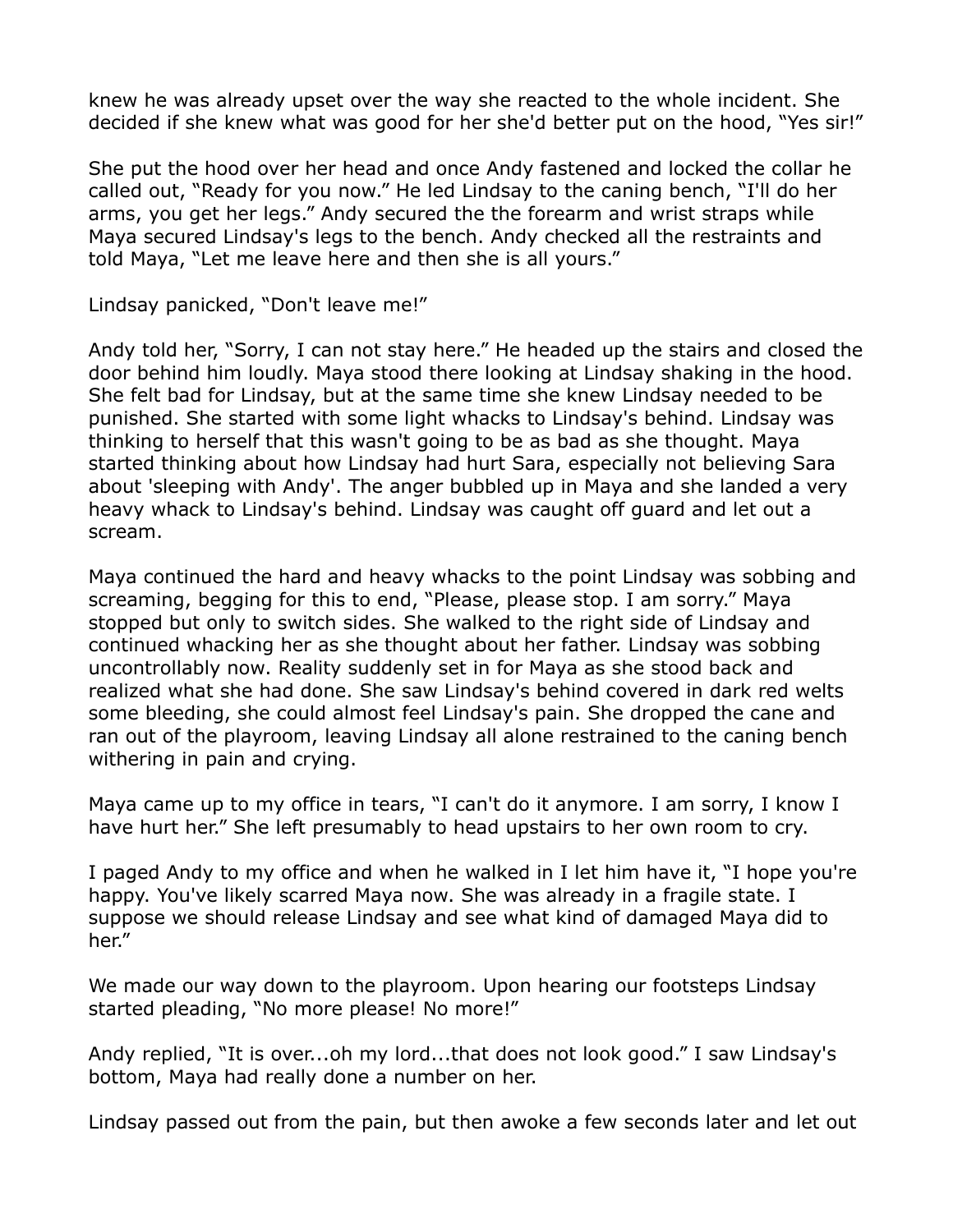a scream...she then realized she was in the King Suite dressed as she was when we had arrived back at the house earlier. There was no throbbing pain from her rear. She slowly reached behind her and felt her rear end, no welts or bleeding. She was rather confused when Sara came running in, "You okay dear?"

Lindsay wasn't sure, "I don't know? Did you and Andy have me punished?"

Sara laughed, more out of confusion, "Punished? What are you talking about?" She noticed Lindsay was shaking uncontrollably and was pale white. Sara got on the intercom, "Ron, Andy....King Suite now." She turned back to Lindsay, "It's okay sweetie, I'm here." Sara did her best to try calm Lindsay.

Andy and I made our way to the King Suite. Andy saw Lindsay and asked Sara, "What happened to her?"

Sara was uncertain, "I don't know. She says you and I wanted her punished?"

Lindsay was trying to calm down but explained, "Andy and Sara wanted me caned, but they said they would not do it. So, they had someone else do it...I think Maya, but I was in a hood..so much pain. Andy and Ron came back to the playroom and saw me..." She was crying hysterically now.

Sara tried to calm Lindsay, "You had a bad dream. We would never do that you. Right Ron?"

I confirmed, "Yes. I would never allow someone else to hurt any member or guest of this household, family or not. Further, I sure as heck would not allow Maya anywhere near you with a cane right now. She has a lot of pent up anger towards you and her father right now and would've done a number on you." Lindsay seemed relived and had calmed down dramatically. "I'll leave you an Andy to talk things over. Dinner will be in an about an hour."

As we left Lindsay asked, "Sara can you come back please?" Sara looked at me wanting to make sure it was okay, I nodded yes. I made my way back to my office while Sara stayed to comfort her adopted sister. About an hour later Peaches announced over the intercom dinner was served. Since it was rather late by the time we finished dinner we ended up having light drinks and desert out on the Cabana.

Peaches walked over, "Wow, sure nice out here. Thank you again."

I told her, "Your welcome. This your home now, enjoy."

**Chapter 6: Beware: There Be Skeletons in the Closet and 'We Will Make You Yet Another Offer You Can't Refuse'!**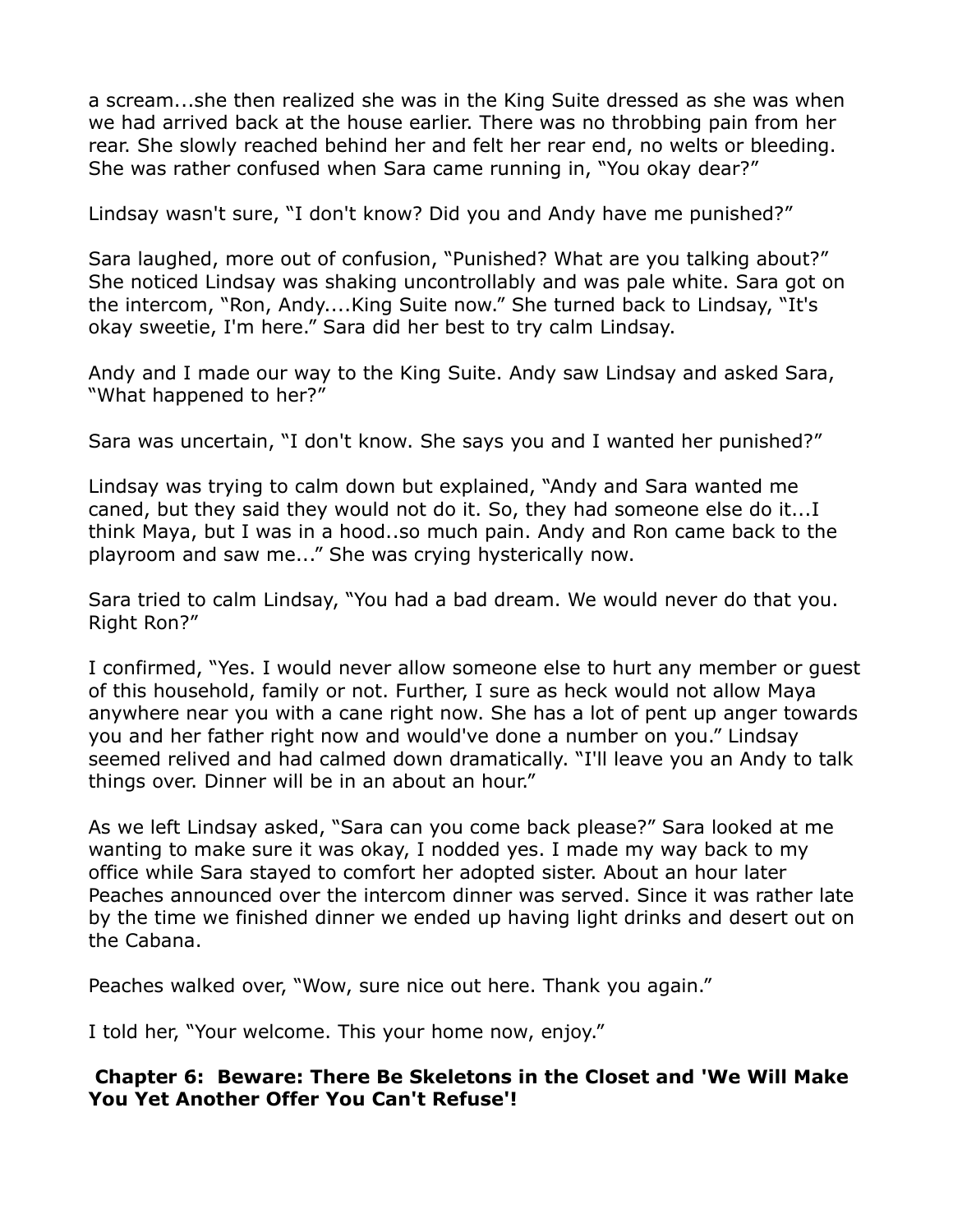Lindsay was distracted with Sara so Andy came over to me and asked, "Can we talk for a minute?"

I replied, "Sure. How's Lindsay doing?"

Andy replied, "She is doing okay. She still having a hard time with that dream though."

I asked, "Anything I can do?"

Andy told me, "Well, yes. I think it may be a good idea to get the caning platform out of your playroom."

I told him, "Okay, does take up a lot of space too. However, just what do you purpose I do with it?"

Andy was uncertain, "I don't know, give it to Gary...or Marc."

I started laughing, "Oh lordy, I don't think that would be a good idea."

Andy laughed too, "You're right he could really hurt Martina."

Not what was I thinking, "Um...no the other way around. Martina would cane Marc. I'll get Gary on the horn in the morning."

We headed inside for the night. I informed Sara, "I am going to make sure our newest arrivals get settled in alright. I'll be in a bit."

Before heading upstairs, I checked on Wynn. I knocked on her door and she answered wearing nothing but her armor, "You doing alright?"

Wynn assured me, "Yes, Peaches was a great help. Is Lindsay okay she looked a bit pale during dinner?"

I explained, "While you and Peaches were gone she had a bad dream. Something about Andy and Sara wanting to 'punish' her. I don't know the full details, but some how Maya was involved and she caned the crap out of Lindsay. I think she is doing better. Andy asked me this evening to get rid of the caning platform. Anyway, I am going to check on them next along with Peaches and Maya. Good night."

I headed up the stairs and came to the King Suite. I knocked on the door and Andy answered, "Oh hey Ron. Checking up on us?"

I told him, "Yes. Lindsay doing better?"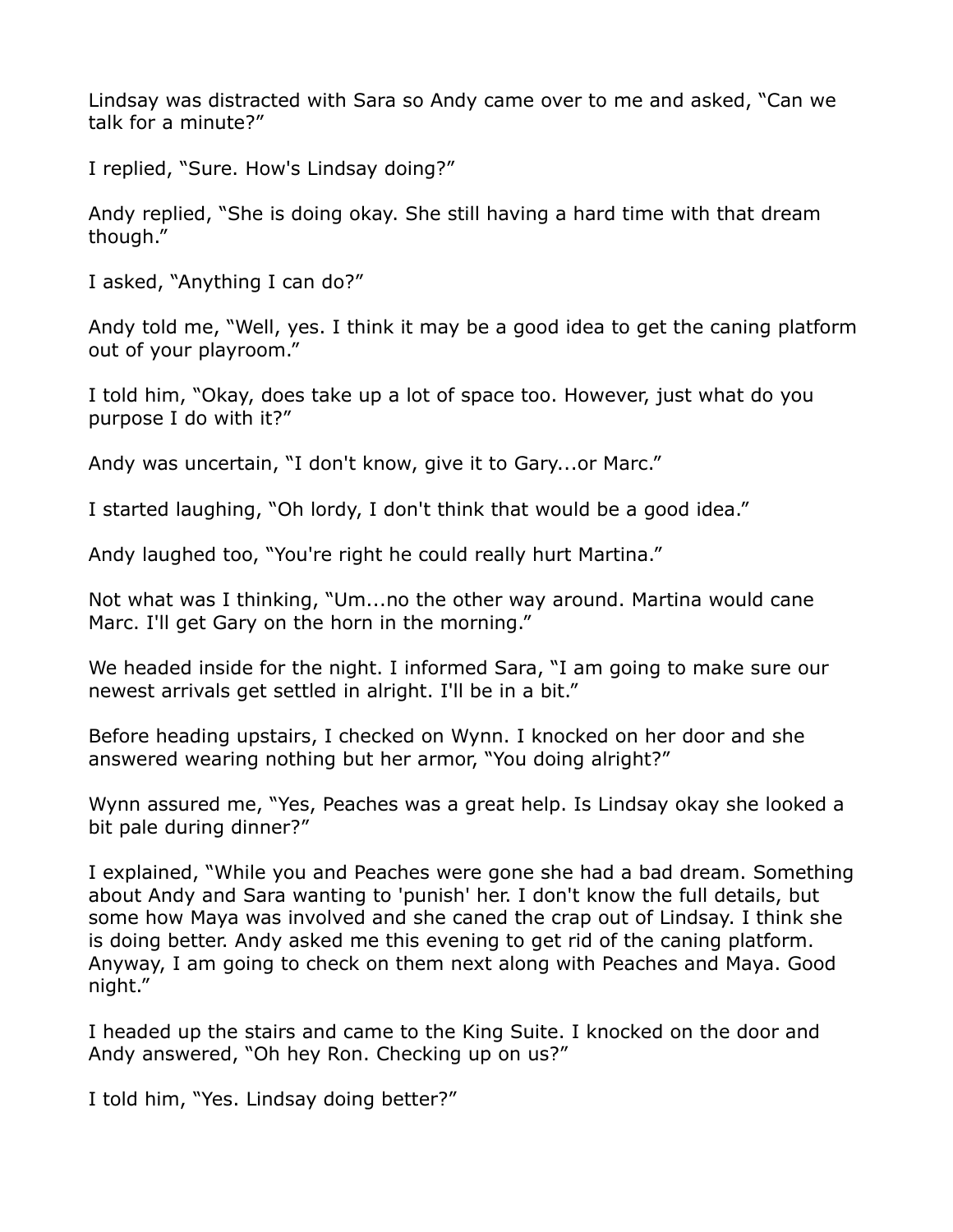Andy stepped out and closed the door, "Yeah. She's still a bit shaken up but should be fine. Hopefully, she will get a decent night's sleep tonight. She has not been sleeping well these past few days. If we need anything, we'll let you know."

I headed over the Queen Suite and knocked on the door. Peaches replied, "No one home!" I heard Maya laughing.

Maya opened the door, "Don't listen to her, she's being silly. What's up?"

I explained, "Just wanted to make sure you two are doing okay and if you needed anything."

Maya looked back in at Peaches and then replied, "Nope, I think we are good." I was about to leave when she asked, "Um, is Lindsay upset with me?" I was about to ask why when Maya explained, "She kinda looked at me oddly during the dinner." I motioned for her to step out she turned to Peaches, "I'll be back in a couple minutes."

Once we were in the hall I explained, "Earlier when you were out talking to Bambi and Gary, Lindsay had a really bad dream. It seems that Sara and Andy wanted to 'punish' her. They wanted her caned, but could not bring themselves to do it, so they had you perform the caning."

Maya cringed, "Oh shit, I could see where this is going. With my recent anger towards her and my father. I would have you know, that I would not have ever partaken in any such activity. Is she going to be alright?"

I assured her, "She doing better. Andy is hoping she can get a decent night's sleep. At least being back 'home' she should sleep better. Andy wants me to get rid of the caning platform so I'll see if Gary can take it off my hands. Oh well, good night."

Maya had a strange expression when I mentioned giving the caning platform to Gary, I didn't really make much of it. I was about to head back when Maya grabbed my arm, "Hey, I talked to Diane earlier and am suppose to meet with her tomorrow. She said she was going to be in need of a waitress, so I was thinking may be Peaches could work there in the evenings. But you had mentioned Kayré might have something for her?"

I explained, "Well, when I last talked to Kayré she told me she already found a replacement for Lindsay. You do know Peaches doesn't have to get a job right now."

Maya laughed, "I know, I know, but she does not like not doing anything and she wants to feel like she is contributing."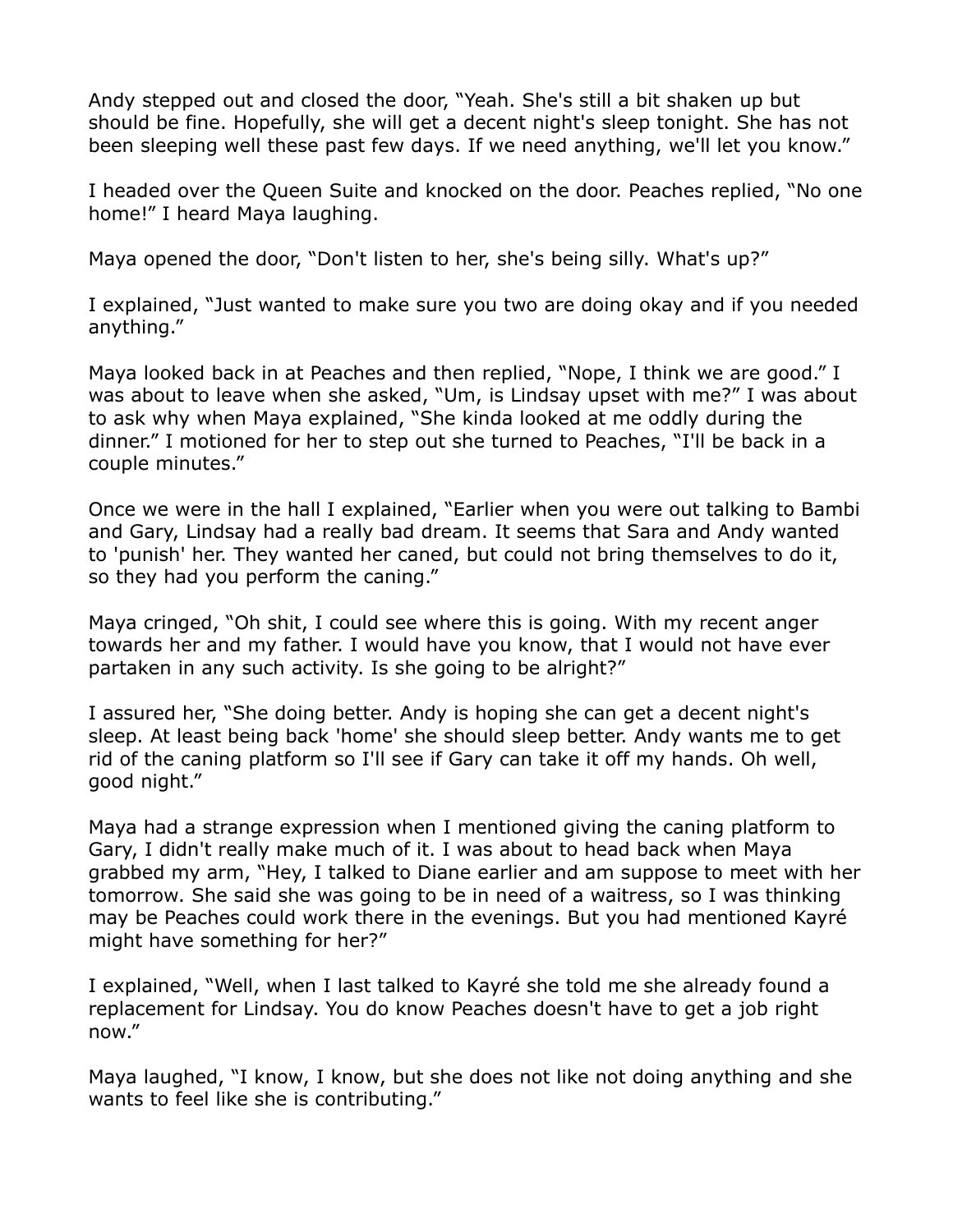I told her, "Okay, well whatever works."

I headed to my room to find Sara already in bed wearing her armor and stockings. She asked, "Everyone doing alright?"

I explained, "Well, Lindsay is still a bit shaken up. Hopefully she will be able to sleep better tonight now that she is 'home'. Maya and Peaches are meeting with Diane tomorrow. Apparently Peaches wants to get a job with Maya but as waitress."

Sara asked, "Why does she need to get a job?"

I relayed what Maya told me, "She wants to feel like she is contributing. Not to change the subject but did you know that your father and Tess were never married?"

Sara was not surprised, "No, but I had my doubts. He seemed to have a hard time calling her his wife. The story on how they met seemed to be a bit fishy as well."

I wondered, "How about his story about his 'accident' last year?"

Sara was puzzled, "I am not familiar with that one."

I realized, "Oh wait, you were at the movies with Lindsay. After he mysteriously arrived that evening alone, Wynn went to give him some wine and he declined saying..."

Sara was shocked, "...whoa wait...our father turned down wine? I don't think so."

I continued, "Well he did that night. Had this sob story how he had gotten into an accident last year and the DA had cut him a deal if he want to rehab he wouldn't face any jail time. Theoretically that is where he met Tess. But Peaches says they were/are business partners."

Sara was laughing, "If you buy that, he'll also sell you some ocean front property in Arizona. Sorry, I don't buy it. He might have a drinking problem...well hell he does, but nonetheless he would never enter into rehab. Good night Ron."

The next morning we were awake by the rooster and Peaches, "Good Morning everyone. Breakfast in 30 minutes. French Toast, Hash browns, Sausage links and Mystery Fruit."

Sara rolled over and asked, "Mystery Fruit?"

I just looked at her wondering the same, "Haven't a clue, but sure we will find out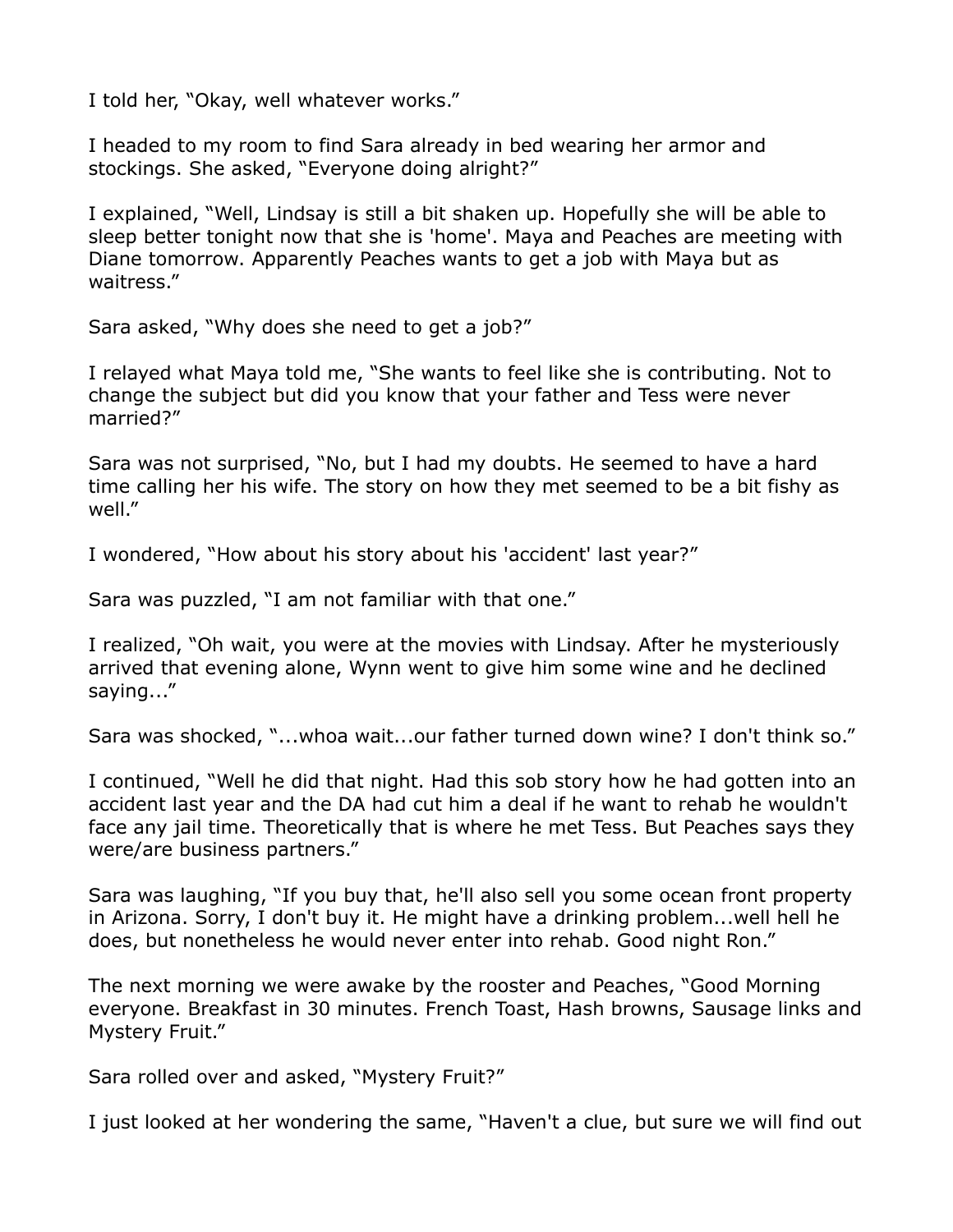soon enough."

After getting dressed we headed downstairs and discovered they 'Mystery Fruit' was cantaloupe. After breakfast Maya told Peaches, "I am going to get freshened up before we see Diane. So whenever you are ready we can go, not that we need to be there at any particular time."

Maya headed upstairs and Peaches had headed into the kitchen to help Wynn with the breakfast dishes. I followed her and told her, "After you are done here, get Maya and come to my office. The three of us need to talk."

Peaches nodded, "Okay."

I headed over to my office to get on the horn with Gary. I tried his Office, "ACME BDSM Deer Valley Lulu."

I asked, "Morning Lulu. Ron Merlot here, Gary around?"

Lulu replied, "Sure."

She connected me with Gary, "Morning Ron, what's up?"

I explained, "Hey I need to get rid of the caning platform. Andy wants it gone, I was hoping you would take it."

Gary asked, "Why do they not want it anymore?"

I felt it was best not to tell him all of what happened yesterday, so I had to get creative, "Well, I thinking because it reminds Lindsay of the club and the mess they are trying to put behind them in Tucson."

Gary seemed to buy this, "Ah okay. Well, I...um....can't take it....Bunny won't let me. I can likely help you sell it and transport it with the ACME Truck."

I had a weird feeling that the reason Bunny wouldn't let him have it was because of Maya and Bambi, especially after seeing Maya's reaction the night before. However, I let him know, "Okay. Peaches and I will move it over to my shop garage for the time being." Peaches and Maya walked in, "Gotta go Gary, talk to you later." I turned my attention to Peaches and Maya, "Have a seat ladies."

Maya asked, "You wanted to see us?"

I explained, "Yes. Um...about this past weekend...I am not trying to lecture you Maya, but what happened this weekend? This should have been a joyous occasion for you and Sara. Now, I know things were a little awkward because of Lindsay and Wynn. Still..."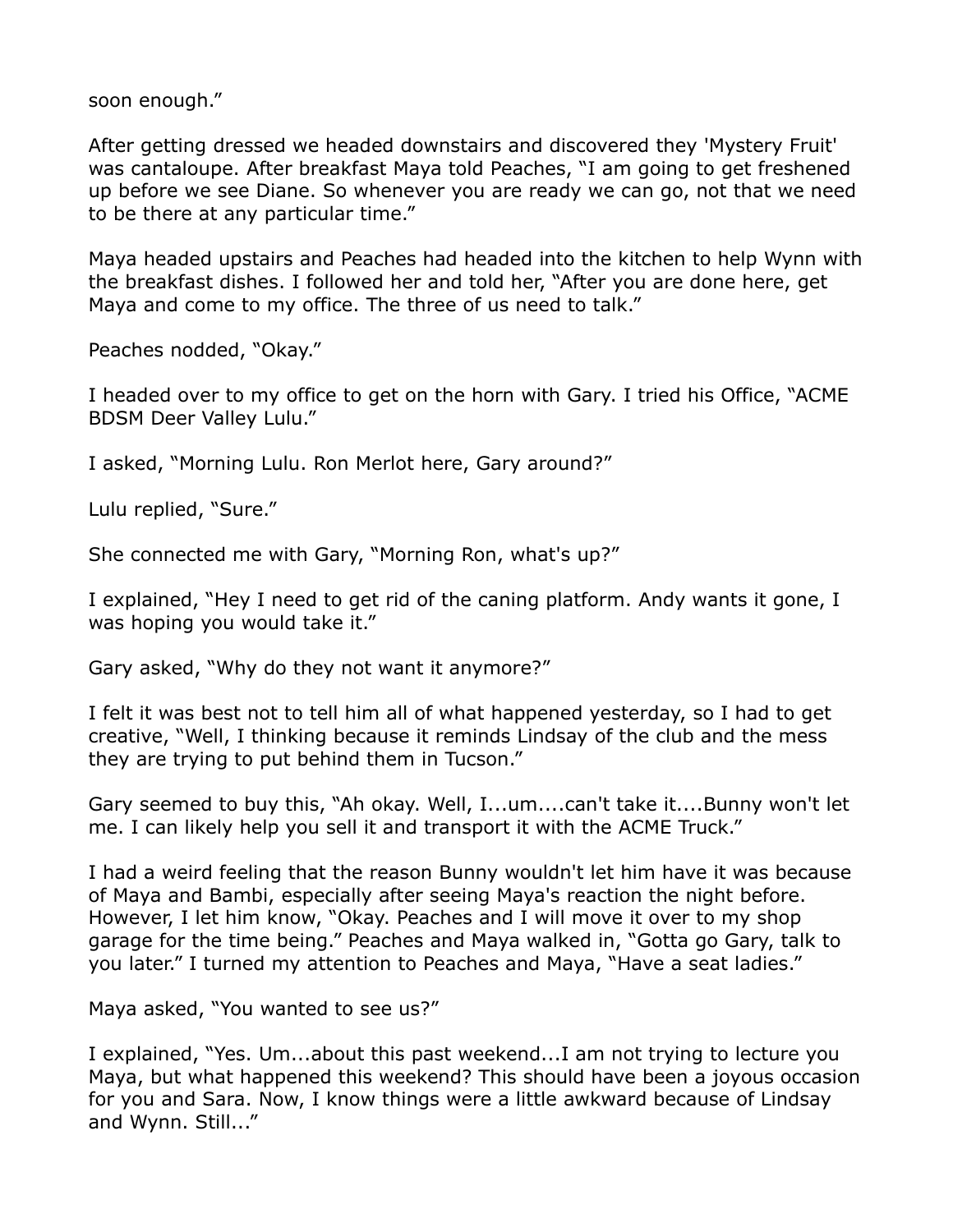Peaches grabbed Maya's hand, "I worry. Ron worry. We don't want you to become your father."

I told Peaches, "But he did clean up his act after his 'accident" last year."

Peaches looked at me and asked, "What accident?" We both looked at her blankly, "What you two talking about?"

I commented, "Hmm, I think Sara was right. Um...when Jed showed up mysteriously in January, Wynn offered him a glass of wine and he declined."

Peaches replied, "We talk about same Jed?"

I continued, "He says he had stopped drinking after he had gotten into an accident last year. Something about a snow drift and a tree. Says the DA had cut him a deal, go into rehab and not face jail time. He claims to have met Tess while in rehab."

Peaches was laughing, "No, no, no....he's pulling your arm..."

Maya corrected her, "You mean leg?"

Peaches replied, "Yea whatever. He never in accident. Another his lies."

Maya revealed, "You know, I was so angry at Sara for the way she behaved towards him that night. And yet, once again she was right. Seems to be the way it goes. She was right about Dirk, my father and even Bambi."

I was confused, "Wait....um....what...Bambi?"

Maya sighed and told me, "Yes, Bambi. You remember that conversation we had a while back...where you and Sara were worried I could hurt her?" I nodded yes and wondered where this was leading, "Not long after we returned from the Chugwater job, I was caning her and one thing lead to another and I got a bit out-of-hand."

Hmm this would explain why Gary didn't want the caning platform. I was afraid to ask, "How out-of-hand?"

Maya sighed, "She kept repeating her safe word but I kept going. She was rather unhappy with me as were Bunny and Gary. We all decided to drop the show and just be friends."

I could see bit of relief in Maya but I wanted to know about Sunday night, "Back to Sunday night. As I had said earlier this was suppose to be a joyous time, you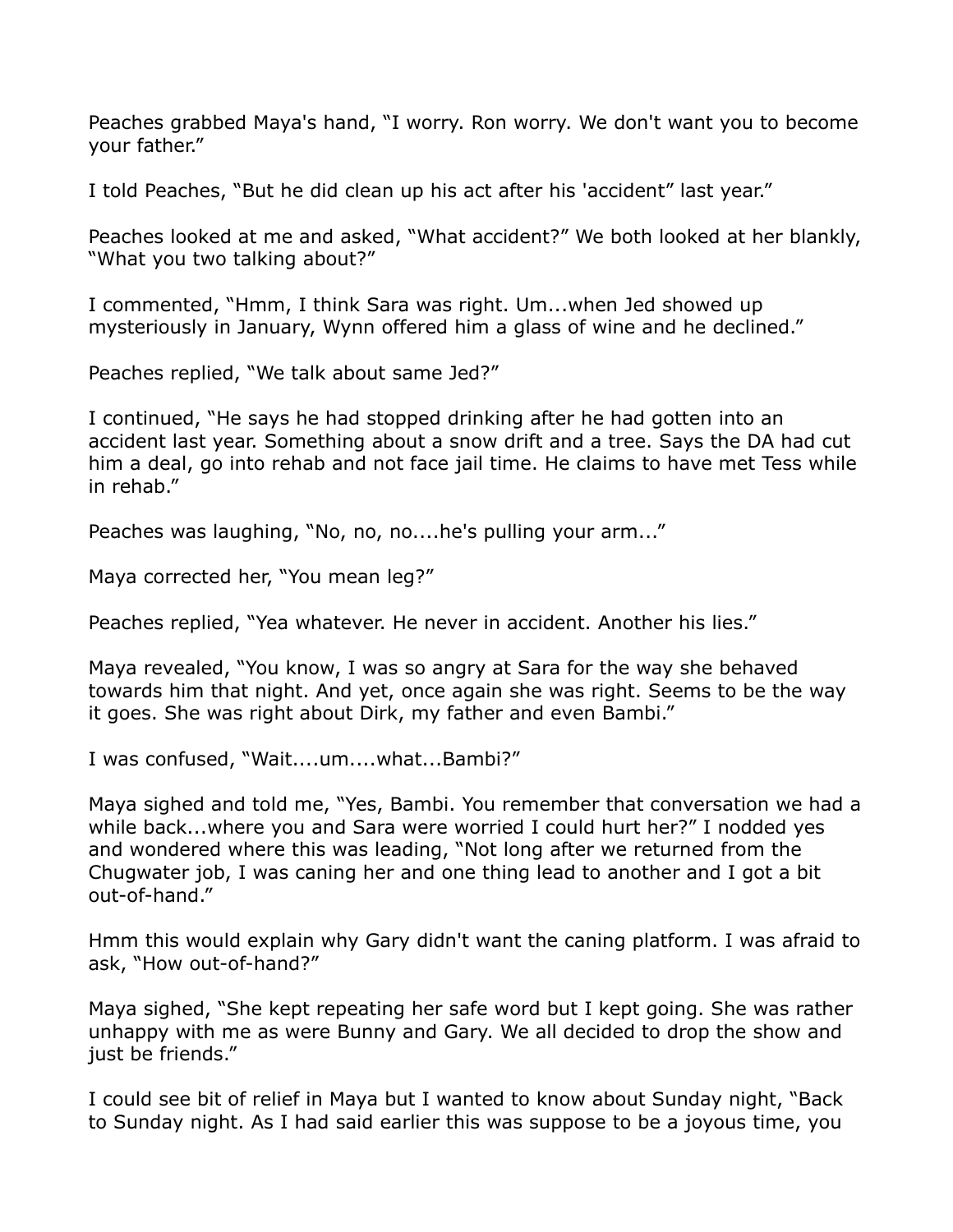and Sara reunited, again. But it just went downhill fast when you started in on Lindsay. Why?"

Maya explained, "I suppose I was already upset with my father and stepmother..or Tess whatever the hell she is to me. Was still carrying that with me and then I saw Wynn on crutches. But, I guess what had pushed me over was when Sara and Lindsay explained what happened. How Lindsay would not believe Sara was telling her the truth. Then the way she treated Sara thereafter. I really don't remember much after the first Martini." Maya was in tears and I could tell she had a lot remorse for what happened.

Peaches reached over and started rubbing her arm, "Okay dear. We worry about you."

I told them, "Listen I know things have been very crazy these past few days. But, you are not alone Maya. It hasn't been a walk in the park for everyone else here. I know it is going to be a bit tough trying to adjust, but I think once you start doing Vinnie's again and going back to school, things will get easier. But, Peaches says Sunday night was not the first time."

Maya acknowledged, "True. I did not take to my father kicking us out too well. I'm sorry, I know better and I will do better. Just for once in my life, I wish things would go well."

I told her, "I think they are, you have Peaches. She cares very much for you and is willing do anything and everything she can to make sure you are still going to be around and are happy. Don't give up, you've got a good thing going here."

Peaches kissed and then hugged Maya, "I don't want to loose you. You are all I have. Please!"

Maya composed herself as she realized Peaches was right, "Don't worry. Ron is right, once I get going back at Vinnie's then this summer at ASU, things will get easier and better for me. But don't worry I am not going to leave you. You helped me during a tough time and have given me something to look forward to. I love you."

Peaches was a bit shocked, "Really? I never knew. Well, I love you too."

I reminded them, "Um don't forget about your meeting with Diane."

Maya stood up and straighten up her outfit, "Yes, we should be going shortly. Thanks Ron."

Maya and Peaches departed for Vinnie's Pizza. They arrived at the old location to find Drew on his way out. He greeted her, "Maya! I had heard rumors you were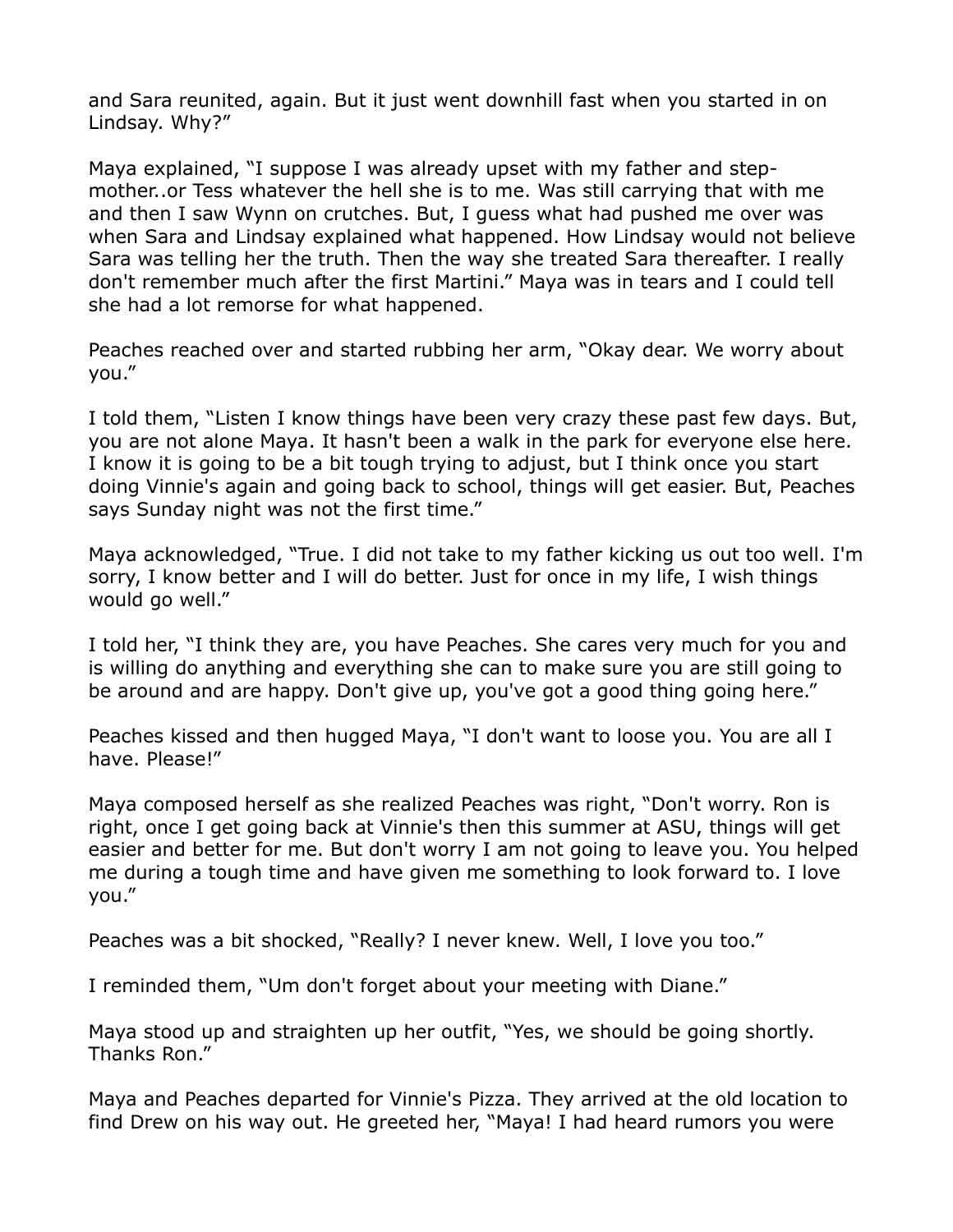back in town." He then noticed Peaches, "Who's your friend?"

Maya blushed, "News sure does travel fast here doesn't it." She introduced Peaches, "Drew, this is Anna Adele Cruz."

Drew extended his hand, "Pleasure to meet you Anna..."

Peaches grabbed his hand and gave Drew her trademark bear hugs and correct him, "Peaches, call me Peaches."

Drew was trying to recover, "Okay...Peaches it is then."

Maya informed him, "Suppose to meet with Diane, she here?"

Drew advised, "No she is at the new store, follow me." Drew climbed into his Big Foot truck while Maya and Peaches followed in the Hummer. Drew headed through the circle, crossing Desert Oasis Parkway then drove around the back of the gas station to the west side by Pima Highway.

Maya had no idea there was a market much less a restaurant over here, "Didn't know this was here, neat."

Drew walked in followed by Maya and Peaches, "Dianne...Maya and Ana...er Peaches are here."

Dianne walked out dressed in a purple top with black shorts and black stockings. She saw Maya and Peaches, "Ladies welcome." Drew left and Dianne explained, "Okay, in another couple weeks we will be fully moved over here. I hope this pays off and we get some more business. If anything I am thinking when the residents have guests, they will bring them here. Anyway, let's get down to business. What is your schedule like Maya?"

Maya explained, "I'll likely be doing summer session, but that does not start until the end of May. I can do evenings if you like."

Diane asked, "Do you want to continue doing deliveries or did you want to waitress as well?"

Before Maya could answer Diane added, "Speaking of delivery since the Desert Oasis Association annexed in the Ashler Hills Estates, they are now part of our discounted delivery area."

Maya asked rather confused, "Ashler Hills Estates?"

Diane explained, "It is a small custom home development that borders the golf course north of Westland Road on this side of the Pima Highway. Not sure of the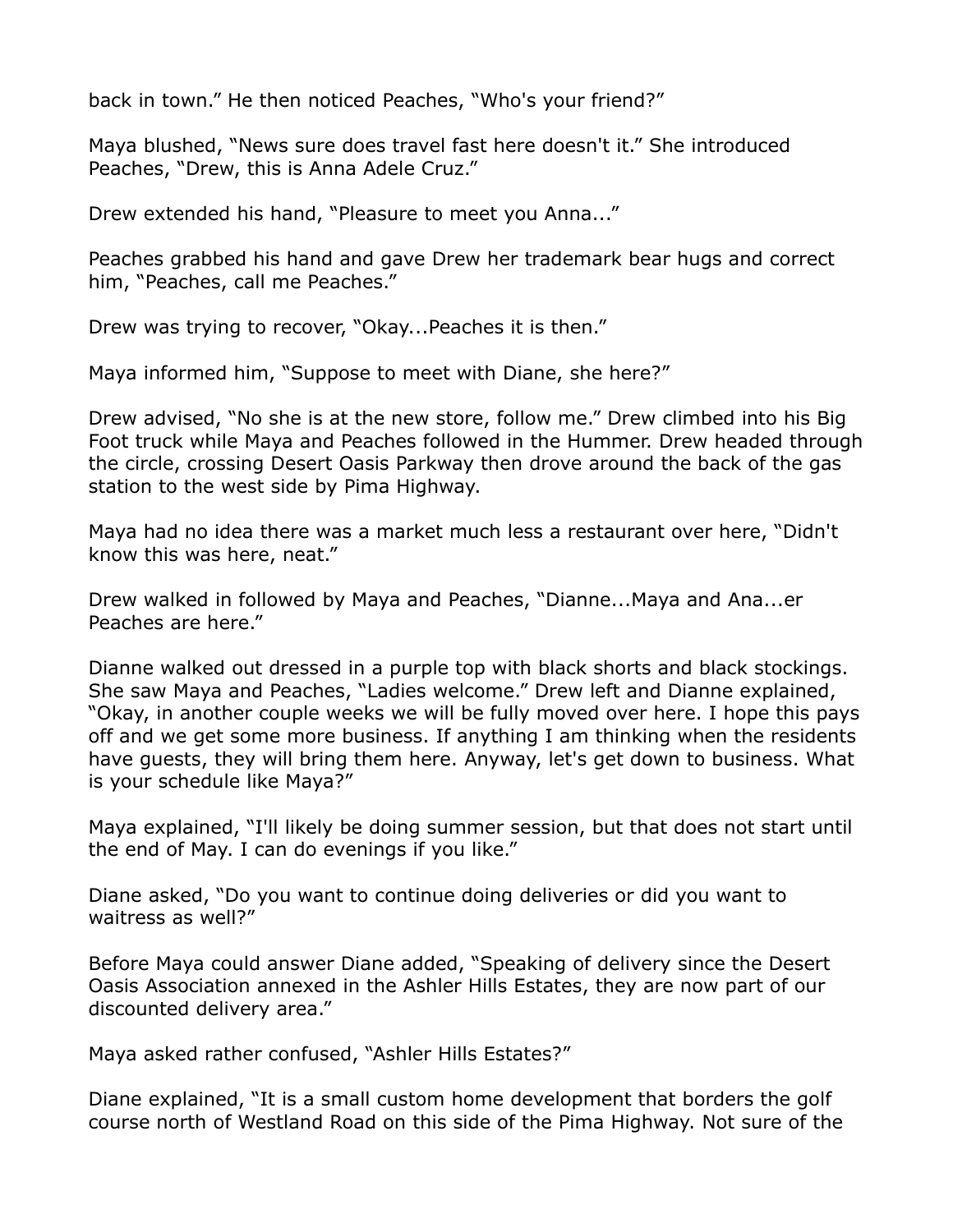whole arrangement but they became part of the Desert Oasis Community Association as of March  $1<sup>st</sup>$ . Roadrunner is suppose to extend to the northwest, from Sagebrush and connect into that community. Right now you only get to it via the Pima Highway I think there are may be a dozen home sites up there."

Maya told her, "I think it would be best if I stick to the deliveries. I think Peaches and I would hurt each other if we were together all the time."

Peaches agreed, "So true."

Diane was fascinated with Peaches' accent, "Your accent?"

Peaches explained, "Hungarian. Was born and spent 20-years there. Ended up here on work program for sponsorship and then got citizenship."

Diane asked, "Okay Peaches, if you are going to be waitress you will need to dress similar as I am. That is, purple top, black shorts and black stockings with black sandals. Is that a problem?"

Peaches replied, "No. Will need purple shirts."

Diane told her, "I'll take care of that. Anyway, since we are in the process of moving I am going to wait on having you two start until after the move. Any questions?" Neither girl had any. Diane added, "Oh, all my Target Cards are over at the old location. I'll drop one off at the Gate House tomorrow."

## **Chapter 7: The Best Laid Plans Never Go As Planned**

Maya and Peaches headed back to the house. Peaches checked with Wynn who informed her it would be a couple more hours until lunch and she was doing fine for now. Maya suggested that her and Peaches spend some quality time together. Maya's plan *was* to introduce Peaches to her chastity belt lifestyle. What Peaches did not know was Maya was wearing her belt under her shorts. She had her key on a long chain around her neck. They headed up to the Queen Suite and went into the sitting room to talk and flirt. They were sitting on the couch chatting with a light kiss here and there. Maya removed Peaches top and started rubbing her tit's. They moved back into the main part of the suite and got on the bed. Maya had removed all of Peaches clothes except her panties. Peaches lifted up Maya's top to get to her tits. She then went to remove Maya's shorts when she felt the steel band around her waist. Peaches was a bit startled, "What this?" Maya stood as Peaches removed Maya's shorts exposing her belt. Peaches walked around Maya looking at the belt in great interest.

Maya asked, "Take it you never seen a chastity belt?"

Peaches smiled, "No, only heard about them when modeled."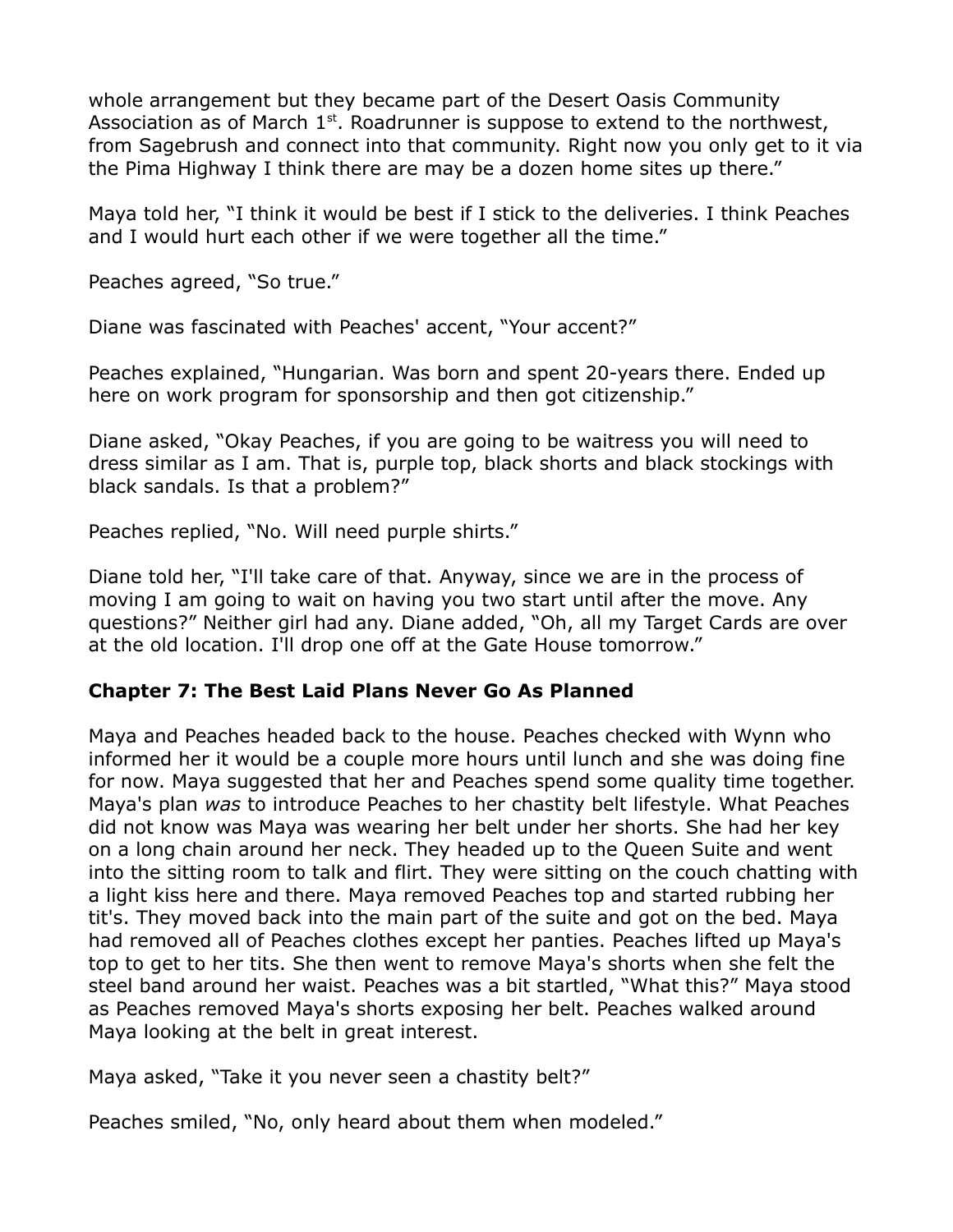Maya teased, "You like?"

Peaches was grinning, "Yes I do. How do you get off?"

Maya explained, "I don't. That is the purpose, I can't touch myself nor can anyone else when I am locked into this. The front shield prevents anything from making contact with my pussy, much less being inserted. It dulls any sensations if I tried to use a vibrator."

Peaches confirmed, "You can not remove if you not have key?" Maya nodded yes. Peaches asked, "Where key?" Maya removed the key from around her neck and handed it to Peaches, something she would later regret. Peaches took the key, inserting into to the radial lock and removed the lock. Maya showed her how to unfasten the waistband from the front shield.

Maya explained, "Normally the shield is flat. Gary had this specially made for me to secure on to the piercings in my pussy." She slid the shield off revealing the pussy buttons which sealed her pussy closed.

Peaches knelt down to examine Maya's pussy, "Not seen those before." While she couldn't stick a finger into Maya's pussy she could rub Maya's clit which was exactly what she started doing.

Maya was a bit startled and turned on, "Oh god, I need to get on the bed. Let me remove the piercings."

Peaches led Maya to the bed but instructed her, "No, leave piercings." Maya was a bit puzzled, but went ahead with Peaches wishes. Peaches resumed rubbing Maya's clit and was not long before Maya had a powerful orgasm. Maya needed a few movements to recover and laid down on the bed. Peaches walked over and picked up the belt and then ordered Maya, "Get up!" Maya wasn't sure what was happening but she got off the bed and stood by the bed. Peaches came over and slid the pussy buttons back into the front shield. She connected the waistband around Maya's waist and then attached the front shield to the waistband. She picked up the lock and threaded back on to the belt until it snapped into place releasing the key.

Maya asked, "Can I have the key now?"

Peaches told her, "No! I want to be only girl you do. Now lay down." Peaches put the key around her neck and climbed upon the bed and straddled Maya's head. Peaches demanded, "Eat me!" An orgasm or two later Peaches got off the bed and went to the bathroom to freshen up.

Wynn announced over the intercom lunch was ready. As they were heading out of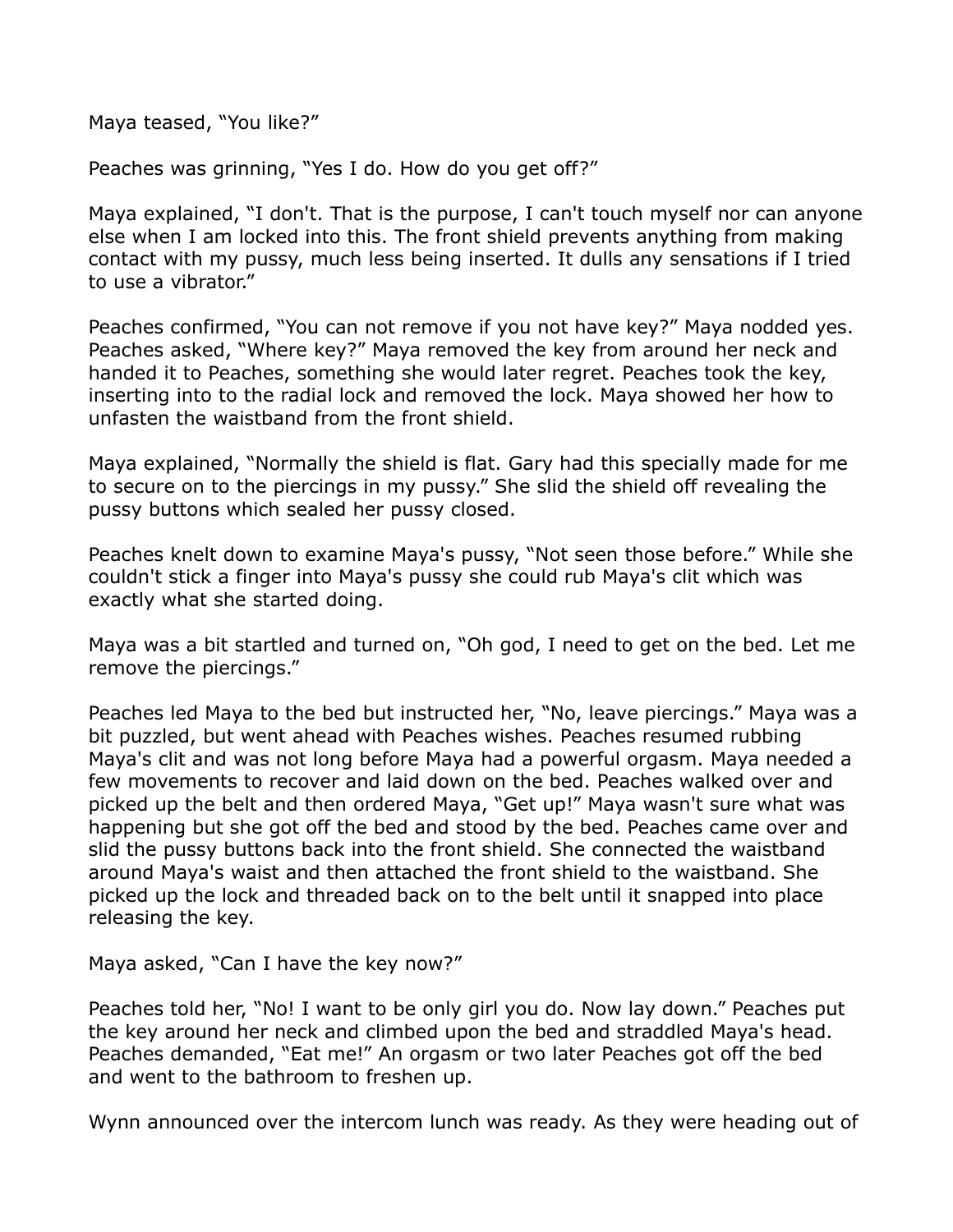the suite Maya again asked for her key to which Peaches told her, "If I am your only girl, then you don't need key!" While Maya had wanted long term chastity she didn't really plan on having someone else controlling her key. Peaches quickly made her way down the stairs.

Maya met up with Lindsay and Andy, "I think I made an error in my plan to introduce Peaches to chastity belts."

Lindsay asked, "How so?"

Maya replied, "Peaches is now my key holder."

Lindsay giggled, "Welcome to the club sister. After that little fiasco last week Sara has been holding mine."

Maya laughed, "*Little?!* Thing is I am into longer term chastity, if I am in control of the key."

Andy observed, "That kind of defeats the purpose."

Maya explained, "Yeah I know. I meant before when the belt didn't come off and even there after I kept the key in Ron's safe. I could only get to it when he was around, but I could still get to it. Oh well, what's the worse that could happen?"

We all gathered around the table as Wynn and Peaches served turkey, bacon and avocado wraps. After lunch as Peaches was picking up the dishes Maya noticed the key wasn't around her neck anymore. She decided to ask about that, "Say Peaches, what did you do with my key?"

Maya's heart sank and yet she felt a tingle of excitement between her legs when Peaches informed her, "Key in Ron's safe. You not allowed to have it."

Maya replied, "Well that didn't go as planned."

I was returning to the kitchen to get a Dr. Pepper when I saw Maya and remembered I wanted to ask her about Corona de la Estrella's and the tribute to Hal and Maria. I commented, "Hey Maya, been meaning to ask you about something."

Maya replied, "If it has to do with my father I'd rather not talk about it."

I assured her, "No...No, last Friday at the grand reopening of Corona de las Estrella's, Linda mentioned you had put together a bit of tribute for Hal and Maria."

Maya explained, "Oh yeah. I was so inspired by Linda's determination and how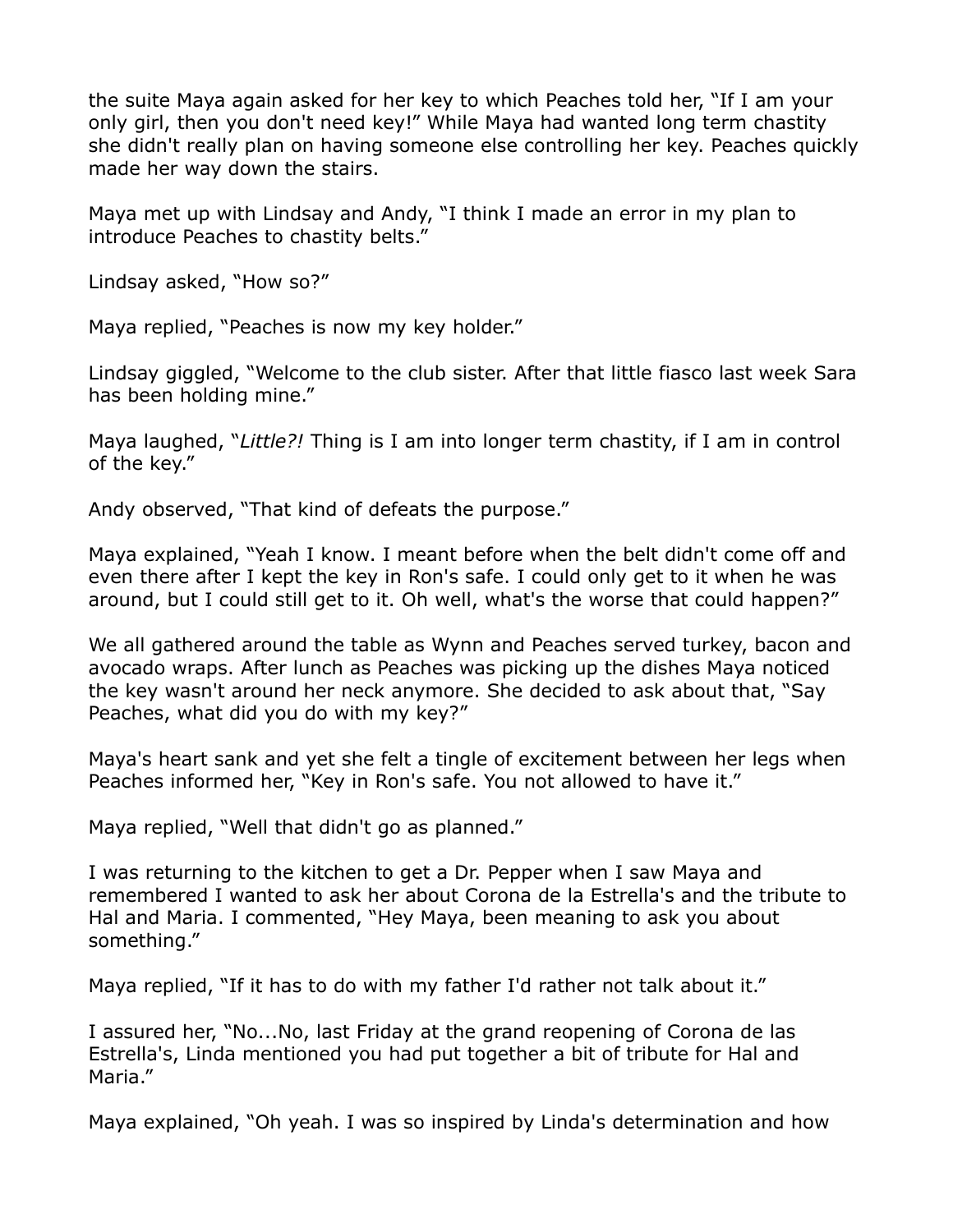she moved forward after her husband died. I wanted to find out more about him and Olivia's mother. I had talked to Linda a little bit about it and what information I had found. Kayré had mentioned they were going to a dedication plaque. So I put everything together and gave it to them when they were here after when we had gotten back from the Chugwater job."

I was impressed, "That was nice of you, Linda gave a shout-out to you during her grand opening speech. Anyway....Oh how did it go with Dianne?"

Maya replied, "She says she wants to wait on us until after the move in about two weeks. That will work as it will give me chance to see what I can do for summer session."

Peaches had left the room, so I asked about Peaches and her belt, "I though the plan was for you to put Peaches in a belt?"

Maya laughed, "Well, that didn't work as I was expecting as you have found out. Oh well, I guess it is Karma from when Bambi and I were together. She was always belted and I always had her servicing me. Now I am the one who is belted and servicing Peaches. I'll get use to it."

I asked her, "How you doing with the latest revelations about your father?"

Maya sighed, "I realized now, there really no reason to be angry about it. What is done is done and I just move on. At this point nothing surprise me about him anymore. I am worried about one thing though..."

I wondered, "What is that?"

Maya saw Lindsay in the Great Room and told me, "Let's talk in your office." We walked into my office and Maya closed the doors then explained, "Dunn Brooks. I just hope my father wasn't stringing the McGrawl's along with him."

I told Maya, "I don't think he was. Dunn did some work for them a while back, but he really doesn't know them that well. He didn't seem that comfortable there that night either."

Maya added, "Probably because he didn't want anything more to do with my father. I think he knew Tess from before."

I explained, "Andy has known Dunn for a long while. He had wanted Dunn to be the next manager for the Fountain Hills store. We were talking about him when Andy, Wynn and I were at *Sacred Ground* on that *Glenn Campbell* night. He called Andy and told him he had accepted an offer in Wyoming."

Maya looked at me confused and asked, "That is the second time you mentioned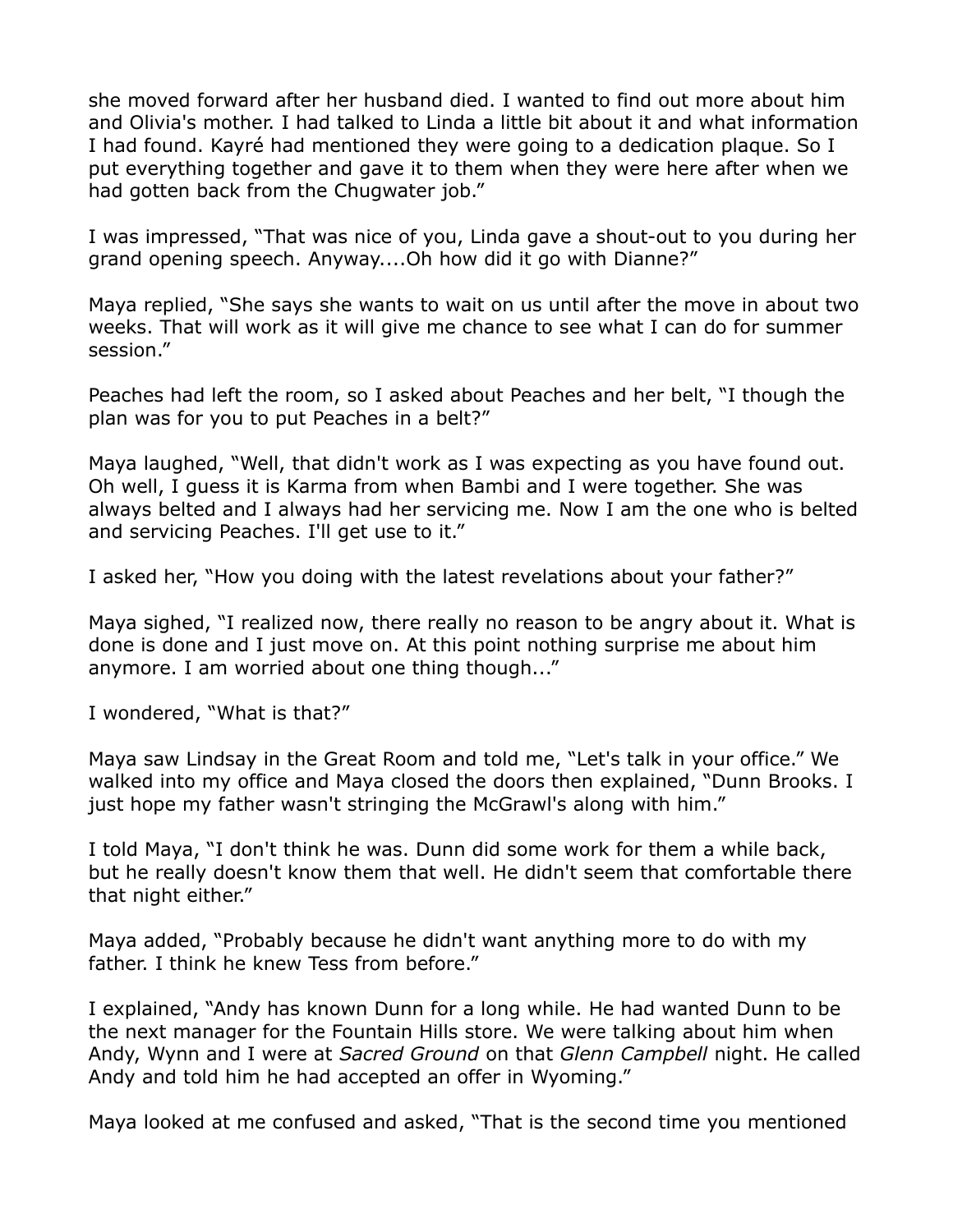this 'Glenn Campbell' night. What the hell are you talking about?"

I laughed, "Okay, well let's see...you were at Vinnie's that evening so you weren't here. After dinner Andy and Lindsay showed up at the front door. No phone call, no email, no warning, they were just here. Lindsay was very pissed, of course Andy was too, but not as much as Lindsay. They had been at the Fountain Hills store since early that morning investigating customer complaints as well as reports from other employees. Seems the current sales manager was getting a bit too *friendly* with the female customers. So, Lindsay walks in and he immediately starts hitting on her and trying to touch her. So she kneed him in the groin and slapped him. He saw Andy and told him this "crazy bitch" had just attacked him. Andy told him the "crazy bitch" was his wife and co-owner and by the way you're fired!"

Maya was laughing, "Ah, okay now I understand the Glenn Campbell reference. Gee, Lindsay seems so sweet and innocent. But, then again I saw what she did to Wynn."

I added, "Well, the difference though is last week she was drunk. Though she did scream at Sara which was bit of a shock to Sara and I. I know we won't be seeing that side of Lindsay ever again. She knows if she ever does anything like that again, both her and Andy will be out of here. Lindsay won't let that happen as she does not want to leave Sara. Plus Andy would not be thrilled in having to find a new place to live. I know Lindsay is truly sorry for what happened and she would do anything to take back that night. Listen, what happened to Wynn was an accident. Poor judgment on my part as well as Wynn's for standing guard. That happens."

Maya was hesitant to forgive and forget, "I know I wasn't there but still..."

I asked her point-blank, "Have you ever done something you wish you could take back?"

Maya was silent for a long time. Peaches was looking into my office I motioned for her to come in. She quietly entered my office and sat down on a sofa, unbeknown to Maya. Maya sighed and then finally admitted, "Yes. Right before Sara moved out here with you. I had told her I was going to Frisco with Dirk and to quit being jealous that he was more interested in me. She pleaded with me not to go with him because he was bad news. Told me to come out with her instead. I wasn't thinking clearly and Dirk was 'behaving' at that time. It wasn't until after Sara had left and I went to Frisco that the abuse started. I should've known better, I should've trusted Sara instead of pretending she was jealous. May be I was mad at her, about our mother's death. I thought her and my father we're hiding the truth."

I told her, "So sorry. How long did you put up with him?"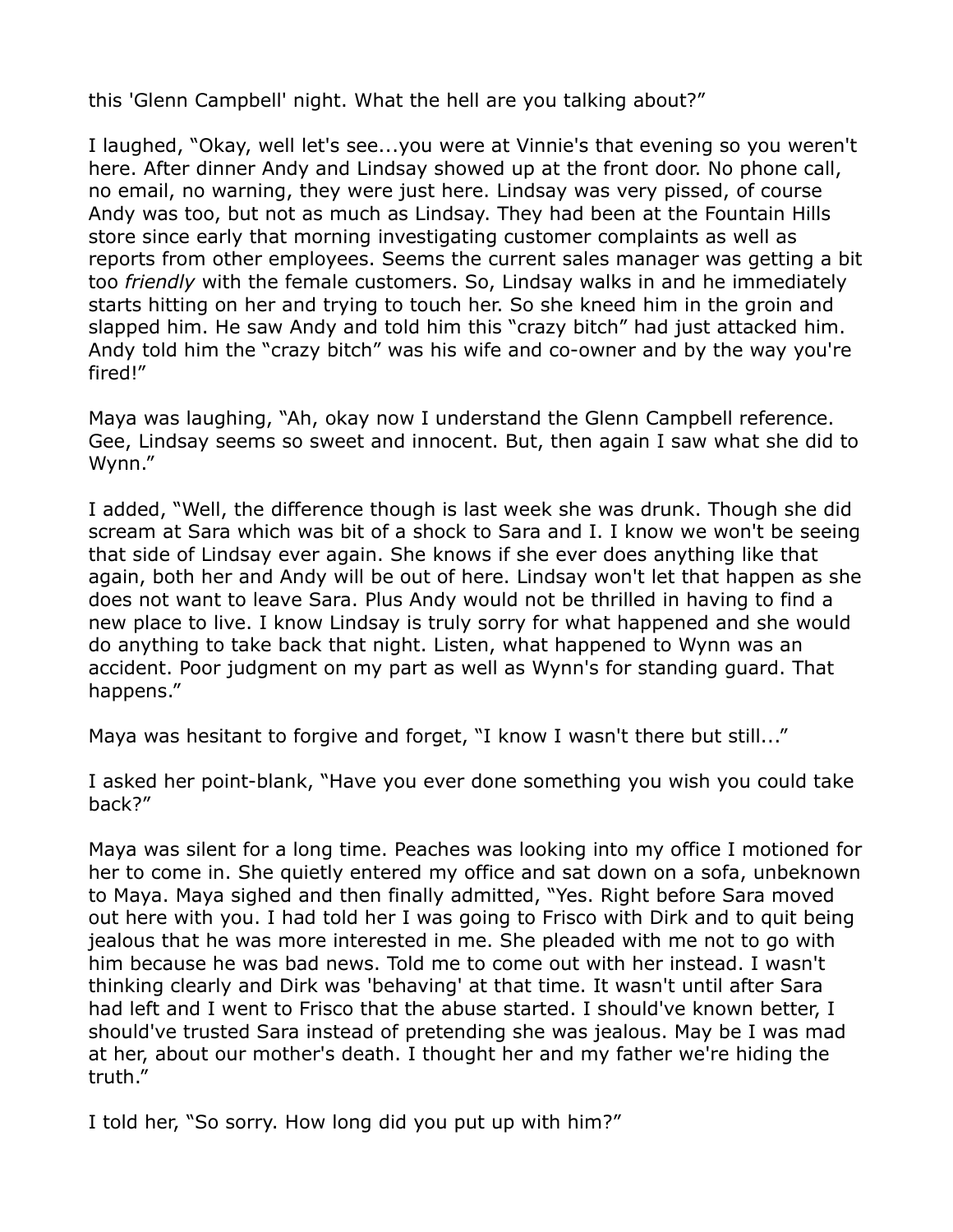Maya shivered for a second, "About three years. He left me alone when I was going to school. Of course, I stayed away from the house as much as I could during that time. He was working nights, don't recall where. I came home one night and found him home and drunk. We started arguing, don't know about what, likely him getting himself fired from his job. I got pissed at him and threw him against the wall. He called the cops and that was my first night in jail. He found another job and we made up. Everything was going well for the next few months until he lost that job. Woke up one morning to him trying to choke me and I threw him through a window. We both spent the night in jail and then he disappeared for several months. Should've gotten the locks changed or left while I had the chance. He stumbled in drunk that night last July with a knife. He lounged at me, I screamed and kicked him. He did slice my left arm, still have the scars to prove it. I kicked him again and he fell backwards out the door. I guess the neighbors called the cops and he ditched the knife when he heard the sirens. The cops arrested both of us. We're both at initial sentencing. DA was trying to get me on assault. The judge looked at me and saw my bandaged arm. She asked about it and I explained what happened. She asked the police if the knife had been recovered. They told her no."

I was surprised, "Good grief he has some issues." I noticed Peaches was crying and apparently like me this was the first she had heard about what has happened to Maya.

Maya laughed, "Yep. But, he won't shut up when he is drunk and that got him into a lot of trouble that night. He said something to the effect that he had hid the knife and would be waiting for me when I returned. The judge told me I was free to go all charges dropped. But then told to me wait, that she had something she wanted to tell me. This was when it came up that Dirk had the outstanding felony warrant from Clark County. Guess it stemmed back from when he had tried to get his way with Sara. Anyway, she told me he would not be bothering me anymore. I left and stayed at a friends house."

I asked, "Is that when you called Sara?"

Maya explained, "No, it wasn't until a couple days later. I wasn't sure what I was going to do or where I was going to go for that matter. Our landlord ended our lease and I ended up having to pay a few hundred dollars to repair the damages."

I was wondering, "How did you even have our phone number?"

Maya told me, "Before Sara left for her 'modeling' gig in Los Angeles, she told me the offer would always be open. She would persuade you to let me stay when it came down to that. She left me a Hallmark card on my bed with an apology, along with her phone number here. Funny thing is I almost tossed the card, but for some reason I knew I should hold on to it. I found it in my purse and decided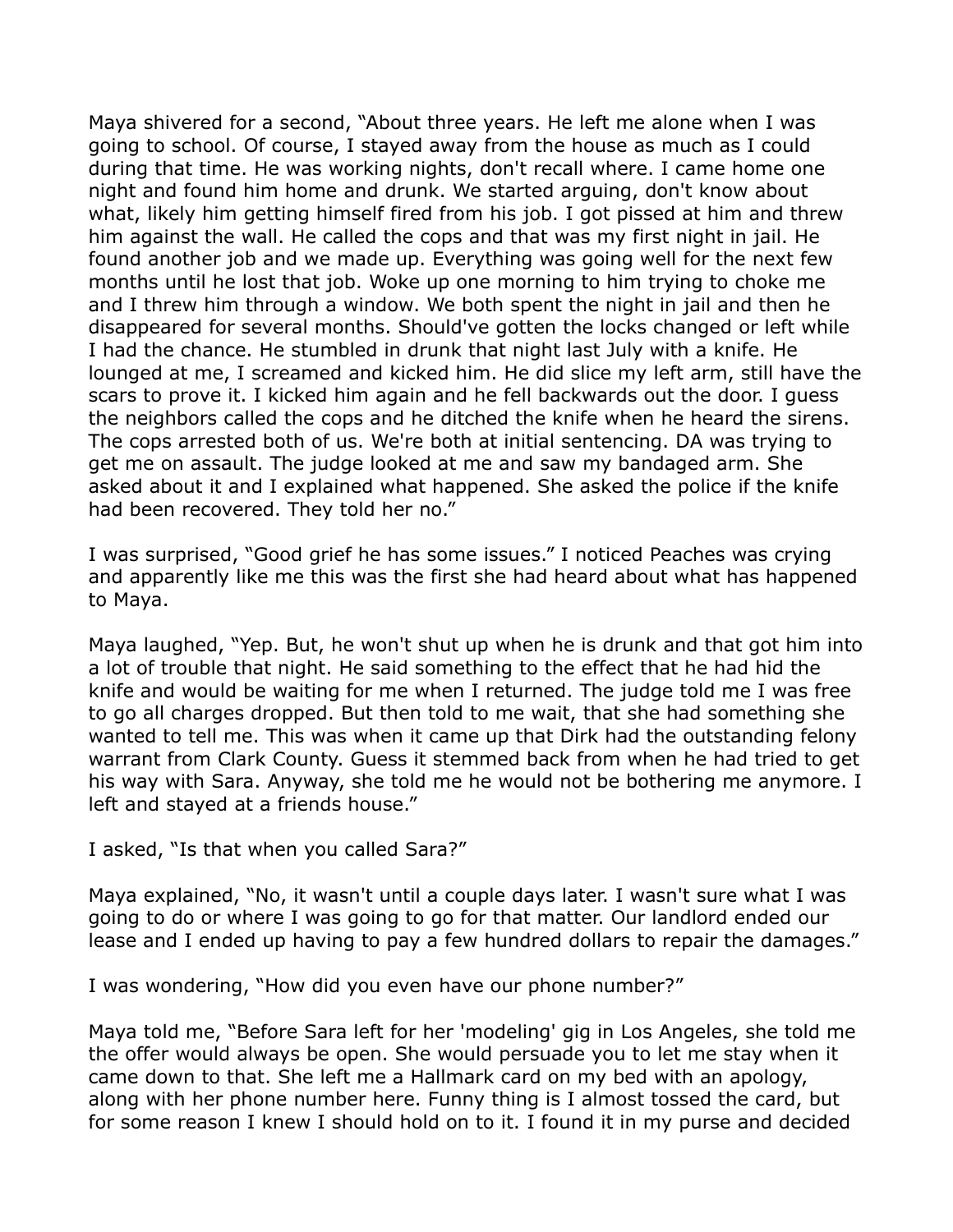to call her. You know the rest. So, yes if I ever could...I would have given anything to take back that night that I told her I was going to Frisco. Or would it be the night I decided to go back to Chugwater? I don't know. I guess Chugwater worked out in the end, I likely would not have met Peaches. I love her so much."

Maya had no idea Peaches was in here until she told Maya, "I know now. I love you too."

Maya turned around startled and asked, "How long you've been back there?"

Peaches was in tears and told her, "Long enough. I understand now. Come. Let's rest. I make you happy." The two of them left hand in hand from my office.

## **Chapter 8: An Exchange & Time for another Play Night**

By the time Saturday came around, we had noticed a great improvement in Lindsay. She was not limping anymore and seemed to have put the 'punishment dream' behind her now. Wynn seemed to be getting around better too as well. The mood Saturday morning was kind of bored. I was thinking about doing another play night, which would work out well given I was going to have to move The Budget Holstein's site to a new server. Their site was getting more traffic than the current server could handle. Since Wynn was still not allowed upstairs yet, I would have to setup the bed restraint system and toy bags in the Queen and King Suites.

- Sub Dom Location
- Sara Andy King Suite
- Wynn Maya Maid's Suite
- Lindsay Peaches Queen Suite

I had just gotten everything down paper, when Gary called, "Hey Ron, you interested in a bondage wheel and a 6-foot cage?"

Oh lordy, "Um...geez I could just picture Sara strapping Lindsay to the wheel and doing who knows what to her. Wait you said a 6-foot tall cage?"

Gary explained, "No, 6-feet long, by about 3 feet tall and deep. Could easily fit two victims in there...say Sara and Lindsay?"

I asked, "Sure, but for how much?"

Gary laughed, "You don't have to pay a thing, the Mistress is willing to take your caning platform and give you these two items in exchange."

Okay, this could work but, "Not sure if I can fit these items in my playroom. I suppose the bondage wheel doesn't take up that much space compared to the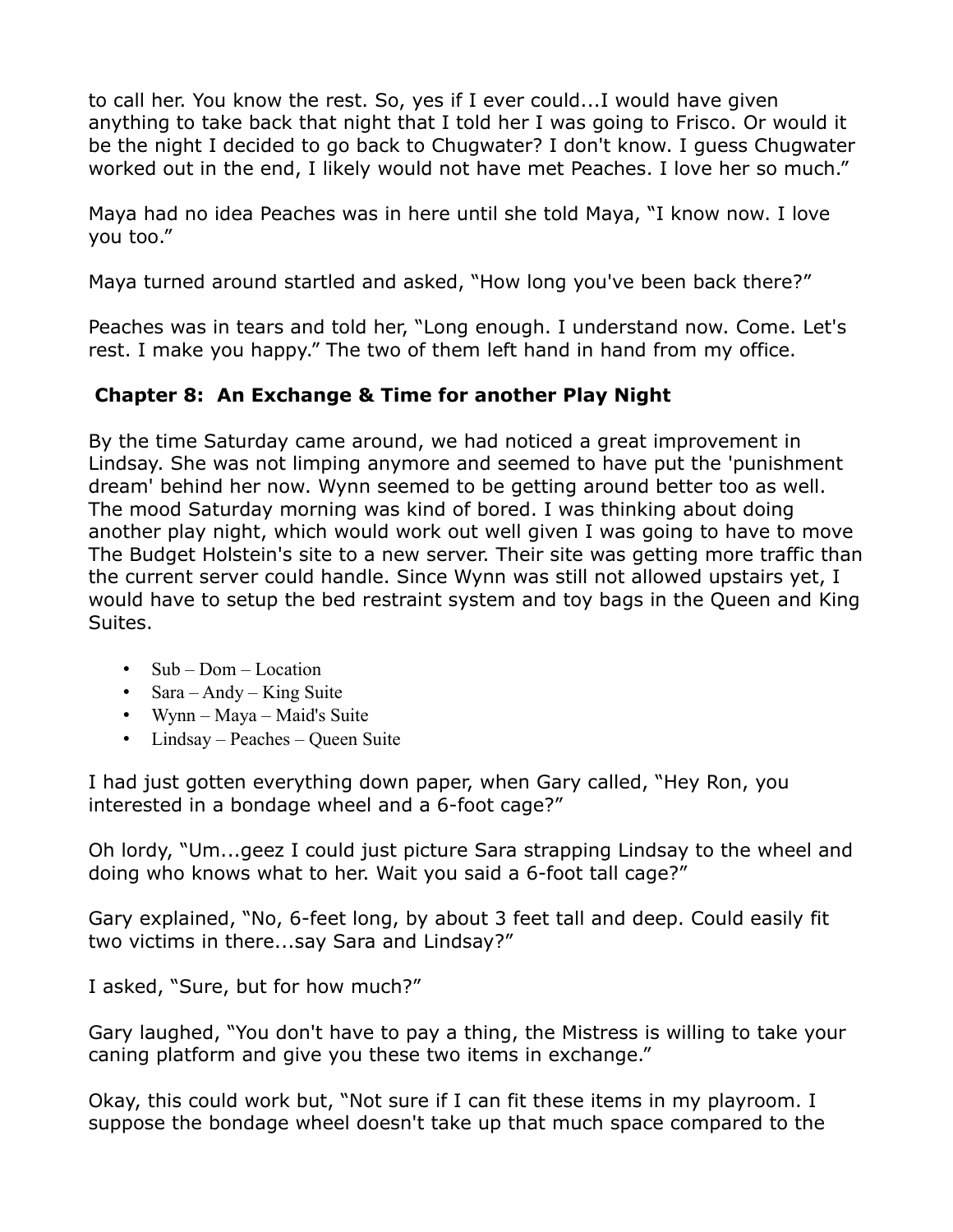caning platform. It is the cage I wondering about."

Gary assured me, "We should be able to make it work. You going to be home for a bit?"

I told him, "Got no plans until tonight. Going to be doing another play night so I can get The Budget Holstein's site moved over to a new server, without being disturbed."

Gary explained, "Well I can be over in a bit and we'll evaluate your playroom. Is the Budget Holstein project going to take all night?"

I replied, "Yes and no. The transferring of the contents as well as their database is going to take a while, but once I get it going I can let it run unattended. Why?"

Gary laughed, "Well, if we want those items we need to get them tonight."

I asked, "Where is this Mistress?"

Gary told me, "Not sure, she said she is in Kierland area of Phoenix, where ever that is."

I informed Gary, "Not too bad. Kierland area is near Greenway and Scottsdale Roads. A couple miles south of the Pima 101 freeway. Hmm, kinda want this to be a surprise, but I usually have the players get ready down in the playroom."

Gary had an idea, "As I recall, there is a bulkhead in that landing area leading back to the dressing rooms and storage area. I can hang a tarp so they won't be able to see into the playroom but still access the dressing rooms. I'll be over in about an hour."

I told Gary, "Okay that would work. See ya then." After I got off the horn with him I announced over the intercom, "House meeting 5-minutes in The Library, bring your keys." I headed into the library and opened the armorer removing the mason jar along with a handful of cable tags and a couple Sharpies. Within a couple minutes everyone was in the library. I set the mason jar on the table along with the cable tags and Sharpies. Instructed, "Please attach a cable tag to your key and place your name on the tag. When you are done, place the key in the mason jar."

Peaches reminded me, "Maya's key in safe."

I told her, "Thanks, I'll take care of that. Okay, for those of you who were here at Christmas already know what's up. We will be doing another play night tonight. As was the case during Christmas, I won't be participating."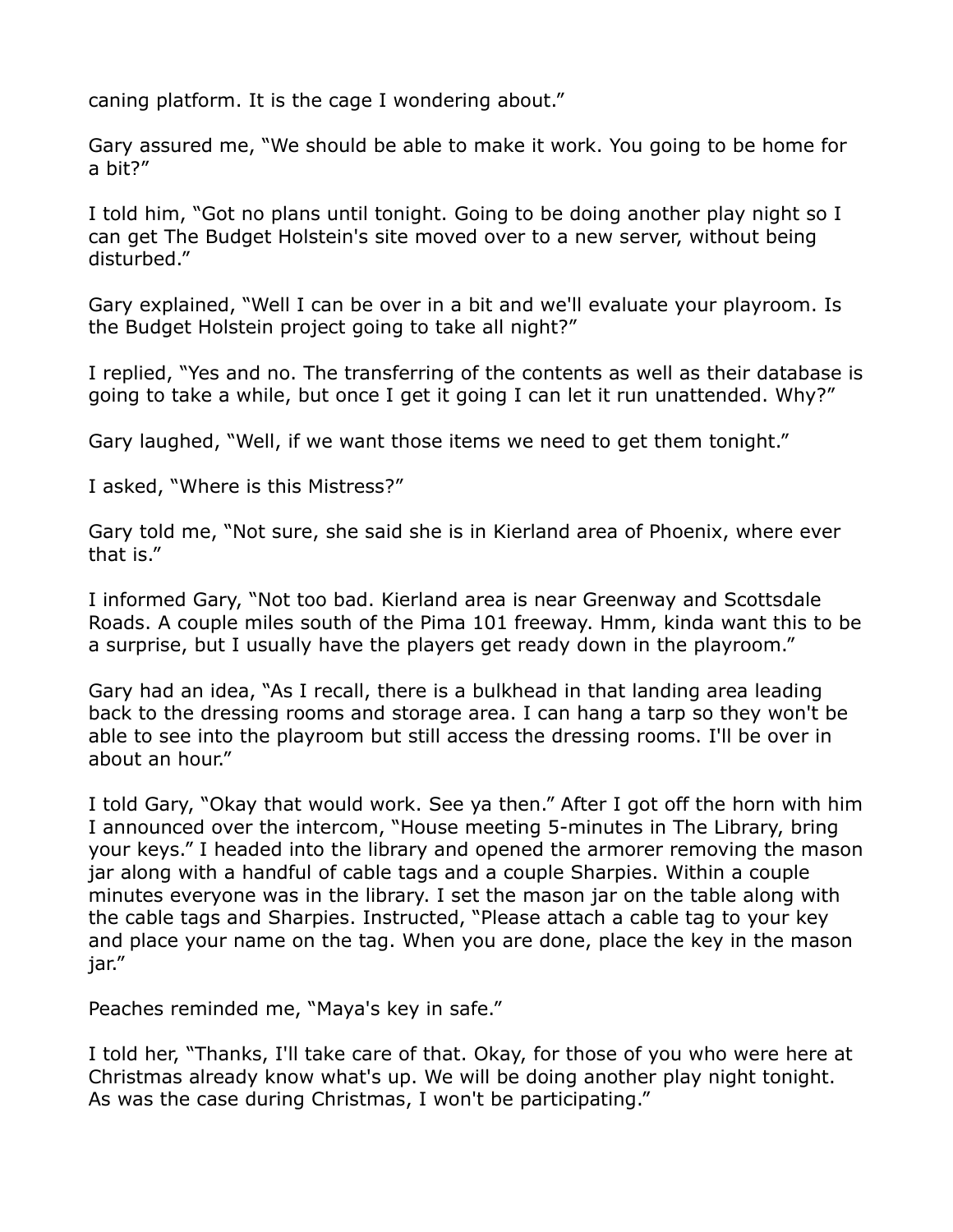Maya asked, "Why not?"

I explained, "For one thing, we would have an odd number of people if I did. Mainly though, because I have big project I must get done tonight. Plus Gary and I are going to be working on the playroom."

Sara asked, "What are you two going to be doing with the playroom?"

I laughed, "Cain't tell you it is a surprise. You will find out next week. Okay, so here is the plan for tonight. We will do dinner at Juan Jaime's over at Thompson Peak and Hayden around 6:00 PM. We should be back here by 8:00 PM. I'll give you an hour to get freshened up and to choose your outfits. Bring your outfit down to the playroom and place them on the rack near the dressing area. Once you are done head back up to the library by 9:00 PM. We will start shortly thereafter, depending on how long it will take me to get things setup up upstairs."

Lindsay asked, "So what we doing the rest of the day?"

I had an idea on how to get them out the house for the entire day, "Hold that thought." I went in to my office and removed six AMC VIP movie passes from the safe along with Maya's key. I placed they key in my pocket and headed back into the library, "How about spending the day at Desert Ridge?" I handed out the movie passes, "These passes are good for *any* movie even feature engagements. I'd suggest y'all take Maya's Hummer. Gary and I will meet y'all over at Juan Jaime's around 6:00 PM."

Everyone headed down to the garage, but I called out for Wynn, "Wynn since you need to wait for them to bring the Hummer around wait up a moment." I explained, "Since you are not able to get down to the playroom and you are going to be a sub in your own suite, you can just get dressed in your suite once I hand out the envelopes and explain the rules. You can also help me out by getting your bed setup. I'll leave a set of restraints and a toy bag in your suite while you are gone."

Wynn understood, "Okay sounds good." She headed out the front door and announced, "Gary's here!".

I met up with Gary at the front door who joked, "Kicked everyone out eh?"

I laughed, "Yep. We're going to meet them up at Juan Jaime's around 6:00 PM."

Gary asked, "Where the heck is that."

I explained, "Hayden and Thompson Peak, not too far from Kierland. Okay, let's head down to the playroom and take a look."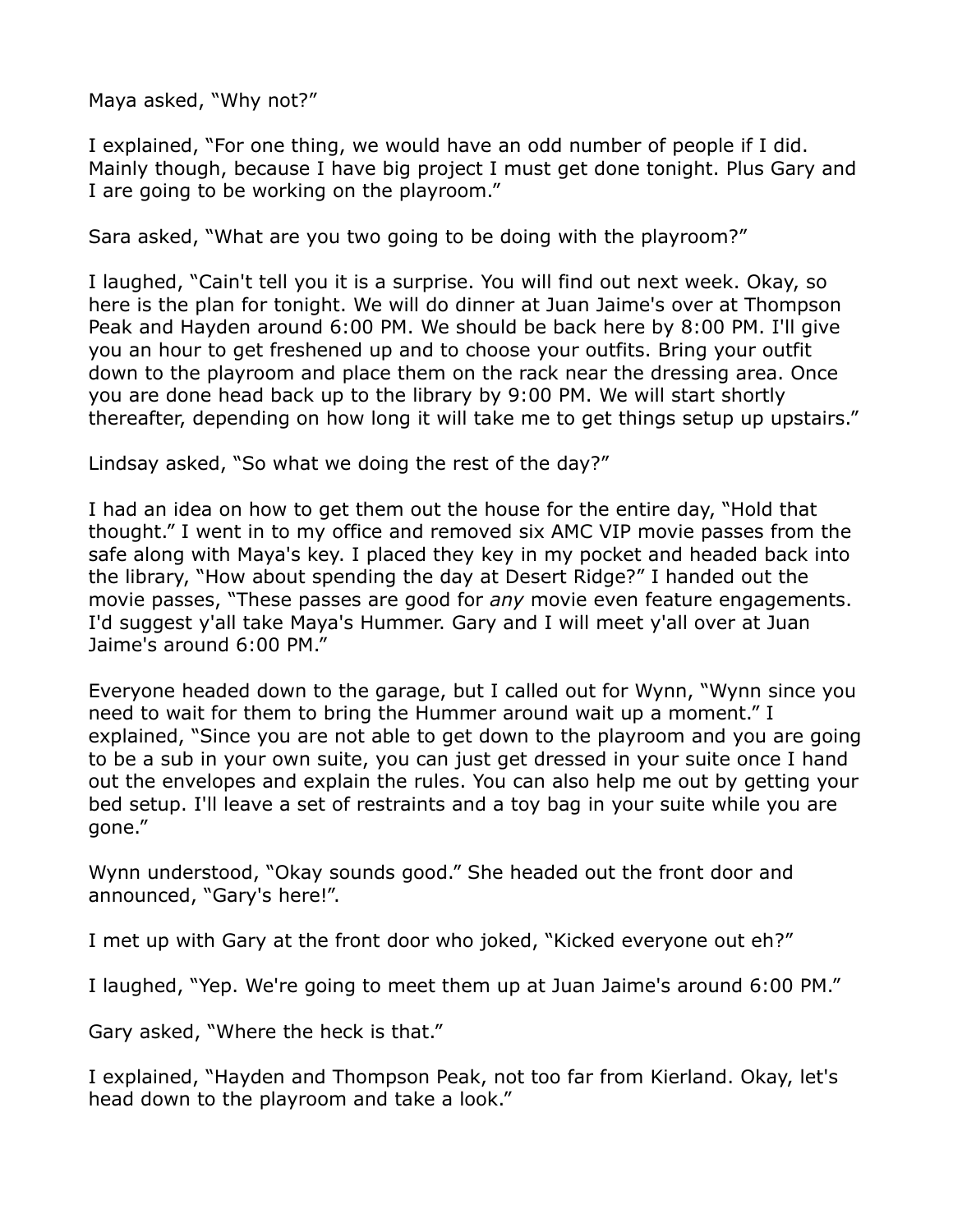We headed into the kitchen then to the stairs leading to the playroom. Once we entered into the playroom Gary pointed out, "Yep, I knew there was a bulkhead here I can hang a tarp from there blocking the view into the playroom from this area. Now, can we access this from the outside?"

I explained, "Sort of, right now you can by going through the next garage into here. However, I can open part of this partition along with the exterior door." I walked in to the garage and headed to the third car portion of the garage. After pulling a couple releases, I slid the partition open and then pressed the button on the wall to open to door."

Gary commented, "Perfect. Okay, lets see here...we can put the bondage wheel over here. The cage though....hmm....I think we need to move the oral chairs elsewhere. There is some space by the fucking machine."

I reminded him, "Unless you want to be relocating my ceiling hooks, you will need to find somewhere else."

Gary looked around some more, "Okay, how about we move the fucking machine to the other side. The oral chairs take up less space. Then we can setup the cage over by where the chairs use to be."

I assumed he knew what he was doing, but wondered, "Sure, however isn't this stuff bolted down?"

Gary assured me, "I can hook up a pneumatic driver and air compressor on the ACME Truck. I'll bring it around it around in a bit with some tarps and Bambi."

I asked, "Why Bambi?"

Gary explained, "I don't think the two of us are going to be able to lift that platform base alone and move the equipment. Besides, Bunny is at a convention this weekend. I'll be back!"

I laughed, "Okay Arnold!" Gary returned about 15-minutes later with the ACME truck and Bambi.

He explained to Bambi, "Okay since Ron wants the changes to be a surprise and still needs to use the dressing area tonight, we are going to hang a tarp across this bulkhead. Set the cinder blocks on this side."

We spent the next half hour getting the trap hung, essentially blocking the landing and dressing area from the rest of the playroom. Between the three of us we did manage to get the base of the caning platform onto the ACME Truck. The seat and spreader portions were a lot easier. Bambi laughed, "Geez, I thought when we unloaded this thing back in November, we would not have to deal with it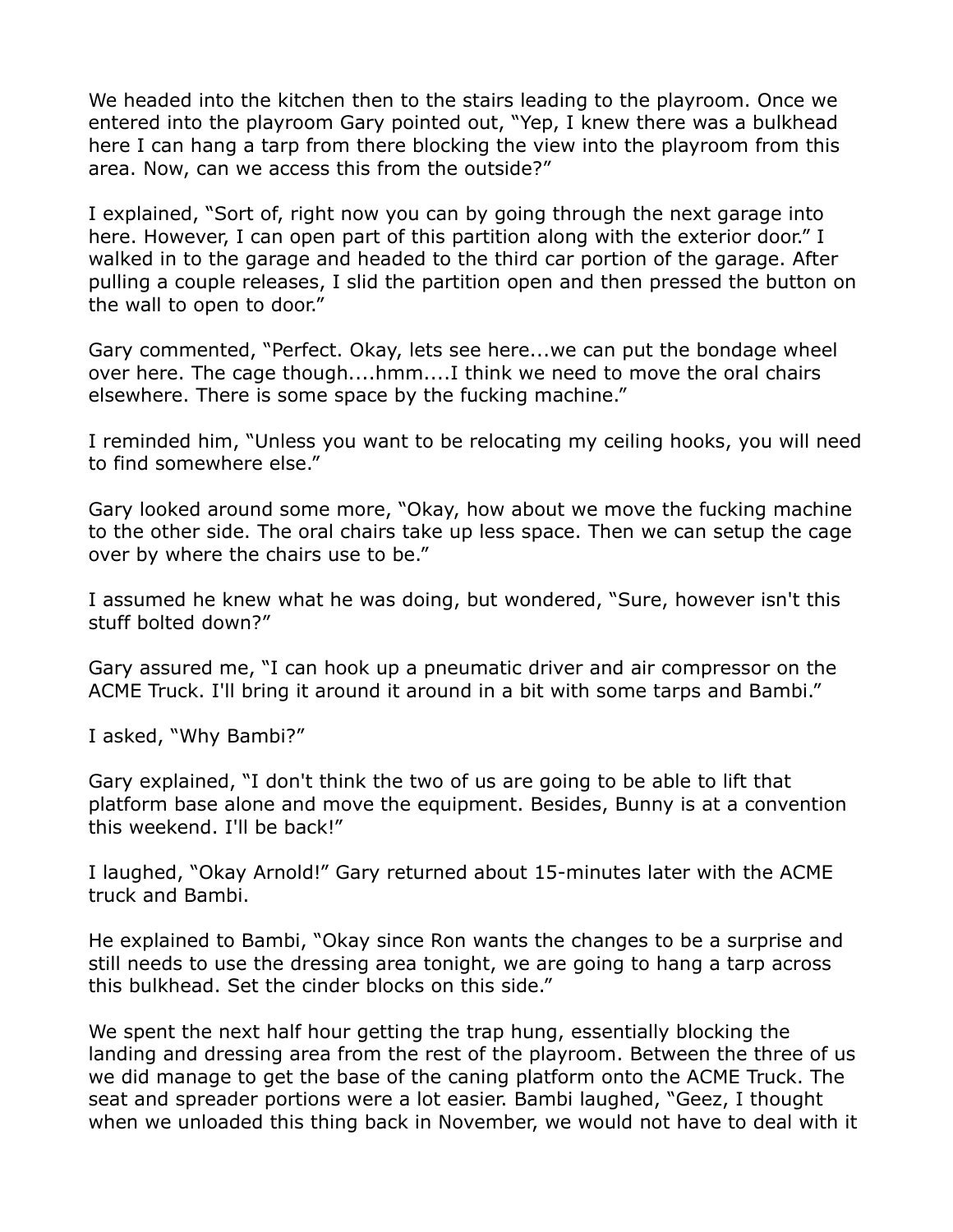again."

Again I had to be creative, "I know, Lindsay decided it reminded her too much of Tucson and the mess they left behind there. Plus, from what Gary here is telling me I am getting a decent trade with it."

We spent the next couple hours moving the equipment around it was almost 3:30 PM when we were done. Gary got on the horn with the Mistress, "Mistress Keewatin? Gary Zinfandel with ACME. Hey I am on my way with my client and sister-in-law. Where exactly are you?  $68<sup>th</sup>$  and Greenway okay. We should be out that way in about an hour."

An hour later we met up at Mistress Keewatin place. A lady in her mid 20's answered the door, "Ah Gary you made it!"

Gary introduced us, "Mistress Keewatin this is my sister-in-law Bambi Gris and my client Ron Merlot. How do we want to do this?"

Mistress Keewatin replied, "Might be easier to get the wheel and cage out first so we can make room for the platform."

I asked, "Do you know exactly, where you want the caning platform? It is not very easy to move; once you set it, you will need to forget it."

Mistress Keewatin laughed, "Gary, you sure his last name is not Popeil?" She led us to her dungeon, "Okay, it should fit where the cage is now."

I looked at was amazed, "Gary, you didn't tell me the cage had a padded top."

Mistress Keewatin explained, "Oh yeah. You can have one victim on top and one inside or even two inside and one on top. It is lighter than it looks, but still secure. Also it is on wheels so easy to move around. The wheel is back here." She lead us to a wheel which was about 8-feet in diameter, "Gary says you have some big girls, they should still fit on here with no problems."

Not that I was complaining but I wanted to be clear, "Okay, so this premium cage *and* the wheel for the caning platform?"

Mistress Keewatin confirmed, "Yes. I need the space so the wheel is a bonus and I have been looking for one of those caning platforms for quite some time now."

The four of us brought out the cage and wheel. Mistress Keewatin went back into the house and returned with a heavy-duty cart. Between the four of us we were able to get the base of the canning platform out of the ACME Truck. Gary and I wheeled it to the dungeon and got it in place. Mistress Keewatin and Bambi worked on breaking down the wheel into four-foot sections and getting those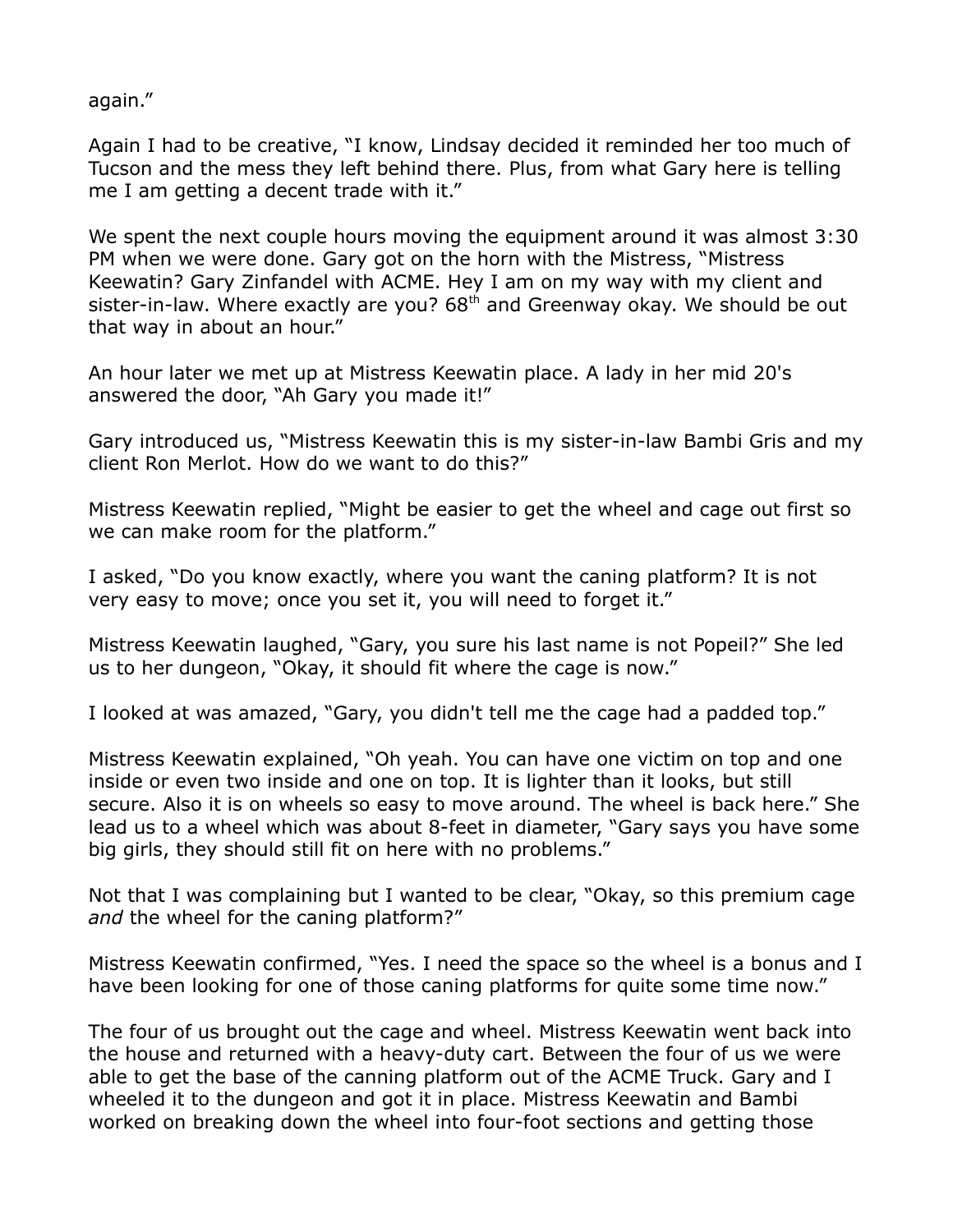loaded into the ACME Truck. Mistress Keewatin took the spreader and seat for the caning platform into her dungeon. Bambi, Gary and I were able to get the cage lifted up on to the truck. While Bambi went about covering everything in the ACME Truck, Gary and I went to help Mistress Keewatin get the canning platform assembled.

Bambi walked in, "Okay, everything is secured and covered. How are we doing in here?"

Gary explained, "Almost done getting this thing put back together." Bambi was about to head back to the truck when Gary asked, "If you don't mind, I could use you to give Mistress Keewatin a demonstration." I noticed Bambi getting really uncomfortable and Gary added, "Just how the restraints work. You can stay dressed and we are not going to cane you."

Bambi confirmed, "You are not going to cane me, just strap me down?"

Gary laughed, "Yes. Is there a problem?"

Bambi replied shyly, "No."

After Gary had finished assembling the caning platform he demonstrated how the restraints work, "The victim will kneel on the seat and lean forward. There is one strap which secures their legs and then there is set of straps for the wrists and forearms." He finished strapping Bambi to the platform, "So, once they are secured, their behind is perfectly accessible for caning." Gary was only joking when he asked Mistress Keewatin, "Got a cane?"

Bambi yelled out, "GARY! You promised!"

Gary laughed, "Just kidding. Geez you used to love being caned." He released Bambi who did not make any comments towards Gary's observation.

I looked at my phone and saw it was about 20 until 6:00 PM and told Gary, "We should get going and meet everyone else up at Juan Jaime's." We arrived at Juan Jaime's a little after 6:00 PM and saw the Pink Monster in the parking lot. We joined everyone out on the patio. After dinner we arrived back at the house a little before 8:00 PM. I asked Gary and Bambi, "Can you all come back in a couple hours I need to get things setup?"

Gary replied, "Sure."

## **Chapter 9: Play Time!**

Upon returning to my office, I announced over the intercom, "You have an hour to get freshened up and decide what you want to wear. Once you have made your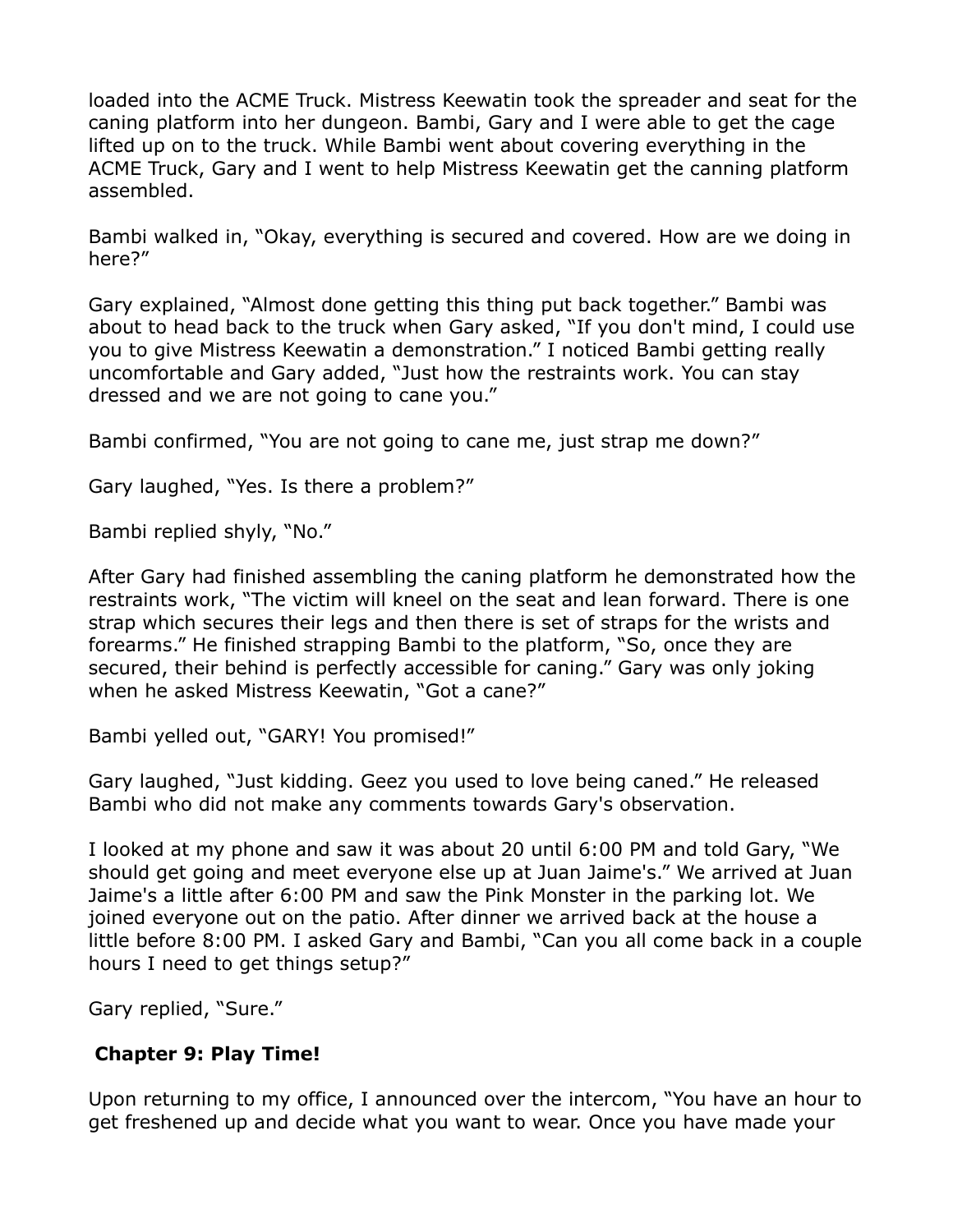wardrobe selections, please take those down to the playroom dressing rooms then come up to the library."

I made my way to the playroom and was a little surprised by the tarp along the wall when I came down the stairs. I headed over the storage area and grabbed three sets of bed restraints, gags, blindfolds and a toy bag. I dropped the first set off in Wynn's suite and she went to work getting her bed setup. I told her, "Once you are done come to my office."

Back in my office I found my playing cards. I pulled out two Jokers, Queens and Kings. I also found some yellow envelopes I would use for the subs, while the dommes would be issued a white envelope with the cuff key and their sub's belt key. I emptied the mason jar on to my desk and noticed six keys, "Odd."

Wynn walked in, "What's odd?"

I explained, "There are six belt keys here."

Wynn joked, "Actually that's even."

I gave her a dirty look and explained, "But as far as I know only five people are belted." I reviewed the cable tags, "Let's see...Andy, Lindsay, Maya, Peaches, Sara and Wynn. Okay..."

Wynn asked, "I didn't know Peaches was belted?"

While I did not know for sure that would explain why there were six keys, "Didn't think so either. May be Maya got her a demo model from Gary. Okay then, let me get this setup real quick."

Maya came into my office, "Peaches will be here shortly, she is putting her outfit down in the playroom."

I told her, "Okay then, I'll be back. Wynn, let me know when the McGrawl's are over here." I headed into the Queen Suite and set the toy bag on the chair. Then headed over to the bed to get it ready for the evening.

I was finishing up when Wynn announced, "McGrawl's are in here now."

I went to the other end of the house to the King Suite and repeated the process. A few minutes later I was back in the library and announced, "Okay, everything is set, we are ready to start. Wynn, Sara and Lindsay come to the office please." The three girls followed me into the office and I closed the doors behind me. I explained, "Since you all have done this before you know the rules. You three are subs tonight. This yellow envelope has your dommes' belt key. As before you can leave the envelope out in plain site or hide it somewhere on yourself or in the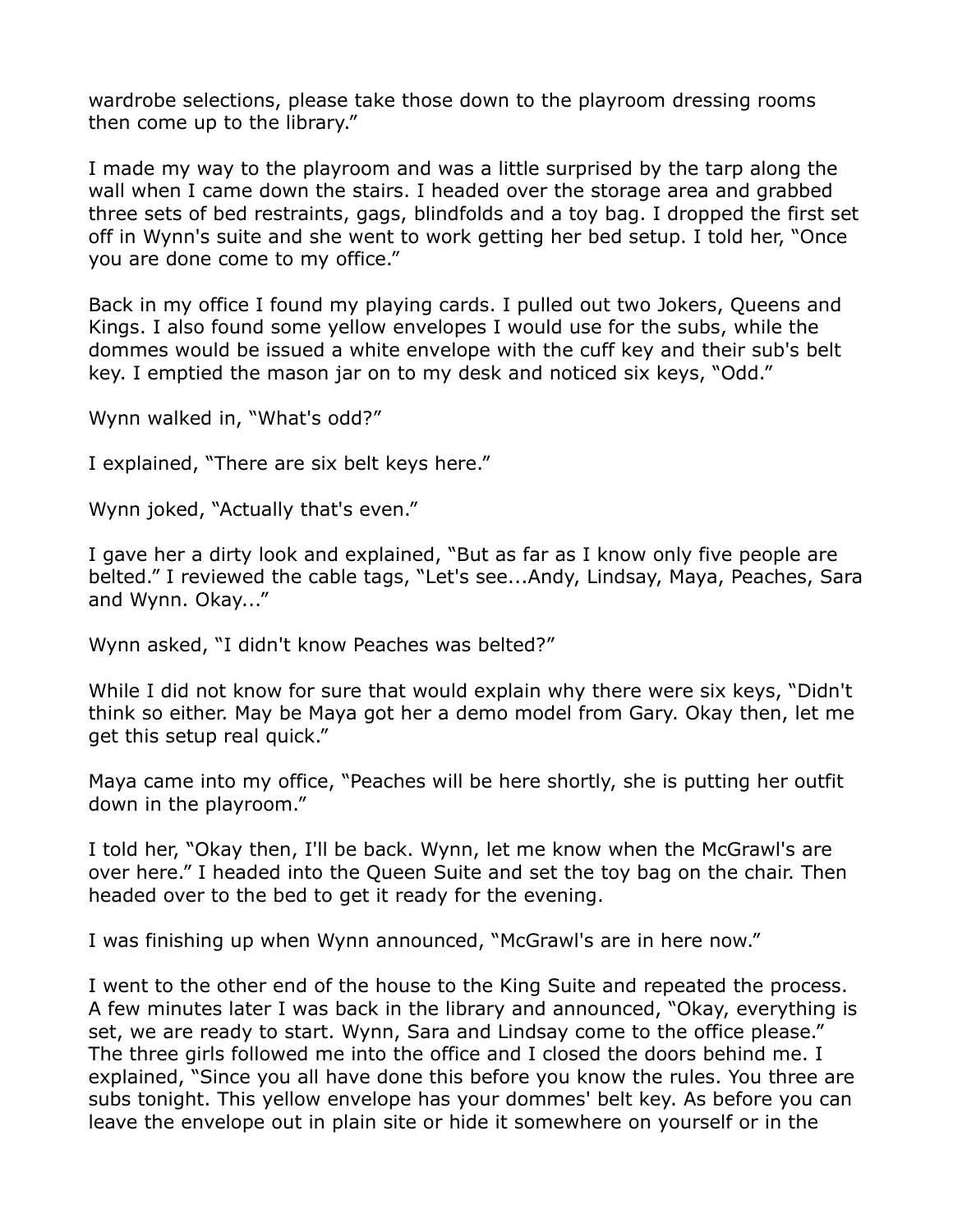suite. We will be using suites tonight, so no one has to use the hall baths. Stay in your assigned room until morning. I will do a wake up call. Okay, you have 15 minutes to get down into the playroom and changed then go up to your assigned rooms. I will make an announcement when the dommes will be heading down. Sara you will be in the King Suite, Lindsay in the Queen Suite and Wynn in your suite. Alright, get changed and have fun."

During the interim between when the dommes and subs were getting ready I was able to get the Budget Holstein's database moved over to the new server. I started the file transfer process which estimates put at about 3-hours. I headed back to the library with the white envelopes and announced, "Okay. Now I know Peaches has not played before so let me explain. In the Queen, King and Maid's suite the sub is restrained to the bed. Somewhere in the suite or on them is a yellow envelope which has your belt key. Now, each of you will be given a white envelope which contains a key to the cuffs as well your sub's belt key. Keep in mind, neither of you are under any obligation to give each other your keys. Also, once you are in the suite you will stay there until morning when I do the wake up call. When we are done here I'll give you your envelope and you can head down to the playroom to change. Have fun, but please be safe and respect your sub's limits. Questions?"

Peaches asked, "What I to do?"

I told her, "Whatever you want with your sub. You two can go all at it, give her a massage, talk, watch TV or whatever. It gives you a chance to spend time with someone different and may be discover something new and exciting."

Peaches seemed apprehensive, "Okay..."

No one else had questions so I handed out the envelopes, "Maya, you will be in the Maid's suite. Andy in the King Suite and Peaches in the Queen suite."

The three headed out to the playroom to change. I got on the horn with Gary and Bambi, "When you two are ready, we can pickup where we left off." I announced over the intercom, "The dommes are getting ready! Have fun tonight."

Andy was wearing his CBT-7500 under a pair of black shorts which he had paired with a leather vest. He walked in to the King Suite to find Sara in her Black Widow corset along with a pair of crotchless fishnet pantyhose. She was back in her normal belt as well. Andy laughed, "Oh great Ron!" Andy looked about for the yellow envelope but didn't see it. He figure he could likely 'persuade' Sara to give up the location. He walked over and ran his hand down between her legs. Sara jumped at the touch and was starting to get excited. He pulled Sara's left tit out the corset and started pinching her nipple. He noticed the toy bag on the chair and took a look inside. He found just what he was looking for, a set of tweezers nipple clamps. He returned to Sara and removed her right tit from the corset. He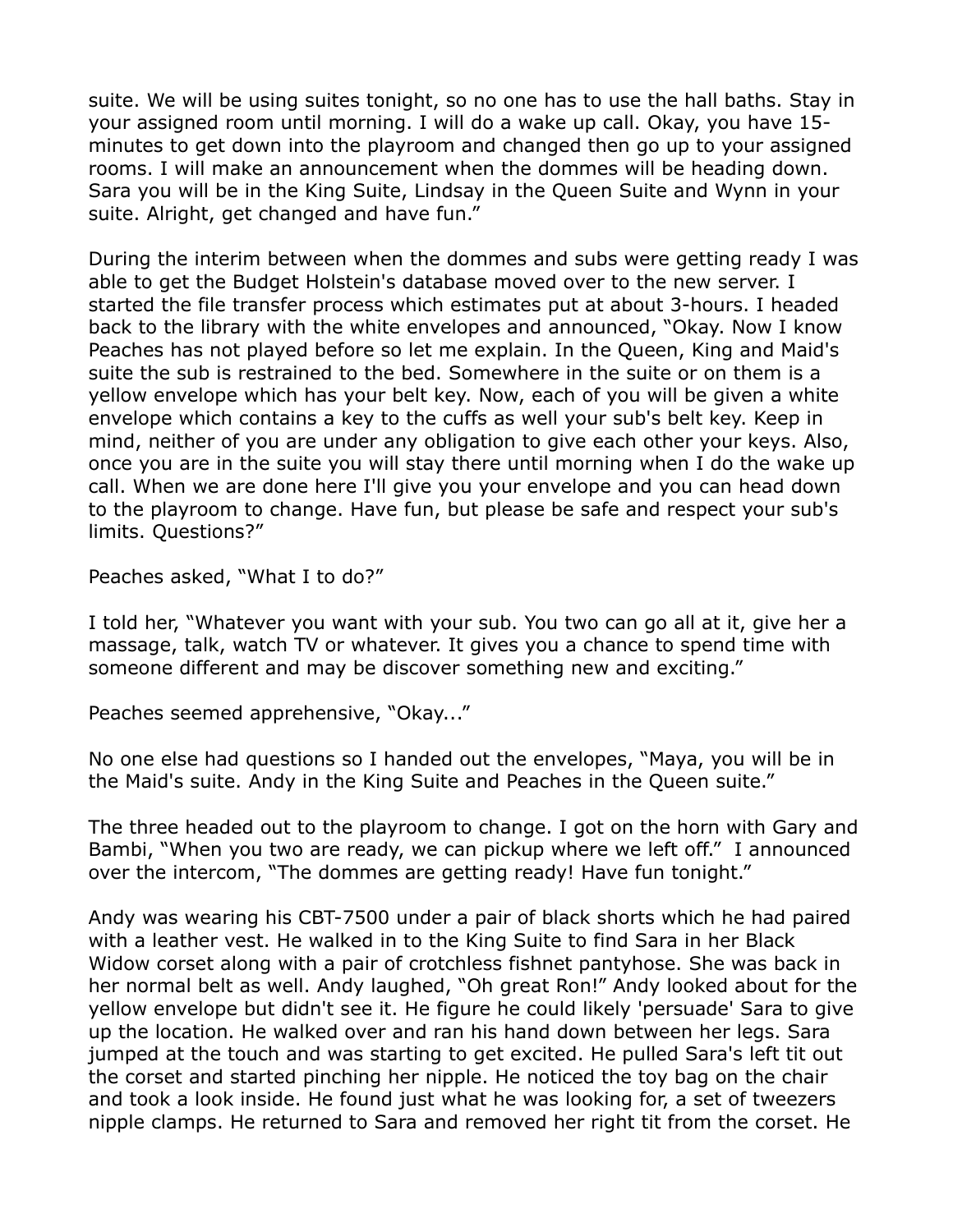attached the clamps, something Sara was certainly not expecting as she let out a groan of pain. Andy removed Sara's gag and pulled harder on the clamps, "Okay, I know you have a high threshold for pain, but you can make this easy on yourself and tell me where the envelope is."

Sara laughed, "I don't know if that is such a good idea. What would Lindsay think?"

Andy smiled, "I am sure Lindsay is fine with this, even if she is a sub tonight." He pulled again on the chain connected to the clamps, "Gonna tell me?"

Sara gave in, "While I could take more, I don't want you hurting me. The envelope is on the back waistband of my belt."

Andy let go of the chains, "Thank you very much!" He reached behind Sara and found the envelope and also pinched Sara's ass.

Sara let out a yelp, "Hey! I'm bigger than you!"

Andy laughed, "Yea so? What you going to do about it? You can't exactly do much in this state now can you?" He opened the envelope and inserted the key into his device.

Sara was looking at his device and asked, "That doesn't look like a CB-6000."

Andy explained, "No. Sometimes I wish I was still wearing a CB-6000. I have no idea where Lindsay found this CBT-7500 but it is literally escape proof and quite punishing. The extra-long urethra tube makes pullout impossible and the barrel is so dang narrow I barely have to get hard when it starts hurting." He managed to free his cock of the tube and barrel, "Ah, much better." He climbed up on the bed and placed his cock in her mouth, "You know what to do." Sara started sucking Andy's cock, but wasn't doing a good enough job. Andy grabbed the chain and yanked pulling the clamps, "Come on, you know you can do better." Sara picked up the pace and brought Andy to orgasm shortly. Andy pulled his cock out of Sara's mouth. He released Sara's wrists and then opened the yellow envelope. He removed Sara's belt key and proceeded to remove her belt.

Sara asked, "You going to fuck my pussy now?"

Andy replied, "No, move to the center of the bed and turn around. I'll eat your pussy." Over the next half hour Andy alternated rubbing Sara's tits and clit while eating her pussy. Sara tried to take matters into her own hands by attempting to mount Andy who objected, "NO SARA!"

Sara backed off and asked, "Why not, I want you to fuck me!"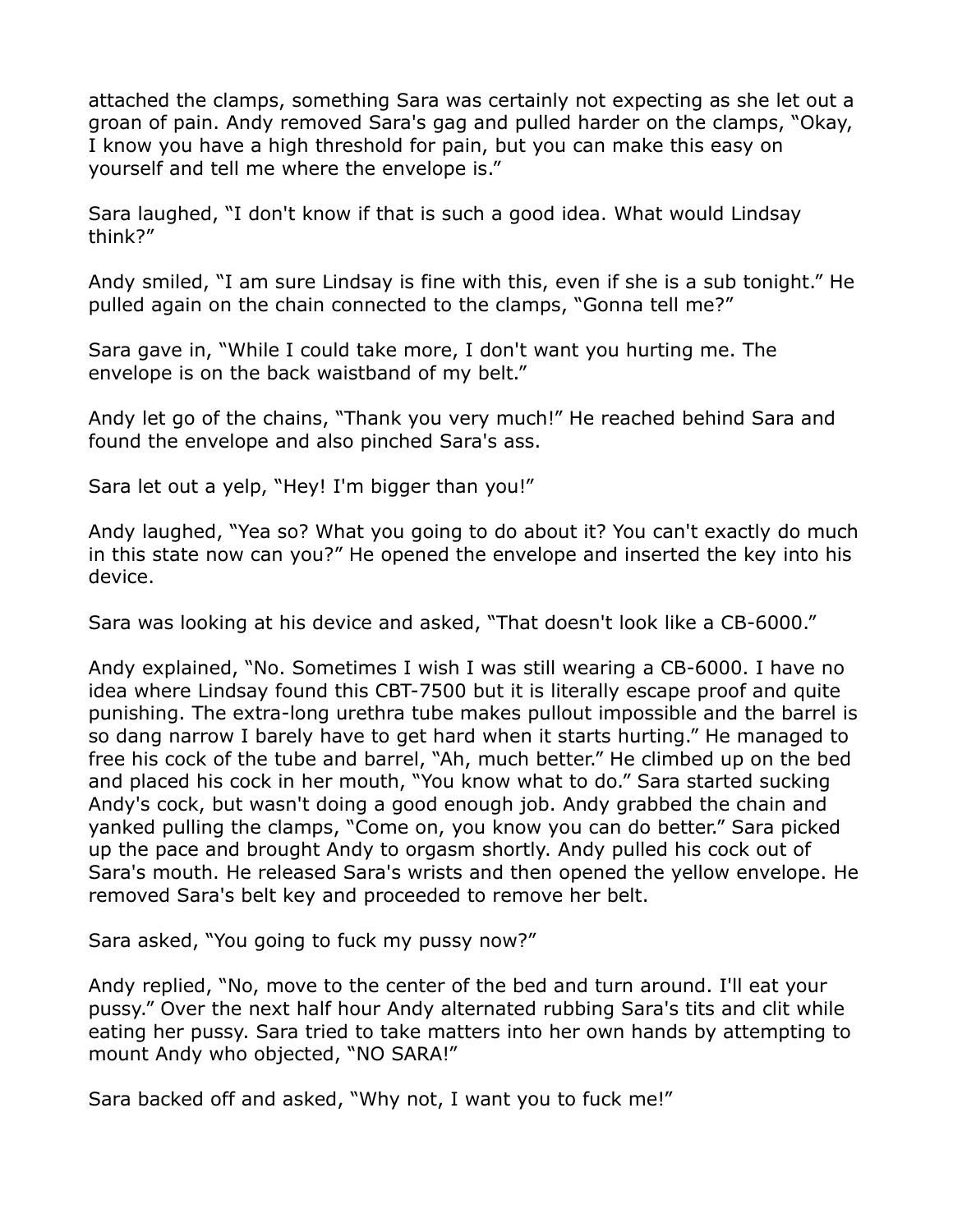Andy calmly told her, "Sorry, but no." He then placed the CBT-7500 back on his cock. He turned to Sara, "Out of respect for Lindsay okay. Rollover and I'll give you a massage."

Sara rolled over, a bit disappointed but she understood that things were still a little unstable with the three of them. Sara eventually fell asleep from the deep massage. Andy went ahead and settled in for the night on a nearby sofa.

Meanwhile Peaches had changed into a black leather Domme's dress and headed up to the Queen Suite. She found Lindsay in her 'angel' outfit; white corset, stockings, Capri pants and sandals. Peaches stood there looking at Lindsay with the light highlighting her blonde hair, "You beautiful. So delicate. I don't know what do." Lindsay was trying to say something but being gagged it was a bit difficult.

Peaches walked over and removed the gag from Lindsay who replied, "Thank you. I take it you never been a domme before?"

Peaches admitted, "Yes. No. I've dommed Maya, but not this way."

Lindsay asked, "I am assuming you know your way around a girl?"

Peaches blushed and replied, "Yes ma'am."

Lindsay told her, "It's Lindsay, don't call me ma'am. Okay?"

Peaches backed away for a bit and knelt, "Yes Lindsay."

She stayed on her knees for a bit and Lindsay asked, "You okay? Your about as nervous as a Chihuahua."

Peaches got up and apologized, "Sorry ma'am...Lindsay. This is weird. May I let you out?"

Lindsay told her, "Um sure....in that white envelope you have you will find the keys to the cuffs." Peaches opened the envelope and removed the cuff keys and handed them to Lindsay who told her, "This would be a lot easier if *you* undid the cuffs."

Once again Peaches apologized, "Sorry ma'am...Lindsay. Let me."

She undid Lindsay's cuffs and then release the rest of the restraints. Lindsay was not sure what to do next, she wanted Peaches to enjoy herself, "Hey come up on the bed with me."

Peaches backed away, "Not good idea." She headed into the bathroom.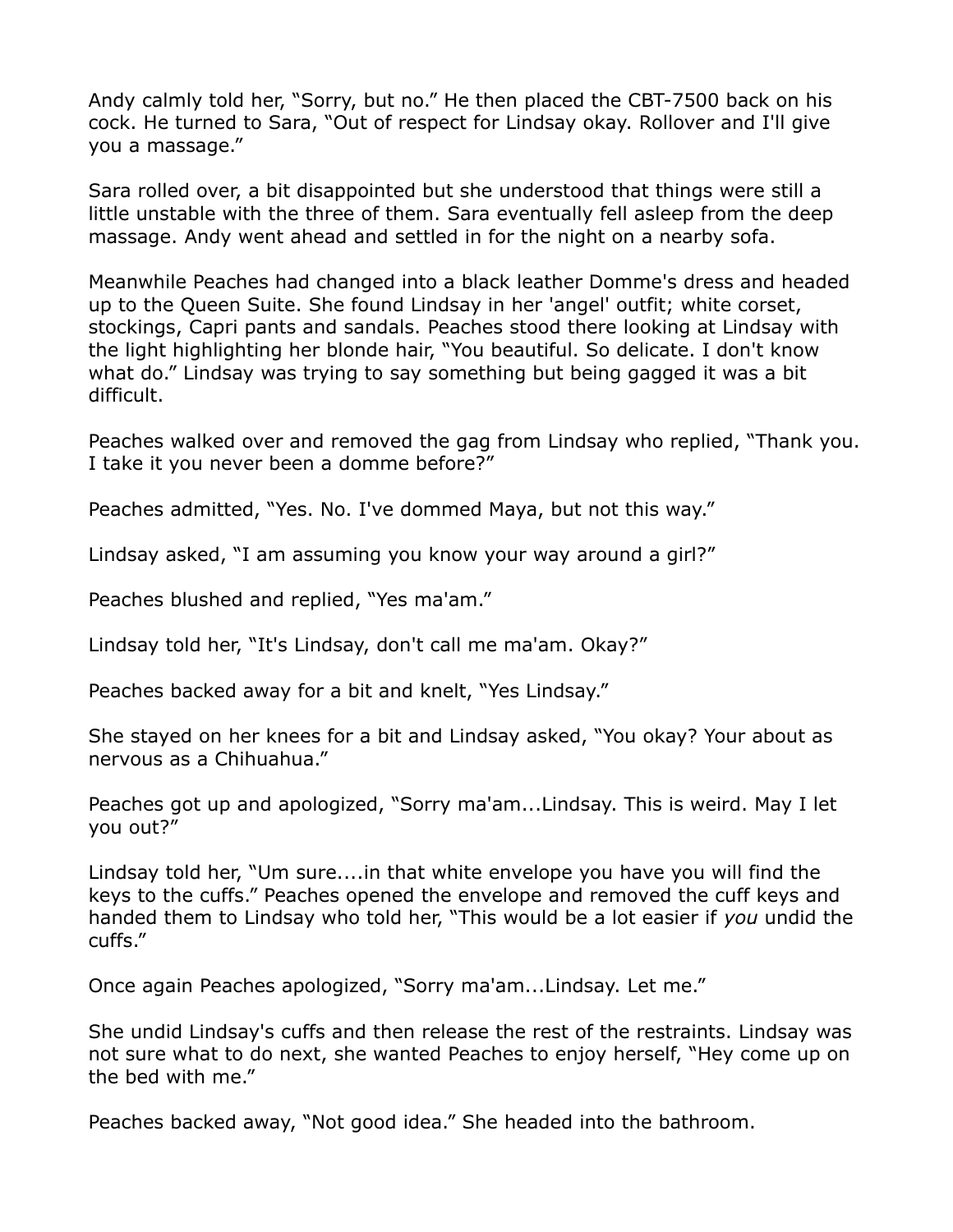Lindsay was rather puzzled, she wonder what Maya had told Peaches about her. She got up and headed over to the bathroom door and knocked, "Peaches you okay?" Peaches opened the door in tears. Lindsay grabbed Peaches arm and brought her into the sitting room, "What's the matter? I didn't mean to snap at you."

Peaches looked at Lindsay, she still couldn't get over how beautiful she was, "You so pretty."

It was Lindsay's turn to blush, "Thank you. What's bothering you?"

Peaches explained, "Maya only girl I do. May be Wynn now and then. This not feel right."

Lindsay explained, "We do these play nights all the time. Usually when Ron is working on some top secret project or as a way to tire us all out. This is perfectly acceptable. Both Andy and Maya are dommes tonight as well, so they are having fun with their subs. Can't we have fun? Please?"

Peaches was still uncertain, she did not want to be disrespectful to Maya, "You sure okay?"

Lindsay smiled, "Trust me, we're going to be fine." She leaned over and tried to kiss Peaches.

Peaches backed away and pushed Lindsay off the couch, "No! No! No! Please don't!"

Lindsay was getting frustrated but, she knew this was all new to Peaches and she wanted to honor Maya. Lindsay got up and looked around the room. She found Maya's collection of girl DVDs sitting on the shelf. Lindsay walked over to the shelf and looked through the selection, she found a lesbian school girls movie that looked interesting. She asked, "Hey Peaches, how about we watch this movie together?" Peaches was reluctant but came over to the bed with Lindsay, but almost on the edge, "Oh come on, I am no going to bite or hurt you." Peaches moved a little closer, but still kept her distance from Lindsay. Lindsay mumbled, "Not how I thought this night would go."

Peaches was flustered, "Sorry. I don't like this. Seems wrong. Maya will be mad. This belt uncomfortable. I don't know what do. Sorry ma'am."

Lindsay pulled the yellow envelope from out of her corset. She had not even thought Peaches would be belted. She opened the envelope and sure enough there was a belt key with Peaches' name attached. Lindsay leaned over and grabbed Peaches arm, "It's Lindsay dear. Now, let me get your belt off. That is if it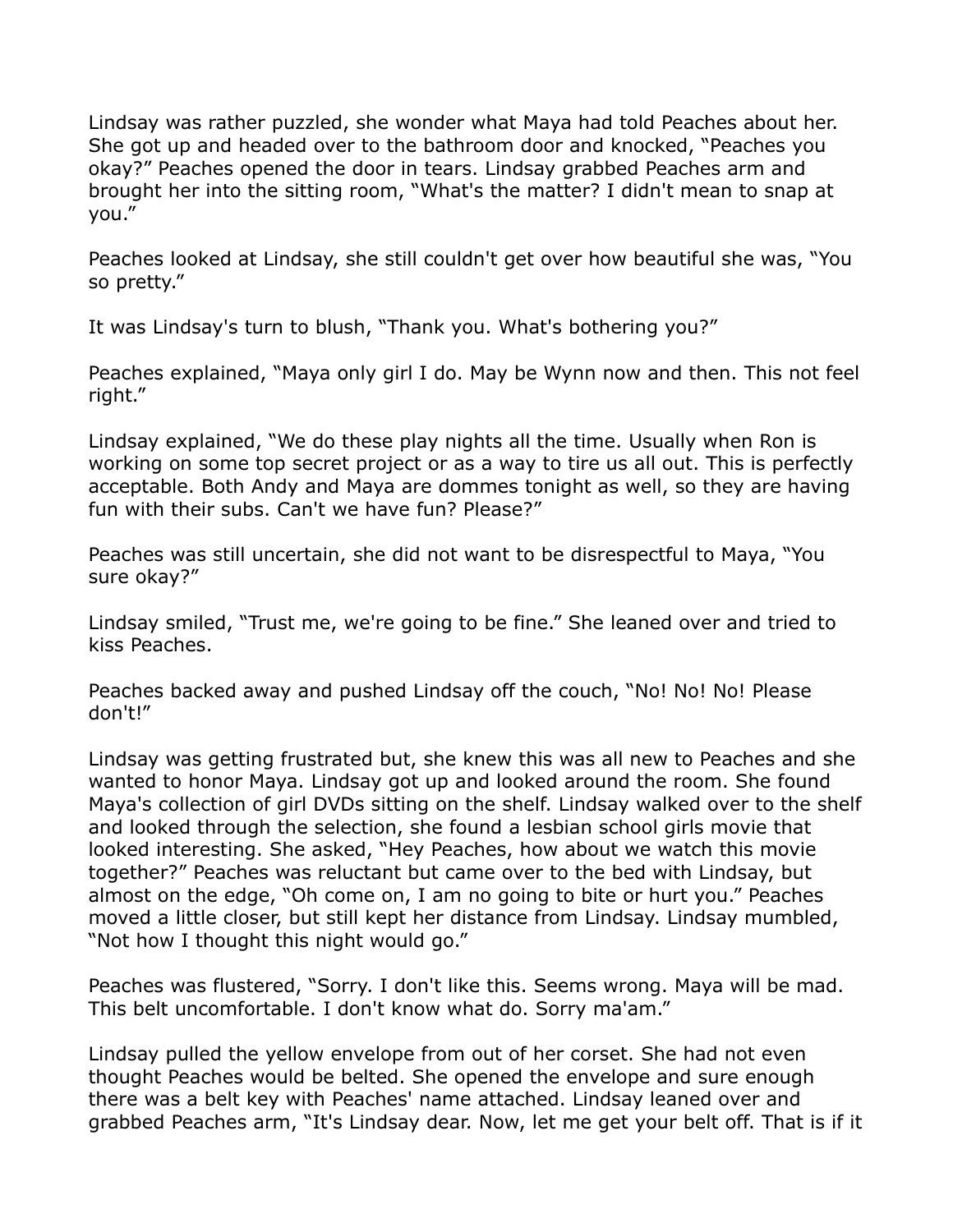is okay with you?"

Peaches was uncertain, "But what about Maya?"

Lindsay was trying to keep herself calm, "Do you see Maya here now? It is just you and me tonight. Consider it a present, a vacation whatever. Come on Peaches, let's enjoy this time together."

Peaches in tears, "Okay. You can take belt off."

Lindsay told her, "In a minute, let me put this movie on." Lindsay walked over and turned on the Plasma and DVD player. Lindsay advanced past the previews and got to to the main movie as she headed back to remove Peaches' belt. She lifted the skirt of Peaches dress and inserted the key into the belt. She then noticed why Peaches was so uncomfortable, "Geez, is Maya trying to torture you!" She removed the front and rear shields pulling out the attached plugs. Peaches wasn't really paying attention to Lindsay anymore and was getting into the movie. Lindsay saw the white envelope on the side table and removed her belt key. Lindsay walked over to Peaches and handed her the key, "I removed yours, will you remove mine?"

Lindsay removed her Capri pants as Peaches reluctantly took Lindsay's key and removed the belt. Peaches looked at Lindsay body, almost tempted to lick Lindsay's pussy and clit but instead set the belt on the table then returned to the bed. Lindsay was really hoping having both of them out of their belts and the movie would help relax Peaches. Both of them were on the bed but Peaches kept a far as from Lindsay as physically possible. Lindsay was glad to be out of the belt, but still she really wanted to have Peaches do her and for that matter do Peaches.

Midway through the movie Lindsay noticed Peaches was rubbing her pussy. Lindsay moved over to 'help' Peaches, but this only spooked Peaches who pushed Lindsay off the bed, "Please no touch me!"

Lindsay was very close to yelling at Peaches in frustration but she knew that would not do any good and would only make matters worse. As she picked her self up of the floor, she asked, "Okay, then what do you want me to do."

Peaches told her, "Put belts back on."

Lindsay was not expecting that answer and commented, "But you say your belt is uncomfortable."

Peaches nodded, "Yes. But so is this."

Lindsay told her, "Okay. Wait, how about I remove the plugs from your belt?"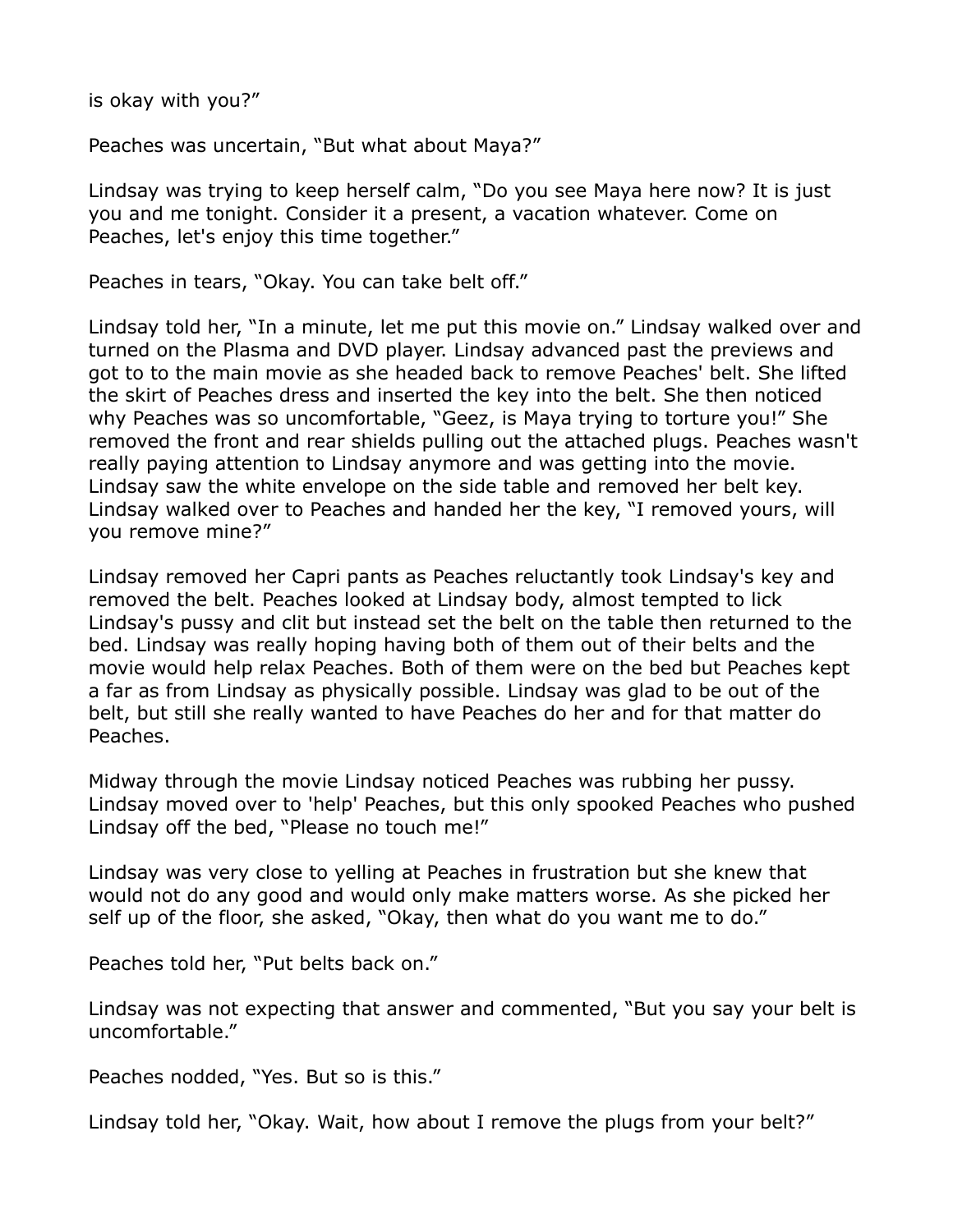Peaches told her, "No. Maya be mad."

Try as she may, Lindsay could not convince Peaches that Maya would be fine with this. Lindsay sighed and handed Peaches her belt, plugs and all. Peaches gave Lindsay hers and announced, "I'll sleep on sofa." She went into the sitting room with the envelope containing the key to Lindsay's belt. Lindsay turned off the TV along with the bedside light and tried to go to sleep. As she laid there she wondered if Maya had brainwashed Peaches into not touching another girl, although she recalled the other night back at The Holstein Ranch when she had tried to kiss Maya. May be they were just extremely loyal to each other. Lindsay started worrying that may be her and Andy had out lasted their welcome thanks to her. She eventually feel asleep, alone.

Gary came back over with Bambi and within in a couple hours we had the new equipment unloaded and in place. Gary and Bambi then took the tarp down. I walked out with them, "Thanks for your help tonight. I am sure the McGrawl's will be glad to have the caning platform gone, especially when they see what we go in exchange!"

Gary laughed, "Yeah, that cage is worth at least two caning platforms! Well, good night Ron."

I headed back in to the garage, closing the exterior door and then the partition. I looked around the playroom and was amazed at all the stuff I had thanks to Gary. Seems like anytime he had something to give me, it came with a 'free gift'. I headed up to my office and noticed the file transfer was wrapping up.

Meanwhile Maya walked in to the Maid's Suite wearing a red dommes dress. She knew she would find Wynn, however she was surprised to see Wynn in her armor and a long dress. She noticed Wynn had not cuffed her wrists but had done the rest of the restraints. Her arm was still in the sling. As Maya walked towards the bed looking for a yellow envelope she noticed the cast on Wynn's leg, "Damn you Lindsay!"

Wynn was a bit startled and muttered something. Maya walked over and removed the gag and Wynn asked, "Why such hostility towards Lindsay?"

Maya sat on the edge of the bed and looked at Wynn, "I don't know.' She pointed to Wynn's leg, "I keep feeling like this is her fault."

Wynn undid the restraints, sat up and explained, "May be. But it was just an accident. I was in the wrong place, at the wrong time. I don't blame her for what happened. I wish you two wouldn't be so mad at each other."

Maya hung her head, "I know. I am trying to let it be, but I have having a hard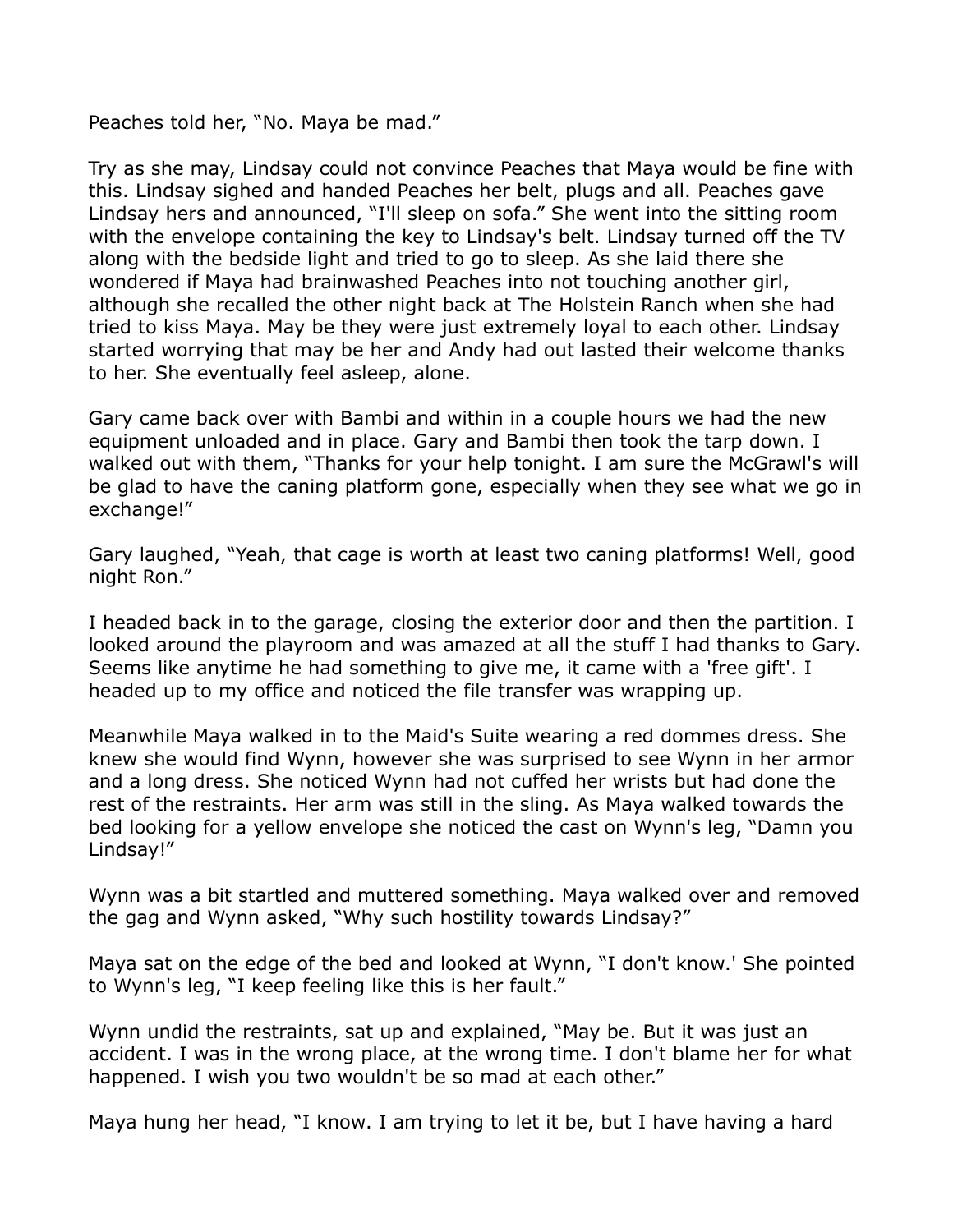time. Lindsay seems scared to death of me now. She barley talks to me and keeps her distance. The last conversation we had was the other night when Peaches became my key holder. I don't know. The whole mess with my father had me on edge and then to see you and hear that Lindsay caused this was too much." Wynn tried to kiss Maya to make her feel better. But Maya backed away and told her, "No."

Wynn respected Maya's command and asked, "So, what do you want to do tonight?"

Maya replied, "Can we just talk and not about your injuries or Lindsay?"

Wynn laughed, "Okay, suppose we can do that."

The two of the chatted for the next couple hours about various things. Maya had manged to put Wynn to sleep. She headed into the Wynn's retreat and stretched out on the over-sized sofa.

## **Chapter 10: What Happened Last Night? And Redo from Start?**

The next morning, I woke up around 7:00 AM. I figured it was still early and nobody would be up yet. I was going to head down to my office to make sure everything was working on The Budget Holstein site. I headed down to kitchen to get a pot of coffee going and much to my surprise everyone was already down there. Peaches and Wynn were finishing up the Eggs Benedict. I commented, "Odd, I don't recall making an announcement earlier."

Wynn looked up, "Sorry Ron."

I asked, "So everyone have fun last night?" The room was silent.

Sara replied, "Not really."

Lindsay added, "No."

I looked at Maya who told me, "I rather not talk about it."

I was dumbfounded, "What? What happened last night? I've never had one of these play nights turn out this way."

Sara told me, "Andy wouldn't fuck me. He let me give him a blowjob and went down on me, but when I tried to mount him he objected and put his chastity device back on. Says he did out of respect for Lindsay."

Lindsay commented, "Well, I didn't get to do anything. Peaches wouldn't let me touch her and I could not get her to even touch me. She didn't want to upset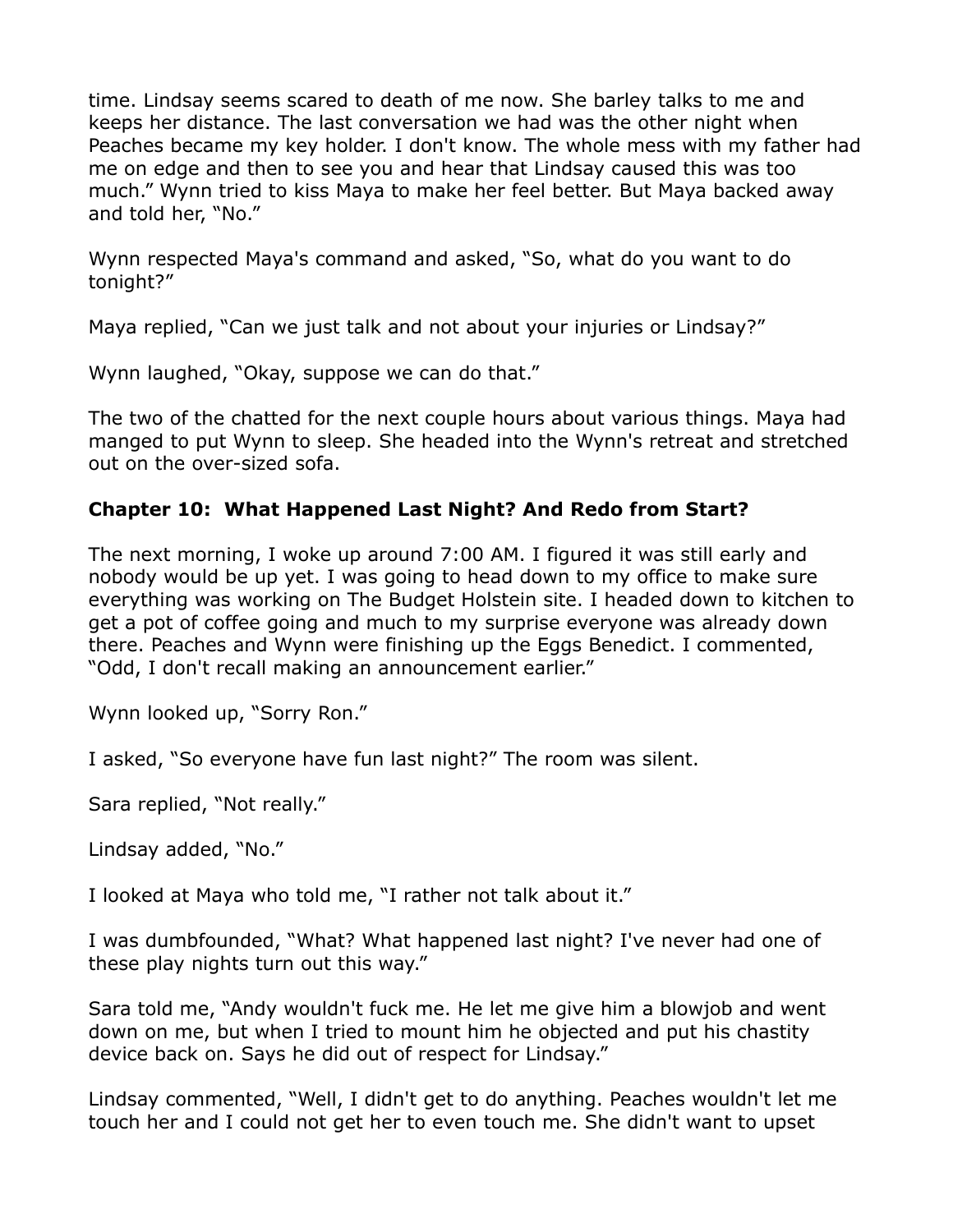Maya. She turned to Maya and added, "As if you are her fricking keeper!...," Lindsay proceeded to cuss Maya in Mandarin.

The room fell silent and I looked at Lindsay and asked, "Did you just cuss out Maya in Mandarin?"

Lindsay hung her head in shame. Maya laughed, "How the heck do you know Mandarin?"

Andy explained, "She picked it up and along with some other bad habits while working at the lounge. A lot of our clients were from China."

I sat down lost for words, "I...I don't get it? You all were suppose to have fun last night. When we do these play nights there are no rules, other than don't leave the room until it is over and don't hurt each other. I paired each of you up for a reason, to have fun with someone else. May be this wasn't such a good idea."

Andy replied, "Like putting me and Sara together? What were you thinking?"

I told him, "I was hoping it would break the tension between you two and you could have some fun together." I turned to Lindsay, "Did you tell him, it was not okay to fuck Sara?"

Lindsay looked at me and replied, "No. I would be fine and this was part of the play night." She turned to Maya, "Don't take this the wrong way or personally, but what the fucking hell did you tell Peaches about me?"

Maya was confused, "I don't know what you mean Lindsay...I have never really said anything about you."

Lindsay was very frustrated, "I don't get it. I tried to have fun last night with Peaches. But every time I tried to do something she backed away and she was panicked saying that 'Maya would be upset'."

Wynn commented, "Sort like Maya was when I tried to kiss her last night."

May be I hadn't made myself clear earlier so I asked, "What part of 'no rules' and 'have fun' did y'all not understand? We all know that it is play party and we should know that our spouses or partners understand this as well. There should be no worrying about upsetting your playmates spouse or partner."

Maya asked, "Peaches, why didn't you do anything with Lindsay last night? She could've taught you a lot."

Peaches looked ashamed, "I not want offend you."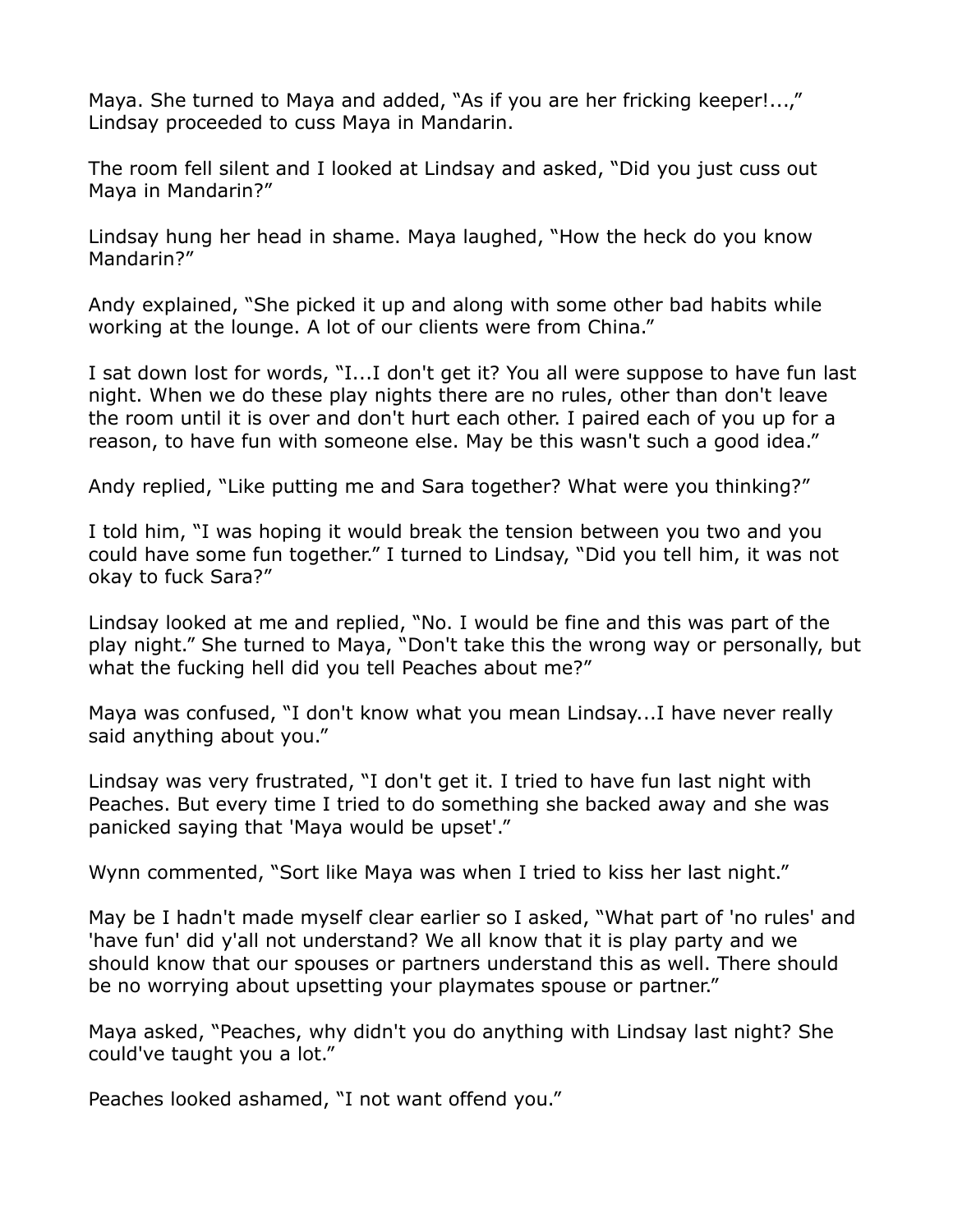Maya laughed, "Offend me? No, you would not. Okay, may be you are taking things a bit too seriously. Of course I have not been the best example come lately. I still have resentment towards Lindsay for what happened to Wynn."

Before Lindsay had a chance to say anything, Wynn commented, "I have told you, I don't blame her. I was in the wrong place at the wrong time and what happened, happened. Move on Maya!"

Maya admitted, "I so want to, but I can't. I so wish I hadn't acted the way I did on Easter Sunday."

Lindsay finally got a word in and asked, "Is Andy and I staying here long term an issue?"

The room was silent again, however the silence was quickly broken by a timer going off.

Wynn shut off the timer and attended to getting breakfast served. Peaches went to the cabinet to remove some plates and Maya headed over with Peaches, "Here let me help you with that."

Lindsay looked at me and demanded, "Well?"

I tired to break the tension by joking, "Deep subject!"

Lindsay was not amused, "Dang it Ron, I am being serious here. Are we in the way? Do you want us out? Just say the word..." She started ranting in Mandarin again.

Andy grabbed Lindsay's arm to get her attention, "Hey! Back off Lindsay!"

I sat down and was trying to think how to respond to Lindsay's accusation without creating an international incident, "No, Lindsay. You and Andy are not in the way. This house is big enough for the seven of us. I just wish y'all wouldn't be at each others throats though. Wynn is right, we need to 'move on' which again is why I wanted to have the play night last night and why I choose the partners."

Maya came over to the table and calmly asked Lindsay, "What happened last night?"

Lindsay answered nervously, "Nothing, as in nothing. Every time I tried to do anything with Peaches she backed away and kept saying she didn't want to upset you."

Maya called out to Peaches, "Peaches come over here please." Once Peaches was at the table she asked, "So Lindsay tells me you would not let her touch you? You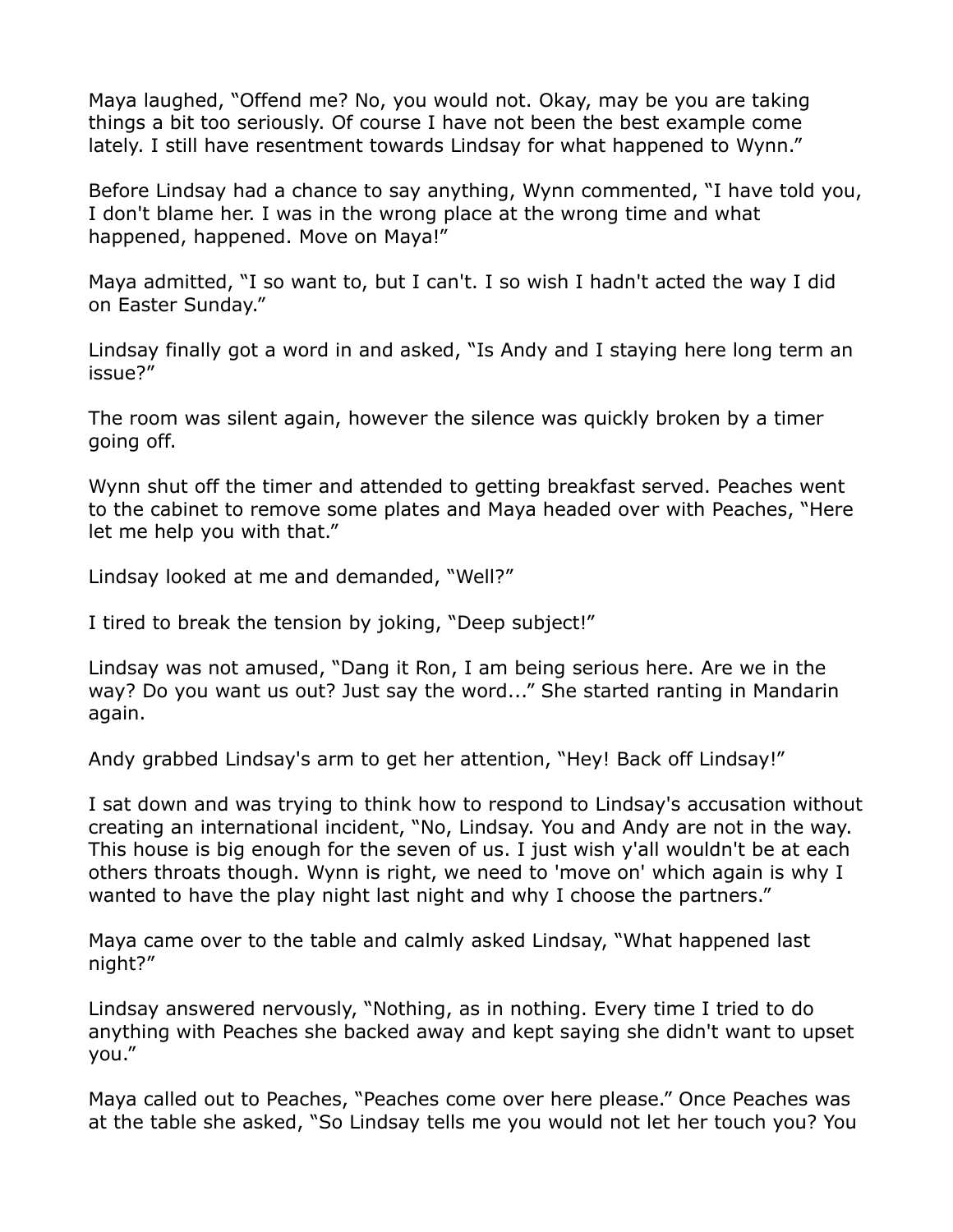were afraid you would upset me?"

Peaches replied, "Yes Mistress."

Maya scolded Peaches, "I am not your Mistress."

Peaches corrected herself, "Sorry ma'am."

Maya reminded her, "You are allowed to call us by our first names. I would have thought you knew we all 'play' together here. I am sorry that you think you needed to be 'loyal' to me. You and Lindsay could have had so much fun last night together." Maya sighed and continued, "Like me and Wynn..."

Wynn came over and started setting breakfast, "I think we will feel better after we eat."

Breakfast was rather quiet, too quiet. Finally Peaches asked, "Could we redo from start?"

Lindsay asked, "Redo from start?"

Andy laughed and gave us a brief history lesson in programing, "It is an old unhelpful error message from Basic programing, caused when the program is expecting a number and the user types a letter. But that's not important right now."

I recalled, "Wow, I remember that from many, many years ago. I think what Peaches means is can we redo last night from the start of the play night?"

Peaches smiled, "See, Ron understands me."

Maya joked, "Scary!"

I asked, "Well, what do y'all think about a 'replay' tonight? I'll keep everyone the same, that is if it is okay for Andy and Sara to be together."

Lindsay confined, "I have no problems with Sara and Andy being together tonight as long as Maya doesn't mind me and Peaches."

Maya replied, "I never told Peaches neither today or prior that she couldn't have 'fun' with Lindsay or anyone else within the Merlot Household. So, therefore I do not have in issue with said request. It seems it was Peaches who had the issue, but being as that she is the one making said proposal, that issue is now null."

We all looked at Maya and Lindsay commented, "Practicing to be a lawyer?"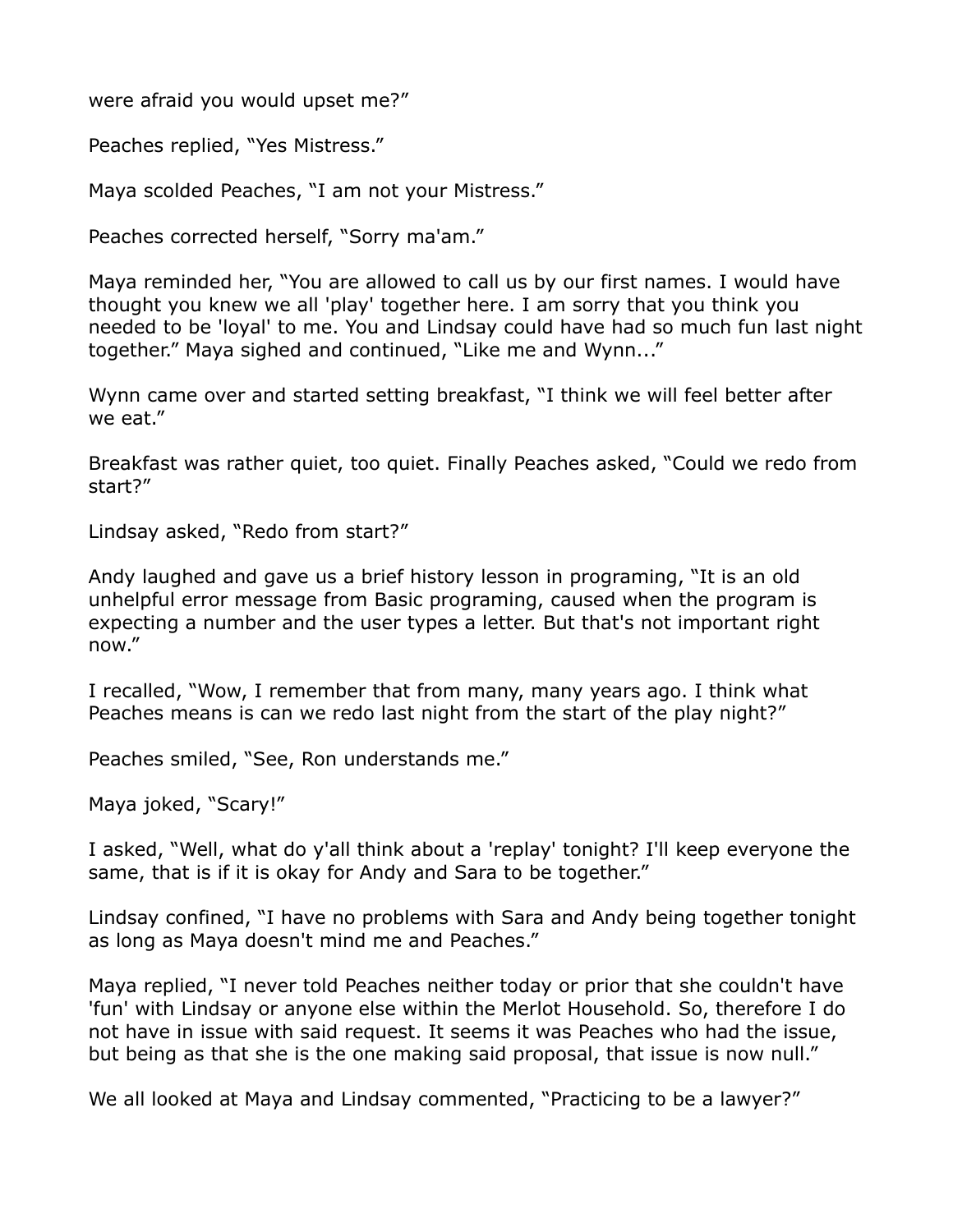Andy added, "Or politician..."

I added, "Or worse, both. Okay then....per Peaches request, we will *Redo from Start* tonight. A bit earlier though since tomorrow is a work day."

Lindsay asked, "Do you have any more AMC passes? I think it would do us good to get out again today."

I told her, "I don't think so. But I am pretty sure I have some Harkins passes though. I'll have to go look after breakfast." The mood seemed to lighten after breakfast. I headed into my office and forgot about the passes as I was checking the Budget Holstein site when Lindsay walked in.

She knocked on the door, "Ron? About those passes..."

I looked up surprised, "Oh yea, sorry got distracted with The Budget Holstein site move." I got up and headed over to my wall safe and pulled out a stack of about a dozen Harkins passes, "Oh yea, plenty here. Okay here are six, y'all enjoy yourselves."

Lindsay asked, "What are you going to do?"

I told her, "Besides finish up moving the Budget Holstein's site, not sure. Might call over to Gary and Bambi, take them to lunch as a thank you for their help yesterday."

Lindsay left to find the rest of her entourage. Meanwhile everything looked good on The Budget Holstein site. I called Linda and left a message, "Morning Linda, Ron. Everything looks good for the site move. I am going to pull the switch and start directing everyone over to the new site. Should happen within a few hours within the states and about a day or so worldwide. Call me if there are any issues."

I walked over to the Zinfandel's house and rang the bell. Bambi answered, "Morning Ron."

I asked, "Hey, you two anything for lunch?"

Gary walked in, "Not yet we are going to be head out and meet Bunny tonight. What do ya have in mind?"

I explained, "As a thanks for your help yesterday, how about I treat you two to lunch over at Sacred Ground?"

Both Bambi and Gary were fine with this. Gary asked, "So, how did the unveiling of the new toys go?"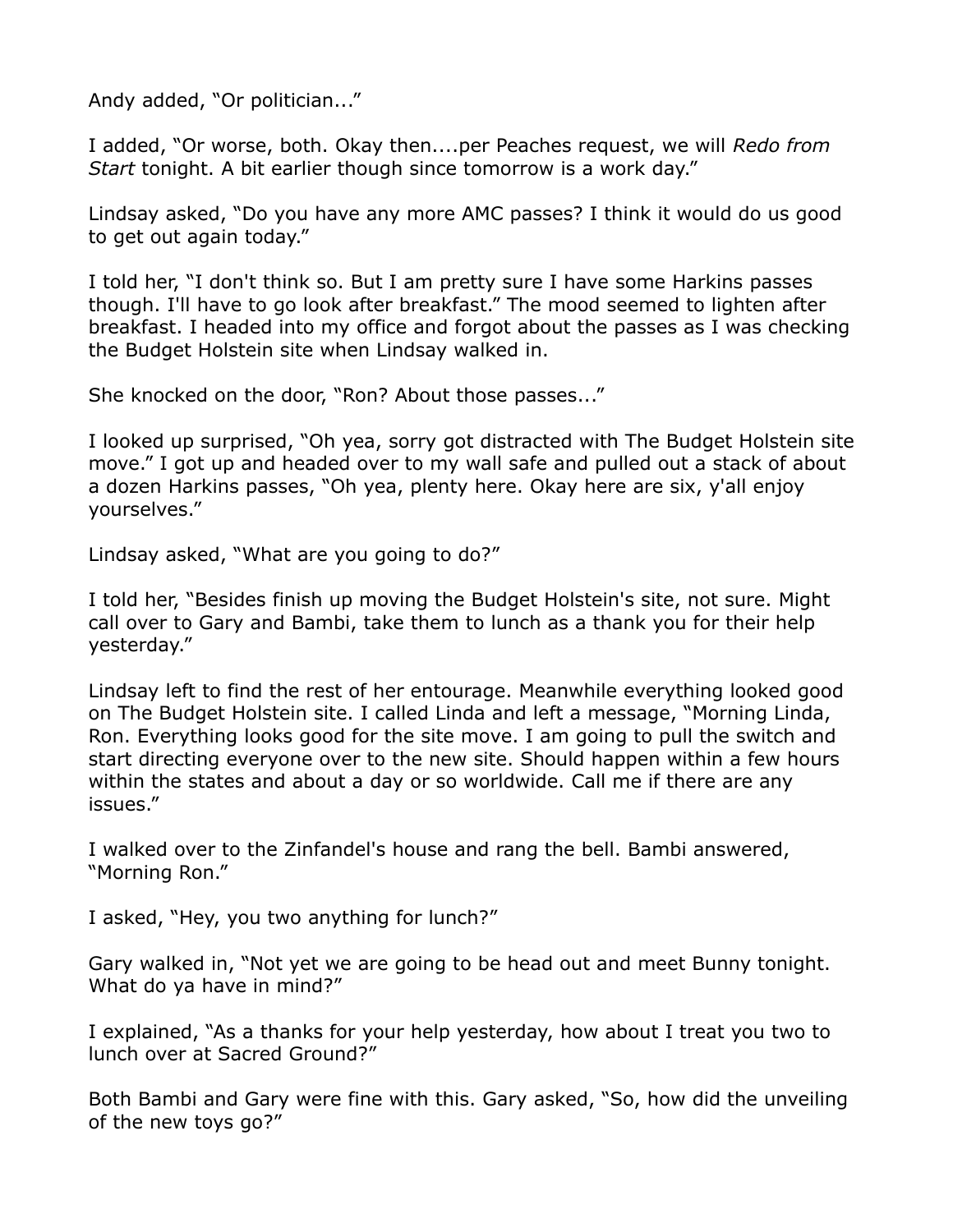I told him, "It didn't. The play night didn't work out well. Apparently, there were some issues with the fact I had set them up with partners not of their own. I think I cleared things up this morning and we will try again tonight. So may be tomorrow evening when everyone gets home from work. Add anything new to yours?"

Bambi smiled, "Why don't we show him the hogtie trainer?"

Gary laughed, "You can get enough of that can you?"

Bambi giggled, "Nope, it helps me *relax,* I'll be back."

I asked Gary, "Hogtie trainer?"

Gary laughed, "Just as it sounds. Had a vendor who builds custom bondage toys give it to me as a demo. Come on over to the playroom and Bambi will show you." Gary led me to the playroom and in the corner was the hogtie trainer. The toy was a couple feet tall and about four feet long. It consisted of six loops, two closed for the forearms and four open for ankles and wrists along with a half collar. However, attached to a vertical post on the base was a six- inch dildo. Gary explained, "While Bambi is getting ready, let me get this setup." He removed an Allen Wrench and removed the bolts holding one half of the wrist restraints and then each ankle restraint. He also placed a fresh condom on the dildo. He then walked over to a nearby table and picked up a couple feet of small black rope.

Bambi walked in wearing a black floral open crotch body-stocking. She laid down on her stomach on the floor and slowly back her way into the dildo. Gary helped get the dildo lined up as Bambi impaled herself on the full length of the dildo. She then placed her arms behind her back through the closed loops and rested her wrists on the open loop. Gary then grabbed the rope and tied one end around Bambi's ponytail and the other end he wrapped around a post near the arm loops, thus securing Bambi's neck against the half neck loop. He placed the top half of the wrist restrains over Bambi's wrists and secure the hex bolts. Bambi then curled her legs up behind her back so her ankles would rest within the other open loops. Gary took the top half of the ankle restraints and secure it in place as well. Bambi was now hogtied via the steel device with a dildo impaled deep in her pussy.

I looked at Bambi and commented to Gary, "Wow, would love to have one of those. Next time one of the girls misbehaves they will get a 'time out' on that thing!"

Gary laughed as he walked back over the table, "I am sure I can get him to make another one for you or more if you like."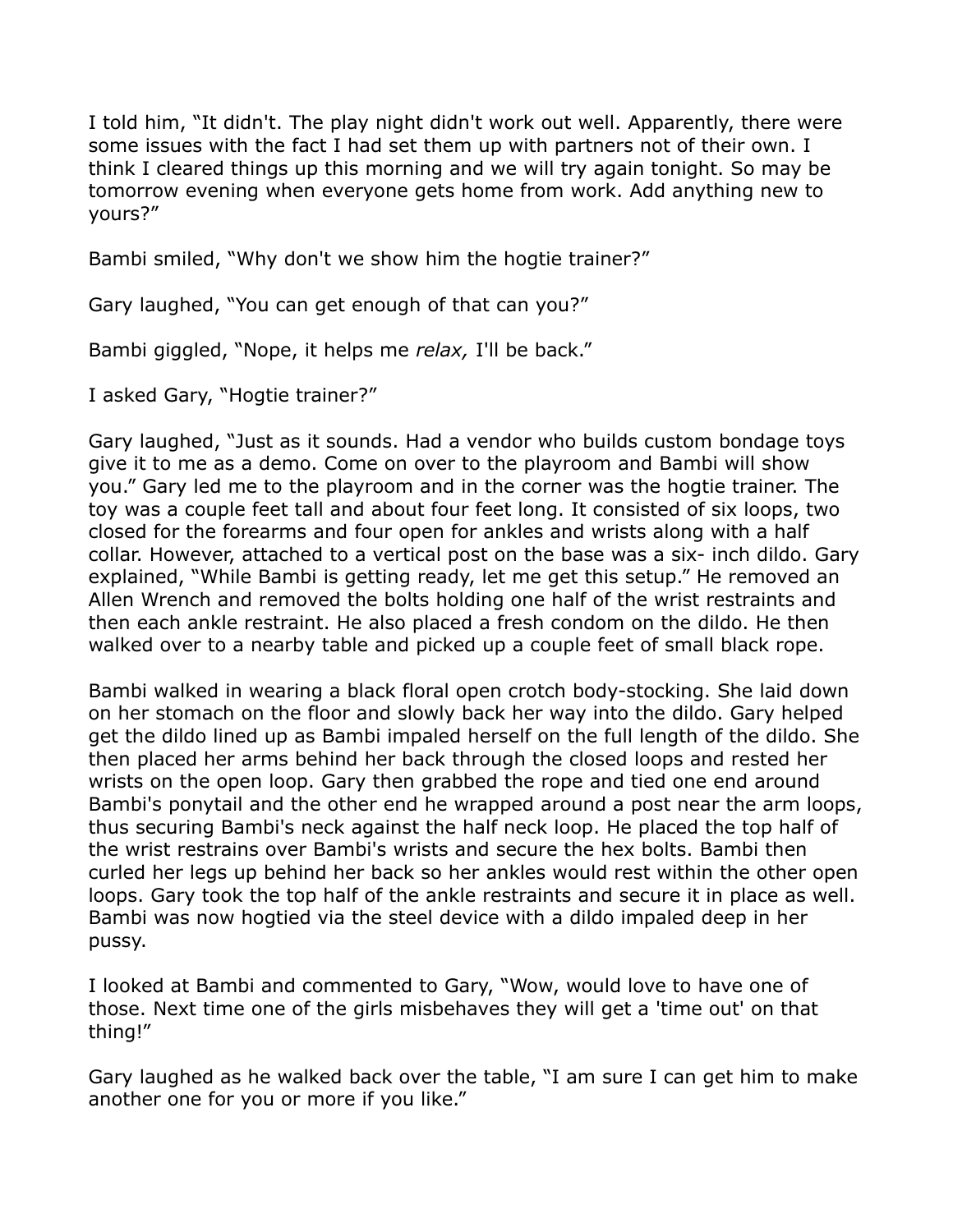Bambi joked, "You need one for Bunny as well. So we can both be 'tied' at the same time."

Gary replied, "Bunny would have me castrated if I tired that with her!"

Bambi giggled, "Well, you wouldn't have to worry about getting her pregnant then. Besides, I think she would be more receptive if she saw how much I enjoy it."

Gary laughed, "You do seem to enjoy it. We'll leave her for a bit and go to my office."

Back in Gary's office he asked, "So, how's Wynn and Lindsay doing?"

I explained, "Wynn is getting better, she still has a couple more weeks in the leg cast and about another week with the sling on her arm. Lindsay seems to have physically recovered from the incident. However, she is still very uncomfortable around Maya."

Gary was confused, "Why would Lindsay be uncomfortable around Maya?"

I decided it would be best to tell him what happened, "Okay, that day we came back from Tucson with Maya and Peaches, Lindsay laid down for a nap. She had a very vivid and startling dream. Seems that Andy and Sara wanted Lindsay punished for what had happened the other night. The punishment was to have her caned, however neither Andy nor Sara could bring themselves to do it. They wanted Maya to cane her, which in her dream ended very badly."

Gary understood now, "So, that is the reason you wanted to get rid of the caning platform?"

I replied, "Yes. Now, Maya still has some indirect hostility towards Lindsay according to Wynn. Wynn has told Maya it was an accident and to move on. So, I am not sure what I am going to do. Last night I had put Andy and Sara together, which didn't go as planned. Andy wouldn't fuck Sara out of respect for Lindsay. Lindsay didn't have a very good time with Peaches as she was terrified of offending Maya, therefore not allowing Lindsay to touch her. Maya and Wynn just chatted, although I think that was more because Wynn is really not up to playing at this point. So, we are going to try again tonight as Peaches suggested we should."

Gary had an idea, "Say, may be things would be a little better if instead of couples you had threesomes. Have Maya and Lindsay as subs being dommed by Peaches. Then Sara and Wynn as subs being dommed by Andy. At least that way Maya can 'chaperon' Peaches."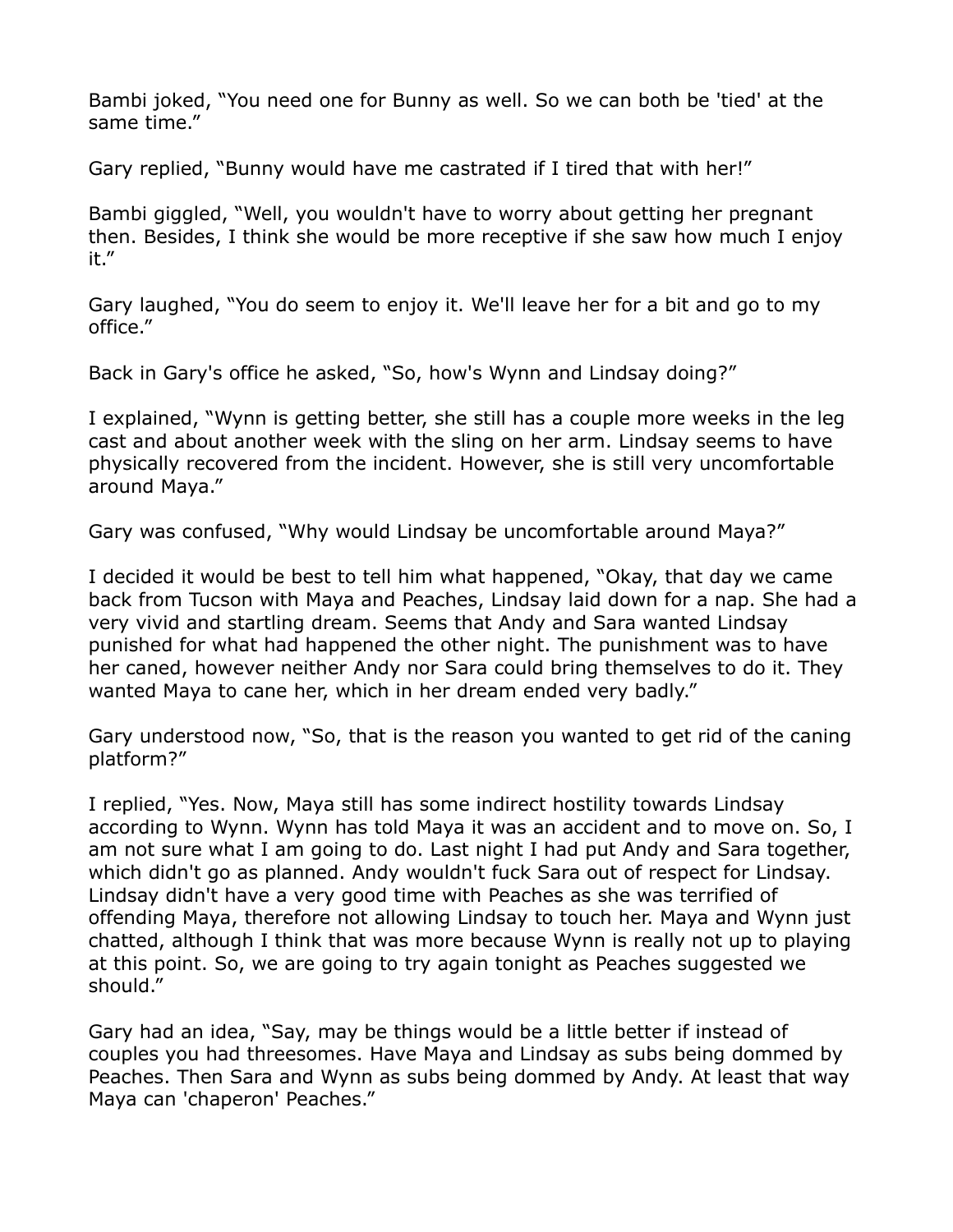I thought for a moment, "Okay, that could work. I'll have to move Sara and Andy down to the maid's suite. Oh yea, I could see having Maya and Lindsay restrained together in the Queen Suite. Good idea, you are not as useless as I thought."

Gary laughed, "I resemble that comment. I suppose we should release Bambi and head to lunch?" We headed back to the playroom. Gary untied Bambi's ponytail then removed the ankle and wrist restraints. Bambi crawled forward removing herself from the dildo and getting her arms freed. Gary informed her, "We will be going to lunch soon."

She got up, stretched and then told us, "Okay let me get dressed and I'll meet you down in the garage."

We headed down to the garage and I was surprised to see a red Henderson Fire Department Ford Bronco. I asked, "Another surplus auction buy?"

Gary explained, "Yea, bought it the same time as I got the ACME Truck. Hardly use it as we usually just take our bikes. Some day I am going to get it repainted like The ACME Truck."

Bambi came down into garage still wearing the body stocking but on pair of shortalls and black pumps, "I take it we are going to take the Bronco?"

Gary joked, "If I can get it started."

I asked, "*If*?"

Bambi assured me, "Don't pay attention to him, he just took it out the other night." The three of us had lunch at Scared Ground and returned a little before 3:00 PM. We chatted for a bit more, Gary told me he should be able to get me a hogtie trainer or two for my playroom.

I headed back to the house and walked in the front door. I was going to head to my office but heard voices in the kitchen. I walked in to find Wynn and Peaches discussing dinner. Peaches saw me, "Ron you decide. Fish or Chicken?"

I asked, "Could you be a little bit more specific?"

Wynn explained, "Do we want grilled fish or chicken?"

I joked, "I didn't know *I* wanted to grill tonight?"

Peaches replied, "I grill."

I asked, "Why not both? That way y'all don't need to make a trip to the market."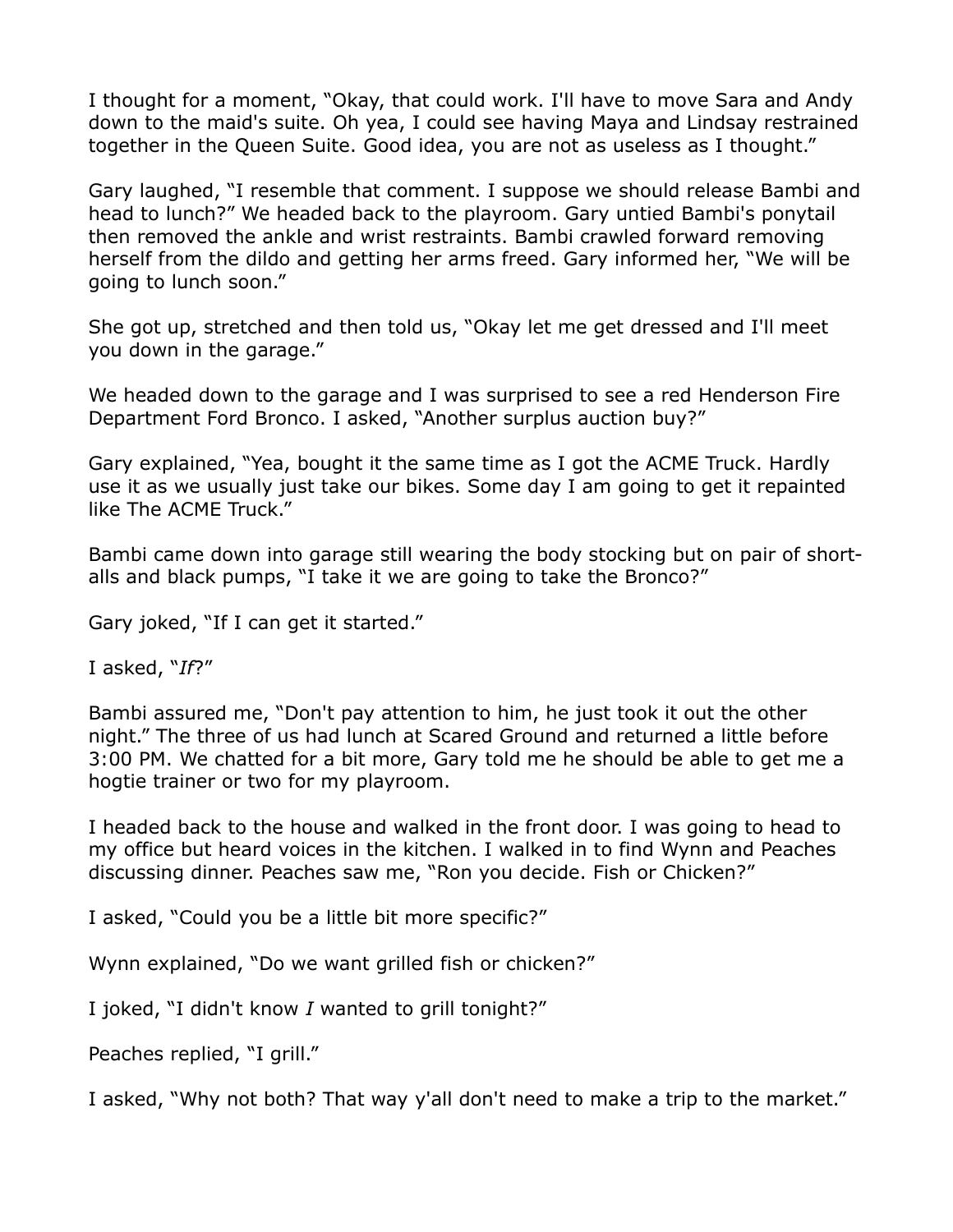Wynn laughed, "Well, I still need to go the market anyway. Big storm moving in tonight so, I am going to stock up. When did you want to have dinner?"

Seeing as I wanted to get an earlier start to tonight's play night, I suggested, "Say around 5:00 PM. That way we should be able to start around 7:00 PM with the play night. I assume the McGrawl's and Maya are around as well?" Wynn nodded yes. "Okay, then house meeting shortly." I headed into my office and got on the intercom, "House meeting now in library, bring your keys."

As I did the night before I got out the mason jar, but this time I didn't have to tag the keys as I made sure everyone left the tags on their keys. One by one everyone came in and deposited their keys into the jar. After everyone was seated I explained the new plan, "Okay, a change in plans for tonight. It was Gary who recommended this arrangement. Instead of couples we are going to do threesomes. Sara and Wynn will be dommed by Andy in the maid suite. Maya and Lindsay you will be dommed by Peaches in the Queen Suite with the lead pipe."

Wasn't sure if anyone was going to notice my *Clue* reference until Peaches asked, "What lead pipe?"

Andy got it, "I totally missed that. He is referencing to an old board game, *Clue*. You had to figure out who the killer was, where they did it and what murder weapon they used. When you have solved the murder you told everyone, who did it, where they did it and how they did it. Clever Ron!"

Lindsay asked, "Why threesomes?"

I explained, "In the case of you and Peaches, having Maya there to chaperon should make things a little easier on Peaches. Wynn will chaperon Andy and Sara, since Wynn isn't much into playing right now. Plus it is one less bed I have to setup, although I will have to reconfigure the other two beds. Plus put two sub's belt keys in the envelope. However, I still going to have each sub have a yellow envelope, one will contain a belt key, the other something else. Anyway, we are going to be having chicken and/or fish for dinner."

Maya asked, "And/or?"

Lindsay explained, "I am sure Andy will have both."

Maya added, "Likely Peaches and I will too."

I closed out the meeting, "So dinner is going to be around 5:00 PM and the play night will start around 7:00 PM tonight."

#### **Chapter 11: That's More Like It and In The Dark**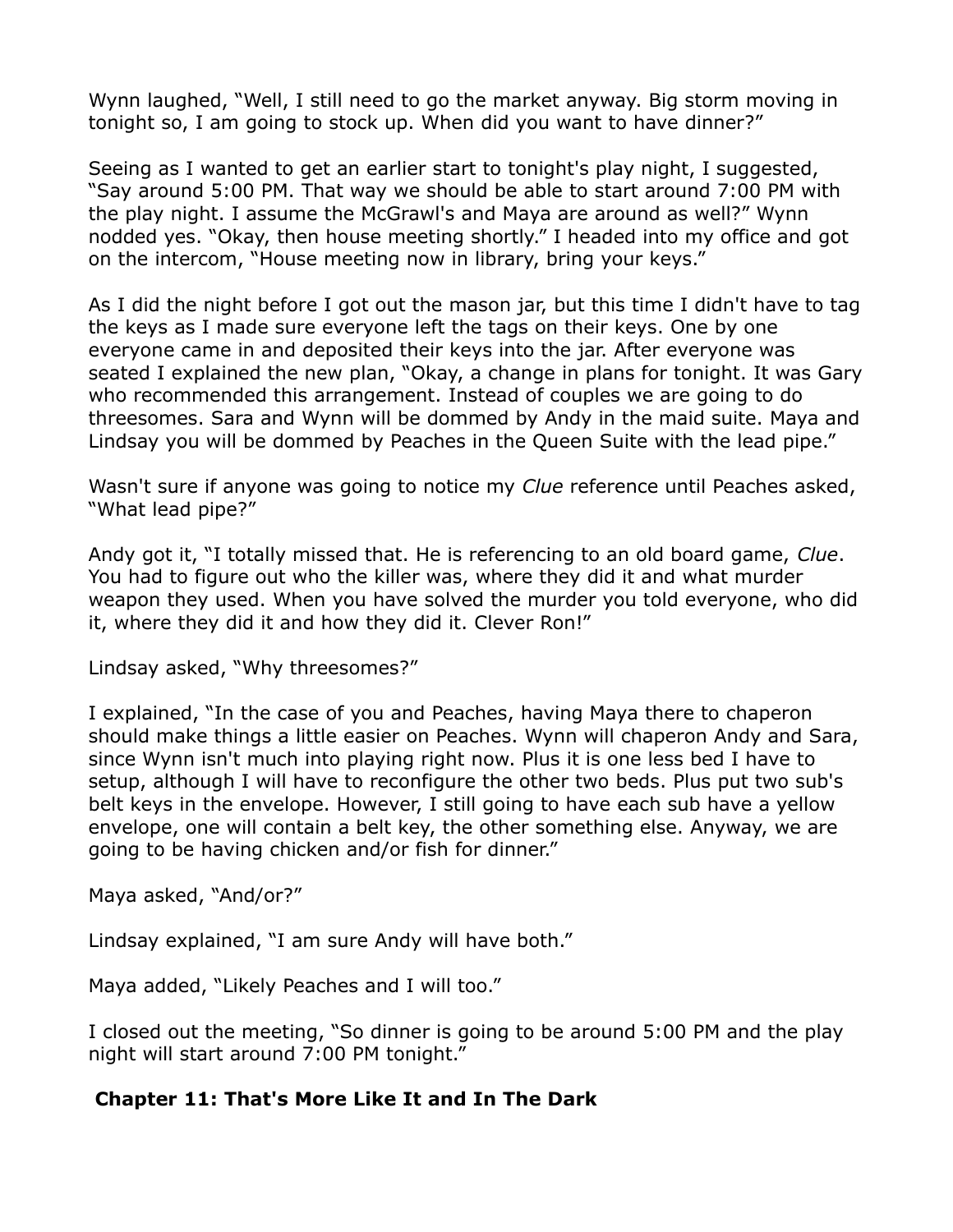Wynn and Peaches headed to the market while everyone else relaxed and got prepped for tonight's play night. After dinner everyone got ready and headed down to the playroom to change. In the Queen and Maid suites I reconfigured the restraints for two people. I headed down to the playroom with the envelopes. After gathering Lindsay, Maya, Sara and Wynn, I handed the Queen yellow envelopes to Lindsay and Maya and explained, "The restraint system is the same but there is one on each side of the bed. I want you to talk to each other and 'coach' Peaches. Sara and Wynn, I had to adapt the restraints for Wynn so I substituted out the quick release with the asylum style magnetic restraints. They key for the asylum system will be in Andy's white envelope along with the keys to Sara's cuffs. Okay, you have 30-minutes to head up and get ready. I need to explain things a little further to the dommes."

The four of them headed to their assigned rooms. Wynn and Sara walked in to the Maid's suite and saw on the left side of the bed was the asylum restraint system. Sara commented, "Oh, I remember these, Bambi used them on Maya and I awhile back. Since I can get into my own, I'll get you strapped down. But first, we need to decide where we are putting our envelopes." Wynn put on the blindfold, then carefully laid down on the bed. Sara noticed how I had configured the asylum system, "Okay, I see he has the straps going above your elbows, makes sense." She had Wynn restrained and then got up on the bed attaching the quickrelease restraints to her ankles and waist. She put on her blindfold, then reached up and cuffed her wrists.

Lindsay and Maya headed up to the Queen Suite. Lindsay was very quiet and stayed a couple steps behind Maya. Maya asked, "Do you have a preference on which side of the bed you want?"

Lindsay replied, "Does not matter to me."

Maya told her, "Okay then, I'll take the right-side." the two girls took care of their envelopes and got up on the bed and attached the restraints to their ankles and waists. They both put on their blindfolds and then cuffed their wrists. They laid next to each other silent until Maya finally spoke, "Lindsay?"

Lindsay answered, "Yes Maya?"

Maya asked, "You know that night back in Tucson how when you tried to kiss me, I backed away?"

Lindsay knew that night well and replied nervously, "Yes, yes I do..."

Maya hesitated a bit, "...um well...if it is not too much to ask...I would like to have that kiss now. Please?" Lindsay and Maya moved their heads towards each other and managed to touch each others lips. Lindsay gave Maya a light peck and then a more deeper kiss. As Maya kissed Lindsay back, Lindsay suddenly felt a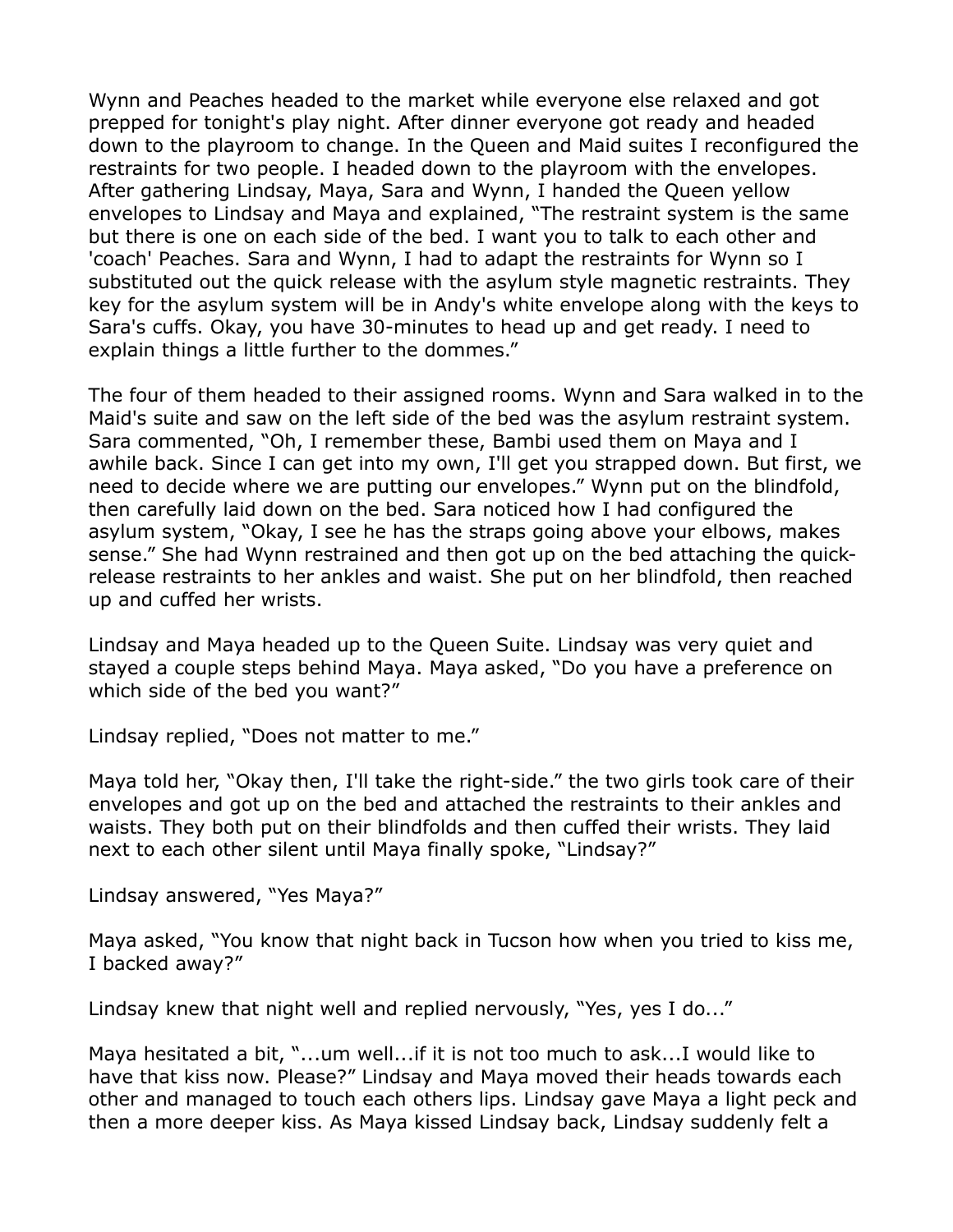sense of relief as pleasure flooded over her. They parted lips and Maya commented, "Thank you Lindsay. I'm really sorry about the way I've been treating you lately. Wynn is right, I need to move on."

Lindsay sighed, "Your welcome. I sure hope tonight goes better than last night."

Maya assured her, "I know it will. I understand why Ron set it up this way. With me here Peaches won't have to worry about upsetting me."

Meanwhile down in the playroom Andy and Peaches came out the dressing rooms. I handed Andy his envelope and explained, "There is a special key in there for Wynn's restraints as I used the asylum system on her. Sara will have her hands cuffed above her head and you will find that key along with their belt keys in this envelope. Now, beware of Wynn's leg and arm. Go have fun and respect their limits, which I know you will. Also, don't leave the suite until the morning announcement."

I turned my attention to Peaches who actually appeared to be excited this time around. I handed her the envelope and explained, "Both Lindsay and Maya will have their wrists cuffed above their heads. The same keys will work on both cuffs. Both their belt keys are in here as well. They each have a yellow envelope one has your belt key the other something else. Now, you okay with this tonight?"

Peaches replied, "Maya will be there. I feel better."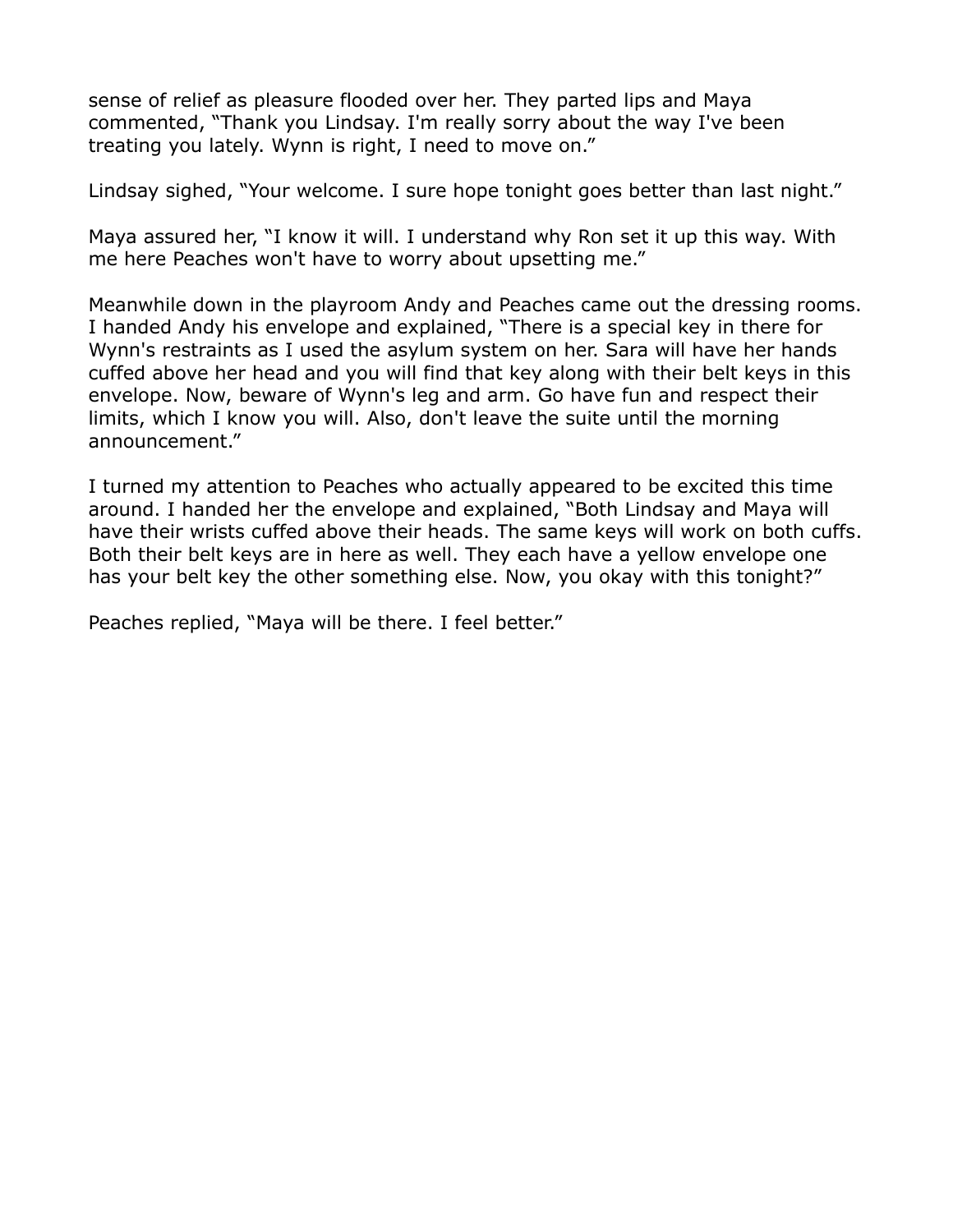I could tell Peaches was feeling better about tonight, "Okay, same rules, don't leave the suite until the morning announcement, respect Maya and especially Lindsay's limits. Please be careful with Lindsay and most importantly, have fun!"

Peaches smiled and took the envelope, "I will. Do you have feather?"

I asked, "Feather?"

Peaches replied, "Yes, Peacock feather?"

I understood now, "Hmm...I know Wynn keeps one in her suite but I think there are some more in the toy chest. Come, let's look." Peaches and I headed to the far corner of the garage into the toy chest and sure enough I found the feathers, "Do you just want one or two?"

Peaches giggled, "Two girls, two feathers!"

I laughed, "Oh lordy those two are going to be in for a surprise." I handed her the feathers, "Here ya go, have fun!"

Peaches took the feathers and made her way up the two sets of stairs then into the Queen Suite. There on the bed were Maya and Lindsay strapped down and blindfolded. Lindsay was in her same Angel outfit from the night before while Maya was wearing black pantyhose with a red top and shorts with black sandals. Peaches walked over and removed Lindsay's shoes. Lindsay was wondering why her shoes were being removed and she soon found out when Peaches started tickling the bottom of her hosed feet with the Peacock feather. Lindsay let out a high-pitched yelp and jumped. Maya asked, "You okay over there?"

Lindsay could not stop giggling, "I'm okay...". Peaches then took the other feather and ran it along the inside of Maya's pantyhosed thighs. She was still 'attacking' Lindsay at the same time. Lindsay was pleading, "Stop! Please! I'm going to pee!..." She started off in Mandarin again.

Maya though being tortured at the same time heard Lindsay's warning, "Peaches listen to her or I'll see to it you clean up her mess."

Peaches put down the feathers and replied, "Yes Mistress."

Maya told her, "No, it is Maya not Mistress. Besides you are the domme, so technically Lindsay and I should be calling you Mistress."

Peaches leaned over and removed Maya's blindfold and then kissed her. She then pulled out the white envelope and removed the cuff key. Peaches reached up and undid the cuffs and told Maya, "Release yourself slave!"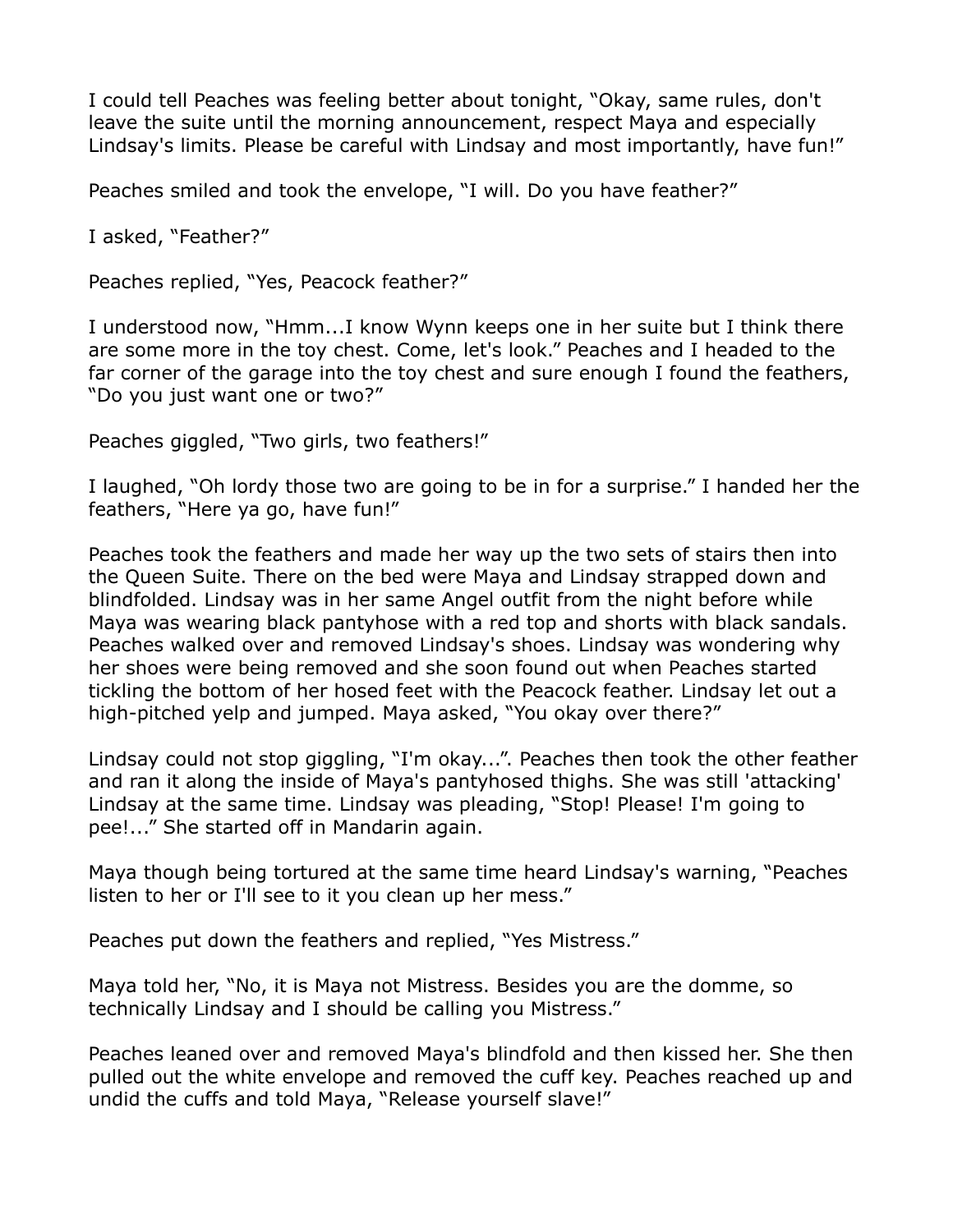Maya laughed and obeyed, "Yes Mistress Peaches!" Peaches stood silent for a moment. Maya asked, "Everything okay?"

Peaches asked, "What you call me?"

Maya told her, "Mistress Peaches?"

Peaches again stood there silent for a moment and announced, "I like...has ring to it. Get up, stand in corner." Maya got up and walked over to the corner facing Peaches not what she was suppose to do, "Face wall!" Peaches removed the cuffs from the noose and cuffed Maya's wrists behind her back. She then walked over and dug into the play bag and found a collar and leash set. She attached the collar to Maya's neck and then the leash to the collar. She pulled on the leash and ordered, "Come." She lead Maya into the sitting room and then frisked her. She was hoping Maya would have the envelope on her and Peaches did find it in Maya's corset, "Ah ha! On your knees!" Maya knelt down and Peaches then told her, "Stay!"

Peaches sat down and tried the key in her belt but it was not the right key, "Why this not work?!"

Maya asked, "May I speak Mistress?"

Peaches giggled, "Yes."

Maya explained, "The other slave has a yellow envelope as well. Your key must be in there. She is not going to tell you without some persuading."

Peaches was intrigued, "Persuading?"

Maya told her, "Yes Mistress. But let her go to bathroom first or else you are going to have bigger things to worry about."

Peaches walked over to Lindsay and removed her cuffs and order her, "Release yourself slave. Then go to bathroom."

Lindsay replied, "Yes."

Peaches was getting quite into her roll and demanded, "Yes what?!"

Lindsay sighed, "Yes Mistress."

Peaches told her, "That's better! Go! Before I change mind."

Lindsay quickly released herself and remove the blindfold before heading to the bathroom. Lindsay quickly relived herself, washed and returned into the room.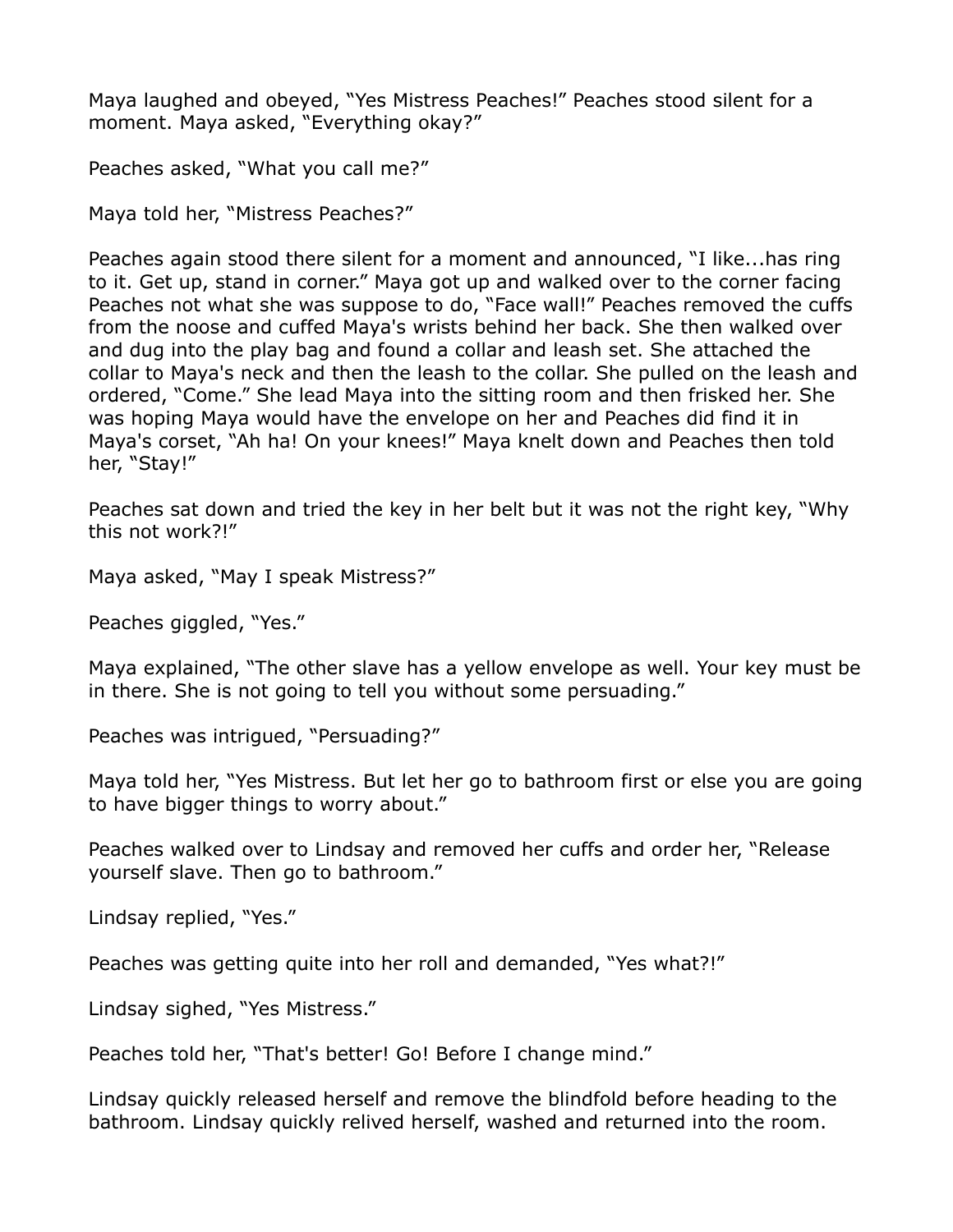She saw Maya on her knees in the sitting room. Peaches saw Lindsay and asked, "Where's the envelope?"

Lindsay figured Peaches wouldn't hurt her, "I am not telling you."

Peaches laughed, "Back on the bed!" Lindsay did as she was told and Peaches walked over and grabbed Lindsay's wrists, placing them back in the cuffs. She then placed a blindfold on Lindsay and attached the rest of the bed restraints. Peaches made her motives clear by grabbing the feathers and tickling both of Lindsay's feet. Lindsay was screaming and giggling. Meanwhile Maya was still on her knees in the sitting room thinking to herself she had just created a monster. Peaches called out, "Big slave over here now!"

Maya laughed, "Big slave?!" She got up and walked in to the main room, "Yes Mistress?"

Peaches handed Maya a cuff key and her belt key then ordered, "Remove your cuffs and belt. Get on top."

Maya removed the cuffs and her belt then climbed on top of the bed and over Lindsay's face. She lowered herself down and whispered to Lindsay, "I'm sorry!" Lindsay knew what she had to do and went to work on Maya's pussy. Peaches resumed tickling Lindsay's feet which was causing Lindsay to squirm. Maya grabbed a hold of the tether to balance herself but she inadvertently pulled too hard on the tether, thus pulling against Lindsay's wrists. Lindsay let out a very loud and painful sounding scream.

Peaches stopped what she was doing and Maya carefully got off of Lindsay. Peaches appeared panicked and asked, "She alright?"

Maya moved over next to Lindsay who was shaking and crying. She told Peaches, "I don't know. Where's the cuff key?"

Peaches undid Lindsay cuffs while Maya removed the rest of the bed restraints and Lindsay's blindfold. Maya helped Lindsay sit up. As she wiped away the tears she asked, "What happened? Did I hurt you?"

Lindsay looked at Maya who had a genuine look of concern and panic on her face. She took a couple deep breaths and rubbed her injured arm, "I'm okay...When you pulled on the cuffs I twisted my arm."

Peaches came over to the other side of Lindsay and got down on her knees and in tears, "Sorry! I used to Maya. You more fragile."

Lindsay assured both of them, "I'm okay. Why don't we just take an easy for now."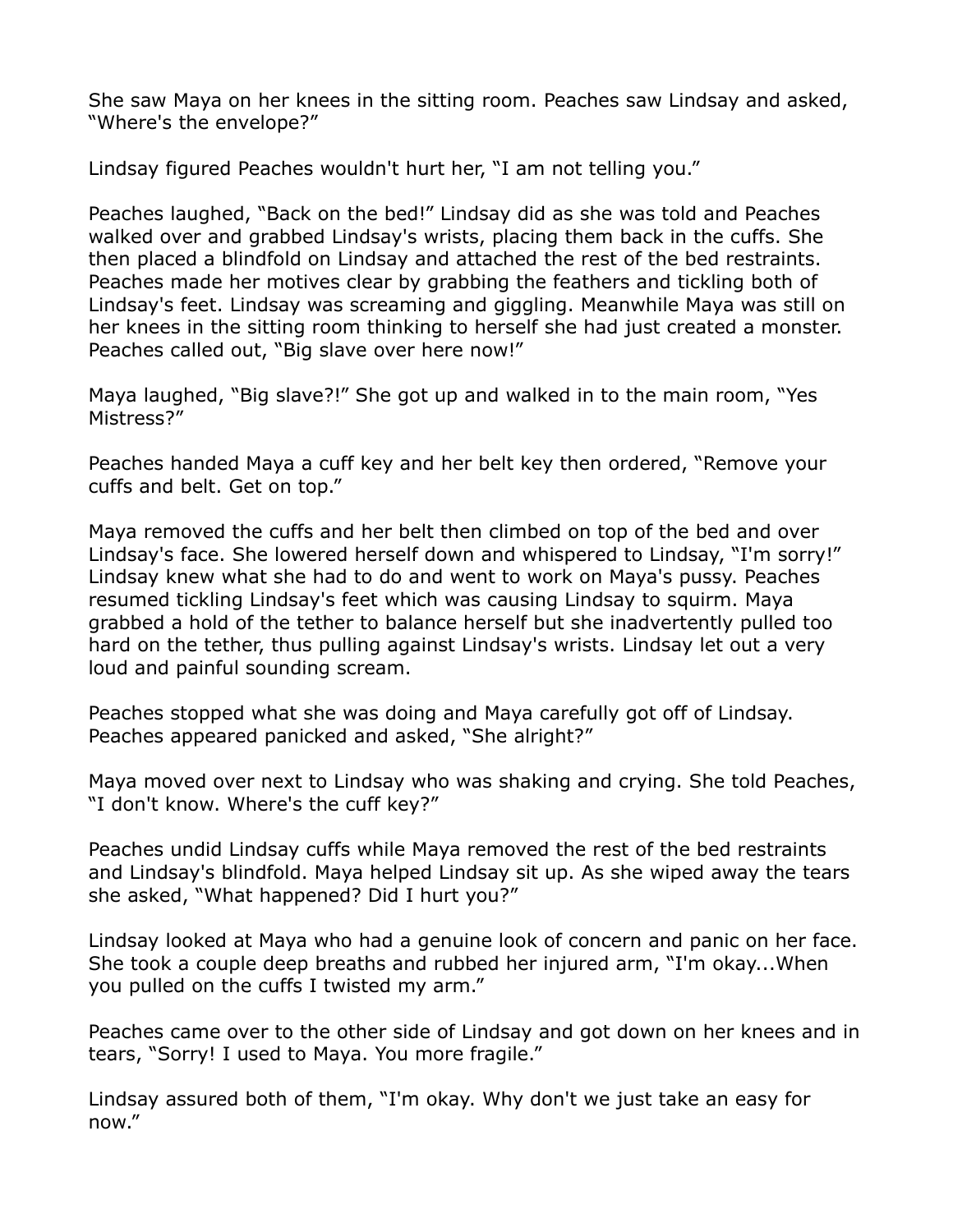Maya concurred, "Good idea. What do you want to do?" The room was quiet, so Maya asked again a little worried, "Lindsay? What do you want to do?"

Lindsay replied, "Sorry thought you were talking to Peaches. How about we get out of these belts and watch a movie?" She removed her Capri pants and then proceeded to remove the yellow envelope from her stocking handing it to Peaches, "I believe you wanted this."

Peaches took the envelope, "Thank you ma'am."

Lindsay smiled, "Your welcome. Call me Lindsay....please."

Peaches replied, "Yes Lindsay." She went over the dresser and picked up the white envelope, removing Lindsay's belt key. She walked over to Lindsay and handed her the key, "Here Lindsay." Lindsay removed her belt as did Peaches.

Maya asked, "Any particular movie?"

Lindsay replied, "I had started *After School Special* last night, but only got through the first few minutes before I spooked Peaches. I think it is still in the DVD Player"

Maya asked, "Spooked?"

Lindsay explained, "She was getting into the movie and was rubbing her pussy. I had moved over and was going to help her when she got spooked and knocked me off the bed."

Maya was unhappy, "Peaches? Did you knock Lindsay off the bed last night?"

Peaches looked down in shame, "Yes ma'am. I over reacted."

Maya sighed, "Peaches. Please be careful with her. While she's tough, you do need to be gentler with her than me. I don't want to get Andy and Ron mad at me. I already got Gary and Bunny upset with me, because I got carried away with Bambi." She turned her attention to Lindsay, "I'm really sorry about last night and for that matter earlier. Please believe me when I say, I never meant to hurt you."

Lindsay was shocked to see Maya in tears she assured Maya, "It's okay, I'm fine. Please don't cry. Let's watch the movie and relax."

Peaches came over and kissed Lindsay and also apologized, "Sorry about last night." She turned her attention to Maya, "Get some oil, I'll do bed." Maya headed into the bathroom to get the massage oil while Peaches placed some pillows in the center of the bed. Maya came back with the oil and turned on the Plasma and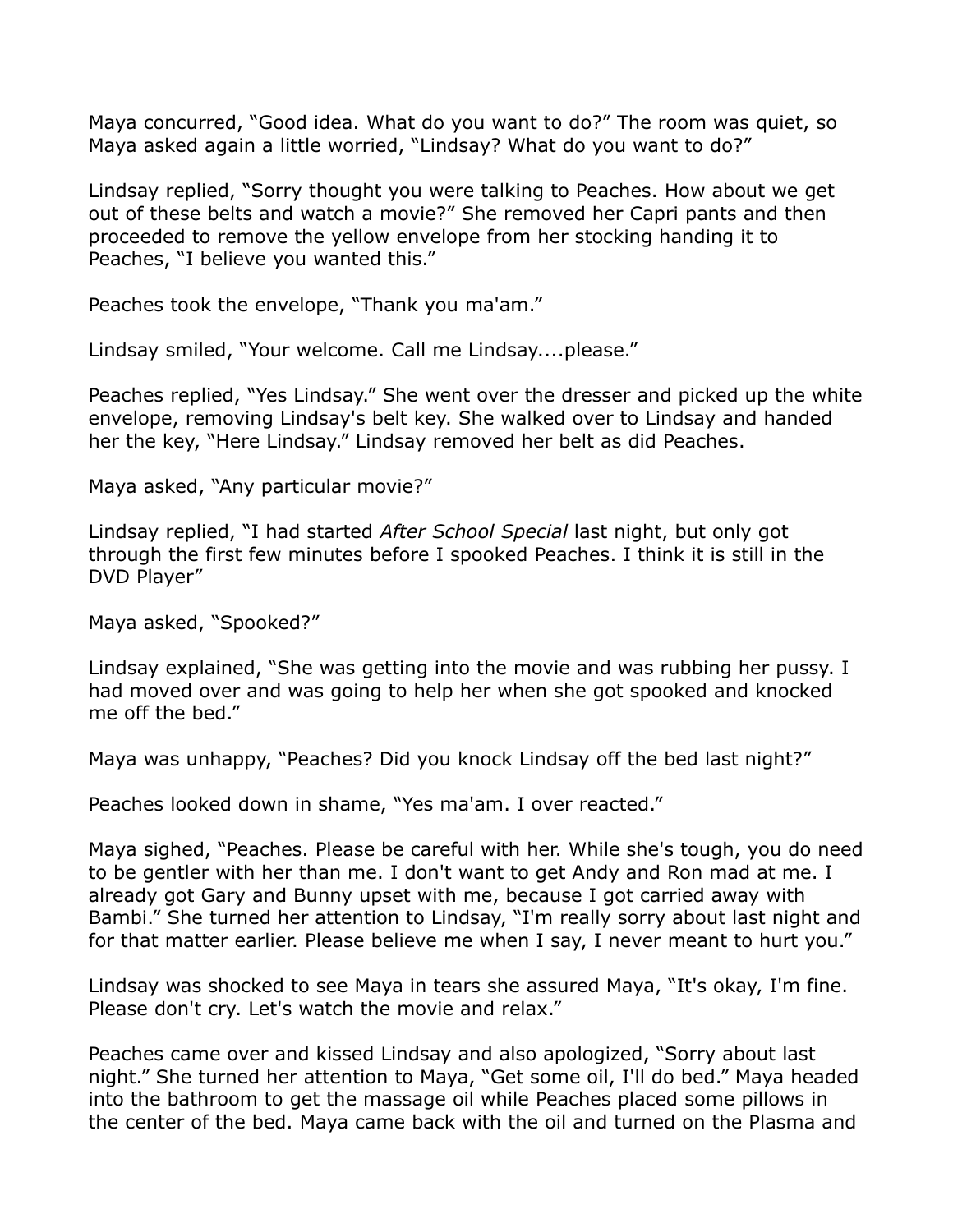restarted the movie. Peaches told Lindsay, "Lay down on the bed. Center on your stomach."

Lindsay wasn't too sure what was going to happen, but she obeyed. Maya loosened Lindsay's corset while Peaches removed Lindsay's stockings. Maya noticed Lindsay was getting tense, "Relax, dear we are done playing. Peaches and I are going to give you a massage and more..."

Peaches got on the bed next to Lindsay and started rubbing oil on Lindsay's shoulders. Meanwhile Maya was rubbing Lindsay's legs and feet. She noticed for the most part her cuts had healed with little scaring. She did notice a large scar on Lindsay's left calf and asked as she rubbed her calf, "Is this scar from the accident?"

Lindsay was a bit engrossed in the move, "Huh? Oh no, that is from my days of high school football."

Peaches was still rubbing Lindsay shoulders. Maya laid down on the bed and started licking Lindsay's pussy. Lindsay moaned with pleasure. Maya inserted a couple of fingers into Lindsay's pussy then on a whim, started rimming Lindsay. Lindsay started breathing very rapidly and moaning a lot louder. Maya started fucking Lindsay's pussy with her fingers while rimming her. Maya and Peaches were both caught off guard as Lindsay had a massive orgasm.

Lindsay was getting quite horny now and rolled over and instructed the girls, "Peaches over here so I can get to your pussy and you can do Maya's while she does my pussy." None of the three girls were really paying attention to the movie anymore, they were all enjoying each other.

Meanwhile down in the maid's suite Andy walked in wearing leather pants along with a leather vest. He noticed Wynn and Sara restrained to the bed. He looked about the room to see if a yellow envelope was laying around, but did not see one. Andy released Sara and found a yellow envelope underneath her. He opened the envelope and discovered the key was the one for his CBT-7500. Andy was a bit concerned about Wynn being restrained for a long period of time so he handed the magnetic key to Sara, "Release her please and then when you are done service my cock!" Sara removed the wrist restraints.

Wynn told Sara, "I can get the rest from here, you best attend to Andy." Andy had just removed his CBT-7500 so Sara went about sucking his cock.

Andy commented, "Man, Ron was right about you." Andy being so distracted with Sara's blow job hadn't noticed Wynn had fully released herself and moved over next to Andy. She started fondling Andy's balls and nipples. She then did something he was not expecting, Wynn proceeded to kiss Andy. Andy was caught off guard by the intensity of Wynn's kiss and fell off the bed, but not before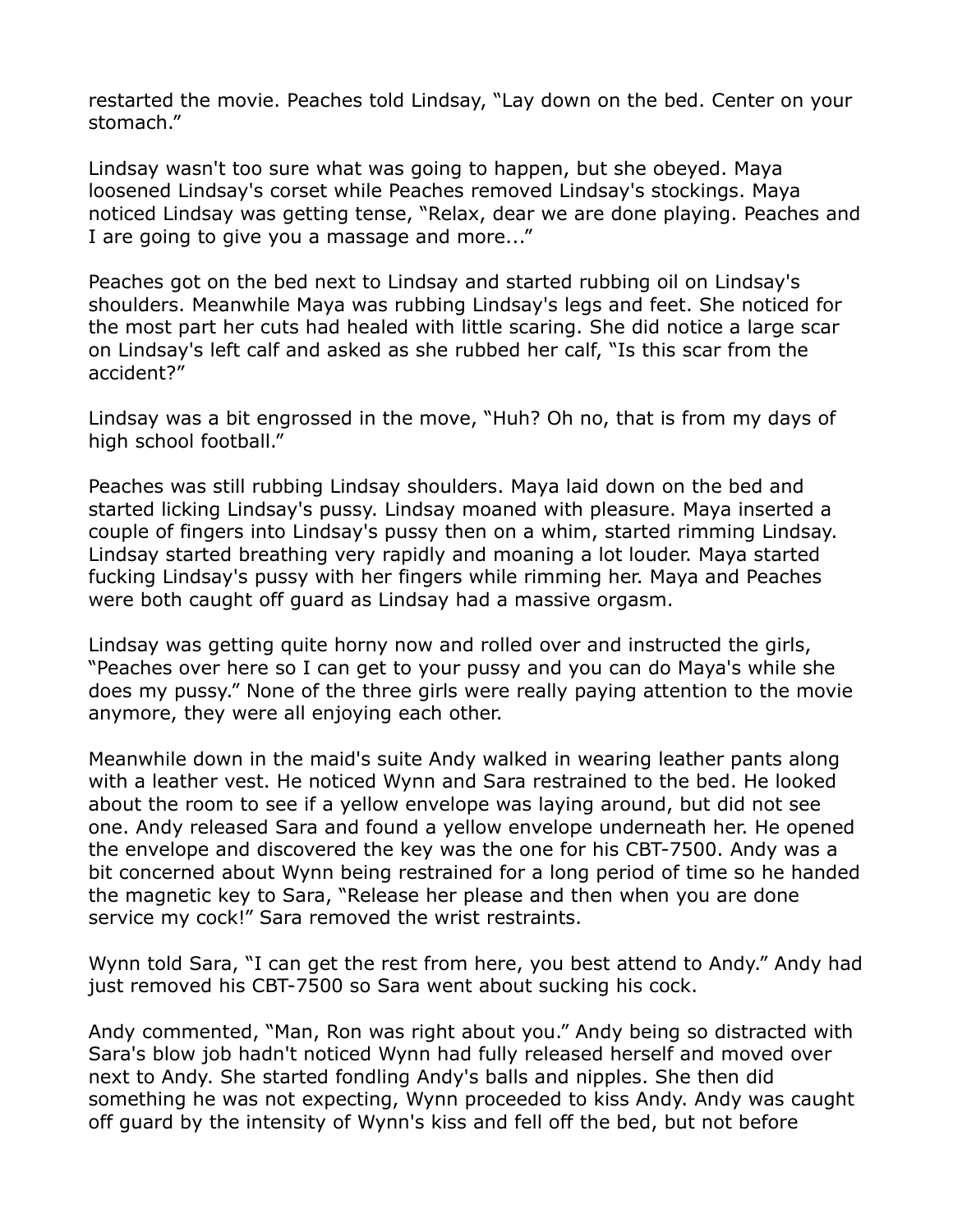shooting his load into Sara's mouth.

Wynn laughed, "Well, what you know? It works on guys too!"

Andy trying to recover, "What the heck was that?!"

Sara giggled, "Wynn's 'secret weapon'!"

Andy picked himself off the floor, "Wow! I remember the day Wynn 'introduced herself' to Peaches when we were in Chugwater. Wow!"

Wynn recalled, "Yep, she certainly was not expecting that. Anyway, why don't you two go into my retreat and have some fun."

Sara asked, "What about you?"

Wynn replied, "I'll be reading this lesbian novel from a series your sister has gotten me addicted to."

Andy asked, "Sure you don't want to do anything with Sara?"

Wynn confirmed, "No, I am just suppose to chaperon and really don't feel like doing much else."

Andy and Sara headed into the retreat portion of Wynn's suite. Andy told her, "Get on the sofa, I'll fuck you doggy style." He removed Sara's belt and proceeded to fuck Sara. About half hour or so Andy was getting worn out. He had brought a change of clothes with him as he knew it would be too uncomfortable trying to sleep in the leather. He went into Wynn's bathroom and changed into shorts and muscle tank. He informed Sara, "I'm going to sleep on the sofa. Go have some fun with Wynn. Here's the key to her armor."

Sara walked back into the main portion of the suite and found Wynn still reading the novel. Sara asked, "Want me to let you out?"

Wynn replied, "No, I'm fine. But if you like I'll eat and massage your pussy."

Sara got on the bed and Wynn moved over so she could get to Sara's pussy. She managed to bring Sara to orgasm fairly quickly. Sara was done for the night and passed out on the bed next to Wynn. Wynn removed Sara's shoes and pulled a couple blankets on top of Sara. She hobbled her way into the retreat to check on Andy who was watching TV. He saw Wynn enter, "Sorry, too loud?"

Wynn assured him, "No your fine. Sara is out for the night. Just wanted to let you know there are some blankets over in the cabinet next to the TV."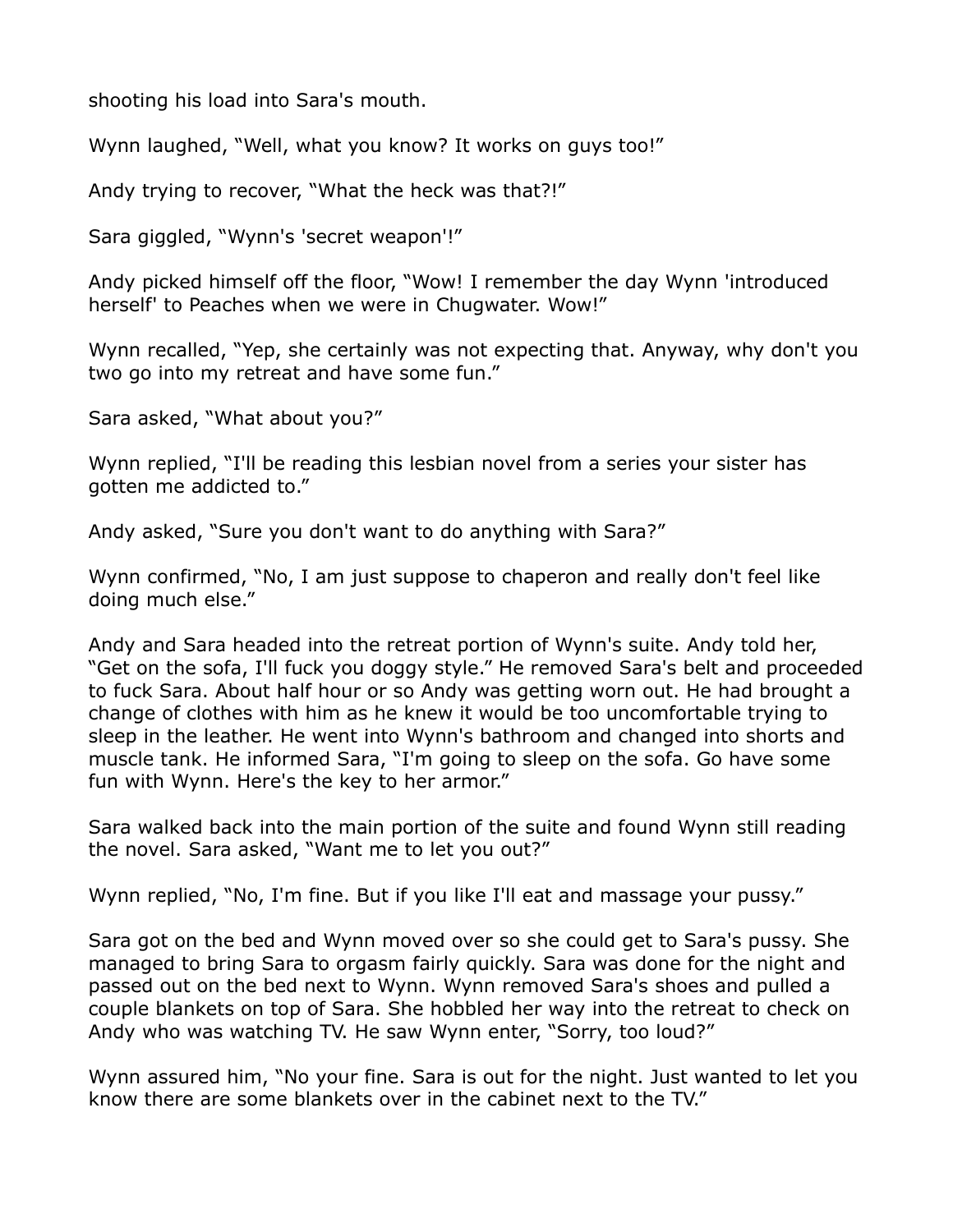Andy let her know, "Okay, thanks."

Wynn told him, "I am going back to bed with Sara. If you need anything let me know."

Andy told her, "I'm fine, you get some rest."

Wynn smiled, "Okay. Good night."

Back in the Queen Suite the three girls had brought each other to multiple orgasms. Lindsay noticed the movie had finished, "One of these days I'll get to see all of that movie."

Maya giggled, "I don't think Peaches and I have ever seen all of that movie!" She got up and turned off the TV and headed to the bathroom.

While Maya was in the bathroom, Peaches laid down next to Lindsay, "Thank you. I had fun."

Lindsay smiled, "Your welcome."

Peaches was still worried about Lindsay, "You sure you okay?"

Lindsay wrist was still a little sore but nothing that was really bothering her, "Yes. I'm fine. Quit fussing over me." She rolled on top of Peaches and started kissing her. Peaches wrapped her arms around Lindsay.

Maya walked out of the bathroom and saw the two of them, "Lindsay and Peaches on a bed K-I-S-S-I-N-G!"

Lindsay was a little startled, "Sorry."

Both Maya and Peaches asked, "Why?"

Lindsay replied, "I didn't mean to steal your girl."

Maya told her, "It's okay. Sometimes it's good to change things up. I know you and Sara are always together just as Peaches and I are."

Lindsay sighed, "Sara and I haven't done much since the accident. Neither one of us have been in the mood. I still feel like Andy and I are in the way."

Maya assured Lindsay, "No. You two are fine. Sara would be lost without you. I think she is just still being cautious with you, that's all. We should've been more cautious with you tonight. I'm use to being rough, as Peaches will tell you."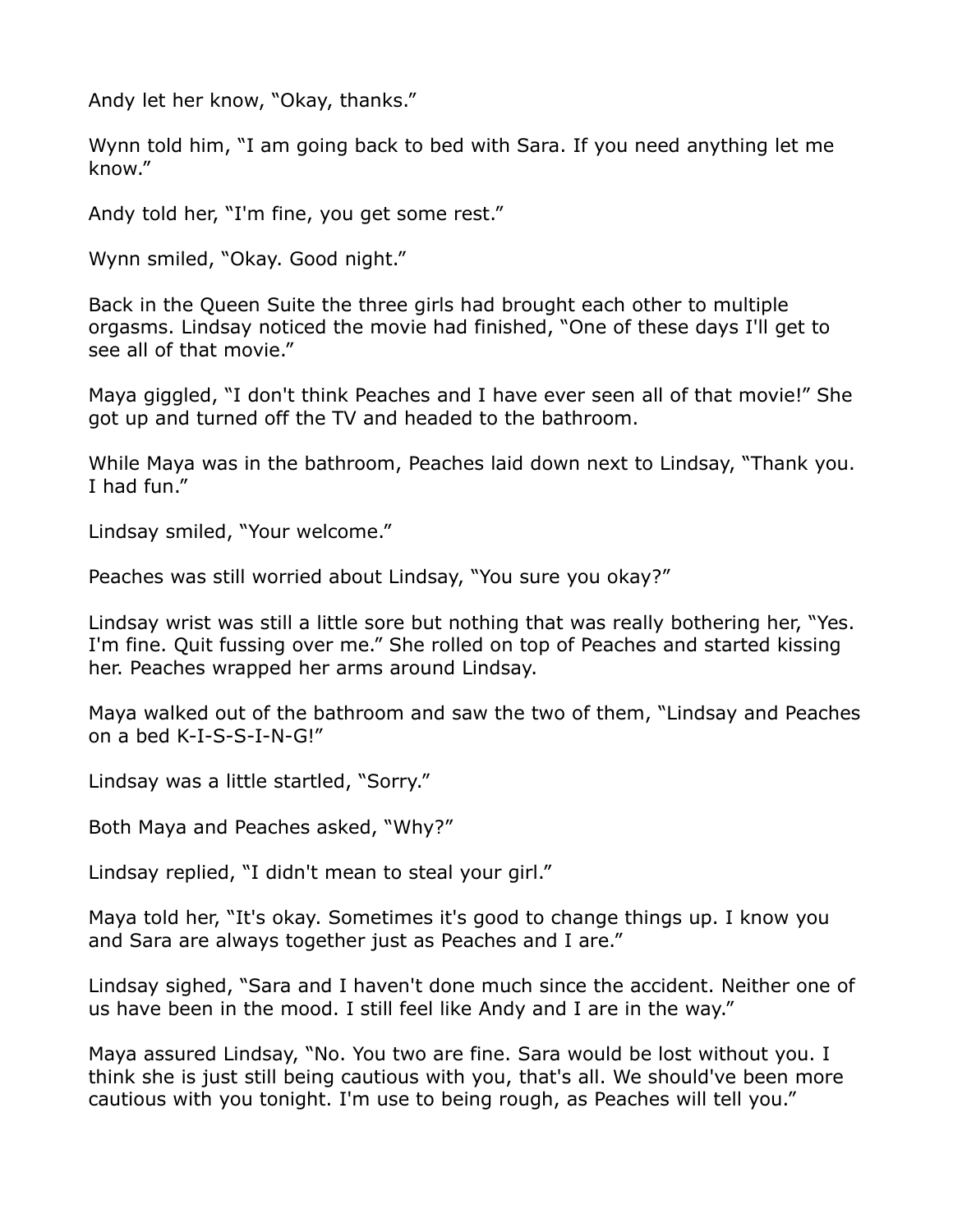Peaches looked at Maya, "Yes. In Chugwater I came to her room. She told me she missing girlfriend. I pushed her to bed and started kissing. Maya threw me off, but then picked me up, removed dress and threw me on bed. She was on top of me."

Lindsay replied, "See, Sara has always been gentle with me, but I think that is just her nature."

Maya confirmed, "True, I've always been the stronger one. Kinda had to with Dirk."

Peaches joked, "Dirk the Jerk!"

Maya laughed, "Oh so true." Maya noticed she was getting cold, "Is it just me or is it cold in here?"

Peaches replied, "I'm fine."

Maya joked, "Well, this is like summer for you. I'm from Nevada and Texas which does get cold at times, but nothing like Wyoming."

Lindsay commented, "I am cold too, I think we were so worked up earlier we hadn't noticed."

Peaches commented, "Bed is big enough for three of us if okay with Mistress."

Maya reminded Peaches, "I am not your Mistress. But, sure it is fine if Lindsay shares the bed with us." She added jokingly, "I'll try not to smoother Lindsay with a pillow while she is sleeping."

Lindsay had a look of panic on her face and replied, "What?!"

Peaches replied, "Bad Maya!"

Maya laughed, "Geez cain't y'all take a joke. Okay, may be that wasn't very nice. I promise, I won't hurt you Lindsay. Besides if I did, I would answer to Ron, Andy AND Sara. We know how Sara can get when she is pissed."

Lindsay recalled, "Like that night your father made his guest appearance?"

Maya nodded, "Yep. I was so pissed at her that night for the way she treated him. Boy I was wrong about him and she was so right."

Peaches asked, "Takes after her big sister?"

Maya corrected her, "Um, well if you mean by size then yes. Sara is 3-years older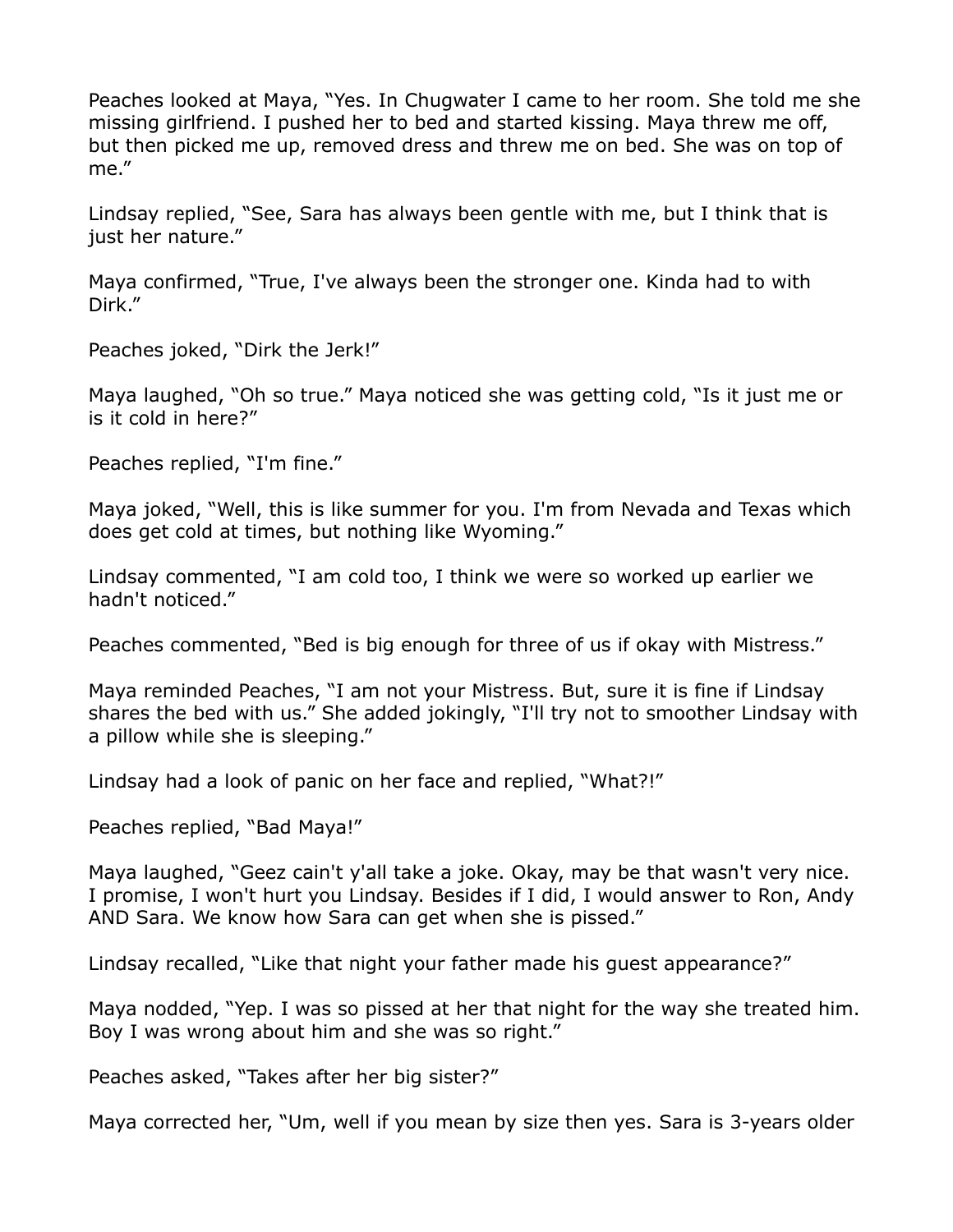than I am."

Lindsay was shocked, "I had always thought you were older. Have no idea why." She yawned, "Well I am rather tired after all of this. Thanks for a fun night."

She moved herself over the one end of the bed but Maya objected, "No, you can sleep between us. That way Peaches or myself won't accidentally knock you out of the bed." Lindsay laid between Maya and Peaches. Maya rolled over and gave Lindsay a good night kiss and Peaches did the same. The three girls feel asleep shortly thereafter cuddled together.

Before I headed to bed, I checked on the Budget Holstein's server. The reports looked good and I left Linda another message on her business line, "Hey Linda. Ron again. Everything is looking good with the site move. The new server seems to be handling the load well, of course there is not much load on the weekend. Anyway, give me a call if you run into any troubles." After I got off the horn, I set my computer to hibernate and headed towards the library. As I turned off the lights in my office, I noticed a flashing green light coming from my desk. I headed back to my desk and turned on the lamp and noticed it was one of my wireless thermometers. This was the one on the Cabana which had an 'ice alert' if the temperature drops below 38. I looked and saw the reading was 27. I had no idea it was going to get that cold, however it was not unusual for winter to creep into late March. I fired up the heaters before I headed up to bed.

The next morning I got up around 5:00 AM as everyone would have to return to work. I headed downstairs into the kitchen and noticed no one was in there this time around. I started a pot of coffee and happened to glance at the thermometer mounted on the call box, it was showing 25. It was too dark too see out the window, but when I opened the front door to get the morning paper, I noticed snow on the ground. Nothing like Chugwater, but still any snow is significant. Upon heading inside I got the fireplace going in the breakfast nook and dining room. The time was close to 5:15, the coffee maker had finished making the 8 cups. I headed into my office and queued up the rooster and Ty Pennington. I announced, "Sorry for the early wake up, but it is Monday. There is fresh coffee in the kitchen and the current temperature is about 25, so dress warmly."

Everyone slowly made their way into the kitchen. Wynn was the first out and asked, "Did you say it was 25 outside?"

I pointed to the thermometer, "At least out at the call box it is. There's light amount of snow on the ground."

Andy came in and asked, "Snow, in March?"

I reminded him, "I've seen it snow in April and even May. I am sure you have seen your fair share of odd weather in Tucson." Maya, Peaches and Lindsay came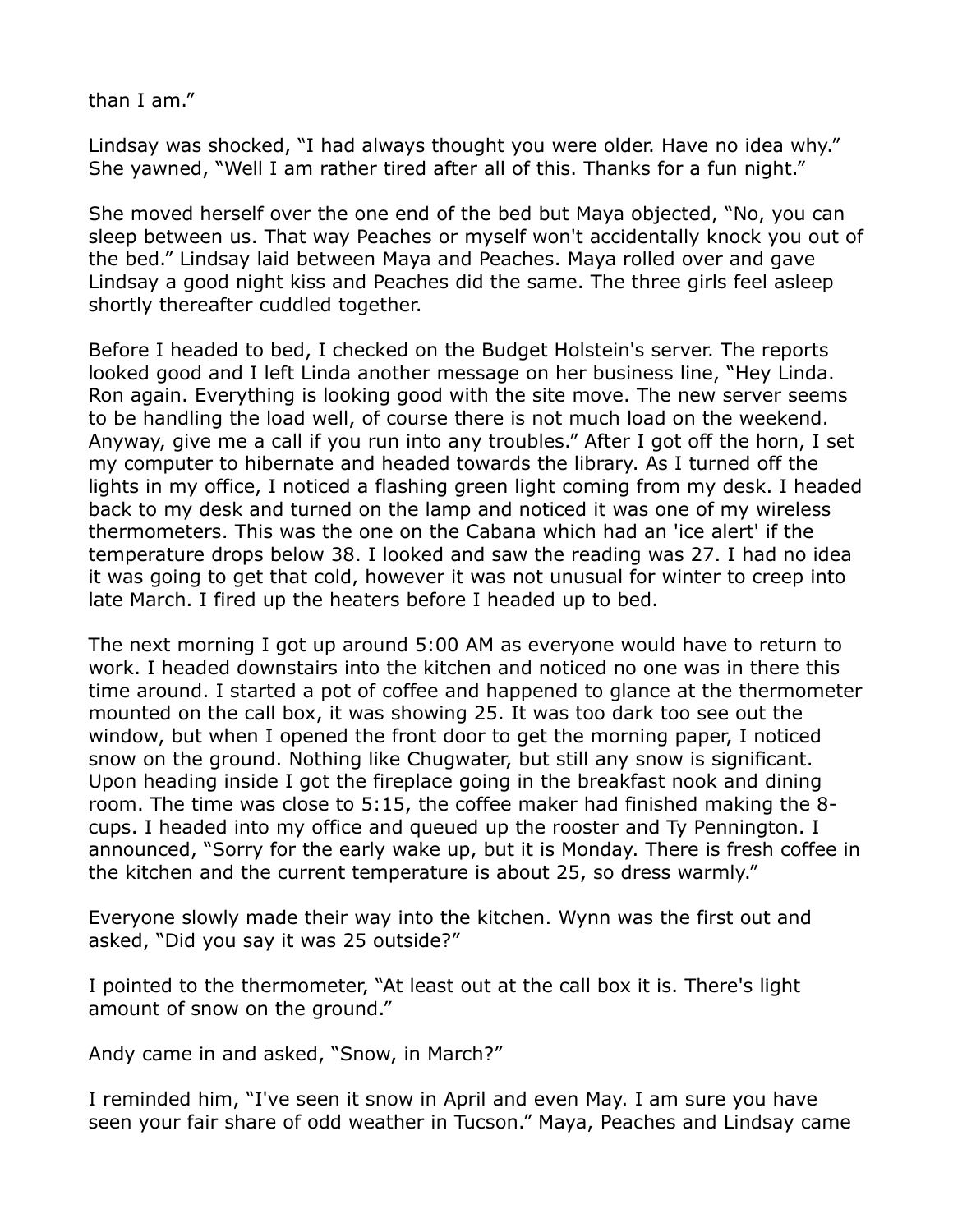in to the kitchen as did Sara. They all were very quiet, but I suspect they were not really awake yet. I was a little hesitant to ask, but I did, "So, everyone have fun last night?"

Peaches smiled, "Yes we did."

Andy commented, "I don't recall much after Wynn used her 'secret weapon' on me."

I asked, "Secret weapon?"

Wynn giggled, "I kissed him. I didn't know it would work on guys!"

I looked at Maya and Lindsay and asked, "You two good?"

Maya replied putting her arm around Lindsay, "She's still alive."

Andy asked, "What is that suppose to mean?"

Lindsay replied, "Nothing you need to worry about. I am going to take a shower."

Wynn announced, "I should start breakfast. How are we stocked for eggs?"

Peaches told her, "We got couple cartons yesterday."

Wynn opened the fridge and confirmed, "Yep. We also have chili peppers and onions. Okay, Spanish Omelet it shall be then."

As Wynn was getting breakfast prepped the kitchen went dark. Wynn asked, "How did we manage to overload the kitchen?"

I replied, "I don't think it is just the kitchen, think it is the whole house. Let me call over the Zinfandel's and check." I got on my cell phone and called the Zinfandel's home number, "They are not home, so if their machine does not pickup then I know is the whole neighborhood." The line kept ringing, "Okay, no machine so it is not just us. Let me check something..." I used the flashlight app on my phone and headed into my office and found my hand-held police scanner. As soon as I turned on the scanner I heard chatter on the Scottsdale Fire tactical channels about power lines down on Pima between Lone Mountain and the Carefree Highway.

I headed back into the kitchen, "Okay, power lines down on Pima likely due to the ice storm. Let me grab my coat and I'll head outside and fire up the generator. That should give us at least 6-hours worth of power."

Andy commented, "Didn't know you had a generator?"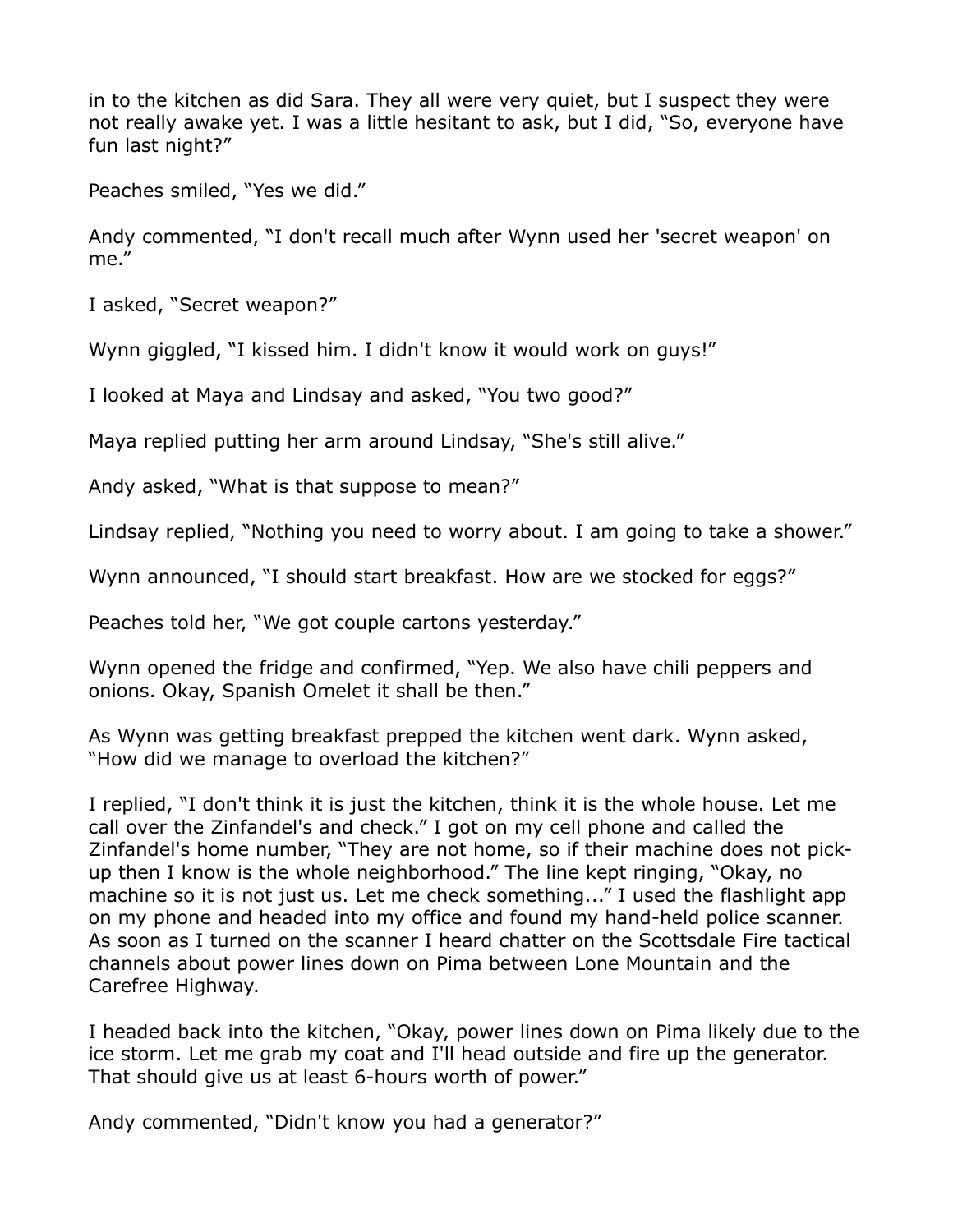I told him, "Since my work involves computers and being able to access the Internet, it is a necessity. Plus, we won't freeze to death. I could use your help as will need to have someone holding the flashlight as I go through the start up process."

## **Chapter 12: Would This Be Big Enough for the Seven of Us?**

Later that evening power had been restored but Pima was still closed to non-local traffic. The next morning Gary dropped by, "Hey Ron, got a few minutes need to discuss something with you?"

Since things were still fairly quiet I told him, "Sure come on into my office." We walked into my office and after I closed the doors I reminded him, "Thanks again for your help with the doors."

Gary replied, "No problem. Anyway, what I wanted to talk to you about Zac Acme."

I asked, "Who?"

Gary explained, "He was the founder and CEO of ACME BDSM. He retired last year which is how I acquired ACME. I've known him for a good 25-years. Anyway, he has a place up in the Ashler Hills Estates that he is looking to sell."

I laughed, "I would have expected this from Marc, but you? I don't really see us needing a new place."

Gary reminded me, "Things are a bit tight here now with Maya and Peaches plus the McGrawl's. You've got to see this place Ron it is incredible."

I thought for a moment, "Well, true and seems everyone is getting at each others throats lately. What's so incredible about it?"

Gary was sounding like a used car salesman, "About 4500 square feet sits on almost ¾ of an acre with about 10-bedrooms, 6 full baths, 3 half baths, a 3.5-car and 3-car garages."

I asked, "What I am going to to do with 10 bedrooms. Hmm, that adds up to about 6-car garage. That would be enough include space for Wynn's Vespa and our bikes, but not much else."

Gary explained, "Well, you can use a room for your office, another for presentation room. Oh as for storage there was an additional 2-car garage on the east side he converted into a storage area/wood shop." I was thinking this might work when Gary added, "Oh and behind the pool is a guest cottage."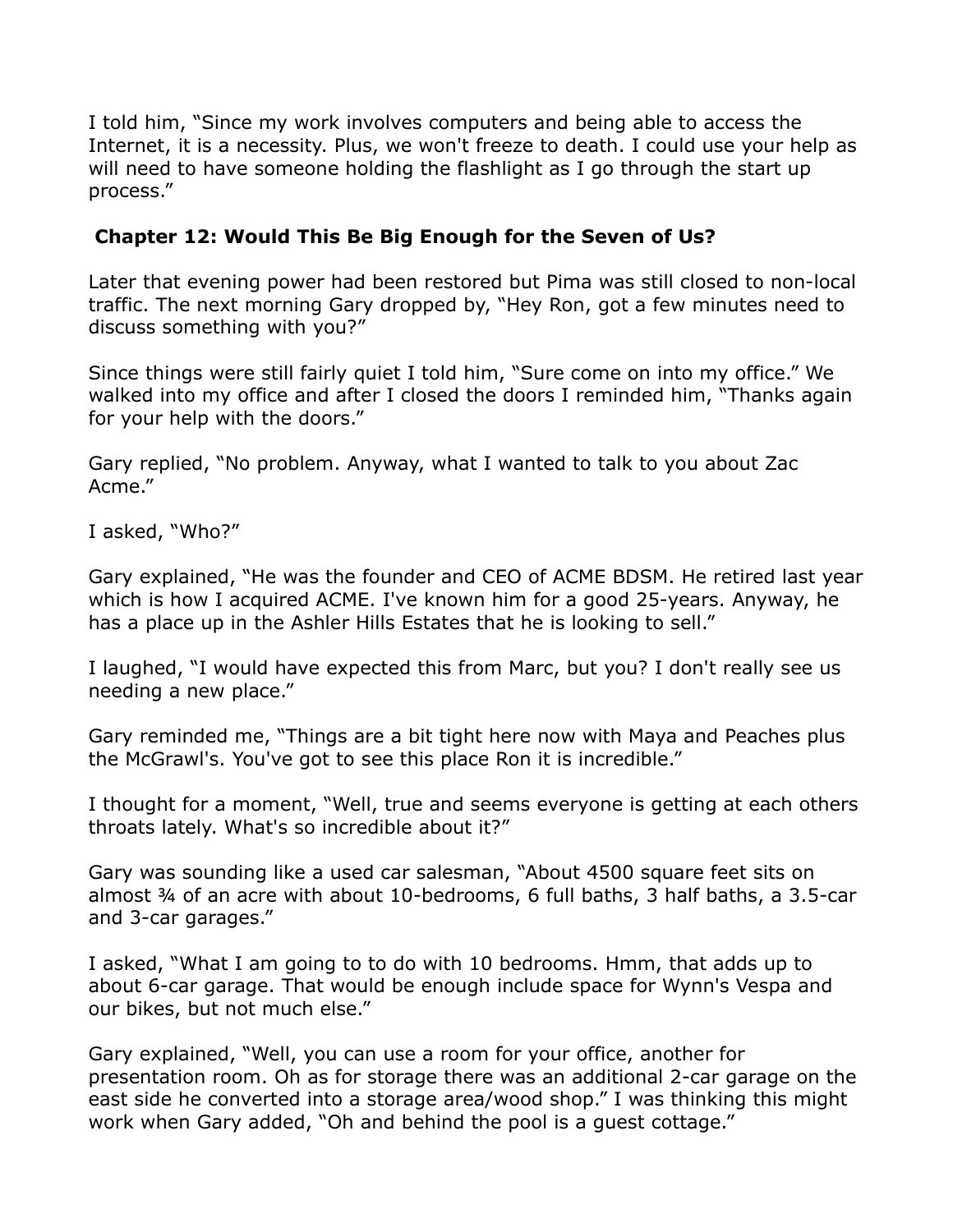I confirmed, "A guest cottage?"

Gary replied, "Yep. The nanny use to live in it, but she left earlier this year, ran off with one of his daughters. Oh and upstairs, overlooking the pool is two bedrooms with a shared bathroom. I bet ya you could get Dundee in there to knock out the wall and turn that full bathroom into a powder room with some dressing rooms. You can have a play loft."

I had to admit I was kinda wanting to see this place, but I wondered, "How much is he asking?"

Gary told me, "Well, he was asking around \$750,000 but since it is just him, his wife two of the eight kids and the butler he really wants something smaller. He might be willing to drop it it down to around \$675,000. Oh and he might be interested in your house."

I was puzzled, "This place would still seem a little big."

Gary added, "Well, the two kids tend to have friends over a lot, not to mention parties. His other kids do visit with their kids throughout the year from Nevada."

I wondered, "Where is Ashler Hills Estates anyway?"

Gary explained, "It is that custom home development to the north of the Market Place that was annexed into the Desert Oasis Community Association earlier this month. Right now you can only get to it via Pima, but the association is working on extending Roadrunner north and west of Sagebrush to connect them to the rest of the community. When do you want to take a look?"

I wondered who was still in the house so I announced over the intercom, "Whoever is here, please come to my office." Sara, Wynn and Peaches walked in. I asked, "Where's the McGrawl's and Maya?'

Peaches replied, "Vinnie's"

I asked her, "Okay what about The McGrawl's?"

Peaches told me, "Yes."

That was odd, but may be Dianne needed some computer help. I explained, "Okay. Well, if no one has anything planned, Gary has something he wants to show us. I suppose we can all fit in the Cruiser." The six us headed out to see the house belonging to Zac Acme. We exited on Pima and continued about a 1/2 mile north to Westland Drive. We made a right and came up to a private entrance.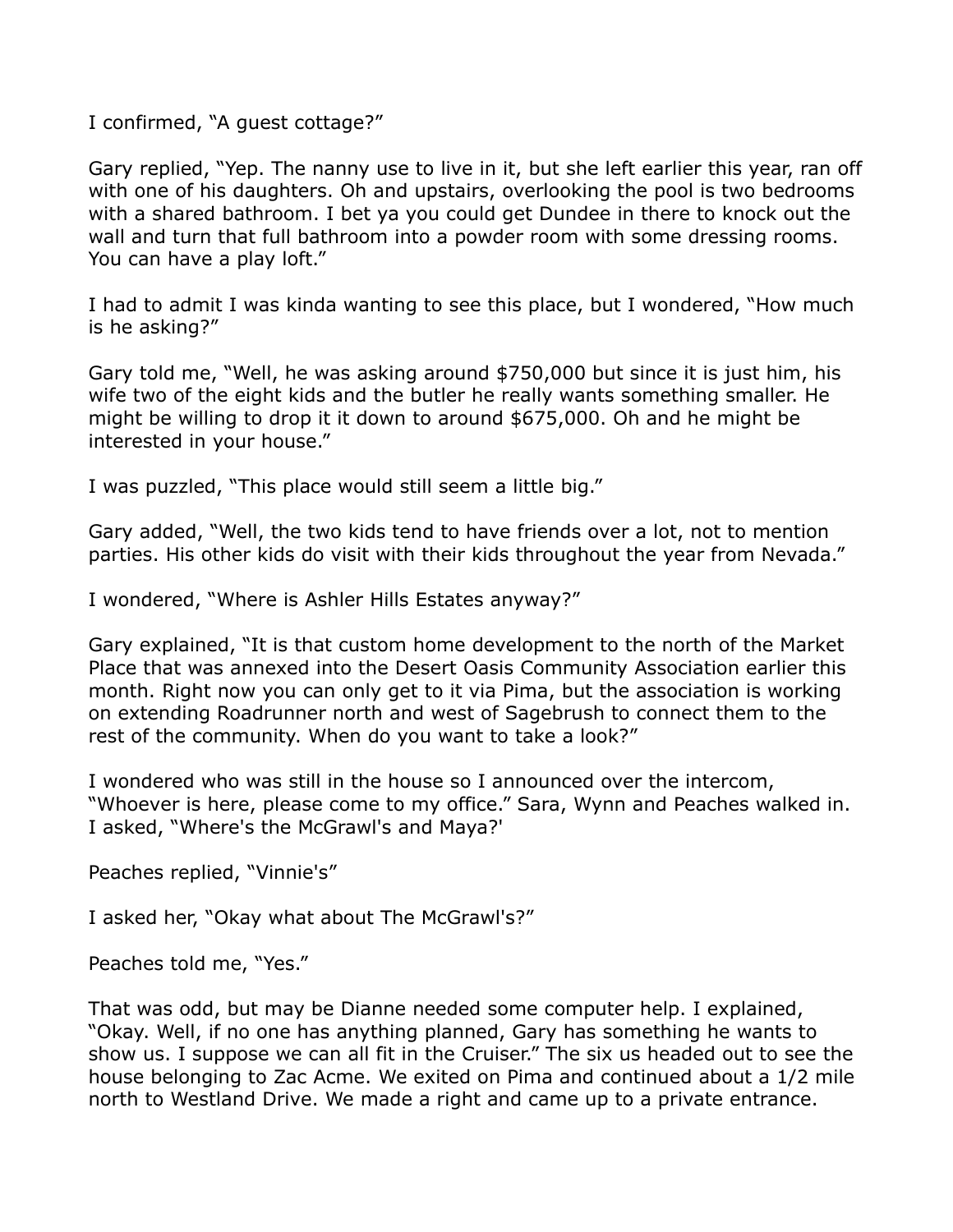Gary explained, "Once the association extends Roadrunner up here, this will become a "resident's only" entrance. Now, Zac did give me a gate code 8-6-7-5- 3-0-9, that should get us in."

As I was punching in the code I wondered, "Isn't that Jenny's number?"

Peaches asked, "Who Jenny?" I told her to ask Maya.

The gates opened and Gary directed me, "Okay, make a left here and follow this road around the golf course. His place is on the east side of the golf course. All the houses backup to the golf course and there are only houses on the inner side of this loop road. So the front has a view of the desert and mountains while the rear has the golf course. Okay here we go #7 this is the place. Turn into the middle driveway, the first and last lead to the garages on the side."

I turned into the driveway and noticed the house or was it a mission? The architecture style reminded of the Spanish Missions. Lots of arches and lots and lots of windows. As we got out of the car Sara asked, "So what is so special about this place?"

I replied, "Gary is trying to unload this house on me. From what I have heard it could work well for us. But I have to see it first." We headed up the front porch and rang the bell.

An older gentlemen answered the door and when he saw Gary replied, "Ah Mister Zinfandel, Mister Acme is expecting you."

Gary laughed, "That's good. Lead the way Jeeves." The entry area was not much, just a coat closet and powder room off to the side then a windy hall to the rest of the house."

As we walked in we heard a voice from above and noticed the upper floor was open to below, "Hey Gary, I see you brought some friends!"

Zac Acme came down the stairs and Gary introduced us, "Zac, this Ron Merlot, his wife Sara. You remember Wynn and this is Anna, a friend of Ron' sister-inlaw."

Peaches corrected Gary, "Peaches."

Gary shook his head, "Yea, I knew that. Peaches!'

Zac laughed, "She's a feisty one, reminds me of your wife in her younger years. Anyway, go ahead and show them around. You know his needs better and can help him envision the possibilities. Nothing is off limits, we knew you would be coming eventually. I'll be over in my office when you are done."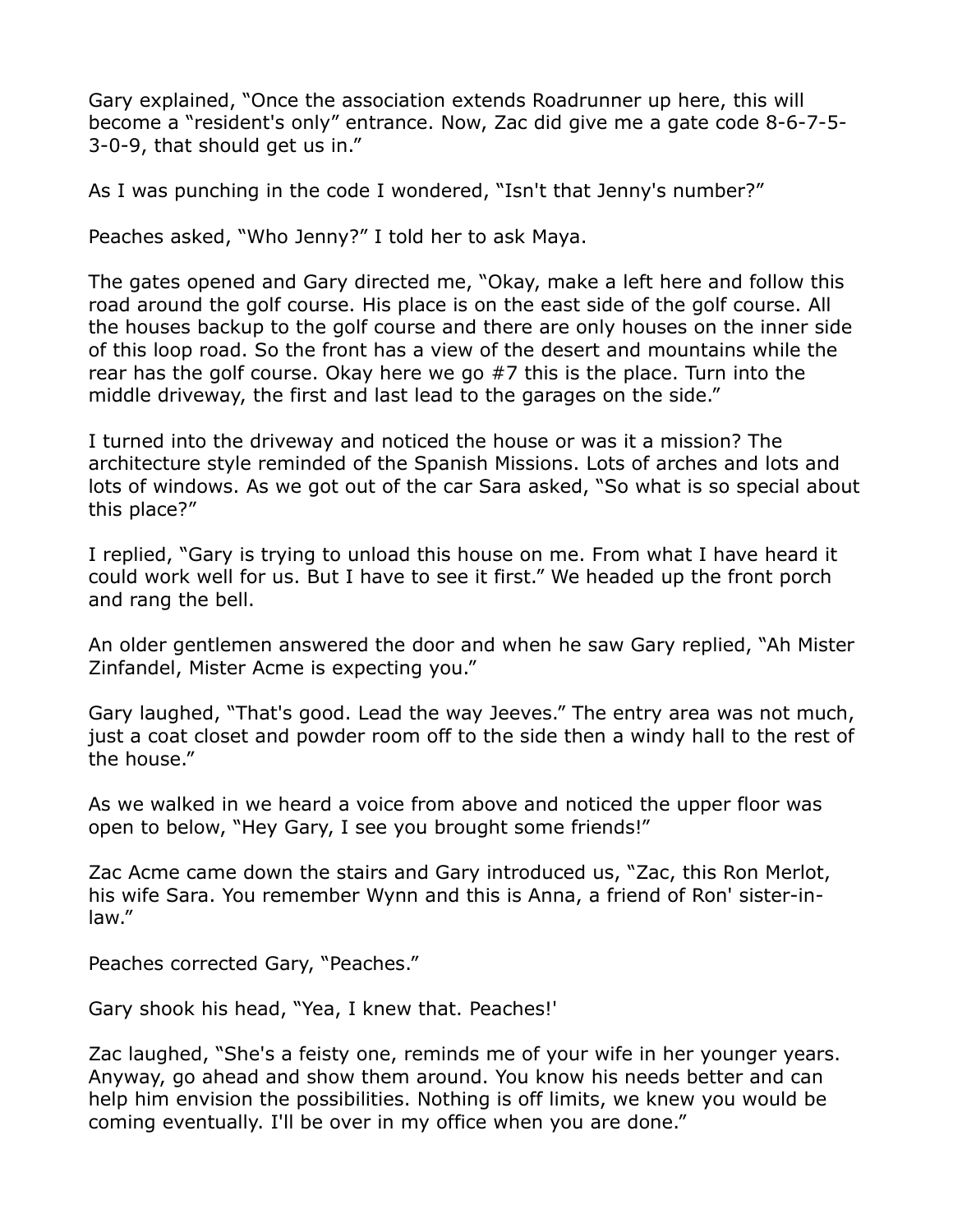Gary shook Zac's hand and replied, "Will do Zac. Okay...well let's see. Let's head down this little hall of to the side." He opened a door and we walked into what at one time was a garage. It was now Zac's wood shop, "As you can see Zac has converted this into a shop and there is plenty of storage."

I looked around a bit, "This is much bigger than my current shop. This could be nice."

Gary relaxed, "Well, there is plenty more. The door over there leads in to the 3 car garage. Now, lets head back." As we came back into the house we noticed the entire wall was either windows or glass doors. Gary continued, "You can see the covered Cabana as well as the pool. We will make a right." We headed down the hall and Gary turned to the right into a large but empty room. He explained, "This was an extension of the garage but he made into a 'safe room'. I could see this as your 'presentation room'."

I looked around and commented, "Add some sofas along the long wall...yeah that could work."

Gary continued, "Okay, the Butler's suite is next. This could be Wynn's room." We headed back into the hall and walked to the end through a set of double-doors.

Wynn commented, "Nice, this is about as big as what I have now."

I was looking out the windows and commented, "Wow, you weren't kidding about the golf course...." I noticed a building to the west, "What is that over there?"

Gary answered, "The entire backyard backups up to the golf course. That over there is the Guest Cottage. That use to be the Nanny's until she left. It has 1 bedroom, bathroom and a living area with a wet-bar. The patio over looks the pool and golf course."

I wondered out loud, "What in the world am I going to do with a Guest Cottage?"

Sara replied, "Andy and Lindsay could use it. The living area could be their office."

I replied in surprise, "Wow, that's a very good idea Sara. That way they can have some privacy, but can still be part of the family."

We headed back towards the entry area and then into a combination Living Room and Dining Room. Gary explained, "Okay this is the Great Room. To give you an idea just how big this room is, that is an extra long recliner sectional over here. That dining table seats twenty, I swear it looks like it belongs in a mid-evil castle! Oh and there is a fireplace in the living section, below the 62" LED TV." It was truly a Great Room and much like the rest of the walls facing the pool and Cabana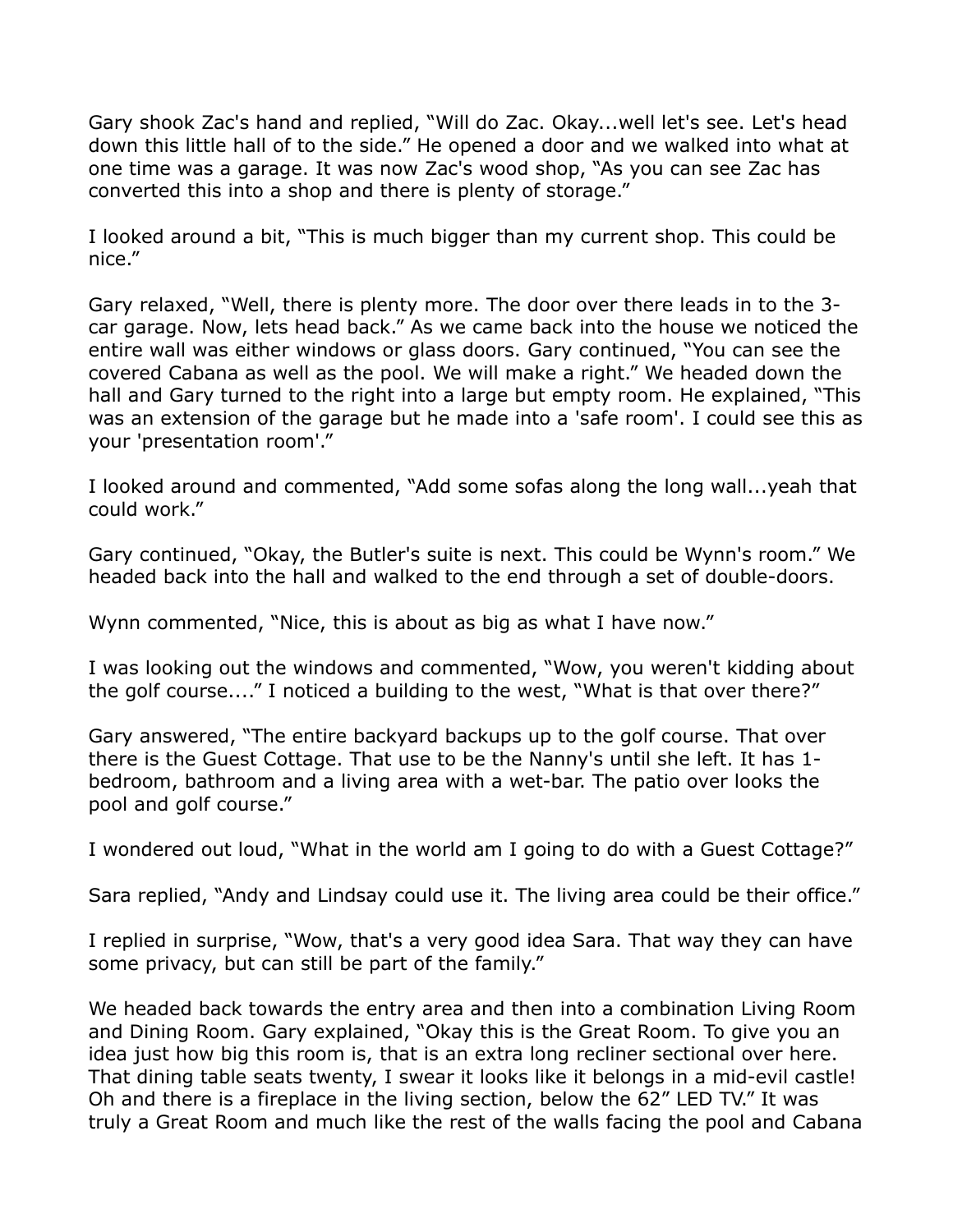it was nearly all glass. Gary slid open the large door, "Come on out to the covered Cabana. Zac has a grill that makes yours look like a hibachi!" We walked out on to the covered Cabana and noticed a giant grill with a vent hood over in the corner. Gary drew our attention to the pool, "There is a fence along 3 sides of the pool with the forth side being along the side of the house. The pool is heated via solar panels. Okay, the kitchen is next!" We headed back inside and walked towards the kitchen. There was a moderate bar area that had four bar stools. We walked into a giant kitchen with all stainless steel appliances.

Wynn was drawn to the refrigerator, "Is that a Sub-Zero? Oh wow it is! This is the Cadillac of refrigerators! Hey look, there is a wine fridge over here as well." She turned around and noticed the range, "Wow, an eight-burner gas range! Even the sink and dishwasher are high end. This is quite the chef's kitchen!"

Gary walked over to a door, "Take a look at this pantry."

Peaches walked in and commented, "This bigger than our room at The Ranch!"

Gary directed us towards the back of the kitchen, "There is also a small eat-in nook. This hall here leads to the laundry room and then to the 3 1/2 car garage. We will hang a left and head upstairs. There is more downstairs, but will get to that later." Once upstairs, Gary explained, "The top floor is much like the bottom floor, except for these two bedrooms and this bath which are over the covered Cabana. Now, as I was explaining to Ron, I think we can get Dundee in here and knock out this common wall and closets. Also have him reconfigure this bathroom into a powder room with some dressing rooms and turning the rest into storage. This could become your play loft."

Sara looked around but was having a hard time visualizing this, "Hard to judge with these walls."

Gary explained, "Opening this up, you are going to end up with a room that is about 10x20 feet. I would say this is almost double what you have now. Okay, we will now look at the west side of the house. As the name says here on the door it is the Cholla Suite as the view from this window is the chollas on the hillside. This is the smallest of the four suites upstairs."

We walked in and it was still a good size, about that of the guest room/former presentation room, but with an en-suite bathroom. I commented, "This about the size of the old Presentation Room and that did not even have an attached bathroom." We walked into the bathroom, "Interesting tub." The tub was a onequarter of a circle.

Gary laughed, "I know that is a little odd. The rest of the suites have normal tubs. Well, except for the Agave, that one is 'party size'."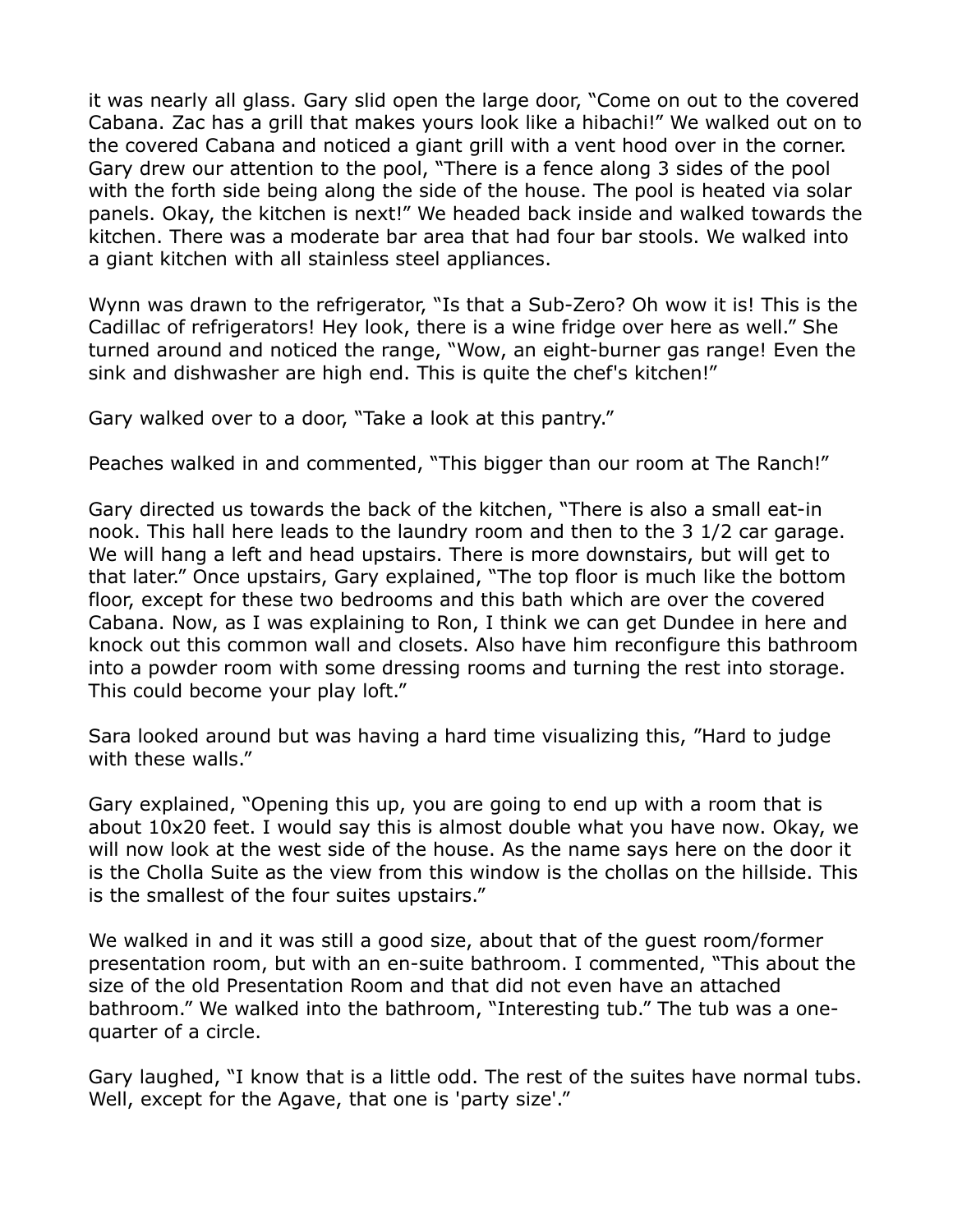Peaches asked, "Party size?"

Gary explained, "Yea, it is big. We will be over there in a bit. Next up is the Saguaro Suite. This one is fairly large, I think about the size of Ron and Sara's current room. This would make a good master suite." I was impressed with the size and stepping out on to the deck I understood why it was called the Saguaro suite, to the west of the golf course was dozens upon dozens of Saguaro Cactus. Gary called out, "Okay to the east side of the house now." We walked past the 'future play loft' to the other end of the house. "Okay next up is the Blue Agave Suite. Zac's daughter is currently using this room and it is huge." We walked in and stood in awe at the sheer size of the room. "This room has a 'retreat'. The main room is through the arches. Be sure to check out the view from the deck."

Peaches walked out and declared, "Maya want this room. Look at view! She loves Blue Agave's." The view was incredible, past the golf course was a plateau with Palo Verde trees and blue agave plants as far as they eye could see."

I commented, "So noted. I think Sara and I would do well in the Saguaro. The Cholla would be fine as a guest room. But that is only three."

Gary informed me, "Yes, one more room. The Palo Verde Suite is down the hall." We walked down a long hall and entered into another fairly large suite."

I joked, "Maya could have her ASU girlfriends over for a party in here!"

Peaches asked, "Maya parties?"

Sara explained, "Ron was joking. Though when we lived in Nevada, she use to party quite a bit."

Gary wanting to get the tour back on track, "Okay, time to head down stairs. Over by where we came in." We headed back downstairs and were back where we first came in. Gary guide us, "Okay, I need to show you the guest cottage. I think it is about 1000 square feet including the patio." We walked outside to the cabana, past the pool and over to the guest cottage. It was large, but well laid out.

Sara commented, "Not sure if they will be able to get their desk in here."

I reminded her, "That desk is built-in and there is no way it is coming out. Dundee had a hell of a time trying to get it into the room. I suppose he could build them a new one."

Gary smiled, "That's the spirit Ron! Okay, one more suite then Zac's office." We walked around the pool and came in through the doors to the lower level west hall. "Okay, this is the Copper Suite. Not much to it, but it is a simple guest suite on the main level." We headed back out the hall, "Okay there is another powder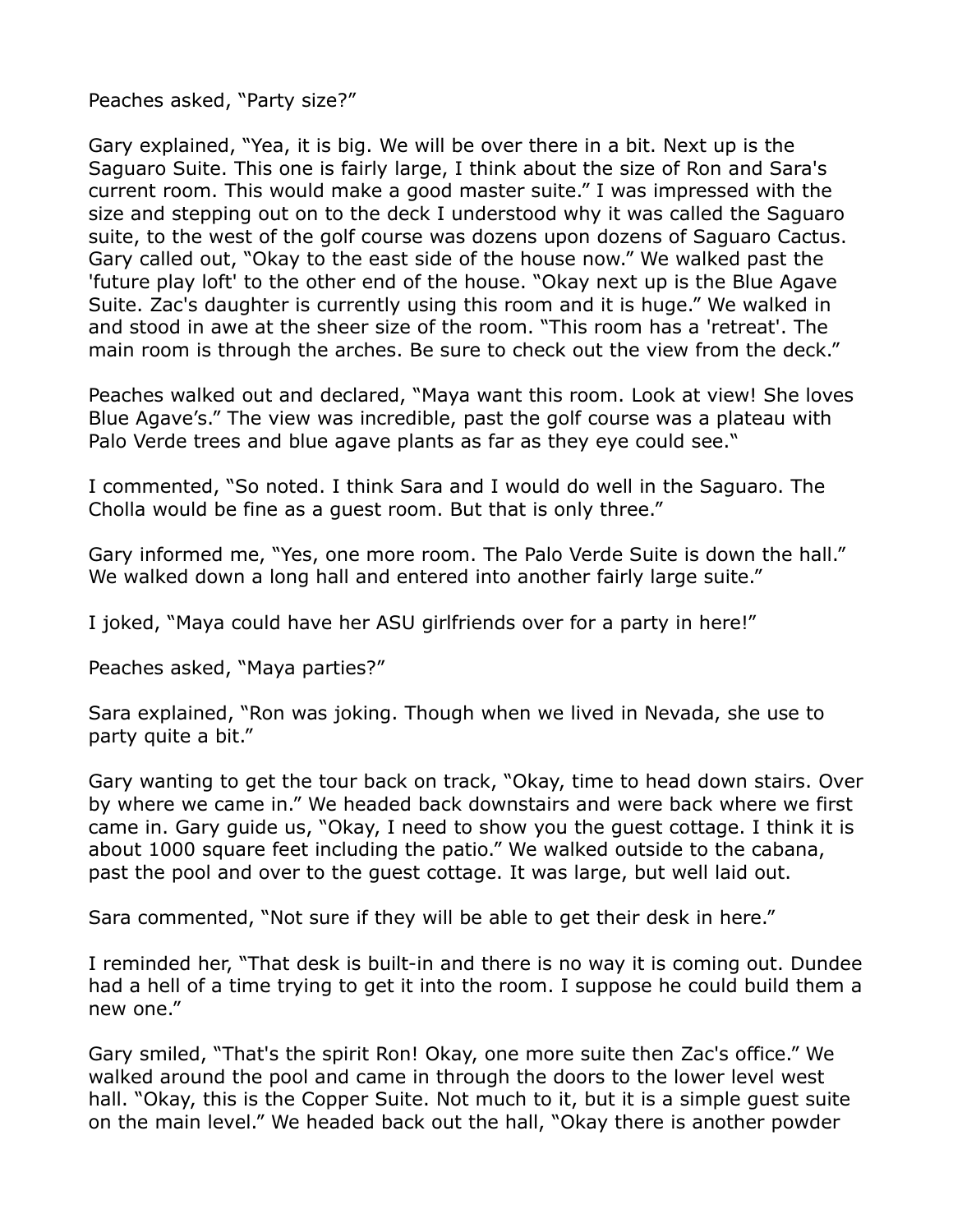room at the end of the hall next to the library/study." The library was slightly smaller than what I had now, but I also had my presentation equipment in there as well. We entered into Zac's office which a little larger than my current office, but then I wouldn't be having to share it with the McGrawl's."

Zac saw us walk in and asked, "Questions, comments, concerns, anything?"

I replied, "I do like the house. Tell me more about it, when and how was it built."

Zac explained, "Well, the house is about 25-years old but we did a massive renovation and updating about 2-years ago. A long time ago, I lived down in Mexico while I was stationed with The Guard. I fell in love with the architecture style and loved the 'missions'. When I got out of the service I met up with Gary at a Fetish convention and we started in business together. Things didn't work out as we had different ideas. So, he went his way and I went my way. I ended up out here with my wife. Cave Creek was nothing more than a dot on the map. However, there a lot of kinky folks up here with money buring holes in their pockets. Also this being a tourist town I managed to do well for myself. We kept having kids and by the fourth kid, I knew we needed something bigger. A fellow made me an odd offer, he ordered about \$10,000 worth of equipment and then gave me the land in exchange. So I had the house built. It was only one level at the time. But as we started having more kids and the others got older, the house grew. I started operating ACME from here and would fly into Vegas. Gary and I ended up meeting up again and I bought into GZ Fetishes. When he opened the Deer Valley location and converted the old Vegas location, we sold off the rights to GZ Fetishes and started operating under the ACME BDSM name."

Gary explained, "That was why I was able to get the house built out here and had no problems opening up the Deer Valley location."

Zac continued, "When Cristina successfully took over the Las Vegas location and I saw how well Gary was running the company I retired. Now, most of the kids have moved away, but do visit with their kids from time to time. My youngest son and daughter are still living with us. She is going to college over in Paradise Valley and he is going to Scottsdale. My daughter wants to go to ASU, my son wants to spite me by going to UofA! No, they have a great medical school down there. So, now this place is just too much for us. I'd like something a little smaller and from what Gary tells me your place sounds about perfect. What's the layout again?"

I explained, "One suite on the main floor, three suites and two bedroom on the upper floor. The main floor also has an office/library similar to this and a smaller and older kitchen. The bottom level is 3 car-garages. Four of them to be exact. One has the playroom with storage and dressing rooms in the 2-car portion. The other side I am using 2/3 for my shop and storage. There is a pool and cabana as well."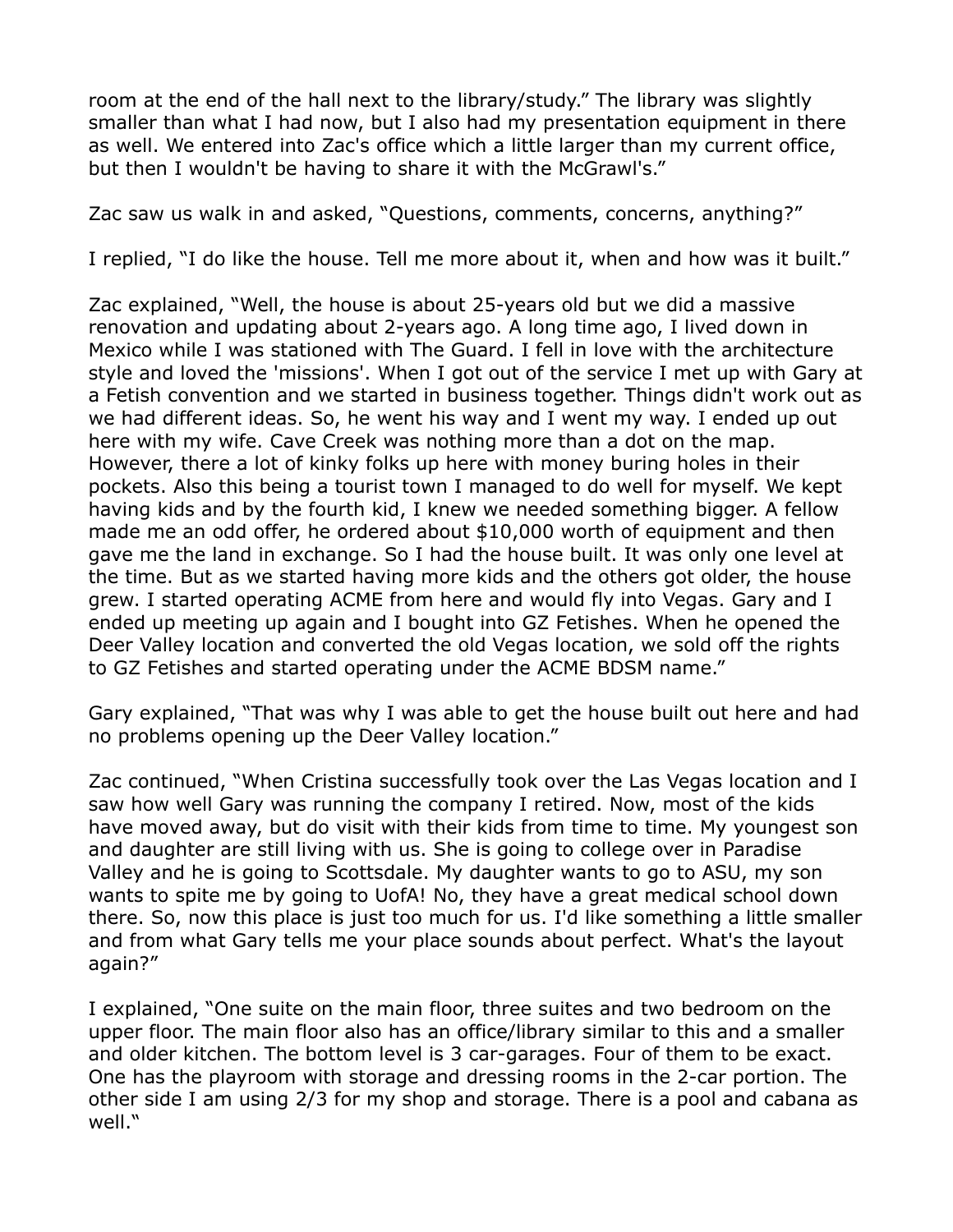Zac seemed pleased, "Well, I would want to have a look along with the misses and the kids. Would you consider doing a swap plus says \$150,000 for the difference?"

I was stunned, "Well..." When Gary first brought me here I had no desire to even consider making an offer on this place. But the more we walked through it, the more I could see us here. "I do need to run this by the McGrawl's as well as Sara's sister. I should mention that one of the upstairs bedrooms has been converted into an office...twice...and has furniture that can not be moved."

Zac laughed, "I know what you mean. I should mention the dining table, sectional and all the furniture in the Blue Agave and Copper Suites is included as is all custom made for those rooms."

Joking I asked, "How about the grill?"

Zac informed me, "That ain't going anywhere either. In fact that is one-of-a-kind custom made for the Cabana. Listen Ron, I know you want this place and truth be told I want yours. I know I have not seen it, but from what Gary has described it would be prefect. But, I know we both need to do our due diligence. For me it is going to be running this by the misses, though she is just going to tell me to do whatever I want. As you said, you want to run this by the McGrawl's and Maya. You bring them out here to see the place and I'll bring my family to see yours..."

My cell phone started ringing, "Whoops. Sorry about that, didn't realize it was on. Hmm, it is Maya..."

Zac assured me, "Go ahead and take it in the library."

# **Chapter 13: Can You Make Us An Offer We Can't Refuse?**

I answered the phone and was interrogated by Maya, "Where are you?"

I replied, "What's it to you?"

Maya replied, "Never mind. Hey, when would you be able to get over to Vinnie's?"

I asked, "That depends. When will you and the McGrawl's be able to look at this house?"

Maya was rather confused, "What house?"

I decided I should wrap this up, "I'll explain later. I can likely get over to Vinnie's this afternoon, I don't think I have anything planned."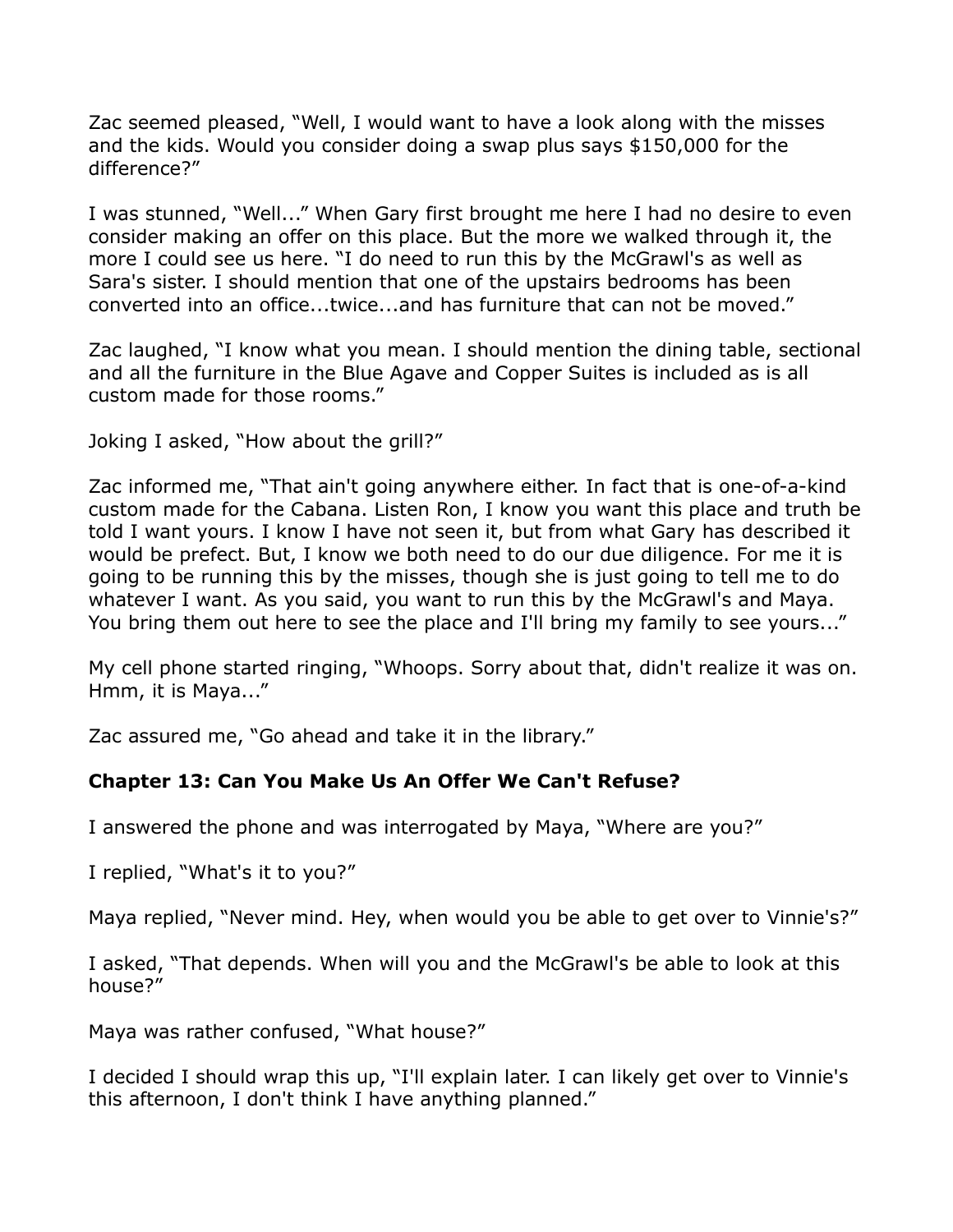Maya confirmed, "This afternoon would be fine. When you going to be back at the house?"

I could make things easier by having them come up, "Later. Do you three have anything planned for the rest of the day?"

Maya confirmed with the McGrawl's, "Nope, why what's up?"

I explained, "There is something I want you to see. It is up in the Ashler Hills Estates..."

Maya informed me, "I've heard of that, Vinnie's is going to start delivering there soon. Something about them being annexed in to the community. What is it you want us to see?"

I replied, "You'll see when you get here. Let me give you directions and a gate code 8-6-7-5-3-0-9"

I relayed the info and Maya replied, "8-6-7-5-3-0-9, isn't that Jenny's number? Okay, we should be there in about 10 minutes."

I walked about into the library and informed Zac, "Okay, my sister-in-law and The McGrawl's are on their way over here." I turned to Sara, "Sounds like they have a job for us with Vinnie's. Not sure yet, but I told them I'd stop by later this afternoon and to talk to Diane. "

Zac got on the intercom, "Jeeves! More visitors will be arriving shortly, bring them to my office when they arrive please."

While we were waiting I informed Zac, "I have a business matter I need to take care of this afternoon. How about you bring the misses and the kids over tonight? We'll have to use the cabana as our dining room is not so large."

Zac confirmed, "We can do that."

A very elaborate doorbell echoed through the house. A couple minutes later Jeeves followed by Maya and The McGrawl's joined the rest of us in Zac's huge office. I introduced them, "This is Maya, Sara's sister and our dear friends Andy and Lindsay McGrawl's. This is Zac Acme, he is very long time friend of Gary."

Lindsay was puzzled, "Okay, so why are we here?"

I explained, "Gary here is playing Mister Real Estate agent. Seems Zac is finding this place is a tad too big for him, his wife and two remaining kids."

Andy asked, "Just how big is this place?"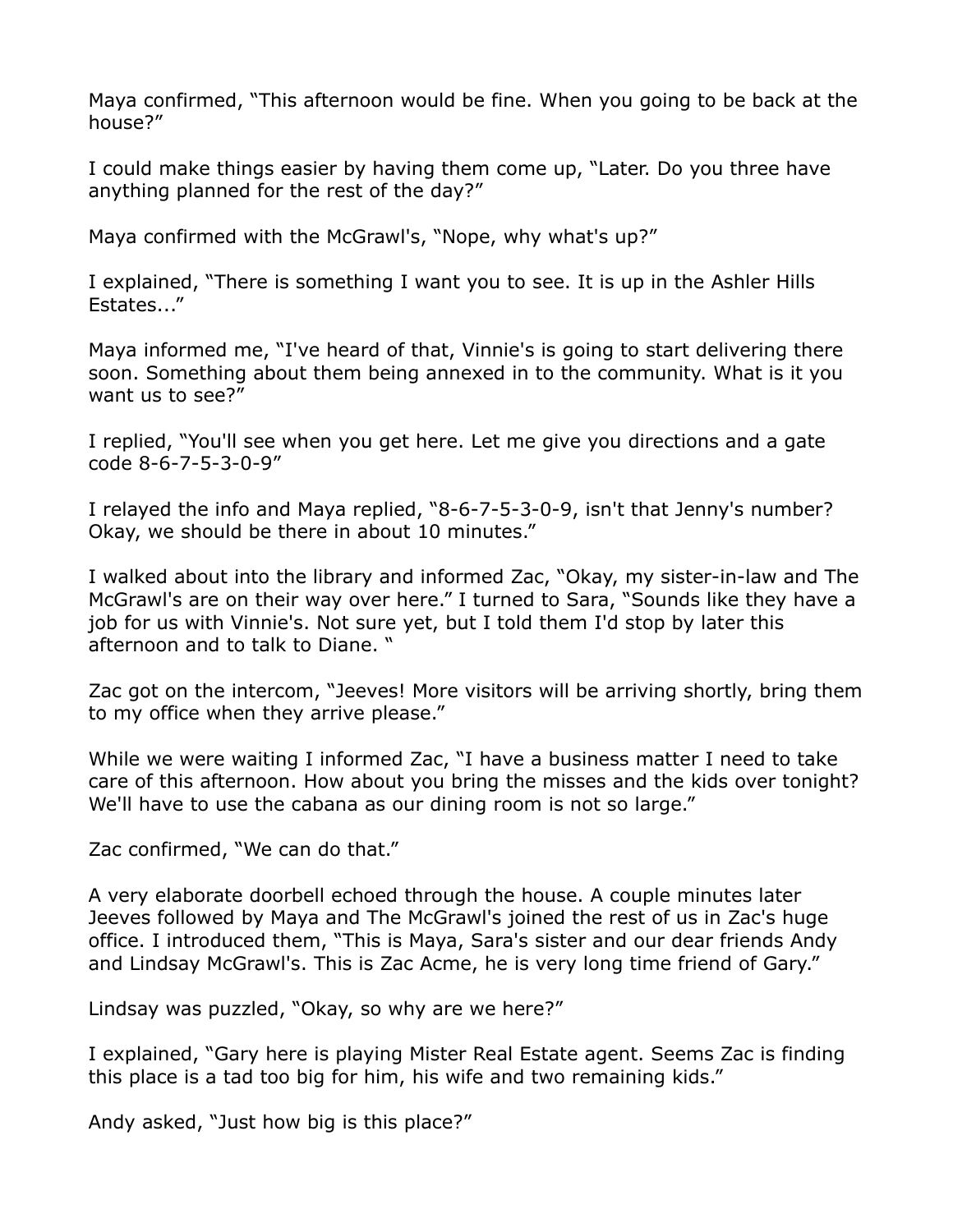Gary replied, "Including the guest cottage or not?"

Lindsay replied, "Guest cottage?"

Zac laughed, "Yes, use to belong to my nanny. She left a few months ago along with my eldest daughter. It is about 1000 square feet including the patio. The rest of the house is around 3500 square feet...give or take. The property itself sits on about ¾ acres."

Peaches was getting antsy, "Can I show Maya our room?"

Maya looked at her dumbfounded, "*Our* room?"

Zac replied, "Sure go ahead, I believe the rest of us will be over in the guest cottage." Before Maya had a chance to say anything, Peaches was dragging her to the stairs.

Andy asked, "Are you seriously considering buying this place."

I replied, "No."

Andy was relived, "Good, I was wondering..."

I informed him, "I plan on swapping my house and paying a small amount of money for the difference." Andy was about to say something but I told him, "Now, let's take a look at that Guest Cottage. Sara thinks it would be prefect for you and Lindsay."

Lindsay was even more confused, "What would we do with a guest cottage."

Sara took Lindsay's hand and walked out towards the pool to the guest cottage and explained, "You'll live there silly. Or at least sleep and may be work from there. Come now."

As we walked out Andy asked, "You are really serious about this?"

I told him, "When Gary first told me about it, not really. But, since he has given me the grand tour and pointed out how things could work out. The upstairs is going to take a little work to get those two bedrooms converted into a play loft. More work for Dundee. Hey, what's up with Vinnie's?"

Andy was still a little surprised, "I just can't imagine you leaving your current place. Anyway, Vinnie's is going high-tech at least that is what Diane is envisioning. She was telling Maya about how she wanted to streamline the ordering process. So Maya started telling her about what we did at Corona de la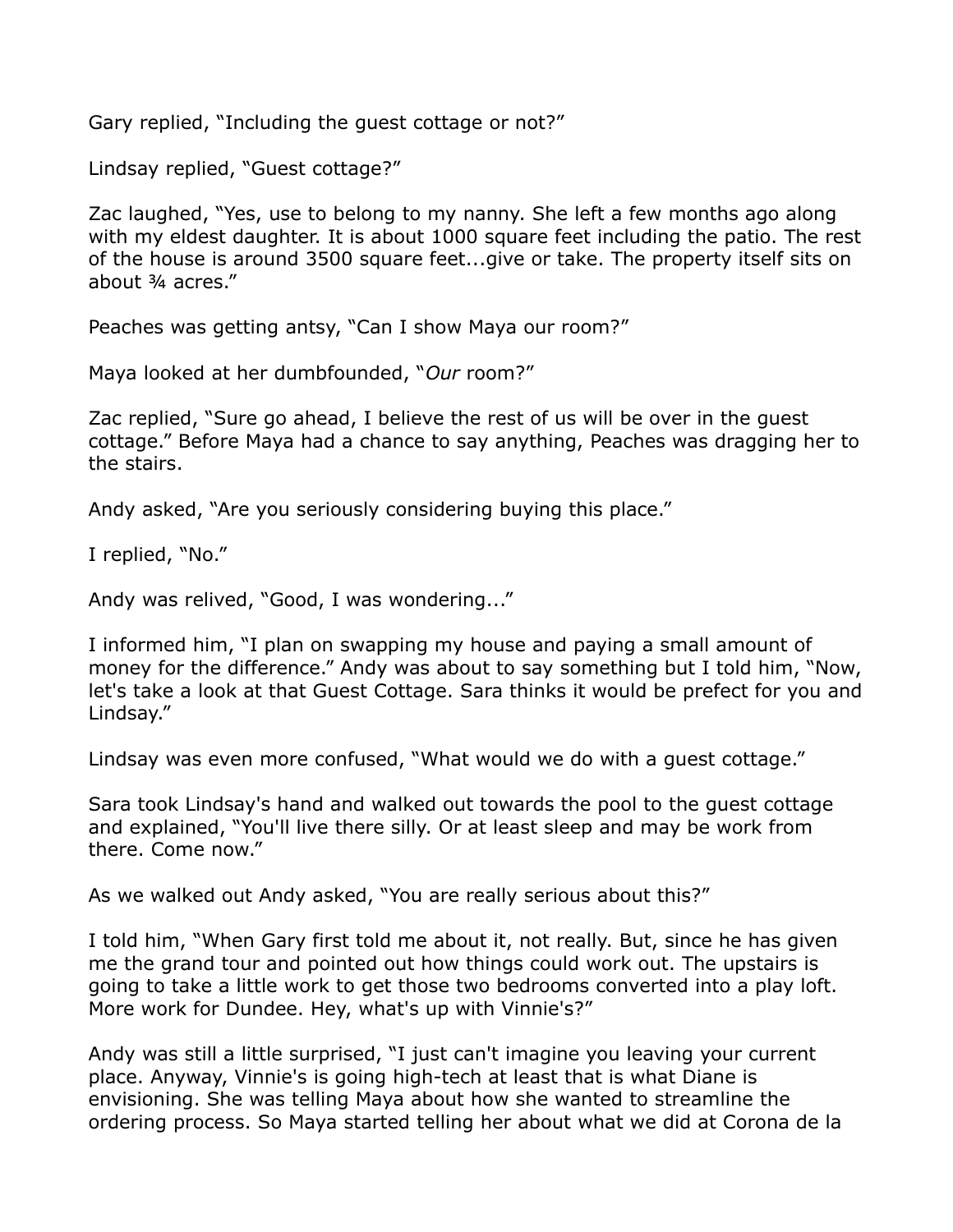Estrella's. Well, one thing led to another and we got called in. She also wants to setup a couple LED TV's to display her menu's. Not sure how we can do that."

I told him, "That's easy. Much like Linda's slide show and what we did over at Boot's Chugwater. The menu is just a web application. Just load the menus up in Chrome full screen in different windows. Each window will be on it's own monitor or in this case TV. The ordering system shouldn't be too bad. Will have to take a look at their existing network and their addressing scheme. Crap..."

Andy asked, "What?"

I laughed, "There is the matter of Laura as this is going to be a whole new install. Oh well, we deal with that when the time comes. Now, we'd better catch up to our wives."

Andy looked around, "This quite a place. How far are we from your place?"

I told Andy, "Not that far. We are just north of the Market Place and in a couple weeks this area is going to be connected to the rest of the Desert Foothills Oasis community."

Andy understood, "Oh, so this is the Ashler Hills Estates that Diane was mentioning."

Sara opened the door to the guest cottage, "Take a look around, no one is living her now." Lindsay walked in and Sara explained, "You can use this living area as your home office. I don't know how much of the living area you saw of the main house but it is huge."

Andy and I caught up to them as Lindsay looked around and commented, "I don't think our desk is going to fit in here."

I reminded them, "Your desk is not going to leave your current office. You don't know how much trouble Dundee had getting it up there. We'll have him build a new one here."

Andy confirmed, "That makes sense."

Lindsay walked into the bedroom, "Oh my gosh, this room is huge. Andy! Come."

Andy walked in and let out a whistle, "Yep, this quite large."

I joked, "Take a look at the closet, you could fit a bed in there."

Andy walked over and looked in then commented, "Hey Lindsay this could be your room."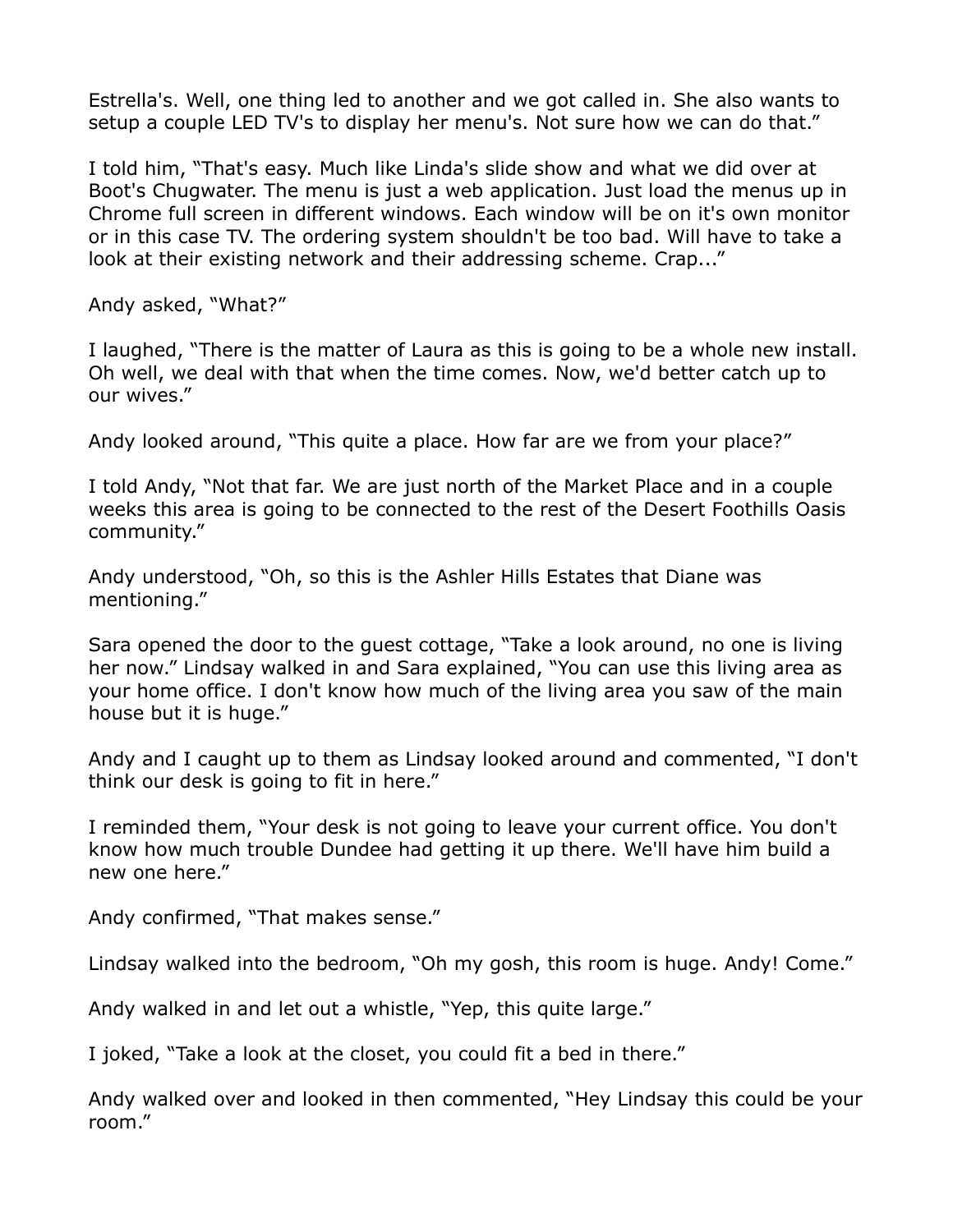Lindsay let out a fake laugh, "Very funny."

We walked back to the main house and I show Andy and Lindsay the rest of the downstairs. Meanwhile Peaches had practically ripped Maya's arm off dragging her through the house. Though they did stop off in the kitchen. Peaches informed Maya pointing to the refrigerator, "Wynn says this Cadillac."

Maya looked at the fridge and laughed, "Looks like a Sub-Zero to me. But, I understand what you mean." She saw the rest of the stainless steel appliances and commented, "Wow this is quite a kitchen."

Peaches didn't really care about the kitchen she wanted Maya to see 'their room', "Come now!" Peaches led Maya up the stairs and past the future playroom. They entered the Blue Agave suite. The door from the hall leads into the retreat attached to the main room. Peaches told Maya, "This like Wynn's room."

Maya nodded, still not sure what was happening. Peaches dragged her into the bathroom where she saw the tub, "Wow that tub would be big enough for the two of us!"

Peaches lead Maya to the back of the room through a small passage to the Palo Verde suite, "Ron says this could be party room."

Maya walked into the retreat of the Palo Verde room. She finally figured out what Peaches meant, "Ah okay. So if I have friends over from ASU we can "study" in here and they could spend the night too."

Peaches was saving the best for last, "Come back to *our* room, you must see deck!"

Maya walked back into the Agave Suite and follow Peaches out on to the deck. She saw the blue agave, "Wow Peaches, you remembered!" She looked around some more and was amazed, "This place is incredible. Can't believe Ron is considering getting this. Speaking of Ron, we'd best go find him and the rest of the family."

We all ended up in the dining room along with Gary and Zac. Lindsay sat down at one end of the table and commented, "This table looks like it belongs in a castle!'

I commented, "I know. I'd be expecting to see torches on the wall next to the tapestries. This table is included, along with that triple sectional and the furniture in the Blue Agave Suite..."

Peaches interrupted me pointing to herself and Maya, "Our room!"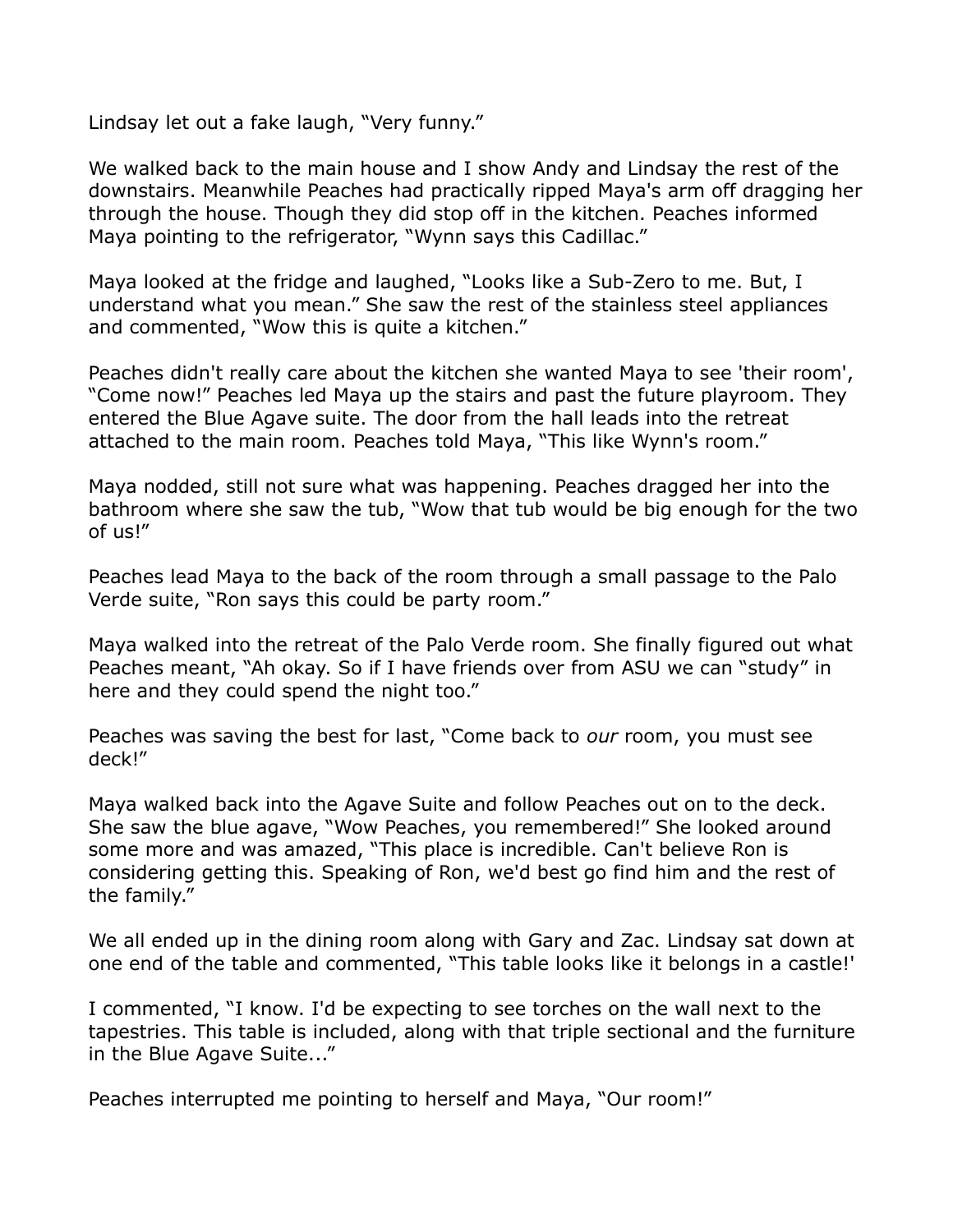I laughed, "...okay 'Maya and Peaches' room along with the Cooper Queen Suite."

Zac added, "Don't forget the built-in grill on the cabana!"

I replied, "How could I? That thing is beautiful, a work of art!"

Wynn commented pointing over to the kitchen, "Much like this kitchen!"

Lindsay seemed to be lost in thought, "What ya thinking Lindsay?"

Lindsay came back to reality, "Oh...um...gee I am not sure. The guest house is great, it would give us our own space when we need it."

Andy added, "Yea, it would work well for you to work from home. You can handle things with our stores on your off days from the Budget Holstein North."

This was the first I heard of Lindsay still continuing with the Budget Holstein North. I joked, "You'll be even closer now."

Zac asked, "What is the Budget Holstein North?"

Gary explained, "It is a satellite store of the main Budget Holstein Boutique down in Oro Valley. The stores are owned by a good friend of ours, Linda Holstein. They sell goth and fetish clothing and leather items. I am surprised you haven't heard of them. "

Zac racked his brain, "Holstein...Holstein...hmm...you know the name sounds familiar...hey now that I think about it, I've saw them at a festival in Carefree last summer. "

Sara replied, "Yep. Linda and her daughter Kayré had setup a stall there. They had such a great response and so much demand, that led Linda to open another store over by the Boulders. Kayré, Kacie, Lindsay and I all work there. May be we can do some 'advertising' for them tonight."

Zac laughed, "Great, my wife and kids are going to love that and will want a new wardrobe. Oh well, she complains I never buy her anything. Anyway Ron, what do you think about the house?"

I admitted, "You know, when Gary first told me about this, I wasn't even considering this. But now...while it is going to take some work I think it is good choice. Will have to get Dundee to build a new desk for the McGrawl's and then there is the matter of getting the play loft setup. Would have to get Dundee in here to see how long this all would take."

Zac informed me, "We would be out by the beginning of May. This would give you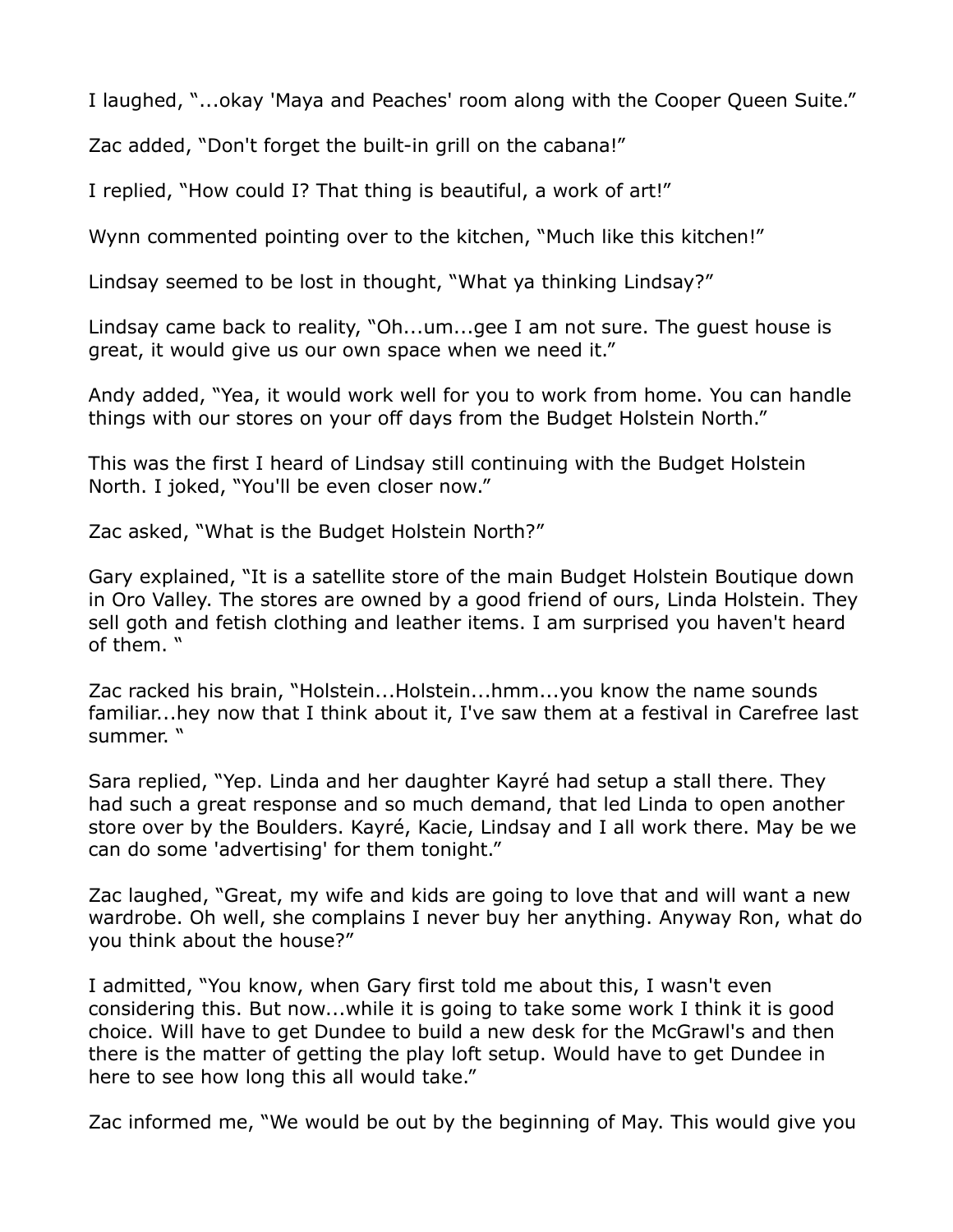time to get this place ready and then move in. That is if you plan on doing this."

I reminded Zac, "Doesn't that kinda depend on how the misses and the kids like our place?"

Zac laughed, "True, but as I said before she'll likely tell me to do whatever I want. The kid's don't care, as long as they have a roof to sleep and party under! Well, no hurry, don't let me rush you. You mentioned you had a job you needed to get to so I'll see you guys tonight."

I replied, "Yes, apparently I've been recruited to do an upgrade for Vinnie's. So, we shall see you tonight."

#### **Chapter 14: The Anatomy of Vinnie's 2.0**

Once outside I explained, "Maya, Andy and I will come with you back to Vinnie's. Everyone else go with Sara in the Cruiser."

The three of us got into Maya's Hummer and headed over to the new Vinnie's. We met up with Diane, "Hey good to see you again."

I commented, "Yep, I believe the last time was the wedding. So, Maya and Andy tell me you want to move into the  $21<sup>st</sup>$  Century!"

Diane giggled, "So true. Maya was telling me what you did for the client in Oro Valley. I'd like something similar."

I asked, "Okay, so what is your current network like?"

Diane looked confused and Maya explained, "Um, there is no network. Everything was very old school other than our Delivery/Carry-out board. Diane had a computer in her back office, but that is about it."

I replied, "Okay, well this is going to more work than I thought, but actually not that bad since we will be starting from scratch." The four of us headed over to a booth and sat down. "Let's see, first I need to get an idea of what we need. So, how many people do you have taking delivery orders over the phone?"

Maya answered, "At the most two. We are going to have two registers, one for dine in and one for pickup. We should have another register where us drivers can cash out. I would say we only need may be half dozen tablets at this time. There is one other server besides Peaches and Diane can use one to keep track of everything."

Andy asked, "What about having the people on the phones use tablets as well?"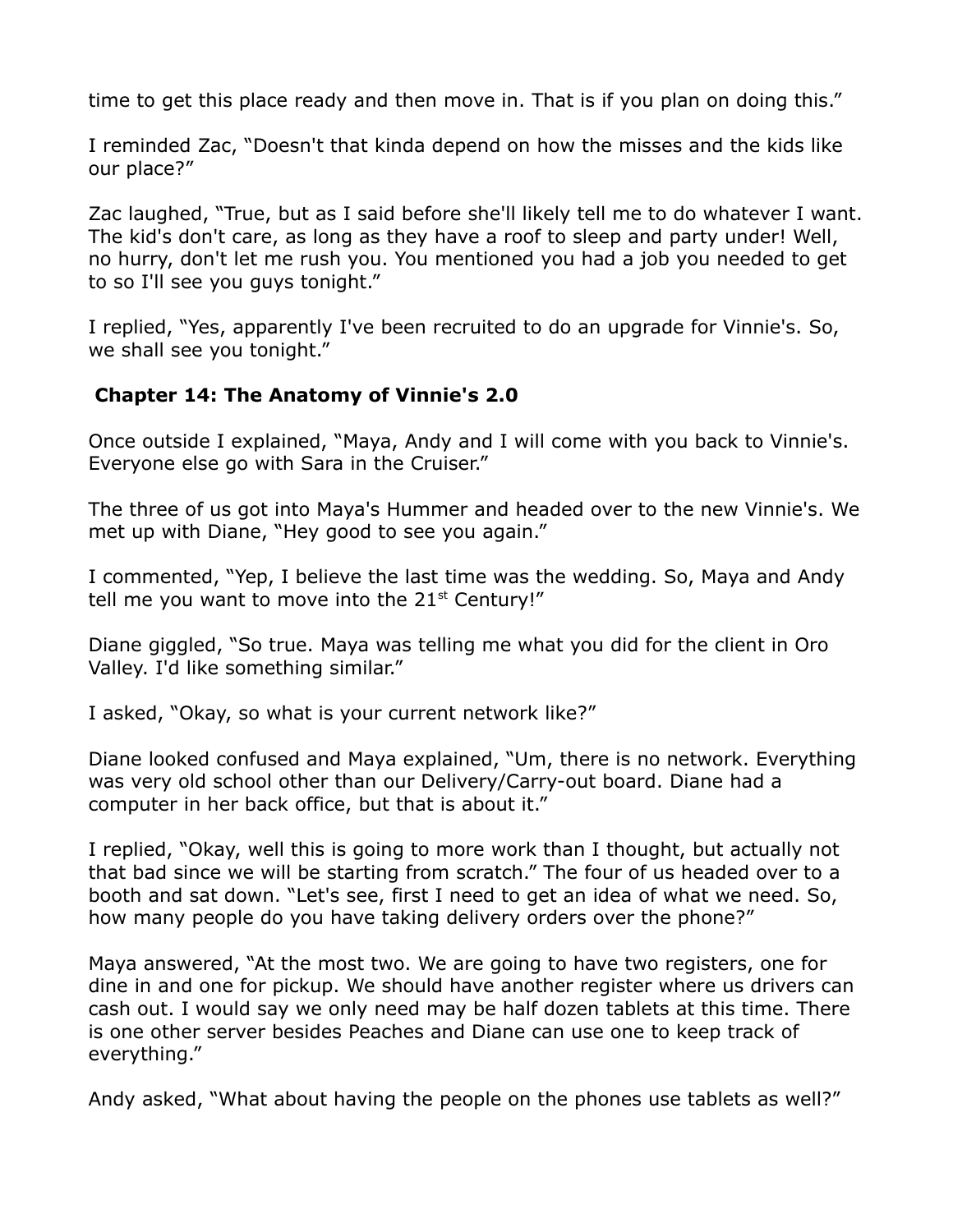I commented, "That would make wiring much easier. Just need to make sure we get a wireless access point adapter and router that can handle that much bandwidth."

Diane had concerns, "I am not sure how practical it is going to be for them to hold/use a tablet and talk on the phone."

Andy explained, "We can have the tablets mounted on stands. This way it is less hardware and less wiring we have to do. We need to find a place to setup the wiring closet though I suppose we may be able to use Diane's office. "

I complained, "Geez Andy, I don't have my laptop with me. Well, let me diagram this on paper and make notes as to what we need." Turning my attention to Diane, "Are you going to be doing any online orders?"

Diane told me, "Not really. We would like to have website, but trying to deal with online orders would be way too much work for us. Besides, we only serve a very limited delivery area. I am really hoping that having a dining room and being part of The Market is going to help. This is the first center people are going to see when heading south on The Pima Highway from Bartlett Lake on Cave Creek Road."

I told her, "Good thinking. Okay that makes things fairly easy. So really we need to wire up the front for registers and then the kitchen for an order printer and may be this old server station over here for a check printer. In fact, I am beginning to think everything is already wired, we may just have to do a little adapting and rerouting." I walked over to the old server station and took a look, "Hmm, no router, just a hub. Okay, so we will need a router with a WAP module and a switch may be a 12-port. We can use this as the 'wiring closet' since it is centrally located. "

Andy reminded me, "How about the TV's?"

Diane commented, "You know, there is enough room here for three 42" LED TV's."

I noted, "Hmm...okay so may be we should do an economy system with a video card capable of handling multiple HDMI outputs and cooling system. The pages can be hosted locally, shouldn't take me much work to create the site."

Maya surprised me, "Or Peaches?"

I looked at her confused, "Peaches?"

Maya laughed, "I didn't know either until she showed me the site she had created for the Bed and Breakfast. She is quite talented with simple websites."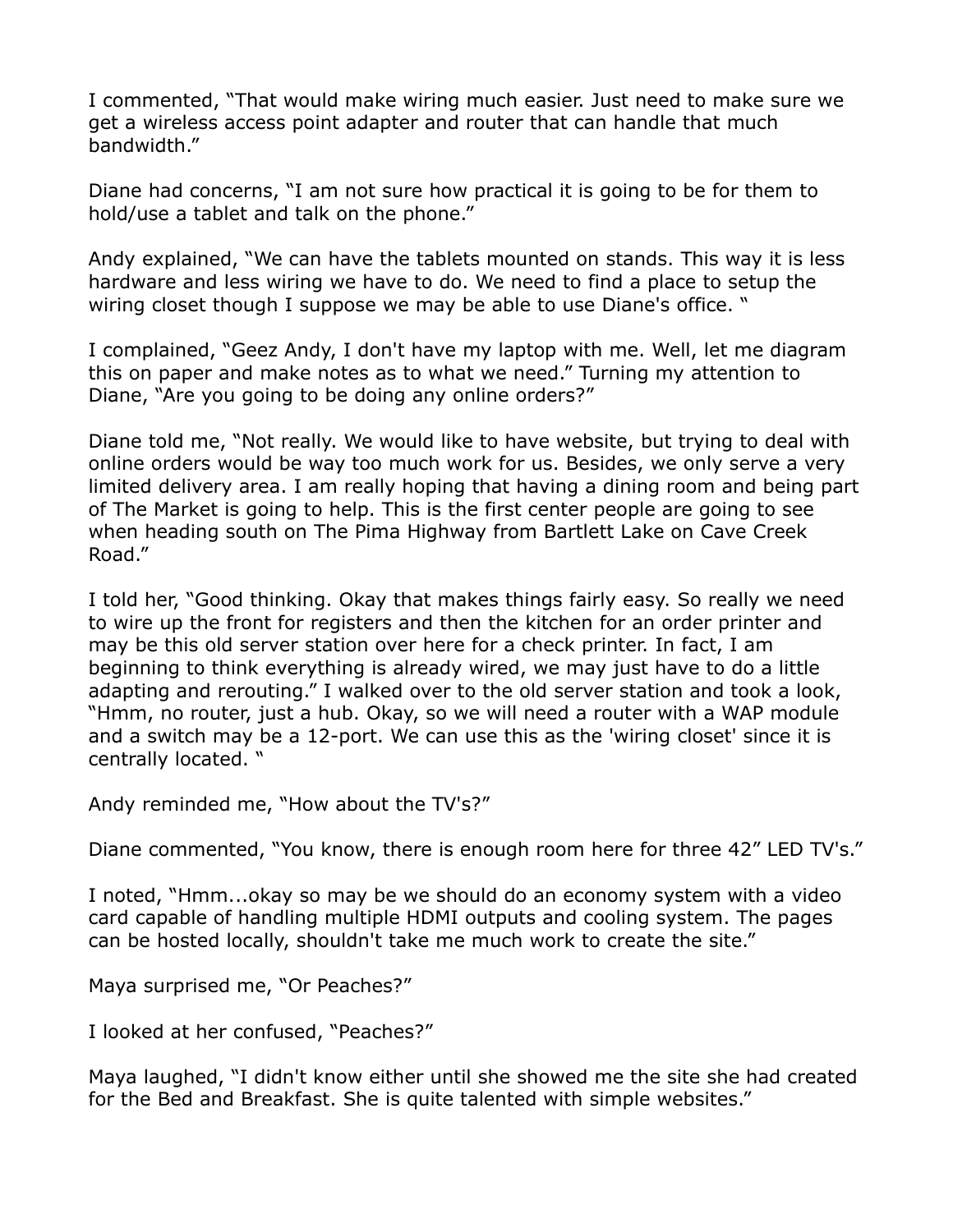I told her, "Okay fine by me. To be honest I am trying to get away from the website side of things and focus more on networking."

Andy commented, "Still need a server for the ordering and POS software. May be we should just make it an Ultimate System and put it in Diane's office."

I had concerns, "I don't know I'd be concerned about the bandwidth usage....oh never mind, this is going to be such a small network it can handle it. This is not like the Budget Holstein where the web server could not be on the same subnet as everything else."

Maya was confused by my terminology, "Subnet?"

Andy explained, "Network. It is when you divide a single network into multiple smaller networks. At the Budget Holstein Oro Valley we had two subnets. One that handles everything web related from the site, to the slide shows and the order terminals and provided WAN or Internet access. The other subnet has the internal applications. In that case, the 'web' subnet and the 'internal' subnets both required a lot of bandwidth, but by splitting them it reduced the response time."

I added, "Yeah and I seriously doubt Diane is going to see as much web traffic in a year that the Budget Holstein gets on a daily basis. So we could get away with putting the 'menu' right on the server along with the website. This shouldn't be too difficult other than Laura."

Diane asked, "Who's Laura."

Andy replied, "Ron's sister. She handles the software end of things while Ron and I do the hardware side of things."

I asked Diane, "What is your time frame on this?"

Diane explained, "I hope to open next week. But, we've been doing it 'old school' as Maya calls it for the past couple years so another couple months or so won't kill us."

I was relieved, "Good, that will make things a little easier. I've got a major project I am about to undertake on my own that is going to require some of my attention."

Andy laughed, "How is it we go from one extreme to the other?!"

I replied, "I know, Corona de la Estrella's, Boots Chugwater and then the Budget Holstein Oro Valley. Oh and your Fort McDowell store, which I am beginning to wonder if you are going to ever open."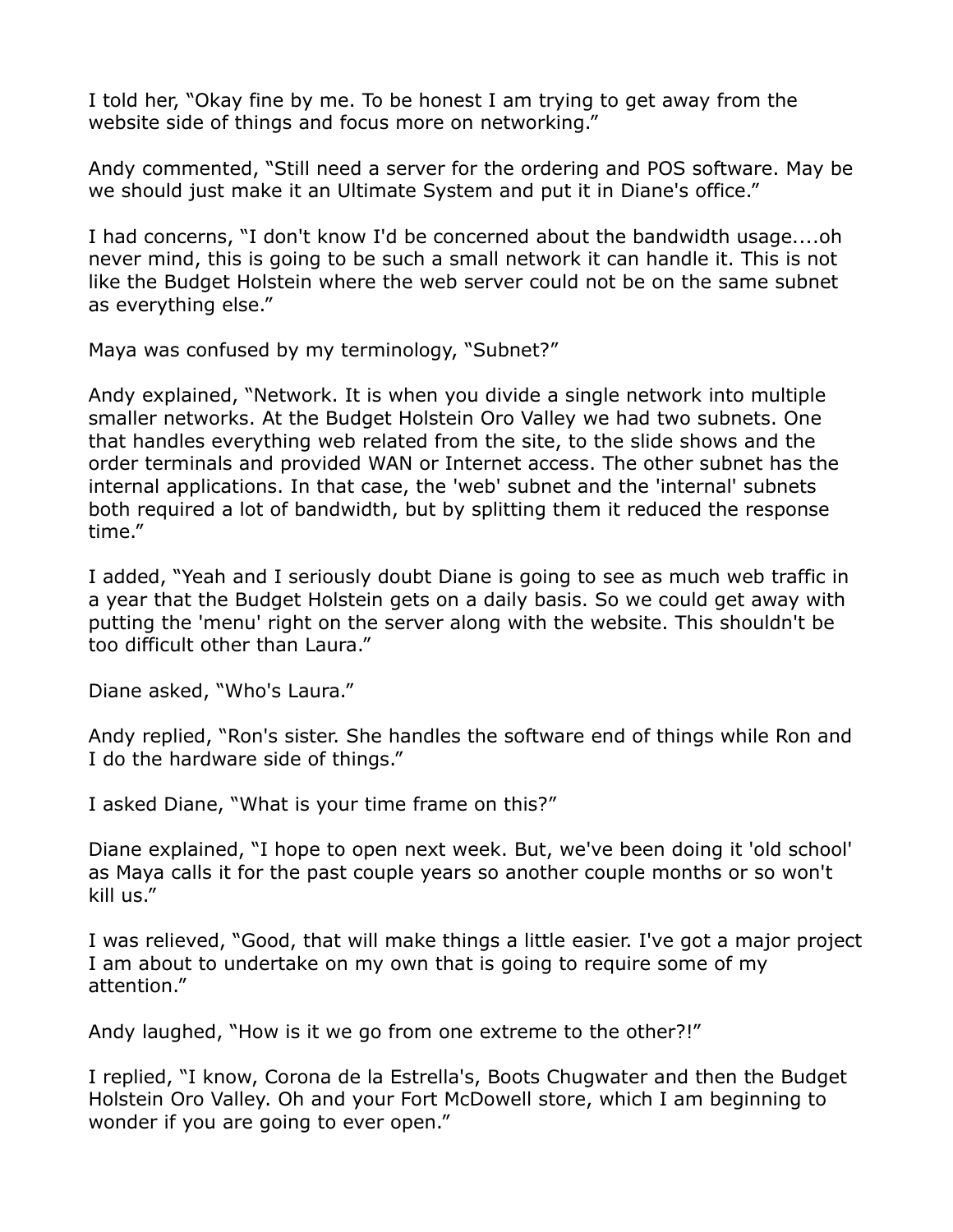Andy told me, "We will. Soon. Dunn Brooks is suppose to be out here soon and Dundee is almost done."

I joked, "Good, because if I go forward with the place in the Ashler Hills Estates I am going to need him." I looked at my phone, "Speaking of which, I need to get back to my place and get ready for our clients visit tonight. Okay Diane, I'll get back to you within a couple days with an estimate and time line."

Diane appreciated our work, "Great. No hurry, I am sure we can survive in the dark ages for a little longer!"

## **Chapter 15: A Most Unusual Open House and I Sure Hope That Ain't Load Bearing!**

Upon returning to the house I noticed the place had been cleaned up and all the girls were wearing outfits form the Budget Holstein. Sara was in her black widow corset, black fishnets and a long black skirt. Lindsay as usual was an angle expect she was wearing white fishnet tights under a white long-sleeve bodysuit and white under-bust corset. Maya came down the stairs in a red corset a very short skirt. She was wearing over the knee boots along with fishnet stockings. Peaches came down the stairs in a long black corset dress with black stockings and ankle boots. Wynn appeared in the outfit she was wearing when she met Peaches back in Chugwater, a tan corset and fishnets along with a brown skirt and 5-inch knee high boots. I asked about dinner and Wynn informed me, "Burgers, bratwursts and chicken breasts are on the grill. "

About twenty minutes later Zac arrive accompanied by his wife and kids. Wynn led them to the patio. Zac's son commented, "Michelle would look great in that outfit!"

His sister Liza commented, "She sure would." She saw Lindsay, "Now that is mine kind of outfit. Love the white fishnets!"

Zac laughed, "There goes my pension!" He introduced his wife, Amie and also explained pointing to his son, "Michelle is his girlfriend."

Amie caught a glance of Sara, "Who is she and what is that corset?!"

I called over, "Sara, can you come over please?" Sara walked over and Amie's jaw dropped. I introduced them, "Sara, this is Amie Acme. This is my wife Sara." Even Zac's son and daughter were intoxicated by Sara.

Amie asked, "What is that corset you are wearing?"

Sara explained, "It is the Black Widow, an exclusive of *The Budget Holstein*."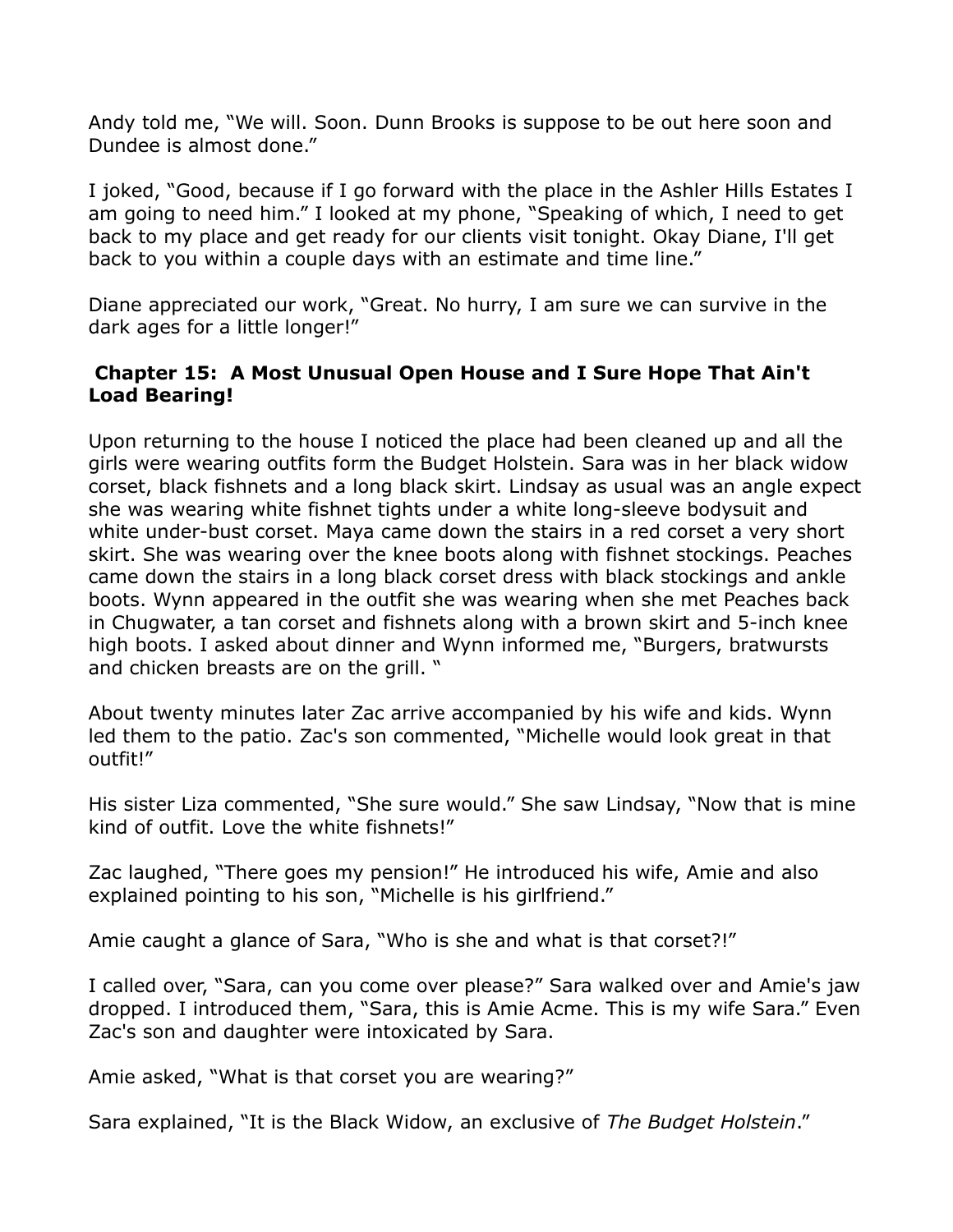Amie turned to Zac and told him while pointing to Sara's corset, "You get me one of those and you can buy this house."

Zac laughed, "That was easy!"

We sat down and ate dinner. Maya struck up a conversation with Zac's daughter, "So Liza, I understand you want to go to ASU?" Maya and Liza talked amongst themselves as did the other guests.

After we had finished dinner it was time for the grand tour. I told Zac, "As you can see the pool is a little larger than yours. Martina had it put in after we bought the house."

Zac asked, "Who's Martina?"

I explained, "My ex-wife, who might have married me for my money. She ended up running off with Marc Frosh."

Zac knew who I was talking about, "Oh *that* Martina!"

I laughed, "Do I even want to know?"

Zac laughed, "More than likely not. Let's just say she has quite a reputation."

I told him, "Oh so very true."

We headed to the garages and I explained how they were setup. Back on to the main level I showed them Wynn's suite. Liza commented, "Would love to have this room. Can have my girl friends over in this sitting room."

Zac nodded, "Well, since it is the only bedroom on the main floor that might work well. I understand there are four upstairs?"

I corrected him "Actually, there are five. We'll head up there shortly, let me show you my library/office combo."

We headed into the Library and Amie just stood at the giant windows looking out, "What a view!"

Maya laughed, "You think that is impressive wait until we get upstairs."

I showed them the rest of the house and we ended up in the great room. I asked, "Well what do you all think?"

Liza replied pointing to Wynn's suite, "If I can have that room over yonder I am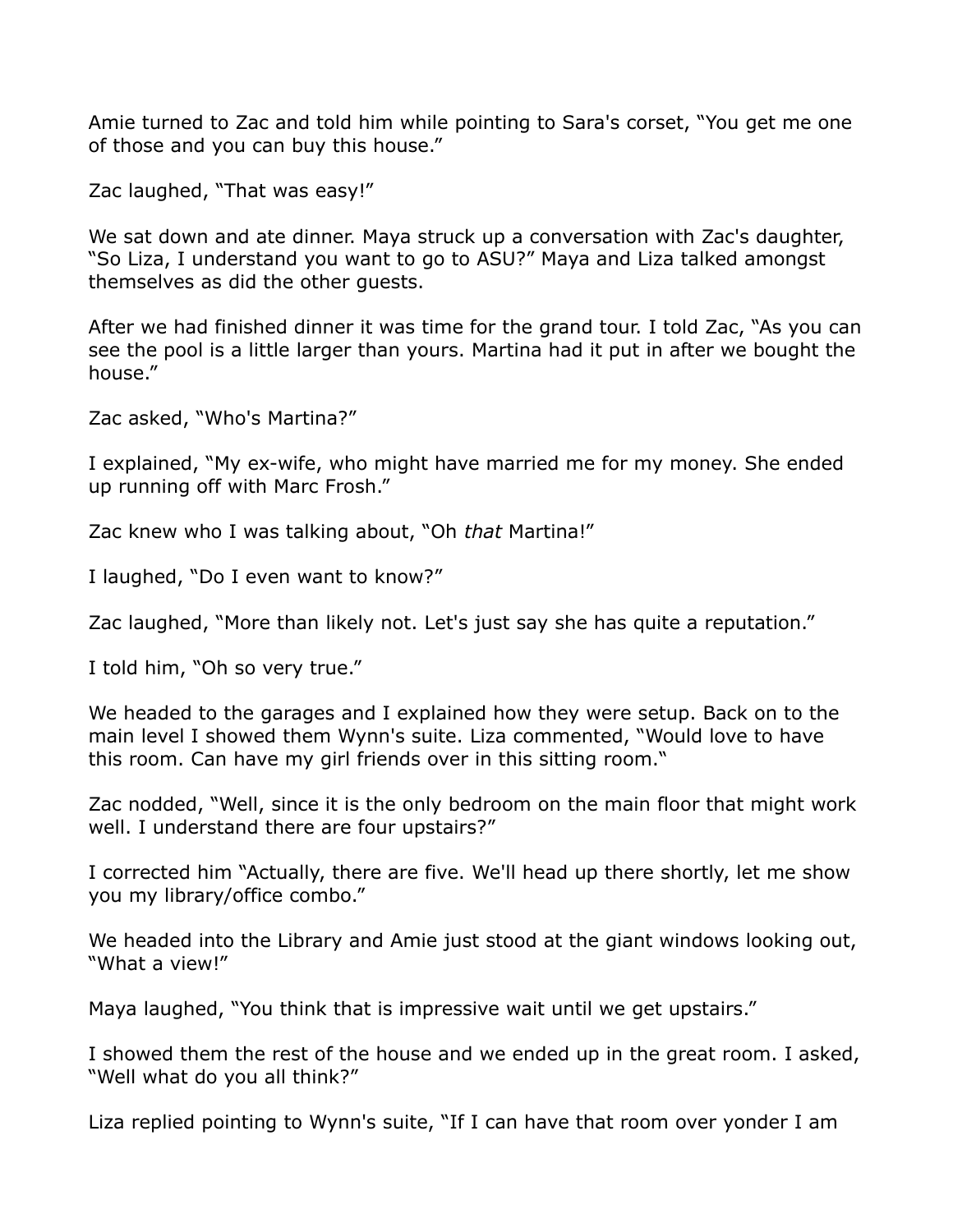good. Oh and that there outfit the 'Angel' has on!"

Amie told us, "If Zac can get me a corset like Sara has on, I'll be great."

I asked their son Brad, "How about you?"

Brad told me, "Does not much matter to me, I'll be heading down to Tucson this August. I'll be up here with Michelle for the Thanksgiving holiday and likely winter break. However, if you can get me that outfit Wynn has on, I'd be good."

Zac announced, "Well, Ron I think we have the approval of my family. How about yours?"

As far as I knew no one had any reservations, but I figured it was best not to assume, "Any one have any concerns. Lindsay?"

Lindsay looked at me shocked, "What? Why do think I would hold you and Sara...," She started to cuss in Mandarin again.

Liza looked up shocked and replied, "Lindsay, that is not very nice thing to say about Sara."

Lindsay turned red, "You know Mandarin?" Liza nodded yes. Lindsay then turned to me, "Sorry, I just called Sara a whore in Mandarin."

I laughed, "Okay...well that will teach you. Anyway, I still feel bad for trying to push you into that other house. I don't want to make the same mistake twice."

Lindsay bowed, "My apologies Ron. I appreciate you looking out for us. We are good and I think the arrangement will work well."

I asked the rest of the family, "Sara, Maya, Peaches or Wynn?"

Sara commented, "Maya stepped out with Liza. Anyway, I think we are good. I can't speak for Peaches..."

Peaches hearing her name, "Maya loves room. If Maya good, I good."

I deiced before I made a final decision I needed to consult with Dundee, "Okay then. I still need to talk to Dundee about creating the play loft."

Zac assured me, "Have your contractor come in at any time."

I replied, "I'll get on the horn with him tomorrow. Meanwhile, Lindsay why don't you give Zac, Liza, Brad and Amie your cards."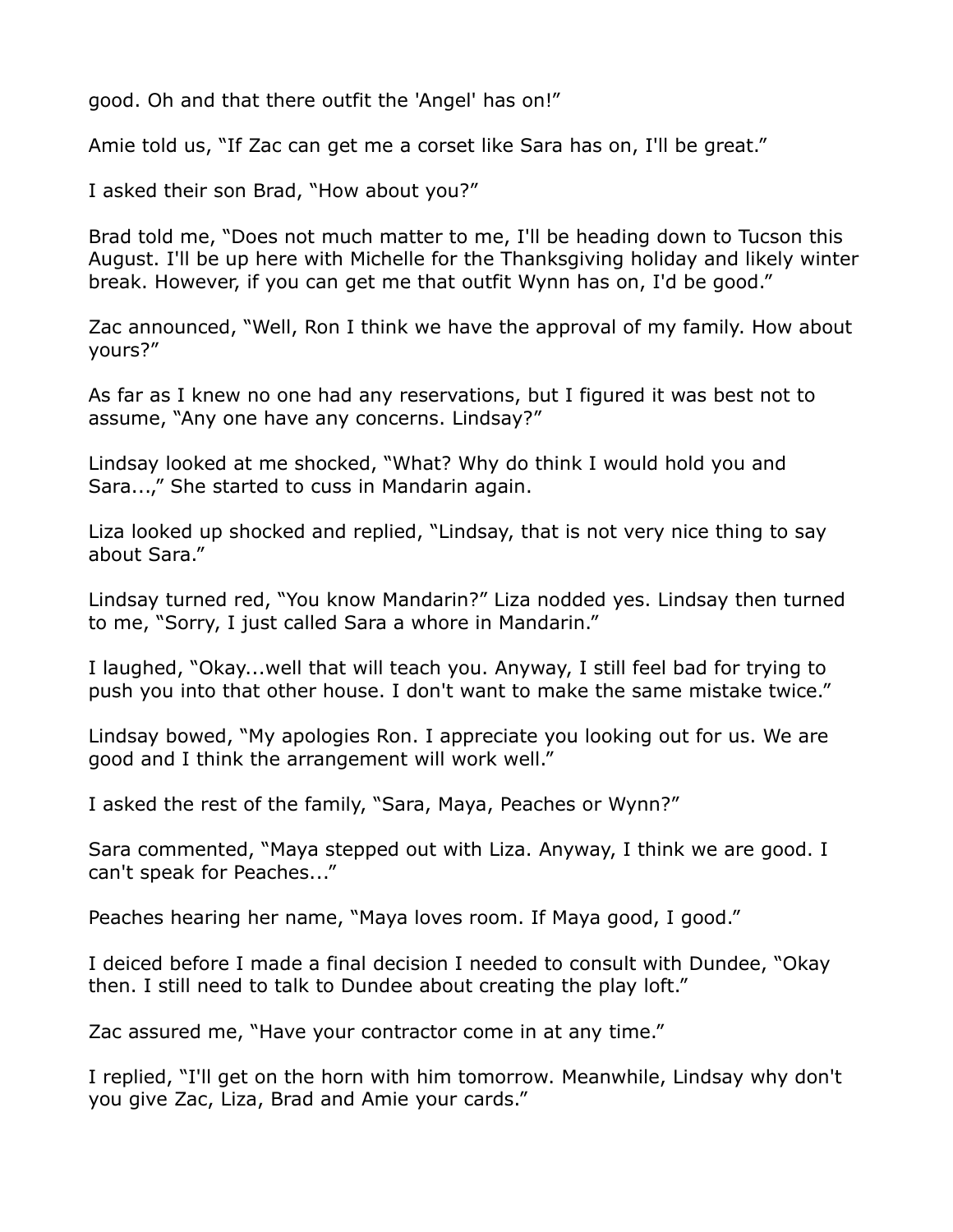Lindsay was confused, "Why would they want a *PC's and Things*...oh you mean my *Budget Holstein* card? Ah okay. Let me run up to the office." She returned a short time later and handed the Acme's her cards and explained, "I am usually there Thursday through Sunday." The Acme's thanked her and left for the evening.

The next day I got Dundee on the horn, "Hey Dundee, Ron here. I've got a possible project for you."

Dundee laughed, "Figures, just finishing up the McGrawl's Fort McDowell store. What's up?

I explained, "Seems Gary has a friend that wants to swap houses with me. Anyway, there is bathroom along with two adjoining bedrooms that we would like to convert."

Dundee asked, "Convert into what?"

I told him, "The bedrooms, into one giant room. The bathroom from a a full bath to a simple powder room with some dressing rooms. There is a giant closet too that we can downsize or reconfigure."

Dundee explained, "Without seeing the place first I am not sure. Should work as long as the wall or walls you plan on knocking out aren't load bearing."

I wondered, "What if they are?"

Dunned told me, "Well then I would need to get a structural engineer out there and have them tell me what we could do. I am open later this week." We agreed to meet later in the week.

## **Chapter 16: Plans, Plans and more Plans**

The next day I sat down and worked out the plan for the new and improved Vinnie's or "Vinnie's 2.0" as Maya called it. The job wasn't going to be too bad, at least on the hardware side. Software would be another battle in trying to work with Laura. At least Laura like myself, made her Google Calendar available on the web so I was able to see her schedule. She did look rather open in the beginning of June, so I might be able to get her out during that time. I was going to call her, but noticed she was away at conventions for the next couple weeks.

Friday afternoon Dundee met me over at the Acme's place. Dundee looked around the vast estate, "Impressive. Nice architecture."

We headed inside and met up with Zac, I introduced the two of them. Zac told us to go ahead and do whatever we needed. I led Dundee upstairs and to the rooms,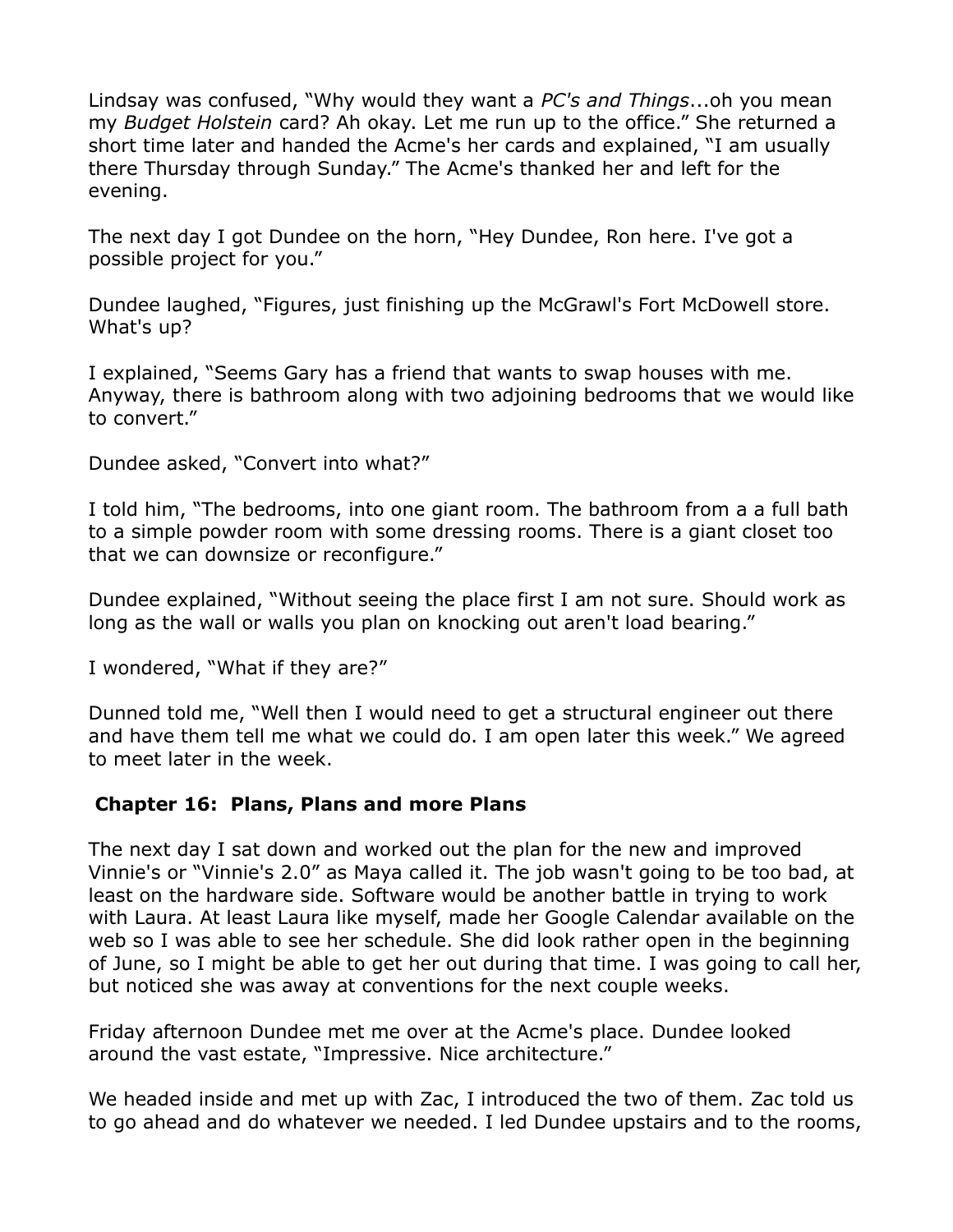"Here we go. So, I want to take out that wall and reconfigure this bathroom removing the tub and likely enclosing the commode, turning it into a powder room."

Dundee looked around a bit and announced, "I'd be best to get my engineer in here. We may be good, but I want to make sure. I will also need to get a plumber and electrician in here as well. "

I told him, "Since you are getting an electrician in here, we are going to need some fan boxes installed along with pots lights, especially for the dressing rooms."

Dundee made notes and told me, "Let me get my engineer in here and then we can see what we need." Dundee left and I headed over to Zac's office.

Zac commented, "So, the wife and kids went on a shopping spree this morning at The Budget Holstein North."

I joked, "So, what did that do to you?"

Zac laughed, "Dropped my net worth by about 10%! Anyway, there are good now and so if everything works out for you here, we will take your place. "

I informed him, "Dundee needs to get some specialists to check things out. But, otherwise I think we are good. Should know more next week."

On my way back I stopped over at the new Vinnie's and talked to Dianne for a bit. I explained, "Here is my estimate. However, this does not include the work Laura will do and she bills separately. "

Dianne was more than pleased with the estimate, "This is fine. When do you think you will know about Laura?"

I told her, "I'll need to talk to her first, but she is away at conventions for the next couple weeks."

Dianne told me, "No matter, go ahead and do what you need to do to get started."

I explained, "50% deposit and I will order the parts, including your new registers. That is going to take a week or two but Andy, Maya and I could start on the wiring next week."

The weekend was quiet which given the events over the past couple month was nice. Lindsay did come down to my office and asked, "If we do the house swap are we going to have to pack?"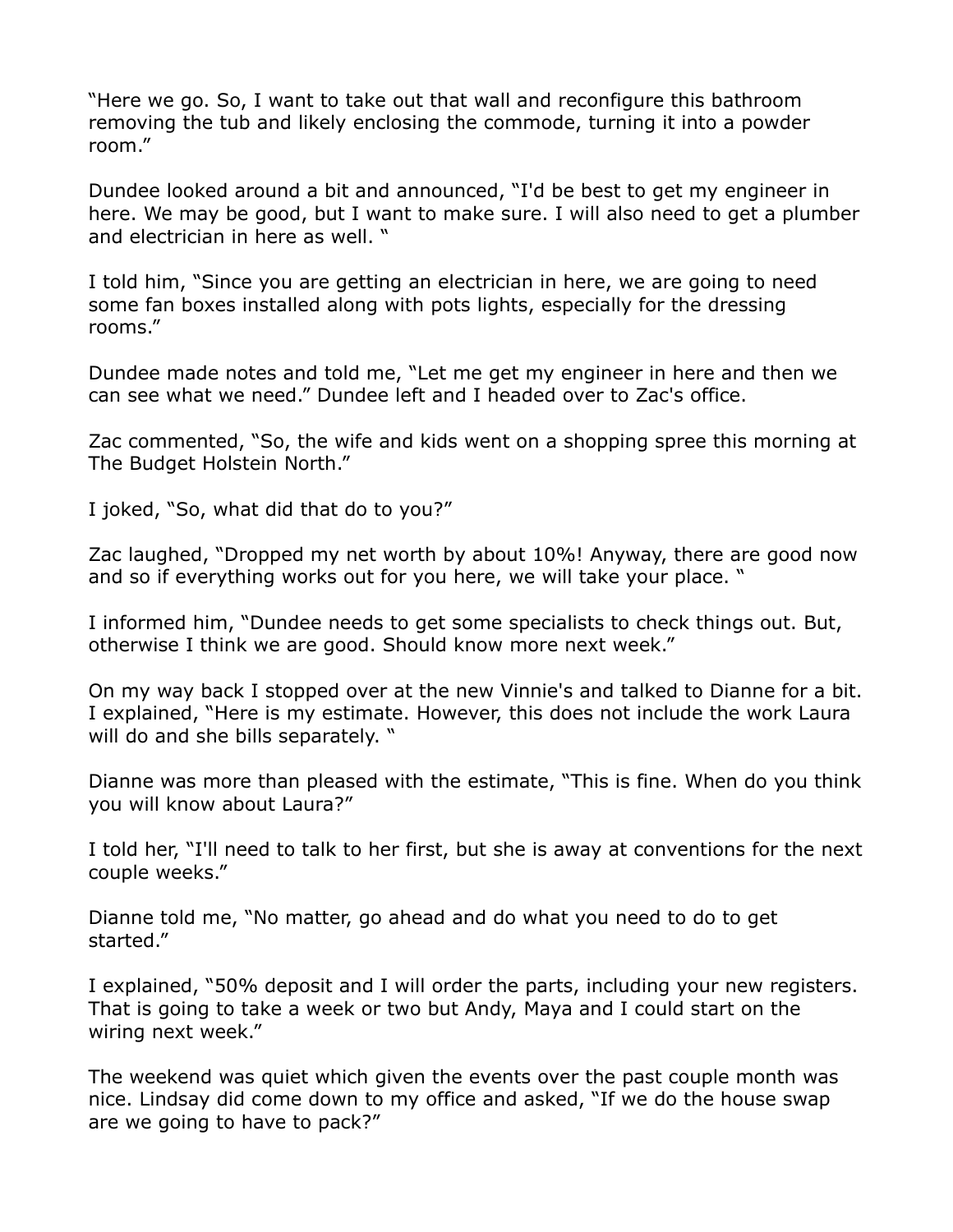I told her, "No, I will have Anozira Moving take care of everything. I would suggest though that you take your computers on your own. But otherwise, they will handle everything."

Dundee reported back to me Tuesday morning, "So the wall is not load bearing, but the engineer does recommend adding a header beam with support posts. You will still have a fairly large open space. The plumber says it won't be much work, simply cap off the tub/shower lines and drains. The electrical is a little more involved with the amount of pot lights and fans. He recommends that this area be placed on a dedicated circuit. Otherwise, it is not too much work. Will be a lot of demo and the dressing rooms will take some work. Here is my bid."

I looked over Dundee's bid and was not too bad. A little more than I was expecting but I was not taking in to account the electrical work involved in this project. The money I would be making off Diane's job would cover most of this even after the McGrawl's and Maya got their share. Still, the \$150,000 difference that Zac wanted was going to be a little tough. I decided it wouldn't hurt to ask, so I got on the horn with Zac, "Hey, Dundee has turned in his report. It is doable, but going to cost me a bit more than I expected. Still, everything seems good. I was wondering though if you would be willing to come down on the cash portion of your asking offer?"

Zac explained, "Well, I know you are an independent contractor and you have to watch your money. I know what it was like and now that I have more money than I know what to do with. It is sometimes hard for me to realized that. That was a rough number I threw out, without even looking at your place. There is really not much we need to do with your place, it is move-in ready for the most part. Liza and Amie might want to have the kitchen updated, but that would involve getting some new appliances. That pool of yours was a lot bigger than I was picturing and I didn't realize there were five bedrooms on the upper floor. Tell you what, why don't I meet you half-way and drop the cash offer to \$75,000."

I wasn't even sure if Zac was going to budge on the offer, so to cut that in half was great news. I noticed Andy and Lindsay were peering into my office from the library. I let Zac know, "Sounds good, send it to me in writing and I'll have Marc look it over before I give you a final decision. I need to go." I got off the phone with Zac and motioned The McGrawl's to come in. As they sat down I asked, "What's up?"

Lindsay explained, "It is about the Ashler Hills house. We don't feel right about it?"

This was not news I wanted to hear, but was not sure what she meant, "How so?"

Andy explained, "We want to contribute and we feel that \$25,000 would be a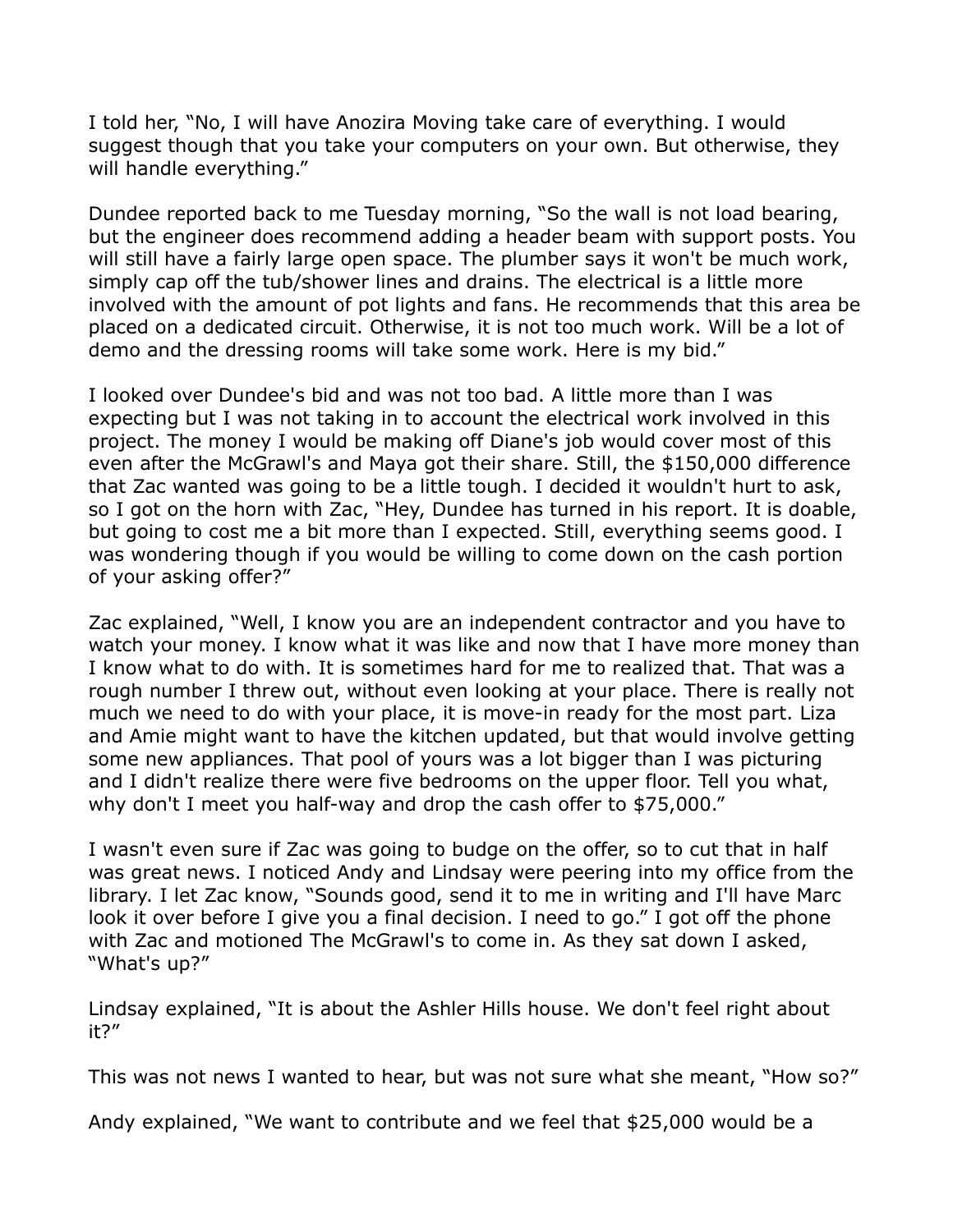good amount. You can look at it as if we are prepaying for 5-years rent. We can have the money transfer to you within 48-hours should you decided to accept Zac's offer."

I sat there for a moment thinking that in a matter of 10-minutes this new house went from me having to pay \$150,000 out-of-pocket to \$75,000 and now \$50,000. I knew even if I refused to take their money Lindsay would insist, "You really don't need to, but since you feel it is the right thing to do, I'll accept."

Lindsay smiled and for the first time in a long time thanked me. She did ask, "Have you made a decision yet?"

I told them, "Well, I just got the report in from Dundee on doing the new playroom or play loft. The bid was a little bit more than I was expecting because of all the electrical work. However, nothing unreasonable and looks like the Vinnie's job should almost cover that. So, I think so."

Lindsay was thrilled, "This is going to be so great. Thanks again."

During the next week Andy, Maya and I worked into the late evenings getting Vinnie's rewired since it was not something we could easily do during normal business hours. Since the POS registers ran off their own central server I did end up creating a subnet just for that system. While we did get the POS system up and running over the weekend we waited until Monday to make it live. Until I could get Laura out to install the tablet software, the staff would have still have to take their orders 'old school' style. Also that weekend, The Acme's moved out placing their belongings in a P.O.D.S. unit. They would be staying at a local resort for the next few weeks while we transitioned. The McGrawl's transferred their 'pre-paid rent' to my account and I transferred the \$75,000 to Zac. I had already had Anozira Movers come in and give me an estimate the week prior. They advised me it would take most of the day to get everything packed and then another day for the move, even if it was just up the road.

Dundee called me, "Hey Ron, we've got the demo done. I would like you to come on out so we can go over a few things."

I replied, "Should be able to get up there in the next hour." I arrived at the new house and headed up stairs. The first thing I noticed was the doors were missing to the room. I ask Dundee, "Your plan does include doors?"

Dundee explained, "We removed them for the demolition and it will make it easier for the trades to do their job. So, as you can see the wall is gone."

I noticed a partial wall in the center of the room, I asked Dundee, "Is that temporary?"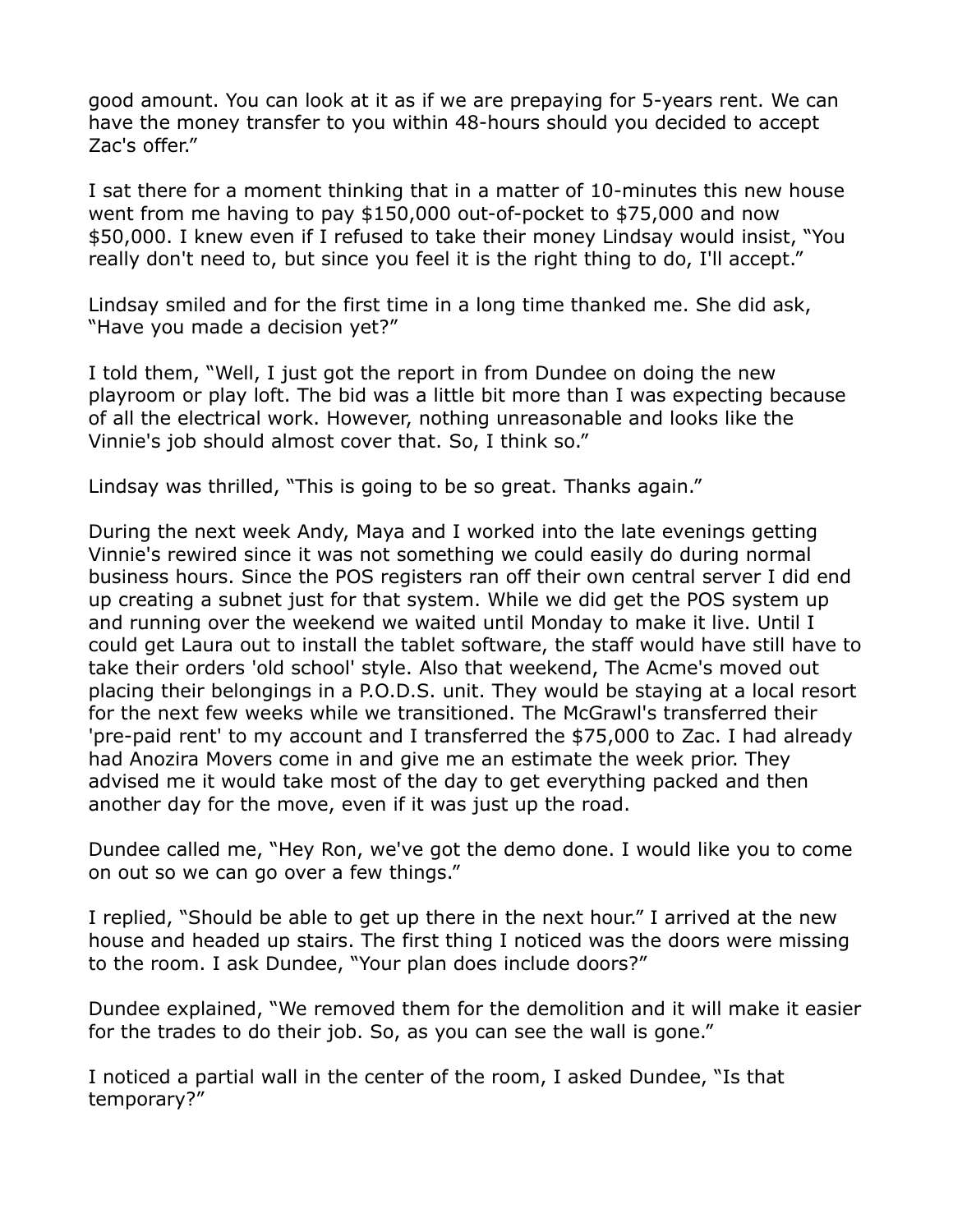Dundee nodded, "Yep. We will be putting in a 4-inch by 8-inch column there to support the new header beam. Now, let's head over to the old bathroom." We walked to where the bathroom was and I noticed it was completely gutted. "So, we took everything out. This green outline shows where the new 'powder room' is going to be. You will have a new toilet and pedestal sink there. On the other-side of this 'hall' will be three dressing rooms. Now, at the end of the 'hall' will be an archway opening into the storage. Now, do you want this storage area to be assessable from within the playroom?"

I thought about our current layout, "As it is now the storage is on the way to the dressing rooms. What did you have in mind?"

Dundee offered a couple suggestions, "You can leave it enclosed, but you will have to come through this hall to get to your toys. I can leave it open, but that is going to limited the storage space. I might be able to put in a pocket door since a normal door is just not going to work within this configuration."

I walked around the area for a bit and reported back to Dundee, "A pocket door would work well. Keeps the storage separated from the rest of the playroom and gives us more storage space."

Dundee made note and let me know, "Okay, should be done this week. Good news is the plumbing is already done. Now that we know the layout of the dressing rooms and such I can get the electrician in here. Now, let's talk about flooring."

I told Dundee, "For the main play area we are going to need a couples inches of plywood sub-flooring for the equipment. Going to need something durable that is going to be able to withstand the equipment as well as the girls' and their heels. Especially Peaches and Sara they each have 6" stiletto ballet boots. As it is now we have concert but that is on the bottom floor."

Dundee made a suggestion, "Concert could be too heavy for this upper floor. Sounds like heavy duty porcelain tile would be good, it holds up better than ceramic tile. So once the trades are done and we get the Sheetrock up I can get my tile guru out here to lay the floor. He should be able to get it laid in one day, then allow it to set and cure over night. He will come back in late the next day and give it a good cleaning. You should be ready to go the next day."

Over the course of the week, the new play loft began to take shape. Dundee called me back in on Thursday to do a walk-thru. I came into the play loft to find Dundee, "Wow got a lot done. No flooring yet I see."

Dundee explained, "We want to make sure everything is good before we start on the flooring. So, let's start with the playroom itself. We have new pot lights and in both sections we put in extra air registers as well as two 52" ceiling fans in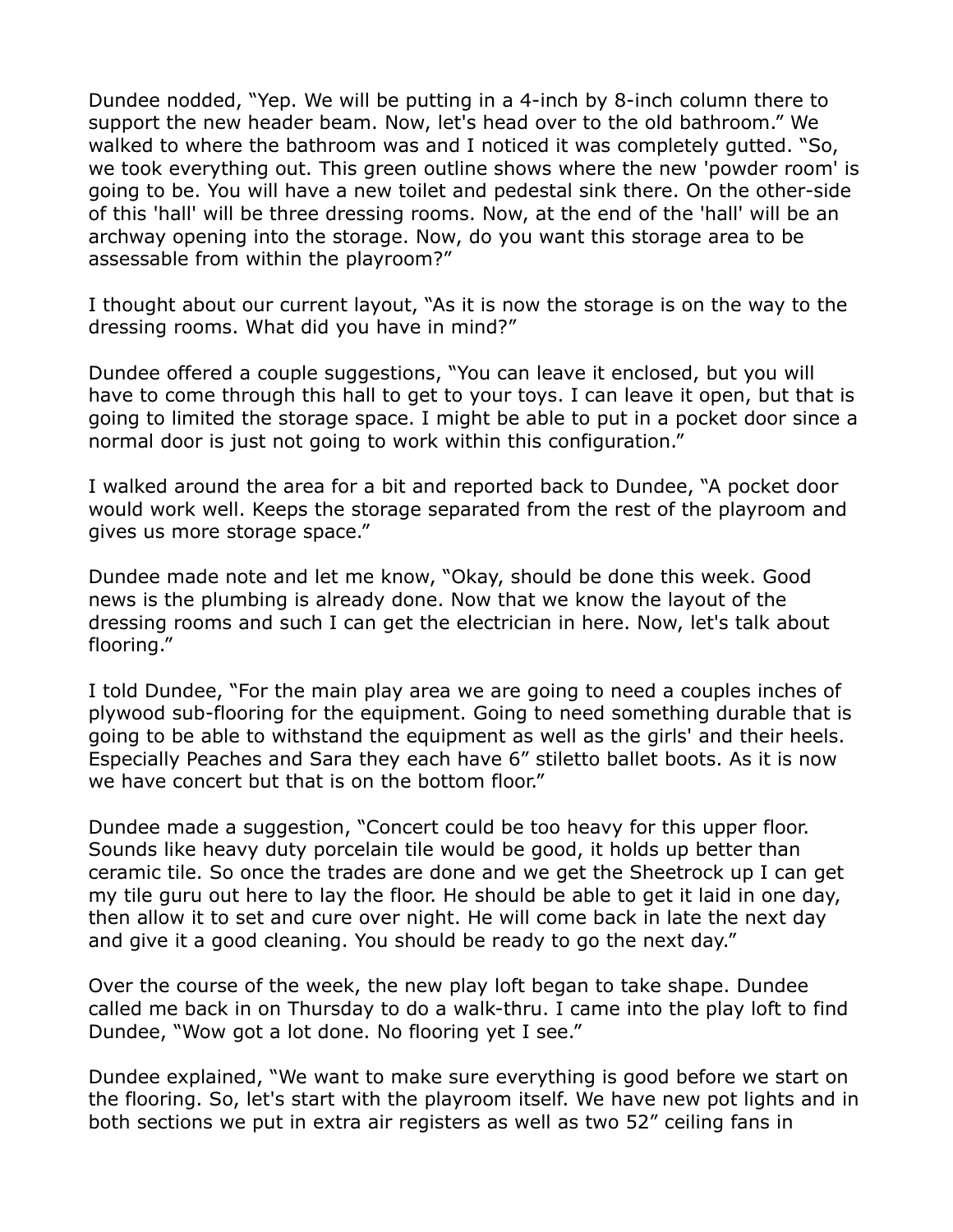brushed nickel. We will be replacing the standard single doors on each side with double doors. This will make it easier to bring your 'toys' into the room. Did you want those standard or French style?"

I informed Dundee, "Since the upstairs is going to be private...oh wait if Maya has parties...Better keep them as standard doors."

Dundee reminded me, "You still have plenty of light coming into the room with all those windows. Especially on the side that overlooks the pool. However, we can do frosted glass French Doors to let in the light but keep the area private. Okay, moving along let's head over to the storage area. We already have the cabinets and shelves in place. Here's the pocket door, works fairly well. Good so far?" I nodded 'yes'. Dundee continued, "Okay here is the 'L' hall. Three dressing rooms and a powder room."

I told Dundee, "Everything looks good. Now what?"

Dundee explained, "Now I call in the 'Tile Guru', he will get it all laid tomorrow. Saturday afternoon he will do a final cleaning and sealing. Sunday afternoon I should be able to hang your doors and the room will be ready for use by Monday morning. "

I commented, "Guess we can start the move. So, your work is done here, other than the doors?"

Dundee laughed, "Not exactly. I'll still be here the rest of the week, working on the McGrawl's new office. So I'll be around, just in the Guest Cottage or should we call it 'The McGrawl's Cottage'?"

## **Chapter 17: The Big Move & You Will Be Our First Guest**

While Anozira Moving was going to be able to handle pretty much everything, the playroom I had Gary take care of. I called Anozira Moving and they told me they could have a packing crew out the next day and would do the move Saturday. I returned to the house to find Peaches by herself in the kitchen. I asked her, "Hey Peaches, where's Wynn?"

Peaches replied, "Market. She be back later. Maya with her."

Before I left I asked, "Need anything?"

Peaches replied, "No, good here."

I headed over to my office and got on the horn with Gary at his office. Lulu answered, "Acme Deer Valley."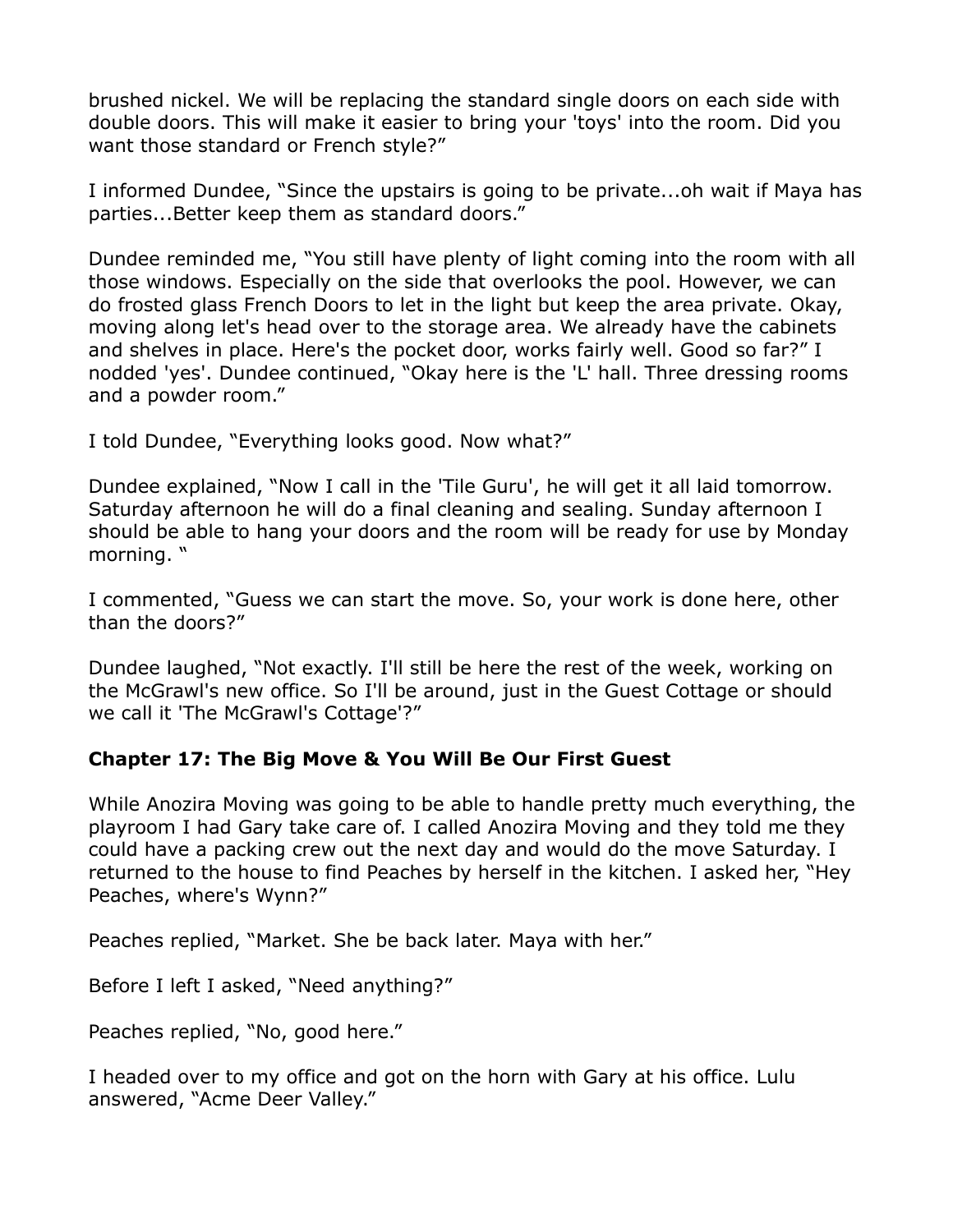She transfer me to Gary, "What's up Ron?"

I explained, "Dundee is wrapping up. He is going to get the 'Tile Guru' out tomorrow. Says the play loft should be ready by Monday. So, how do we want to do this?"

Gary explained, "May take a few trips with the Acme Truck, but shouldn't be too bad. The wheel breaks down into four sections plus the base. The oral chairs also break down. The only thing that is solid is that gynecological table. Oh boy, that is going to be a pain to get up the stairs."

I reminded him, "At least we don't have the caning platform anymore."

Gary was relieved, "Oh well then, the gynecological table will be easy. So when are you guys moving?"

I told him, "In theory this weekend. Anozira says they can have their packing crew out tomorrow and do the rest of the move the next day."

Gary laughed, "Wow, you know it seems like just yesterday I came out to your place for the first time."

I recalled, "Yep. I was still married to Martina and Sara was the maid. Heck you and Bunny were not even married yet. Hell, I didn't even know about Bunny or for that matter Bambi until you showed up that night with them hanging off of you."

Gary added, "Yeah, then I dropped the whole marriage thing on you. Going to miss having you close by. But, you will just be up the road."

I told him, "Yep. Maya told me the other night the association had finished the extension of Road Runner up there. No more having to go out to Pima. Well, I need to have a house meeting before dinner, I'll give you a call Sunday and let you know how things go." Since it was nearing 6:00 PM and I heard Maya and Sara in the Great Room, I got on the intercom, "House meeting, in the library now." Everyone had gathered in the library and I announced, "I'll keep this short as dinner is almost ready. The move is on! Anozira Movers will be out tomorrow to start packing everything. Anything you don't want packed by them bring down to the playroom. Your beds will be packed on Saturday morning when they start loading everything. We should be moved in by Saturday evening. Whatever is down in the playroom, Gary and I will bring over next week when we move the equipment. Okay I am done."

Peaches announced, "Dinner 5 minutes!"

My office line was ringing and the caller ID showed it was Dundee, "Hey Ron. Say,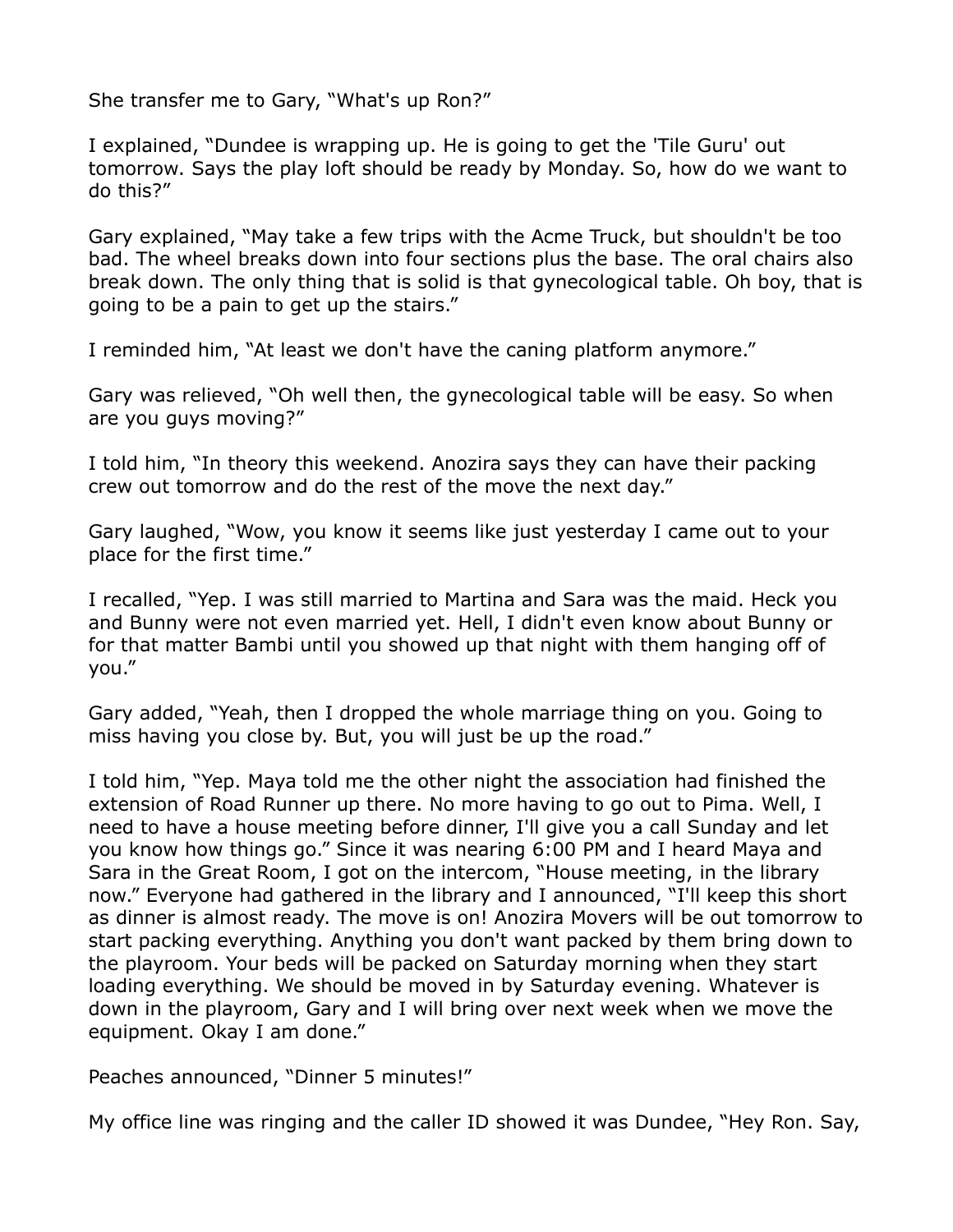did you need me to move your safe from your old office to your new office?"

I informed him, "No, Zac has one there already built into his office."

Dundee confirmed, "Okay, was just doing to install one for the McGrawl's so I thought I check."

After dinner everyone took down to the playroom a couple changes of clothes as well as the items they did not want packed. The next morning at 6:00 AM the Anozira Movers packing crew arrived. By that evening they had most everything packed, including our dishes. So for dinner, I decided we would take a field trip over to Vinnie's. I walked in to find Dianne at the front counter, "Ron, I wasn't expecting you."

I told her, "We are here for dinner, since the movers have packed the kitchen already!"

Dianne replied, "Well then, have a seat and we will be with you shortly."

I noticed she already had the TV's mounted, "I see you got the TVs up."

Diane informed me, "Yep, got the TVs mounted this morning."

The next morning at 7:00 Anozira Movers arrived with a large truck and four movers. By mid-morning they had nearly everything loaded. The only thing left was everyone's beds. I had already loaded up my office computer system into my Jeep earlier that morning. The movers announced they would be taking an hour for lunch and then would return to complete the move. After lunch they returned and got all the beds loaded into the truck. I told Sara, "You can go ahead take the Cruiser and follow me." The movers followed us up Road Runner into the Ashler Hills Estates. As half the crew started to get the trailer prepped for unloading the other half I took through the house explaining what was to go into to each room. As the afternoon turned into evening, the crew continued to unload everything.

Wynn and Peaches found me in my office as I was getting my computer systems setup. Wynn asked, "What do we want to do about dinner?"

I asked, "Have you located the kitchen items yet?"

Wynn told me, "Since those were one of the first things they loaded, no. I was thinking since we have the table we can eat here."

I replied, "Yea, but I really don't think we want to do pizza again."

Peaches replied, "I can grill."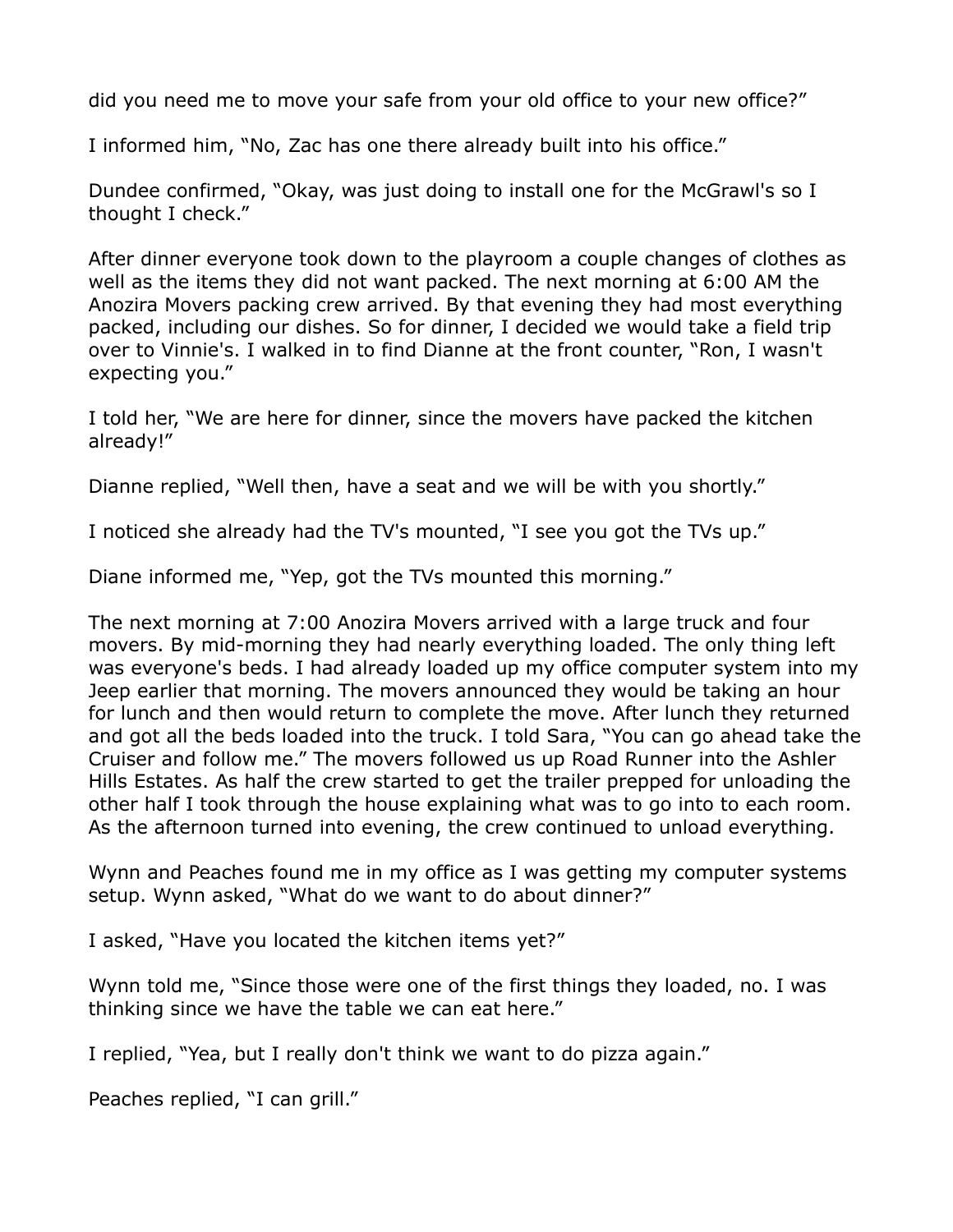I asked, "What are we going to eat off of and with?"

Wynn explained, "Since I need to go to the market anyway I can get some paper plates and plastic utensils."

I told them, "Good idea. By the way, get enough to feed the movers as well."

Peaches and Wynn left for the market. I headed upstairs to find the moving foreman. Upon seeing me he told me, "Looks like it is going to be at least another 2-3 hours. We are going to have to break for dinner soon though."

I informed him, "My maid and chef will be back a littler later and we will be grilling burgers and chicken. I told them to get plenty to feed you and your crew." I decided I better get the grill warmed up so it would be ready to go by the time Wynn and Peaches returned. Being it was only mid May the evenings were still cool. I opened the doors leading from the dining room to the covered Cabana. This house also had intercom system built-in and announced, "Dinner will be served in 10-minutes in the dining hall."

The seven of us plus the four movers all sat down at the grand table and ate dinner. The movers ate fairly quickly and returned back to work. Once they had left, I stood up holding my bottle of Dr. Pepper and announced, "Tonight we start a new chapter in our life. This is our new home and we are a big happy family!"

Peaches raised her cup, "All hail King Ron!" Everyone laughed and cheered. By 10:00 PM the last box had been unloaded and the movers started cleaning up. I went to my office and retrieved the cash for the foreman.

On my way back down I passed Sara along the way, "Hey Ron. I am going to be heading to bed soon as is most everyone else."

I told her, "I need to pay the movers then I am going to check on everybody and likely take a hot bath before going to bed." I kissed her good night and headed downstairs. I found the foreman and gave him the cash and he gave me a receipt then left with his crew.

Upon heading towards the kitchen, I found Wynn downstairs closing the doors to the cabana, "Oh hey Ron. Sara told me to tell you she was heading to bed. I am going to be retiring soon myself."

I told her, "Yeah, Sara passed me on my way down. I am going to check on the McGrawl's along with Maya and Peaches. Have a good night." I headed outside over to the McGrawl's cottage.

I rang their doorbell and Lindsay answered, "Hello Ron. Andy, we have a visitor!"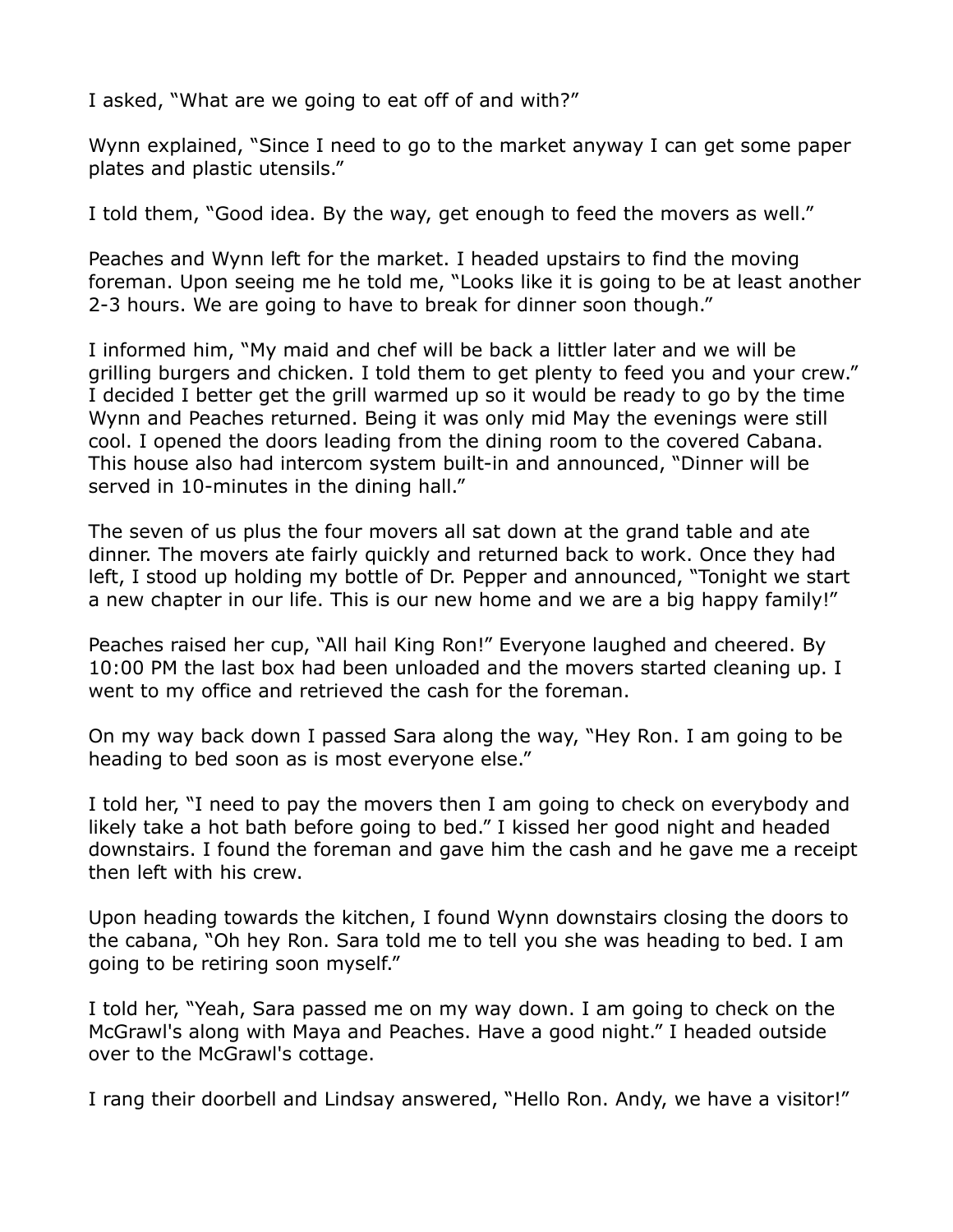Andy walked in and I asked, "You two doing alright?"

Andy replied, "Given the mess right now, we are. Hopefully in a few days we will have this place unpacked."

I reminded them, "Breakfast in the main house around 8:00ish. Let me know if you need anything. I am going to check up on Maya and Peaches before heading to bed." They bided me a good night and I headed back into the main house.

I made my way upstairs and knocked on the door to the Blue Agave Suite. Both Maya and Peaches replied, "No one home!" I knocked again and Peaches opened the door with a grin and asked, "What part of no one home you no understand?"

I told her, "If no one is home...then why am I talking to you? Anyway, just wanted to make sure you two are doing okay."

Maya smiled, "Yes, we are fine. It is going to take a little time for us to get settled in, but I know we are going to like it here. Thanks Ron."

I headed over to the master suite and found Sara had already gotten a bath started. I asked, "Mind if I join you?"

Sara replied, "Not at all."

I stripped and climbed into the tub. Sara moved over next to me and started stroking my cock. I returned the favor by rubbing her pussy. This however did not last very long as both of us were very much tired. We climbed out, dried off and headed to bed. Seemed like we had just gone to sleep when Peaches announced over the intercom, "Breakfast, come now!" Sara and I dressed then headed downstairs. Everyone including the McGrawl's were already seated. Upon our entrance Peaches commented, "Just in time. Andy almost got it all!"

We spent nearly the entire day getting the house unpacked. After lunch I decided to give Laura a call. After her Minnie Pearle greeting I informed her of the job, "So, Dianne with Vinnie's has decided to move into the 21<sup>st</sup> Century. Much like we did with Corona de las Estrella's, they are going to be using tablets for their servers. They also want to have a dynamic menu board."

Laura was unclear about this, "What is that?"

I explained, "You know how we did the slide shows for Boots Chugwater and The Budget Holstein Oro Valley, well same idea except it will likely be static. I think though the third TV will be a slide show for the current specials and features. Nothing all that difficult. In fact, there is only going to be a couple computers. But, there are going to be several tablets."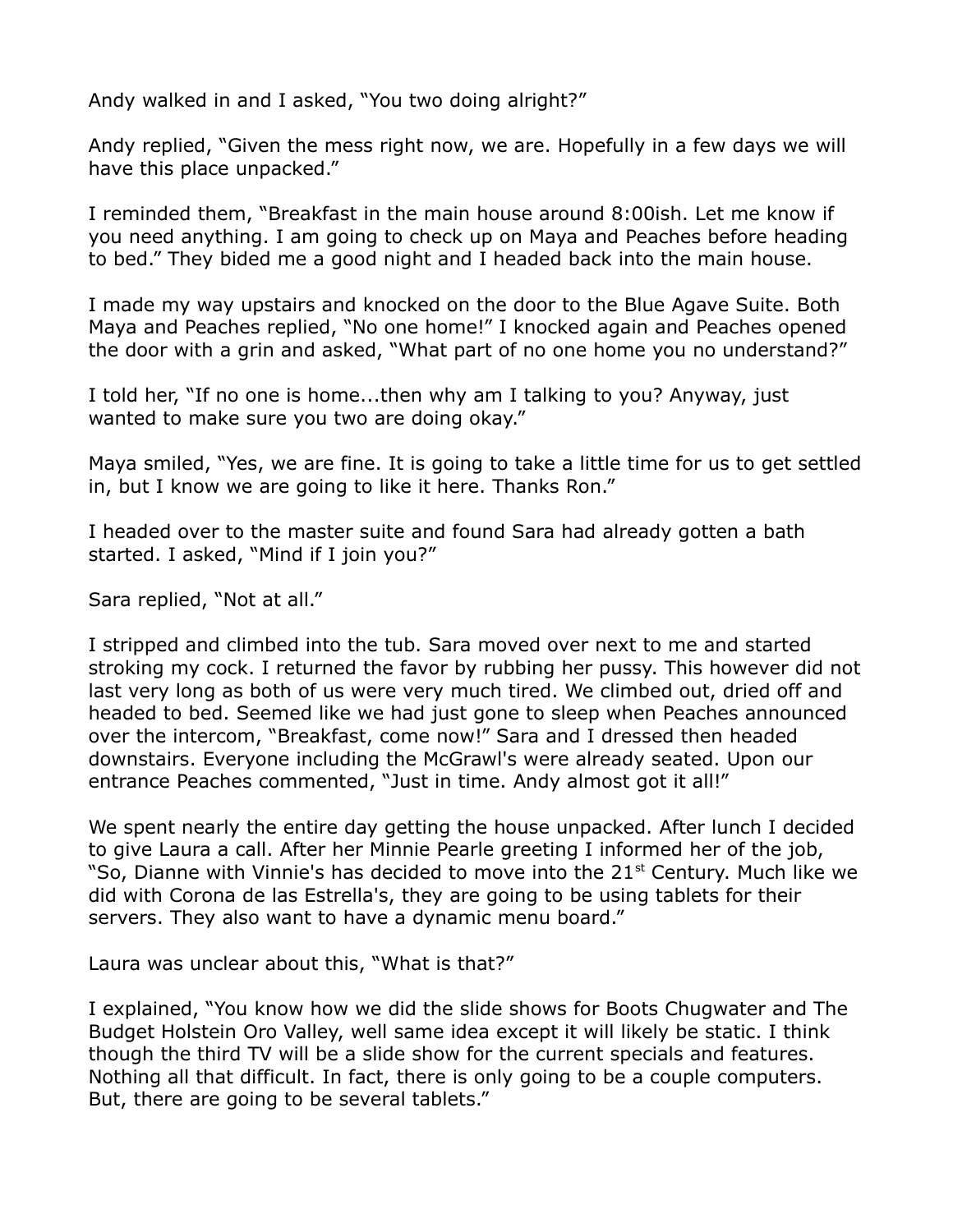Laura asked, "When does she need this done?"

I told her, "Well, they already moved and opened in the new location. As Diane and Maya put it, they can continue operating in the 'dark ages' but would like to have this new system up and running soon."

Laura replied, "Well, let me see here, Sounds like it *should* be fairly simple that I can fly in during the afternoon and fly out by next morning. Got room in your house for me, I know you are tight on space."

I explained, "Not anymore."

Laura wonder, "What happened? Kicked out Andy and Lindsay or was it Maya and Peaches?"

I laughed and reminded her, "If I kicked out Andy and Lindsay, Sara would have my head. As far as Maya and Peaches goes, they are doing well. Which reminds me, Peaches is doing the site and the menu board pages for Vinnie's."

Laura joked, "You've got some competition now!"

I told her, "Truth be told, it is welcomed. Web design is not really my thing anymore. Anyway when can you come out here and be the first guest in our new house?"

Laura was too busy checking her calendar, "Well given the simplicity of this job I could be out next Friday, if you don't mind Miss Kitty coming along and stay the weekend."

I was amazed that she blew off the entire 'new house' comment, "Sure, you can bring Miss Kitty plenty of room in *this* place."

Laura confirmed, "Okay, we'll fly into Deer Valley via Desert West. I can get the job done Saturday morning. I am sure you will have some kind of Shin Dig planned for Saturday night. Sunday her and I can go shopping in Old Town Scottsdale."

I concurred, "Saturday would be a great night to have a Shin Dig. Thanks for the idea."

As I walked out my office in search of Wynn or Sara, I couldn't help but notice how empty the new great room was. Even with the over-sized sectional as well as some of the furniture from the old house, it was still empty. I would have to figure out what to do with that space at some point. Sara walked in and commented, "You look lost."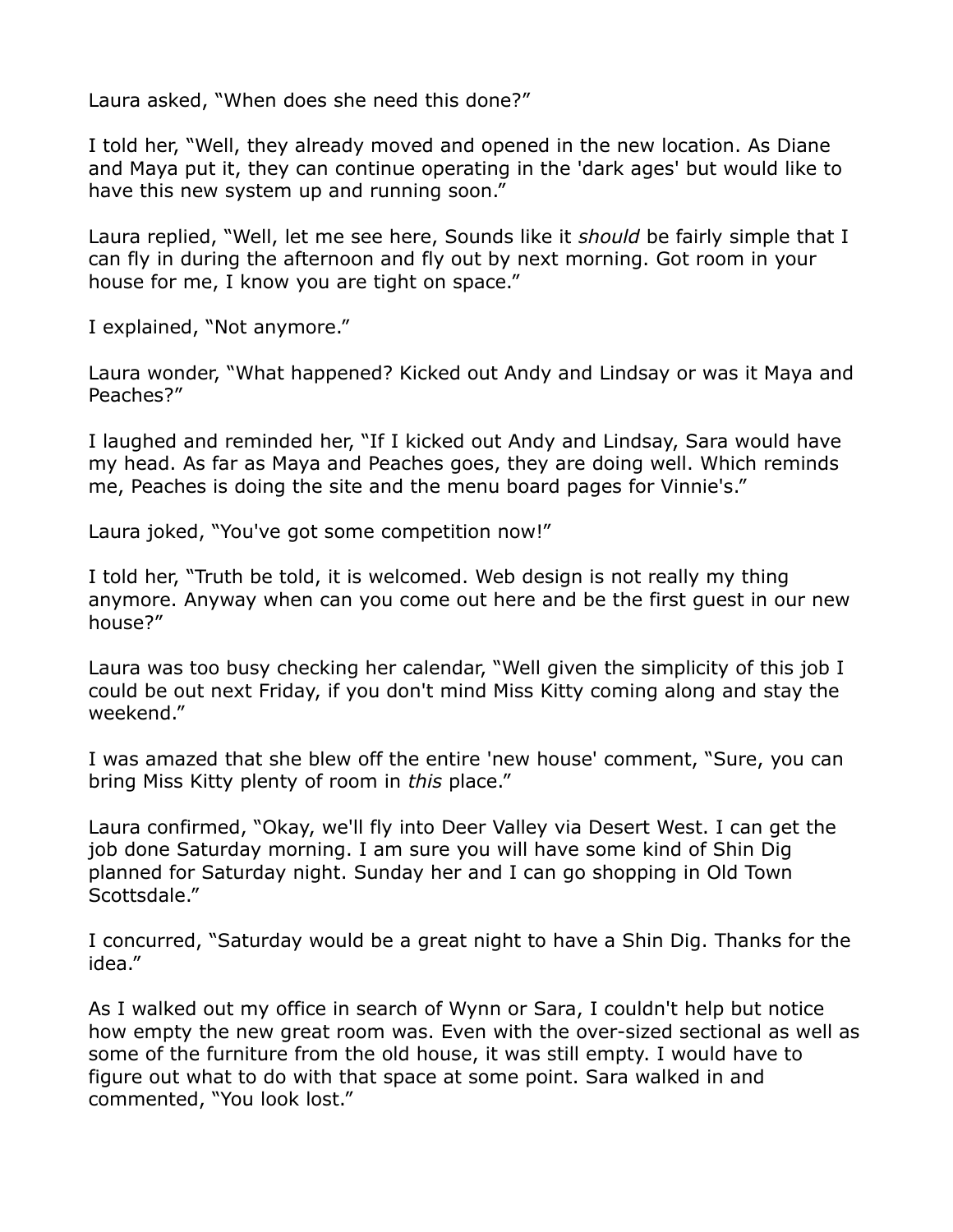I told her, "Yeah, lost in thought." I pointed to the vast emptiness in the Great Room, "Trying to figure out what we could do to fill in this big empty space in here."

Sara looked around as well and commented, "Hmm...I might have something. I'll get back to you later about that."

# **Chapter 18: Yes, We're Open! & The Big Unveiling**

Monday morning, everyone resumed their normal routine. Dundee was working over in the McGrawl's Cottage getting their new office ready. Gary and I spent the next couple evenings moving the playroom equipment form one house to the other. We recruited Peaches the second night as she had nothing better to do and we could use her strength. Gary wasn't so sure, "She doesn't look that strong Ron."

I informed him, "When we were in Oro Valley during Easter she carried Maya out of Corona de las Estrella's into the Pink Monster about 20 feet away."

Peaches bragged, "Maya has us do fire-woman workout."

Gary laughed, "Okay if you say so. I suppose we should tackle the gynecological table now." Getting it *out* of the playroom was the easy part, lifting it on to the ACME Truck was going to be a challenge. Surprisingly, it was not as difficult as we had thought it would be. "Well, that was easier than I thought."

I reminded him, "Don't forget we need to carry it *up* the stairs at the new place."

Gary gave us a dirty look and Peaches giggle, "Think you popped his bubble!"

I corrected her, "Burst...*burst* his bubble, but yes you are right. Okay, let get the wheel and the cage loaded up as well."

Peaches saw the cage, "I don't remember this."

I explained, "We got it along with the wheel right after you and Maya came back. We haven't used the playroom since we had the last play night that didn't work out so well." I turned to Gary, "By the way, thank you for your suggestion about doing the threesomes, it worked well."

Peaches was looking at the cage with great interest. She turned to Gary, "Would Maya, Lindsay fit inside?"

Gary asked, "Both of them? They should it is very roomy in there."

Peaches had a wicked smile on her face, "Oh goody....we talk later."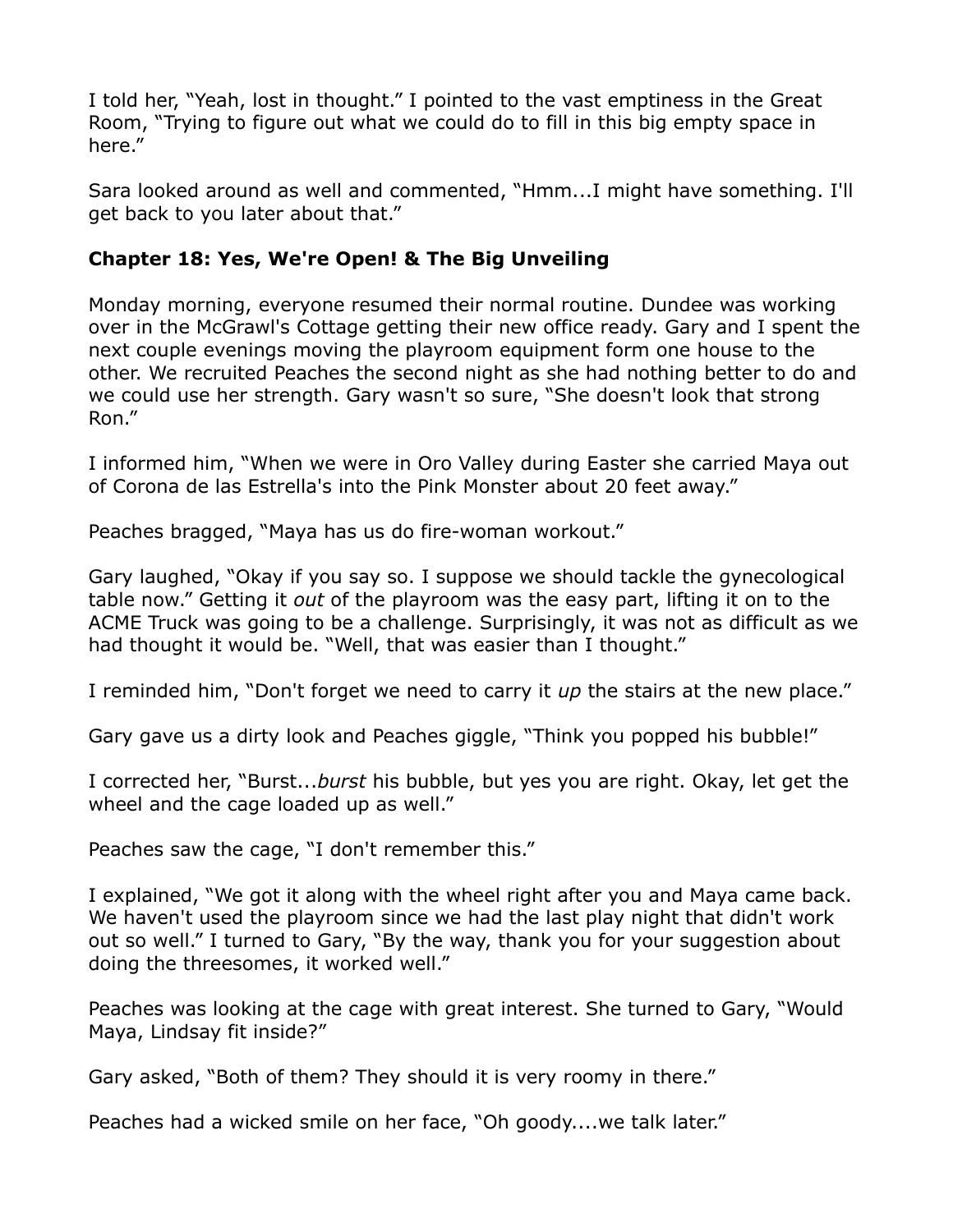Gary and I weren't quite sure what to make of this sudden change in Peaches. By the end of the evening we had everything in place and the play loft would be ready for a grand revealing....soon. It was just a matter of when. I headed upstairs to take a hot shower, but Peaches and Gary stayed outside and talked for a bit.

Wednesday morning during breakfast Lindsay announced, "Today we open the Fort McDowell store with Dunn Brooks as store manager."

I was shocked, "Wow, didn't think I would ever hear those words. Congratulations!"

Andy joked, "We should have party to celebrate."

I replied with a straight face, "Actually we are, on Saturday."

Sara asked, "How did you know they would be opening the store?"

I explained, "I didn't this was more for the completion of the 'Vinnie's 2.0' project and of course the new house."

Maya reminded me, "But 'Vinnie's 2.0' as you call it, isn't done yet."

I told her, "It will be Saturday morning. Laura and Miss Kitty are coming in on Friday afternoon for the weekend. By the way, Laura seems clueless about the new place, even though I did mention it to her." Turning my attention to Andy and Lindsay, "You two need any help with the new store?"

Lindsay smiled, "We thought you would never ask. Yes, if you don't mind."

I reminded them, "Not at all. Given the response you got with Far North Scottsdale I am sure you could use the extra help."

The three of us left and headed to the store. While it was nothing like the first day of the Far North Scottsdale store, there were a handful of people already there. We walked into the back and I was amazed and what Dundee had done with the place, "Wow. Dundee really fixed this place up nice."

Dunn Brooks walked over, "Morning Ron. Yep, thanks for recommending him. Okay kids we ready?"

Andy looked at Lindsay who was smiling from ear to ear, "Let's do this!"

The majority of the customers were just looking, but some were coming in for simple repairs and upgrades. A couple of people were looking for peripherals.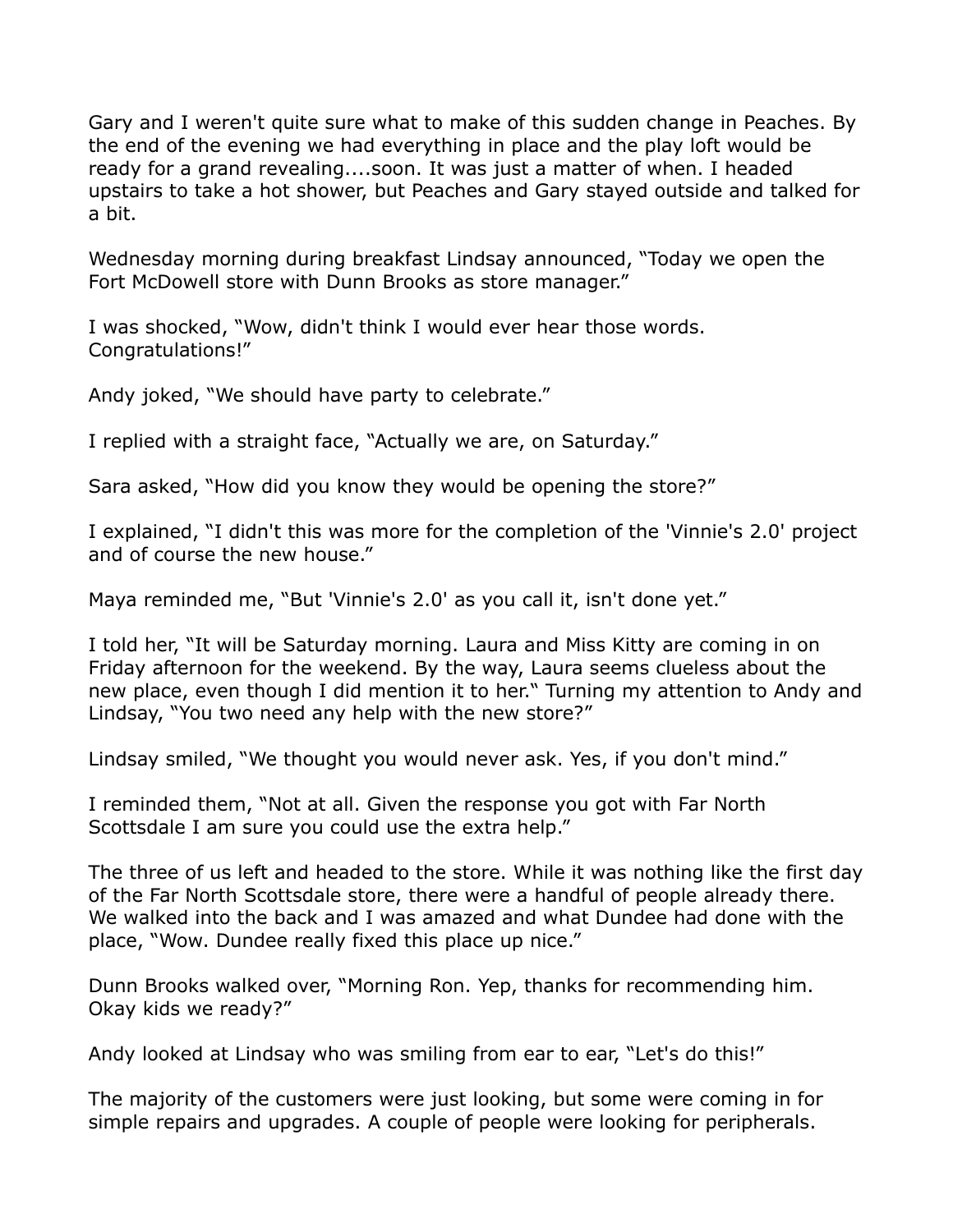Towards the end of the day an older lady walked in and asked, "You build computers?"

Lindsay replied, "Yes, we do." She handed the lady a flier, "What do you need?"

She replied, "I am running a non-profit community center for the Fort McDowell Indian Community. We recently received a grant and I would like to add or more like replace some of our aging computers." She studied the flier for a moment, "Looks like the Economy system would do us good. Can we negotiate a discount if I order say 10?"

Lindsay informed her, "I'll need to run that by my husband Andy. He stepped out for a moment, but will back shortly."

The representative replied, "I see, I suppose I can wait for a little bit. I suppose I should introduce myself as well. I'm Bonnie Walker, I run the Fort McDowell Community Center."

Lindsay shook her hand, "Lindsay. Lindsay McGrawl, co-owner of PC's and Things." She then pointed to me, "This here is Ron Merlot, a good friend of ours. He does independent computer and network projects and helps us out once in a while. And hiding over at the upgrade counter is Dunn Brooks, store manager." Dunn popped his head up for a second and waived. Andy walked in and Lindsay grabbed him, "Andy this is Bonnie Walker, she operates the Fort McDowell Community Center. She would also like to get 10 economy systems built."

Bonnie greet Andy, "Pleasure to meet you. I also have some older computers that I am hoping we might be able to squeeze another six months or so out of at the Community Center."

Andy asked, "How old are these computers?"

Bonnie replied, "Some are about 5-years old. That was the last time I got a grant."

Dunn commented, "If they are only 5-years old, good chance we can get a couple more years out of them."

Andy added, "Yep, may just need a simple tune up and some minor over-hauling inside."

Bonnie asked, "What kind of a discount can I get on 10 economy systems?"

Andy informed her, "None really. We are selling those almost at cost. However, tell you what in regards to your existing systems Ron and I can come out and take a look those at no charge, you just pay for the parts."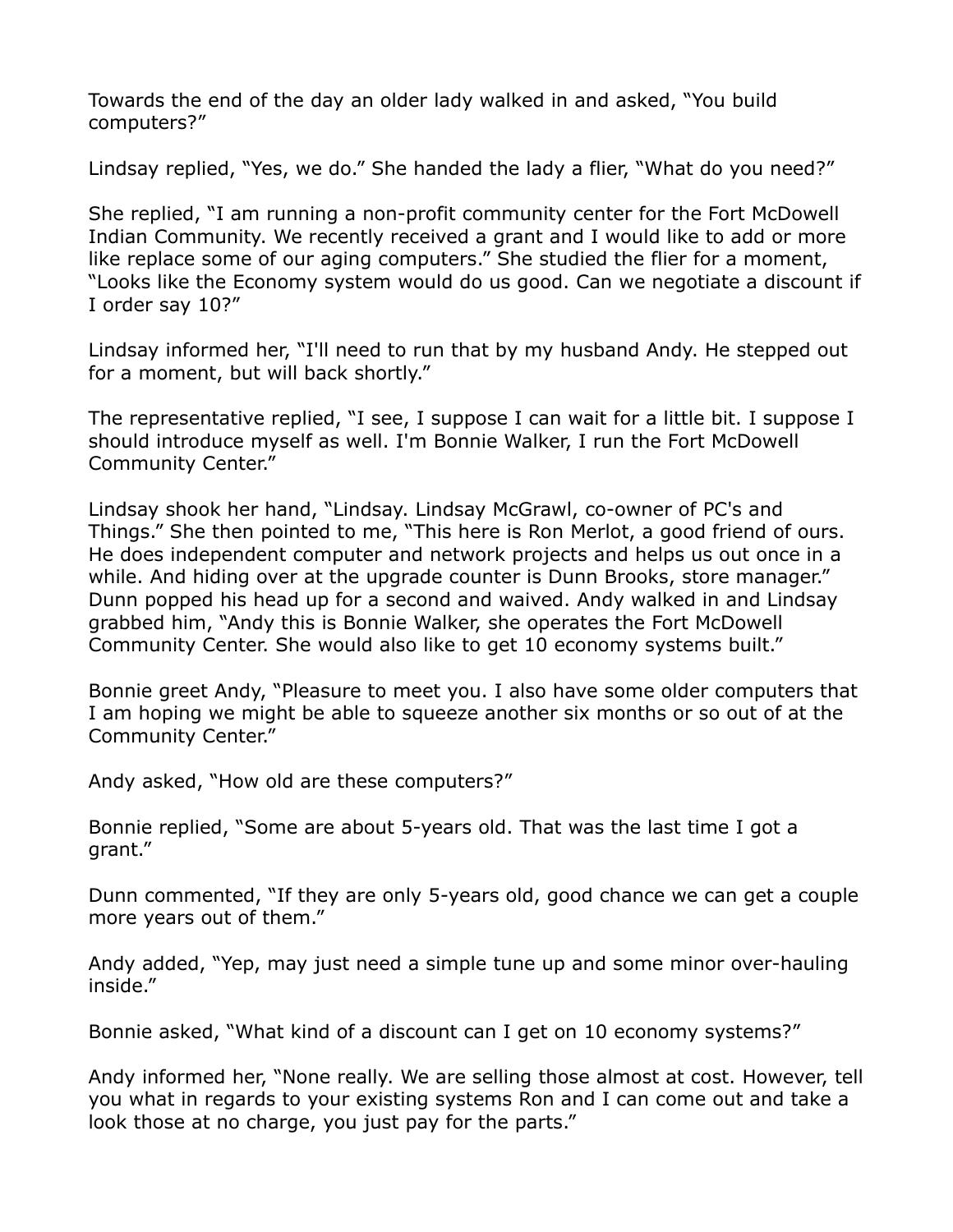Lindsay asked, "Could you allow us to post and/or leave our fliers at your community center?"

Bonnie replied, "For what you are willing to do to help us out, you certainly may. When would you two be able to come out?"

Andy asked, "Ron?"

I told him, "I pretty much open, no major projects right now."

Andy asked, "How about we come out tomorrow and do the triage? Then on Friday we can make the repairs on site."

Bonnie was thrilled, "That works for me. Let me give you the address."

Upon arriving home Wednesday, I discovered Laura had sent me an email 'Miss Kitty and I will be coming to Deer Valley around 2:00 PM on Friday on Desert West's new Leer Fleet."

The following day Andy and I diagnosed and made notes about the existing 10 computers. 3 were not working, but they appeared to be simple fixes such as replacing the power supply and reloading Windows. They all needed some housekeeping hardware and software wise. Bonnie explained, "We have an agreement with Qwest that they will take care of our networking needs, as long as we provide the computers. But, they said they can't help us getting the computers to work. So, I am glad you two can take care of this."

Friday morning before Andy and I headed back to the Community Center I informed Wynn, "Hey Miss Kitty and Laura are suppose to be coming in today. I am going to be at the Fort McDowell Community Center with Andy most of the day. I am hoping you can go pick them up at Deer Valley Airport?"

I was not aware Peaches had come down the stairs, "Maya and I get her."

Wynn replied, "Good, because I still have a lot to do with this here kitchen to get ready for the big Shin-Dig tomorrow."

I turned around, "Um okay sure. They are coming in at 2:00 PM, so you need to leave here a little after 1:00 PM. I have a map of the Airpark in my office."

Wynn assured me, "I'll get one for them, you and Andy go and do your philanthropic magic." Andy and I stopped over at the Fountain Hills store first to get some parts then went to the Community Center.

Around 11:00 Maya came into the kitchen and asked Wynn, "You've seen Ron?"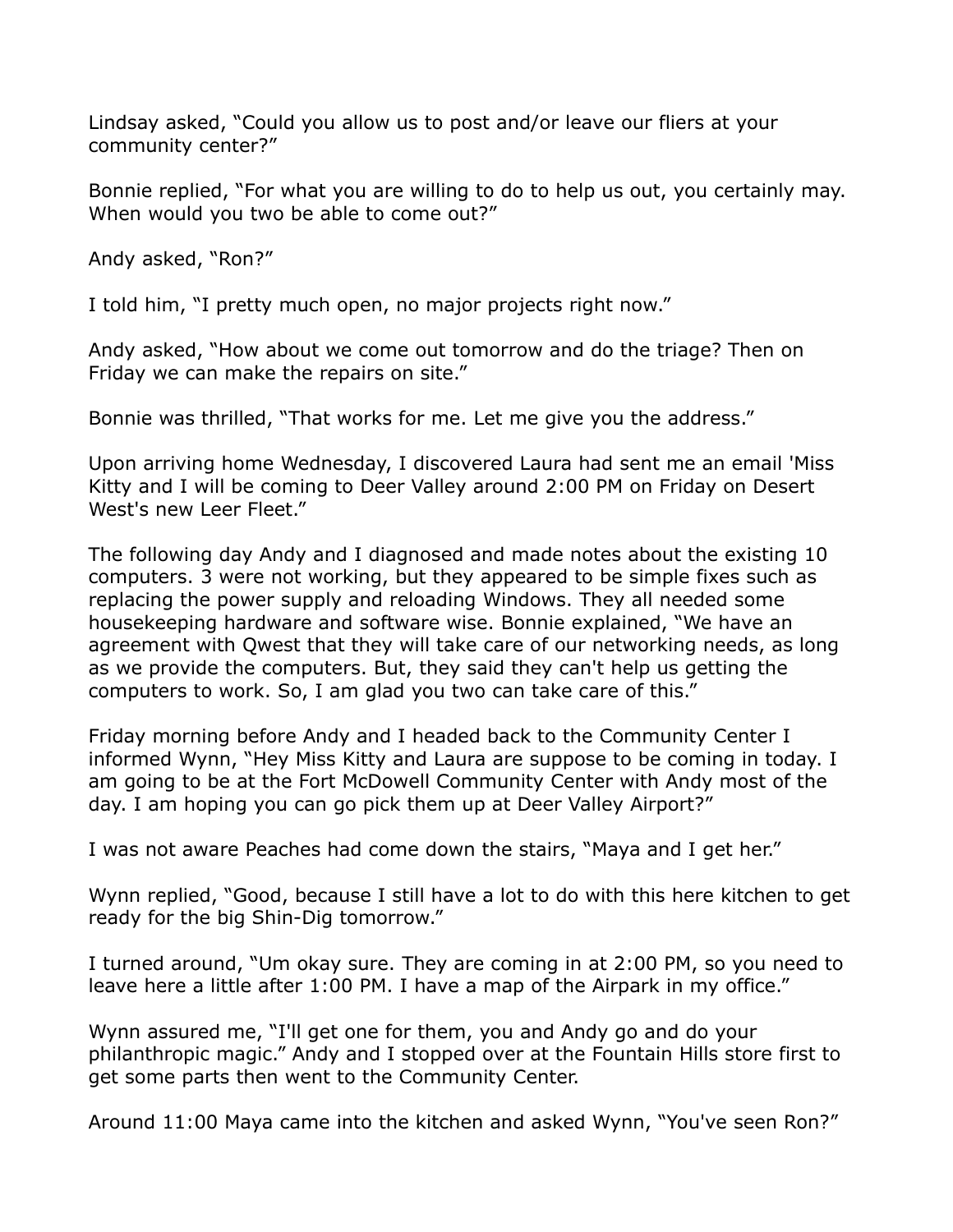Wynn told her, "He left with Andy earlier this morning to do some work at the Fort McDowell Community Center. What's up?"

Maya explained, "I am going into Vinnie's early today as I am taking tomorrow night off."

Wynn asked, "Weren't you and Peaches going to pickup Laura and Miss Kitty?"

Maya realized she had over committed herself, "Crap! Oh yea...Well I am sure Peaches can still get her. She knows her away around this area fairly well now. In fact she does know where the Airpark is as she drove me out there to Gary's place to get fitted and picked up her new belt..." Maya sighed, "...and had thigh bands added to mine."

Wynn giggled, "So that is why you've been wearing long skirts around the house."

Maya laughed, "Yep. At least she removes the bloody things so I can wear my work shorts. I should have never shown her my belt when we came back from Chugwater. Oh well, keeps things interesting." Maya left for work.

Peaches came downstairs slowly dressed in a corset, long skirt, white stockings and 6-inch knee high ballet boots. Maya had returned the favor with Peaches by putting her in a belt with thigh bands and plugs. She asked, "Madam Wynn? Where is airport?"

Wynn explained, "Very close to Gary's shop. Here's a map." She pointed to the map, "There's Gary's shop and there is the airport terminal. They will be arriving on Desert West Airlines. You will need to park on the north side of the terminal."

Peaches seemed to have her bearings down, "Okay. So Laura Merlot and Miss Kitty."

Wynn informed her, "Actually I think Laura goes by Lynette's or Miss Kitty's last name now, Myers. By the way, I don't think I know your real name."

Peaches explained, "Anna Natasha Adela Cruz. 'Peaches' my stage name."

Wynn commented, "Much like 'Miss Kitty' is Lynette's stage name." She happened to notice Peaches' boots, "How the hell can you walk in those things?"

Peaches laughed, "I wore all time when I did fetish modeling."

Wynn laughed, "Well okay then. You better be going. Here take this cell phone in case you run into any troubles." Wynn handed Peaches a 'burner' cell phone.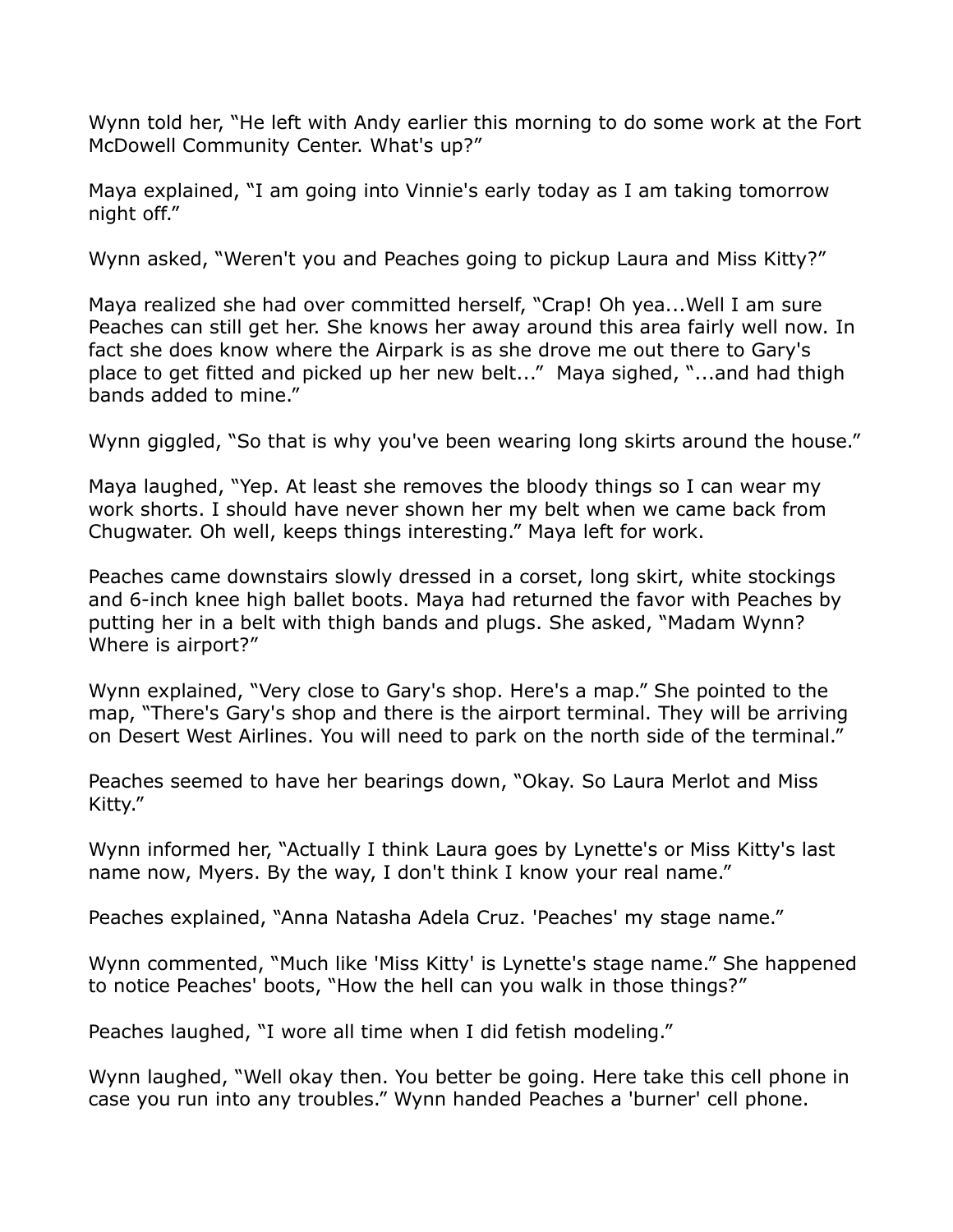Peaches took the phone and bowed, "Thank you Madam Wynn!"

Wynn unsure what to do, but to return the bow and thought to herself she really needs to loosen up Peaches.

Since Andy and I took the Cruiser, Peaches took the Jeep. She arrived at the Airport a few minutes before two and headed into the terminal. She found the Desert West gates and took a seat on a nearby bench so she could see the passengers exiting the gates. Peaches was so proud of herself for getting this far and then she realized she had only seen Laura in Chugwater and then again briefly with Miss Kitty during dinner on Easter Sunday. In fact, she had spent most of that night in the lounge trying to calm Maya down. She was getting worried now and was about to use the burner phone when she heard someone call out here name.

It was Laura, "Peaches? That you?"

Peaches replied, "Laura Myers?"

Laura walked towards Peaches with Miss Kitty following her, "What are you doing here?"

Peaches explained, "Ron and Andy do work for Indians. Wynn get kitchen ready for party."

Miss Kitty asked, "Ron is working for The Indians now?"

Laura laughed, "Not sure. May be something to do with the McGrawl's future Fort McDowell store." She turned around to say something to Peaches then noticed Peaches had stood up and was much taller than her. Laura looked up and replied, "Wow, I don't recall you being so tall."

Peaches laughed, "Ballet boots!"

Laura looked over and saw indeed Peaches was wearing ballet boots, "Oh wow. I could never do that, tried back in my younger days. Anyway, we have our bags and are ready, lead the way."

Peaches bowed, took the ladies' bags and replied, "Yes Madam Laura." Peaches walked out the terminal to the Jeep and loaded the ladies' bags in the back. She even opened the doors for them as well.

Miss Kitty commented, "Sophie should take lessons from her!"

Peaches made her way out of the Airpark and on to the Pima Freeway. Laura and Miss Kitty talked amongst themselves for most of the trip. Peaches exited the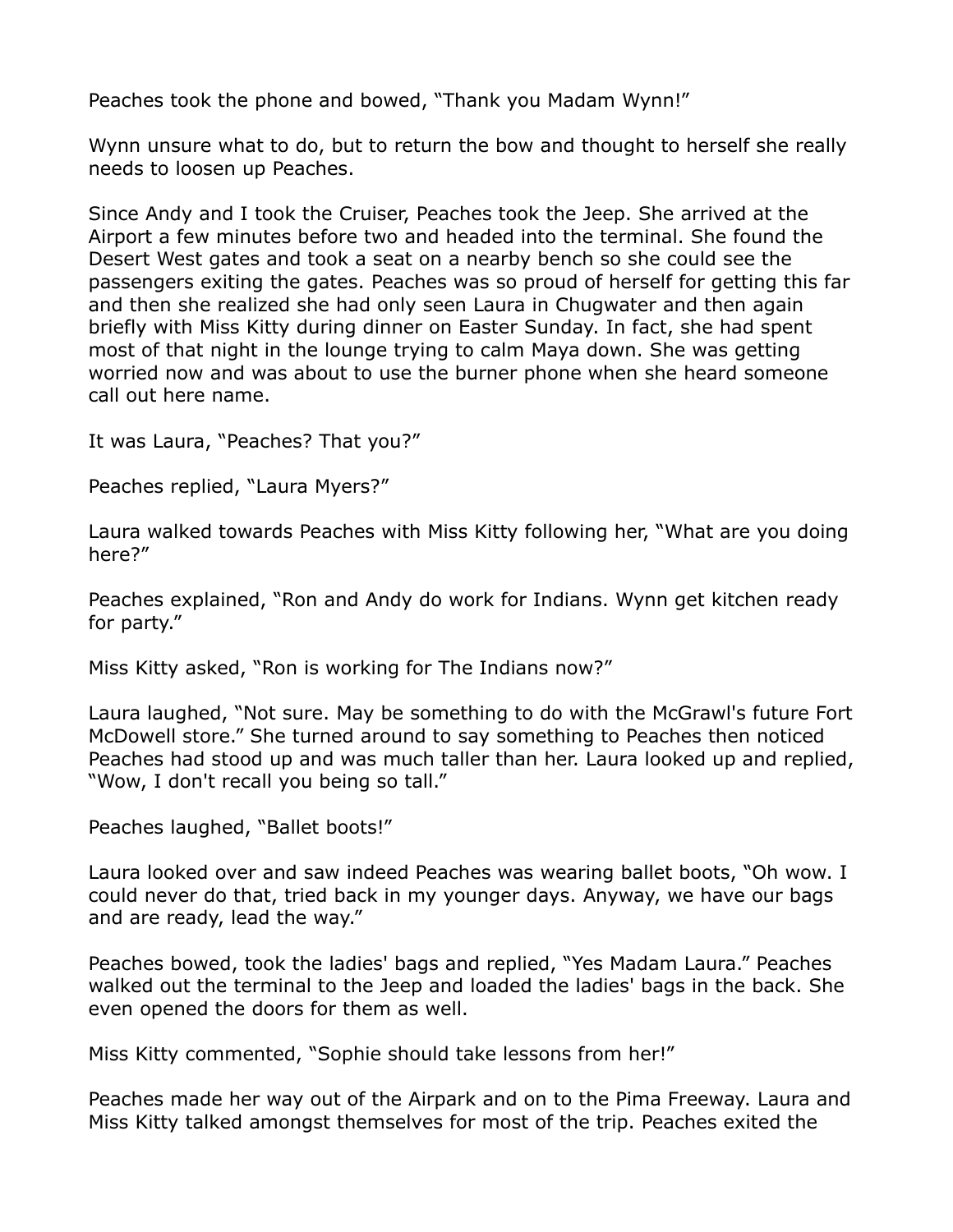freeway and headed north on the Pima Highway. As they passed the turn-off for Desert Oasis Parkway Laura commented, "I believe you may have missed the turn off there."

Peaches informed her, "We not live there now."

Laura was a bit confused, "What do you mean?"

Peaches felt it was easier to show them than to explain, "You see." She approached Westland drive and made a right into the Ashler Hills Estates. Part of the annexation agreement in to the Desert Oasis Association included allowing Desert Oasis residents to use their gate remotes at the Westland Drive entrance. Peaches pressed the button on the remote drove through the gates and around the golf course to the garage on the east side of the house. Peaches announced, "Here we are!"

Miss Kitty asked Laura, "Ron bought another house?"

Laura was just as confused as Miss Kitty, "Not sure, not really sure." Peaches got out of the Jeep and retrieved the ladies' bags then opened the doors for them. She lead them into the house. As they walked past the laundry room into the kitchen, Laura was relieved when she saw Wynn in the kitchen, "Okay, this must be the right place."

Wynn walked over and hugged Laura, "I take it Ron didn't mention we had moved."

Laura vaguely remember a comment I had made, "You know he did say something about first guests and new house."

Peaches asked Wynn, "Are they in the Copper Queen or Cholla Suite?"

Wynn explained, "Family can stay in the Cholla, non-family guests in the Copper Queen except guest's of Maya whom will stay in the Palo Verde suite. Oh, Peaches, Gary dropped off a package for you. I put it up in your room."

Peaches turned to Wynn and bowed, "Thank you Madam Wynn." She turned to Miss Kitty and Laura, "Follow me ladies." She led Laura and Miss Kitty upstairs to the Cholla Suite. She informed them, "Here your room. Wynn and I downstairs."

Laura thanked Peaches, "Okay. Thank you dear." After Peaches left she turned to Miss Kitty, "I still have no idea what is going on. I suppose Wynn may be able to fill us in." After setting their bags down and using the bathroom they headed downstairs.

Wynn saw them come in and asked Laura, "Want some Vodka Laura?"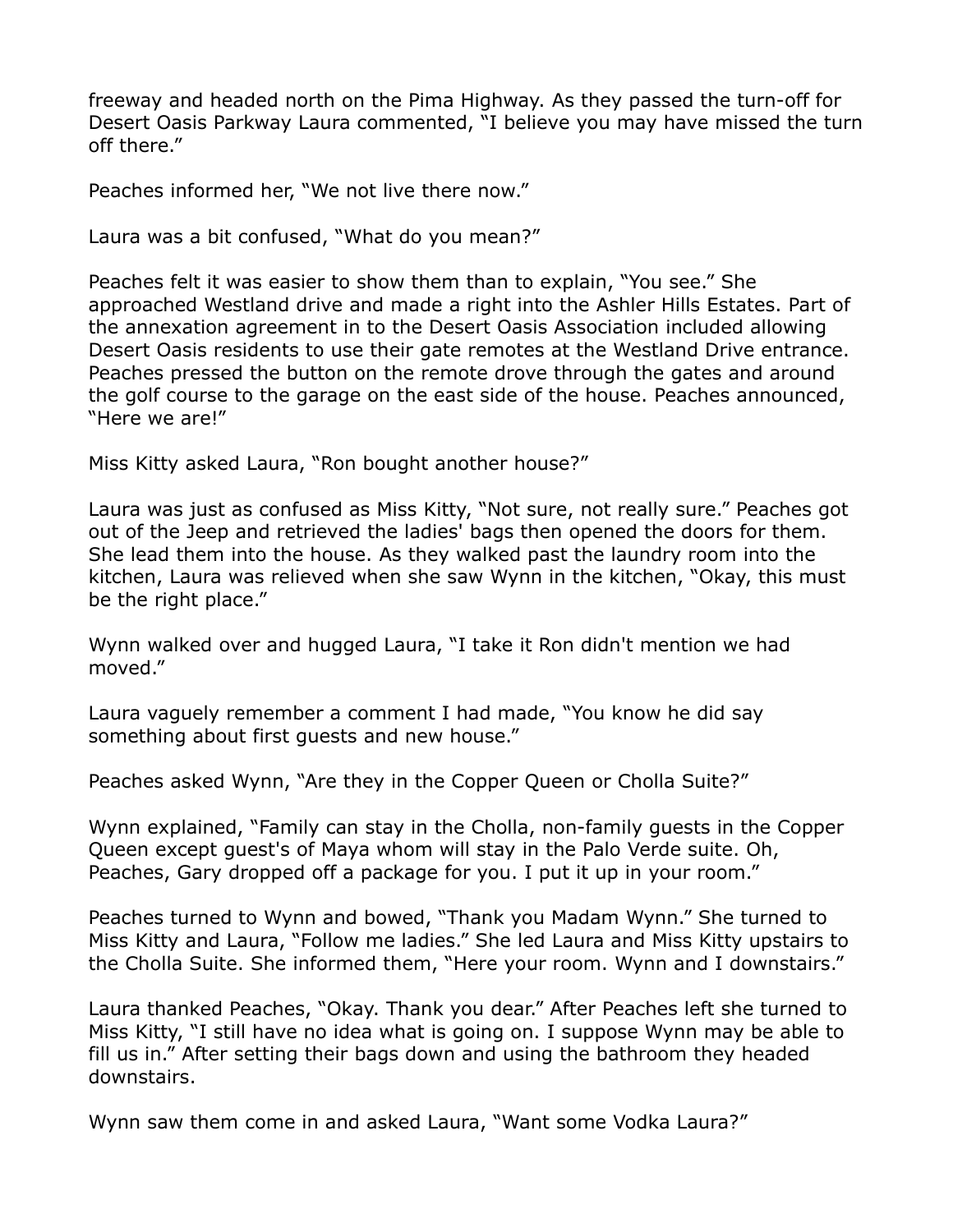Laura smiled, "You know me well, please. Miss Kitty will have a Gin and Tonic." Wynn headed over to the wet bar and mixed the drinks. Laura noticed Wynn seemed to be doing a lot better than she last saw her, "You seem to be getting around better than the last time I saw you."

Wynn laughed, "Yeah. I was on crutches when you saw me last down in Oro Valley. How you two doing?"

Laura replied, "We are doing well. So, tell me when did Ron get this place and why?"

Wynn explained, "Odd story about that. Gary actually approached Ron about this place. It use to belong to Zac Acme former owner of Acme BDSM and Gary's former business partner. Zac wanted to get some place a little smaller now that he has retried. He has a wife and several kids, two of which are still living with him right now. From what Ron had told me he wasn't even going to consider getting another house. But once Gary showed this house to him and was able to get Ron to visualize the potential. Ron did have Dundee do some major work upstairs to convert a couple bedrooms and bathroom into a play loft. Of course I fell in love with this kitchen and we love the huge Cabana and pool. Go on out to the Great Room and see for yourselves."

Laura and Miss Kitty headed into the dining portion of the Great Room. Upon seeing the table Miss Kitty joked, "This thing looks like it belongs in a castle."

Wynn added, "I keep telling Ron he needs to get a suit of armor for the corner and some tapestries for the wall. Let me open up these doors so we can head out to the Cabana." Wynn opened the giant sliding doors and the three of them stepped out on to the Cabana.

Laura noticed the guest cottage and asked, "What's that building across the way?"

Wynn informed her, "Oh that? That's the McGrawl's Cottage."

Laura laughed, "Cottage? They have their own cottage..."

Wynn explained, "Yep. Use to belong Zac's nanny. The McGrawl's sleep and work from there. They spend most of the time in the main house though. This seems to be working out for them okay. Gives them a little privacy when they need it, but they still can interact with the rest of the family. "

Miss Kitty asked, "So did Ron sell the other house?"

Wynn replied, "Sort of. He actually swapped houses with Zac Acme and paid him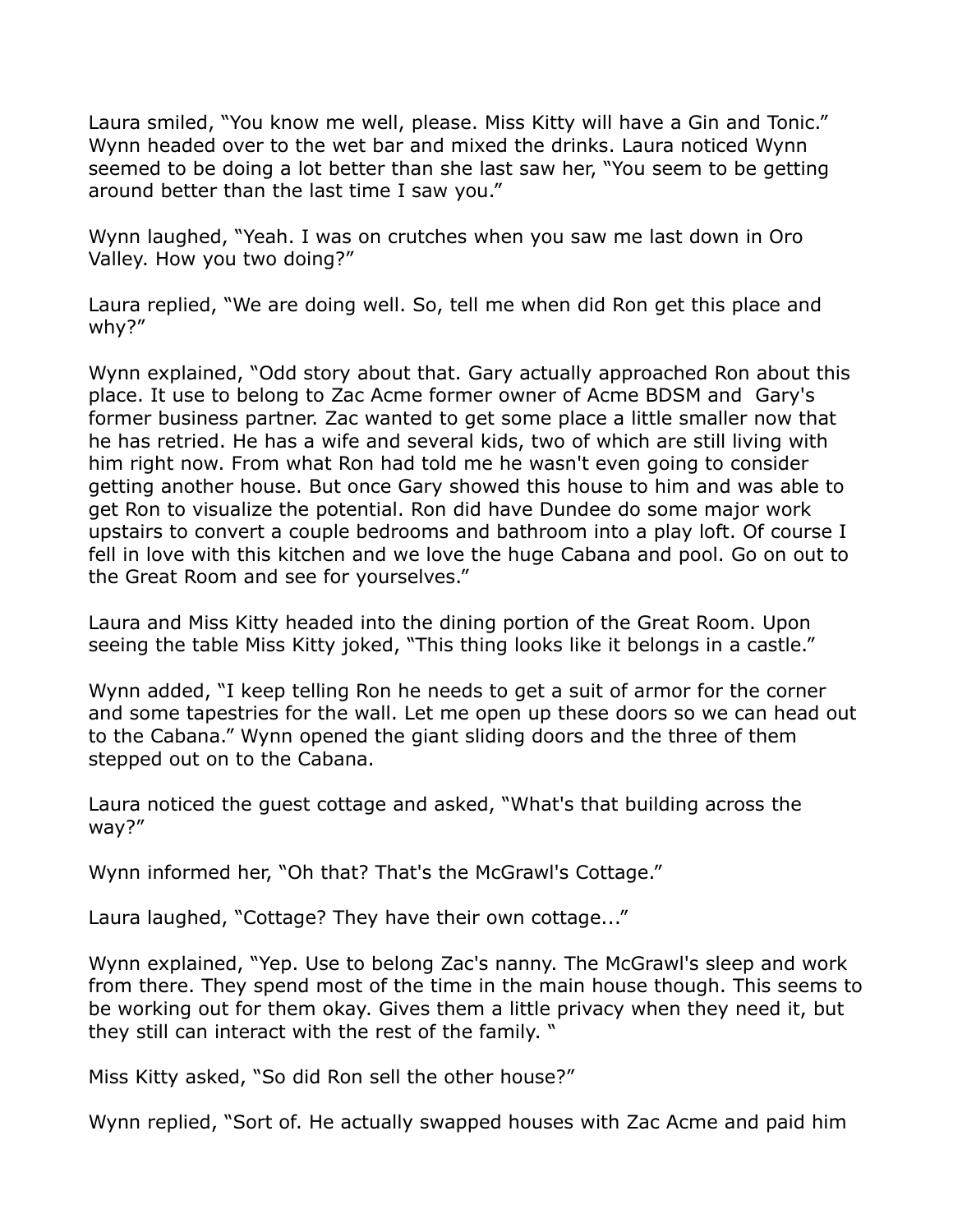the difference."

Laura asked, "How far are we from the old house?"

Wynn explained, "Not very far. We are about 1/8 of mile north-northwest. This is still part of the community. Actually, it was annexed into the community back on March  $1<sup>st</sup>$ . Guess the association wanted a golf course and the Ashler Hills Estate residents were getting tired of footing the entire bill for the golf course."

Miss Kitty commented, "Makes sense. Spread out the cost over more residents, thus lowering the cost for the existing residents. Kind of surprised though that the rest of the residents of the association approved this."

Wynn added, "From what I understood the association fee for the existing Desert Foothills Community went up by 2.5%. Plus now the residents have exclusive access to a golf course right in their own backyards."

Laura asked, "Peaches mentioned something about Ron working for the Indians?"

Wynn explained, "Ah yes, he and Andy are doing some charitable work for the Fort McDowell Indian Community Center. From what he told me the center got a grant and they are using the money to get some new computers and repair the existing computers. They should be back this evening. Maya is doing a double shift. Lindsay is with Dunn Brooks at their new Fort McDowell store, but should be returning home shortly."

Miss Kitty commented, "So, they finally did open Fort McDowell."

Wynn laughed, "We didn't know anything about it until Wednesday during breakfast when Lindsay made the announcement."

Laura asked, "Speaking of Lindsay, how she doing?"

Wynn advised, "She seemed to have recovered fairly well. Things were a bit rough when we returned from Oro Valley for a couple weeks. It is still an adjustment and a lot has happened in the past couple months. Heck we've only been in the house since Saturday. I still need to get things prepped so I am going to head back inside. You two can stay out here if you like."

Miss Kitty and Laura sat out on the Cabana and chatted. Lindsay came home early and after stopping in the cottage to change she headed over to the main house. As she passed the Cabana she noticed Laura and Miss Kitty, "Hey you two made it. Let me grab a drink and I'll join you two...if that is alright."

Laura replied, "Yes. That would be fine." Lindsay went into the kitchen and fixed herself a Mojito and then joined Laura and Miss Kitty on the cabana. Laura broke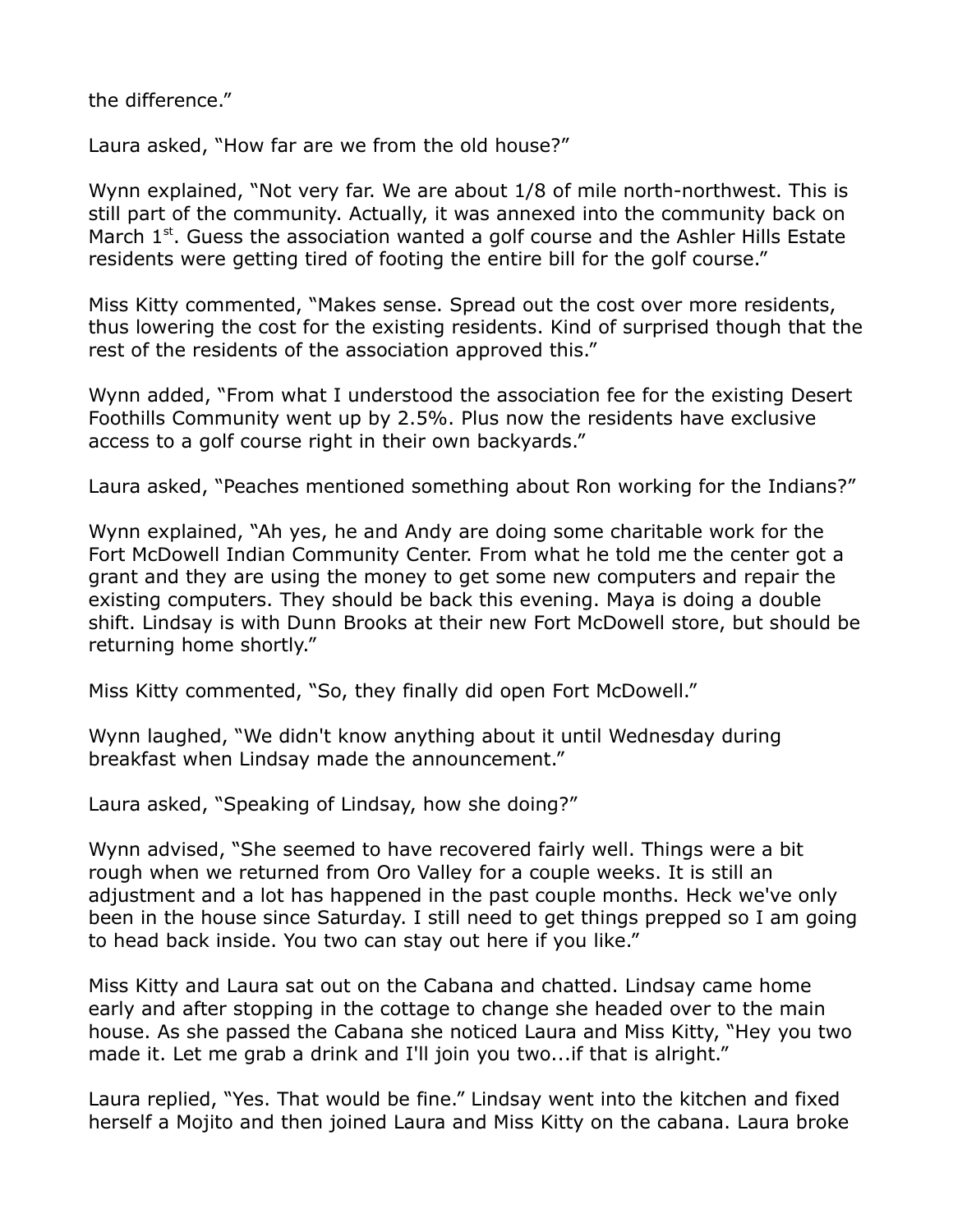the ice, "Looks like both you and Wynn are doing a lot better since we last saw you two."

Lindsay really didn't want to bring up the events of the past, but of respect, "Yes, we both have fully healed. It has been a rough time for me this past month as there was a lot of tension between me and Maya. I think things are working out better now..."

Laura changed the subject, "So I hear you got the Fort McDowell store opened now."

Lindsay replied, "Yea. I am so glad we were able to get Dunn Brooks for this store. We wanted him for Fountain Hills, but he had ran off to Wyoming. At least we were able to get Zina."

Laura asked, "Who manages your Scottsdale store?"

Lindsay sipped her drink, "Max or Doyle does. They use to be at the PC's and Things down in Ahwatukee, Ron's old supplier. So what do y'all think of the new compound?"

Miss Kitty replied, "We were wondering where Peaches was taking us. This place looks so much bigger than the old one."

Laura added, "I suppose your cottage has a lot to do with that."

Lindsay laughed, "Well there is that. But the place over all is bigger. It is about an acre lot and the great room is huge, especially the dining hall."

Laura commented, "Wynn mentioned that Ron had Dundee build a new play loft."

Lindsay replied, "Yep and Dundee did our office and store too. Though, haven't seen the play loft yet. Gary and Ron have been moving stuff over little by little each night. Besides I don't go upstairs much as we spend most of our free time in the great room or out here."

Peaches came out and joined the girls on the cabana. Peaches and Miss Kitty chatted with each other in Hungarian. Laura looked over to Lindsay, "Sometimes I wish I knew another language."

Lindsay giggled and commented, "Well, I do speak some Mandarin, mostly the naughty words. A 'bad habit' Andy says I had picked up from my days at *The Pussy Cat Lounge*."

Laura laughed, "Well, in that case I suppose I could say I know some Spanish..."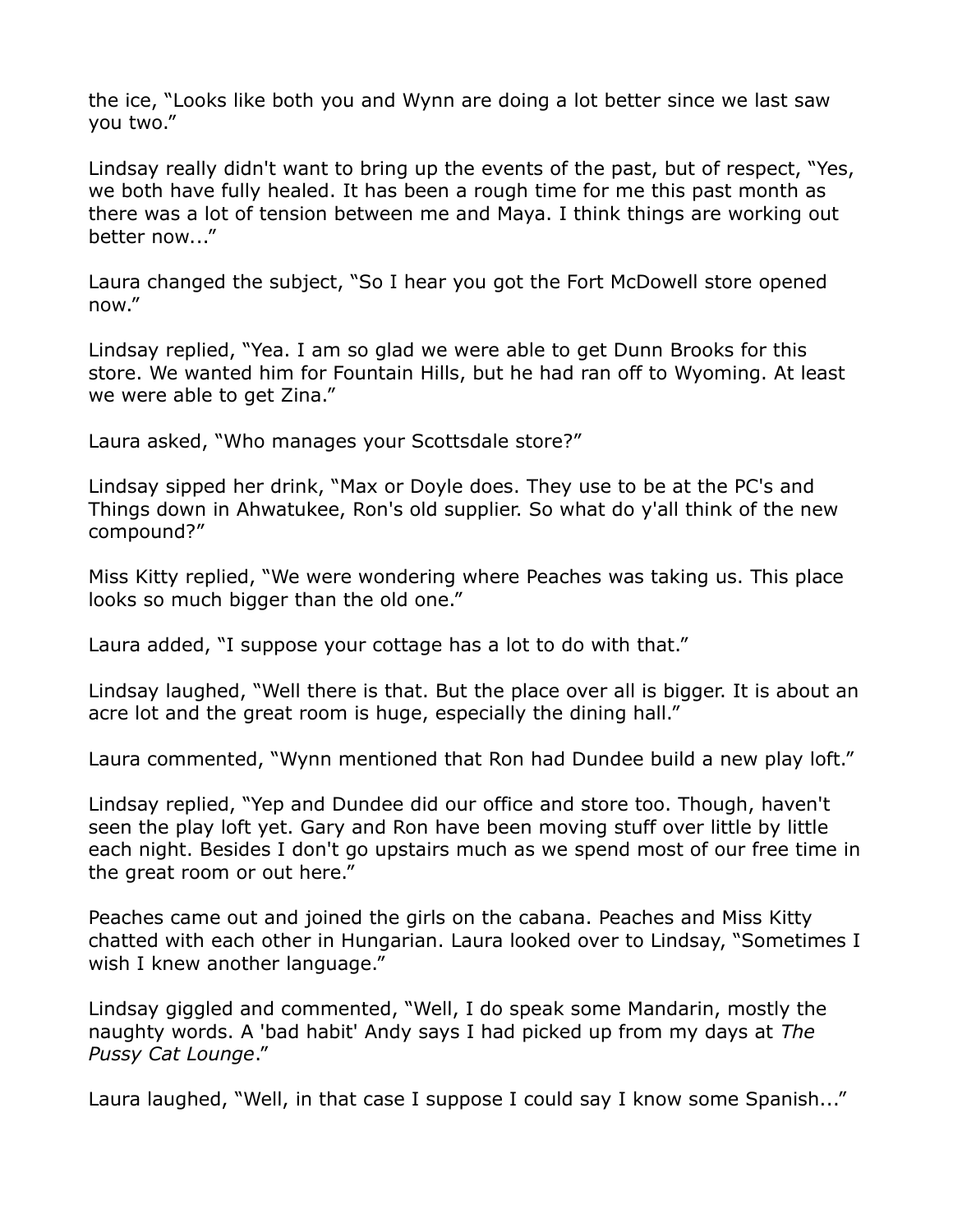Andy and I wrapped up at the Fort McDowell Community Center, I phoned the house and Wynn answered, "Hey Wynn, who all is there?"

Wynn looked out, "Looks like Lindsay, Peaches, Laura and Miss Kitty on the cabana."

Somehow I had totally forgotten about Laura coming in, "Oh yea Laura and Miss Kitty are coming today. How goes the kitchen?"

Wynn replied, "Still have a lot of work to do. Perhaps you could grill tonight or take out from Vinnie's."

I replied, "Vinnie's would work. Maya around?"

Wynn told me, "No, she is working a double shift today to cover for taking tomorrow night off."

I advised Wynn, "Okay, I'll stop over there on the way home and order us some grub." I wrapped up with Andy who was going to stay at the store late with Dunn to do inventory.

Andy told me, "I already told Lindsay when she called me from the house. Dunn will drop me off when we are done."

I left the store and headed over to Vinnie's. I walked into find the place packed. Maya just happened to come in the door, "Hey Ron, what ya doing here?"

As usual I gave a smart ass answer, "Ordering pizza."

Maya laughed, "I think we have done this song and dance before. How many people are we feeding tonight?"

I told her, "Well Laura and Miss Kitty have arrive, but Andy won't be back until late. Him and Dunn are doing inventory tonight."

Maya did the math in her head, "Well if you add me but deduct two for Andy...okay. Anything special?"

I told her, "Party platters, I don't know surprise me."

Maya warned me, "Are you sure you want me to do that, you might not like what I show up with." I looked at Maya oddly, she laughed, "Okay, just kidding. Looks like I'll be getting off soon, so I'll make you my 'last delivery' should be about 30 minutes."

## **Chapter 19: Breaking In A New Loft**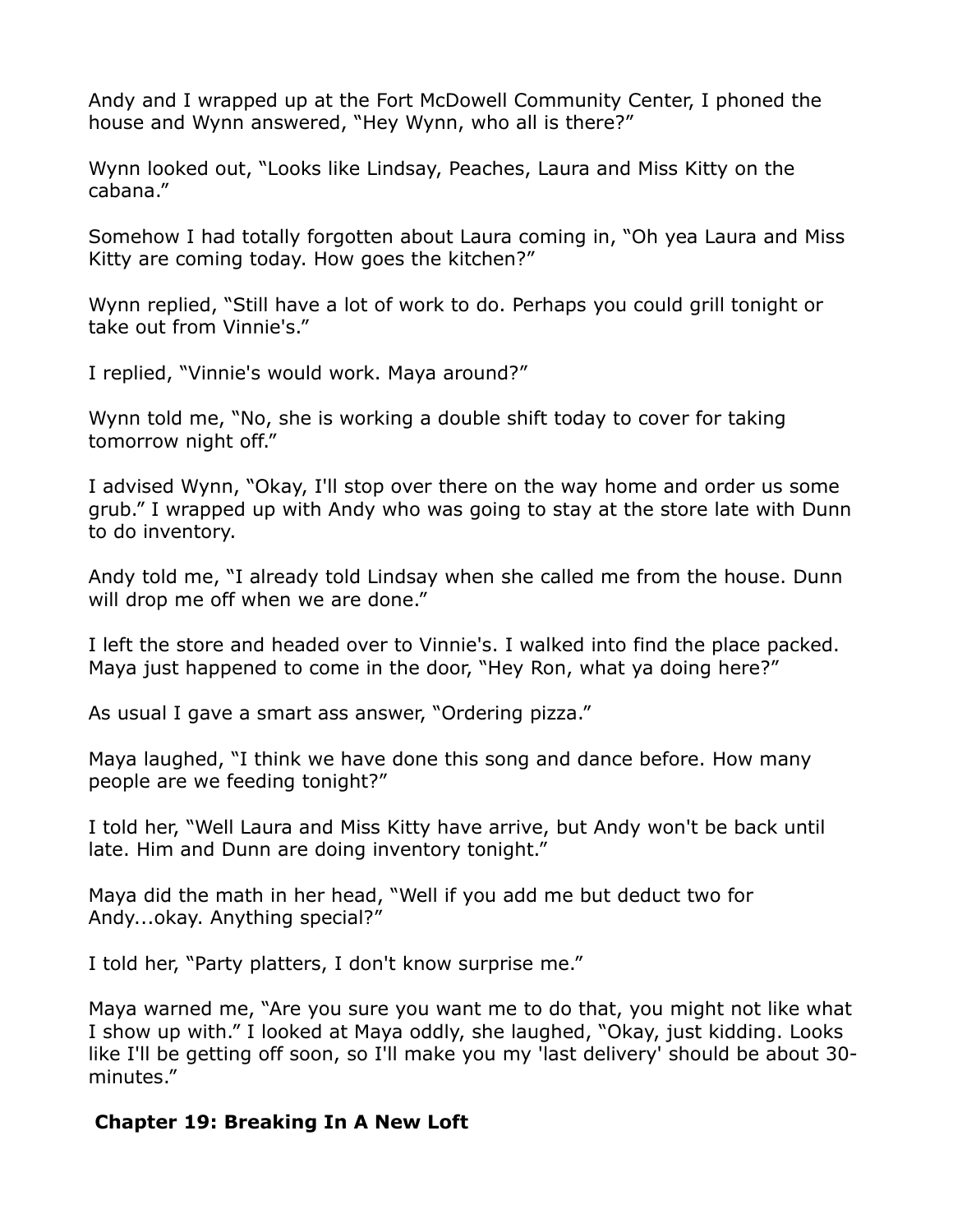I headed home and walked into the kitchen to find Wynn still working on the kitchen. I joked, "Are you sure this will be ready tomorrow?"

She looked and me and replied, "No, but since you and Peaches will be grilling tomorrow...but yes it is almost done."

I headed out to the Cabana and noticed Laura had gone back to her red hair and this time was not in a dress, but rather shorts. I walked out and asked, "So, I take it Laura has been behaving herself?"

Peaches looked up and asked, "How you tell?"

Miss Kitty explained, "Well, as Ron deduced, Laura is not in a dress."

Laura laughed, "Geez, I wear a dress once and it becomes a big deal."

I reminded her, "Not so much that you were wearing a dress, but rather *why* you were wearing a dress."

Peaches innocently asked, "Why was she?"

Laura replied, "Because I was misbehaving."

Miss Kitty egged on Laura, "But, *why* did you *have* to wear a dress?"

Laura sighed, "Because I had to wear thigh-bands. Happy?"

Peaches turned to Miss Kitty, "Works well, used them on Maya...and she using on me." Peaches lifted her skirt to reveal her white fishnets and the steel bands locked around her thighs connected by a short chain.

I looked at Peaches and asked laughing, "Maya? That would explain why she has been wearing long skirts lately." I noticed her boots, "Hey, I didn't know you wore ballet boots."

Peaches got up and approached me, and I am not sure why but I backed away. She asked, "Can I see you in office?"

I told her, "Sure." I had no idea why she wanted to see me, but I will always be there for my 'family'.

Peaches and I headed into the office. She sat on a sofa and I sat next to her. She asked, "When we use play loft?"

I thought for a moment, "Well...seeing as most everyone is going to here tonight.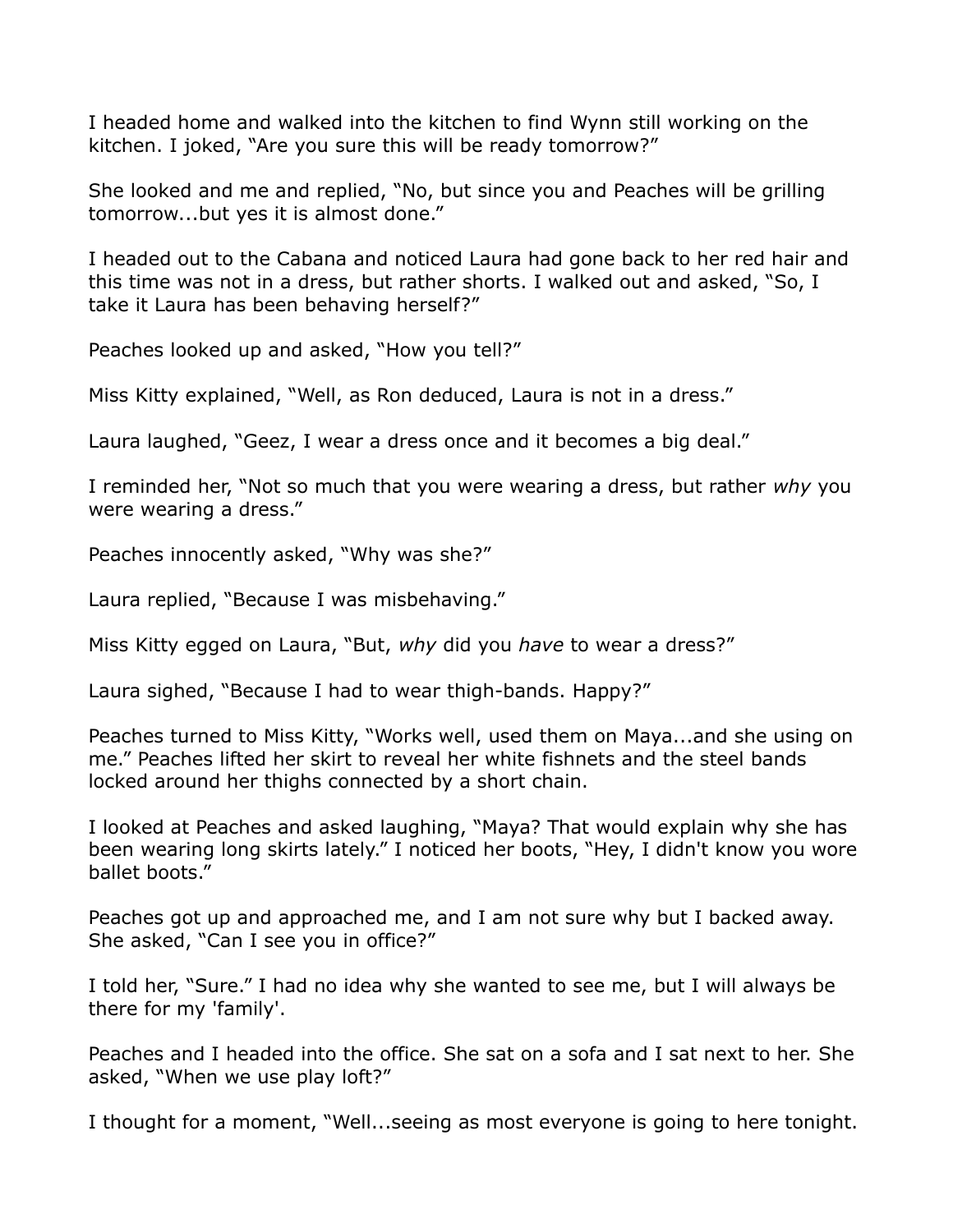Maya should be here soon with pizza. Andy won't be back to very late. We could use it tonight."

Peaches had a wicked smile on her face, "Can I be Mistress?"

I asked, "Of whom?"

She replied, "All. You can help. I have some new toys." She got up and told me, "Come." We headed upstairs and to the girls' party room. She opened the closet, "I put these here. Maya won't find." She pulled out a package with an ACME shipping label addressed to 'Peaches' (no last name). She opened the box and pulled out a couple force orgasm belts along with a couple Hitachi Magic Wands (vibrators). She explained, "These for Lindsay and Maya while in cage."

I asked, "How are you going to keep them for turning off the wands?"

Peaches thought for a moment, "Cuff their hands behind?"

I replied, "They won't be able to turn off their own, but they could turn off the others'."

Peaches was a little disappointed, "Sounded good on paper."

I laughed, "*Looked*, Looked good on paper. Hey I got an idea...straitjackets, they will have no use of their arms or hands."

Peaches laughed, "You evil Ron. Good idea. What should they wear?"

I explained, "Since they are going to be in those heavy leather straitjackets, leotard and pantyhose would work. Do you know what you are going to do with the others?"

Peaches had thought this through, "Your sister on wheel. Miss Kitty can domme her. Sara with Wynn on table."

I joked, "Sara would get off 'too easy' just eating Wynn. Need to torture her as well."

Peaches frowned, "Only have two belts and wands."

I thought for a moment, "I got it. The magic bullet, but set to very low."

Peaches asked, "What magic bullet?"

I told her, "It is a very versatile vibrating egg that is placed in her pussy. I used it on her during our honeymoon and it drove her crazy. But, by setting it on very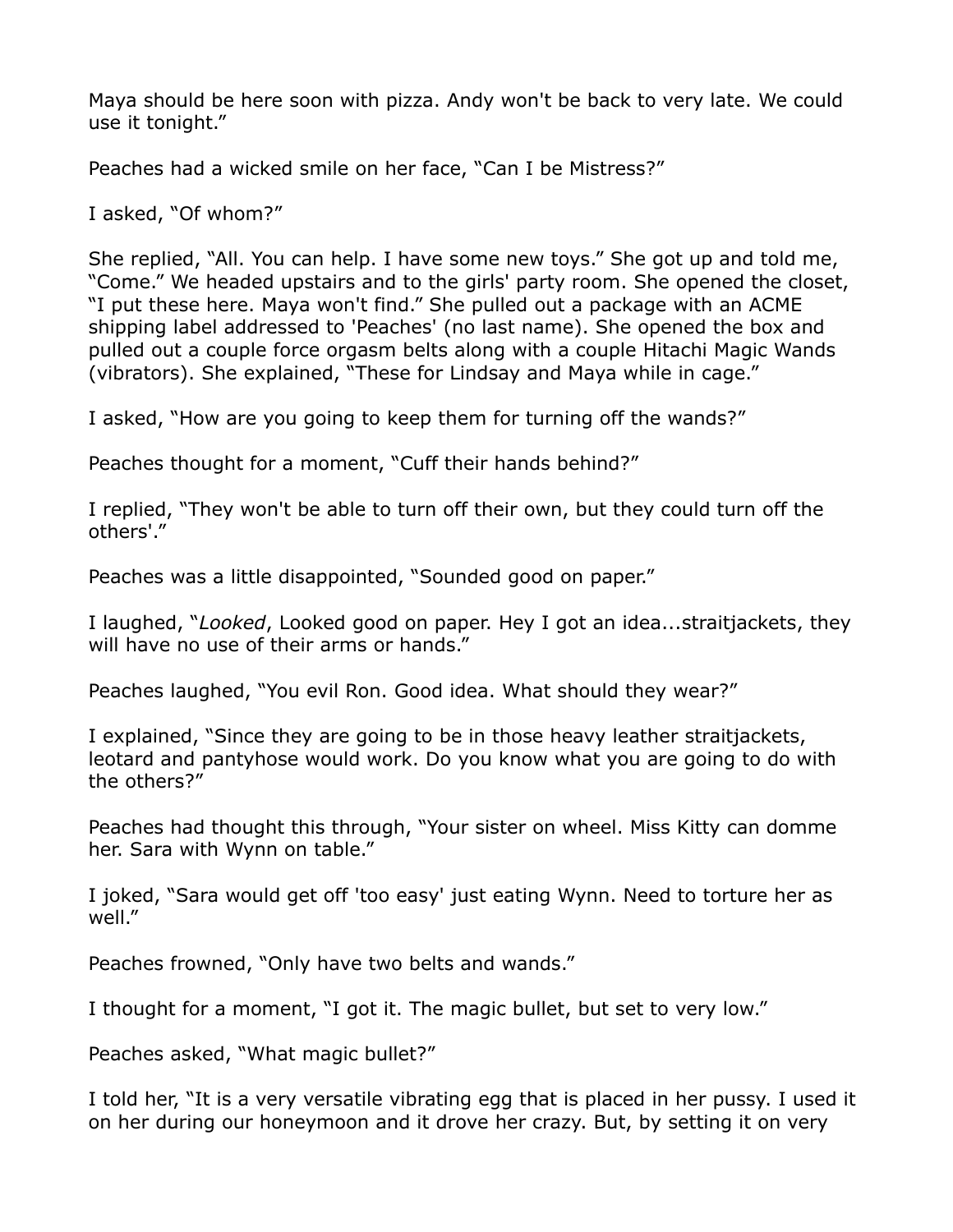low, it just going to keep her on edge. She will have her hands restrained to her sides and I'll make sure she can't get to the remote." I realized that Gary had made a special bodysuit straitjacket prototype for Sara while back to model...."Oh wait, I've got something 'special' for Sara that Gary made a while back. Oh she is going to be so wet and so on edge! Okay, I think we have all that covered. Do you have an outfit in mind?"

Peaches slowly walked over to her and Maya's suite and went into the closet. She pulled out a red and black form fitting leather bodysuit, "Black tights and red boots. Maya's boots."

I told Peaches, "Okay sounds good I'll make an announcement when we Maya gets back." We headed downstairs. Wynn was getting the dining hall prepped for Maya's arrival with our feast. In the meantime, I needed to get on the horn with Gary. I walked over to my office and reached Gary, "Hey, I going to get Sara into that straitjacket bodysuit you gave a me a while back."

Gary replied, "Ah, good. Been wanting to get some photos of that in action. Hey, I have a little 'addition', a pair of dildo panties that will work well."

That would be quite interesting but that could mess up my using the magic bullet, "I had planned on using the magic bullet in her pussy though."

Gary replied, "Okay in that case, I'll bring the pair that has a small void in the vaginal dildo. You place the magic bullet in there. I am on my way out of the office, so I'll drop those off for you."

Wynn and Peaches announced on the intercom, "Dinner is being served. Come now or be hungry."

I headed over to the dining hall and waited for everyone to sit down. I explained, "Okay, so tonight we unveiling the new play loft. Your dungeon Mistress tonight will be Peaches." Both Maya and Lindsay looked at each others in terror, as if only they knew what they were going to be in for tonight. "After dinner, will Lindsay and Maya please take care of the dishes. Sara, Wynn and I need to do a quick photo shoot. Peaches will be getting the play loft prepped for her subs tonight which are Sara, Wynn, Lindsay and Maya. Miss Kitty you get to do whatever you want to Laura on our new bondage wheel. You two can come over to the presentation room after dinner and pick out some outfits. More directions after dinner."

Once again it was either a matter of everyone being hungry or wanting to play, but the pizza was gone in about 20-minutes (had Andy been there it would have been gone a lot sooner). Lindsay and Maya started collecting the dishes, but I asked them to wait, "Hold off, let me give the rest of the directions. Lindsay and Maya please change into a leotard and pantyhose along with shoes that will be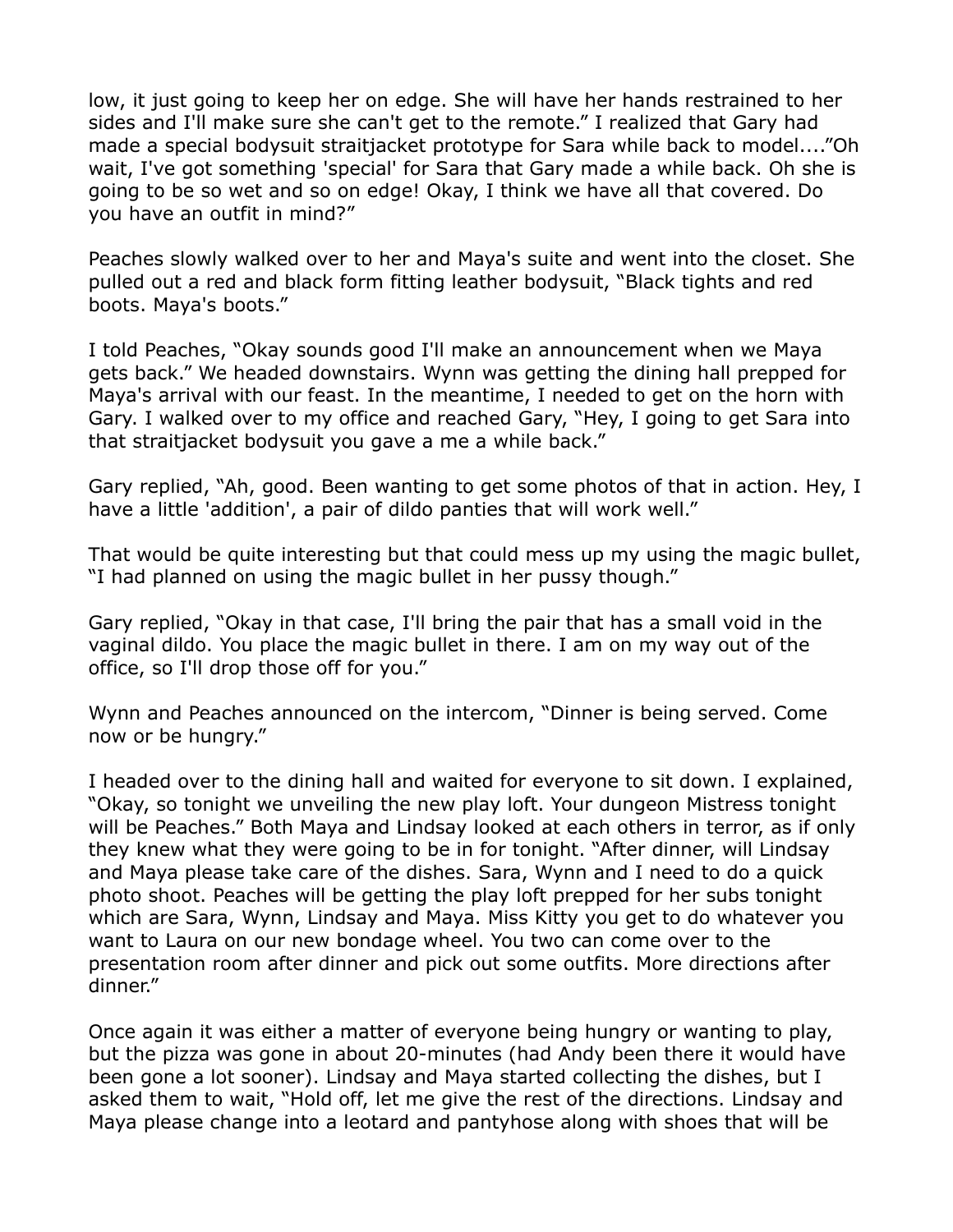easy to remove. Wynn snap crotch bodysuit and crotchless pantyhose. Sara, give yourself an enema then put on a robe. Bring a pair of stockings, waist sincher and shoes of your choice. Only put on the shoes and stockings."

Sara asked, "Am I going to be standing, sitting or what?"

I explained, "You will be standing during the photo-shoot, but once we are done you will be sitting most of the evening. Okay Lindsay and Maya you can go ahead and get these dishes taken care of. Be down....err up...in the play loft in about 30-minutes"

Sara went off to the master bath to give herself an enema. Meanwhile, Peaches headed up to the play loft to get stuff prepped. Miss Kitty, Laura and I headed over to the Presentation Room. While Laura and Miss Kitty were looking through the outfits I got my camera equipment setup. Lindsay paged me over the intercom, "Ron, Gary dropped off a package for you."

I replied back, "Have Wynn bring it over." I was also looking in the closet and asked Laura, "Have you seen a white latex bodysuit with long sleeves?"

She pushed a few outfits out of the way and handed me the bodysuit, "Looking for this?"

I replied, "Yes, thanks." I grabbed a bottle of lube for the dildo panties. The magic bullet was up in the play loft, but I wouldn't need it yet. Wynn walked in wearing a purple sleeveless leotard and black pantyhose. She handed me the package from Gary and I complimented her, "Nice outfit." Turning my attention to Laura and Miss Kitty, "You two about done?"

Laura replied, "I think so, where do we change?"

I explained, "Go up the kitchen stairs like you are going to your room. Across the hall from your bathroom is a set of frosted glass double doors. Go inside and make a right. Follow the hall and you will find the dressing rooms." The two of them left and Sara entered wearing nothing but her robe and pair of stockings. I opened the manila envelope, "Great. Let me get this lubed." Sara's eye's widened when she saw the dildo panties. I handed the bottle to Wynn and instructed her, "Make sure both her holes are good and lubed." Wynn took the bottle and applied generous amounts of lube into Sara's pussy and asshole. I handed the panties to Sara and instructed, "Put these on." Sara carefully line up the two dildos with her holes and managed to get both of them inside of her. I handed her the waist cincher and she put that on. I asked Sara to walk to the center of the room.

Every step caused the dildos to move inside of her, "My god this thing is pure torture!"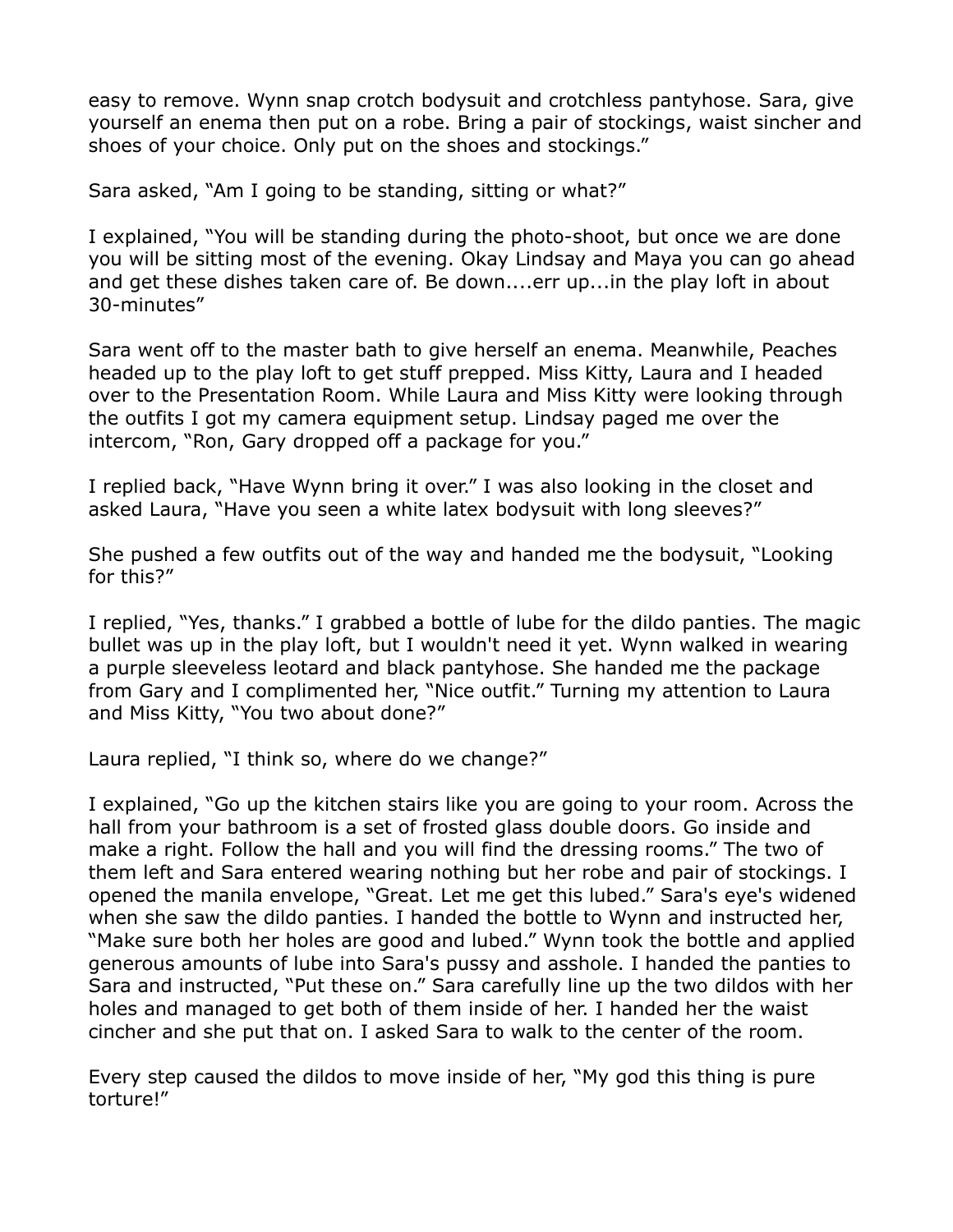I laughed, "You don't yet know what torture is!" I handed her the straitjacket bodysuit, "Here step into this and then put your arms in. Wynn will help you, I need to start taking pictures." Sara was able to squeeze in the bodysuit and Wynn zipped the back up. I was taking photos and directed Sara, "Turn around slowly." Sara slowly made a full circle. I told Wynn, "Go ahead and get her arms secured." In a matter of a couple minutes Sara's arms were restrained and she was now trapped in the latex straitjacket bodysuit wearing a pair of dildo panties and a waist cincher. I took a few more pictures before letting her know, "Okay we are done here. Lets head up to the play loft."

Sara was doing fairly well, until the stairs then the dildos really started moving inside of her. We made into the play loft and saw Peaches on the one end with the straitjackets, forced orgasm belts and wands laid out on top of the cage. I pointed to the table and informed Wynn, "You will be on the receiving end, the straitjacket and collar are under the table." While Wynn was getting ready I headed over to the closet and grabbed a blindfold and the magic bullet along with a set of ankle cuffs. I returned and saw Wynn had already put on the collar and was starting to put on the straitjacket. I reminded her, "This will be easier if you are already sitting on the table." Wynn got up on the table. Meanwhile I directed Sara to sit while I cuffed her left ankle then wrapped the chain around the base of the stool and then cuffed her right ankle. I walked over to Wynn adding the blindfold. I did up the straps on the straitjacket and then made sure her neck was lined up correctly with the clasp. I had her lean back and heard the click as the D-ring of the collar set into the clasp. Next I removed her shoes and secure her feet into the stirrups.

I turned my attention to Sara and reminded her, "I mentioned earlier 'You don't yet know what is torture', well now you are about to find out." I walked over and opened the zipper of her bodysuit and placed the magic bullet inside the void of the vaginal dildo. I closed the zipper nearly all the way, just enough was left open to allow for the cord to stick out. After unsnapping Wynn's bodysuit crotch, I told her, "Get to work on Wynn." Sara started eating Wynn, while wondering what I had in-store for her. I turned on the magic bullet to the super low setting, leaving Sara to take care of Wynn. Sara quickly discovered what I meant as she squirmed against vibrations of the magic bullet thus causing the dildos to move about inside of her.

Miss Kitty walked in a solid black sleeveless Capri length unitard with what appeared to be a footed long sleeve body stocking on underneath. Laura was on a leash and still in her belt along with a corset and Capri pants. After getting Laura strapped to the wheel she came over and asked, "Do you have a cat-of-nine-tails or a whip or riding crop?"

I informed her pointing towards the dressing rooms, "Take a look over in the storage closet, there should be a wide assortment of whipping instruments over in there."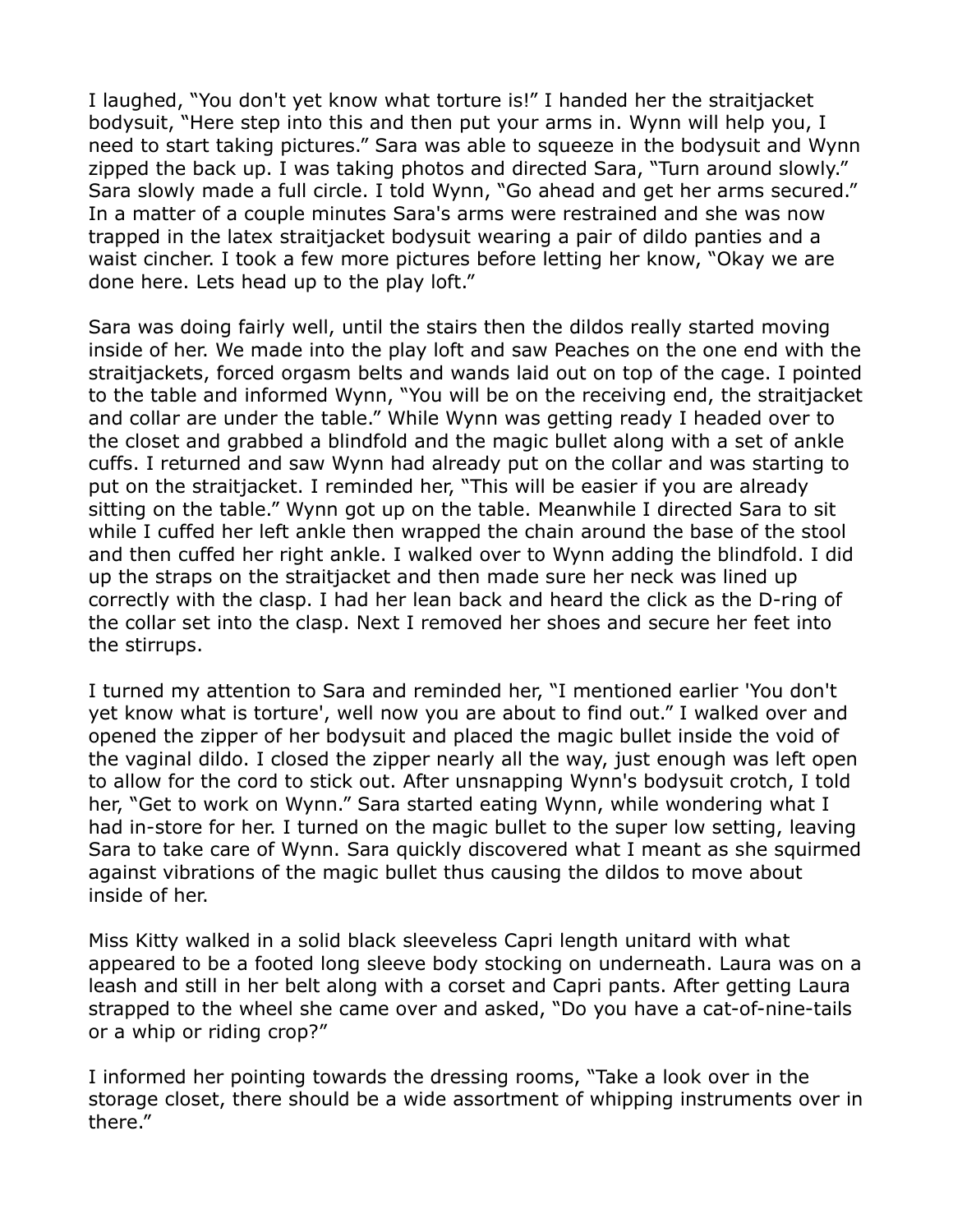Lindsay and Maya came in as they were instructed wearing pantyhose and leotards. I told them, "Let's walk on over to Peaches, she has some toys for you two." I walked over with them and asked Peaches, "How do you want to do this?"

Peaches replied, "Think the belts should go first. Then jackets."

I concurred, "Okay that will work." I noticed the wands were electric and we would need an extension cord, "Looks like we will need an extension cord for the wands, I think there is one in the closet, I can go grab it after we get these two ready."

Peaches handed the forced orgasm belts to Lindsay and Maya, "Put these on!"

As the two girls were putting on the belts, Lindsay looked up at Maya and whispered, "Any idea what they have in store for us?"

Maya shook her head, "No. I think I created a monster."

Lindsay giggled, "You keep saying that."

Peaches shouted, "SILENCE!" as I headed over to the storage room to grab a heavy duty extension cord. I returned to Peaches who instructed me, "I do Big Slave (this seemed to have become Maya's nickname around Peaches). You do the chatty one!" Peaches took a deep breath, "Much better. Let's do smaller slave now." Peaches removed a black straitjacket from atop of the cage while holding it open she asked, "Lindsay, come here." Lindsay walked towards the jacket putting her arms into the sleeves. I fitted the jacket over Lindsay's shoulders and then did up the straps in the back and across her crotch. Peaches secured Lindsay's arms. We repeated the process for Maya. Peaches turned to me pointing to Maya, "Help her into cage." She handed me one of the magic wands, "Put this in place."

I took Maya's arm and guided her, "This way please." Once we got to the entrance of the cage I told her, "You will need to kneel and kinda crawl in. Go all the way to the end Lindsay is going to be in there with you. Maya was a bit surprised as she wasn't expecting both of them to be in the cage. Maya made her way to the end of the cage and I crawled in behind her. I turned Maya so she faced the entrance to the cage thus giving her a chance to stretch her legs out in front of her. I attached the magic wand to her force orgasm belt, threading the power cord out the side of the cage. As I backed out of the cage I ordered Lindsay, "Stay!"

Peaches smiled, "Good. Now lets get Chatty Slave ready." We repeated the process for Lindsay. This time around though, Peaches led her into the cage. Peaches noticed how much space was in the cage and had an evil idea, "Ron I stay here. Control the wands."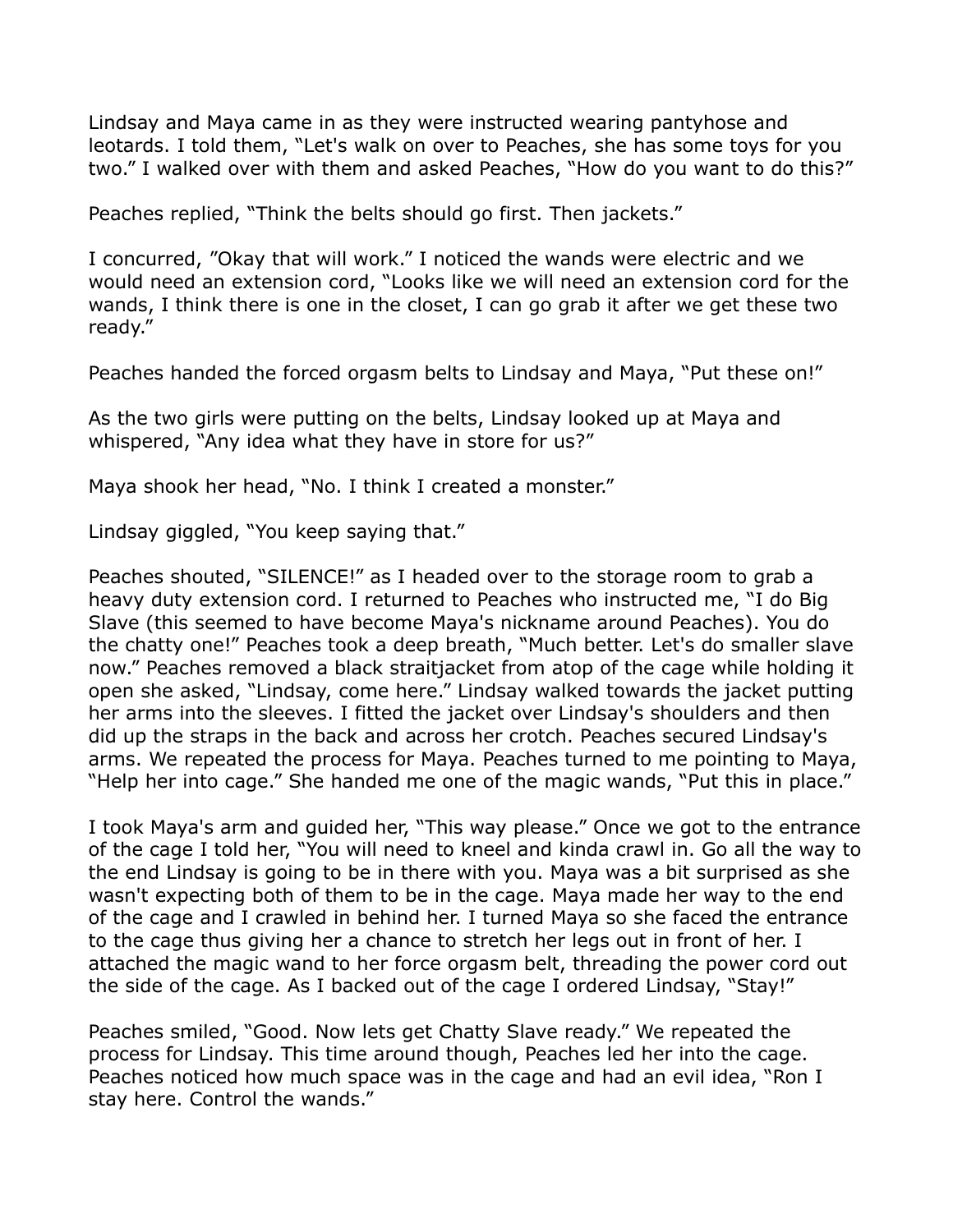I laughed and was impressed with her idea, "Keep them on edge, I like it."

Peaches moved to the center of the cage so she was between Maya and Lindsay. She sat cross legged. I was concerned her legs would get tired, but it appeared there was enough room for her tall but slender figure that she could move her legs. I guided Lindsay into the cage and positioned her with her back to the entrance. I told her, "Once I close the door, you can lean back on it for support." I handed Lindsay's wand to Peaches, "Since you are not doing anything."

Peaches laughed, "I'm supervising!" She took the wand from me and attached it into Lindsay's belt. She then threaded the power cord through the bars.

I made sure Lindsay was far enough into the cage before closing the door. I set the bolt and placed a padlock through the end. I walked over and plugged in the wands into the extension cord. I gave the thumbs up to Peaches, "You're all set. I am going to go get my camera and check on the rest of the slaves."

I walked over to the wheel to see Miss Kitty had Laura blindfolded, but not gagged. Miss Kitty was using a cat-of-nine tails on Laura when she saw me, "You know Laura, does not have one of these."

Being a smart ass I replied, "What a bondage wheel."

Miss Kitty laughed, "I meant the cat, but she does not have a wheel either." She looked around and asked, "What happened to Peaches?"

I replied, "Oh she decided she could do more harm to those two being inside the cage with them." We looked over and could see Maya and Lindsay were being tortured by Peaches. She seemed to know both girls well enough to keep them from reaching orgasm. I told Miss Kitty, "Going to grab my camera, be back shortly."

Miss Kitty commented, "Had no idea you could fit 3 girls in that cage."

I told her, "Neither did I. While Peaches is tall, she is very slender and flexible." I headed downstairs to the Presentation Room and got my camera. Heading back into the Play Loft I discovered Peaches had Lindsay eating her pussy. I did find this rather ironic as a couple weeks ago Peaches wouldn't let Lindsay touch her. I snapped some picture of the three of them in the cage. I also got some pictures of Miss Kitty and Laura. I headed over to check on Sara and Wynn. Sara was having a hard time concentrating on Wynn with the magic bullet in her. Each time she adjusted her position on the stool the dildos moved inside her, making things worse. Just as I was getting some pictures of Sara and Wynn, a loud high-pitched banshee like screaming echoed throughout the room. I determined the scream was coming from the cage, which was confirmed as I got closer to discover it was Peaches having a massive orgasm.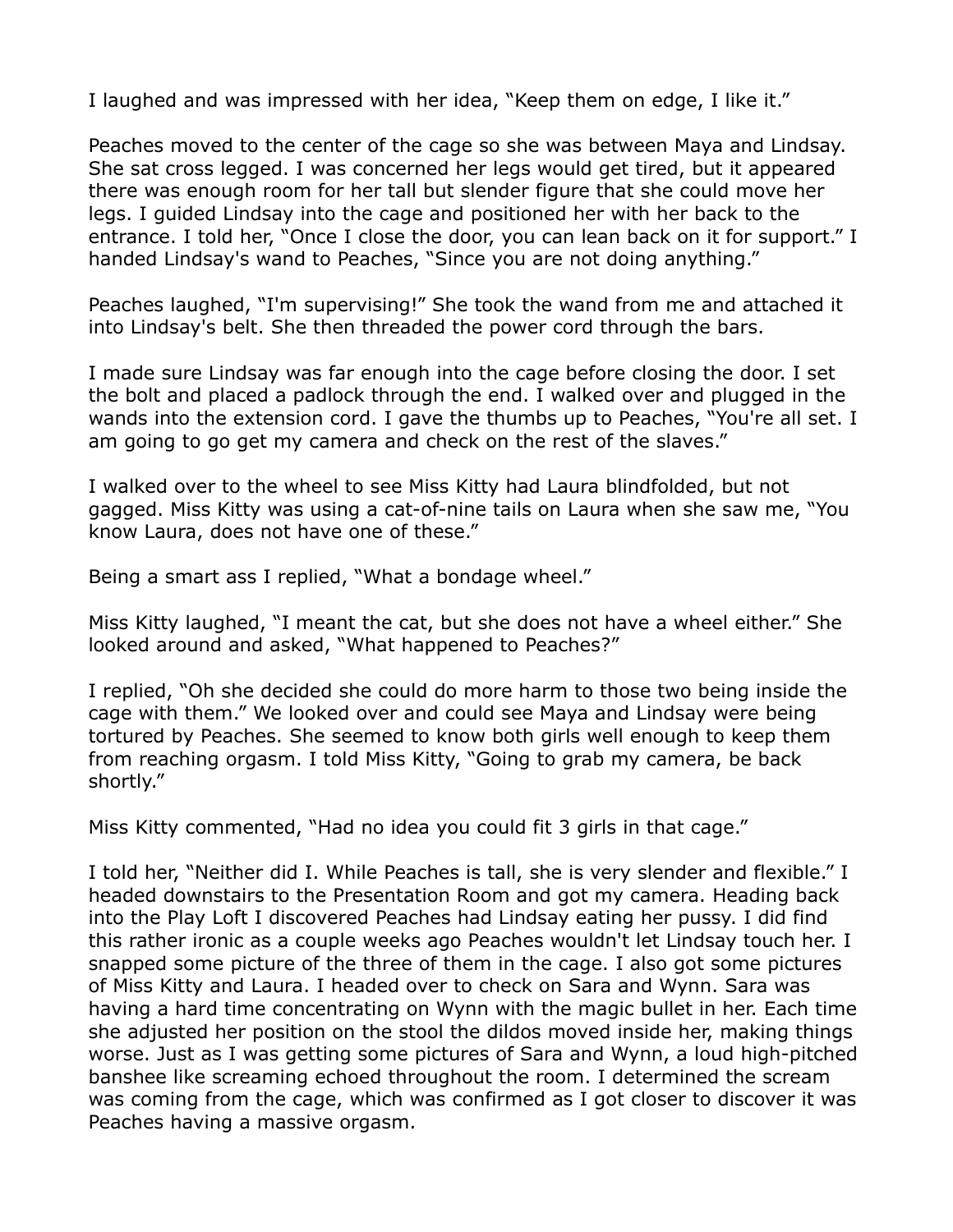She was pleading to Lindsay, "Stop! Please!" However, Lindsay was continuing her oral assault on Peaches' clit.

I walked over and saw Peaches was in tears but with the magic wand firmly planted on Lindsay's pussy. I made an observation, "Perhaps she will stop if you remove the wand from her pussy."

The light bulb went off in Peaches head and she turned off the magic wand which was over-stimulating Lindsay's pussy. In turn, Lindsay stopped her attack on Peaches' clit. Peaches was still trying to catch her breath, "Thank you...Get her out."

# **Chapter 20: Bad Girl! & The Thunder Rolls**

I noticed Maya was asleep and Peaches did look rather uncomfortable being folded like a pretzel inside the cage. I told her, "Okay, give me a moment to *find* the key for the lock."

Peaches seemed panicked, "Find?"

I ignored her comment and instead tormented her some more, "Hmm, the mistress included the lock, but did she give me the key?" If it were not for Lindsay being between Peaches and the cage door, Peaches would have done her best to break free. Finally I 'discovered' the key, "Oh there it is sitting on top of the cage." I undid the lock and released the bolt opening the cage door. As I had expected, Lindsay almost fell out of the cage. I grabbed her by the arms, pulling her out. She was able to get back on her feet and I told her, "Just stay here a moment and I'll get you out this straitjacket." Peaches was trying to crawl out of the cage and I really didn't want her lose in the loft with no one else around to supervise her. As I closed and locked the door I asked, "Where do you think you are going?"

Peaches was confused, "Why you no let me out?"

I told her, "Soon as I am done with Lindsay, go play with Maya."

Peaches looked over at Maya and pouted, "She sleeping. Let me out."

I laughed, "You were the one who decided you could have more fun *inside* the cage." Turning my attention to Lindsay, "Okay, I am going to lift you up a bit so you can sit on top of the cage." I lifted Lindsay so she could sit on top of the cage with her legs dangling down. I had gone around to the back of Lindsay to undo the jacket.

Suddenly Lindsay started giggling, "Stop! That tickles!"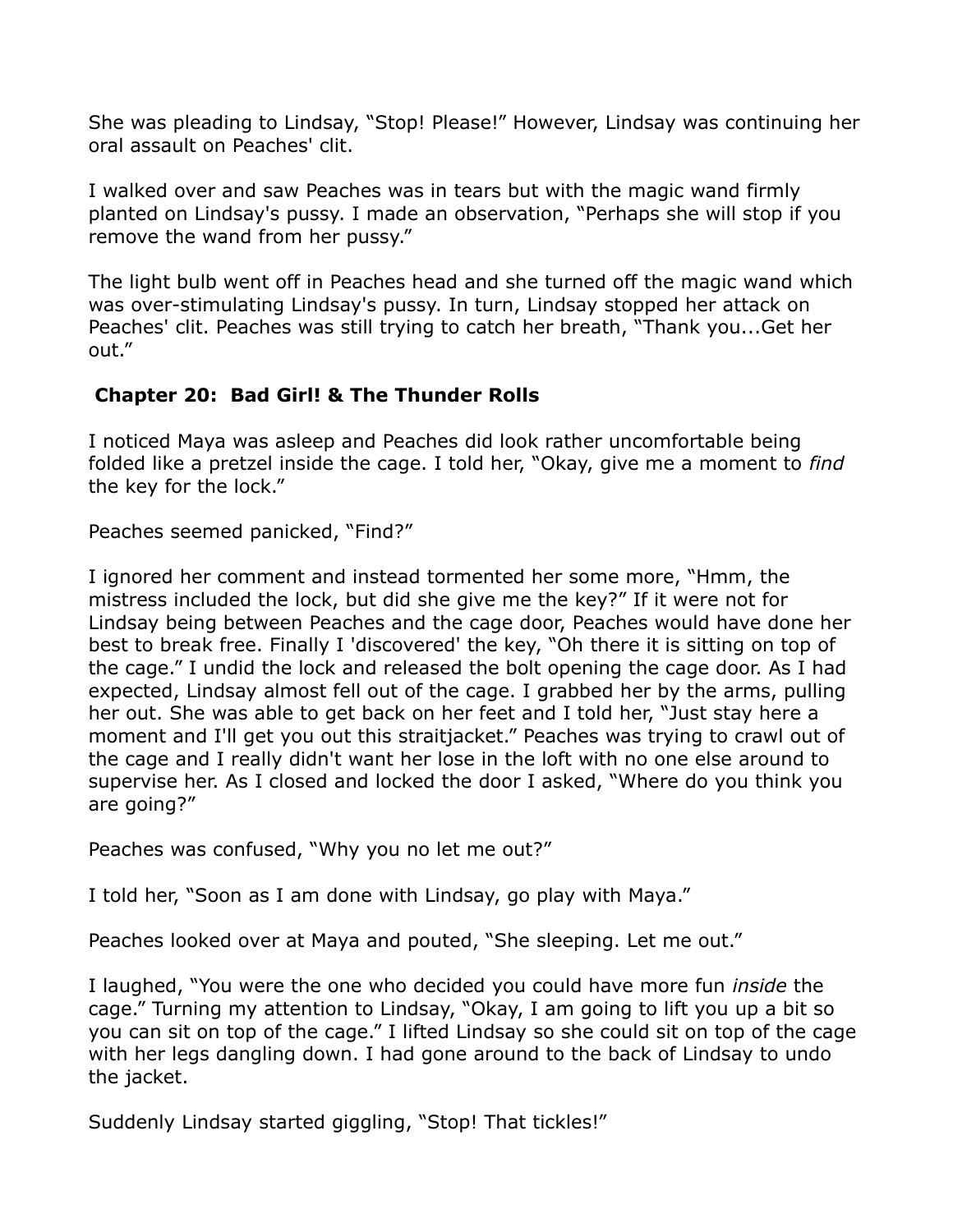I looked over to see Peaches had grabbed a hold of one Lindsay's pantyhosed feet and was tickling her foot. I warned Peaches, "Stop that!"

Peaches decided to challenge me, "Or what?" She grabbed a hold of Lindsay's other foot and also started tickling it as well.

Lindsay was still giggling but warned, "STOP! I'm going to pee!"

I was not amused, "Peaches...stop that or you will spend the night in the cage." Peaches ignored my threat and was making it rather difficult for me to get Lindsay freed from the jacket. Not to mention I really didn't want to have to cleanup a mess if Lindsay couldn't hold her bladder. I walked back around to the front of the cage and slapped Peaches hands. I grabbed Lindsay's legs, freeing her from Peaches and placing her legs atop of the cage platform so I was able to get her out of the straitjacket. Lindsay was able to remove the forced orgasm belt and left it atop of the cage along with the straitjacket.

Lindsay announced, "I need to pee."

I told her, "Sure, there is a powder room by the dressing rooms. I assuming you are going to head back to your cottage after you go the bathroom."

Lindsay replied, "Yes, if that is okay?"

I assured her, "That is fine. Have a good night." Meanwhile I headed over to the gynecological table and grabbed the remote for the magic bullet. Instead of turning it off, I 'accidentally' put it on full power and went about getting Wynn released. I undid the latch securing the collar to the table and had Wynn sit up as I removed the blindfold. While I was undoing her jacket, Sara was trying her best to hold off the building orgasm. She had been on edge all night so when the orgasm finally hit her she was out.

Wynn laughed, "Looks like she is done for the night! Need help with her?"

I had undid the last of the straps on Wynn's straitjacket, peeling it off her shoulders and pulling it off her arms. I released her feet from the stirrups and told her, "If you can walk her to our suite, I'd appreciate it. I need to get this place cleaned up and undo Maya's jacket. Here's the keys for the shackles. Just leave her as she is, but let me get that magic bullet out of her." After removing the magic bullet from the dildo, I handed Wynn the key for the ankle shackles, "After you are done with her can you check on Laura and Miss Kitty a little latter please?" I placed all the table accessories underneath and deposited the magic bullet back in the storage closet. I had noticed Miss Kitty outside the powder room, "Lindsay's in there, she shouldn't be much longer."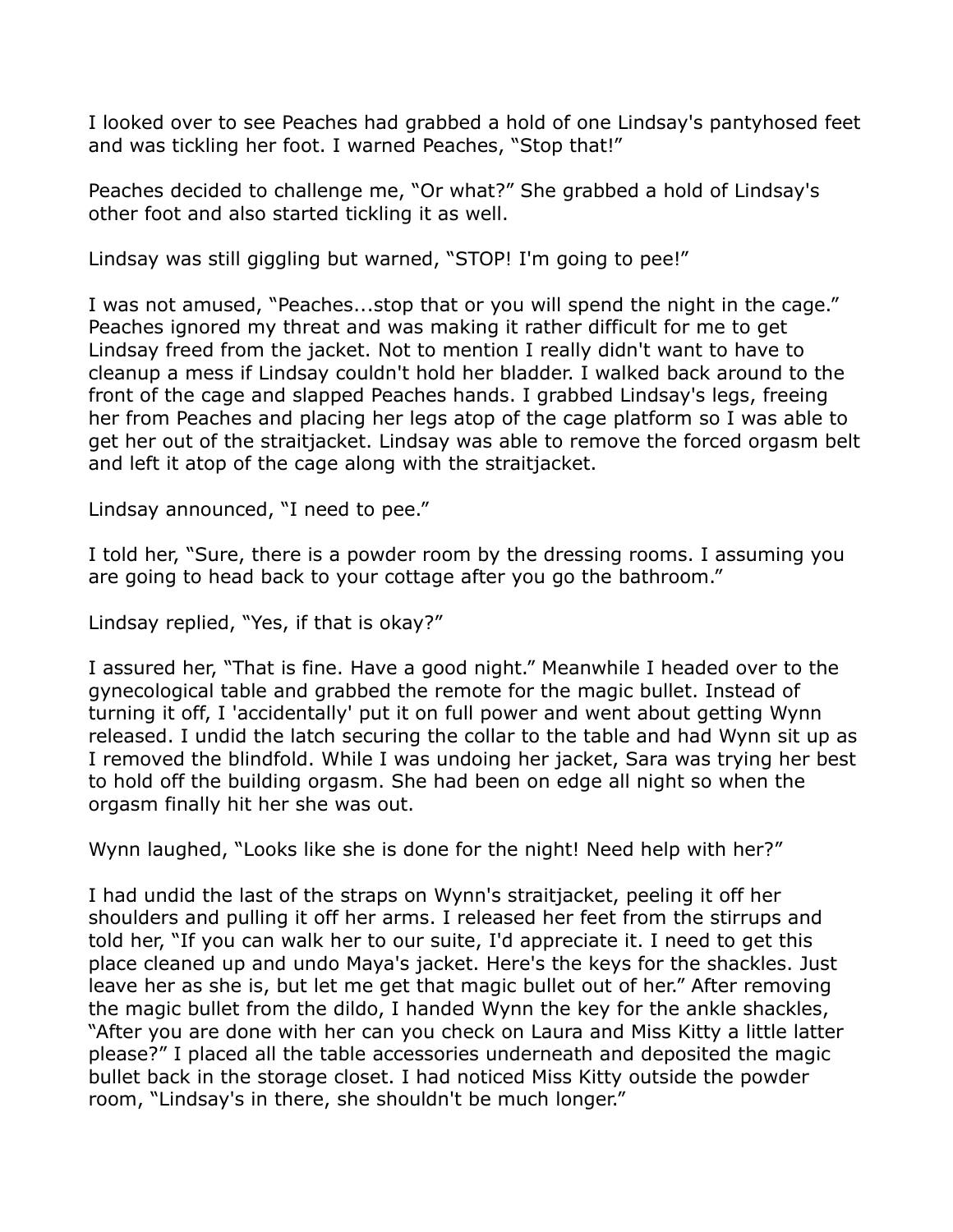Miss Kitty informed me, "Actually Laura is in there, Lindsay has already left. Hey, thanks for letting us play, Laura had fun on the wheel. I think she would like to try out that cage at some point."

I told Miss Kitty, "I am not surprised, she was doing cage dancing before she became a Network Admin. Anyway, I am sure we can get more use out of the loft over the weekend. If you two need anything let Wynn know, she will check on you before she heads to bed."

Meanwhile I headed back to the cage and Peaches asked, "Can I come out now?"

I walked over to Maya and was able to undo the sleeves and released the back straps. I looked over at Peaches and told her in a firm voice, "No you can not. You've been naughty. So, now you spend the night with Maya in the cage." I picked up the equipment off the top of the cage and headed back to the closet. On my way to the closet I turned off the lights. The two girls' were not completely in the dark though as the full moon shined through the windows between clouds. Miss Kitty and Laura had already headed off to their suite for the night. I closed the pocket door and headed out the other door into the hall.

Peaches was in a state of panic, she did not think I would be serious enough to leave her in the cage. She thought to herself, at least Maya was in there with her. She moved her way towards Maya and started calling out her name, "Maya! Maya!"

Maya started coming around, she noticed she was still in the straitjacket, but it was lose enough she could get out with some help. She noticed it was dark and she saw Peaches face in the moonlight, "Where? Where am I? Peaches is that you?"

Peaches was a little calmer now, "Yes. You in cage with me."

Maya told Peaches, "Get this jacket off me, I am so hot." Peaches moved over and helped Maya remove the straitjacket. Maya stretched her arms and legs and asked, "Why you still in here? For that matter why is it dark?"

Peaches explained, "Ron says I naughty."

Maya laughed, "Peaches....what did you do?"

Peaches hung her head in shame, "After Ron let the Angel out, he had her on top. Her legs were hanging and I tickled her feet. He told me to stop, I didn't."

Maya sighed, "Great so Ron is punishing both of us for your actions. Oh well, we got a lot of room in here. Especially now that Lindsay is out of here, lets make the most of it!" The two girls proceeded to make-out inside the cage.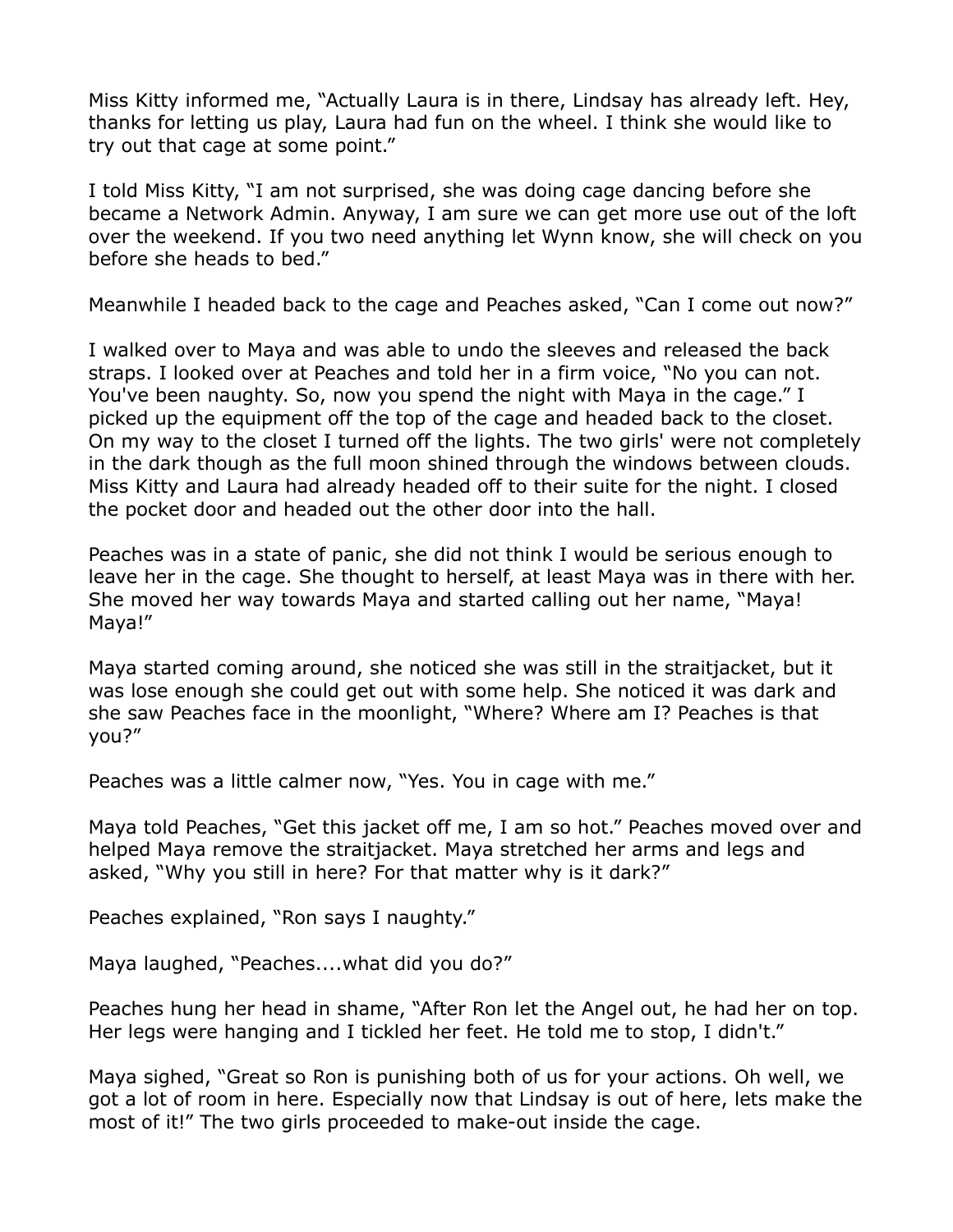Back downstairs, Wynn and I were in the kitchen going over the details for tomorrow night. Andy walked in, "Sorry I'm so late. Is Lindsay still up?'

Wynn replied, "She was rather tired after playing with Peaches and Maya most of the night. I walked her back to your cottage about an hour ago. If you are hungry I saved some pizza for you."

I looked at Wynn and asked, "When is he *not* hungry?"

Andy laughed, "Hey I resemble that remark! Yes, Pizza would be good."

Much to my surprise, Laura and Miss Kitty came downstairs and joined us at the bar. Neither of them said anything to us so Wynn asked, "Anything I can help you ladies with?"

Laura explained, "Well...about this time each night Sophie serves us ice cream and a nightcap. Sometimes a Brandy or a Scotch. We were wondering if you could do the same?"

Wynn turned to me, "Here I thought Martina was high maintenance! Very well, I will get you two some ice cream and Blackberry Brandy."

Meanwhile in the play loft Maya and Peaches were worn out Peaches asked, "We sleep in here?"

Maya replied, "I think we will have to. Let me move over and you can stretch out next to me."

Andy wasn't sure if he had heard me correctly earlier, "You said Lindsay had been playing with Maya and Peaches?"

I confirmed, "Yep, think they had a good time. Though Peaches was getting a little rough with Lindsay." I turned to Wynn, "Do me favor, before you go to bed, will you let them out the cage for me. Maya should be out of her jacket if not it won't take much for you to get it off of her."

Wynn assured me, "Once everyone else is settled in, I'll get them out. Unless...you want them to spent the entire night in there."

I reminded Wynn, "While Sara would have no problems with that, I am not sure how Maya would handle it. More so, Peaches is still new to this lifestyle and I don't want to overwhelm her. They are not completely in the dark up there, the full moon seemed to be providing some light."

Laura and Miss Kitty finished their treats and returned upstairs. Andy finished his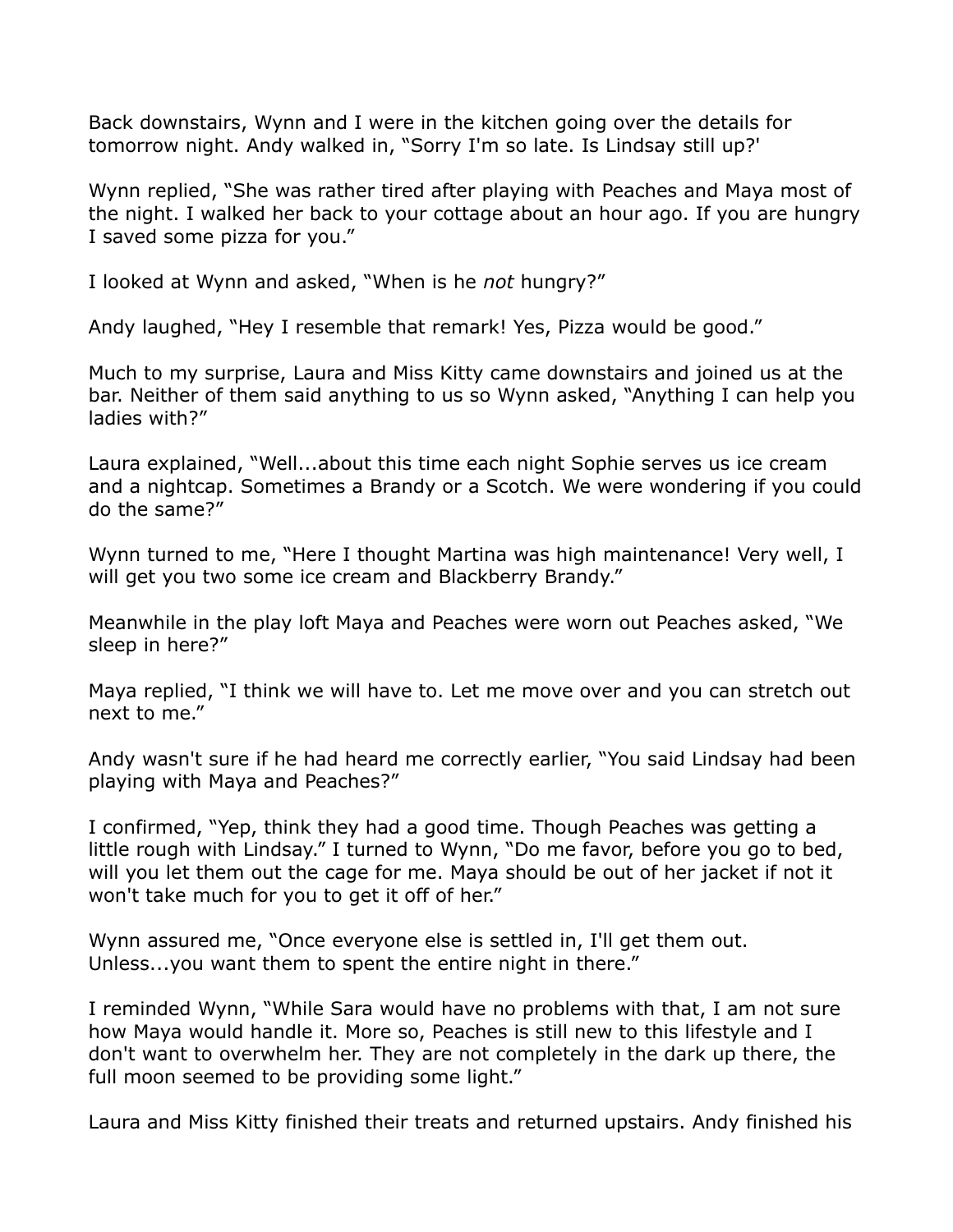pizza and handed Wynn the plate, which she placed in the dishwasher. After starting the dishwasher Wynn headed upstairs with the key to the cage.

Wynn walked into the play loft to find the two girls asleep in each others arms inside the cage. Wynn unlocked and release the bolt leaving the door partially opened. On her way out she opened the pocket door to the closet and turned on the light. She returned into the hall as I was passing by, "They're both asleep in there and Maya was not in the jacket. I undid the bolt and left the door open as well as left a light on. Did you want me to get them out?"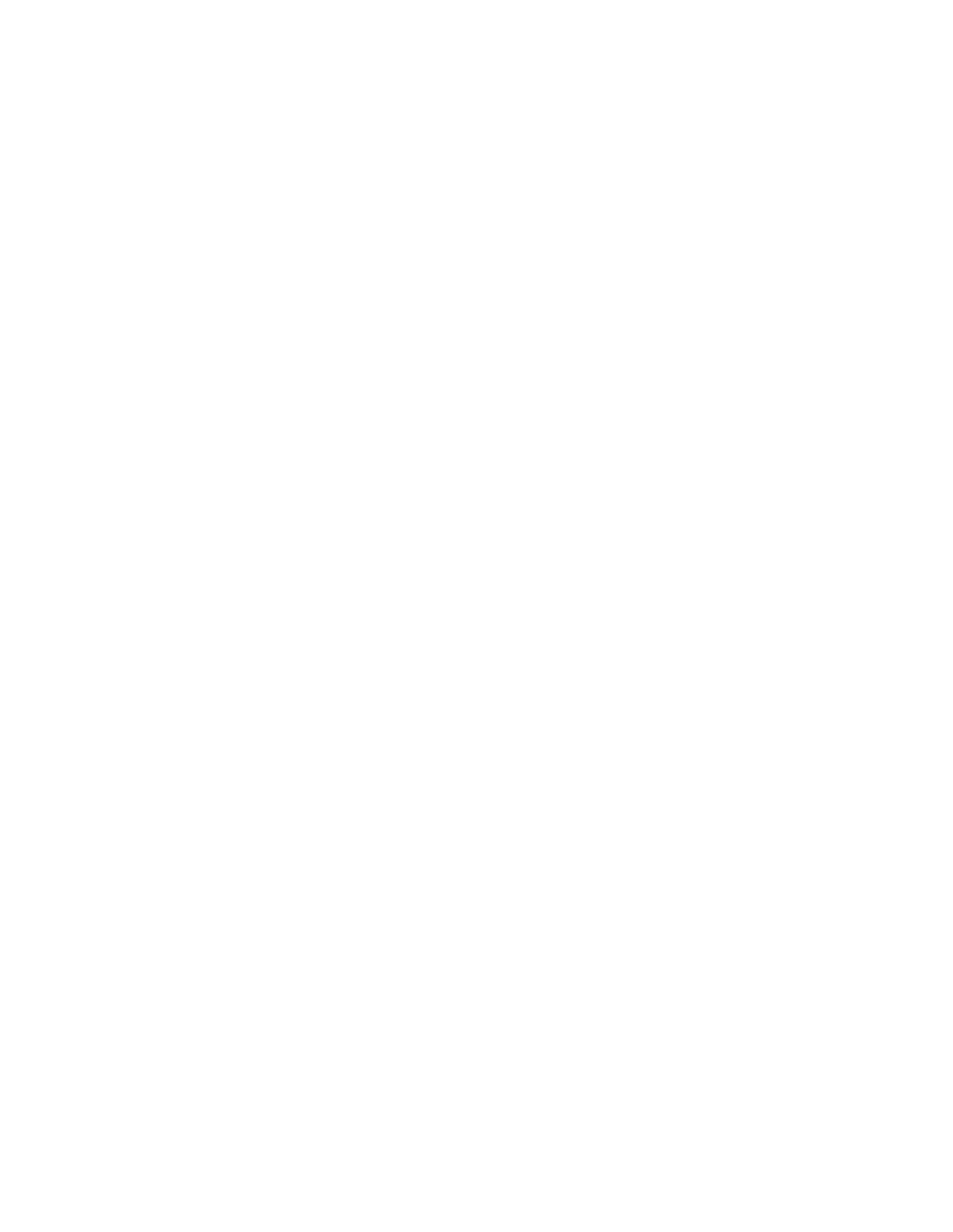I told her, "No, let them sleep. If they wake up during the night they can get out." I headed into my suite and noticed Sara was asleep on top of the bed still in the straitjacket bodysuit and stockings. I released her arms, so at least she wouldn't be as stiff and sore in the morning. There was however, no way she was going to be able to get out of the bodysuit without some help. I turned out the lights and just as I was heading back to bed noticed a flash of light to the east. I walked over to the French Doors leading to the balcony and opened the doors. The smell of rain and the humidity nearly knocked me over. I always enjoyed a good thunderstorm and for that matter rain, which seemed to have become a rarity over the past few years here in Phoenix. There was another flash and a second later, very loud clap of thunder. I was expecting this to have woken Sara, but she was still asleep.

However over in the play loft the thunder woke and startled Peaches, "Maya! What was that?"

Maya woke up and asked, "What was what?"

Peaches replied, "The boom?" Maya was a bit puzzled at first then there was another flash of lightning followed by thunder. Peaches jumped and seemed to be a bit uncomfortable.

Maya laughed, "Geez. It is just a thunderstorm. Get them a lot during the spring and summer out here." Maya then noticed the closet light was on and the cage door was open, "Hey, someone opened the cage and left a light on for us."

Peaches replied, "Okay." She made her way out the cage and then helped Maya out. The thunder continued and Peaches became more and more uncomfortable.

Maya had been laughing at Peaches' reaction, but she grew concerned. Peaches was now shaking uncontrollably and nearly hyperventilating, "Peaches calm down." Maya grabbed Peaches wrist, "Come, let's go back to our room." Peaches didn't say anything, but did grab on to Maya. They walked over into their suite and Maya told Peaches, "Sit on the sofa. Try to relax." Peaches sat down, but did not let go of Maya. Maya sat next to Peaches trying to get her to calm down. With Maya by her side, Peaches finally relaxed. They headed to bed and slept peacefully through the rest of the night.

# **Chapter 21: Vinnie's 2.0 and Lindsay's Makeover.**

At 8:00 AM Wynn announced "Breakfast will be served in about 20 minutes".

I looked over and saw Sara was still asleep, though not for much longer. I walked over and unzipped the crotch of the bodysuit and started rubbing the panties over her pussy. The motion and sensation of the plugs woke her up. She was moaning with pleasure and I stopped. I walked into the dressing room to grab a belt while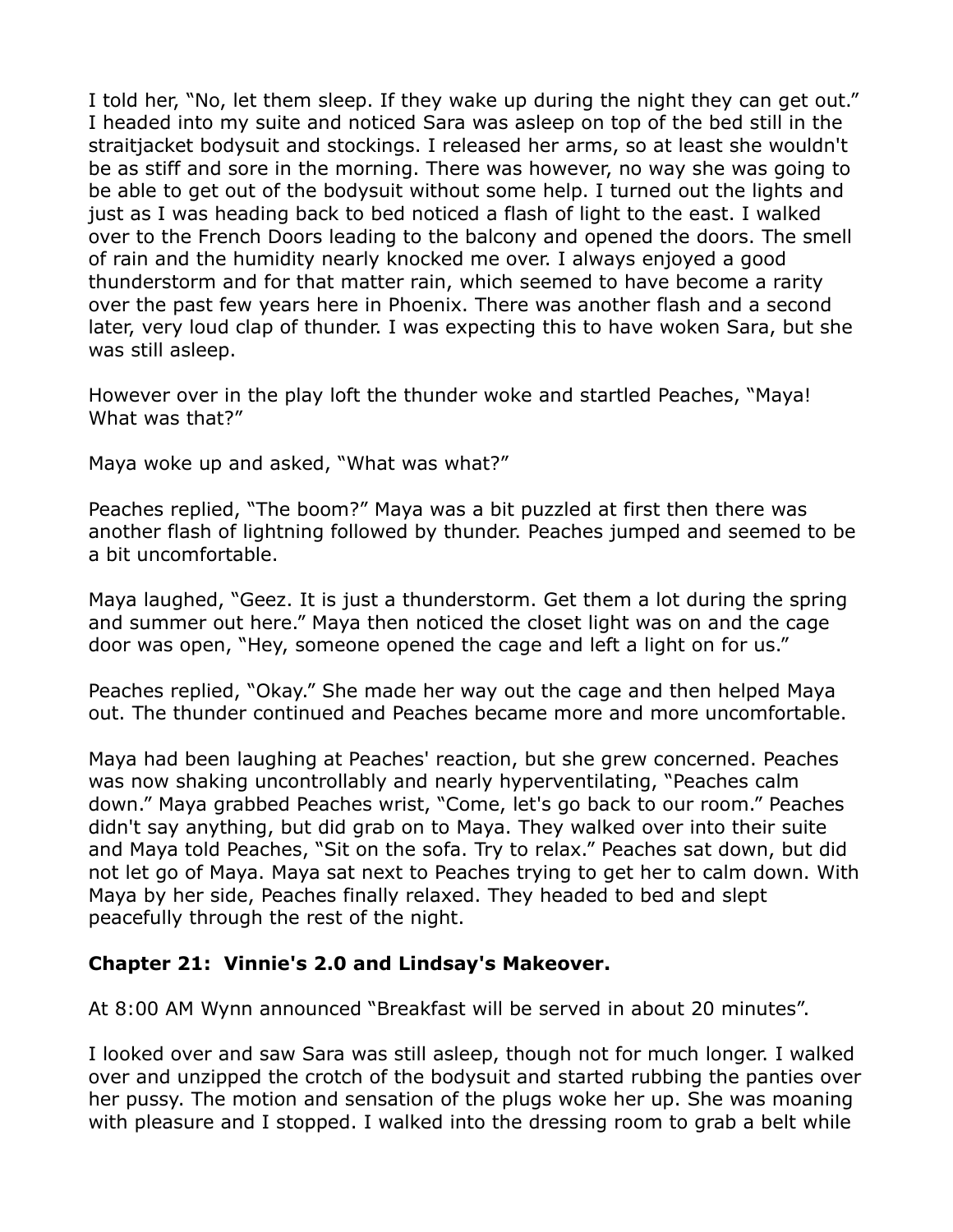removing the plugs. Upon returning to the bedroom I told Sara, "Stand up." Sara got off the bed and stood by the side while I unzipped the bodysuit. I peeled it off of her and would wipe it down a little later. I also peeled off the dildo panties, much to Sara's relief. I told her, "You can go pee and whatever else you need once I get this belt on you." Surprisingly, Sara did not put up a fight about being put back into her belt. I suppose this had to do with her not quite being awake yet.

I got the belt locked on to her and she told me, "I'm going to shower, see you downstairs."

Around 8:30 we all met in the dining hall for breakfast. Peaches and Wynn had made blueberry pancakes with sausage links and eggs. Laura asked, "So where is this Vinnie's?"

Maya explained, "Just over in the Market Place. We moved into the old Market building at the gas station. Diane really appreciates you doing this on a Saturday."

Laura joked, "That could change when she gets my bill."

After breakfast Wynn and Peaches worked on getting the breakfast dishes cleaned up. Andy left to meet with Doyle and Max for a round of golf. Maya and Laura headed over to Vinnie's. Lindsay and Sara announced they were going to go to the mall and would be back in the evening. I let them know, "We will be doing another play night, not sure how things are going to go this time. I do know Peaches will make sure she does not end up in the cage again."

Peaches looked over, "That mean of you Ron."

Maya walked in and commented, "From what you told me, you deserved it. In fact, I ought have Lindsay domme you on the wheel."

I laughed, "That would be an interesting sight. I know Laura wants to try out the cage, not sure who else we can put in there with her."

Miss Kitty had been sitting at the bar drinking an espresso suggested, "Throw Andy in there with her. I myself, would like take a ride on that fucking machine of yours."

Meanwhile Laura and Maya arrived down at Vinnie's. Laura walked in and was impressed with what she saw, "Wow, you guys have really made great use of this space."

Dianne walked over, "Laura Merlot?"

Laura replied, "Actually it is Myers. You must be Diane, I recall you from the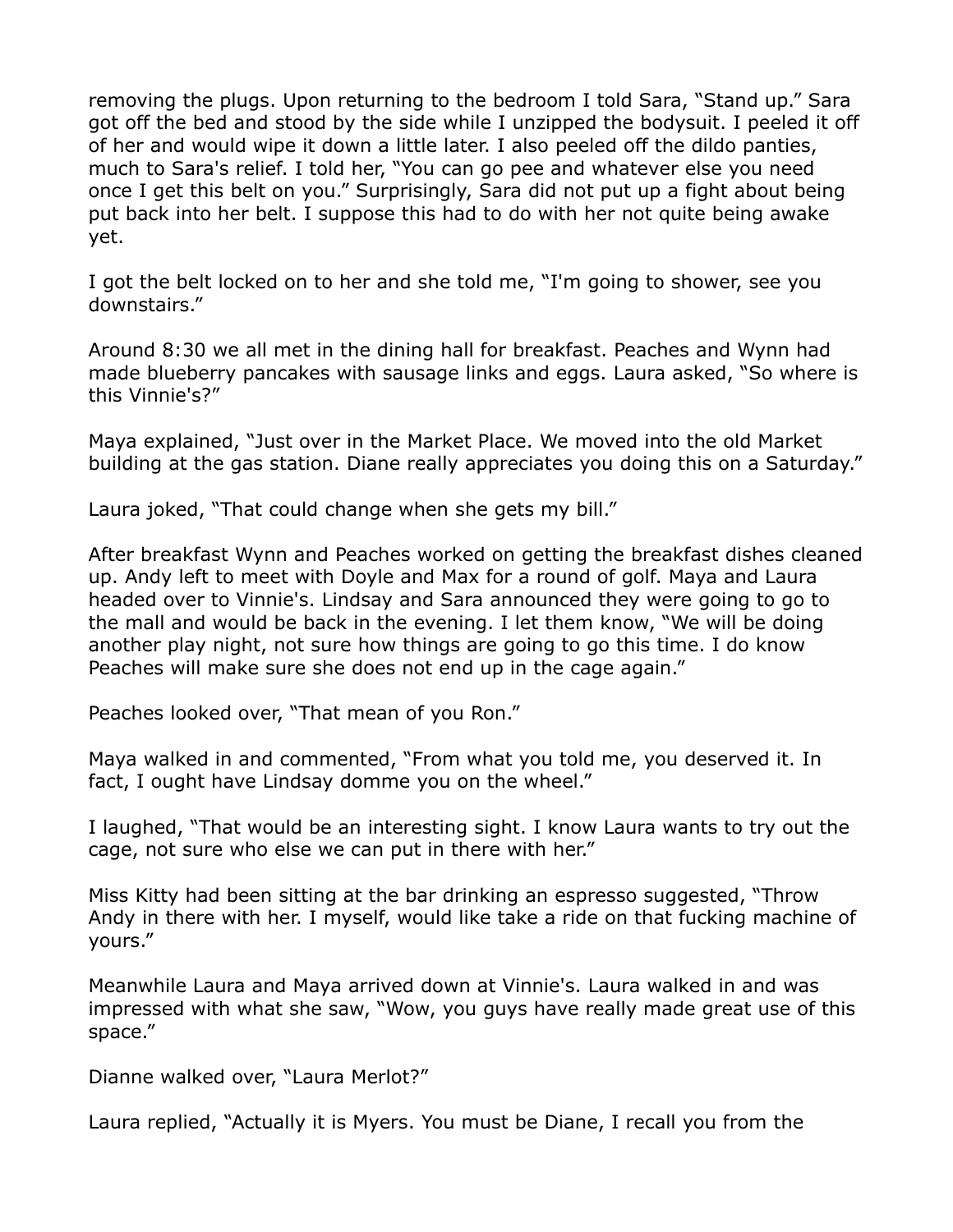wedding. So, what do we have here?"

Dianne explained, "Several tablets for the servers as well as the front counter and call-in station. Ron already got the web server setup as you can see by our menu board."

Laura looked over, "Neat. Did Ron make those for you?"

Dianne replied, "Actually it was Maya's girlfriend...oh what's her name again?"

Maya laughed, "Peaches."

Dianne smiled, "Yea, I knew that. Anyway, let me know if you need anything, I'll be hiding in my office. Maya should be able to help you out."

Laura explained, "Okay, so while I am getting the tablets setup on the network we are going to need to get the software side loaded. I happened to bring an eight-port USB hub with me. Let me walk you through what is needed to get the software on them." Laura walked Maya through getting one of the tablets setup. "Not that complicated, just a bit time consuming. I'll be working on the computer in the office if you need me."

Laura walked into Diane's office. Dianne asked, "Everything going okay?"

Laura let her know, "So far, so good. Maya is getting the software on to the tablets. I need to work on getting them access to your network." She got into the router and was looking at the running config, "What the heck did you do Ron? This addressing scheme doesn't make sense. Oh wait, he subneted and put the web server on its own network. Okay this makes more sense now, so in theory I should be able to use the range from .129 to .254, not that we need that many addresses."

Diane remembered I had given her an addressing scheme table to give to Laura, "Oh hey, Ron told me to give this to you."

She handed the addressing table to Laura, who examined it, "Oh we are doing a / 26 not a /25. Odd, he has left the range from .65 to .127 open. So he wants the tablets on the .128 network. Okay, that will work, still have 62 usable addresses in that range. But, still don't understand why he left the subnet open. I'd better call."

Laura rang my cell which was in the kitchen and I was out on the cabana with Miss Kitty and Peaches setting up the last swing on the porch of The McGrawl's Cottage. Wynn brought out my phone, "Your sister."

I picked up my cell, "What's up Laura?"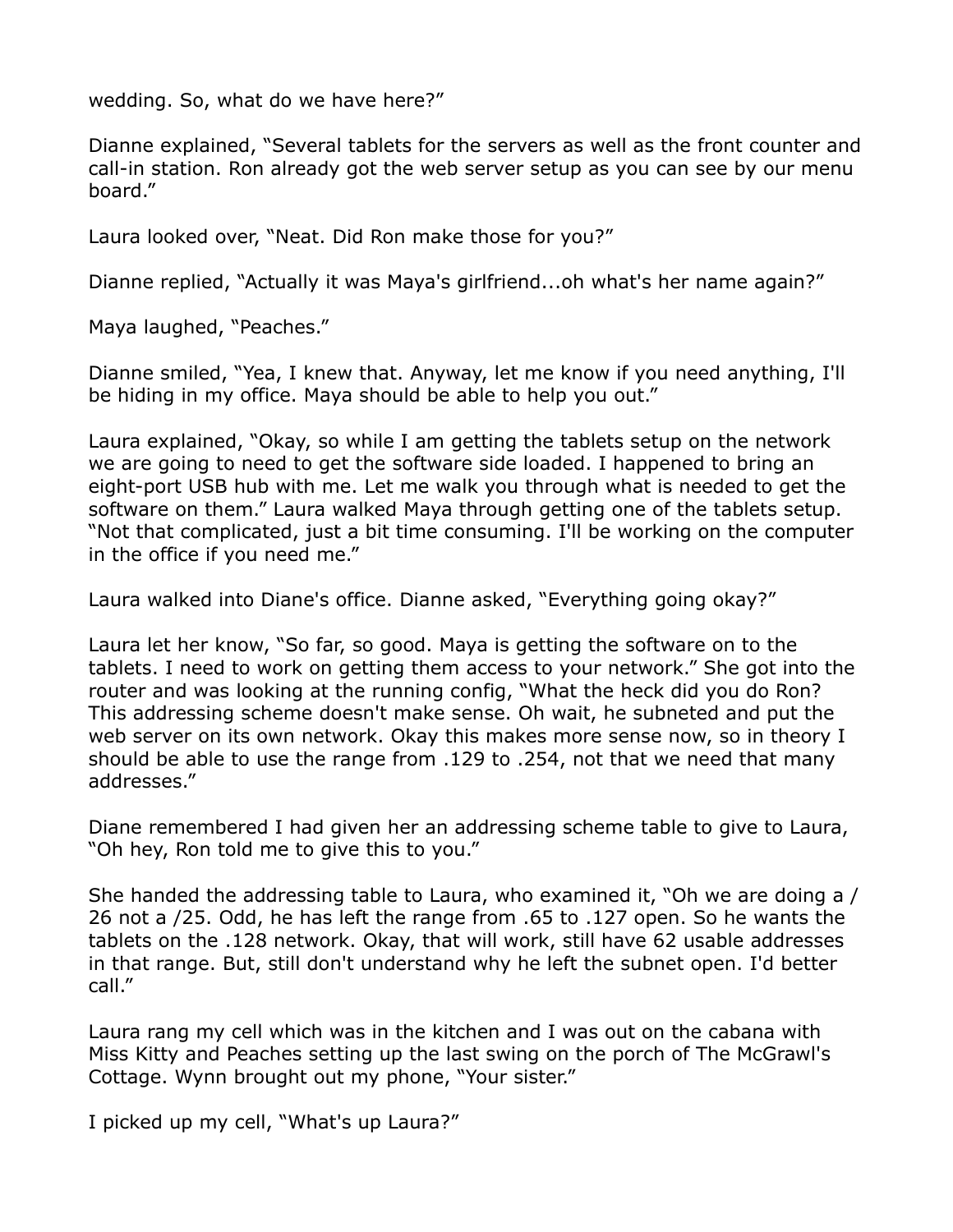Laura explained, "Okay, I see you divided their network into 4 subnets. However, I don't get why you don't want to use the  $2^{nd}$  subnet."

I told her, "Dianne may be moving to VoIP in the next few months. Given the way things are setup now, I figured I make it easier when that time comes by reserving the  $2<sup>nd</sup>$  subnet for the voice network. So, just make sure the wireless adapter is assigned to the .128 network."

Laura replied, "That makes sense. Do we want to use the entire .129-.190 range for the tablets?"

I explained, "Um no. Let's use .130 through .150 for the tablets, not that she is ever going to have that many. Then let's keep the range of .151 to .169 reserved for future use. The remaining space from .170 to .190 we can setup with NAT to use for the public wireless access. Can you make sure though the guest wireless is on a different VLAN than the wireless for the tablets."

Laura was surprised by how much networking I knew, "Okay. You sound like you could be doing my job."

I joked, "Routers aren't too bad, but I still get lost trying to configure VLANs on switches. Don't even get me started about switchport security, there has to be a simpler way to get that setup. Then there is 'router on a stick'..."

Laura laughed, "I know what you mean, but once you do it enough it just comes naturally, much like the basic router setup and sub-netting which I see you did already. Okay then, I think I got it now."

A couple hours later Laura called Maya and Diane over to test out the tablets, "Okay, these should be working go ahead and give them a try."

Maya and Diane tested the tablets and the system by placing several mock orders. Everything was working as expected. Dianne was very enthusiastic, "Wow! I've made it to the  $21<sup>st</sup>$  Century!"

Maya joked, "Only 8-years after the fact. So, I suppose it is official 'Vinnie's 2.0' is now online!"

Even Laura was impressed, "I am surprised more restaurants haven't moved to this kind of system."

Diane commented, "I think a lot of them don't think the expense is worth the gain. I am willing to take a gamble here. After all, I leased this space which is nearly twice the rent as our old location. But, I am hoping the dining space is going to bring in extra revenue. I want to keep this as a family friendly place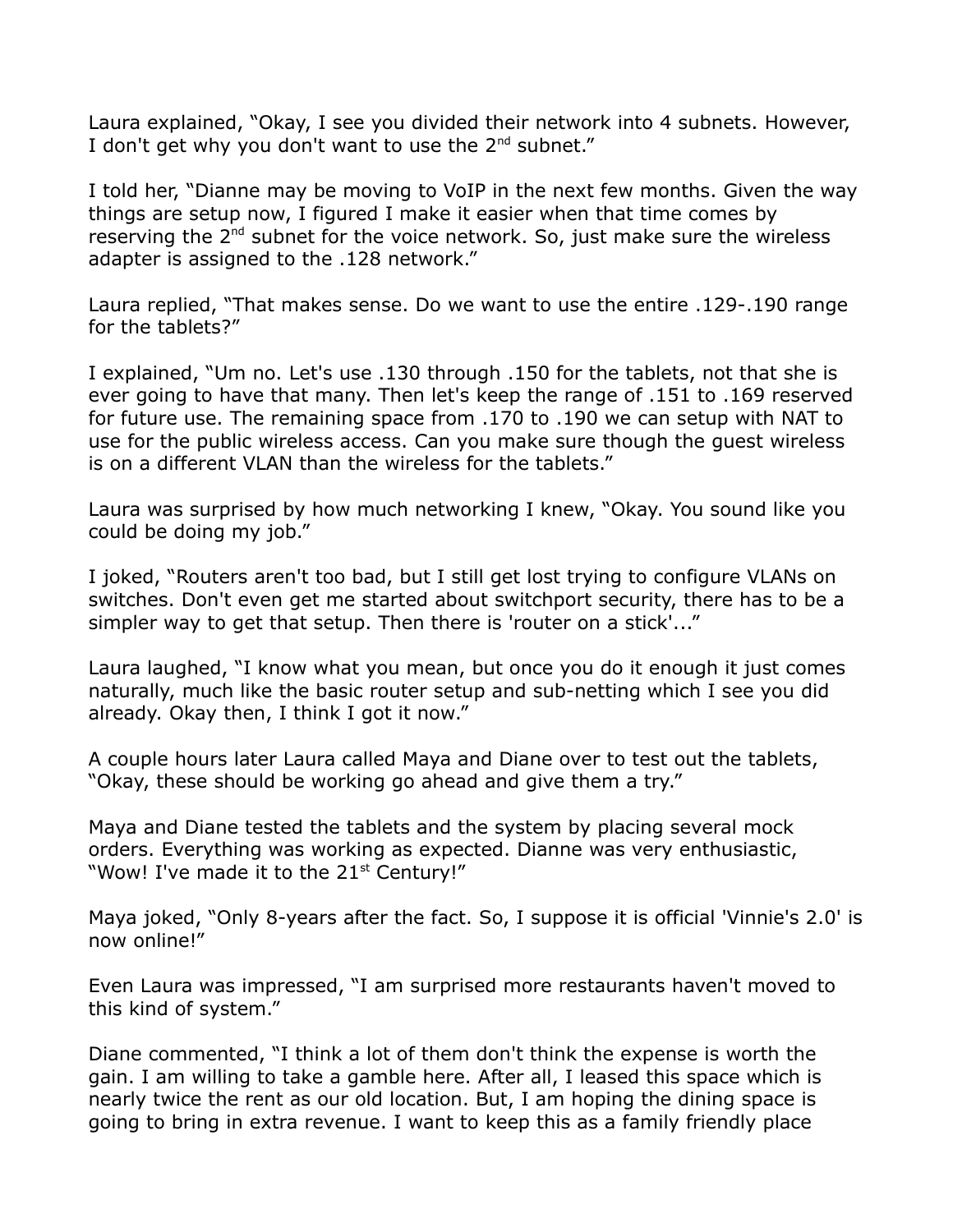which is why I am not bothering to get a liquor license. Plus the application is fee is so exorbitant and I don't really want to hassle with having to reapply every 2 years."

Maya joked, "Good, I really don't want have to be breaking up bar fights!"

Diane ignored Maya's joke and asked Laura, "So, you going to give me a bill now or mail me one?"

Laura replied, "Give me a couple minutes and I'll have an invoice ready for you."

Meanwhile Sara and Lindsay were walking through the mall. They stopped off in the food court to grab a quick bite to eat. Out of the blue Lindsay asked Sara, "What would you think if I dyed my hair black?"

Sara laughed, thinking Lindsay was not being serious, "As if you would do that."

Lindsay stomped her foot in frustration, "I'm being serious Sara!"

Sara was somewhat taken aback by Lindsay's reaction, "Oh sorry....well...okay then. Well, if you have it cut a little shorter and dyed then we could really pass off as twins."

Lindsay smiled, "You know, I've been wanting to get my hair shortened for a while now."

Sara was still not really sure, "You certain you want to do this?"

Lindsay laughed, "It is not like I'm going to get most of my hair shaved off like Sophie. It will grow back in time and the color can be removed later."

Sara grabbed Lindsay's hand, "Well then let's get you made over!" The girl's found a salon in the mall. Upon walking in Lindsay was seated and Sara told the stylist, "She wants her hair like mine. So, trim a couple inches off and dye it black." She turned to Lindsay, "Do you have a long black skirt like I have?"

Lindsay was puzzled, "Not sure what you mean."

Sara frowned as she realized her question was rather broad, "Um...Like the one I wear with my Black Widow, that has the slits down the sides?"

Lindsay was getting very turned on, "I love when you wear that outfit. Sadly, though I don't have one of those."

Sara smiled, "No problem, I am sure I can find one for you. I'll be back later." Before Lindsay could say anything Sara was already out the door on the hunt for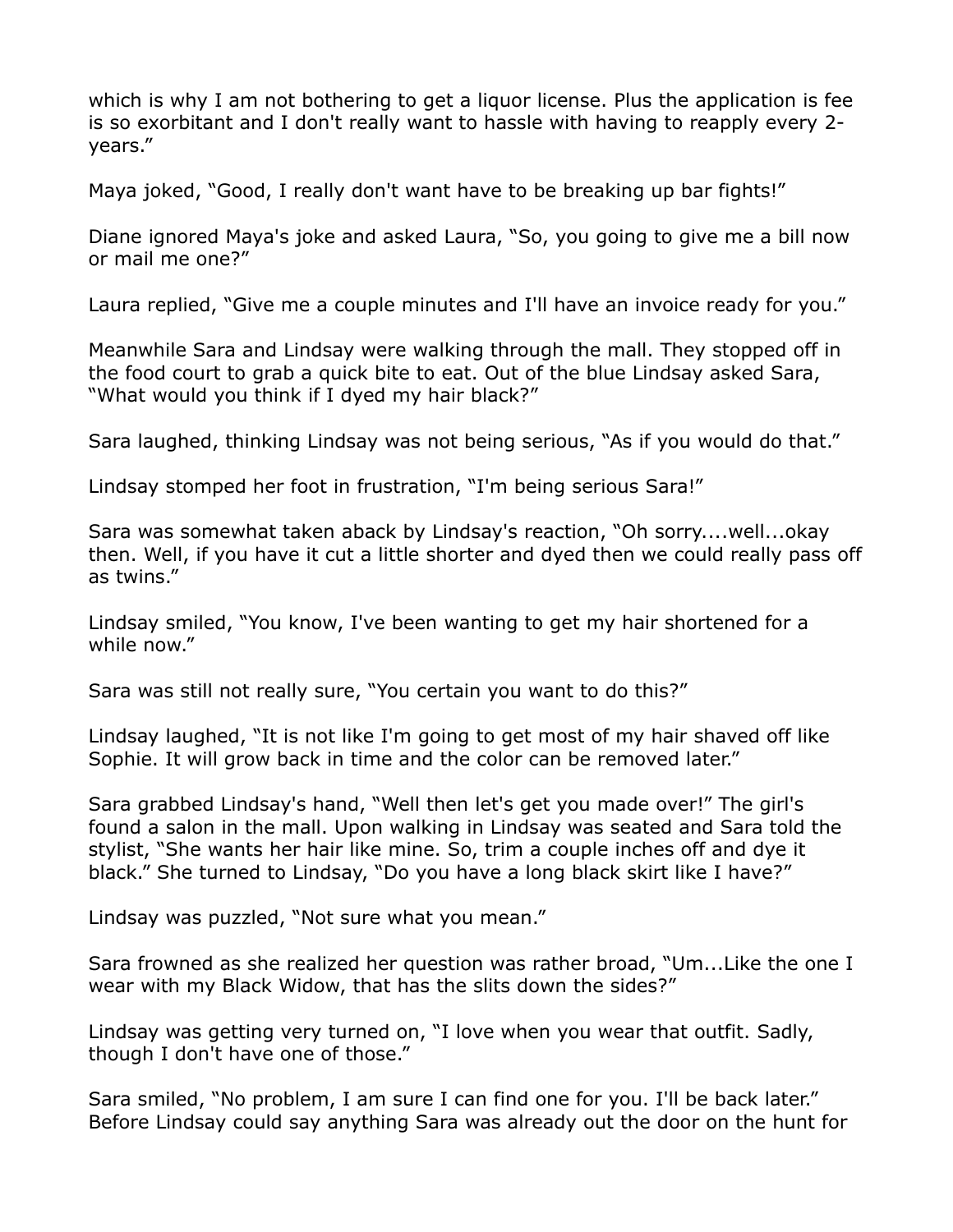a skirt for Lindsay.

Lindsay laughed as Sara made her retreat, "Okay then..." An hour later Sara returned with a couple shopping bags. Lindsay looked at the bags, "How many skirts did you buy?"

Sara laughed, "Only, one but I had to get you a pair of black ankle boots to go with the outfit." She turned her attention to the stylist, "How's she coming along?"

The stylist explained, "I've cut her hair as you asked and should be done adding the color in the next 20 minutes or so."

Sara replied, "Okay. Lindsay I am going to put these bags in the car, be back soon." Upon returning Sara saw Lindsay in her new do, "Wow! Lindsay we really look like twins now!"

Lindsay joked, "Almost, you are a bit darker skinned than me, but close enough."

Sara reminded Lindsay, "True, but Martina and Lulu looked almost the same from a distance."

Lindsay was confused, "Lulu?"

Sara explained, "Gary's Deer Valley office manager. She was the other 'Lady in Pink' at the Christmas party."

Lindsay understood, "Ah, okay I know who you are talking about now. Just didn't know her name. You about ready, I really want to take a nap before the Shin-Dig tonight."

Sara replied, "Sure, let me pay for this and we can go."

While Lindsay enjoyed being pampered she didn't want Sara to pay for everything, "You don't have to, it was my idea after all. You already bought me a skirt and boots, plus lunch."

Sara refused but did compromise, "Nonsense. You deserve to be spoiled once in a while dear. You can tip your stylist."

While Sara went up to pay for the styling, Lindsay slipped the stylist a \$20 bill, "Here you go!"

The stylist took the tip and told Lindsay, "You've got yourself a really good friend there, hang on to her!"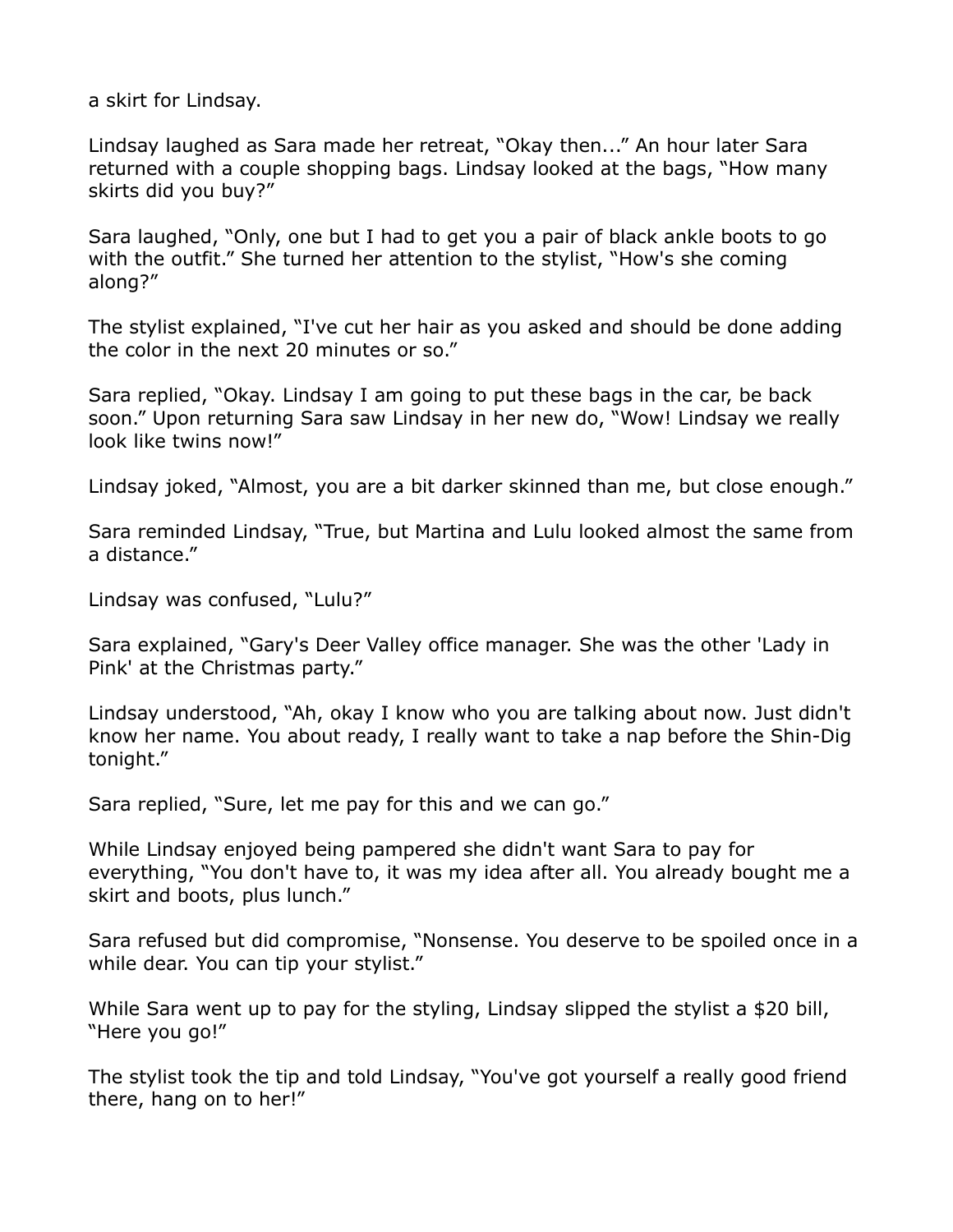Lindsay smiled, "I know. Don't worry I will."

One the way home Sara explained, "Okay, so after your nap change in the your Black Widow. Do you want to wear fishnet or regular stockings?"

Lindsay commented, "Don't really care for black fishnets. I can wear off black stockings...If that is okay with you?"

Sara laughed, "Doesn't matter to me, just want to make sure we are both dressed the same. I'll come over before dinner and help you get ready."

Sara dropped off Lindsay at the cottage and she drove into the main garage. Upon walking in to the house she noticed Maya and Laura, "Afternoon Ladies!"

Laura looked up from her Vodka, "Oh hey Sara. Say, how would Lindsay feel about doming Peaches tonight?"

Sara laughed, "That would be sweet revenge from what she did to her last night."

Laura laughed, "Indeed. I was thinking of having Andy in the cage with me. I am good at edging men..."

Miss Kitty walked in with Wynn and commented, "...and women too. She takes orgasm denial to a whole new level."

Wynn laughed, "Then you have me, one kiss and they have a massive orgasm!"

Sara recalled Peaches' first encounter with Wynn, "Peaches learned about that real quick when you came to Chugwater. Speaking of Peaches, where is she?"

As luck would have it, Peaches was walking in to the kitchen with a sack of potatoes, "I here. What I do?"

Sara calmed her, "Relax. I was just reminding Wynn about the first time she kissed you."

Peaches turned pink, "Wow. That intense."

Wynn announced, "I am going to get the grill fired up. Peaches will need help with the potatoes and if someone could help me by making a salad."

Maya offered to help Peaches, "I'll assist Peaches."

Laura and Sara offered to help with the salad while Miss Kitty would assist Wynn with the grill. I had been in my office most of the day with Gary and Andy on the phone with Cristina discussing possible improvements to the Acme Las Vegas site.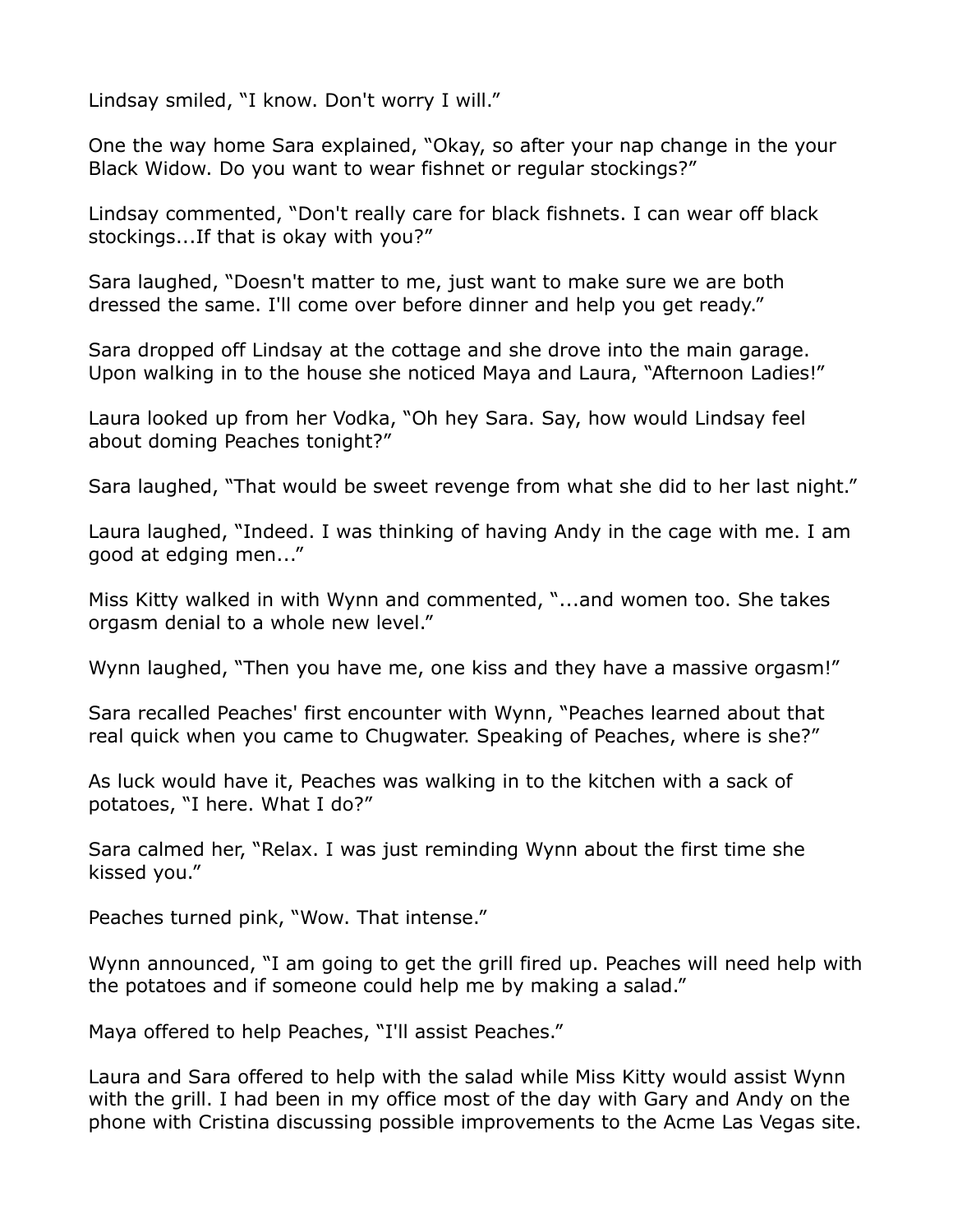Peaches announced over the intercom, "Dinner in 10-minutes on the cabana!"

Sara snuck out the front door wearing the ankle boots, stockings along with a tshirt and shorts. She walked around to the guest cottage. She let herself in and then knocked on the bedroom door, "Lindsay?"

Lindsay opened the bedroom door wearing only stockings and her chastity belt, "Come on in. You can help me get into the Black Widow."

Sara told her, "First you need to put on the skirt and then we can lace you into the corset. When I am done, you can help me into mine."

Lindsay put on the skirt and then Sara helped her into the corset. She asked, "How tight do you want this?"

Lindsay replied, "I'll let you know." Sara started tightening the laces, drawing in Lindsay's waist. Lindsay told Sara, "This is good, I can still breathe, barely. Okay, let me help you into yours" Sara removed her T-shirt and shorts to reveal she too was belted. Lindsay looked at belt and commented, "You've been naughty again haven't you?"

Sara looked down and noticed she was wearing her high security belt, "Oh didn't really notice. Ron just grabbed the nearest belt to the front of the closet this morning. He didn't put the plugs in though, which was good as I had enough with those dildo panties he had me wearing last night..." Lindsay laced Sara's corset and then stepped next to Sara looking at herself in the mirror. Even though Sara was naturally darker than Lindsay, Lindsay had a bit of tan now and didn't look that light in comparison to Sara.

Peaches announced, "Dinner on the Cabana! Come now before Andy eats all!"

Lindsay laughed, "She knows him well."

# **Chapter 22: The House Warming Shin-Dig and The Play Loft Revisited**

Lindsay and Sara exited the cottage and headed to the Cabana. Everyone was too busy getting their food to notice the 'twins'. We had all sat down at the table when Andy asked, "Who's that with Sara?"

I looked up and noticed Lindsay, but didn't really notice her new look, "You mean Lindsay?"

Andy looked at her, "Lindsay? What did you do to your hair?"

Lindsay replied nervously, "Got it cut and colored black..."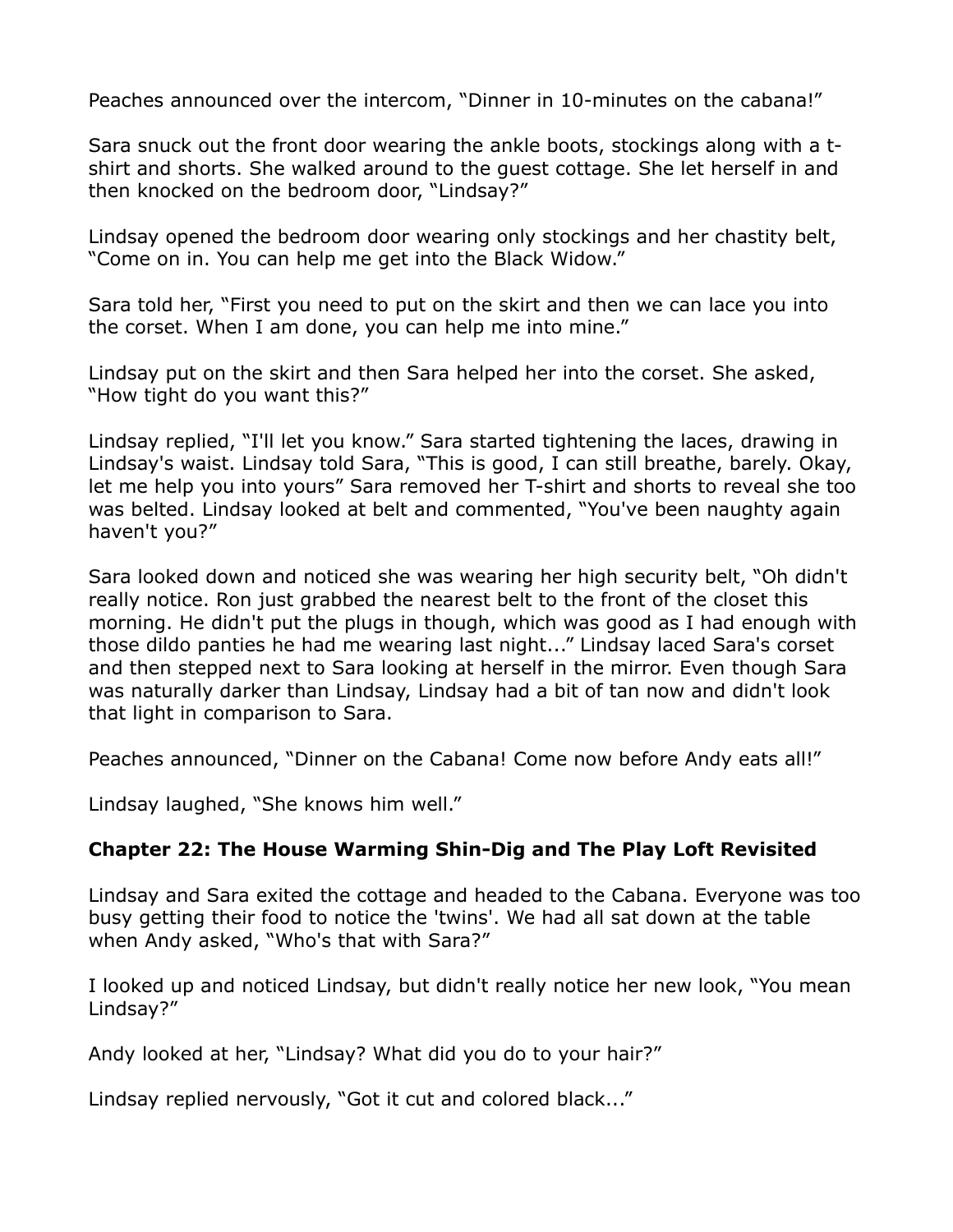Andy laughed, "Great, now I am going to have even more trouble telling you apart from Sara."

Lindsay was thinking Andy was upset with her, "Sorry. May be it is a little too much. It will grow back."

Andy realized his error, "Oh no, I like it. Different look for you. Actually a really neat look for you."

Miss Kitty commented, "Brings out the green in her eyes, which I have never really notice before."

I took a closer look at Lindsay, "Oh geez, I didn't realize she had her hair done."

Andy was confused, "But you knew it was her when I asked."

I explained, "True. Since she was wearing a Black Widow corset and was about the same height as Sara and sitting next to her, I concluded it had to be Lindsay. While Kayré does have a Black Widow, she is about a half-foot shorter than Lindsay and would not be sitting right next to Sara."

Andy laughed, "Anyone ever tell you, you'd make a great detective?"

I told him, "I believe you just did."

After dinner everyone helped out getting the dishes cleared out as they knew the sooner this was done the sooner they could play. Everyone headed to the playloft and this time our Mistress was Lindsay. Lindsay came over and asked, "Do you have another *magic bullet*? I think it would do wonders for Peaches."

I laughed and informed her, "There should be a couple in the storage room."

Lindsay ran off to the storage room to get some toys to use for her revenge on Peaches. Earlier in the day Miss Kitty had given me special request on how to deal with my sister. I saw Miss Kitty lead Laura into the play loft on a leash. Laura was wearing a black sleeveless thigh length unitard with black fishnets. Miss Kitty brought her over to the cage and explained, "She is wearing the dildo panties. Now lets get her into a straitjacket." Miss Kitty and I put Laura into a black leather straitjacket then led her into the cage. Upon coming out she asked, "What are we go to do with Andy? Lindsay doesn't want him to be able to touch himself, but I want him to be able to stimulate Laura with the Hitachi wand."

I suggested, "I think I have an arm binder that will keep his hands and arms behind his back, but able to hold the vibrator and not touch his cock."

Miss Kitty smiled and commented, "Perfect!"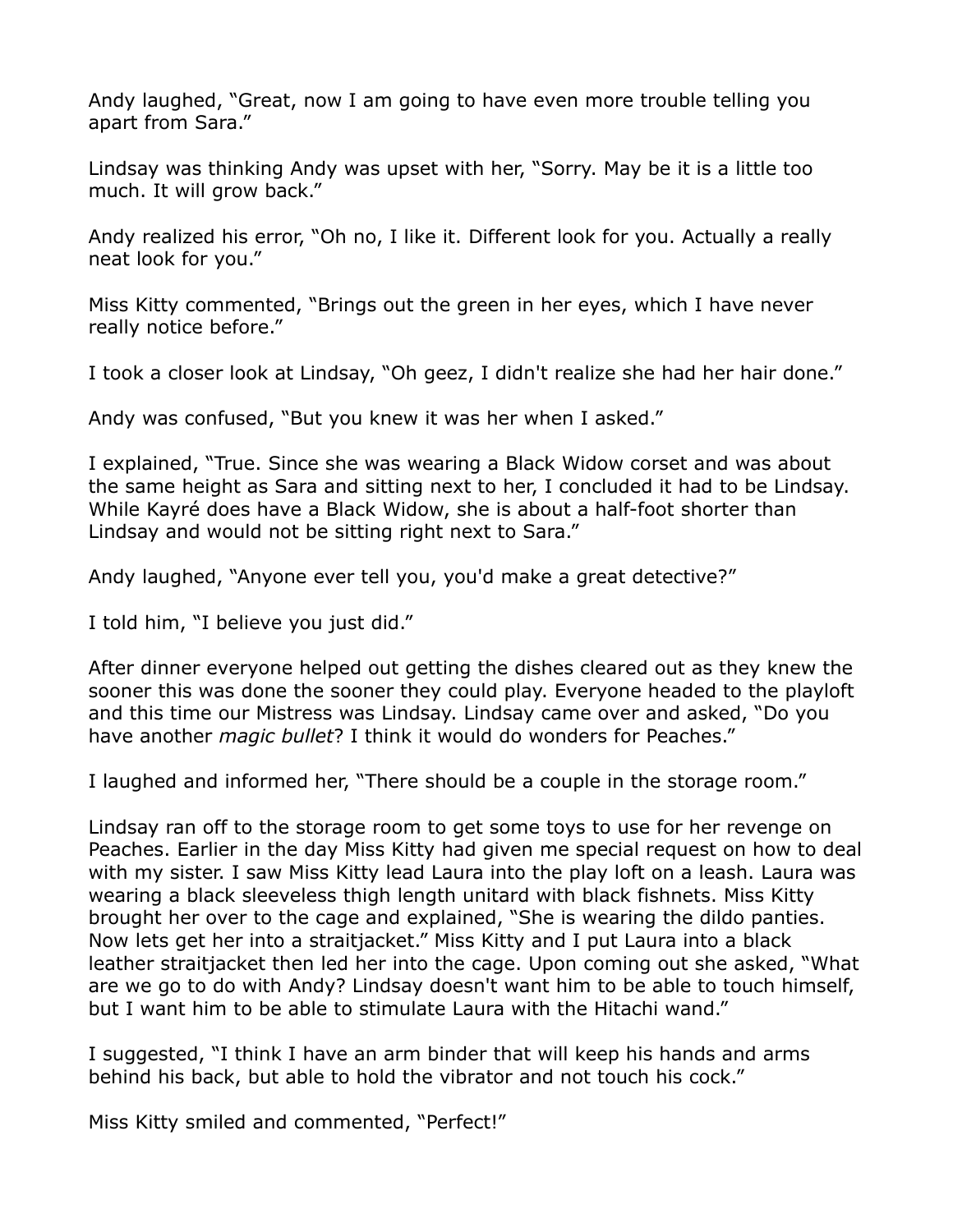I went into the storage room to get a wand, extension cord and the arm binder. Upon returning to the loft I handed Miss Kitty the arm binder, "Here, I need to get this extension cord ran for the magic wand." I strung the wand through the bars about midway into the cage and then connected the extension cord.

I returned to see Miss Kitty had removed Andy's shorts only to discover he was still in the CBT-7500. She inspected the device and commented, "That does not look very comfortable. Lindsay sure has him under her control."

Lindsay hearing her name and noticing Andy naked came over, "I suppose it would help if I removed his device. As far as having him under my control, it is mutual. If he agreed to the CBT-7500, I would get my pussy and clit pierced so I could have a belt like Maya's. Just never thought he would go through with this..." A shiver ran down Lindsay's body as she realized what she had gotten herself into, "Oh well, can't be anymore painful than when I ran into Wynn the other month. Anyway let me get this off of him."

She unlocked the device and Miss Kitty was shocked when Lindsay pulled out the urethral tube, "Holly shit! There is no way he is going to pull out of that! That doesn't seem very comfortable."

Andy commented, "It is not that bad really. The tube/plug was a strange feeling at first but I gotten use to it. The narrow diameter of the barrel is what is uncomfortable." He turned his attention to Lindsay, "You don't have to go through with that if you don't want to."

Lindsay thought for a moment and replied, "No, I made a promise and it is only fair as you went ahead with the CBT-7500."

I asked Andy, "Have anyone in mind to do the piercings?"

Andy replied, "How about the lady who did Sara?"

I told him, "Louise, yes she is very good. I'll have Gary give you her information."

Miss Kitty had placed the arm binder on Andy and guided him into the cage then placed the magic wand in his left hand. She backed out of the cage closing and locking the door. She walked over to the center of the cage and explained, "Okay, here's the deal, you are to force each other to orgasm and as many times as you want. Laura has pair of latex dildo panties on which should transfer the vibrations of the magic wand very well. In case you did not know, Laura is very skilled at cock sucking as my agent and stage manager will verify. You two have fun in there, I have a date with Ron's fucking machine."

I lead Miss Kitty over to the fucking machine and had Wynn get her setup on the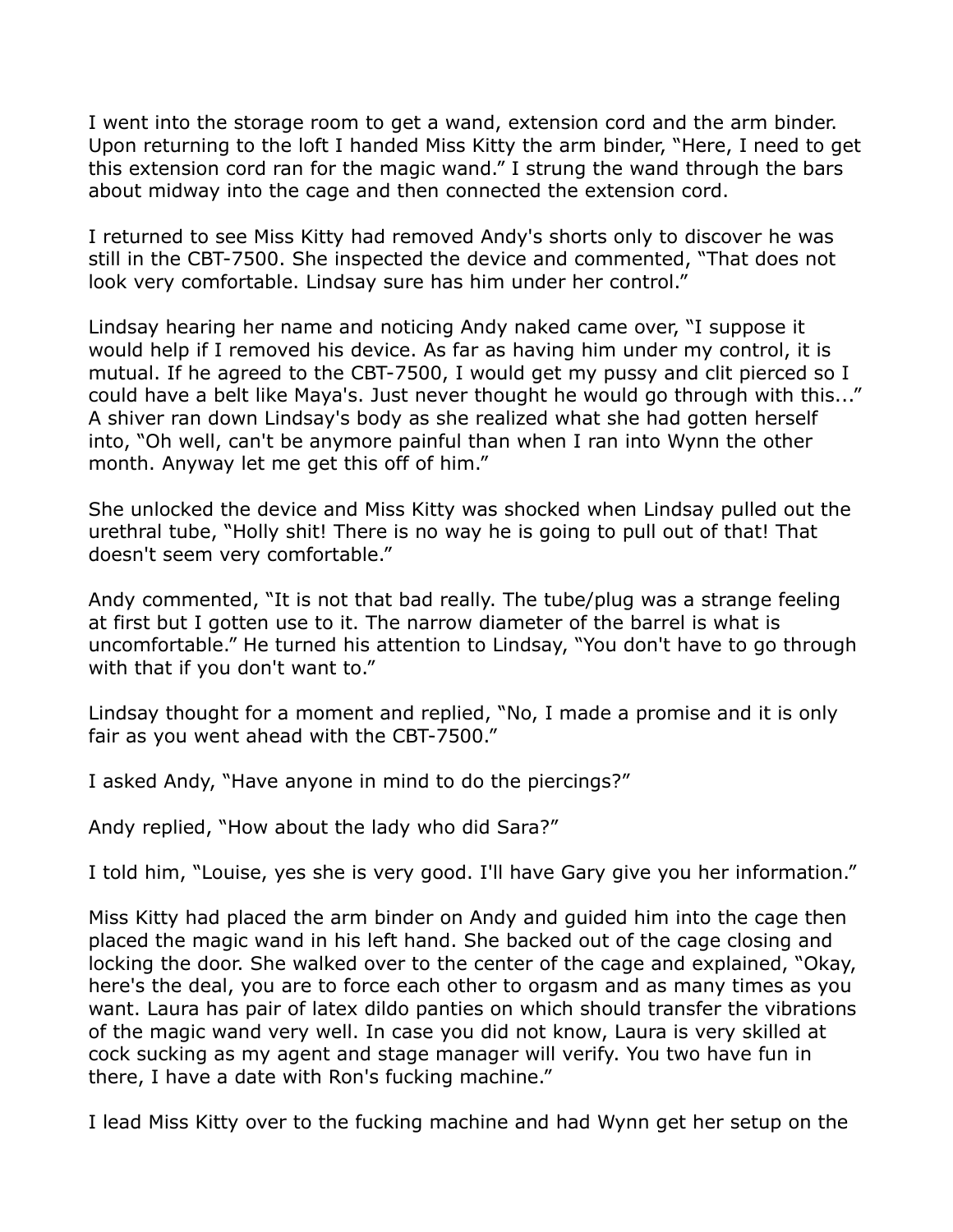machine. Over in the far corner I noticed Lindsay had Peaches on the wheel upside down and was fucking Peaches with a vibrating dildo while Peaches was licking Lindsay's pussy.

Maya approached in an outfit I had never seen her in before. She was wearing a locking chrome collar over a bright red catsuit, with black skirt and waist cincher. However, she was wearing 6-inch ballet boots, which was the first time I had ever seen her in ballet boots. She asked, "Can I domme Sara on the oral chairs?"

I told her, "Um...Sure. Wow that is one hell of an outfit! Don't think I have ever seen you in ballet boots before."

Maya laughed, "Yes it is. Peaches added the collar to remind me of who is in control in our relationship. The ballet boots are actually Bambi's she is letting me borrow them to see if I can handle them."

I asked, "How is it going so far?"

Maya giggled, "Well, as long as I don't have to go up or down stairs I should be good..."

I reminded her, "In time, you should be able to get around better. I am sure it took you a while to get use to regular high heel boots."

Maya smiled, "True. Well, guess I am off to dominate Sara."

Before she left I asked, "Did you both want to be blindfolded?"

Maya replied, "Sure, that should really intensify it for her." Wynn secured Sara and Maya into the chairs while I retrieved a couple blindfolds. Wynn placed the blindfolds on her Sara and Maya's heads. After she had her blindfold put on, Maya went on an oral assault on her sister's pussy.

I looked around and commented, "It appears everyone else is playing other than us."

Wynn had an odd look on her face, which I knew meant trouble, "What's not to say we can't play?"

I knew I was regret asking, but did so anyways, "What exactly did you have mind?"

Wynn was bit nervous or was it cautious, "I AM allowed to play with you, right?"

I assured her, "That is fine, this why we have these nights."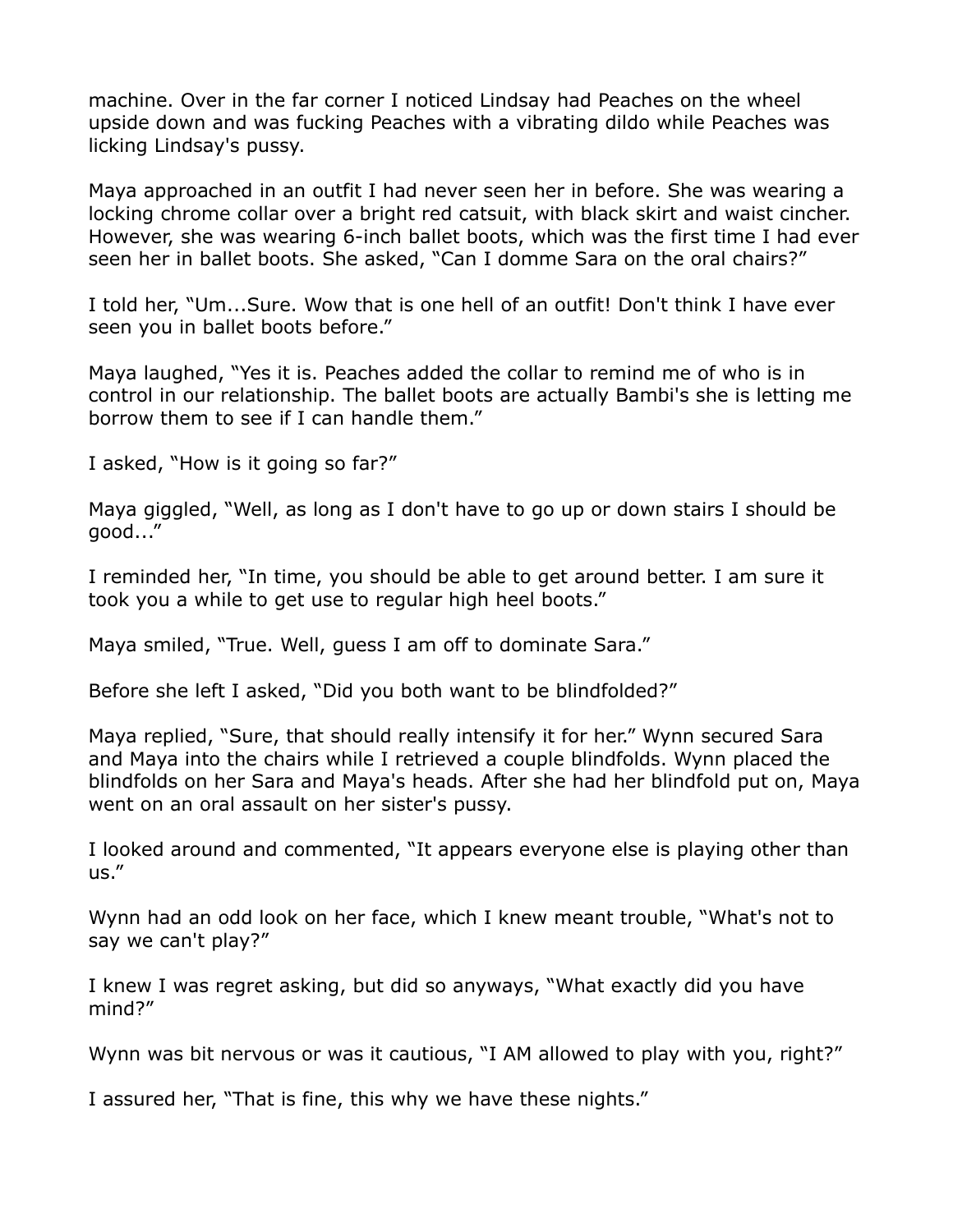Wynn cracked and evil grin and let out a bit of cackle, "Perfect. LINDSAY!"

Lindsay came right over, "You bellowed?"

Wynn instructed her, "See to it Mister Merlot here is prepped for the table. I'll be back, need to change into something more dominating...I mean comfortable."

Lindsay bowed and turned to me, "Remove your clothes...please." I removed my shorts, muscle tank and briefs. Lindsay opened the cabinet below the table and removed the collar and a straitjacket. She placed the collar around my neck.

As she started to put the jacket on me, I informed her, "This will be much easier on you if I am already sitting on the table."

Lindsay giggled, "I suppose it would be now wouldn't it. Okay then, on to the table." Once on the table, Lindsay discovered how much easier it was to get me into the jacket. She had finished securing the jacket when Wynn returned wearing a purple corset along with black opaque tights and 6-inch ankle boots. Wynn placed a hand on Lindsay's shoulder. Lindsay turned around and then looked up in shock, "Wow! What an outfit and did you just grow a few inches!?"

Wynn laughed, "3-inches to be exact. Is he ready yet?"

Lindsay explained, "Just about. Need to secure him to the table and then he is all yours. Unless you need me, I will be back getting my revenge on Peaches. Hmm...I need to go grab a peacock feather..."

Lindsay was unaware that there was more to than just getting me on the table. Lindsay was almost to the storage room when Wynn called her back. "LINDSAY!"

Lindsay froze in her tracks and with an about-face made a beeline back to Wynn and I, "Yes Wynn?"

Wynn explained, "Under the table is a set of ankle shackles and a pair of wrist cuffs. They need to be attached to the stool and then you need to secure them on to me."

Lindsay replied, "Oh, I see. I didn't realize that the giver would be restrained as well."

Wynn replied, "Yes, which is something you didn't do that one night at the old house."

I added, "Which was just as well, considering she was down there by herself with Sara."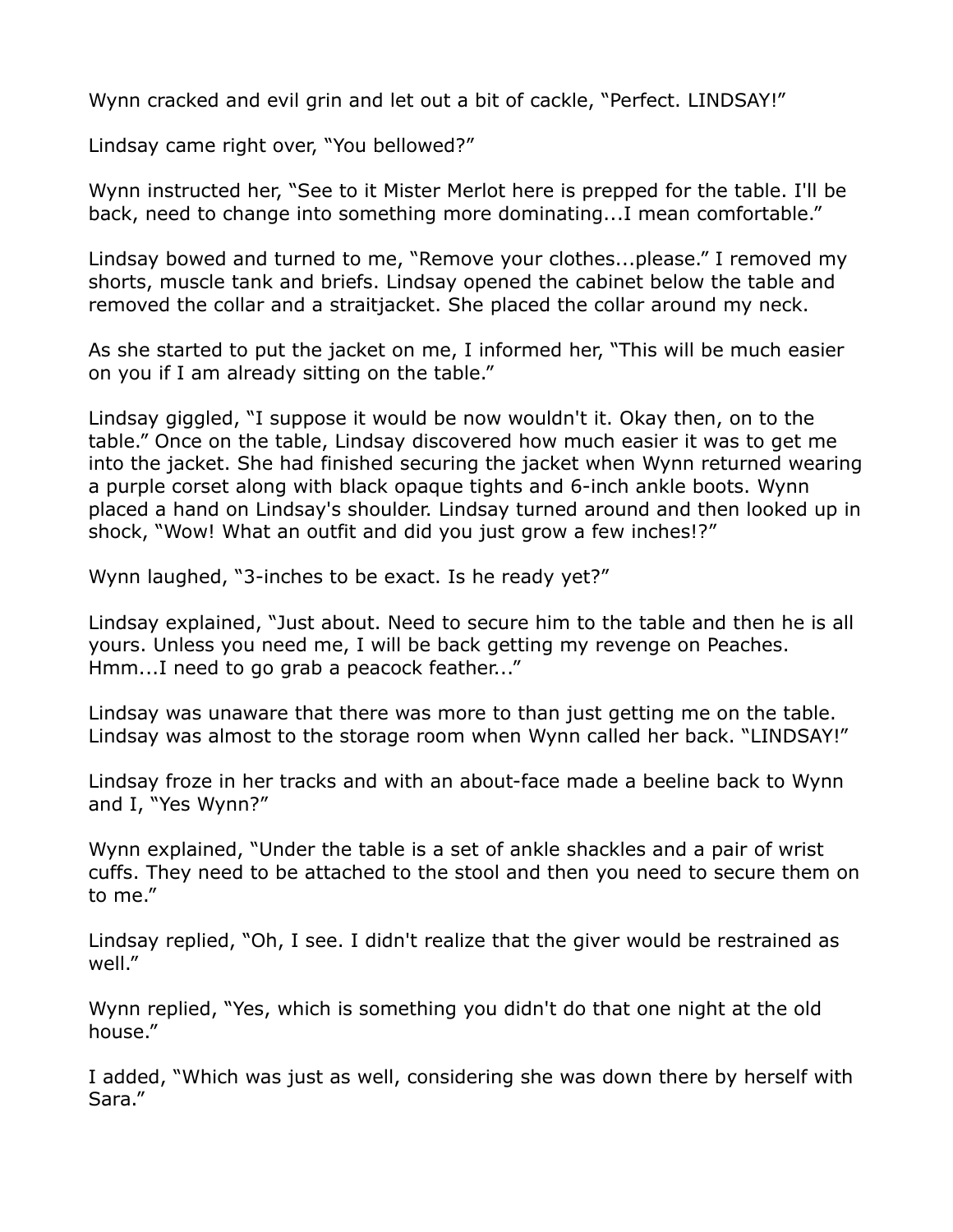Lindsay blushed, "That could've been quite the pickle." She attached the two sets of shackles to the stool and then attached them to Wynn. "There, now Peaches is waiting to be tormented, although I think leaving her upside down may just do that."

I reminded her, "Go easy on her, she is still getting use to our lifestyle. Though judging by what she did to you last night she seems to be adapting well."

A couple hours or so later we rotated partners, though Andy and Laura spent the majority of the evening together in the cage. Peaches tried to take advantage of being out of her belt while Lindsay was releasing Wynn from the stool. Lindsay turned around and caught Peaches touching herself. She yelled out, "BAD PEACHES! NAUGHTY GIRL! I will deal with you in a moment." She released me and told me, "Let's put her in a cell with ankle cuffs and a fiddle."

Wynn laughed, "Much like Sara and Maya ended up that evening when Tess was here!"

I quickly put on my clothes and headed to the storage room to get a single person fiddle and a lead chain. Sara happened to be walking by and Lindsay asked, "Can I borrow your cuffs real quick, need to deal with a naughty Peaches." I honestly didn't think Sara had her cuffs on her, but she reached into her corset and pulled out her silver cuffs and a key handing them over to Lindsay. Lindsay took the cuffs and replied, "Thanks, I'll return them later....perhaps with me wearing them!"

Sara smiled and commented, "Yummy! Sounds like fun."

Lindsay walked over to Peaches and demanded, "Hands behind your back." Peaches was thinking she was getting off easy just being handcuffed, little did she know what would be waiting for her in the cell. Both cells already had ankle shackles threaded around the stool. I placed the fiddle off to the side and had just connected the lead chain to the top of the cell when Lindsay walked in with Peaches. Lindsay sat her on the stool and I fastened the shackles around her ankles. Lindsay read the charges, "Peaches...umm...what is your last name?...ah never mind it is not important here. You have been caught touching yourself without the permission of the dungeon...or is it loft now?...Mistress. Your punishment is to spend the rest of the evening in this cell restrained in a fiddle."

Peaches was puzzled, "What Fiddle?"

Lindsay removed the cuffs from Peaches, stuffing them down her own corset and handing me the key. She instructed me, "I'll hold her wrists while you get it around her neck."

I picked up the fiddle and walked towards Peaches who had a look of sheer panic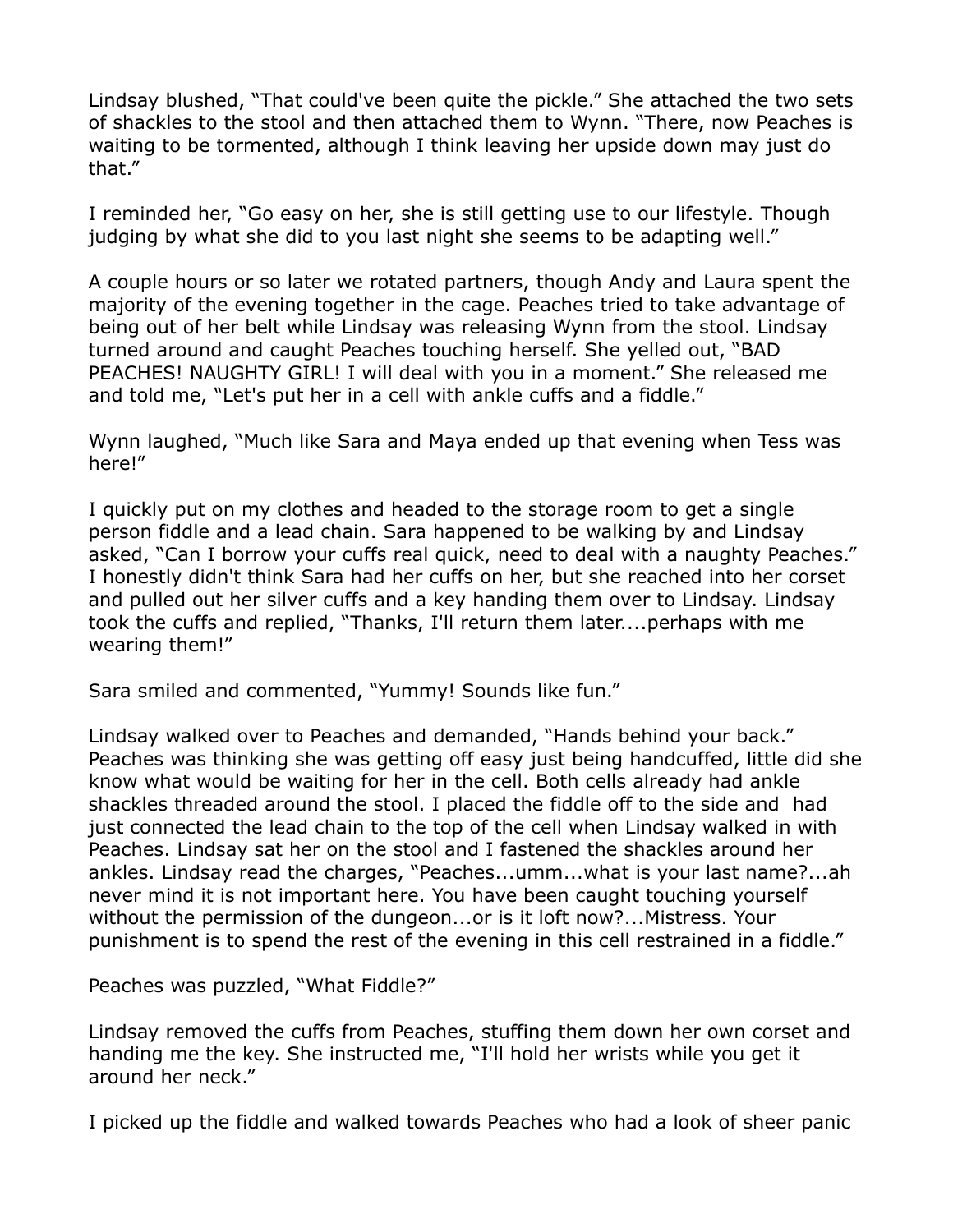when she saw the fiddle, "Oh fuck!" Lindsay placed Peaches' wrists in and I closed the device around her neck, placing the locking pin in place and securing it with a padlock. Peaches slumped over a bit with the weight, "Wow this heavy!"

I told her, "Be glad it is not the steel one, those are a lot heavier." I attached the lead chain to the lock thus taking the weight of the fiddle, "This should help."

Lindsay looked over Peaches and commented, "That should hold her. Thanks for your help." We both walked out of the cell and as I closed the door behind us. Lindsay walked into the next cell and told me, "Let Sara know I will be in here...waiting...restrained!" With that she closed the door behind her. She removed a ball gag that was hanging from the bars and placed it her mouth and secured it around her head. She reached under her skirt and pulled off her panties, tossing them on the floor by the door. Next she pulled out Sara's silver cuffs from her corset and attached to the back of the stool. She sat down on the stool and reached underneath and secured her ankles into the shackles. She adjusted her gag and closed the cuffs around her wrists.

I looked around and didn't see Sara. I was hoping for Lindsay's sake that Sara hadn't retired for the night. I headed over to the wheel and picked up the toys Lindsay and Peaches had left behind. I was walking into the store room when I saw Sara coming out of the powder room, "Sara. Lindsay is waiting for you in cell #2."

Sara asked, "What is she doing in there?"

I replied, "Waiting for you."

Sara gave me a dirty look, "Okay? Whatever" She walked out of the store room and over to the cells. She saw Lindsay sitting there gagged and then she noticed Peaches in the other cell, "Wow. Who did you piss off?"

Peaches sighed, "The Angel. I touched me when she not looking."

Sara laughed, "That is a real fine way to end up in there. Been there, done that!" Pointing to Lindsay, "So why did Ron restrain her in here?"

Peaches corrected Sara, "No Ron. She did herself."

Sara got very turned on, "Oh she did, did she? Well, well, well. What to do, what to do?" Sara opened the cell door and noticed Lindsay's panties on the floor. As she walked in the cell to inspect Lindsay's handy work, she was a bit startled when the cell door closed and locked behind her, "Crap forgot about that. Oh well." She walked over to Lindsay and ran her nails down Lindsay's arms, "What am I to do with you?" She continued dragging her nails across Lindsay's arms, "I do like the black hair on you...hmm...are those your panties over there?" Lindsay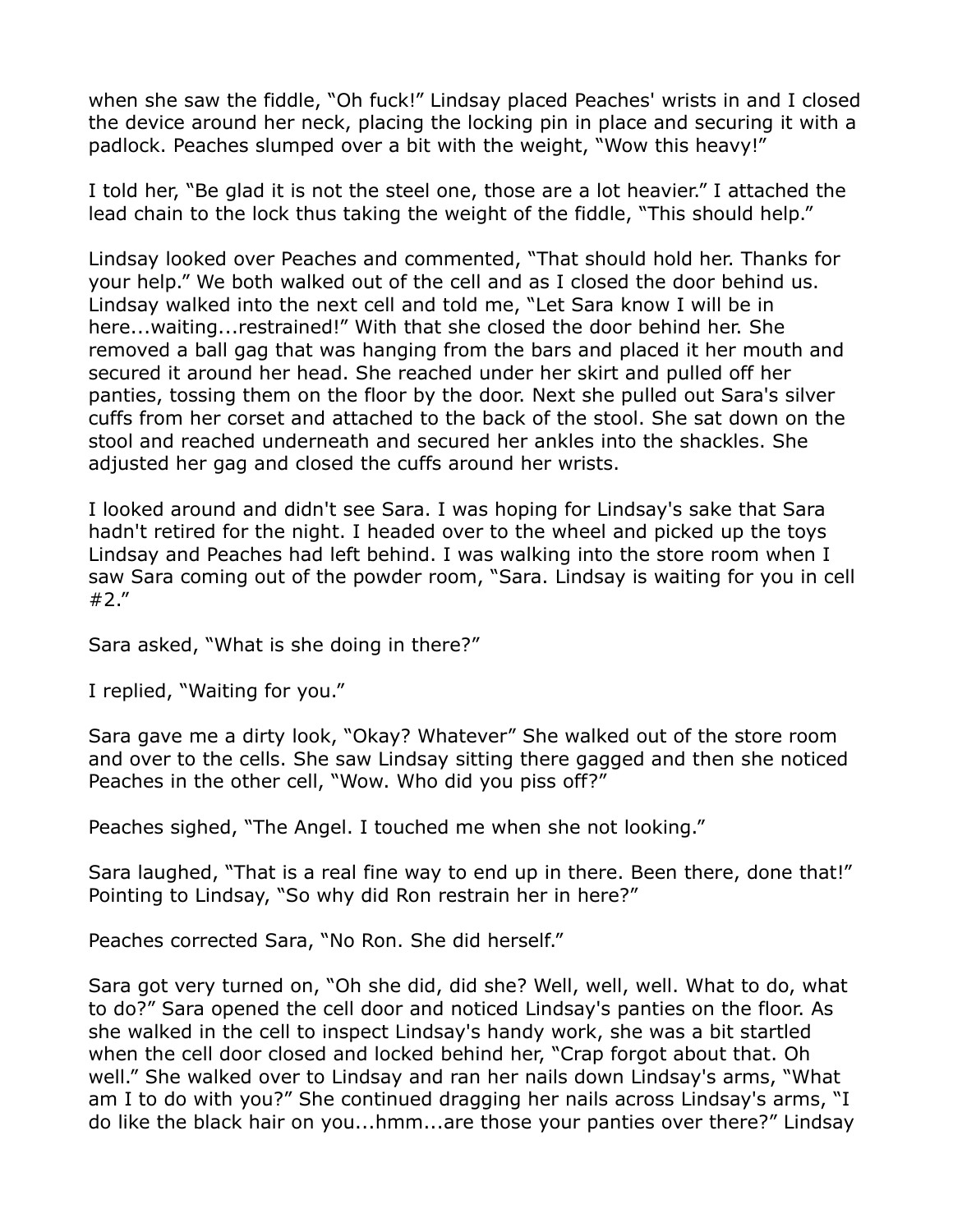nodded her head yes, "I see....well then that means I can do such interesting things to you..." She reached down under Lindsay's skirt and felt her pussy, "My, my we are a bit moist down here! This could prove to be very beneficial to *me*!" Sara stuck a couple fingers into Lindsay very moist pussy and then reached up with her thumb and began rubbing Lindsay's clit. Lindsay screamed into the gag from the sudden stimulation. Sara continued fucking Lindsay's pussy with her fingers.

Lindsay's moans were driving Peaches who was still restrained in the fiddle wild, "Oh god! That hot!"

Sara didn't realize she was tormenting Peaches at the same time, "I am putting on quite a show here aren't I? You think this is hot, watch this!" With that she lifted Lindsay's skirt and started licking her pussy. Lindsay was moaning in pleasure, while Peaches was moaning out of frustration! Sara knew Lindsay well enough to know when she was on the brink of orgasm. She noticed Wynn walking by and stopped what she was doing with Lindsay, "Wynn can you let me out please?" Wynn walked over and opened the cell door allowing Sara to exit. Sara asked Wynn, "Did you want to do anything with her, she is quite primed right now."

Wynn declined, "Nah, I need to head downstairs to get Miss Kitty and Laura's nightcaps prepared."

Sara giggled, "I think I'll join you."

Peaches protested, "Don't leave me here."

Sara turned to Peaches and reminded her, "Lindsay was the one who put you in there. She can let you out when she is ready...oh wait she restrained and locked herself into the other cell. Oh well. Good night!" Sara and Wynn exited the playroom together leaving Lindsay and Peaches alone.

Peaches was not pleased, this was the second night she found herself almost alone up in the play loft. She was about to blame Lindsay for her woes until she realized she had brought it upon herself by touching herself earlier. To add to her discomfort, another thunderstorm was brewing in the distance. Peaches saw the lightning and upon hearing the thunder, "Oh fuck!!"

# **Chapter 23: More Armor and Is It A Shin-Dig or Is It An Orgy?**

I was downstairs talking with Laura and Miss Kitty inquiring on their plans for Sunday, "What are you two doing tomorrow?"

Laura informed me, "We will likely go shopping over in Old Town Scottsdale. Our flight leaves Monday mid-morning."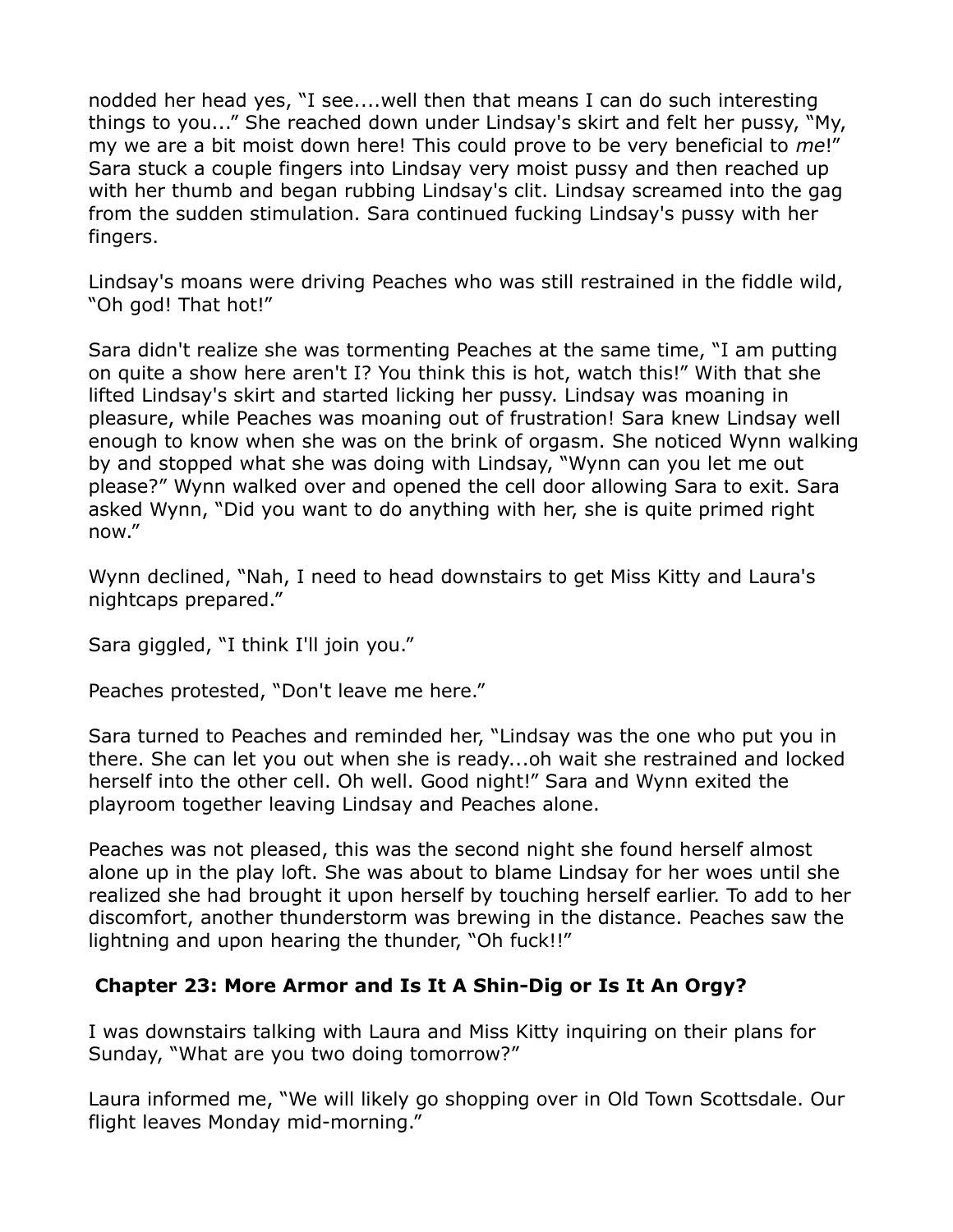Sara and Wynn walked into the dining hall. Wynn asked, "Who else besides Laura and Miss Kitty want a night cap?"

Maya had walked into the room and announced she could go for a night cap. Laura asked, "What happened to Andy?"

Wynn explained, "Think you wore him out, he headed back to the cottage about an hour ago."

Maya commented, "Oh so that is why Lindsay is not around."

I advised her, "Actually, Lindsay is still in the play loft along with Peaches. They are both in the jail cells."

The thunderstorm was getting closer and Maya was getting concerned, "Are they gagged?"

Sara replied, "Just Lindsay."

As the thunder got louder Maya grew more concerned, "I better get up there, Peaches doesn't like to be alone in thunderstorms. I wouldn't be so concerned if Lindsay could talk to her. Out of curiosity, what did they do?"

Sara told her, "I think Peaches was touching herself and then Lindsay decided she would put herself in the other cell for me. I suppose I should release her." She felt around for cuffs keys, "Odd where are my keys?"

I had forgotten that Lindsay had handed them over to me prior to putting herself in the cell. I reached into my shorts pocket and pulled them out, "Here you go. Lindsay had given them to me before she put herself in the other cell. Oh Maya, Peaches is in a fiddle and the key is on the shelf across from the cells."

Sara and Maya headed up to the loft to release their playmates. Upon Maya entering the play loft Peaches begged, "Maya...let me out!"

Maya could tell Peaches was getting very uncomfortable and assured her, "I'll have you out shortly."

Sara opened and propped the door to Lindsay's cell. She reached under and undid Lindsay's left ankle, however she left the cuffs on Lindsay's wrists, instead only detaching them from the stool. She then detached the ankle cuffs from the stool and attached the other cuff to her right ankle. She looked to Lindsay and told her, "You are not going to run off this way. I could've left you up here..." She grabbed a hold of Lindsay's left arm and guided her out the loft and down the stairs. Upon entering the dining hall Sara redid the cuffs to Lindsay's hands were in front of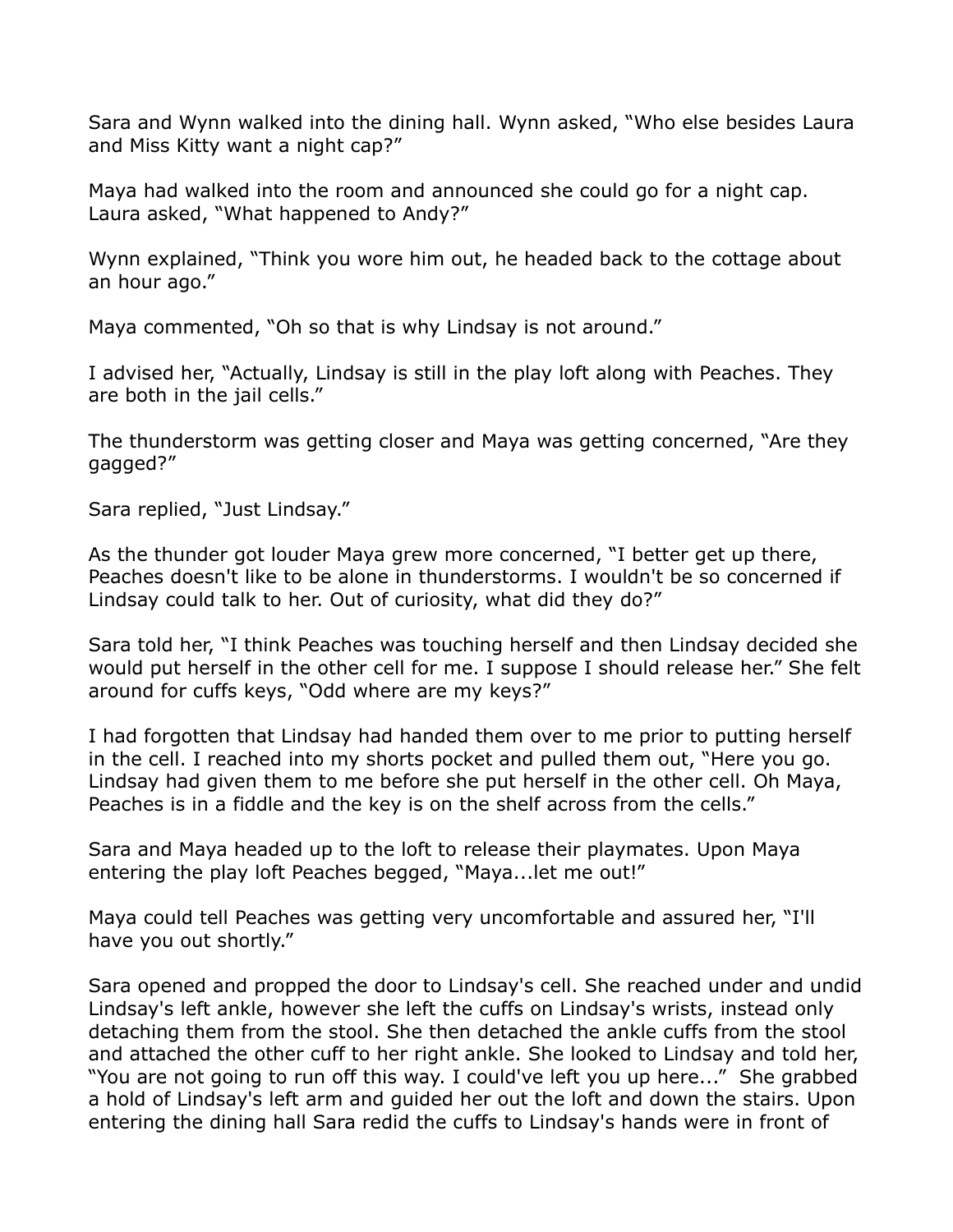her and removed Lindsay's gag, "There, you can join us for the night cap. Now have a seat."

While Lindsay did take a seat Sara apparently forgot her ankle was still attached to Lindsay's and discovered this when she went to go the kitchen. Lindsay yelped, "SARA!"

Sara realizing her error, "Oh we are still attached aren't we? No problem let me remove this shackle from my leg...," Sara realized she had left the key in the cell, "...seems I left the key in the cell upstairs...oops."

Lindsay was not amused and yelled out, "Sara Clementine Rae Merlot..." there was more, but it was in Mandarin.

Maya was shocked, "Lindsay, how the heck do you know Sara's middle name?"

Lindsay had this grin that would make the Cheshire Cat jealous, "I have my sources." She turned to Sara and declared, "I really don't want to go back up there..."

Maya offered, "I'll go up there and grab them."

After Maya left Miss Kitty looked over and saw Peaches standing off to the side trembling like a chihuahua as the thunder boomed overhead, "You okay dear?" Peaches didn't say anything.

Laura came over next to Peaches and guided her to a chair, "Here have a seat." Laura rubbed Peaches arm and back while trying to calm her, "Don't worry you are safe here with us. Maya will be back down shortly." I stood there in amazement as did Sara and most of the family. This was a side of Laura we rarely ever saw. A lot of people assume Laura was a cold hearted bitch with the way she acts, but that behaviour is mainly a show. She does show restraint as demonstrated when she was in Lake Havasu in December.

Maya returned with the keys, "Okay here we go...," She noticed Peaches, "Shit. Sorry I shouldn't have left her."

Laura assured her, "That's okay, she is doing better." Peaches had calmed down considerably and excused herself to go the powder room. As she had left Laura asked, "What happened to her?"

Maya was confused, "Have no idea, I know she does not like thunderstorms. She has never wanted to talk to me about this. I have asked a couple time and she shuts me out. I suppose she will open up eventually."

Peaches returned to the dining hall and walked over to Maya and whispered to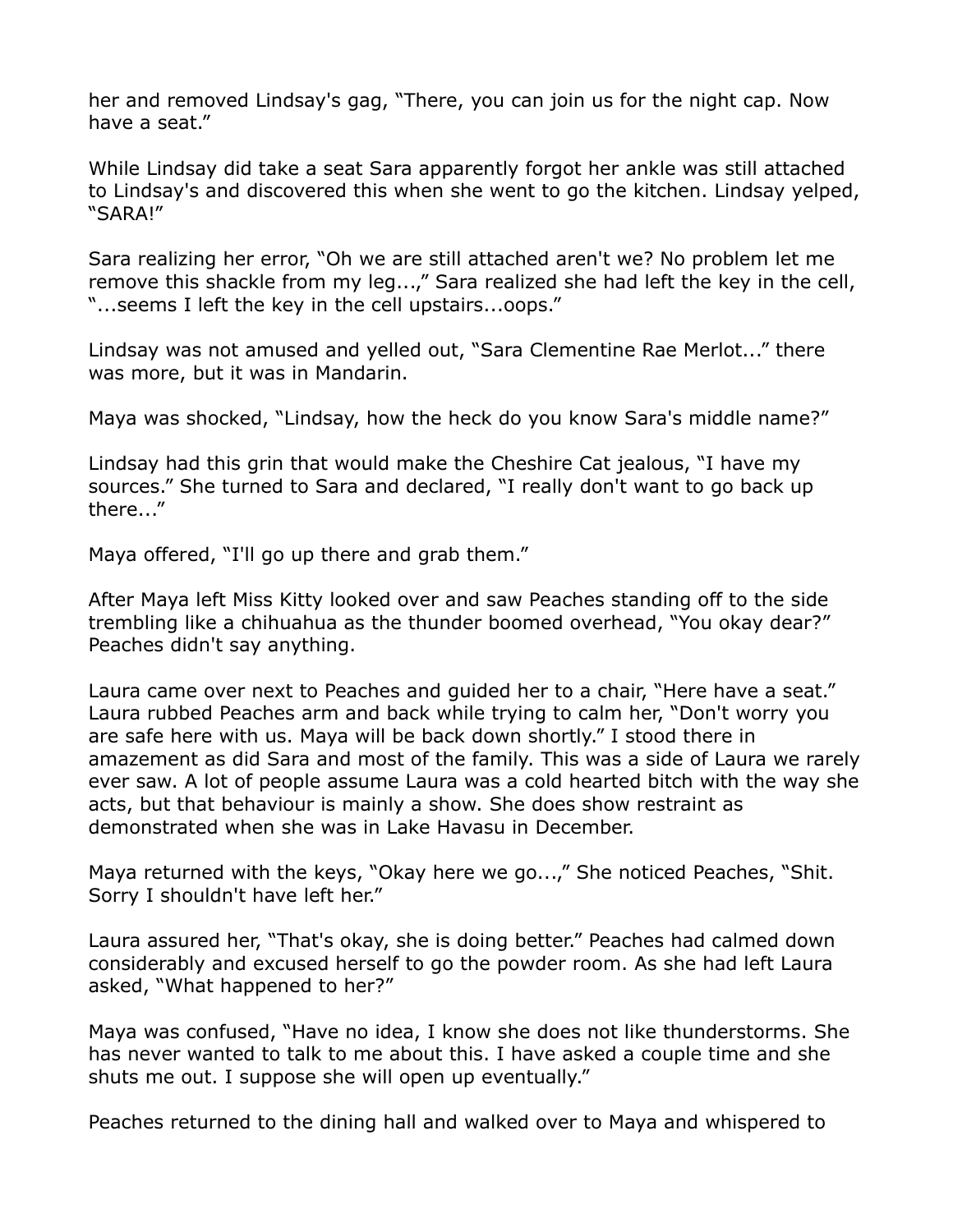her, "Can we go?"

Maya looked up at Peaches, "Sure. Good night everyone." The two of them left hand in hand heading upstairs.

Sara undid the ankle cuffs from her own ankle as well as Lindsay's. "I think we should call it a night." She also removed her silver cuffs from Lindsay, stuffing them down her corset.

Lindsay rubbed her wrists and looked around then asked, "Where's Andy?"

Wynn told her, "He retired about an hour ago. Laura must have worn him out."

Laura commented, "I did make sure to put his device back on before I let him free."

Lindsay chuckled, "Thanks. You didn't really need to do that, but that's fine. I suppose I should go join him. Good night all."

Miss Kitty noticed the time, "If we want to get an early start tomorrow, best we be going to bed as well."

Laura was barely staying awake after the night cap, "Yes we should..."

It was now only Sara, Wynn and myself left in the dining hall. Wynn asked, "I know Miss Kitty and Laura are going shopping tomorrow. What else is everyone doing?"

I told her, "Not sure at this point. I am thinking though tomorrow night we might go to *The Unlikely Cowboy*. Will need to see if Marc and Martina are free as well as Kayré and Kacie."

Wynn asked, "Would it be possible for us not to go out tomorrow night?"

I was a bit surprised by her question, "I suppose we could stay in, why?"

Wynn explained, "We still have a ton of food left over. We can still have Martina and Marc along with Kacie and Kayré over. Make it a pool party!"

I joked, "Martina and pool party?! That is not a good combination!"

Wynn did a face palm, "When will I ever learn? Well, let me clean up here and I am off to bed."

Sara and I left for our suite. We chatted for a bit and I asked if she knew about Lindsay's plans, "Were you aware that Lindsay made a deal with Andy? If he were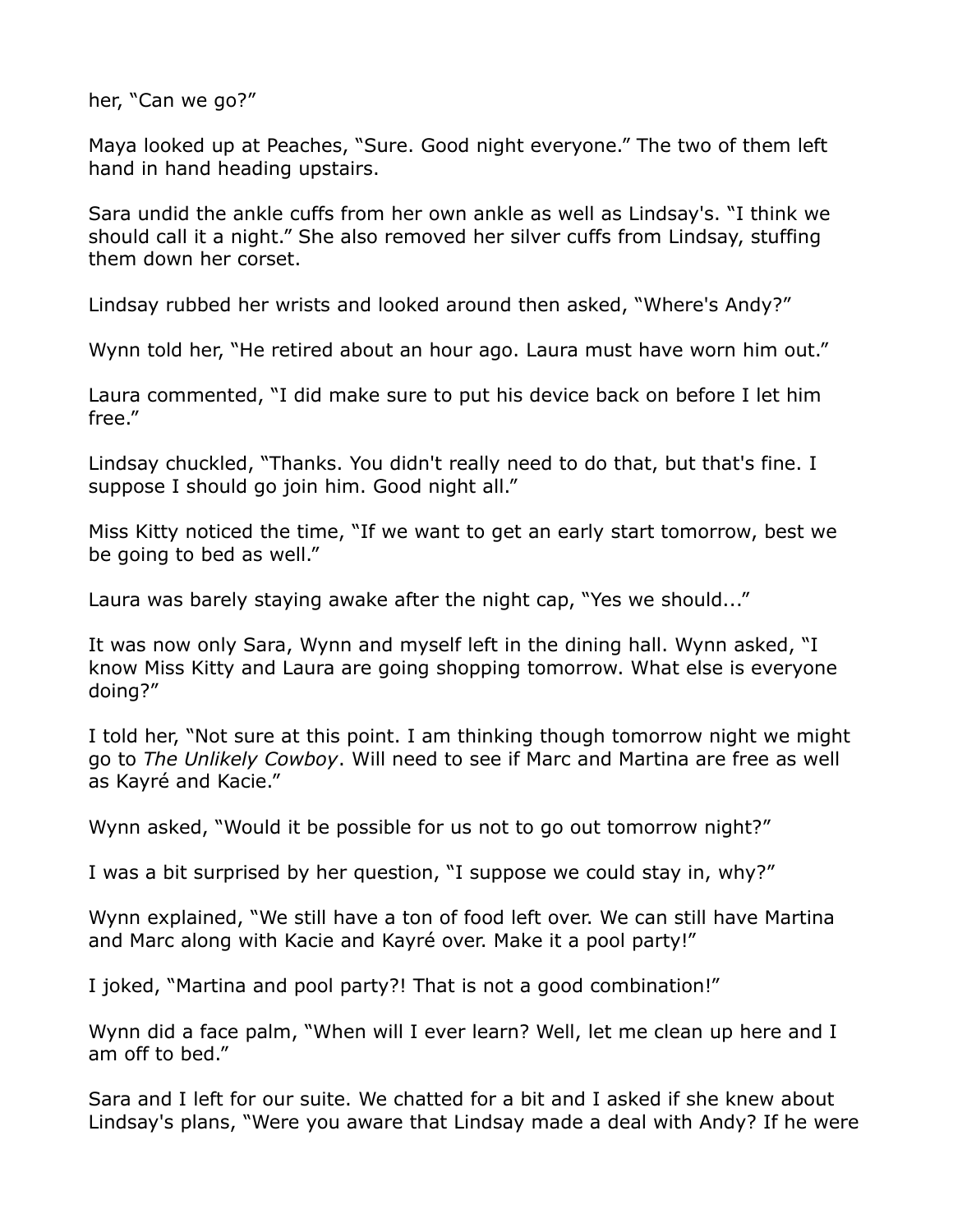to wear the CBT-7500 she would get her pussy and clit pierced so she could have a belt like Maya's?"

Sara was a bit shocked, "I somehow can't seem to imagine Lindsay wanting to go through the process. I could see her getting her tits pierced so she could have armor like Wynn and I, but to go the route of Maya. I suppose she has a high tolerance for pain, but still. Maya had her piercings done a long time ago all at once when she was drunk. She told me she wished she had only done a couple at a time. Oh well..." Sara fell asleep.

The next morning we were awoken by Peaches, "Morning. Breakfast soon. Breakfast enchiladas, beans."

Sara was a little confused, "Breakfast enchiladas?"

I explained, "It is enchiladas with Pico de Gallo and eggs inside."

We got dressed and headed down to the dining hall. During breakfast Maya asked me, "Ron, do you know if Gary is still making the 'armor'?"

I asked, "Why, you want to get one instead of what you have now?"

Maya explained, "No, I quite like having my belt attached to my pussy and clit. No, this would be for Peaches. We thought about having her go the route I did with the piercings down there, but that is a bit much for her."

Andy asked Maya, "What about Lindsay?"

Maya looked at him confused, "What about her?"

Andy explained, "Do you think she could handle getting the piercings down there. She thought about getting a belt like yours."

Maya thought for a moment, "That is a major step from what she has now. I think she would be better off just getting her tits pierced so she could have an armor. I wasn't exactly sober when I had all my piercings down there done and a couple days later I really wished I hadn't gotten them all done at once."

Wynn added, "In some ways, I think the armor is more extreme as for security. Not only is your pussy and clit inaccessible, but so are your tits."

Peaches asked, "How secure?"

Sara explained, "Without they key there is no way to get out and there is no way you are going to touch yourself. It takes a little getting use to wearing, but since you have been wearing corsets you should get use to the ridged tightness fairly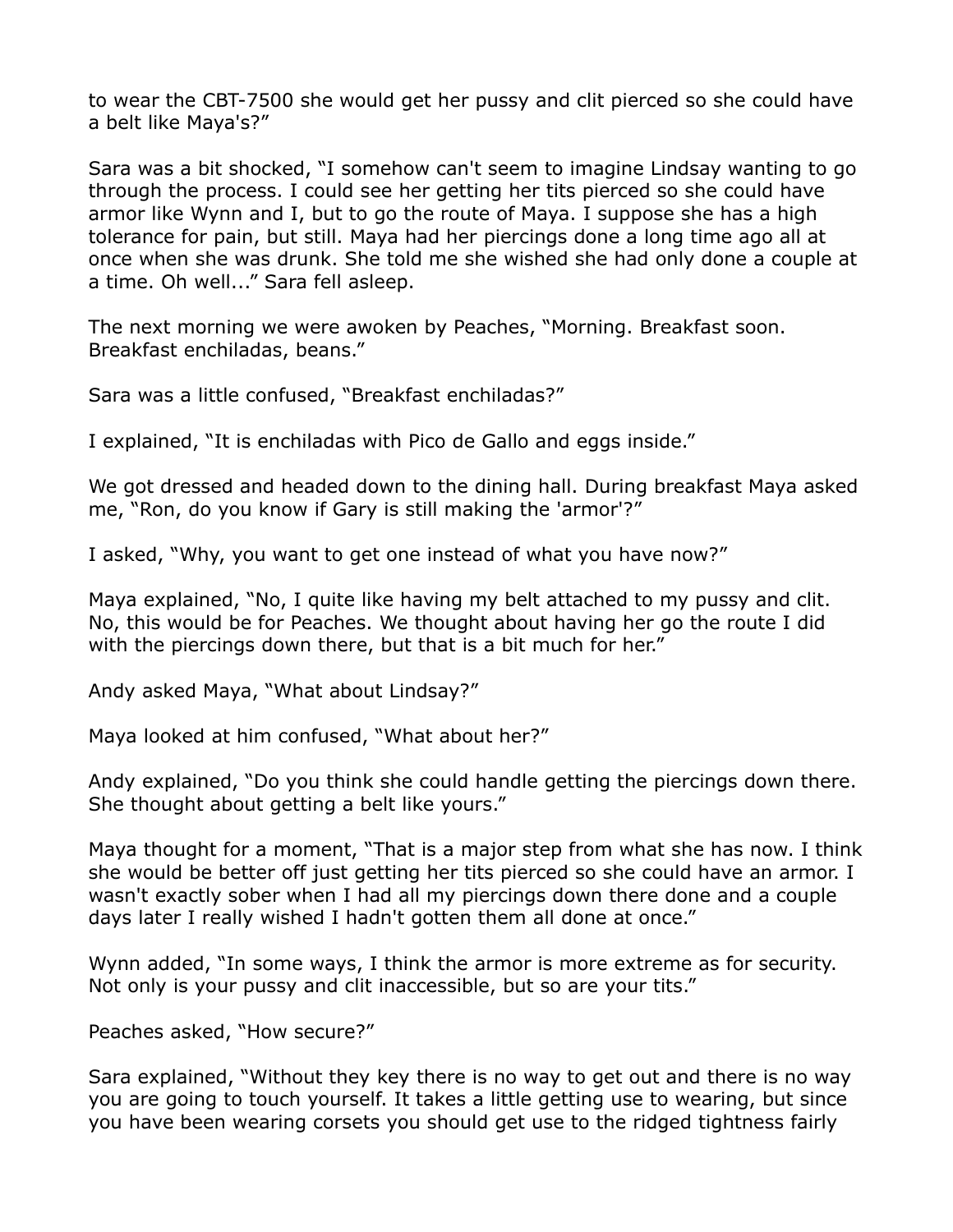quickly. The weight is a little bit more, but not bad after a while."

Wynn joking to Maya and pointing to Peaches, "It will help improve her posture, there is no way she will able to slouch wearing one of these."

Andy asked, "Does Louise work weekends?"

I told him, "Not really sure. I can always call Gary, need to anyway for our 'pool party' tonight." I turned my attention to Sara, "Hey can you call Kayré and Kacie, see if they can come out tonight. I am going to also give Marc and Martina a ring."

Sara joked, "Oh great Martina and her one piece bikini."

Peaches was confused by Sara's comment, "One piece bikini?"

I explained, "Topless, that is if we are lucky. Last time we had her at a pool party at the other house I don't think either piece of her bathing suit were on her when she went into the water."

Sara added, "We need to keep her away from Peaches."

Peaches scowled and demanded, "Why must keep her from me?"

Sara laughed, "Well, she does have a tendency to fuck anyone in sight when she has been drinking. Let me put it this way, she is the reason I am belted."

Miss Kitty commented, "And the reason I had Laura belted."

I laughed, "Ah yes, how I could forget the night of the '*Unlikely Affair'*! Laura was the last person I was expecting Martina to be screwing. However, at least it was Laura and not some strange guy."

Peaches was having some troubles putting two and two together, "I understand Laura, why Sara?"

Laura raised her hand, "If I may explain...prior to Martina and I doing it in the Queen Suite, we had a bit much to drink one night when Ron was out of town...where were you."

I thought for a moment, "Umm...oh shit yes...the initial install for *The Budget Holstein* Oro Valley. Laura was suppose to be down there the next morning, but somehow or another she ate something that 'didn't agree with her'. I would find out later that something was Martina."

Laura showed remorse, "Oh but, Martina did agree with me. However, I should've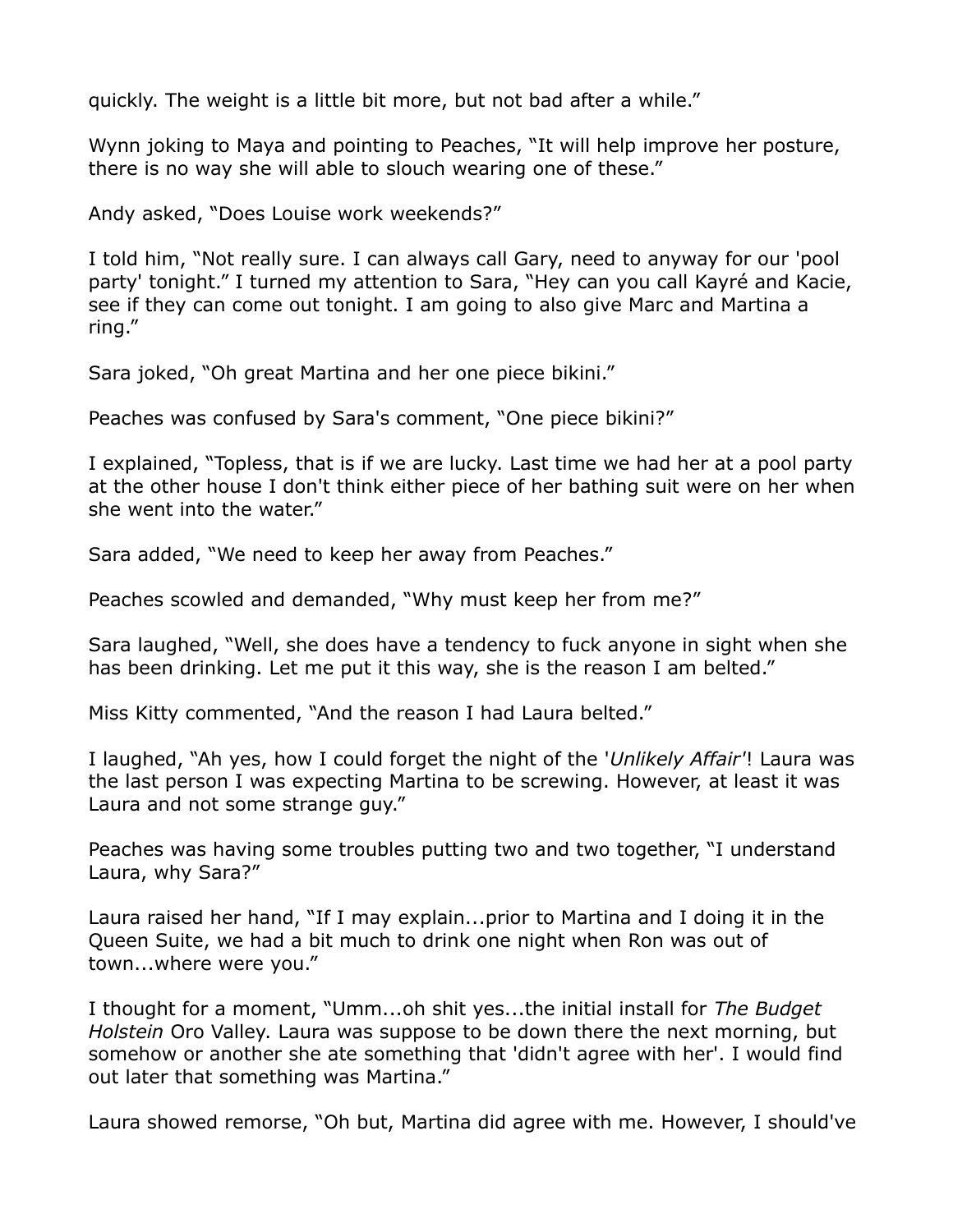known better. We really did luck out that Linda was so forgiving."

I sighed, "Yep and somehow she has become one of my best clients which is ironic."

Peaches was still confused, "But why Sara?"

Laura explained, "Okay, Martina and I were a bit drunk. We put on strap-ons and tried to gang bang Sara. We under estimated her strength, or we were so drunk...I have to say she did a number on Martina."

Sara commented, "Yep she landed on her ass pretty hard on that tile in the great room. I did get revenge on her with the help of Bunny and Bambi. She was the one being gang banged and didn't take much for us to wear her out. Anyways, I went to Vegas and had a belt made to 'protect' myself from Martina and Laura."

I added, "I think she was so drunk, she would've passed out sooner or later. The next morning she found out what it was like to be belted and we were half way to Tucson."

Peaches was getting excited, "Martina sounds fun!"

Miss Kitty suggested, "You know, it could be quite erotic for Peaches to have Laura and Martina fuck her!"

Maya and I at the same time, "Oh shit!"

I added, "Hell, this Shin-Dig might as well be like our wedding night....a freaking orgy!"

Sara joked, "Do you still have the number for that DJ?"

I started laughing so hard, "Yikes. We did give him quite the show! Totally forgotten he was there until he started playing porno music. That was one hell of a night!"

Sara commented, "Kayré and Kacie weren't there were they?"

I reminded Sara, "Yea Kayré was there with Linda, but think they both retired before things got...um...wild. We didn't meet Kacie until later on. You know what, let's go for it. Let's have a Shin-Dig to out do all the other Shin-Digs! I'll get on the horn with the Zinfandel's and then Marc and Martina!" I told Wynn, "You may want to make sure the bar is well stocked!" I headed over to my office while Sara went to get on the horn with Kayré and Kacie. I decided to call Marc and Martina first.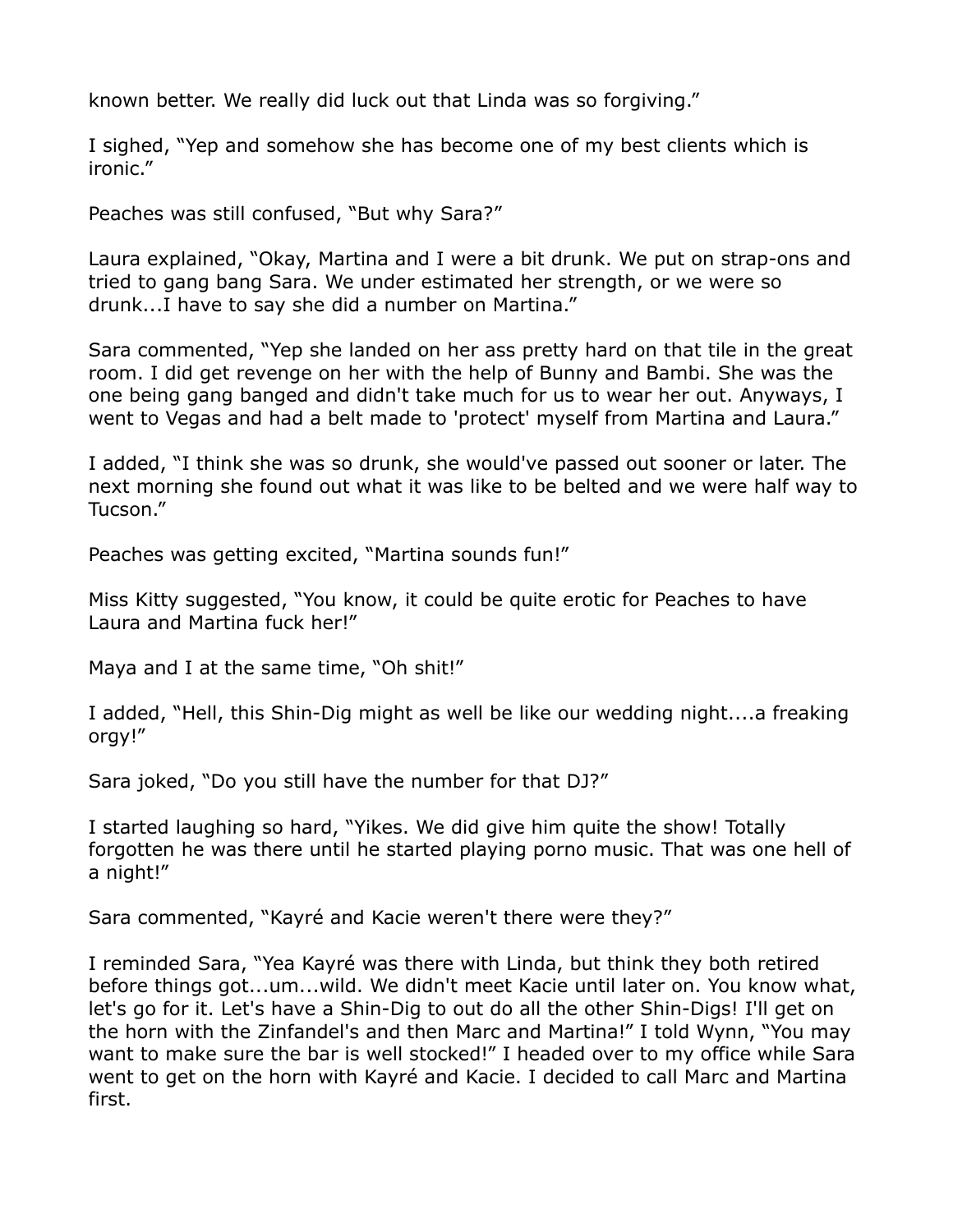Marc answered and I asked, "Got any plans for tonight?"

Marc told me, "Not really why and do I have to involve Martina?"

I laughed, "Yes, but it may be worth your while. Remember the night of the big weddings?"

Marc laughed, "Oyi!"

I explained, "Well, we are going to have a Shin-Dig to out do all other Shin-Digs tonight at our new place. So, you two are invited for the pool party! I say come around 3:00 PM and expect to be here a while."

Marc asked, "Who else is going to be there?"

I explained, "Well, I am hoping the Zinfandel's along with Kayré and Kacie. Laura and Miss Kitty are still in town. Which reminds me I thinking Peaches needs to get 'initiated' into the family. Miss Kitty has already given her approval for Laura to fuck Peaches. So, that would just leave Martina."

Marc joked, "Crap, I'll have to figure out where I hid the key for her belt! Well, see you then."

Sara had come over and informed me Kayré and Kacie would not be coming. I told her, "Marc and Martina will be coming. Sounds like Marc is all for Martina to initiate Peaches along with Laura. Of course, that is provided he can remember where he hid the key for Martina's belt. I still need to get a hold of the Zinfandel's."

I got on the horn with Gary, "Morning Ron. What's happening?"

I explained, "We are having a big Shin-Dig tonight. New house, Vinnie's 2.0 and more. Anyway, I am hoping you and the girls' can make it. Marc and Martina, plus Laura and Miss Kitty are here. Peaches is going to get 'initiated' into the family tonight!"

Gary laughed, "Wow, sounds like a big to do!"

I reminded him, "Remember the after party at our weddings? I expect this going to be just as wild!"

Gary recalled, "Ah yes that night. Bambi was not too happy that night, until she met up with Maya. Hmm...may be I should have handled things better..."

I asked, "In regards to Maya getting carried away with Bambi?"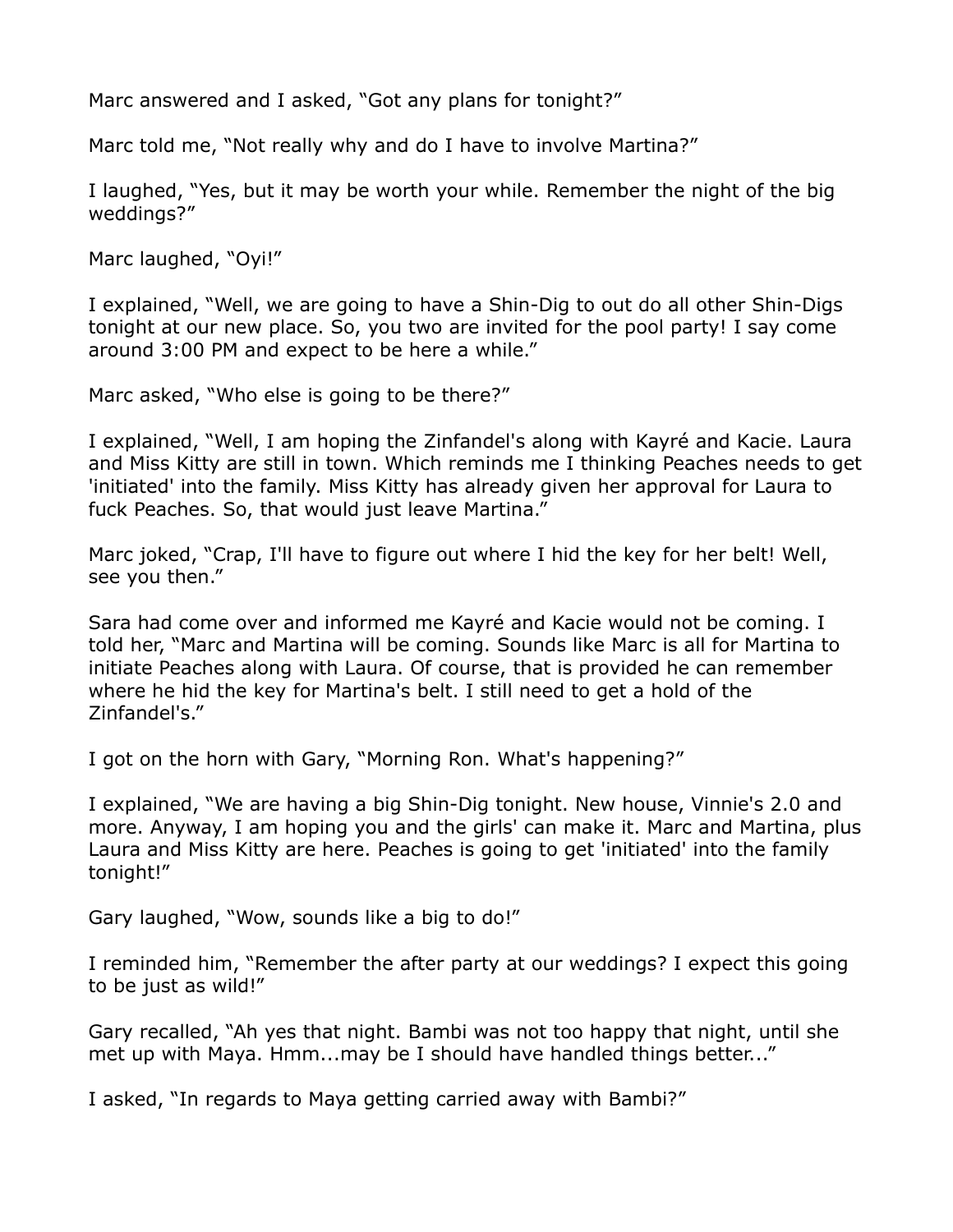Gary wondered, "I didn't know you knew. How?"

I explained, "Maya came clean when she got back from the fallout in Chugwater. That was a dark time, thank goodness Peaches was there for her. She has calmed down considerably now and is more cautious too."

Gary added, "Bambi admitted that she could've stopped Maya if she really wanted to. Not sure how given she was restrained to the caning platform...she does miss Maya. May be they can have some fun tonight as sounds like Peaches is going to be occupied by Laura and Martina."

I reminded him, "Maya is an adult and I have no issues with her and Bambi. They will be out in the open at least. Anyway, the main reason I called was to find out if Louise worked on Sundays."

Gary advised, "No, she does not. Tuesdays through Saturdays. Why?"

I explained, "Well, Lindsay and Andy had made a deal. If Andy would wear a CBT-7500, Lindsay would 'upgrade' her belt to an extreme security like Maya's. However, Lindsay doesn't have any piercings down there and Maya advised against Lindsay doing that. However, Maya mentioned that Peaches wants to get an armor like Wynn and Sara. They had discussed doing the extreme security belt, but Peaches doesn't have any piercings down there either."

Gary agreed, "Yea, good idea. Tit piercings are easier to take care of then those down there. I was surprised to see Maya had all those piercings down there."

I told him, "Apparently, she was rather drunk when she had them done and she really regretted getting all of them done at once. Guess she was in a bit of pain for a while."

I could hear Gary cringing, "Oh yea, that can be very painful, especially if not taken care of properly. I'll give Louise a call Tuesday and see when she is open."

I told him, "Likely will need to be in the evening as Lindsay will be working at Budget Holstein and Peaches over at Vinnie's."

Gary asked, "When did Peaches start working at Vinnie's and doing what?"

I explained, "She starts tomorrow as a waitress."

Gary was pleased, "Neat. Anyway, what time should we be there tonight?"

I told him, "Anytime after 3:00 PM should be fine."

### **Chapter 24: Peaches & Maya's Confessional**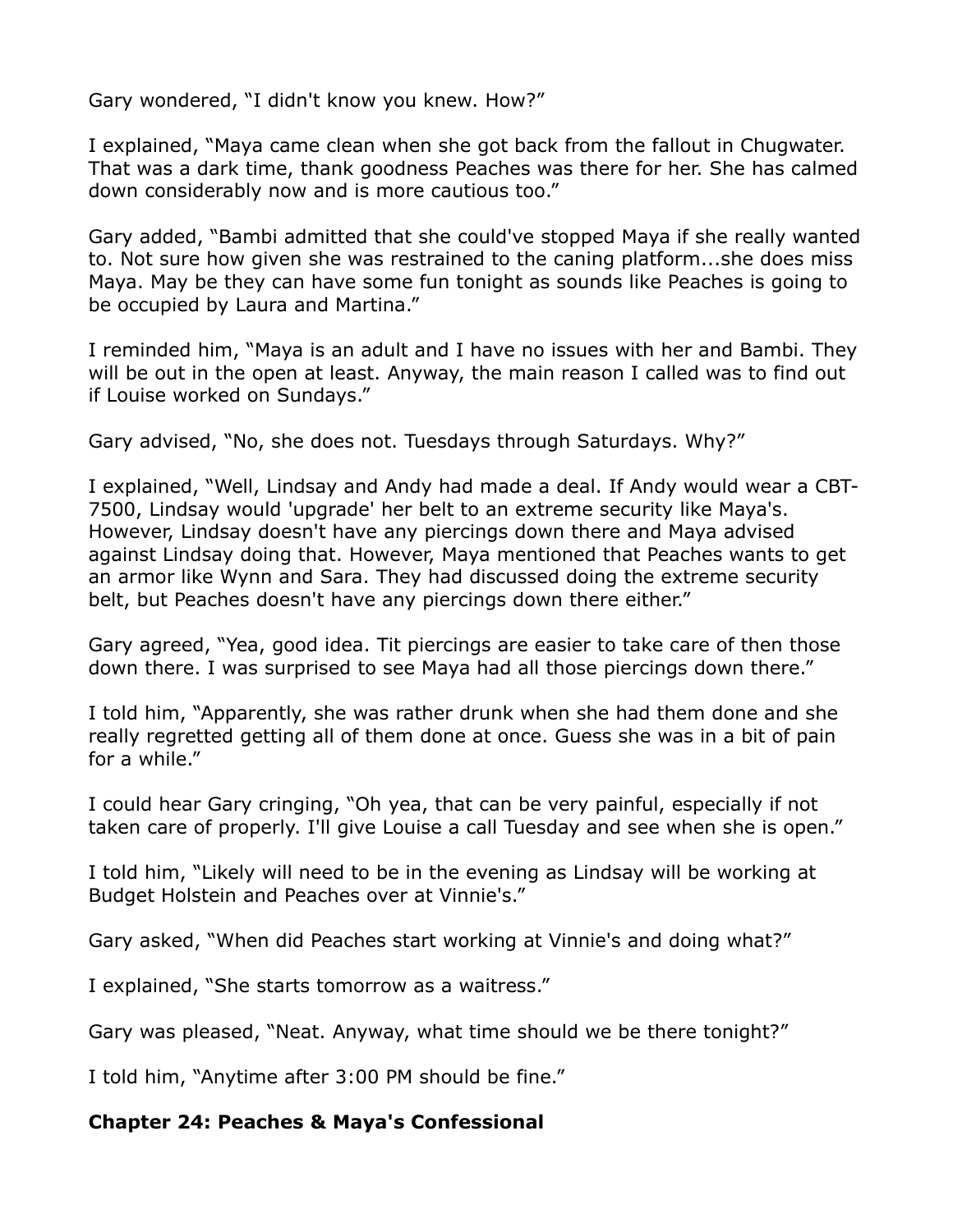I returned to the dining hall to find Maya and Peaches were still around, but most everyone else had left. Maya asked, "Hey, Peaches and I have been talking and I am wondering if we can have a house meeting before the Shin-Dig tonight? Just the family, as well as Andy and Lindsay and your sister."

I wasn't sure what was going on, "Sure. May I ask what this is about?"

Maya explained, "I think it may be beneficial for me and everyone else if *we* explained what happened in Chugwater from the time Peaches and I headed back after the Boot's Chugwater project to the night at Corona de la Estrella's."

I noticed her emphasis on 'we', "You *and* Peaches want to explain?" Maya nodded 'yes', "Okay, then. Everyone one should be back around 2:00 PM and the guests have been told to come after 3:00 PM." Later that day everyone had returned from their outings and I announce, "House meeting in 5-minutes Great Room." Everyone had gathered in the Great Room and I turned my attention to Maya and Peaches, "Okay, Maya and Peaches have called this meeting."

Maya stood up, "Thanks Ron. Since all of you were involved with the Boots Chugwater project and/or saw the aftermath of the fallout with my parents...um...well...let my clarify that...my father and his business partner, Tess. Yes, Tess was his business partner, not his wife. It seems as what has become common place with my father the whole story behind Tess being his 'wife' was just a ploy as I learned the hard way from Peaches."

Sara added, "Much like his sobriety sob story when he showed up here in January."

Maya scowled, "Yea, can't believe I fell for that too. Anyway, let me explain what happened from the point Peaches and I left a couple months back to that night at Corona de la Estrella's on Easter. So, while we were all still in Chugwater...We had wrapped up on the Boot's job when Tess asked if after their 'honeymoon' if I would be willing to come back and help her and Peaches turn the Ranch House into a lesbian themed Bed and Breakfast. She told me that they wanted to downsize, but didn't want to depart with The Ranch. Also, she informed me that this would be our 'project' while Boots was Jed's."

Peaches added, "Tess told me they go on vacation."

Maya continues, "Makes sense as they knew Peaches knew the truth about their 'relationship'. So, we returned to Arizona and I made the painful arrangements to move myself out to Chugwater and help out my parents...errr...father and Tess. However, due to bad weather we didn't make it back until about a day and half later than we had planned. The first thing we noticed was all The Ranch staff were gone, plus Tess and Jed had already moved out. I would learn later when I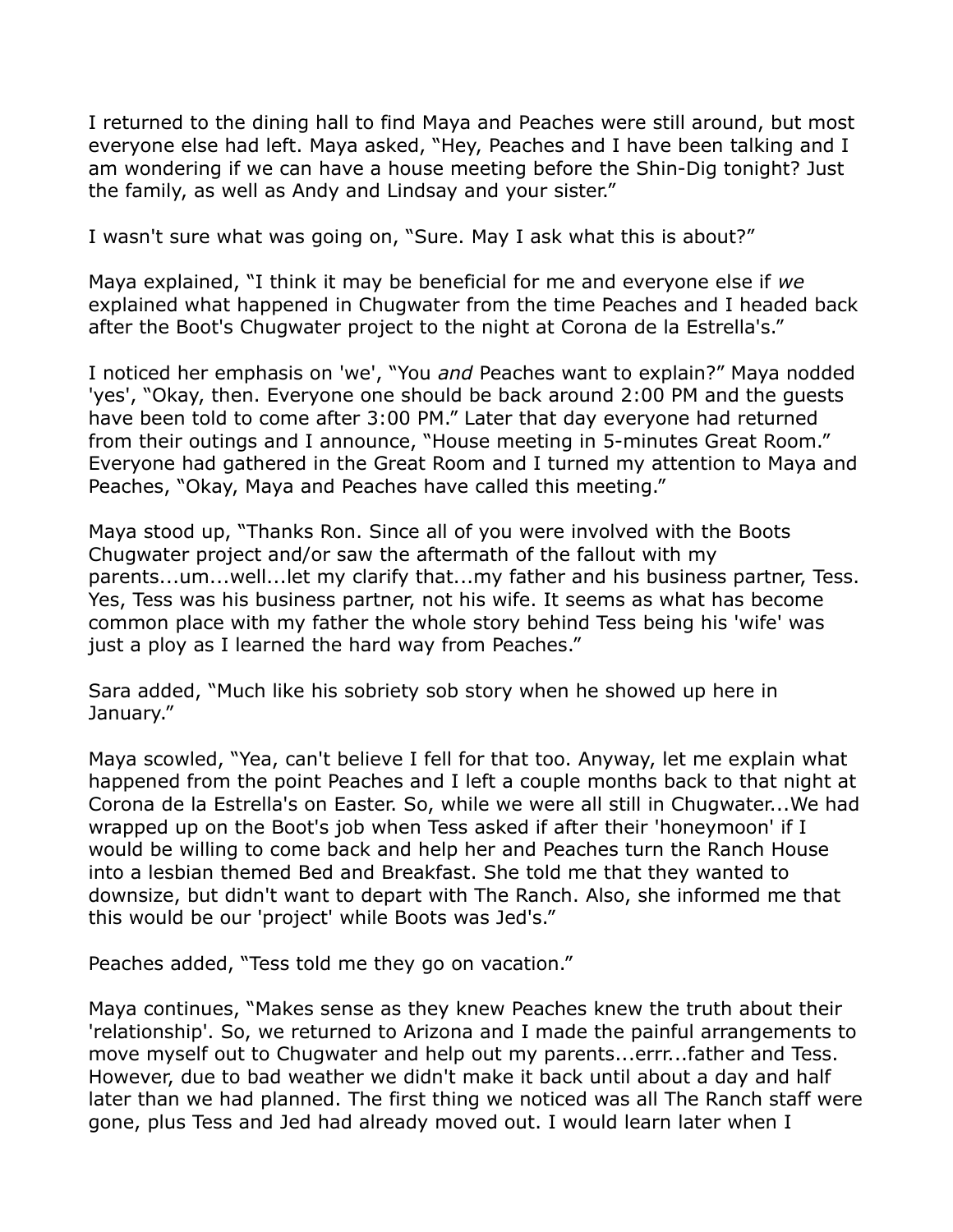started doing some digging online they had bought and closed on the condo while they were suppose to be on their 'honeymoon'. We didn't think much of The Ranch staff being gone, thought may be there were given some time off during the transition. However, I found it very difficult to get a hold of Tess. Anyway, a couple days later I was finally able to get a hold of Tess who informed me Jed was a bit overwhelmed with Boots and would be 'back' in a week or so. In the meantime, she asked Peaches and I to get The Ranch House cleaned up and make note of what would need to be fixed and/or replaced. She gave me a list of about a half dozen sub-contractors to contact and arrange with them the work that needed to be done based on our findings. However, Tess told me to have them contact *her*."

Lindsay asked, "If you and Peaches were 'in charge' why were they suppose to contact her?"

Maya smiled, "Excellent question! I had thought may be because Tess was the one with the money. May be it was Freudian Slip on my part, but I accidentally gave one of the sub-contractors my cell number instead of Tess's. A couple days later, that sub-contractor calls me and tells me he is ready to start the work, but permits have not been pulled for the project. He told me he could start, but would rather wait until we got the needed permits."

I commented, "Smart contractor."

Maya continued, "So I spent the next couple days again trying to get a hold of Tess. By this time she was suppose to be returning back to the Ranch House. I finally did reach her and she was like 'Oh, thought I had done that already. Been so busy helping your father. Just go online and apply for the permits, use the Ranch's credit card.' I asked her when she was returning and she just kept telling me Jed still needed help with Boots."

Peaches added, "Which was *Jed's* project. I wondered if she would come back. I missed her. We good friends she helped with my sponsorship."

Maya explained, "I was wondering as well, but didn't say anything as to not worry Peaches. But, when she mentioned it I knew something was not right. I went online and applied for the permits through the county. While I was online I saw a link for recent home sales in the area. Went to the site and did a search. I put in 'Rae', 'Whitewater' and even 'Rae-Whitewater' but nothing came up. For some reason I tried 'Boot's Chugwater' and found the sale with Jed Rae and Tess Whitewater listed as lessees. Then I saw the date and realized that was days after we had left to come back to Arizona."

Andy asked, "Why did they put the condo in the business name and then rented it to themselves, that seems a bit suspicious."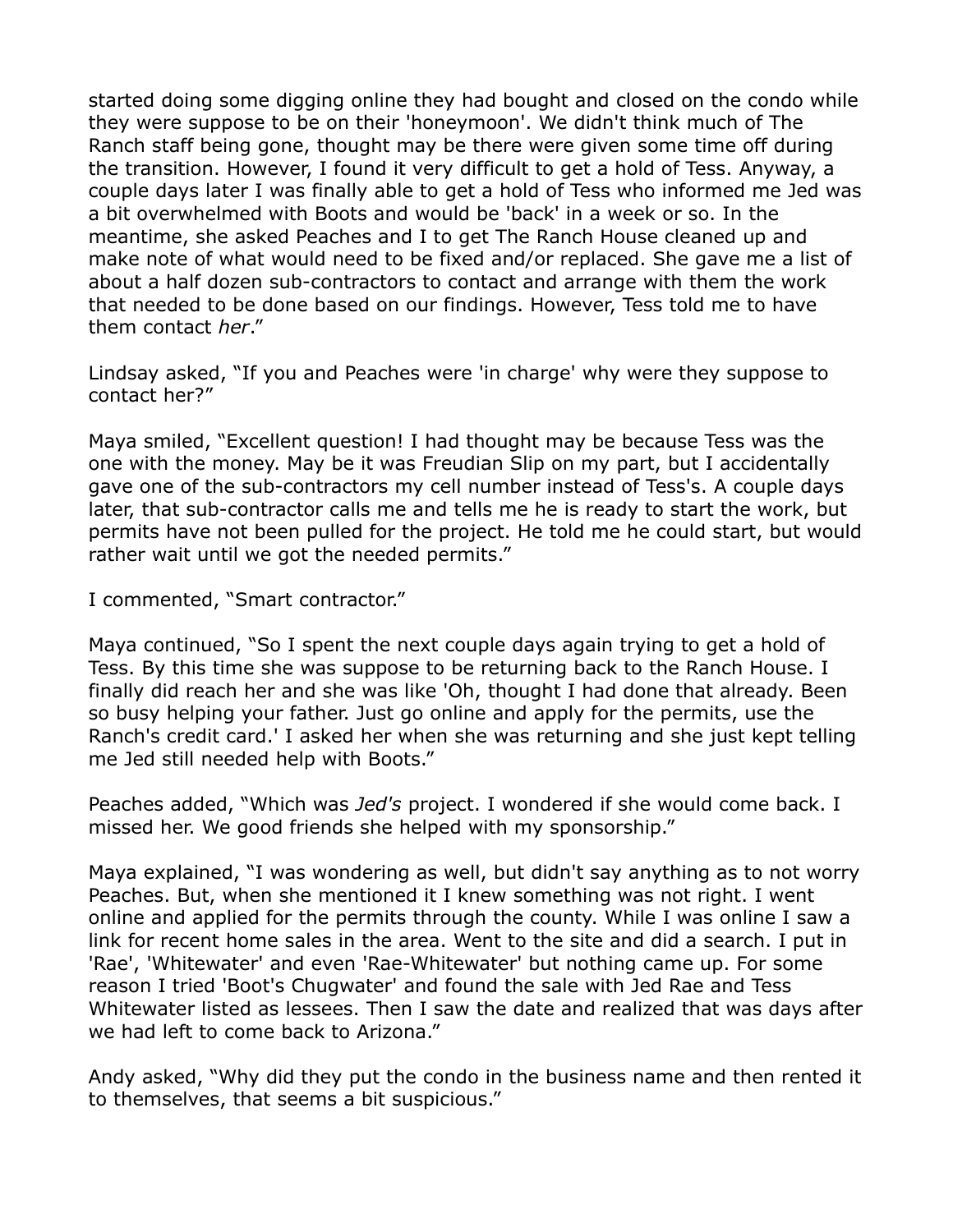Maya agreed, "I know. I thought about asking them about it, but opted not. Then next day out of the blue, Tess suddenly shows up and says...or should I say warns us that several 'investors' will be coming over the next couple days to look at The Ranch."

Andy commented, "Investors? This is getting quite interesting."

Maya laughed, "Yep. So Tess *tells* me that they don't have the 'working capital' to make the improvements and to keep the staff to run The Ranch."

I just about fell out my chair, "Wait...what? That makes no sense with the way had no problems paying us the massive amount for the job and even the new server and UPS."

Laura added, "Not to mention they gave me extra money and paid for my flights out there, and not on tin cans I might add!"

Maya told us, "Yea, both Peaches and I found that story a little fishy. Now Tess said, they would sell ownership rights of The Ranch to some investors but we would maintain operating rights. She left later that day without any warning. The next morning one of the 'investors' came by and asked me 'If I knew when the auction was?' I looked at him a bit oddly and asked 'what auction?' I thought may be they were going to auction off the ownership of The Ranch."

Andy explained, "That doesn't sound right. For one thing if it were a public auction, there would have already been a set date and the auction house would have placed a sign on the property advertising the auction to the public."

Maya sighed, "Yea well, he informed me it was a private 'foreclosure prevention auction'. After he left, I informed Peaches of the news and looked online. Sure enough they had defaulted on the loan last fall and the bank was showing the property as pending foreclosure."

I commented, "How interesting, so they were already in default when they had us doing the Boot's project?"

Maya laughed, "Oh it gets better. Peaches..."

Peaches explained, "When I was cleaning out storage in Ranch I came across a bankers box. I showed it to Maya."

Maya explained, "So, inside this box was the paper work for a rather sizable loan taken out against The Ranch about this time last year. Based on the date of the loan and when they defaulted, they may have made one or two payments and then stopped paying. I wanted answers and I didn't bother trying to play phone tag with Tess. Since more investors were coming, I left Peaches at The Ranch and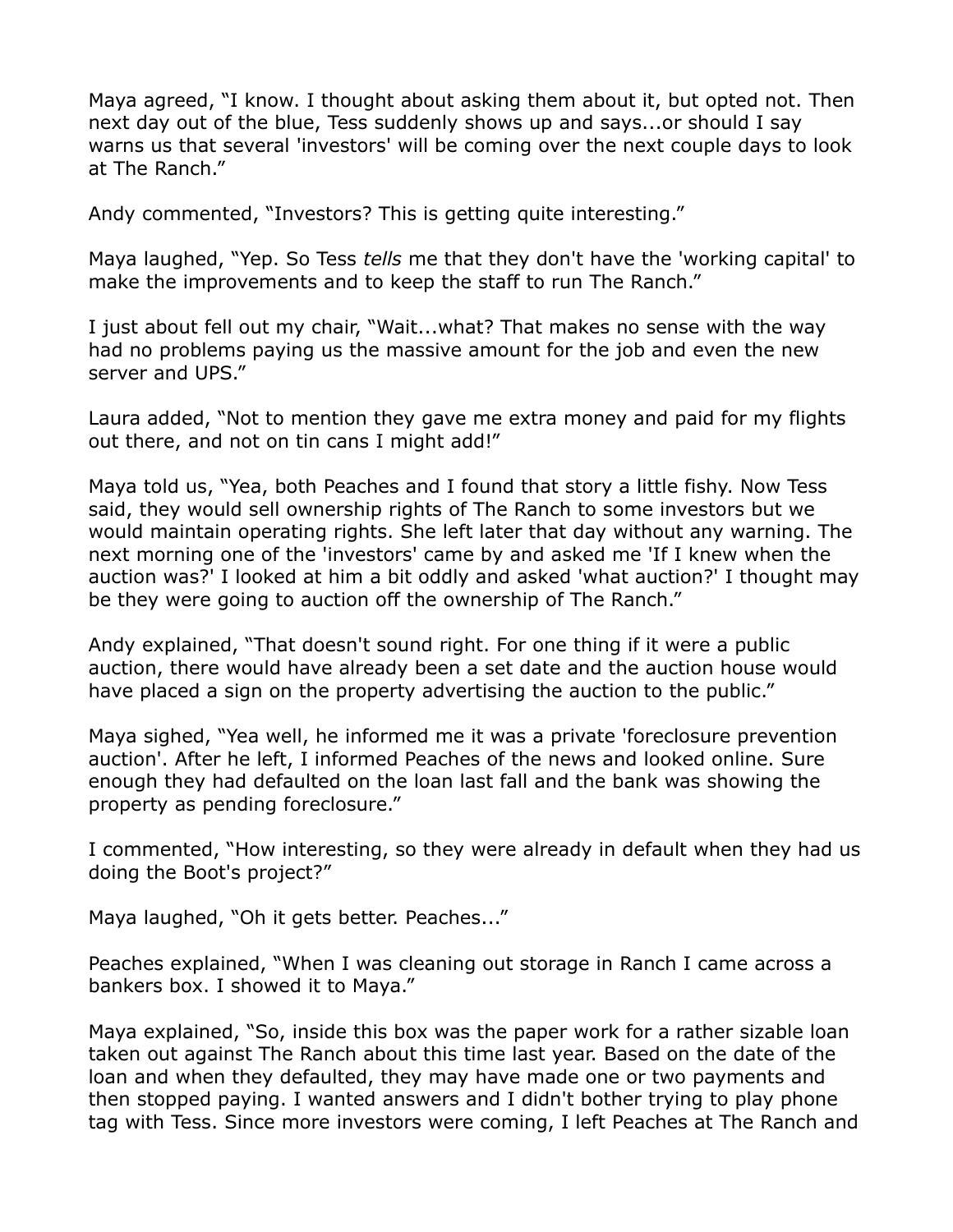made the drive up to their condo in Wheaton."

Peaches was pissed, "You left me by myself! It was thundering..."

Maya grabbed Peaches' hand, "I know, I know. I'm sorry but I didn't want you there when I confronted them. This was between my father, Tess and I. Things got rather ugly and would have upset you more." Turning her attention back to us, "They were a just little surprised to find me on their doorstep when they came home that evening. I asked them about the loan and they said it was taken out to start Boot's and that the delays in construction cost them. Jed was giving me this BS that he was trying to work with the bank to delay the foreclosure as he said the money they were going to be making from Boot's would cover the back payments. I then asked why was the condo in the business name instead of theirs? I had suspensions they were trying to hide their personal assets."

I wondered, "What his response?"

Maya replied, "He just stood their silent."

Peaches giggled, "Busted!"

Maya laughed, "Yeah, I somehow don't think he was expecting me to find out about the condo. However, Tess told me it was none of my business and since the auction was the following Monday we needed to be out by Sunday. She then told me to leave their condo before she called the cops."

Lindsay gasped, "What the hell?"

Maya laughed, "That was my reaction as well! I left and went over to a gas station and called Peaches. I told her no matter what we were sticking together and she needed to get packing. I told her I'd talk to Ron."

Peaches recalled, "I did not understand and thought Maya not coming back."

Maya told us, "Yea, Peaches was rather glad to see me when I got back late that night. So, the next day I called Ron and told him things hadn't worked out and asked if Peaches and I could come back. He told me y'all were down in Tucson working the *Budget Holstein* Oro Valley job and to meet you there."

I asked, "You had mentioned when you talked to me, you were going to have one final talk with you parents, what happened with that?"

Maya explained, "Well, after Peaches and I got packed we headed up to Wheaton. I confronted them at their condo and as soon as Tess saw us she threatened to call the cops on us. I told her I would leave, but I wanted to know 'one thing'."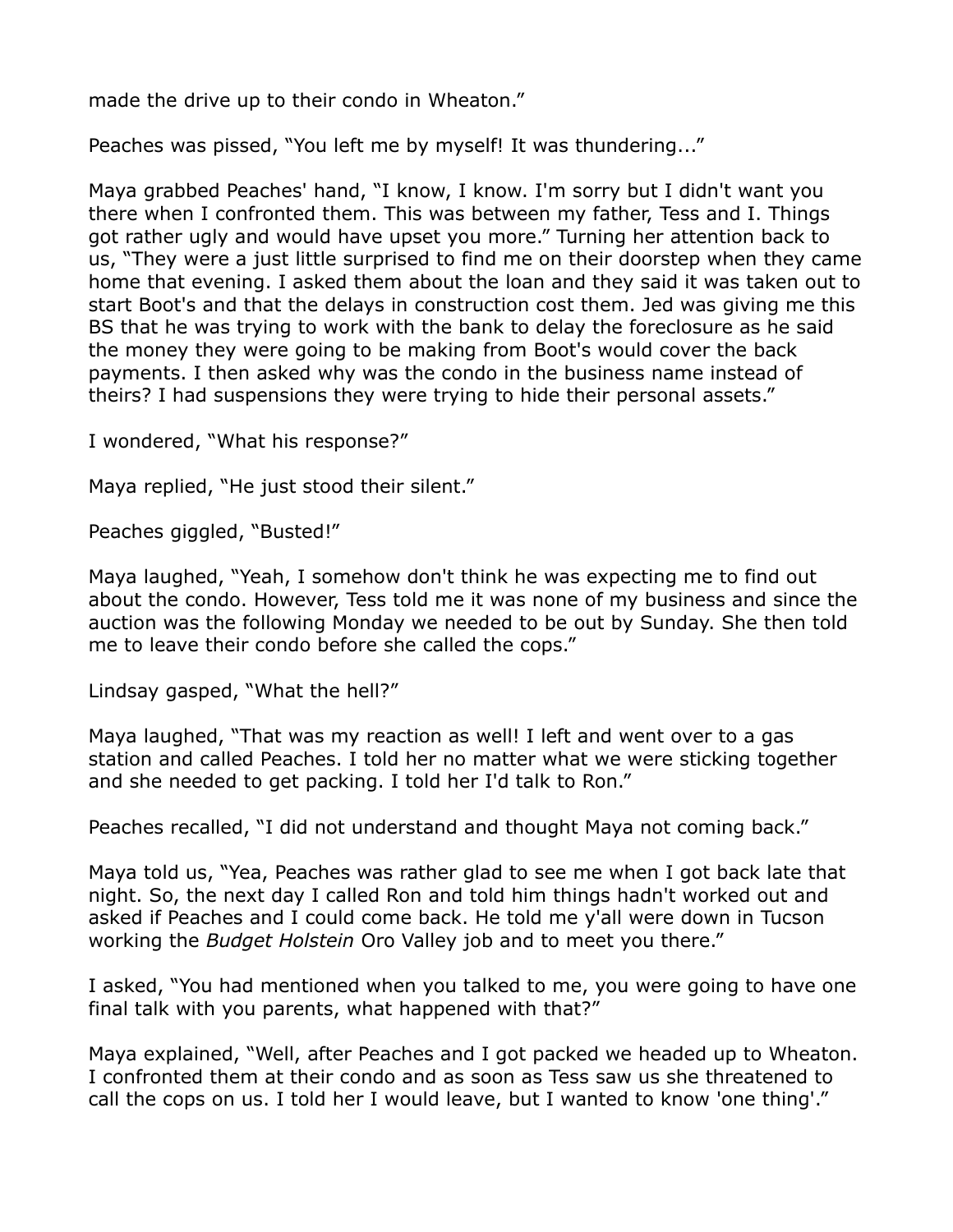Sara asked, "Was that when you asked about using us to get to Ron and Andy."

Maya nodded, "Yes. I asked Jed point blank, 'Did you try to make amends with Sara and I just so you could get to Ron and the AZOutback crew?'"

Sara beat me to it, "Curious what was his response?"

Maya told us, "You know, I thought he was going to get all defensive..."

Peaches added, "Or lie through his tooth."

Maya giggled, "Teeth, lie through his *teeth*...but no, he just said without any remorse or regret or anything 'Yes'. Tess was about to say something...likely in his defense, but I told them that was all I needed to know and we were leaving. It was not until I came back to the house in Scottsdale, when I learned that evening Tess and Jed were never married. As Peaches explained they were nothing more than business partners."

Lindsay asked, "Speaking of false business relationships, what was their involvement with Dunn Brooks? I get the impression he did not like Jed much."

Peaches explained, "Dunn Brooks and Tess go way back, much like Tess and I did. Dunn Brooks along with Tess sponsored me for work program when I come to the States. Thought they would get married. But she spent all her time with that loser, Jed..."

Sara interrupted, "That 'loser' is our father...but the title does fit..."

Maya giggled, "True, no harm, no foul!"

Peaches continued, "...Dunn did work for them at The Ranch. Jed wanted Dunn to invest into Boots, but then change mind later. Something about Dunn being 'too careful'?"

Andy helped Peaches, "Ah okay. Likely cautious. Dunn had already been burned by someone else in Wyoming a couple months back. Chances are he knew what Jed was offering him was something 'too good to be true'."

Sara added, "Or unethical."

I added, "Or illegal. Yeah, I sensed he wasn't very thrilled with Jed."

Lindsay wondered, "Is that why he said *Tess* had told him we were still in town?"

I replied, "Yeah and he didn't seem to talk much about working with you guys when either one of them were around."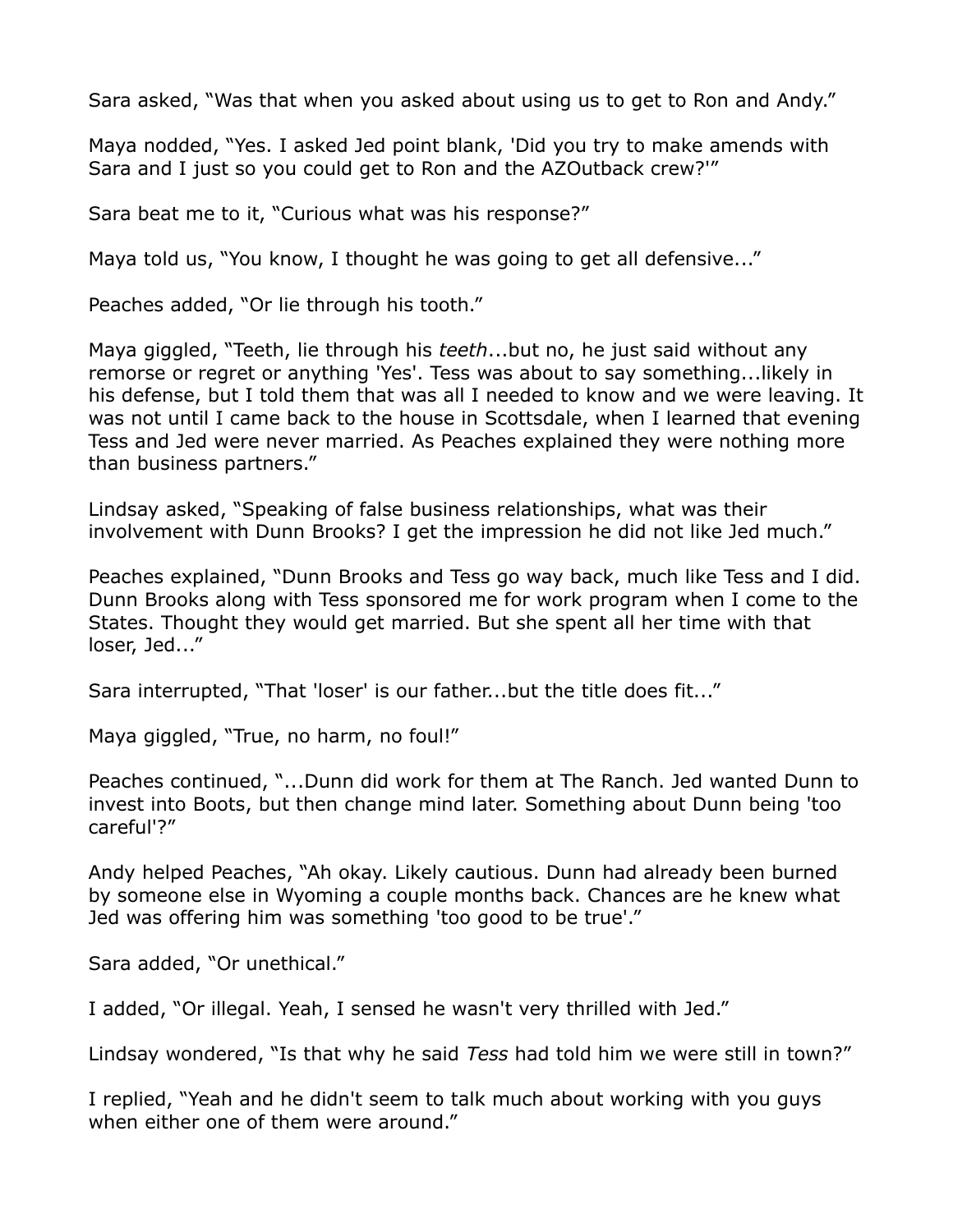Maya was racking her brain, "When was that?"

I told her, "The last night of the Boots Chugwater project after they had already made you the offer."

Peaches added, "Tess had something up her sleeve."

Maya looked at Peaches confused, "Why you say that?"

Peaches explained, "Dunn not like Jed. He would not come back to Ranch since Jed tried to 'recruit' him."

Lindsay explained, "He did say something that Tess mentioned we were still in town, almost as if she was using that as leverage to get him to come out."

Maya recalled, "You know I had over-heard them talking during the early part of the project...she was telling Jed that she would make it sound like it was her project. At the time I had no idea what they were talking about."

I asked, "Do you recall when?"

Maya thought for a second and then laughed, "Yeah, when you almost burned down the building. Which explains why I never heard the rest of the conversation as they were interrupted by the fire alarm. Dang it, we should have let that building burn down!"

Peaches added, "When I cooking dinner that night Jed came, he and Tess were yelling outside. Something about 'this is not work out'...'he will know'"

I suggested, "Perhaps, trying to get Dunn Brooks to bail them out or be part of 'Boots'. 'Not work out' when Andy offered him the job for the Fort McDowell store. Wow, what a mess. Certainly explains a lot."

Maya turned to Peaches, "I told you I would stick with you no matter what. I am here for you and I am so glad you are here for me."

Peaches grabbed Maya and gave her a bear hug, "Me too!"

I was wondering though, "Okay that does explain a lot. However, I don't quite understand how Peaches went from fetish modeling to caretaker at the ranch."

Maya commented, "Who said they were mutually exclusive? She had been doing modeling in Hungary and the agency she was working with gave her the opportunity to come to the States."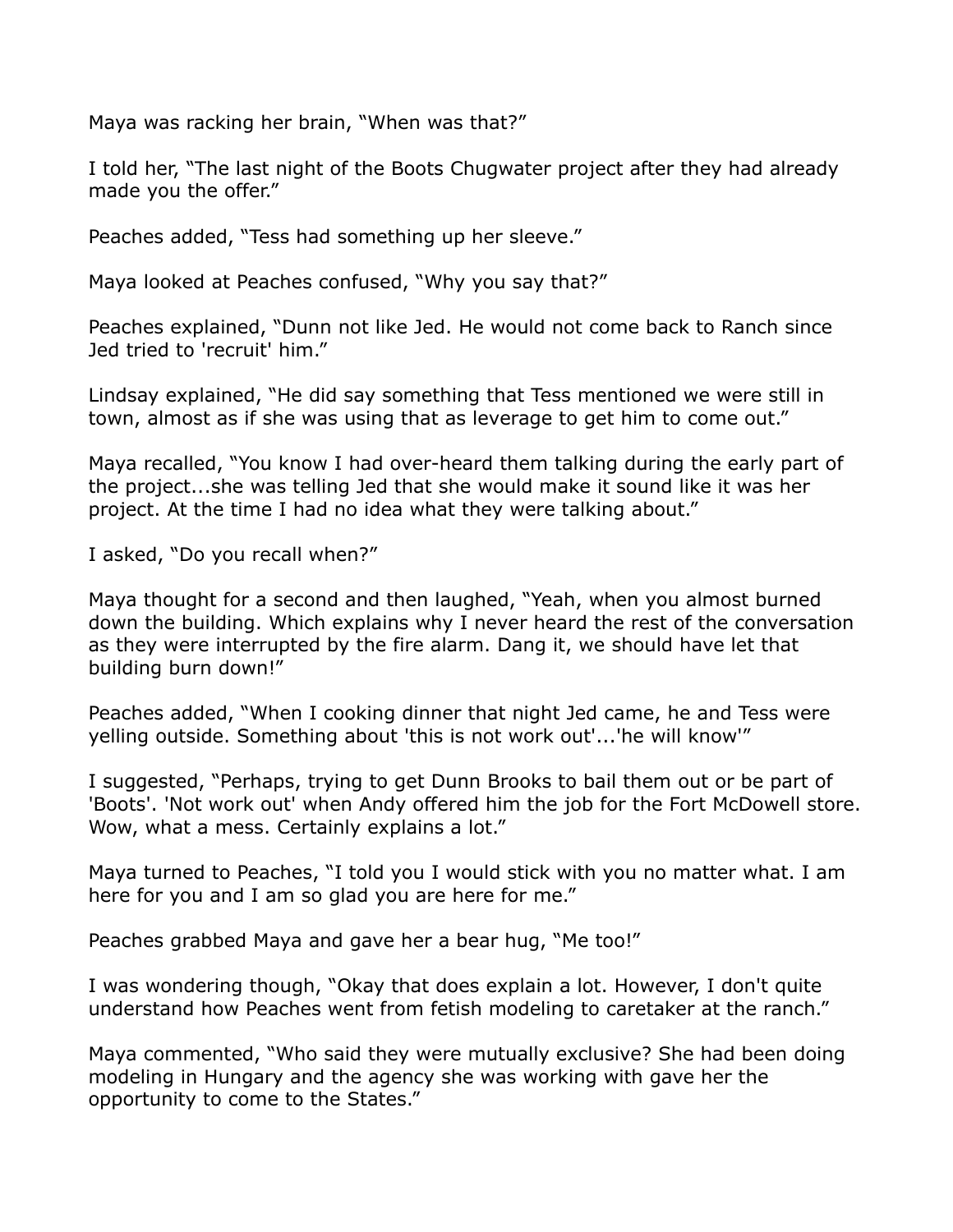Peaches explained, "Tess sponsored me and I worked as the caretaker, while modeling. I got citizenship right before Maya came out."

Maya added, "Which was why it was not an issue for her to leave Chugwater. She has done quite a lot of modeling, you should check out her website, which she built herself."

### **Chapter 25: Every Shin-Dig Must Come to An End!**

Wynn announced she would be in the kitchen getting the food ready for The Shin-Dig. Sara asked, "What should we wear?"

I thought for a moment, "Well, it is a pool party and is a bit warm out. How about going as the Chastity Slut Triplets again?"

Maya laughed then added, "We could make it quintuplets if we add Peaches."

Sara asked, "Does she have a short white skirt, always seen her in long skirts?"

Maya confirmed, "She has a couple. Will need to remove the thigh-bands from her belt thought..." Turning her attention to Lindsay, "You in?"

Lindsay giggle, "Sure, it is just family."

I looked around to make sure Laura and Miss Kitty were not around, "Y'all will likely drive my sister wild!"

The quintuplets headed off to change. Martina was the first to arrive and Wynn let her in, "Ah, this must be the place."

Wynn looked and asked, "Where's Marc?"

Martina explained, "Oh he will be coming in a bit. Had some business he had attend to at the resort. Now, if you would be so kind as to lead me to the pool..."

Wynn led Martina out to the cabana and announced, "Martina Frosch has arrived."

I noticed Martina was wearing a t-shirt and shorts, couldn't tell though if she was still in her belt. Martina came over and grabbed my cock as she deep kissed me, "Good to see you again!" She looked around while stroking my cock through my shorts, "Nice place you got here. Is the pool ready?" Again, she never gave me this much bloody attention when we were married. She let go of my cock and removed her shirt. She was wearing a bikini top underneath.

I told her, "Yes, yes the pool is ready for you."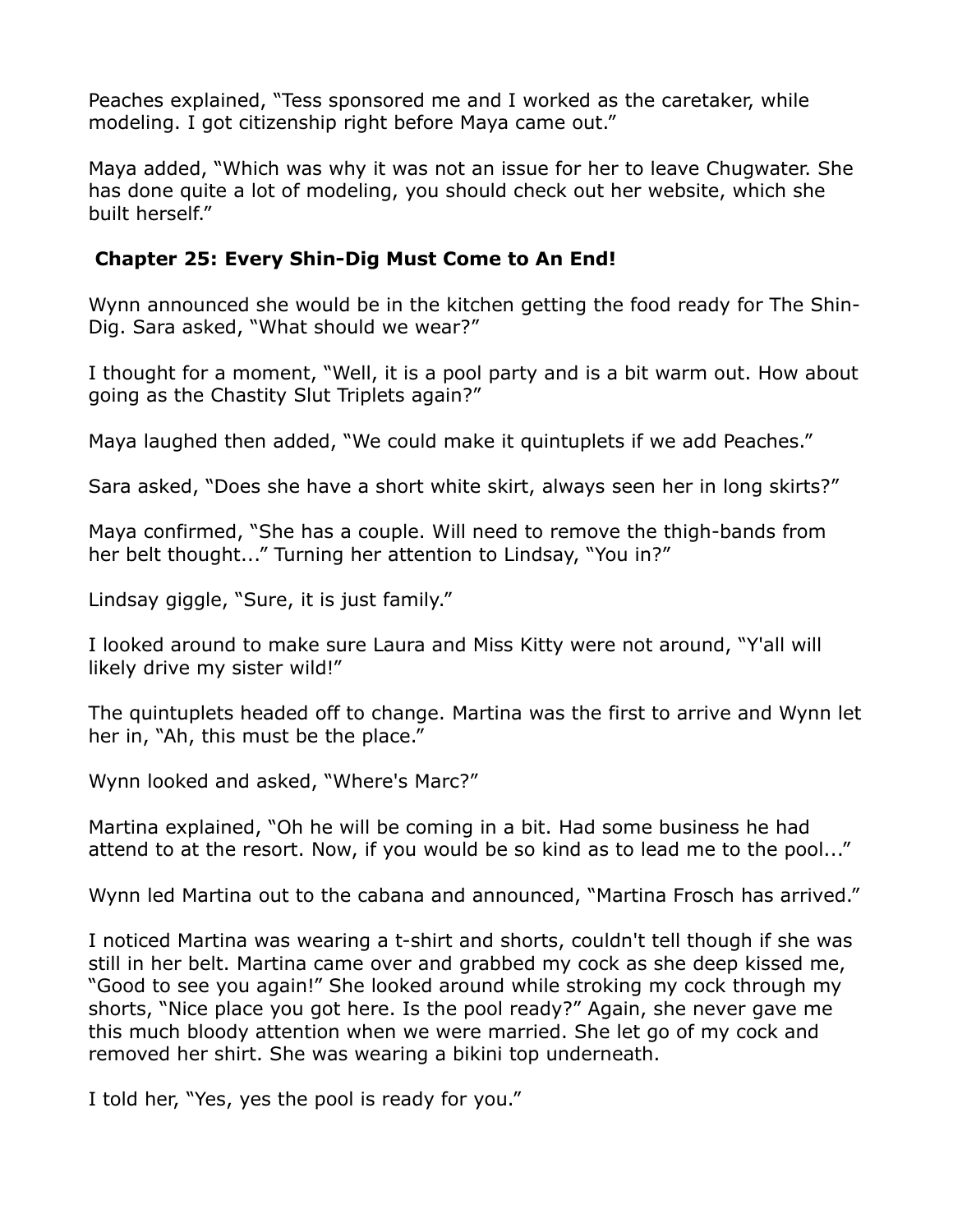Martina giggled, "Oh goody!"

She removed her shorts to reveal she was still belted and in a maneuver that she could patent, Martina removed her bikini top tossing it aside just before she hit the water. Sara walked over and noticed Martina in the pool and her top on the ground, "She has made herself at home I see."

I reminded her, "Actually, I don't think she does this at home given it is a common pool. Wonder if Marc 'found' the key for her belt?"

Maya and Lindsay along with Peaches joined us on the cabana. Peaches noticed Martina in the water, "She seems harmless."

I commented, "...until she started sleeping with my sister behind my back"

Sara told Peaches, "She may look harmless, but I made that mistake once a couple years ago. Just wait until Laura and her have a few drinks..."

Wynn came out the Cabana and announced, "The Zinfandel's and Miss Gris."

Gary walked over, "Heya Ron what's going on?"

Pointing to the pool, "Martina has already made herself comfortable."

Bunny asked, "Is she completely naked again?"

Peaches commented, "She still wears belt."

Bambi noticed Maya in her chastity slut outfit, "Interesting look you have going there..." She then noticed Peaches and Sara were dressed the same, "Triplets?"

Maya corrected her, "Actually, quintuplets. Lindsay is dressed the same too. Hey, can we talk for a bit away from here."

Bambi looked over at Gary and Bunny almost as if she was seeking their permission. Gary told her, "You can talk to her, you can do whatever you want with her, you are both adults."

Maya and Bambi walked over towards the McGrawl's Cottage and sat on the swing in the shade over on their porch. Both sat silent looking at each others. Maya finally broke the silence, "Listen, I know I did somethings I shouldn't have done a couple months ago. I am not trying to make excuses. I had a lot going on with Jed and Tess at the time. Of course, I would have no idea it would blow up in my face when I returned, but that is not important. I'm sorry for what I did."

Bambi sat there for a moment, not sure what to make of Maya's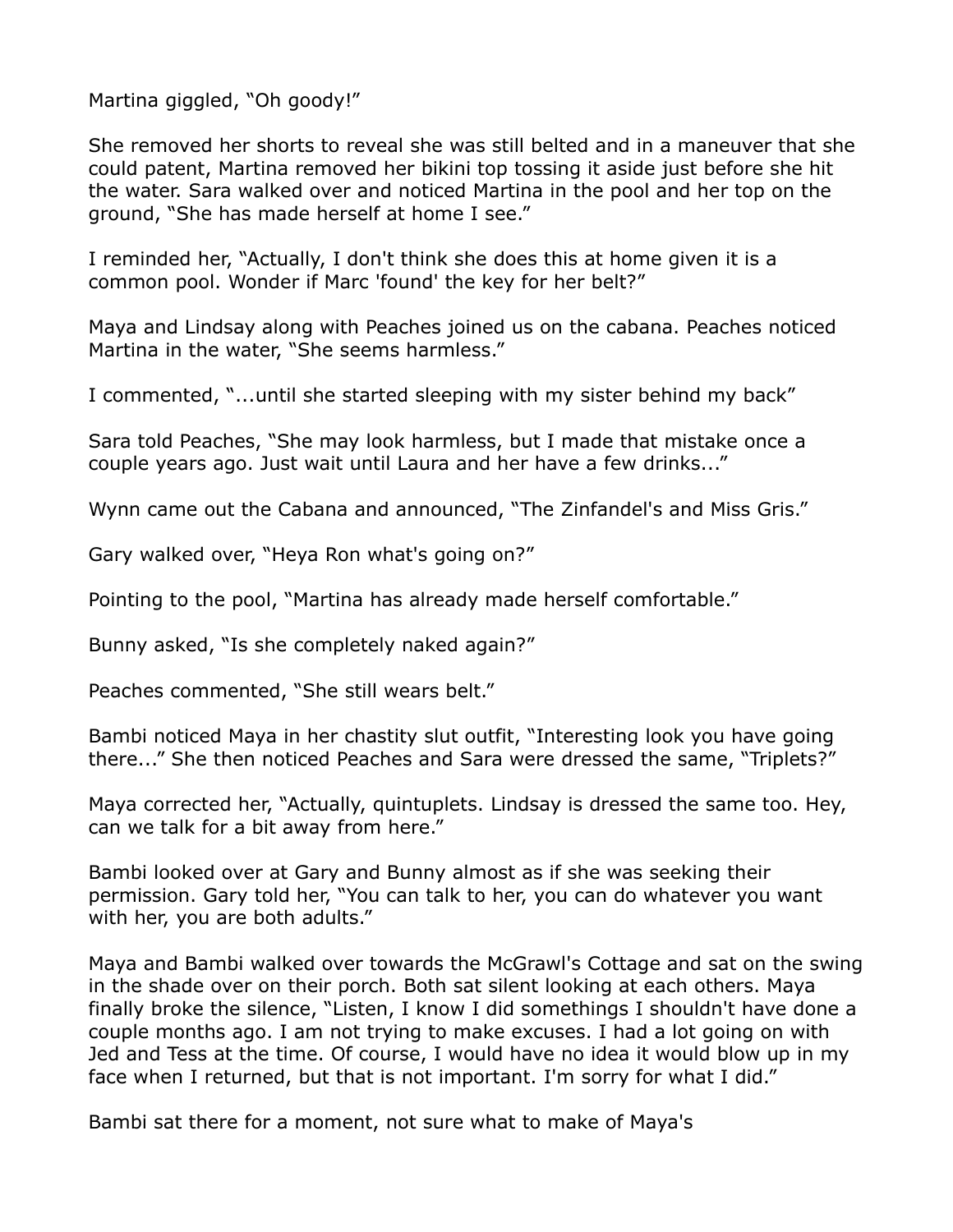confession/apology, "You hurt me and not just physically. I trusted you...I trusted you that when I used my safe word you would stop. You didn't! How am I able to trust you now?"

Maya was lost for words, "I don't know. How can you? I am not proud of what I did and I regret the way things ended between us."

Bambi got up and told Maya, "I need a drink..." Maya just sat there not sure what was happening as she watched Bambi walk towards the house to the bar. Midway to the house Bambi turned around and yelled back, "You coming?"

Maya got up and caught up with Bambi, "I thought you were mad."

Bambi replied, "I am, but I am glad you showed some remorse. Let's have a drink, relax and see what happens tonight."

Martina finished her laps and got out of the pool heading towards the house. Laura was at the outdoor bar already and saw Martina in her belt and nothing else, "Dang, Marc doesn't let you out of that thing does he?"

Martina giggle, "He will later tonight. I understand we need to initiate the 'new girl'?"

Laura already had a couple drinks in her, "Yep, Peaches. Should be fun. Though, we really still need to do Sara. I mean I did with Miss Kitty, but you never did..."

Sara heard her name, "What are you two plotting over there?"

Martina and Laura both giggled and answered, "Nothing!"

Sara decided she would push Laura's buttons a bit, "Listen Abigail, I know you two are up to no good..."

Laura didn't really catch on that Sara had just called her by her real name. Martina however did, "You're name is Abigail?"

Laura was really too drunk to care, "So it is....," She started giggling uncontrollably and pointed to Sara, "We still need to do you."

Sara reminded her, "You did in Vegas."

Laura still giggling corrected her, "Henderson...but that was with Miss Kitty, not Marty here."

Sara thought for a moment, "Tell you what, I'll let you two have your way with me. But only if Maya agrees for you two to do the same to her." Sara was thinking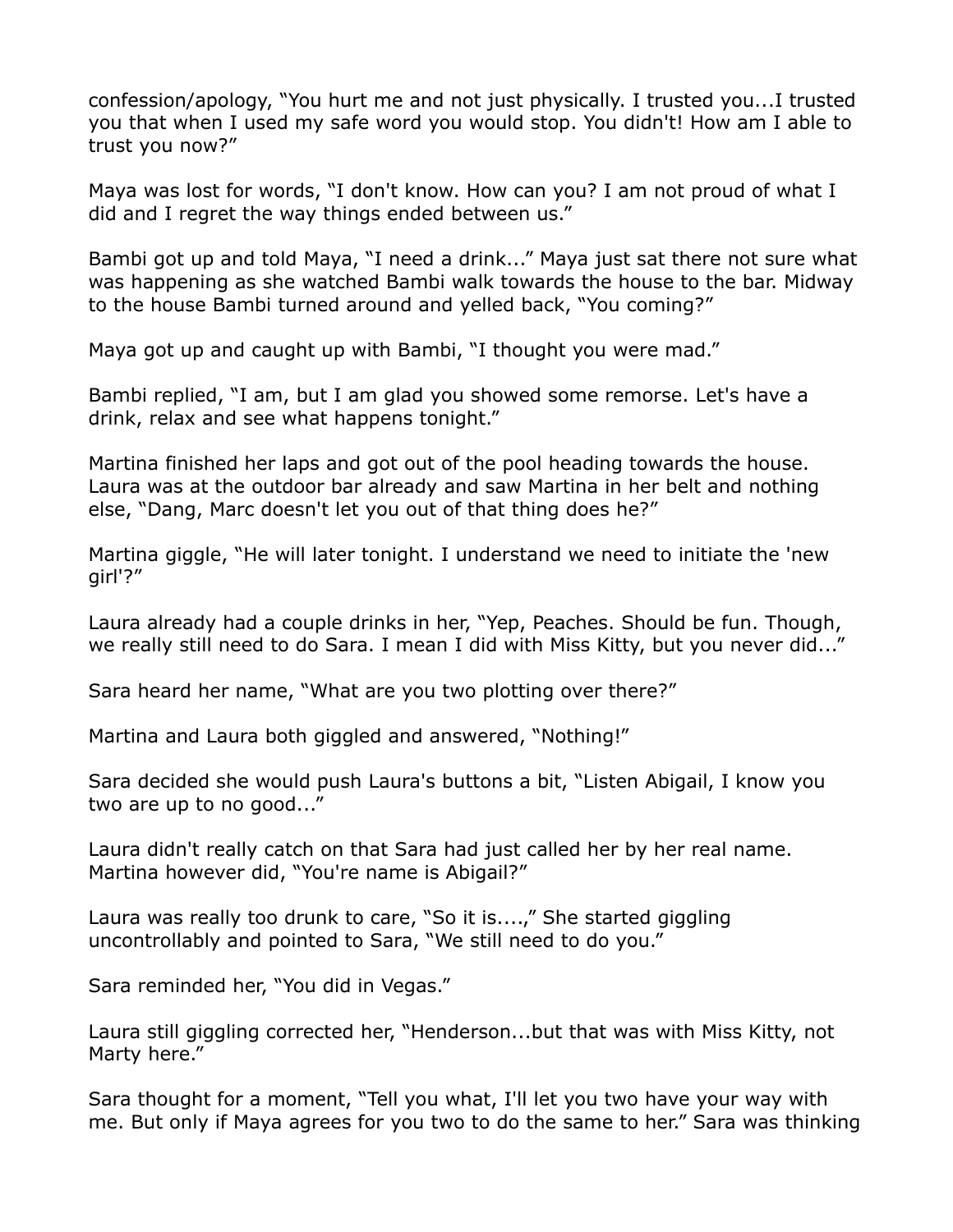that Maya would not allow herself to be violated by Martina and Laura.

Laura told her, "Deal!" She looked over at saw Maya, "Oh Maya! Come here please."

Maya walked over and noticed Laura was rather drunk and Martina was by her side, never a good combination, "Yes Laura?"

Laura was still giggling, "Your sister has a proposition...tell her Sara."

Sara was not expecting it to go this far and laughed nervously. Maya looked over at Sara wondering what the heck was going on, "Well Sara?"

Sara explained, "I told Laura I would only allow her and Martina to have their way with me if they would *initiate* you."

Maya was getting turned. Since Peaches had been keeping her belted nearly 24/7 except during the few hours during the past couple nights they were playing, "I see....since Peaches is going to be initiated and as I recall it was Laura with Miss Kitty and not Martina back in Henderson. I suppose it is only fair that I get initiated as well! When do we start?"

Sara was not happy as her plan just blew up in her face, "Dang you Maya!"

Martina teased Sara, "You know you want to..."

Sara gave in, "Oh all right. This should be quite entertaining. Now we need to get Martina out of her belt."

I had walked out on to the cabana midway through the 'negotiations', but knew what was being planned. I explained, "Well, Marc has her key and he is not here yet. Besides, we should wait until after dinner for the fun."

Sara asked, "When is Marc coming?"

As luck would have it, Wynn came out and announced, "The one, the only, Marc Frosch! Dinner will be in 10 minutes." There was a brief round of applause.

Marc bowed and then walked over to us and commented, "Thank you, thank you very much. Hey nice place here." He noticed Martina, "Oh great who invited her?"

I reminded him, "That would have been me. Don't worry she will be busy tonight. Not only is she going to initiate Peaches, but Sara and Maya as well."

Marc joked as he observed how Maya, Sara and Peaches were dressed, "Interesting sorority you have going here."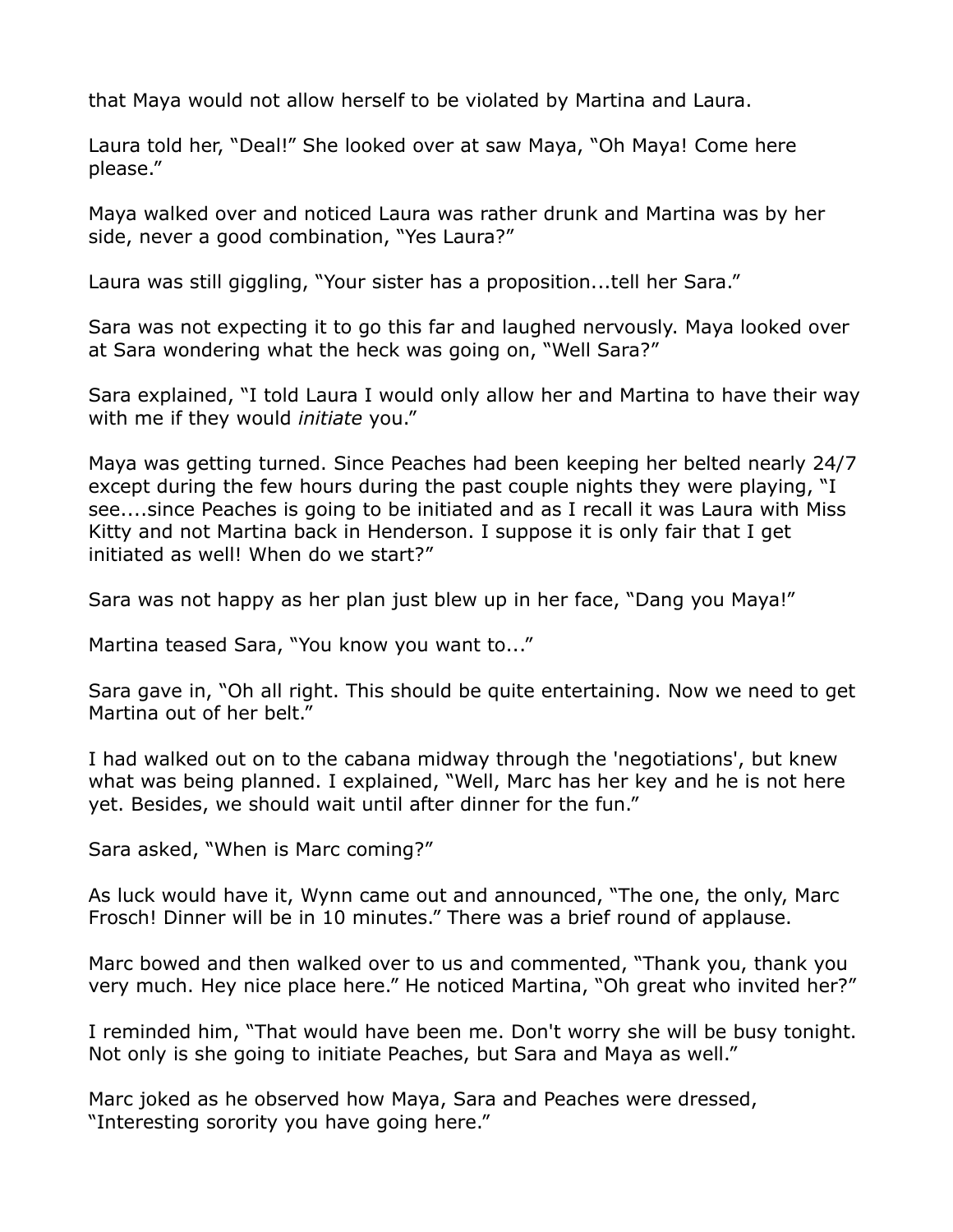I joked, "Having them belted is the only way to keep them focused on their studies and not each other. So, did you bring Martina's key?"

Marc looked at me, "Key? Oh yeah for her belt...now where did I put that....oh it is in the car. Want me to get it?"

I told him, "Nah, wait until after dinner." I headed over to the grill to help Wynn and Peaches. I looked at all the food on the grill and commented, "Wow, enough to feed an army."

Peaches added, "Or at least Andy."

I told her, "Well there is Marc as well."

Wynn added, "Plus Gary and his girls..." She turned her attention to Peaches, "Okay, start placing the chicken on the platter, I'll do the brats and burgers. Ron, there is coleslaw and potato salad in the kitchen."

I headed into the kitchen and opened up the Cadillac...I mean Sub Zero and found two giant bowls. I set those on the outdoor bar. After everyone got their food I raised my glass of White Zinfandel and announced, "We are celebrating a lot tonight. We have the new house, we have Vinnie's 2.0 thanks to Laura and we welcome Peaches to the Merlot-Rae family! Here's to a Shin-Dig to outdo all our other Shin-Digs!"

After dinner Marc went over to his car to get Martina's belt key. Meanwhile Martina had gone back inside and returned with a small bag. She called over to Laura, "Hey Ann-Marie..."

It took a moment for Laura to catch on, "Wow, been a while since anyone has used my Ann-Marie stage name. What up Marty?"

Martina opened the bag, reached in, removed a giant glass strap-on and handed it to Laura, "Here. I have one for myself as well. Now we need to get you out that belt..." She looked over and saw Miss Kitty, "Hey Ann-Marie here needs to be let out!"

Miss Kitty walked over and asked, "Ann-Marie?"

Laura giggled, "It was my stage name."

I added, "Also the name she gave Sara when she was having her affair with Martina."

Miss Kitty removed the key and unlocked Laura's belt, "Ah that makes sense now.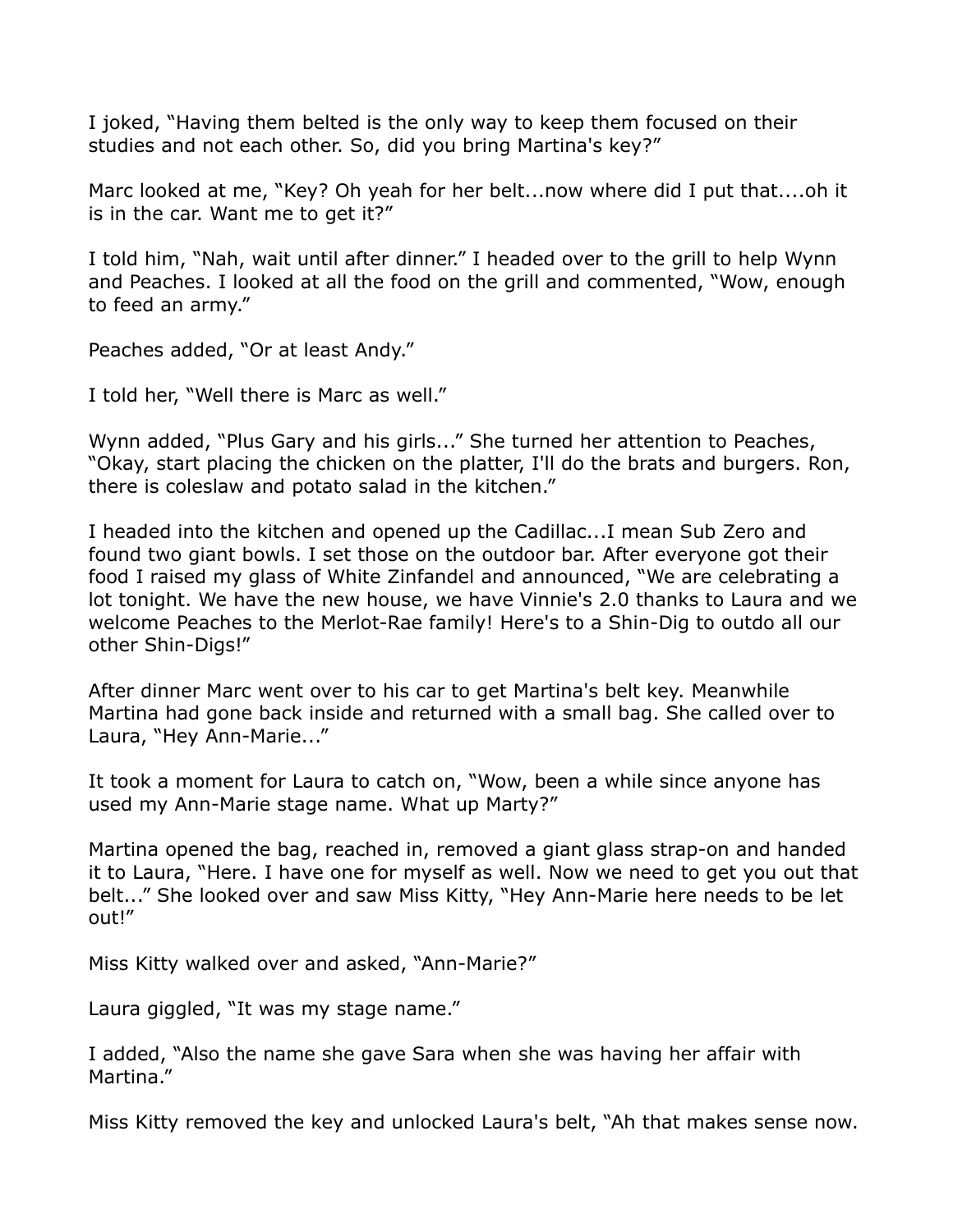My stage manager had mentioned something about an Ann-Marie, never really knew what she was talking about."

Marc had returned with Martina's key. He looked at me and asked, "You sure this is a good idea?"

I laughed, "What having Laura and Martina out of their belts? Not really, but what could possibly go wrong? Besides, I think we are going to be in for some quality entertainment."

Marc laughed as he handed me the key, "Oh all right, you twisted my arm. Here you do the honors."

I took the key and knelt down in front of Martina. I was amazed, not only was she still keeping her body in great shape, but she was wearing the same belt that I had put her in. I stood up and walked around her, "Wow you look really good. Okay, let me release you and you two can have your fun." I unlocked and removed Martina's belt setting aside on a nearby chair along with Laura's.

Martina fastened the strap-on in place on her body and laid down on a lounge chair. Laura asked, "Okay, who's first?"

Sara raised her hand, "I suppose I should be. Will give Peaches and Maya a taste of what they can expect!"

I walked over and unlocked Sara's belt. Martina had already applied a generous amount of lube on to her strap-on since she was going to penetrating Sara anally. Sara slowly lowered herself on to the glass strap-on with Martina holding onto Sara hips she gently pulled the strap-on deeper into Sara. Sara was already moaning, "Oh wow. That is so much better than the rubber..." Laura came over and positioned herself and inserted her strap-on into Sara's pussy. It wasn't long before Sara was panting and screaming.

Peaches reached down to rub her pussy but forgot she was belted, "Dang hot! Maya let me out!" Maya was too distracted watching her sister get fucked by my sister and ex-wife. Peaches was growing frustrated, "Maya!"

Maya snapped back at Peaches, "WHAT?! Wait your turn! I am next." Peaches backed away. Sara still needed something to put her over the top. Martina reached up and started playing with Sara's tits. Sara let out a scream as the orgasm washed over her entire body. She collapsed backwards on top of Martina. Maya told Peaches, "Help me get her off of them."

Peaches walked over and put her arms under Sara, pulling her off of Martina as Laura pulled out, "Where we put her?"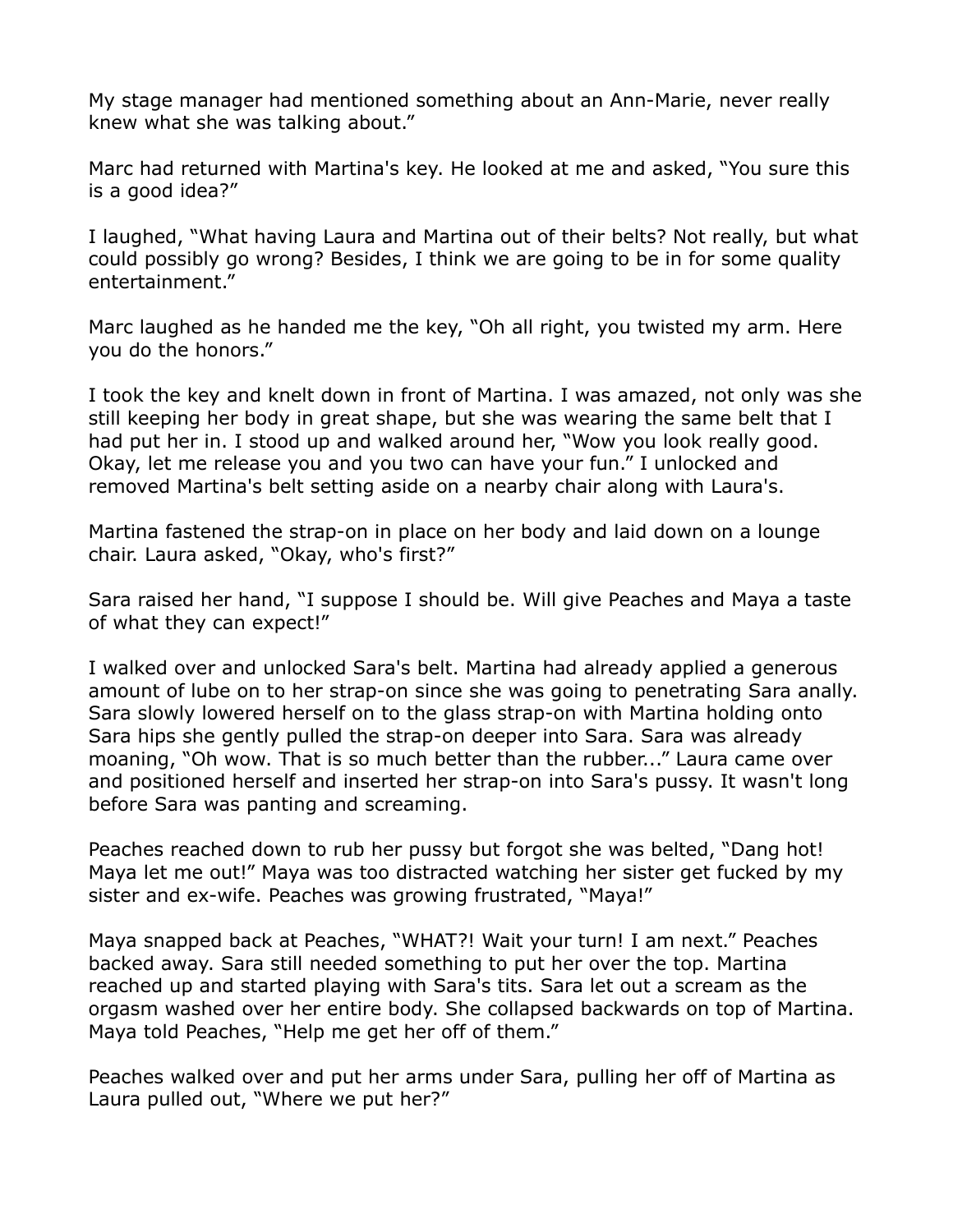Maya pointed to an empty chair a few feet away, "Over there on that chair." Peaches picked up Sara and took her over to the chair, setting her down. Martina and Laura cleaned off and re-lubed their glass dildos in preparation for Maya. Maya was a little nervous and she had not really been penetrated in her ass and pussy at the same time. Laura and Martina switched places this time around. Martina guided the dildo to line up with Maya's ass and placed her hand on Maya's shoulder directing her to go down. Laura reached up and guide Maya onto the dildo. She too was a bit surprised by the glass, "That dildo is so hard...fells so good." She was a bit lost in the feelings of the glass dildo up her ass that she was caught off guard a bit when Martina rubbed her clit with the tip of the dildo. Before Maya could really react, Martina already had the dildo in and was fucking her pussy.

Peaches returned and was getting even hornier. She pleaded with me, "Remove belt Ron."

I pointed to Maya with they key around her neck, "She has your key not I. You will get your turn soon."

Maya yelled out, "Bambi come here." Bambi walked over wearing nothing and without even being told positioned herself so Maya could lick her pussy and clit. Peaches came and reached over rubbing Maya's clit. Maya was not expecting the extra stimulation and nearly bit Bambi's clit. Maya could feel the orgasm building and she reached up and started rubbing Bambi's tits. Peaches reached over and cupped Maya's left tit and then started sucking on Maya's nipple while still rubbing Maya's clit. Bambi had a massive orgasm and dismounted Maya's mouth. Just as well as Maya leaned back onto Laura as the orgasm finally hit. Maya just sat there with both dildo still deep in her pussy and ass gasping, "Wow! That...was...wow...."

Peaches was like a little kid, "I wanna go now!"

Maya looked up at her and smiled, "Well, this was suppose to be for you..."

Peaches had a confused looked, "What?"

Maya removed herself from Martina and Laura, "This night. It was suppose to be about you being initiated in to the family. Sara and I been hogging Martina and Laura."

Laura assured the girl's, "Give us a few minutes to clean off these dildo and use the bathroom. We will make sure Peaches has her turn."

Martina and Laura returned shortly. Maya came over and removed Peaches' belt. Martina asked, "Do you have a preference as to who does which hole?"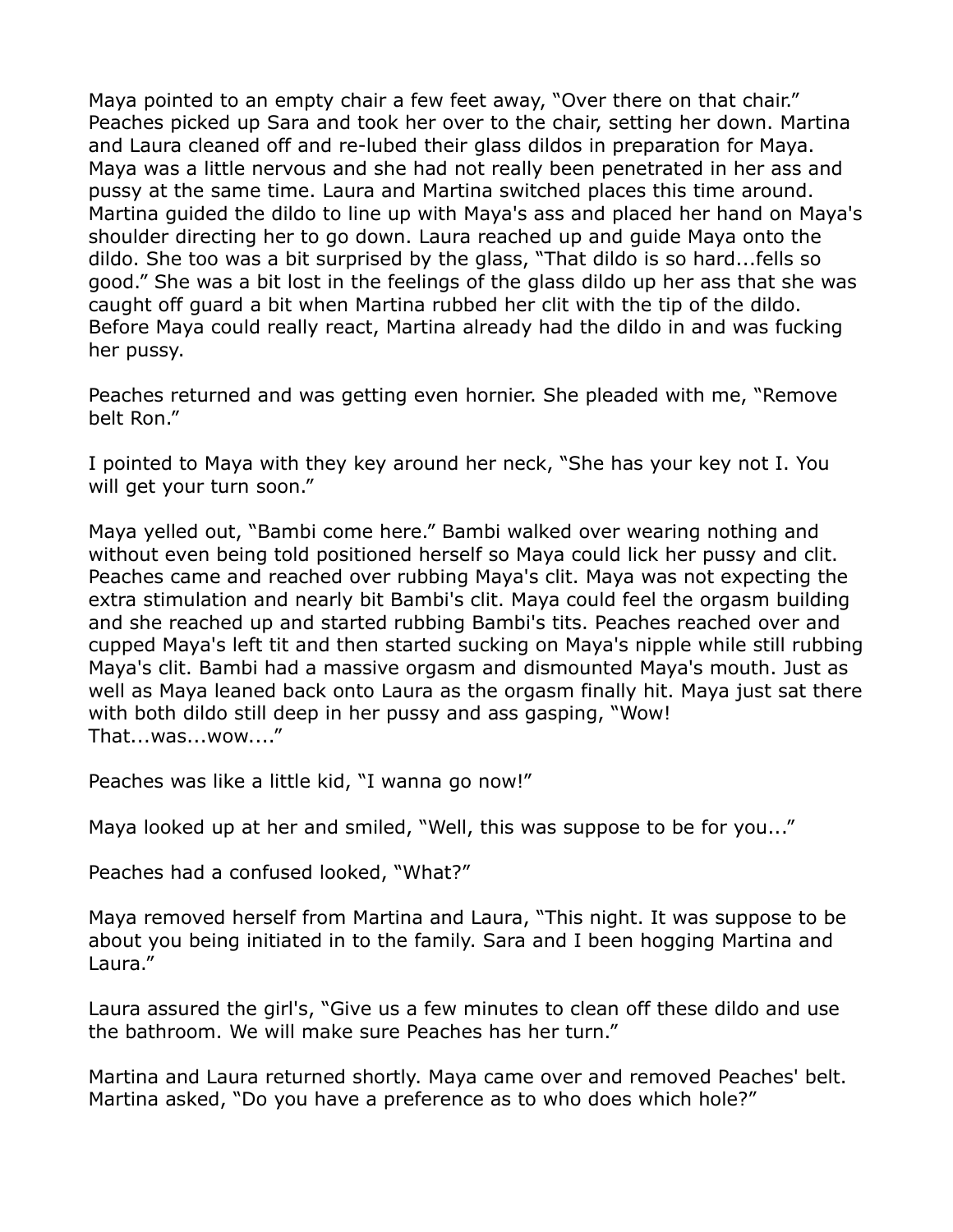Peaches thought for a second, "No, not really."

Martina replied, "Okay then I'll do her ass and Ann-Marie you do her pussy."

Peaches asked, "Who Ann-Marie?"

Laura explained, "That's may stage name. I use to be a cage dancer before I got into Networking. Okay, let me guide you over to Martina's dildo...okay go ahead and slowly lower yourself down." Peaches was a bit reluctant and Laura noticed, "Have you ever been penetrated in there before?"

Peaches admitted, "No. Sorry should've told you."

Martina commented, "Don't worry...we'll go slowly...let you get use to the feeling...let me stick in a couple fingers to help you get stretched..." Martina stuck one lubed finger into Peaches' ass and then a second. Peaches was moaning. Martina wanted to make sure Peaches was moaning from the pleasure and not from pain, "You doing okay?" Peaches was lost in the sensations. Martina stopped and asked, "Peaches, you okay?"

Peaches came back to reality, "Yes...feels strange...good strange...."

Martina massaged Peaches' asshole for a few minutes and then directed her, "Okay, let's try this now. Slowly come down....ow...."

Peaches' asshole was so stretched and relaxed already she slid right down the dildo with a bit of a thud on top of Martina. She looked down at Martina and asked, "You okay?"

Martina groaned a bit, "I'm fine, wasn't expecting you to come sliding down. Okay Ann-Marie let's do this!"

Laura lined up her dildo with Peaches' pussy and started fucking Peaches. Meanwhile over on the far side of the pool Bambi came over to Maya. She knelt down, spread Maya's legs and began licking Maya's pussy. Maya was kind of half asleep and wasn't even aware Bambi had came over until she felt the stimulation of someone's tongue on her clit. She looked over and saw it was Bambi and was about to say something when she had another orgasm. Bambi got up and laid on the lounger with Maya who commented, "That was nice of you!"

Bambi looked at Maya and smiled, "Brings back memories of the fun times we had together. Until...."

Maya interrupted, "...I got carried away?..."

Bambi continued, "....well, I think we both did. Let's keep things simple between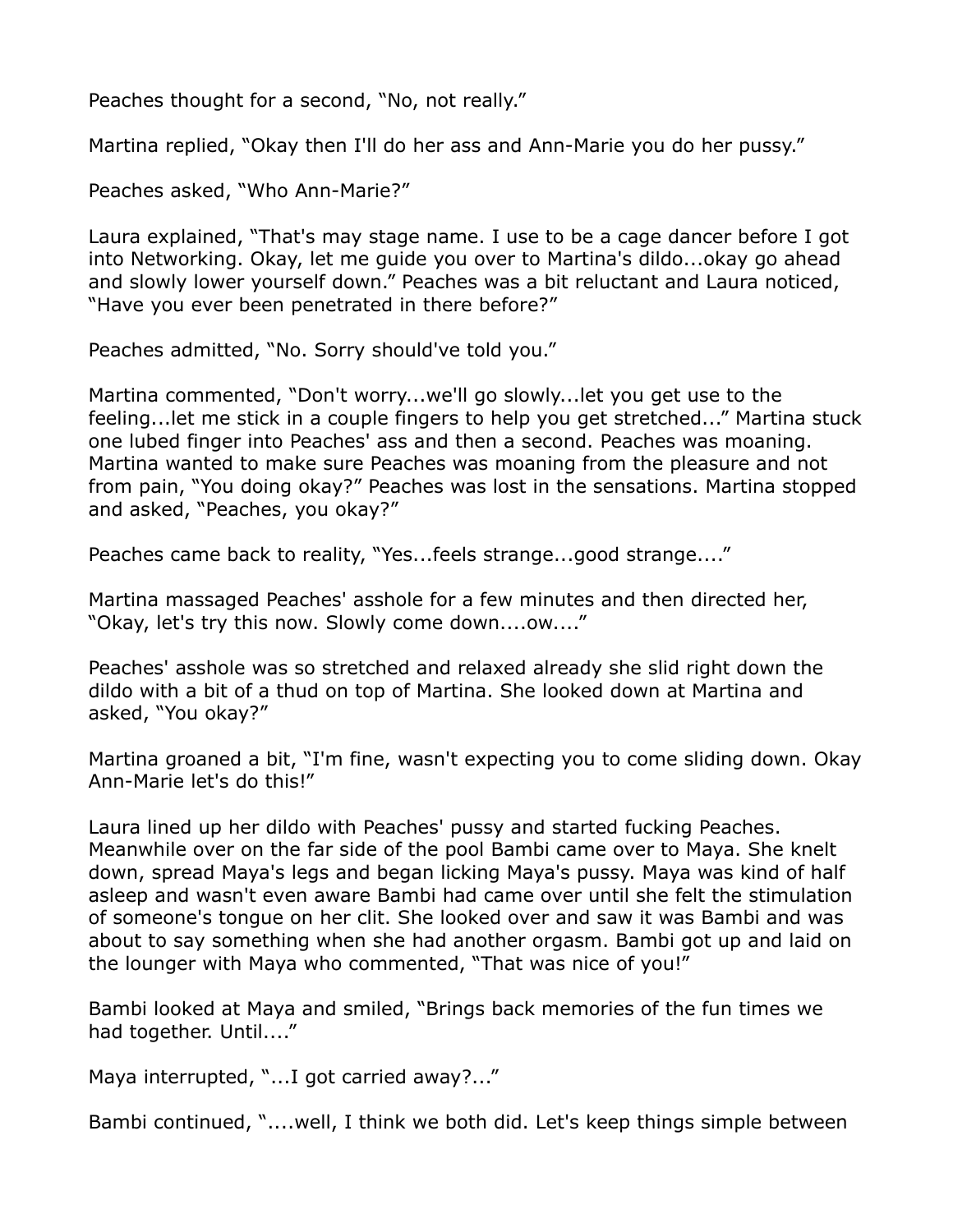us. It is shame you are not so close anymore though."

Maya assured her, "We are not that far away..." The high pitched scream of Peaches broke the silence.

Bambi laughed, "Wow, she sounds like a banshee!"

Maya giggled, "Or a hyena!"

Peaches had enough and pushed Laura off of her and then dismounted herself from Martina. What she did next none of us expected, she dove head first into the deep end of the pool. As she as emerged she commented, "Had to cool off! Water feels good."

Martina commented, "I know I was in there earlier." She grabbed Laura's hand and jumped into the pool bringing Laura with her.

Laura doesn't really care for pools, "MARTINA! Why did you...." however, her body quickly became accustomed to the warm water, "...oh this does feel good."

Wynn went into the house to grab some towels before joining everyone else in the pool. After about 30 minutes, everyone got out of the pool and were laying on the loungers. Most everyone was paired up such as Marc and Martina, Gary and Bunny, Sara and Lindsay along with Maya and Bambi. Peaches walked over and asked pointing to Maya with Bambi, "Should I be jealous?"

I explained, "Maya knew Bambi long before she met you. They are good friends...but you are important to her as well."

Wynn came over and told Peaches, "You seem tense, why don't you come on over with me and I help you relax." Peaches and Wynn walked over to an empty chair and laid next to each other. Wynn reached over and started rubbing Peaches' pussy ever so gently. Wynn turned to Peaches and told her, "Go ahead and rub mine...." Peaches was trying to rub Wynn's pussy but was too lost in the pleasure of Wynn rubbing hers. Peaches was getting very relaxed and Wynn leaned over and kissed her while sticking two fingers into Peaches' pussy. Peaches let out her banshee scream as she had massive orgasm and was out. Wynn giggled to herself, "Works every time!"

It was close to 10:00 PM when everyone finally left. We could have gone longer, but most of us had to work the next morning.

## **Chapter 26: The Past, The Present and The Future.**

The next morning we were awoken by the rooster and Laura announcing, "Morning everyone. Eggs Benedict is being served shortly."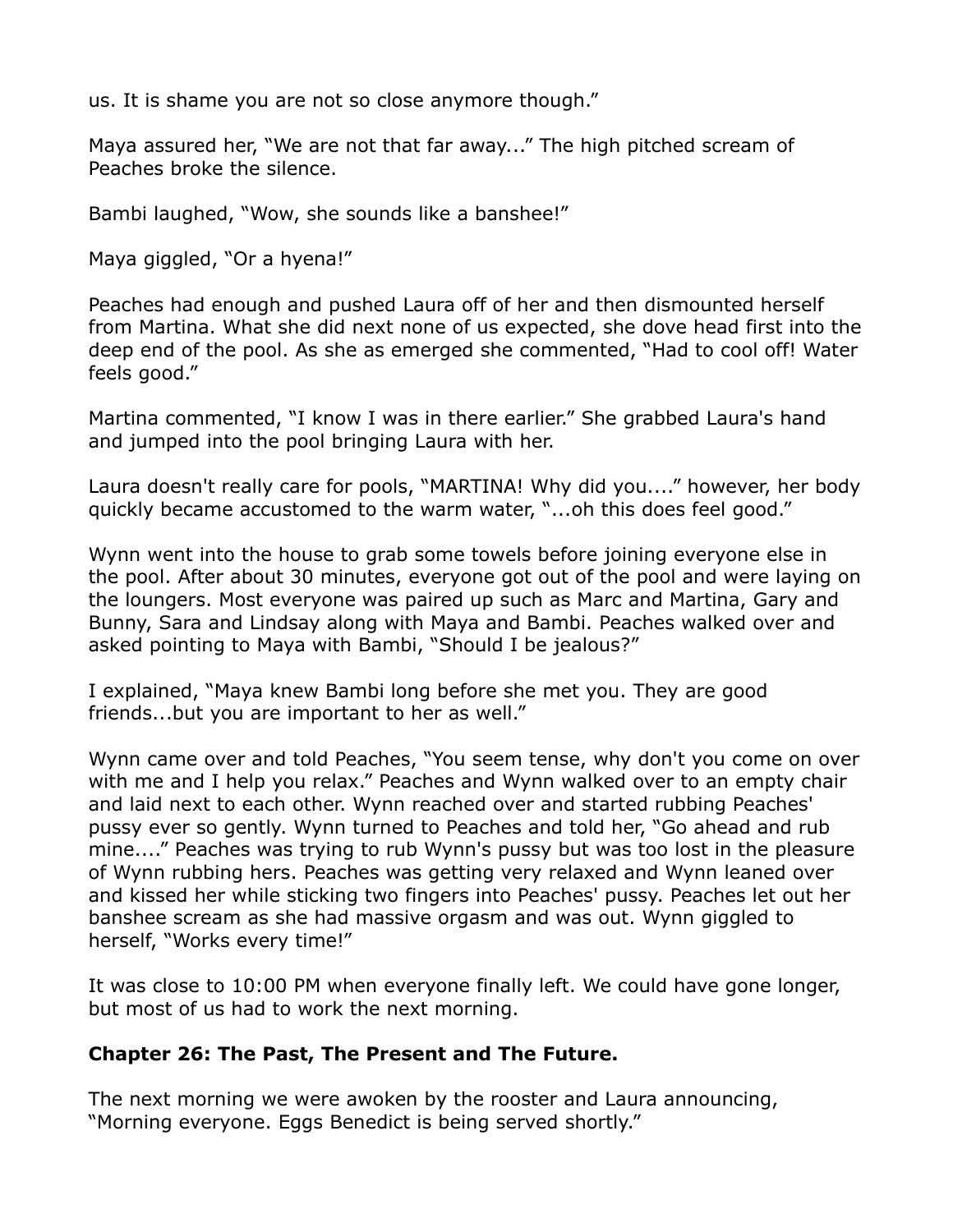Sara and I made our way down to the dining hall to find the rest of the family, including the McGrawl's were already down there. As we were eating breakfast I asked, "So, who is going to take Laura and Miss Kitty back to the airport? Maya?"

Maya looked up and explained, "No can do, I need to be at Vinnie's earlier to help Dianne get ready for the grand re-opening."

I asked Laura, "What time is your flight?"

Miss Kitty replied, "3:30."

I was confused, "Thought you were leaving mid-morning?"

Laura explained, "The earlier flight would have been on a 'tin can'...and you know how I am with 'tin cans'"

I laughed, "Yeah, I know. Okay Sara or Wynn?"

Sara told me, "I'll be at work over at the Budget Holstein."

Wynn told me, "I have an appointment during that time out in Phoenix. What about Peaches?"

Peaches asked, "What time again?"

Laura replied, "3:30, but we need to get there about an hour early."

Peaches replied, "I can take them before work."

Maya confirmed, "Yeah, that should be okay. You don't need to be in until 4:00 anyway." She had finished her breakfast and announced, "I need to get ready for work." She left the table and headed upstairs.

The McGrawl's returned to their cottage briefly. Andy left for the Fort McDowell store while Lindsay returned to the main house to wait for Sara to give her ride to the Far North Scottsdale store. Peaches helped Wynn with the breakfast dishes. I had headed over to my office to review this weeks agenda. Laura and Miss Kitty appeared at my door.

Laura asked, "Ron, can we come in?"

I motioned them on in, "Sure."

Miss Kitty looked around and commented, "Not quite as nice as your old office."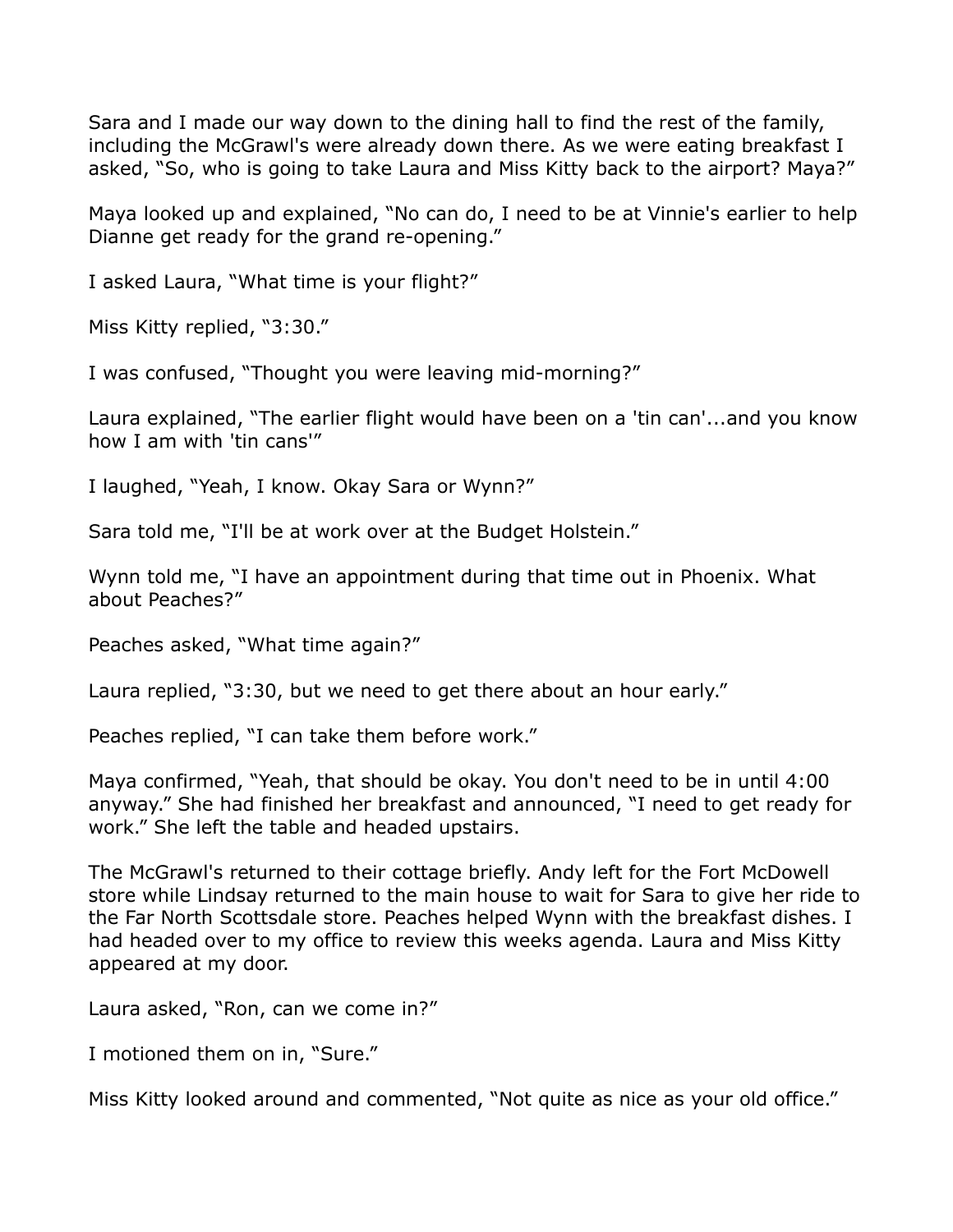While I did not have the mountains or the view of the wash, I did have a view of the golf course, "Yep, just the golf course. What can I do for you two?"

Laura explained, "Well, first off thanks for last night. Martina and I had a blast initiating Sara, Maya and Peaches."

Miss Kitty added, "Sure wasn't expecting Peaches to jump into the pool."

Laura added, "Or having Martina pull me in with her. So, got any projects you are going to be needing my assistance on?"

I was hesitant to answer that question, "Are you trying to plot when you can get together with....oh wait, she's not my wife anymore." Laura was about to say something, "Furthermore, you are not Martina, so asking about my schedule would not be considered suspicious."

Laura looked at me rather confused, "Huh?"

I laughed, "Sorry, back when you had your affair with Martina...the night I came home early and found your Gold Cadillac along with Maya...errr...Martina's Hummer in the driveway. Anyway, after that night Martina suddenly became very interested in my schedule, specifically when I was heading back to Vegas. I knew she was plotting with you to get together again..."

Laura had a guilty look on her face, "Yea....we were. Sorry."

I laughed, "I've said it before and I know I will say it more often than not, don't be. Martina and I were never meant to be and that I am fine with that."

Miss Kitty asked, "How did you two kids meet up anyway?"

I replied, "Martina and I knew each other from school here in Arizona. She left for Vegas to become a Club Connoisseur and I ended up coming back to Nevada to live with Laura in the condo from hell."

Laura reminded me, "Hey, what did you expect for free?!"

I told her, "I would have expected that you and those fucking (literally) cheerleaders would sleep during the night. Anyway, one thing led to another and Marc offered me the house over in Desert Oasis. I told Martina I was going back to Arizona and she suddenly started talking about marriage and flung herself on to me. I am guessing she was more interested in my money than me. So, I got the house and before we left for Arizona we went to a drive-thru Area 51 wedding chapel. We were married by an ordained alien."

Laura laughed, "What, Elvis was too busy?"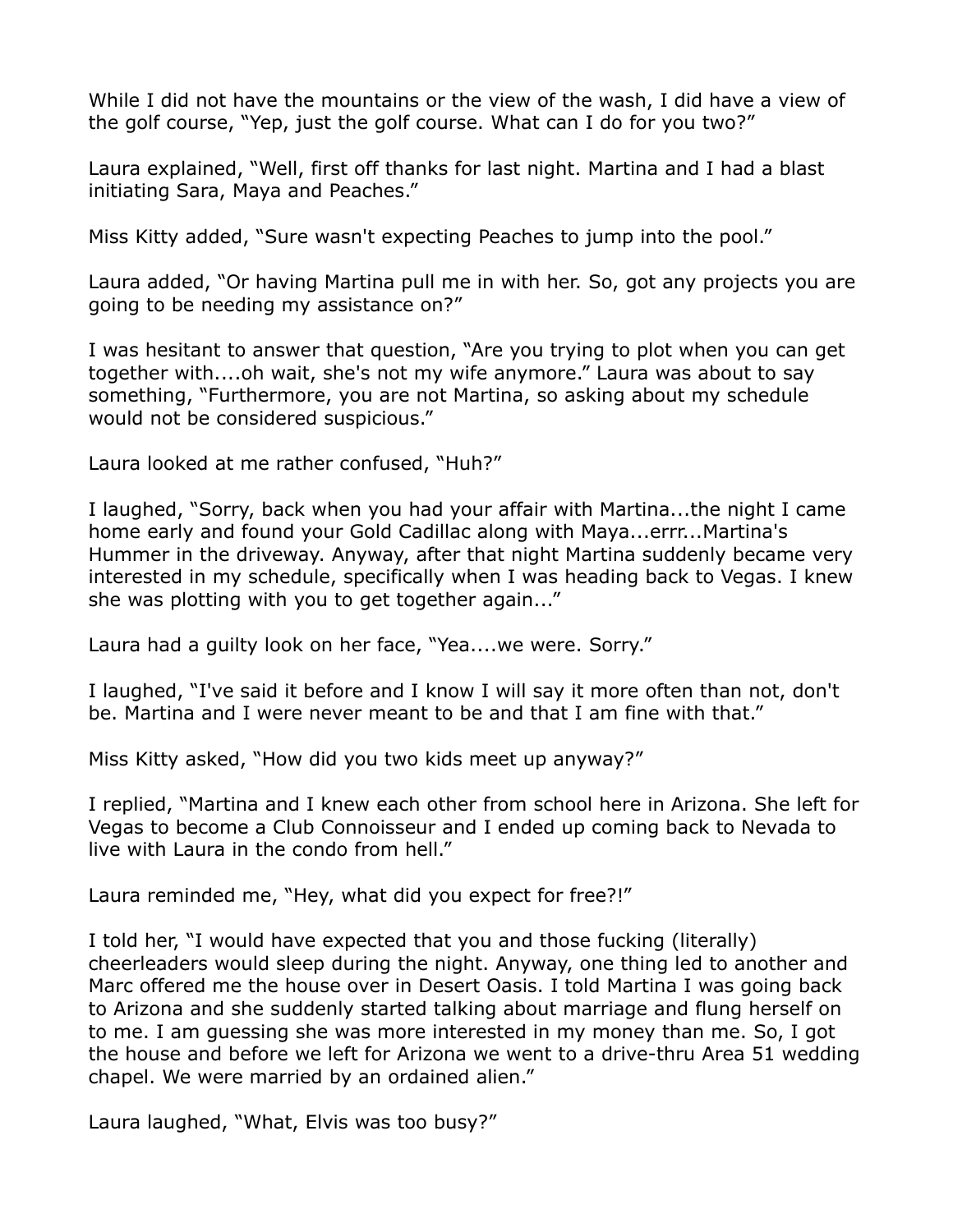I joked, "No, I was worried Martina would have fucked him. I am surprised she didn't try to sleep with the listing agent for the place in Desert Oasis to knock the price down. Now Laura...how the heck did you two meet up? Sophie mentioned something about meeting Martina at her job..."

Laura explained, "Yeah, I was in Laughlin for a convention at the Golden Nugget. I was sitting at the bar in the lounge when she came over and sat next to me. We started talking and one thing led to another. She took me to her river view room...not that I got to see much of *that* view, if you know what I mean."

I shook my head, "Wow. Okay, well back to your original question. I *might* have something in the coming months out in Vegas. Acme Las Vegas to be exact. Cristina is looking at redoing the lower level of Gary's old place. We talked on the phone over the weekend, but she is not really sure yet what she wants to do. Gary mentioned she may just consider moving to a new site"

Laura explained, "I've got conventions and seminars up through the end of June. May be would could get together for the Fourth of July. Just wish our mother and Blanche were closer."

I had an idea, "Let me give Linda a call and see if I can get the Holstein Ranch for that weekend...when is the Fourth of July this year anyways?"

Miss Kitty gave a smart ass answer, "On the fourth..."

I groaned, "Walked right into that didn't I. Let's see..." I looked at my calendar, "Oh boy. It is a Wednesday, not exactly conducive for a long weekend."

Miss Kitty suggested, "Why don't we just the entire week? Come in on Monday night, leave Friday morning?"

I replied, "Could work. Will have to see what the girls' work schedule is going to be like. I'll get on the horn with Linda later and see what we can do. Anyway, when I get something more solid from Cristina and Gary, I'll let you know."

Laura replied, "Okay, sounds good. Suppose we better get packing." They headed back up to their suite and returned a couple hours later. "We put our bags over by the laundry room."

I told them, "That shall work. Let me page Peaches." I got on the intercom, "Lady Peaches to my office please."

I was making some notes and did not see her when she walked in, "You called Ron."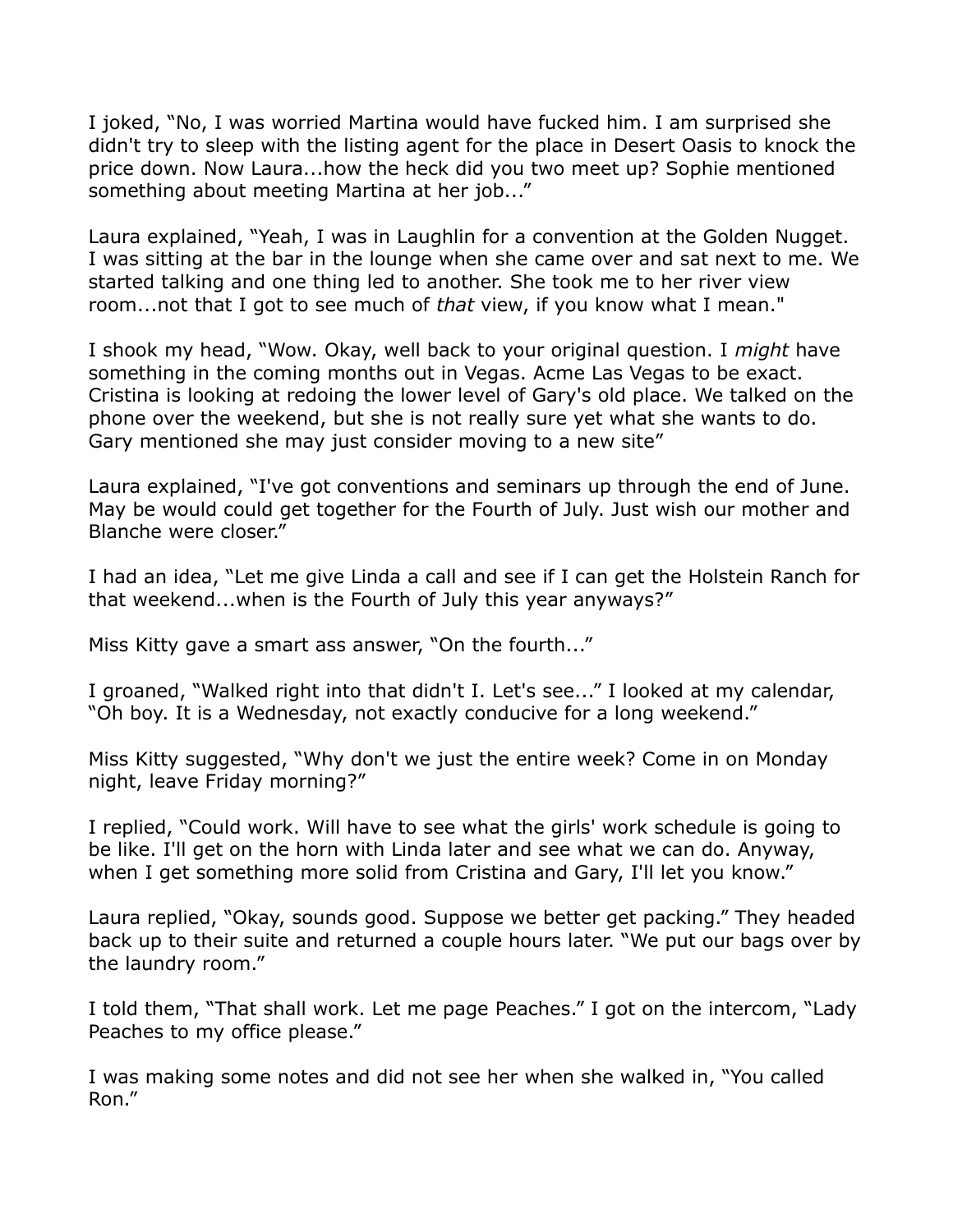I looked up and was surprised, "Wow!" Peaches was wearing a purple sleeveless top, black shorts along with black stocking and sandals. However, what really shocked me was her hair was up in a bun. "Don't think I've ever seen you with your hair up. You looked really good."

Peaches blushed and bowed, "Thank you sir Ron."

I informed her, "Laura and Miss Kitty are about ready to go to the airport. Their bags are over by the laundry room."

Peaches once again bowed and replied, "I'll get them taken care of. Tonight is the night right?" I nodded 'yes'. Turning her attention to my sister and Miss Kitty, "Come with me ladies." Peaches left with Laura and Miss Kitty. For once, the house was empty I had a chance to get some work done.

## **Chapter 27: Maya's 'Grand' Birthday!**

Earlier in the week Sara had approached me and asked to speak to me in my office. She explained, "So we were talking about that big empty space in the great room."

I recalled the conversation, "Yes, we were. What you have in mind?"

Sara explained, "Well, recall from Halloween how Maya was commenting about the piano? Well, I found out when we were in Chugwater that my father had sold it to Tony Orlando, our 'brother'. Anyway, he still has it and sent me some pictures of the piano. Surprisingly, it still looks the same as it did when we were kids. He has taken good care of it. So, he actually willing to give it to me if I pay to have it shipped from Reno to here."

I wondered, "Any idea how much that is going to cost?"

Sara showed me a written estimate for around \$2500 which was all inclusive with transport and setup. She added, "Would have been a lot more if we were still at the other house given the layout. It helps that your shop still has the overhead door to the outside and double doors leading into the house."

I commented, "Well, that would certainly would fill in the room. Do you need me to help you out with the \$2500?"

Sara explained, "No, I just need to go the bank and cash some of my pay checks from The Budget Holstein North."

I laughed, "You haven't been cashing your pay checks?"

Sara laughed, "I haven't had the need. Still have good chunk of the settlement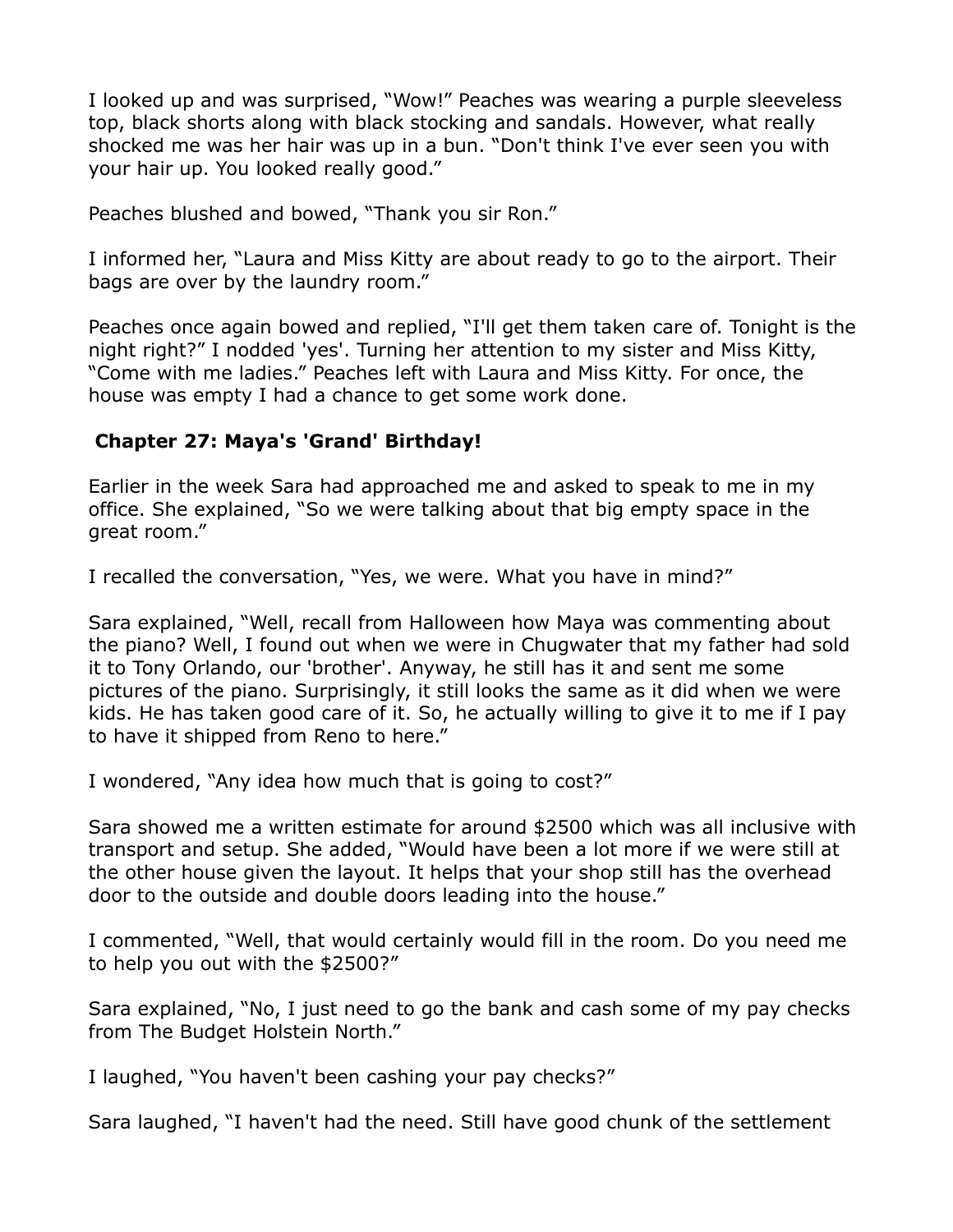money from mom's life insurance plus my share of the money from the Boots Chugwater and Budget Holstein jobs. Plus you buy me everything I want. Her birthday is this coming Monday. She is going into work early that day to make up for taking the weekend off plus to help out Diane with the grand re-opening. So, I was thinking while she is at work we can get it delivered and setup. Thing is, I won't be here as I will be at work too."

As I paged Wynn to my office I told Sara, "Okay, I think we can work this out."

Wynn came into my office and I explained, "Next Monday, Sara is going to have Maya's birthday present delivered and setup. They will be here in the afternoon and I *should* be here, but given the way things have been lately I wanted to give you a heads up."

Wynn asked, "What exactly are you two getting her?"

I advised, "Well, it is Sara that is getting it for her and it is a petite Grand Piano."

Sara corrected me, "Actually, my brother measured it and informed me it is actually a Baby Grand."

Wynn was confused, "You have a brother?"

Sara explained, "Not really. Tony Orlando was our neighbor when we were growing up, but was more like a brother to us. Anyway, my father had sold it to him after we left, but he has taken care of it since then. He really doesn't want it, but at the same time he didn't want to sell it to anyone as he knew how much it meant to Maya. See, our mother taught her how to play on that piano. I myself, was never really interested in learning the piano. Guess you could say I picked up on my mother's fashion/style sense. Anyway he is going to give it to me if I pay to have it shipped from Reno."

Wynn told us, "Well, I don't see any reason why I wouldn't be here. How are they going to get it in the house?"

I told Wynn, "From what Sara has told me they will bring it in through the garage my shop is in. I will need to make sure there is a clear path to the double doors leading into the house. They will setup it up in the big empty space in the Great Room."

Wynn joked, "Oh great, another thing for me to dust. Okay, sounds good let me know."

Sara called the piano mover and scheduled to have it delivered to the house between 3:00 and 4:00 PM that Monday. She had even gone ahead and paid them via PayPal ahead of time. Maya was going to be working from Noon to 6:00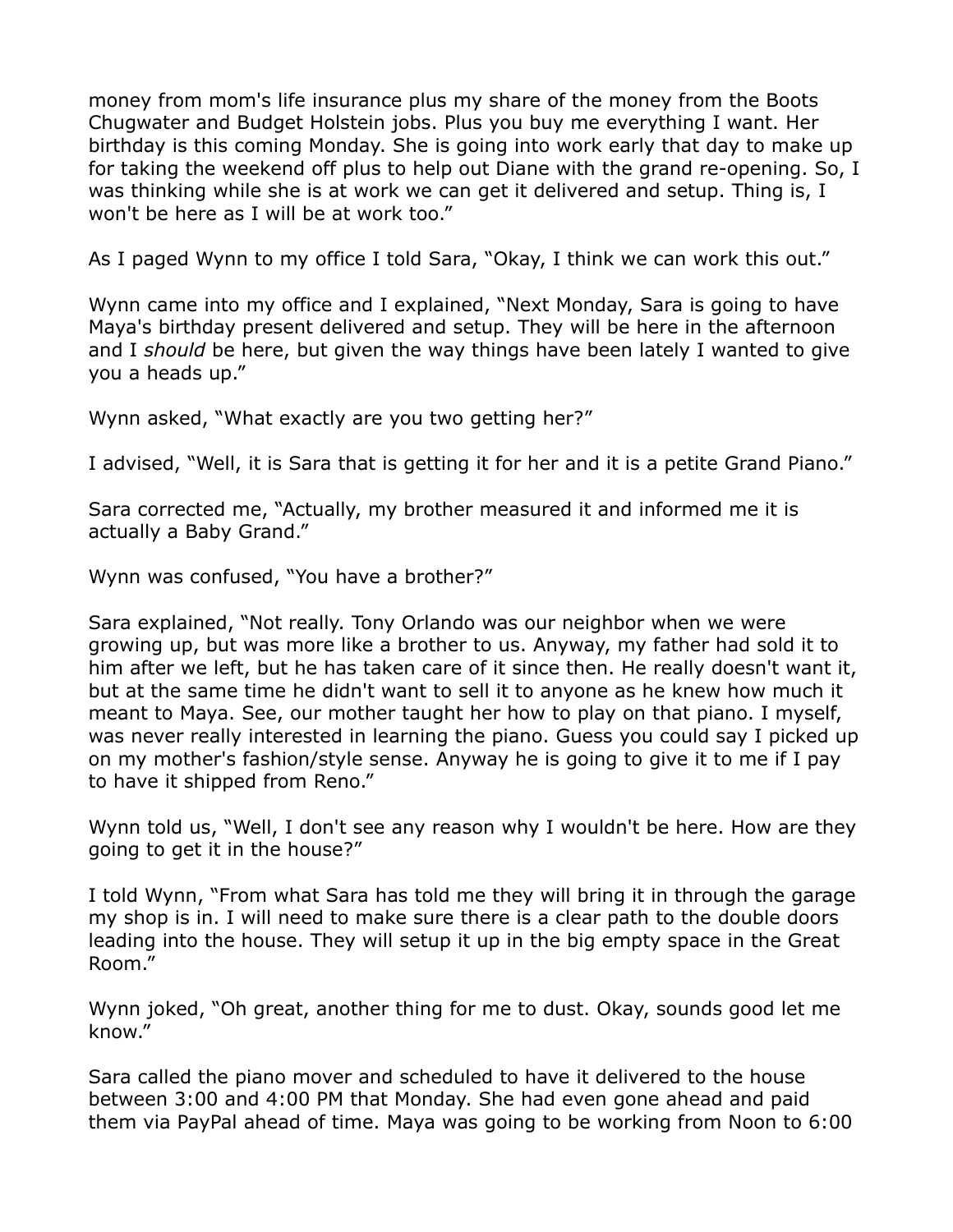PM that day. I had called Diane to confirm her schedule and to make sure that she gave Drew any deliveries for The Ashler Hills Estate section on that day. We didn't want her to accidentally see her present being delivered.

Peaches had left with my sister and Miss Kitty around 2:00 PM and was going to go directly to work after dropping them off at the airport. A few minutes after 3:00 pm ONER Piano Moving called the house line and advised they would be coming within the next 10 minutes. I headed over to my shop and opened the outside door and made sure they had plenty of space to get to the inside doors. The crew arrived and I showed them were we wanted to place the piano and how they could get it into that space. It took about an hour, but they got the piano into the house then into the great room and fully tuned.

Wynn walked in and was surprised, "I wasn't expecting it to be white, but I think that is good. It makes it seem like it is not taking up as much space as it really is."

I added, "True. It does fill in the space nicely though." I checked my phone and saw the time was almost 5:00 PM, "Okay, in theory Maya should be getting off work in the next hour. Need to make sure she uses the kitchen stairs so she stays out of the Great Room and hopefully she won't glance down into the great room as she heads to her room. I will be able to keep her occupied in her room until Sara and everyone else comes. I got her and Peaches a new Smart TV that has a built-in DVD/Blu-Ray player. I installed it after she left this morning."

Wynn laughed, "Nice, they will like that. Oh, I know what I can do...I think I saw an empty wine bottle in the recycle bin and I have some grape juice in the fridge...I can also come up with something to ensure she goes through the play loft."

I looked at her wondering what she had planned, "Okay. Anyway Sara along with The Zinfandel's should be getting home shortly after they do, let me know and have the cake ready."

Wynn was still laughing to herself about her scheme to keep Maya out of the Great Room, "Okay." She went upstairs and took the chair that was at the desk next to the hall and placed it the middle of the entrance to the hallway which went over the Great Room.

A little after 6:00 PM the familiar rumble of the Pink Monster broke the silence. As I was heading out of office and Maya was coming into the kitchen I heard the sound of a bottle breaking and Wynn saying "Whoopise!" I stayed in the hall for a bit and heard Maya asking if Wynn needed help, "No, I can handle this, just use the kitchen stairs until I can get this cleaned up. Oh and you will need to cut through the play loft to get to your room. I had to Rug Doctor the carpet in that hall after Ron had a freak accident with an exploding bottle of Dr. Pepper earlier."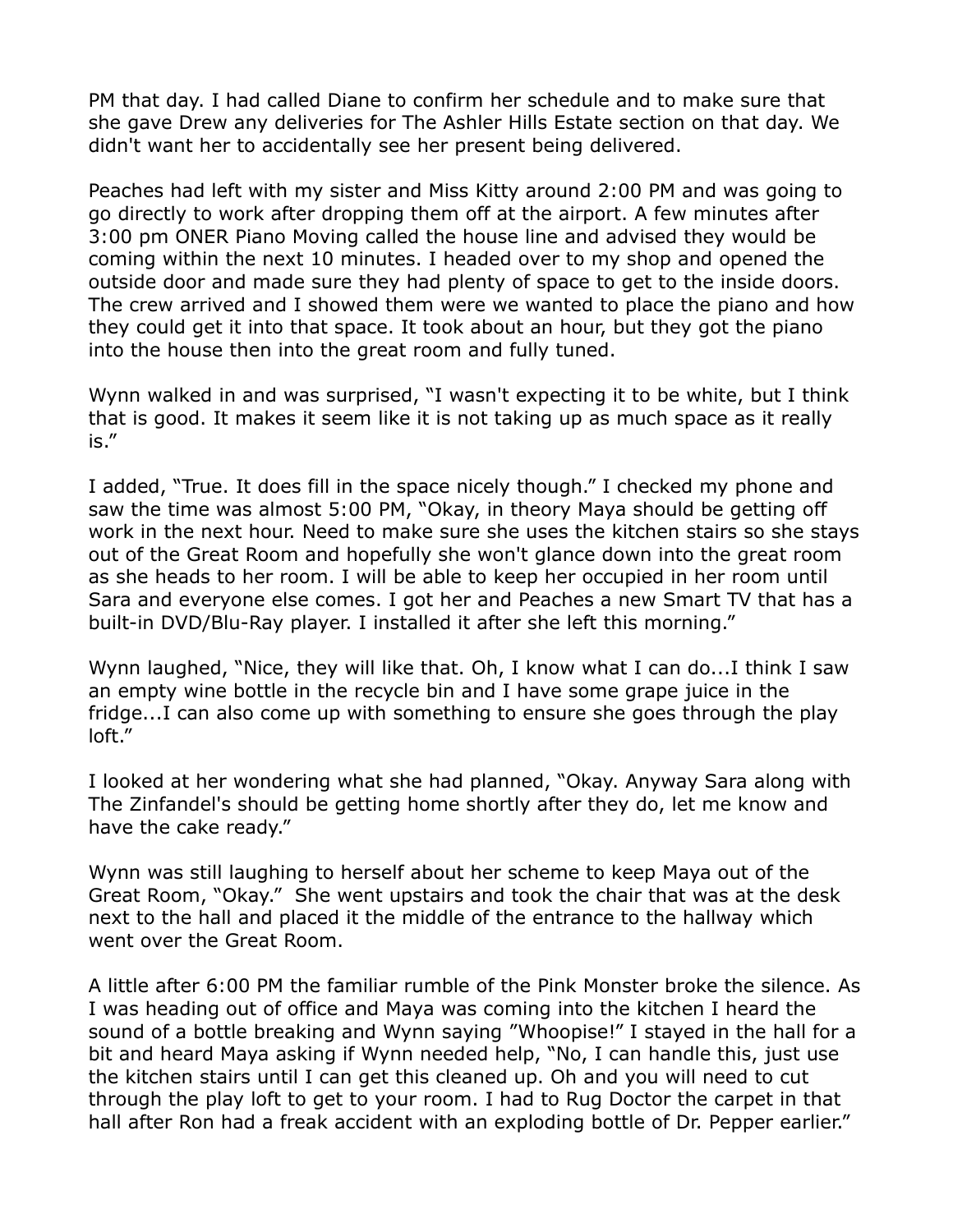Maya was a little confused and somewhat annoyed, "Um okay..."

I made my way outside and across the patio going in the other side of the house, it was quicker than going through the Great Room.

I headed up the stairs by the entry and was able to get to the top of the stairs in time to catch Maya coming out of the play loft. I called to her, "Hey Maya, I need to talk to you for a couple minutes."

Maya was getting more annoyed, it was bad enough she had to work on her birthday, but it seemed everyone forgot it was her birthday. She refrained from biting my head off, "What you need Ron?"

I explained, "Hey I got you and Peaches a new Smart TV for your room it also has a built in Blu-Ray/DVD player."

This at least cheered her up a bit, "That was nice of you Ron!"

I made it seemed like it was random and not related to her birthday, "Well, Marc had ordered it for their old condo a while back. Then when it arrived at the new condo he said it was too small. So he gave it to me and well your room had one the original flat screen TVs. Here let me show you how it works."

We went into The Blue Agave Suite and I walked her through using the TV. I was sure hoping Sara and The Zinfandel's would be getting home soon as I was running out time to stall Maya. Thankfully Wynn announced over the intercom, "Sara and The McGrawl's have arrived."

Maya was still somewhat upset and responded, "They are home, so what?!"

I grabbed Maya by the arm and told her, "So, we need to go downstairs and meet up with them."

Maya was trying not to get angry with me, "Why?!"

I told her as we walked out the room, "Because I said so!"

Maya mumbled under hear breath, "Whatever!"

As we came down the stairs, Wynn, Peaches, Sara and The McGrawl's along with Gary and Bambi were waiting for us. Wynn had a birthday cake with a single lit candle. Everyone at once yelled, "Happy Birthday Maya!"

Maya was shocked, "Wow, I thought you all had forgotten."